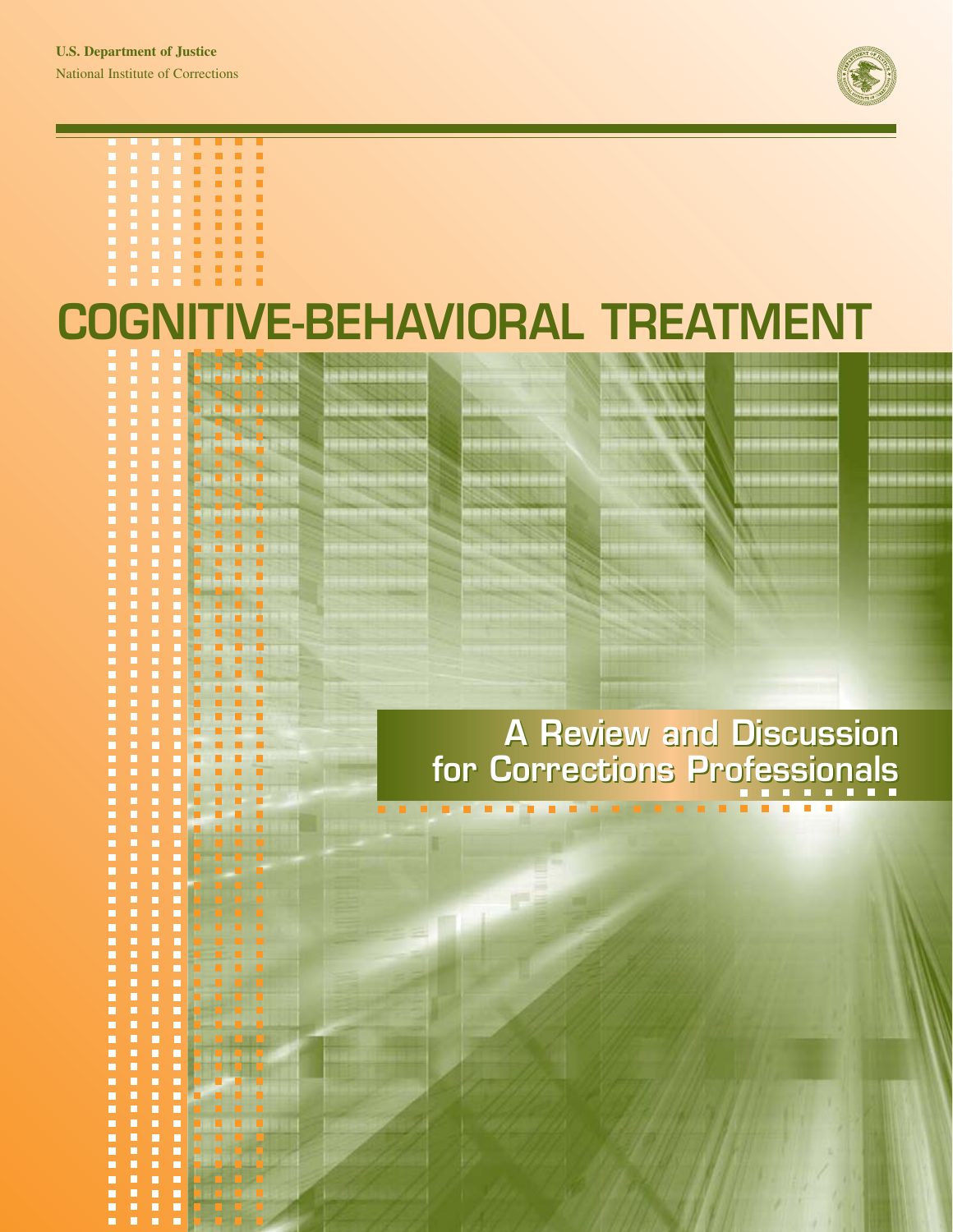**U.S. Department of Justice National Institute of Corrections**  320 First Street, NW Washington, DC 20534

> **Morris L. Thigpen**  *Director*

**Thomas J. Beauclair**  *Deputy Director* 

**George M. Keiser**  *Chief, Community Corrections/Prisons Division* 

> **Michael Guevara**  *Project Manager*

**Rachel Mestad**  *Project Manager* 

**National Institute of Corrections**  *www.nicic.org*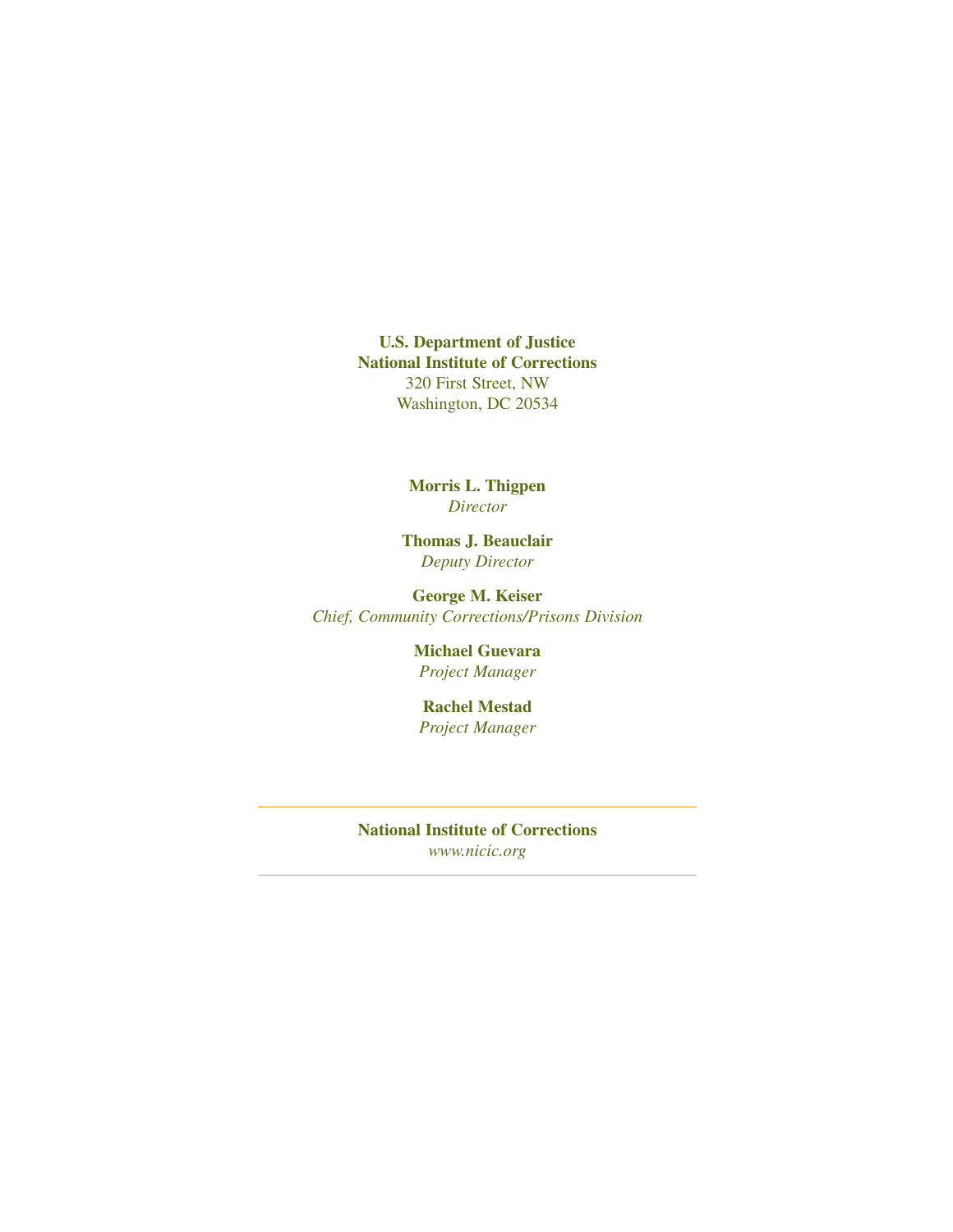|                          | <b>Links</b>             |                          |                | H | . . | . . |   |
|--------------------------|--------------------------|--------------------------|----------------|---|-----|-----|---|
| П                        |                          |                          | П              | П | П   | П   | Г |
| п                        | F                        | $\overline{\phantom{a}}$ |                | П | П   | П   | г |
| п                        | П                        | F                        | F              | П | П   | П   | Г |
| П                        | a.                       | П                        | F              | П | П   | П   | Г |
| П                        | a.                       | П                        | П              | П | П   | П   | Ξ |
| ×                        | П                        | П                        | F              | П | П   | П   | Г |
| $\overline{\phantom{a}}$ | П                        | $\overline{\phantom{a}}$ | П              | П | П   | П   | Ξ |
|                          |                          |                          |                | П | П   | П   | г |
| $\overline{\phantom{a}}$ | $\overline{\phantom{a}}$ | $\mathbb{R}^n$           |                | П | П   | П   | г |
| П                        | П                        | П                        | П              | П | П   | П   | Г |
| $\overline{\phantom{a}}$ | П                        | $\overline{\phantom{a}}$ | $\mathbb{R}^n$ | П | П   | П   | Г |
| П                        | a.                       | П                        | П              | П | П   | П   | Г |
| П                        | T.                       | П                        | F              | П | П   | П   | Г |
| П                        | П                        | F                        | П              | П | П   | П   | Г |
|                          | П                        | I.                       | F              | П | П   | П   | Г |
|                          |                          |                          |                | П | П   | П   | г |
|                          | П                        | F                        | П              | П | П   | П   | Г |
| П                        | П                        | $\Box$                   |                | П | П   | П   | Г |
| F                        | a.                       | F                        | F              | П | П   | П   | Ξ |
|                          |                          |                          |                |   |     |     |   |

m.  $\mathbb{R}^n$  $\blacksquare$  $\mathbb{R}^n$ 

 $\mathbb{R}^2$  $\mathbb{R}^n$  $\mathbb{R}^n$ × ×

m. **III**  $\mathbb{R}^n$ 

m. ×  $\mathbb{R}^d$ ×

 $\mathbb{R}^d$  $\mathbb{R}^2$  $\mathcal{C}^{\mathcal{C}}$ ×

ш m.  $\mathcal{C}$  $\blacksquare$ ×

 $\mathbb{R}^d$  $\mathcal{C}$  $\mathbb{R}^d$ ×

m.  $\mathbb{R}^d$  $\mathcal{C}$  $\mathbb{R}^d$ ×

 $\mathbb{R}^d$ 

m.  $\mathbb{R}^d$  $\mathbb{R}^n$  $\mathbb{R}^d$ ×

 $\mathbb{R}^d$  $\mathcal{C}$  $\mathbb{R}^d$ × г

 $\mathbb{R}^d$  $\mathcal{C}$  $\mathbb{R}^d$ ×

 $\mathbb{R}^d$  $\mathcal{L}$  $\mathbb{R}^n$  $\mathbb{R}^2$ 

m.  $\mathbb{R}^n$ m.

 $\mathbb{R}^n$  $\mathbb{R}^2$  $\mathbb{R}^d$  $\bar{\phantom{a}}$ 

 $\mathbb{R}^d$ 

m.  $\mathbb{R}^n$  $\mathbb{R}^n$ 

m.  $\mathbb{R}^n$  $\sim$ × ш п

m.

 $\mathbb{R}^d$ 

 $\mathbb{R}^n$ 

 $\mathbb{R}^d$ ×  $\mathbb{R}^d$  $\bar{\phantom{a}}$ г

m.  $\mathbb{R}^n$  $\sim$ 

 $\blacksquare$ 

 $\mathbb{R}^d$  $\mathbb{R}^n$  $\sim$ × г

 $\mathbb{R}^d$  $\mathcal{C}$  $\mathbb{R}^n$ ×

m.  $\mathcal{C}$  $\mathbb{R}^n$ × п

 $\mathbb{R}^d$ ×  $\bar{\phantom{a}}$  $\bar{\phantom{a}}$ 

 $\mathbb{R}^d$  $\mathcal{C}$ 

 $\mathbb{R}^d$ 

m.  $\mathbb{R}^d$ 

 $\mathbb{R}^d$ 

 $\mathcal{L}_{\mathcal{A}}$ 

 $\mathbb{R}^d$  $\mathcal{C}$  $\mathbb{R}^d$  $\bar{\phantom{a}}$ 

 $\mathbb{R}^d$ 

m.  $\mathbb{R}^n$ m. п П

m.

 $\mathbb{R}^d$ 

 $\mathbb{R}^d$  $\mathbb{R}^n$  $\mathcal{L}$  $\mathbb{R}^2$ 

 $\mathbb{R}^n$  $\mathbb{R}^n$ 

m.

 $\mathbb{R}^d$  $\mathbb{R}^n$ × п

m.  $\mathbb{R}^d$  $\mathcal{C}$  $\mathcal{C}^{\mathcal{C}}$  $\bar{\phantom{a}}$ 

 $\mathbb{R}^d$ п  $\mathcal{L}_{\mathcal{A}}$  $\mathbb{R}^2$ 

m.

 $\overline{\phantom{a}}$  $\mathcal{C}$  $\mathbb{R}^n$  $\mathcal{C}$ 

ш

 $\mathbb{R}^d$  $\mathcal{C}$  $\sim$ ×

 $\mathbb{R}^n$  $\blacksquare$ 

 $\bar{\phantom{a}}$  $\mathcal{C}^{\mathcal{C}}$ 

> $\mathbb{R}^n$  $\mathbb{R}^n$ × п

 $\mathcal{L}$  $\mathcal{L}$  $\mathbb{R}^2$ 

 $\mathcal{C}$ 

 $\blacksquare$ 

 $\mathbb{R}^n$  $\mathcal{L}$ × П

 $\bar{\phantom{a}}$  $\mathcal{C}^{\mathcal{C}}$ 

 $\mathbb{R}^d$  $\blacksquare$ 

> $\mathcal{C}$  $\mathcal{L}$  $\mathbb{R}^2$ п

 $\mathbb{R}^d$  $\mathbb{R}^d$ 

> $\mathbb{R}^n$  $\mathbb{R}^d$ Î.

 $\mathcal{C}$  $\mathcal{L}$ 

 $\mathcal{C}$ 

 $\mathbb{R}^n$  $\mathcal{L}_{\mathcal{A}}$ 

 $\mathbb{R}^2$  $\mathbb{R}^d$ 

 $\mathcal{C}$ m.

> $\mathcal{C}$  $\mathcal{C}^{\mathcal{C}}$  $\bar{\phantom{a}}$ г

 $\mathbb{R}^2$  $\mathbb{R}^2$ × г

 $\mathbb{R}^2$  $\mathcal{C}^{\mathcal{C}}$  $\bar{\phantom{a}}$ 

 $\mathcal{C}$  $\mathbb{R}^2$  $\bar{\phantom{a}}$ 

 $\mathbb{R}^2$  $\mathbb{R}^d$ 

> $\sim$  $\sim$ × г

 $\mathbb{R}^2$  $\mathbb{R}^d$ 

×  $\mathcal{L}$ 

 $\mathcal{C}$  $\mathbb{R}^n$ ×

 $\mathbb{R}^2$  $\mathbb{R}^n$ × г

 $\mathcal{C}$  $\mathbb{R}^d$  $\mathbb{R}^d$ п

 $\mathcal{C}$ 

 $\overline{\phantom{a}}$ п

 $\mathcal{C}$ ×

 $\mathbb{R}^d$ × п

 $\mathbb{R}^d$ r. г

× Î. г

 $\mathbb{R}^d$ × п г

 $\mathbb{R}^d$ ×

m. п

 $\mathbb{R}^d$ × г

 $\mathbb{R}^d$  $\mathbb{R}^2$ п

 $\mathcal{C}^{\mathcal{C}}$ ×

 $\mathbb{R}^d$ ×

 $\bar{\phantom{a}}$ ×

 $\mathbb{R}^n$ п

m.

 $\mathbb{R}^n$ 

×

×

 $\mathcal{C}$ п

П

г

×

×

× ш

×

× г

П

п

г

п

п

п

ш

г

П

г П г

г

г

г

г

п ۰

г ┓

п

Е

г

Г

г

г

г

п

г

г

Г

г

г

г

г

г

г

г

П

г

г

г

П

П п

т г

┓

ш п

# **COGNITIVE-BEHAVIORAL TREATMENT**

# **A Review and Discussion for Corrections Professionals**

Harvey Milkman, Ph.D. Department of Psychology Metropolitan State College of Denver Denver, Colorado

Kenneth Wanberg, Th.D., Ph.D. Center for Addictions Research and Evaluation (CARE) Arvada, Colorado

May 2007

NIC Accession Number 021657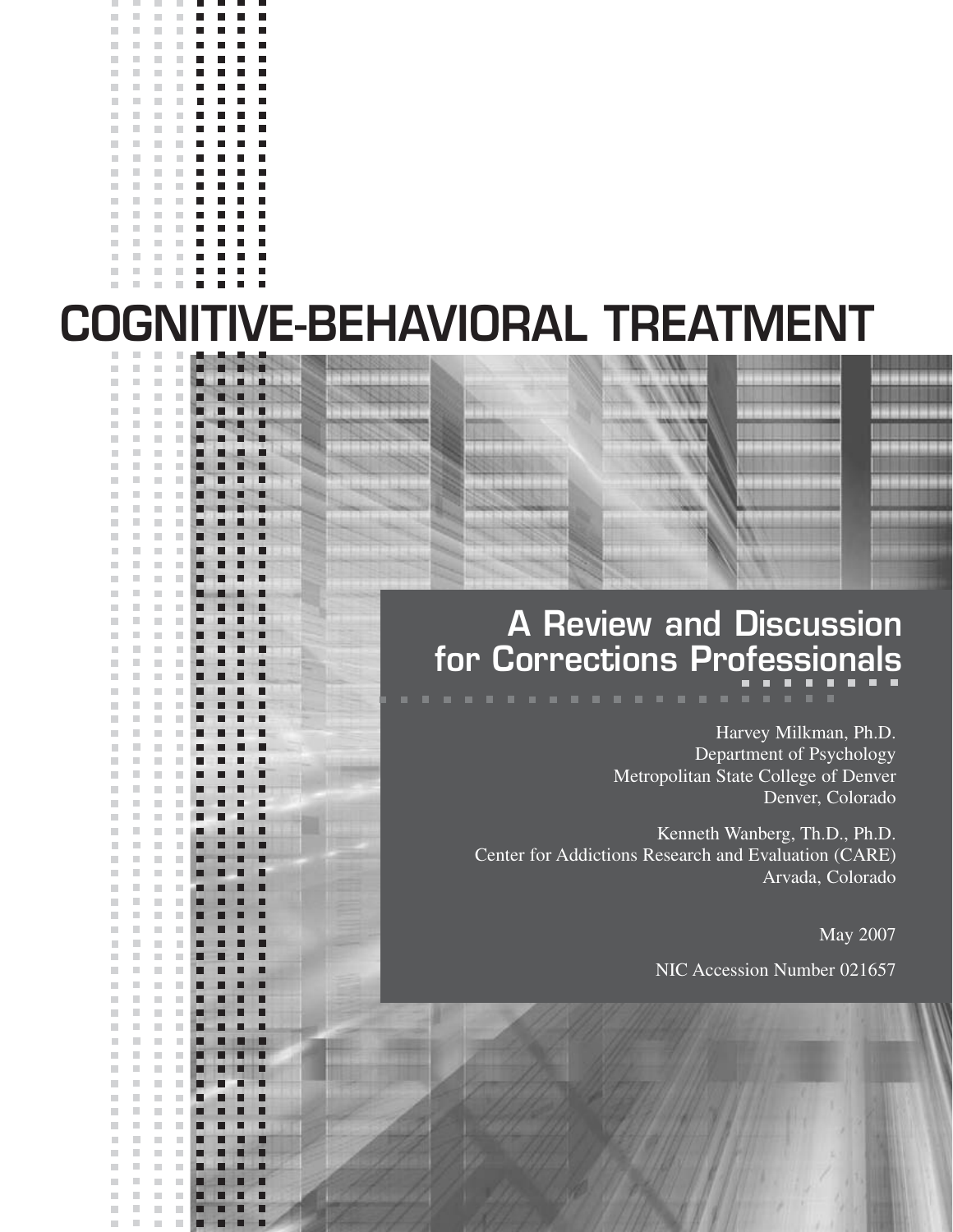This document was funded by the National Institute of Corrections under cooperative agreement number 06C2020. Points of view or opinions stated in this document are those of the authors and do not necessarily represent the official position or policies of the U.S. Department of Justice.

The decision to include the six cognitive-behavioral treatment programs chosen for this publication was based on a focused literature review of cognitive-behavioral treatments for individuals involved in the criminal justice system (see References section of this report). The review showed these to be some of the prominently discussed, implemented, and researched CBT programs used in correctional settings throughout the United States. These programs are not to be taken as exhaustive of effective CBT treatments for correctional clients, nor are they ranked in any order of impact on recidivism or number of clients served.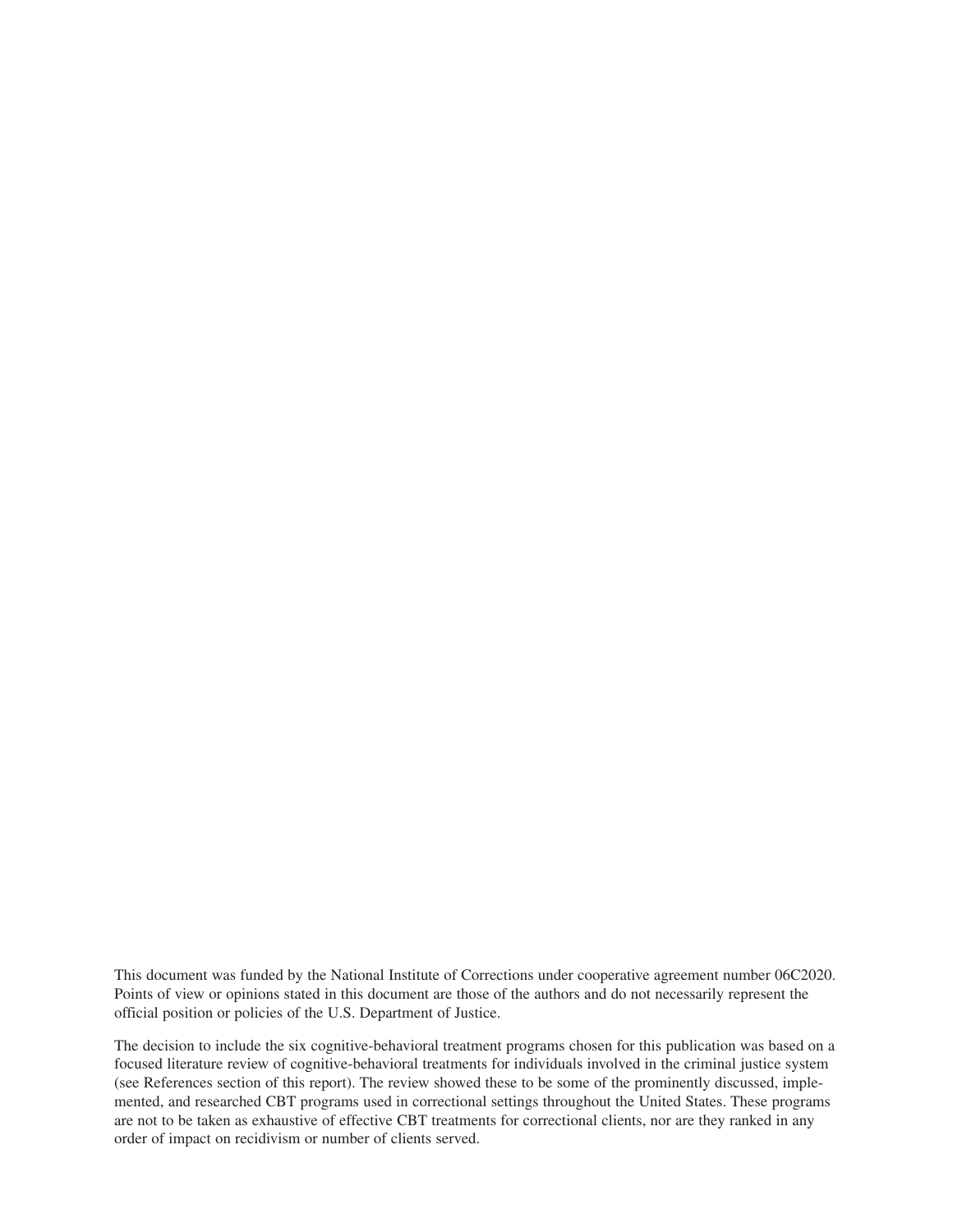

# **Contents**

| <b>Chapter 1: The Increasing Need for Effective</b>              |
|------------------------------------------------------------------|
|                                                                  |
|                                                                  |
|                                                                  |
|                                                                  |
| <b>Chapter 2: What is Cognitive-Behavioral Therapy?5</b>         |
|                                                                  |
|                                                                  |
|                                                                  |
|                                                                  |
|                                                                  |
| The Cognitive Focus of CBT: Cognitive Elements and Structures  8 |
| The Behavioral Focus of CBT: Interpersonal and Social Skills. 9  |
| The Community Responsibility Focus of CBT: Prosocial Skills      |
|                                                                  |
|                                                                  |
|                                                                  |
|                                                                  |
|                                                                  |

 $\pm$  10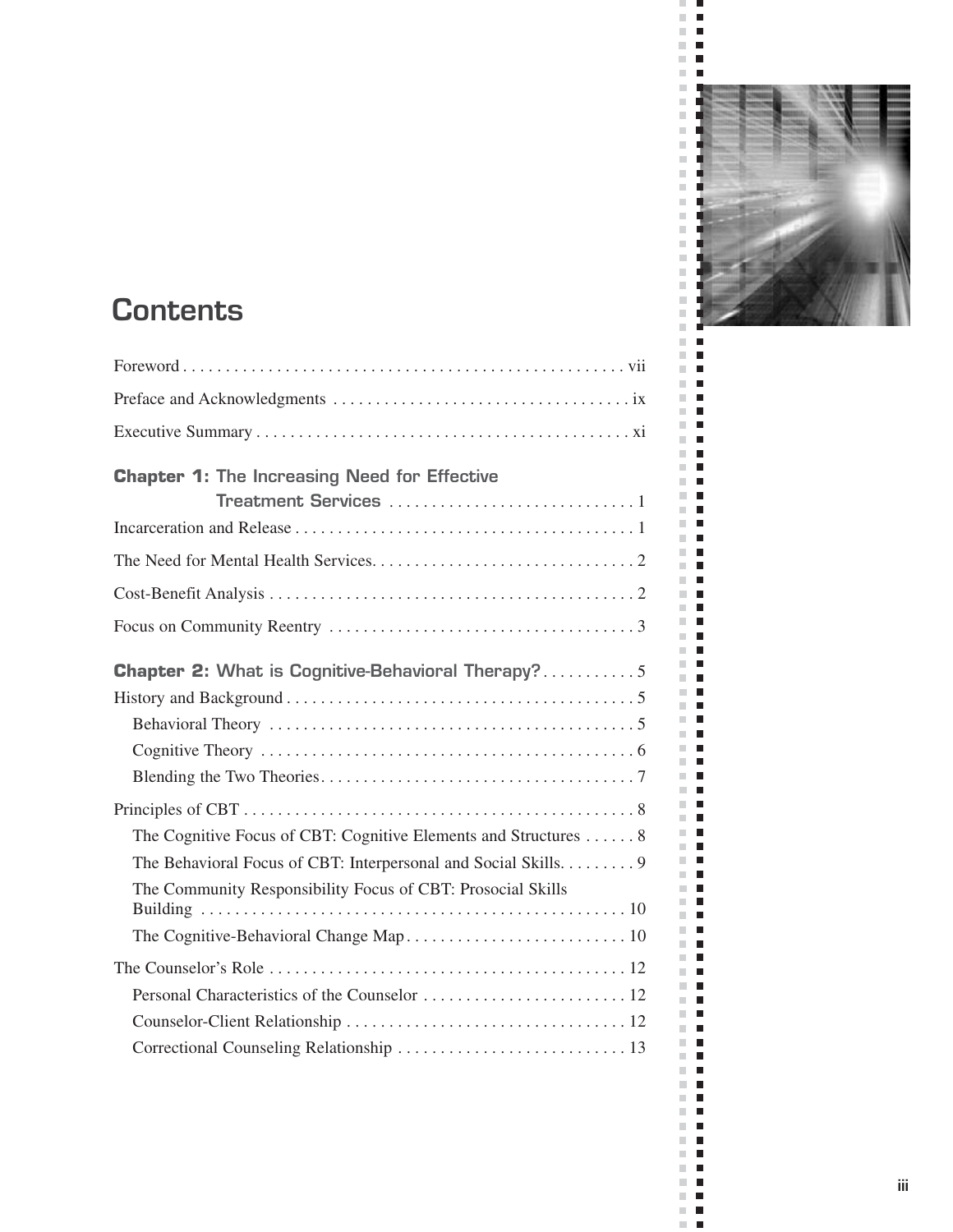| <b>Chapter 3: Prominent Cognitive-Behavioral Therapy</b>                      |
|-------------------------------------------------------------------------------|
|                                                                               |
|                                                                               |
|                                                                               |
|                                                                               |
|                                                                               |
| Criminal Conduct and Substance Abuse Treatment: Strategies for                |
|                                                                               |
|                                                                               |
|                                                                               |
|                                                                               |
|                                                                               |
|                                                                               |
|                                                                               |
|                                                                               |
|                                                                               |
|                                                                               |
|                                                                               |
|                                                                               |
|                                                                               |
|                                                                               |
|                                                                               |
|                                                                               |
|                                                                               |
| <b>Chapter 4: Measuring the Effectiveness of</b>                              |
| Rehabilitation Programs35                                                     |
|                                                                               |
|                                                                               |
| <b>Chapter 5: Evaluating Specific CBT Curricula39</b>                         |
| Studying the Effectiveness of Aggression Replacement Training <sup>®</sup> 39 |
| Studying the Effectiveness of Criminal Conduct and Substance                  |
| Abuse Treatment: Strategies for Self-Improvement and Change 40                |
| Studying the Effectiveness of Moral Reconation Therapy <sup>®</sup> 41        |
| Studying the Effectiveness of Reasoning and Rehabilitation 44                 |
|                                                                               |

 $\blacksquare$  .  $\blacksquare$  $\mathbf{m} \cdot \mathbf{m}$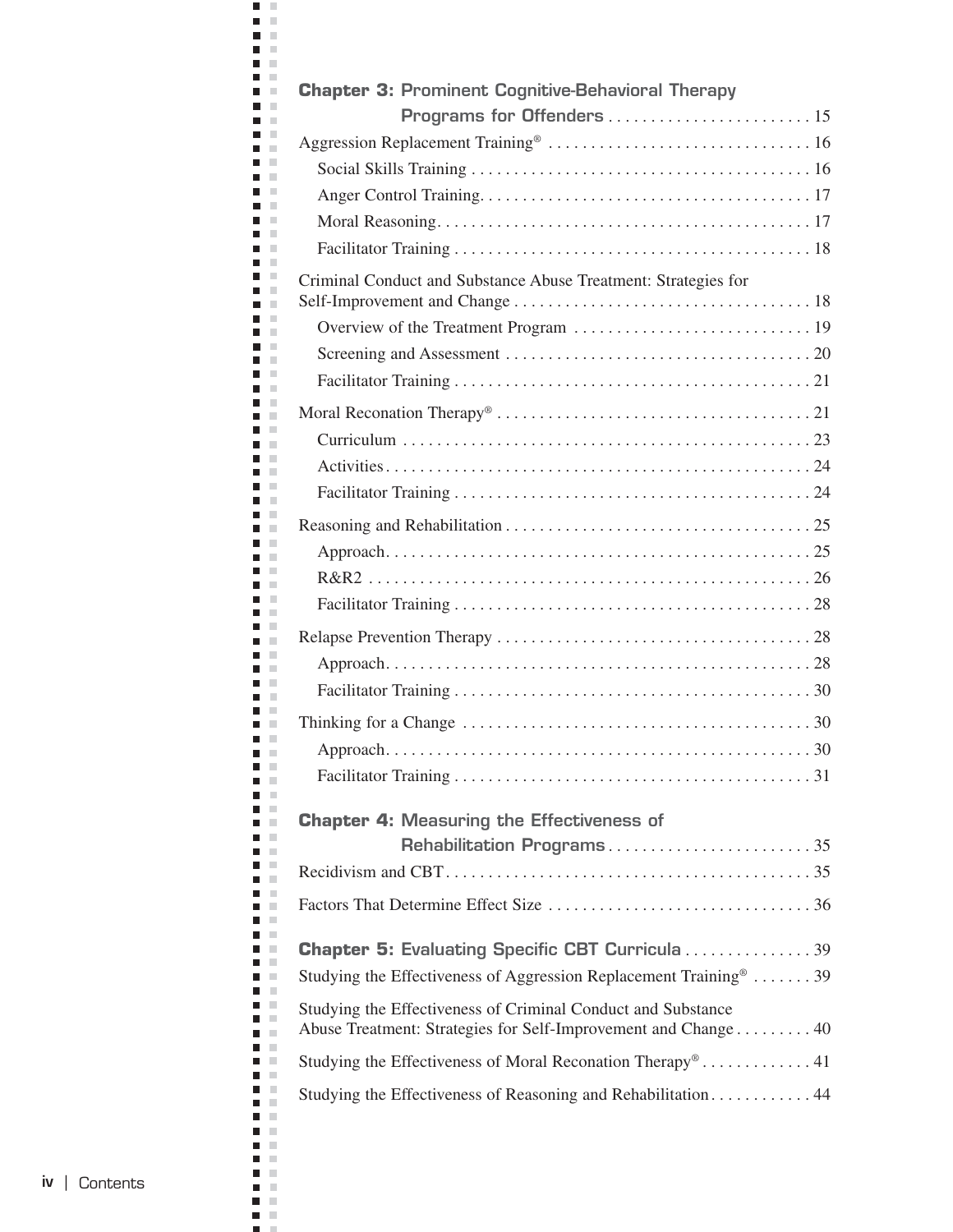| Studying the Effectiveness of Relapse Prevention Therapy 45      |
|------------------------------------------------------------------|
|                                                                  |
|                                                                  |
| <b>Chapter 6: "Real World" Program Applications49</b>            |
|                                                                  |
|                                                                  |
|                                                                  |
|                                                                  |
|                                                                  |
|                                                                  |
|                                                                  |
|                                                                  |
|                                                                  |
|                                                                  |
|                                                                  |
|                                                                  |
| <b>Exhibits</b>                                                  |
|                                                                  |
| Exhibit 2: The Cognitive-Behavioral Map: The Process of Learning |
|                                                                  |
|                                                                  |
|                                                                  |
|                                                                  |
|                                                                  |
|                                                                  |
|                                                                  |
|                                                                  |
|                                                                  |
|                                                                  |
|                                                                  |
|                                                                  |
|                                                                  |
|                                                                  |
|                                                                  |
|                                                                  |
|                                                                  |
|                                                                  |

 $\sim$  10  $\pm$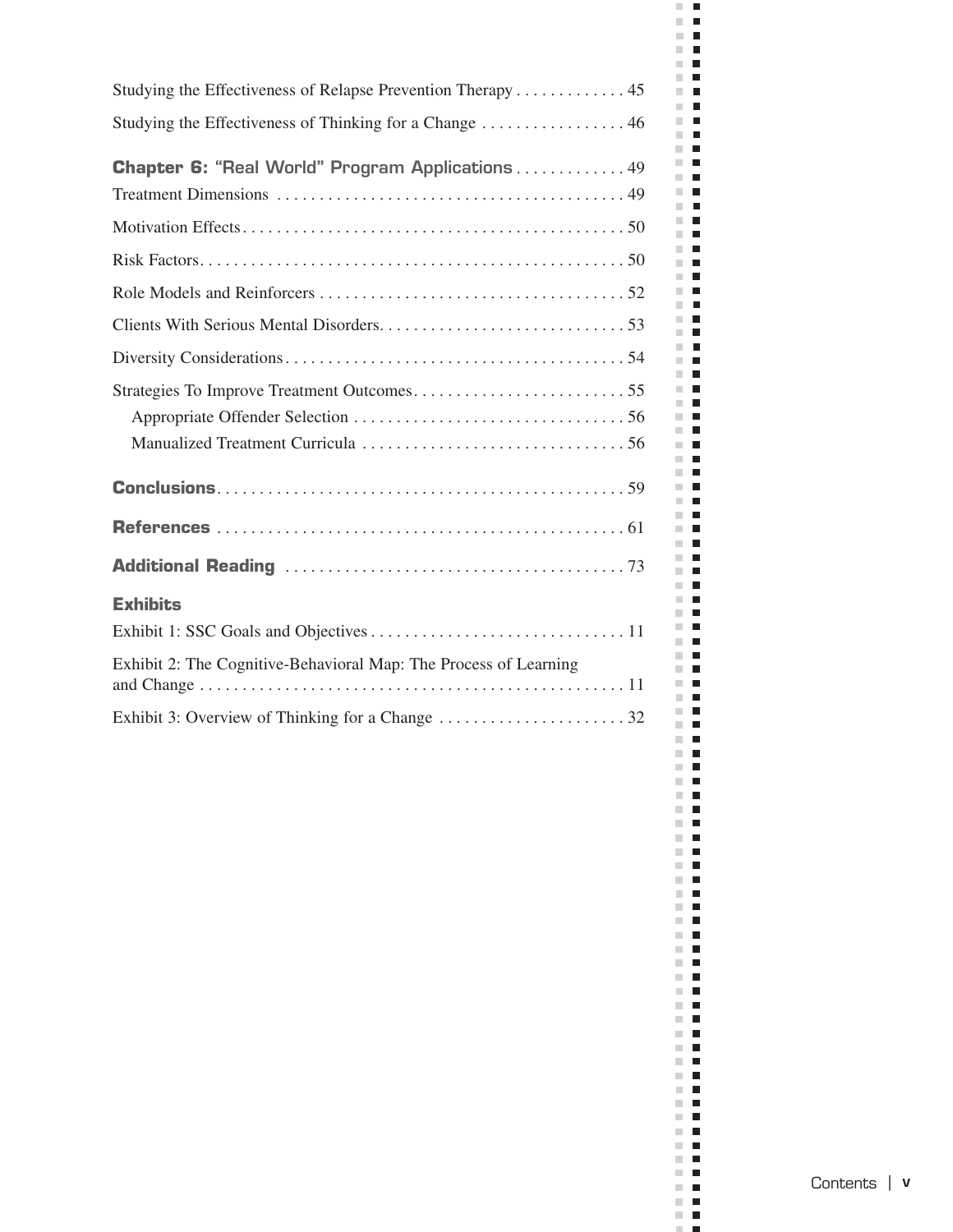

ш  $\bar{\phantom{a}}$  $\blacksquare$  $\bar{\phantom{a}}$  $\overline{\phantom{a}}$  $\bar{\phantom{a}}$  $\blacksquare$ 

 $\mathcal{C}$ п  $\mathbb{R}^2$  $\blacksquare$  $\overline{\phantom{a}}$ п  $\Box$  $\mathcal{L}$  $\bar{\phantom{a}}$  $\Box$  $\overline{\phantom{a}}$  $\Box$  $\blacksquare$  $\mathbb{R}^n$  $\blacksquare$  $\mathbb{R}^n$  $\mathbb{R}^n$  $\blacksquare$  $\mathbb{R}^d$  $\blacksquare$  $\bar{\phantom{a}}$  $\blacksquare$  $\mathbb{R}^n$  $\Box$  $\mathbb{R}^d$  $\blacksquare$  $\bar{\phantom{a}}$  $\blacksquare$  $\mathbb{R}^d$ п  $\mathbb{R}^n$  $\Box$  $\mathcal{C}$  $\overline{\phantom{a}}$  $\blacksquare$  $\blacksquare$  $\bar{\phantom{a}}$  $\blacksquare$  $\mathbb{R}^n$  $\blacksquare$  $\overline{\phantom{a}}$  $\blacksquare$  $\mathbb{R}^d$  $\blacksquare$  $\mathbb{R}^n$ П  $\mathbb{R}^n$  $\blacksquare$  $\blacksquare$  $\blacksquare$  $\mathbb{R}^n$  $\blacksquare$  $\mathbb{R}^d$  $\blacksquare$  $\bar{a}$  $\Box$  $\mathbb{R}^n$  $\Box$  $\mathbb{R}^d$  $\mathbf{r}$  $\mathbb{R}^n$  $\blacksquare$  $\mathbf{r}$  $\overline{\phantom{a}}$  $\overline{\phantom{a}}$  $\Box$  $\blacksquare$  $\mathcal{L}_{\mathcal{A}}$ ×.  $\blacksquare$  $\bar{\phantom{a}}$  $\blacksquare$  $\mathbb{R}^n$  $\mathbf{r}$  $\mathbb{R}^d$  $\overline{\phantom{a}}$  $\blacksquare$  $\blacksquare$  $\mathbb{R}^d$ П  $\mathbb{R}^n$  $\blacksquare$  $\mathbb{R}^n$  $\Box$  $\overline{\phantom{a}}$  $\blacksquare$ m.  $\blacksquare$  $\overline{\phantom{a}}$ П  $\blacksquare$  $\blacksquare$  $\bar{a}$  $\blacksquare$  $\mathbb{R}^n$  $\blacksquare$  $\mathbb{R}^d$  $\blacksquare$  $\mathbb{R}^d$  $\blacksquare$  $\mathbb{R}^n$  $\Box$  $\mathbb{R}^d$  $\blacksquare$  $\blacksquare$  $\blacksquare$  $\mathcal{C}^{\mathcal{C}}$  $\blacksquare$  $\Box$  .  $\Box$  $\mathbb{R}^n$  $\blacksquare$ m,  $\overline{\phantom{a}}$ m,  $\blacksquare$  $\mathbb{R}^n$ п  $\overline{\phantom{a}}$  $\Box$  $\mathcal{C}^{\mathcal{C}}$  $\blacksquare$ ×.  $\overline{\phantom{a}}$  $\overline{\phantom{a}}$ п

# **Foreword**

In the latter half of the 20th century, a trend began toward deinstitutionalization of persons with mental illness. At the end of 1988, more than 100,000 patients resided in state and county mental hospitals. By the end of 2000, fewer than 56,000 patients resided in these hospitals, a reduction of almost one-half. An increasing number of these individuals have become involved with the criminal justice system with no indication of a decline in the trend. The Bureau of Justice Statistics estimated that mid-year 1998, there were 283,800 mentally ill offenders in the nation's prisons and jails, representing 7 percent of federal inmates, 16 percent of state prison inmates, and 16 percent of those in local jails.

During those same decades, cognitive-behavioral therapy (CBT) emerged as the predominant psychological method of treating not only mental illness, but a broad spectrum of socially problematic behaviors including substance abuse, criminal conduct, and depression. CBT attempts to change negative behaviors by attacking, as it were, from both ends. Clients are not only taught more positive behaviors to replace their old ways of getting through life, they are also shown how to be more attuned to the thought processes that led them to choose negative actions in the past.

This publication, *Cognitive-Behavioral Treatment: A Review and Discussion for Corrections Professionals,* offers corrections personnel with various responsibilities an in-depth explanation of what CBT is and how it is being implemented in prisons and jails across the country. It explores the history and philosophies underlying CBT and gets right to the "nuts and bolts" of several promising CBT treatment programs. Users of this publication—from administrators to treatment professionals—will gain an understanding of what CBT can bring to their corrections facilities whether they have already implemented such a program and want to refine it or if they are just starting the process of determining which program might best meet their needs.

We hope this document will ultimately prove beneficial to inmates struggling with mental illness or drug addiction or simply lacking appropriate social skills as well as ease the way for corrections staff who must deal with these types of inmates on a daily basis.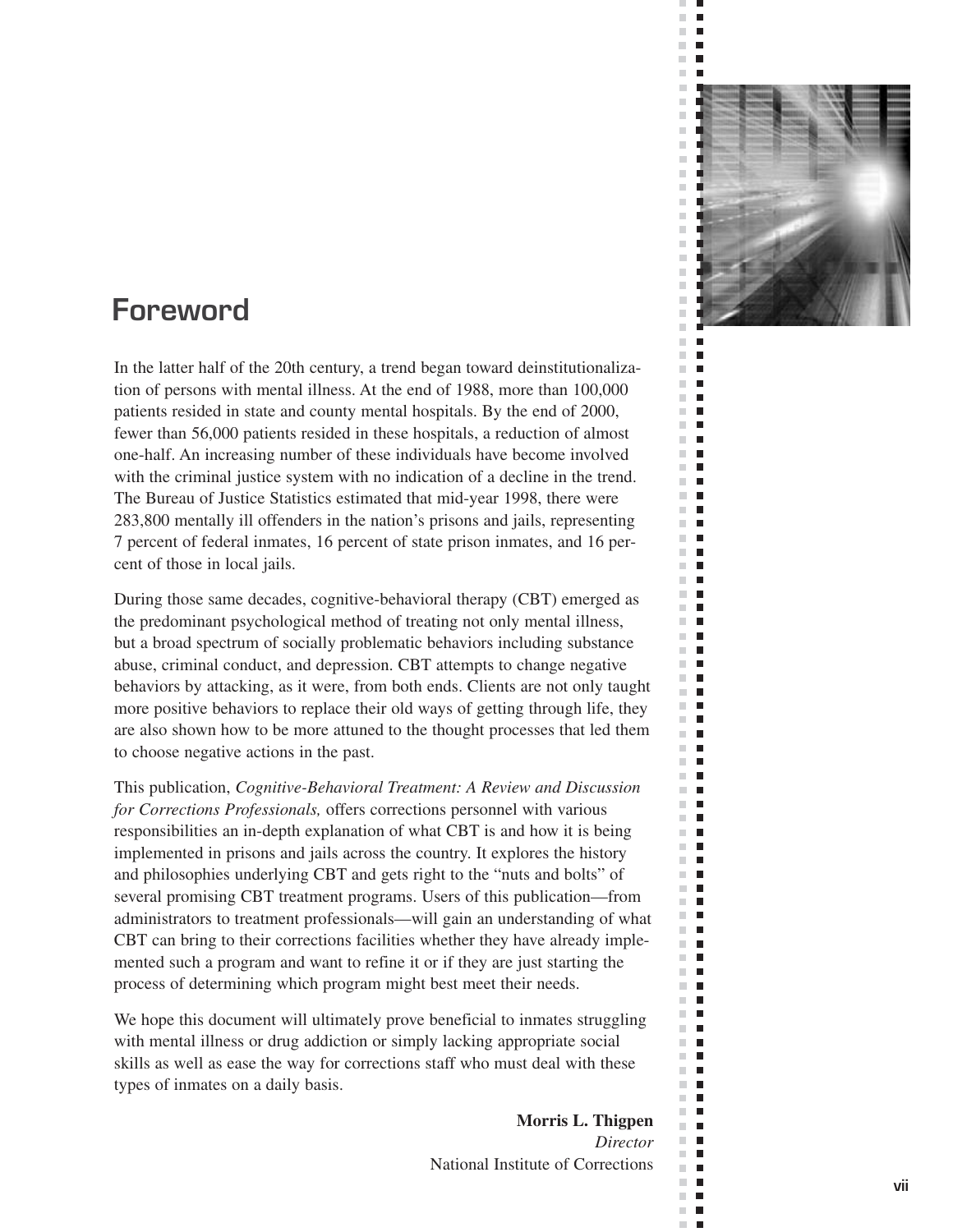

 $\blacksquare$  $\overline{\phantom{a}}$  $\overline{\phantom{a}}$  $\blacksquare$  $\mathbb{R}^n$  $\blacksquare$ 

 $\mathcal{C}$ п  $\overline{\phantom{a}}$  $\Box$  $\overline{\phantom{a}}$ п  $\blacksquare$  $\mathbb{R}^n$  $\mathbb{R}^d$  $\Box$  $\mathbb{R}^n$  $\blacksquare$  $\blacksquare$  $\mathbb{R}^n$  $\mathbb{R}^n$  $\mathbf{r}$  $\mathbb{R}^n$  $\blacksquare$  $\mathbb{R}^n$  $\blacksquare$  $\bar{\phantom{a}}$  $\blacksquare$  $\blacksquare$  $\mathbb{R}^n$  $\mathbb{R}^d$  $\mathbf{r}$  $\mathbb{R}^d$  $\blacksquare$  $\mathbb{R}^d$ п  $\mathbb{R}^n$ П  $\mathcal{C}$  $\blacksquare$  $\blacksquare$  $\blacksquare$  $\blacksquare$  $\overline{\phantom{a}}$  $\mathbb{R}^n$  $\blacksquare$  $\overline{\phantom{a}}$  $\Box$  $\mathbb{R}^d$ п  $\mathbb{R}^n$ П  $\overline{\phantom{a}}$  $\blacksquare$  $\blacksquare$  $\blacksquare$  $\mathbb{R}^n$  $\blacksquare$  $\mathbb{R}^n$  $\blacksquare$  $\mathbb{R}^n$  $\Box$  $\mathbb{R}^n$  $\Box$  $\mathbb{R}^d$ п  $\mathbb{R}^n$  $\blacksquare$  $\bar{\phantom{a}}$  $\overline{\phantom{a}}$  $\mathbb{R}^n$  $\Box$  $\blacksquare$  $\mathcal{L}_{\mathcal{A}}$ ×.  $\blacksquare$  $\mathbb{R}^d$  $\blacksquare$  $\mathbb{R}^n$ п  $\mathbb{R}^d$  $\Box$  $\blacksquare$  $\blacksquare$  $\mathbb{R}^d$ П  $\mathbb{R}^n$  $\blacksquare$  $\mathcal{L}_{\mathcal{A}}$  $\blacksquare$  $\mathcal{L}$  $\mathbb{Z}$  $\mathbb{R}^d$  $\mathbf{r}$  $\mathbb{R}^n$ П  $\blacksquare$  $\blacksquare$  $\mathbb{R}^n$  $\blacksquare$  $\mathbb{R}^n$  $\blacksquare$  $\mathbb{R}^d$  $\overline{\phantom{a}}$  $\mathbb{R}^d$  $\blacksquare$  $\mathbb{R}^n$  $\blacksquare$  $\mathbb{R}^n$  $\overline{\phantom{a}}$  $\blacksquare$  $\blacksquare$  $\blacksquare$  $\mathbb{R}^n$  $\Box$  .  $\Box$  $\mathbb{R}^2$  $\Box$  $\mathbb{R}^n$  $\overline{\phantom{a}}$  $\mathbb{R}^n$ П  $\mathbb{R}^n$  $\mathbf{r}$  $\overline{\phantom{a}}$  $\mathbb{Z}$  $\mathbb{R}^n$  $\mathbf{r}$ m,  $\overline{\phantom{a}}$  $\overline{\phantom{a}}$ п

# **Preface and Acknowledgments**

This publication is intended to inform corrections and probation/parole professionals about the availability and benefits of cognitive-behavioral treatment (CBT) services geared toward the specific risks and needs of offender populations. The publication is also intended as a resource for mental health professionals seeking to evaluate or improve delivery of treatment services in correctional institutions, community corrections centers, and outpatient programs serving probation and parole clientele.

Chapter 1 discusses the increasing need for psychiatric and behavioral treatment in the nation's prisons and jails. Chapter 2 explores the history of cognitivebehavioral therapy and explains its principles.

Chapters 3 to 5 review the literature on cognitive-behavioral treatments for individuals who have come in contact with the criminal justice system. Six programs in general use are reviewed: Aggression Replacement Training®, Moral Reconation Therapy®, Thinking for a Change, Relapse Prevention Therapy, Reasoning and Rehabilitation, and Criminal Conduct and Substance Abuse Treatment: Strategies for Self-Improvement and Change (a program developed by the authors of this publication).

Chapter 6 covers "real world" issues that need to be addressed when providing CBT for offenders, such as diversity considerations and how to treat clients with serious mental disorders. The chapter concludes with a discussion of two strategies: targeting the appropriate treatment for the particular offender, and the "manualized" approach (giving practitioners a precise curriculum to follow). These strategies have been shown to greatly improve offender outcomes.

The authors would like to thank Karen Storck and David Fialkoff for editorial support and Karen Storck and Steve Fante for research assistance.

In addition, the authors would like to thank the National Institute of Corrections for its support. In particular, George Keiser, Chief, Community Correction/Prisons Division, and correctional program specialists Dot Faust, Rachel Mestad, and Michael Guevara were instrumental in bringing this project to fruition.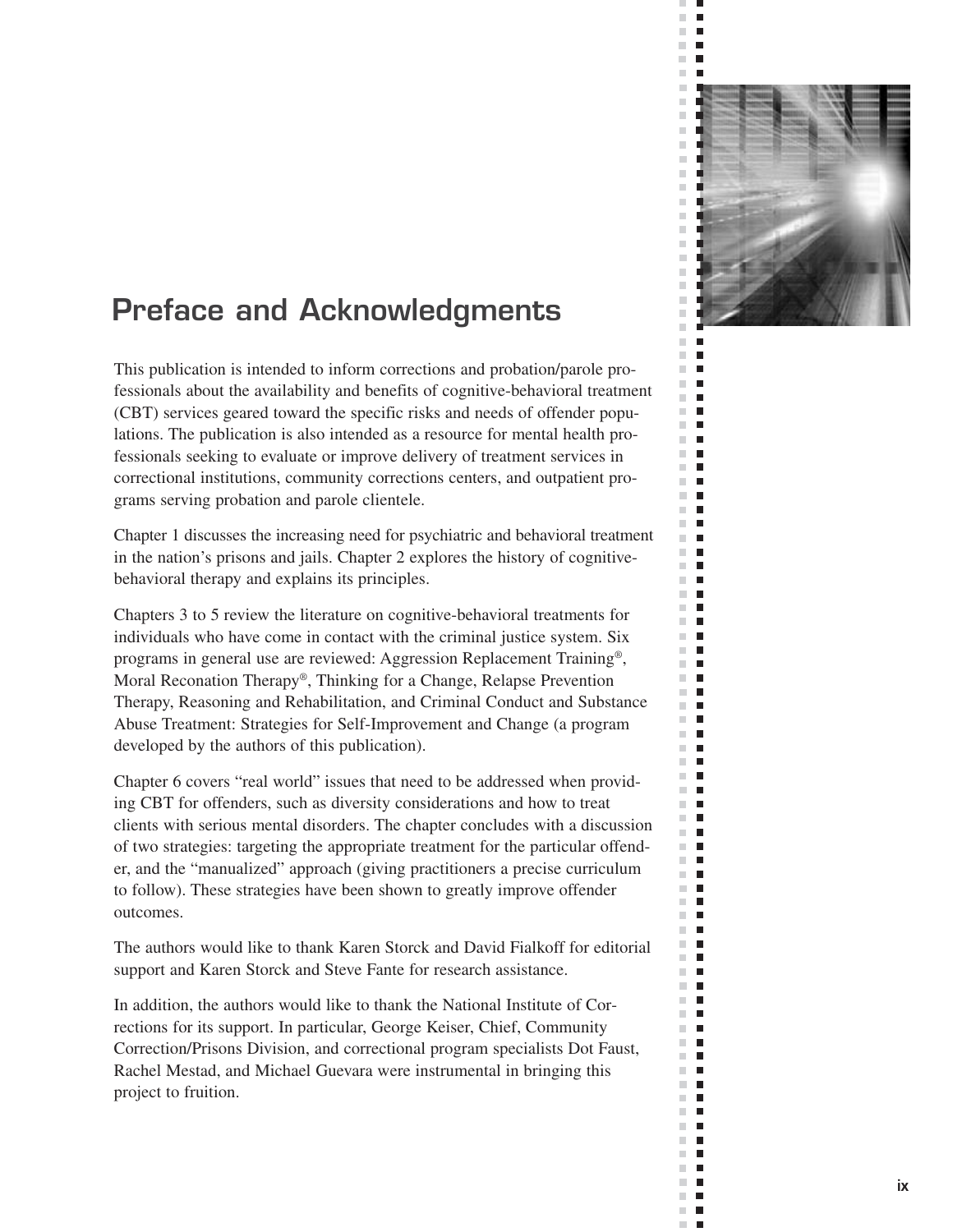

 $\blacksquare$  $\overline{\phantom{a}}$  $\overline{\phantom{a}}$  $\blacksquare$  $\mathbb{R}^n$  $\blacksquare$ 

 $\mathcal{C}$ п  $\overline{\phantom{a}}$  $\blacksquare$  $\overline{\phantom{a}}$ п П  $\mathcal{L}$  $\mathbb{R}^d$  $\Box$  $\mathbb{R}^n$ п  $\mathbb{R}^n$ П  $\blacksquare$  $\overline{\phantom{a}}$  $\mathbb{R}^n$  $\blacksquare$  $\mathbb{R}^d$  $\blacksquare$  $\mathbb{R}^d$  $\mathbf{r}$  $\blacksquare$  $\mathbb{R}^n$  $\mathbb{R}^d$  $\mathbf{r}$  $\mathbb{R}^d$ п  $\mathbb{R}^d$ п  $\overline{\phantom{a}}$ П  $\mathcal{C}$  $\blacksquare$  $\overline{\phantom{a}}$  $\blacksquare$  $\blacksquare$  $\overline{\phantom{a}}$ m.  $\Box$  $\overline{\phantom{a}}$  $\Box$  $\mathbb{R}^d$ п  $\mathbb{R}^n$ П  $\overline{\phantom{a}}$ п  $\mathbb{R}^d$ п m,  $\Box$  $\mathbb{R}^n$  $\blacksquare$  $\overline{\phantom{a}}$  $\blacksquare$  $\mathbb{R}^n$  $\blacksquare$  $\mathbb{R}^d$ п  $\mathbb{R}^n$  $\blacksquare$  $\mathbf{r}$  $\blacksquare$  $\overline{\phantom{a}}$  $\Box$  $\blacksquare$  $\mathcal{L}_{\mathcal{A}}$  $\mathbb{R}^d$ п  $\mathbb{R}^d$ п  $\mathbb{R}^n$ п  $\mathbb{R}^d$  $\mathbb{Z}$  $\blacksquare$ п  $\mathbb{R}^d$ п  $\mathbb{R}^n$  $\blacksquare$  $\mathbb{R}^n$  $\Box$  $\overline{\phantom{a}}$  $\Box$  $\mathbb{R}^d$  $\blacksquare$  $\mathbb{R}^n$ П  $\blacksquare$  $\blacksquare$  $\mathbb{R}^n$  $\blacksquare$  $\mathbb{R}^n$  $\blacksquare$  $\mathbb{R}^d$  $\overline{\phantom{a}}$  $\mathbb{R}^d$  $\blacksquare$  $\mathbb{R}^n$  $\overline{\phantom{a}}$  $\mathbb{R}^n$  $\overline{\phantom{a}}$  $\blacksquare$ п  $\blacksquare$  $\mathbb{R}^n$ п  $\sim$  $\mathbb{R}^n$  $\blacksquare$ m,  $\overline{\phantom{a}}$  $\mathbb{R}^n$ П  $\mathbb{R}^n$ п  $\overline{\phantom{a}}$  $\overline{\phantom{a}}$  $\mathbb{R}^n$  .  $\mathbb{R}^n$ m,  $\overline{\phantom{a}}$  $\mathbb{R}^d$  $\mathbf{r}$ 

# **Executive Summary**

This publication is intended to inform corrections and probation/parole professionals about the availability and benefits of cognitive-behavioral treatment services geared toward the specific risks and needs of offender populations. The publication is also intended as a resource for mental health professionals seeking to evaluate or improve delivery of treatment services in correctional institutions, community corrections centers, and outpatient programs serving probation and parole clients.

### **Chapter 1: The Increasing Need for Effective Treatment Services**

#### **Incarceration and Release**

In 2000, 502,000 offenders were released from correctional facilities in the U.S., and the release estimate for 2004 is more than 600,000 (Bureau of Justice Statistics, n.d.; Petersilia, 2004). The increase in the number of releasees has stretched parole services beyond their limits, with increased concern about what assistance can be provided at release. One study concluded that released prisoners need more assistance than in the past, yet available resources have decreased.

#### **The Need for Mental Health Services**

Mental health services were offered in significantly more correctional facilities in 2000 than in 1988; however, the relative percentage of facilities that offered mental health services decreased overall. Growth in prison facilities and prisoner populations has outstripped the slower growth in mental health services, and service populations are becoming more concentrated in the facilities that do offer such services. Since the deinstitutionalization of persons with mental illness began, an increasing number of these individuals have been imprisoned, with no indication of a decline in the trend.

#### **Cost-Benefit Analysis**

A 2004 research project analyzed 14 studies that evaluated the impact of correctional treatment on reoffending in the community and carried out a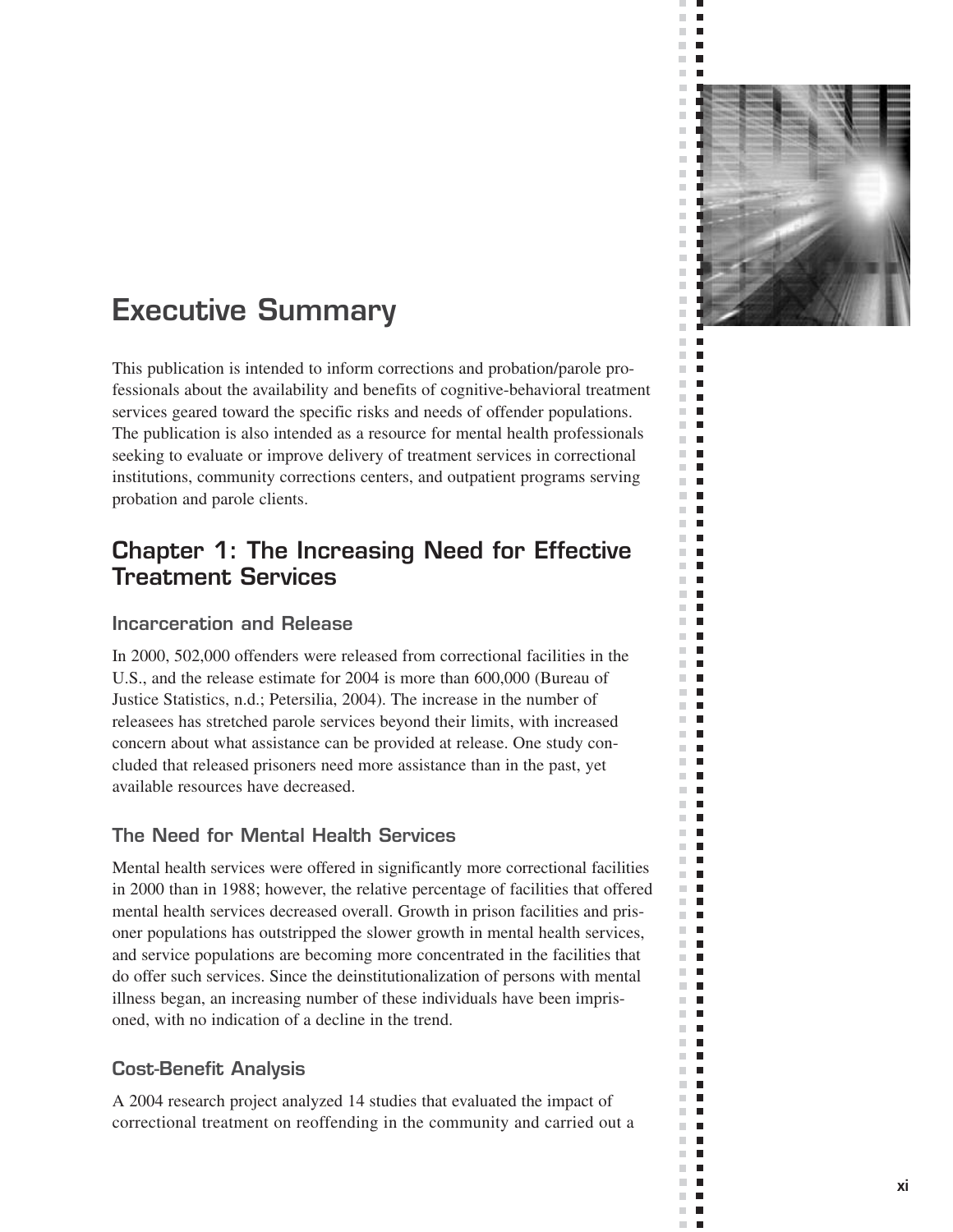cost-benefit analysis. Thirteen had a positive cost-benefit outcome, with ratios ranging from 13:1 to 270:1 (Welsh, 2004). This means, for example, that in the study with the best outcome, for every \$1 spent, a benefit of \$270 was realized as a result of the program.

#### **Focus on Community Reentry**

 $\blacksquare$  $\mathbb{R}^n$  $\blacksquare$  $\mathbb{R}^2$ n m n m n E  $\blacksquare$  .  $\blacksquare$ **COLOR** n a **D** n a n m  $\blacksquare$  $\mathbf{m} \in \mathbb{R}$ **D** D **The Contract**  $\blacksquare$ **TIME C** n m **COLLEGE**  $\blacksquare$ **COLOR**  $\blacksquare$  $\blacksquare$  $\mathcal{L}$  $\blacksquare$  $\mathcal{C}$  $\blacksquare$  .  $\blacksquare$ **D** D **The Contract of the Contract of the Contract of the Contract of the Contract of the Contract of the Contract o**  $\blacksquare$  . n E  $\blacksquare$  $\blacksquare$  $\mathcal{C}$  $\blacksquare$  $\blacksquare$  $\mathbf{L}$  $\mathbf{r}$  $\blacksquare$  .  $\blacksquare$  $\blacksquare$  $\blacksquare$  $\blacksquare$  $\blacksquare$  . n m  $\blacksquare$  $\mathcal{L}$ n m  $\blacksquare$  $\mathcal{C}$ n m  $\mathbf{r}$ n m **C**  $\blacksquare$  .  $\blacksquare$  $\blacksquare$  $\blacksquare$  .  $\blacksquare$  . **TIME**  $\blacksquare$  $\blacksquare$ n a  $\blacksquare$  $\blacksquare$  $\mathbb{R}^2$  $\blacksquare$ a a  $\blacksquare$ Ē.  $\blacksquare$  $\blacksquare$ **The Contract of the Contract of the Contract of the Contract of the Contract of the Contract of the Contract o**  $\blacksquare$  .  $\blacksquare$ n m  $\blacksquare$  .  $\blacksquare$ n a **COLLEGE**  $\blacksquare$  $\blacksquare$   $\blacksquare$  $\blacksquare$  .  $\blacksquare$  $\blacksquare$  $\Box$  $\blacksquare$  .  $\blacksquare$ m.  $\blacksquare$  $\mathcal{C}$  $\blacksquare$  .  $\blacksquare$  $\mathbf{r}$ 

In consideration of factors associated with the high number of individuals who are incarcerated and released, rates of recidivism, and costs to society, there has been an increased interest in the concept of prisoner reentry. Reentry programs have been defined as those that (1) specifically focus on the transition from prison to community or (2) initiate treatment in a prison setting and link with a community program to provide continuity of care. Between 2001 and 2004, the federal government allocated more than \$100 million to support the development of new reentry programs in all 50 states (Petersilia, 2004).

With budget shortfalls at any level of government, the question soon becomes: Are prisoner reentry programs worth government investment? Sociologist Robert Martinson concluded in 1974 that most rehabilitation programs studied up to that point "had no appreciable effect on recidivism." However, in the 30 plus years since Martinson's scathing critique, the positive effects of offender treatment have been well documented and multiple studies have concluded that recidivism has significantly decreased. Moreover, several studies have indicated that the most effective interventions are those that use cognitivebehavioral techniques to improve mental functioning. Cognitive-behavioral treatments have become a dominant therapy in clinical psychology, and analyses of cognitive-behavioral programs for offenders have come to positive conclusions.

### **Chapter 2: What is Cognitive-Behavioral Therapy?**

#### **History and Background**

Cognitive-behavioral therapy (CBT) comes from two distinct fields, cognitive theory and behavioral theory. Behaviorism focuses on external behaviors and disregards internal mental processes. The cognitive approach, by contrast, emphasizes the importance of internal thought processes.

In the early 1960s, therapies began to develop that blended the elements of behavioral therapy with cognitive therapy. Thus, although behavioral therapies and cognitive approaches seemed to develop in parallel paths, over time the two approaches merged into what is now called cognitive-behavioral therapy.

#### **The Community Responsibility Focus of CBT**

In the treatment of judicial clients, a third focus is added to the traditional CBT focus on cognitive functioning and behavior: developing skills for living in harmony with the community and engaging in behaviors that contribute to positive outcomes in society. Traditional psychotherapy is egocentric; it

 $\blacksquare$  $\mathcal{C}$ × П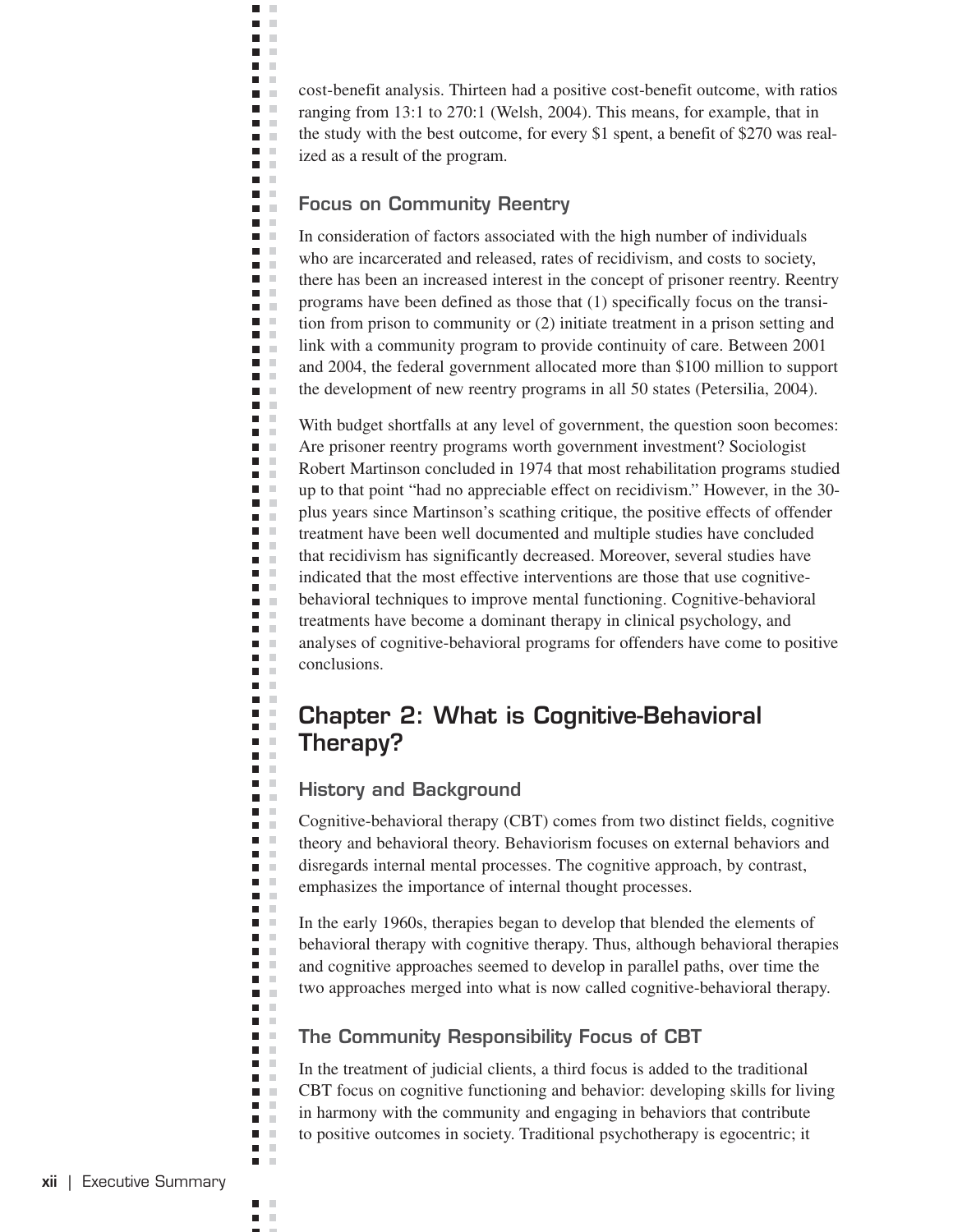helps individuals resolve their personal problems, feel better about themselves, and fulfill their inner goals and expectations. This egocentric psychotherapy, in and of itself, has failed to have significant impact on changing the thinking, attitudes, and behaviors of offenders. Therapy must also include a sociocentric approach to treatment that focuses on responsibility toward others and the community.

 $\Box$  .  $\Box$  $\mathbb{R}^d$  $\blacksquare$  $\mathbb{R}^n$  $\Box$  .  $\Box$  $\mathbb{R}^d$  $\blacksquare$  $\mathbf{r}$ **The Co**  $\mathbf{r}$ ×.  $\blacksquare$  $\mathbf{r}$  .  $\mathbf{r}$  $\mathbb{R}^n$  $\blacksquare$  $\mathbb{R}^d$  $\mathcal{L}_{\mathcal{A}}$  $\mathbb{R}^n$  $\blacksquare$  $\mathbf{r}$  $\blacksquare$  $\mathcal{C}^{\mathcal{C}}$  $\blacksquare$  $\mathbf{r}$  $\Box$  .  $\Box$  $\sim$  $\blacksquare$  $\mathbb{R}^n$  $\blacksquare$  $\mathbf{r}$  $\mathbb{R}^n$  $\overline{\phantom{a}}$  $\mathbb{R}^d$  $\blacksquare$ m.  $\blacksquare$  $\mathbf{H} \in \mathbf{R}$  $\mathbb{R}^n$  $\Box$  $\mathbb{R}^n$  $\overline{\phantom{a}}$  $\mathbb{R}^n$  . In **The Contract of the Contract of the Contract of the Contract of the Contract of the Contract of the Contract of the Contract of the Contract of the Contract of the Contract of the Contract of the Contract of the Contract** m.  $\mathcal{L}_{\mathcal{A}}$ **The Contract of the Contract of the Contract of the Contract of the Contract of the Contract of the Contract o**  $\mathbb{R}^n$  $\blacksquare$  $\mathbb{R}^d$  $\mathcal{L}_{\mathcal{A}}$ m.  $\blacksquare$  $\mathbf{u} \cdot \mathbf{u}$  $\blacksquare$ m. ш  $\blacksquare$  $\Box$  $\blacksquare$ m.  $\blacksquare$ m.  $\mathbf{u} \cdot \mathbf{u}$  $\mathbb{R}^n$  .  $\mathbb{R}^n$  $\blacksquare$  $\mathbb{R}^n$  $\blacksquare$  $\mathbb{R}^d$ m.  $\blacksquare$ m.  $\blacksquare$  $\mathcal{C}$  $\blacksquare$ **The Co The Contract of the Contract of the Contract of the Contract of the Contract of the Contract of the Contract o**  $\sim$  $\blacksquare$ **The Co The Co**  $\mathbf{r}$  .  $\mathbf{r}$  $\mathbb{R}^d$ П  $\blacksquare$  $\blacksquare$  $\mathbb{R}^n$  .  $\mathbb{R}^n$ m in  $\mathbb{R}^n$  $\blacksquare$  $\mathbb{R}^n$  .  $\mathbb{R}^n$  $\mathbb{R}^d$  $\blacksquare$  $\blacksquare$  $\blacksquare$  $\blacksquare$  $\mathcal{C}^{\mathcal{C}}$  $\blacksquare$ m. H  $\blacksquare$ m.  $\mathbb{R}^n$  $\blacksquare$ m.  $\blacksquare$  $\blacksquare$  $\mathbf{r}$  $\mathbb{R}^d$  $\blacksquare$  $\mathbb{R}^n$  $\blacksquare$  $\mathbb{R}^n$  $\blacksquare$  $\mathbb{R}^n$  $\overline{\phantom{a}}$  $\mathbb{R}^n$  $\mathcal{L}_{\mathcal{A}}$  $\mathbb{R}^n$  $\mathbf{L}$  $\mathbf{r}$  .  $\mathbf{r}$  $\mathbb{R}^n$  $\blacksquare$  $\mathbb{R}^n$  .  $\mathbb{R}^n$  $\mathbf{u}$  .  $\mathbf{u}$ m.  $\blacksquare$  $\Box$ **The Co** 

#### **Counselor's Role**

The two most important components of intervention programs are the provider (counselor, therapeutic educator, or therapist) and the relationship between the provider and the client. After 50 years of studies, core provider characteristics have been identified for effective delivery of psychosocial therapies. These include the communication of genuine warmth and empathy by the therapist.

A consistent finding in psychotherapy research over the past 20 years has been that, regardless of other factors, the strength of the therapeutic alliance has a strong impact on outcome. One study even concluded that a strong alliance is beneficial in and of itself, and that a client may find a well-established alliance therapeutic regardless of other psychological interventions. Similarly, there is evidence that a weakened or poor alliance is a good predictor of early, unilateral termination.

Clients within a correctional setting differ from noncorrectional clients in that they are required to attend education and treatment as part of their sentence. This means that counselors and therapeutic educators must integrate the therapeutic and correctional roles in delivering effective services to their clients.

## **Chapter 3: Prominent Cognitive-Behavioral Therapy Programs for Offenders**

Traditional cognitive-behavioral approaches used with correctional populations have been designed as either cognitive-restructuring, coping-skills, or problem-solving therapies. The cognitive-restructuring approach views problem behaviors as a consequence of maladaptive or dysfunctional thought processes, including cognitive distortions, social misperceptions, and faulty logic. Most cognitive-behavioral programs developed for criminal offenders tend to be of this first type, focusing on cognitive deficits and distortions.

Six cognitive-behavioral programs are widely used in the criminal justice system:

- Aggression Replacement Training<sup>®</sup> (ART<sup>®</sup>).
- Criminal Conduct and Substance Abuse Treatment: Strategies for Self-Improvement and Change (SSC).
- $\blacksquare$  Moral Reconation Therapy® (MRT®).
- Reasoning and Rehabilitation (R&R and R&R2).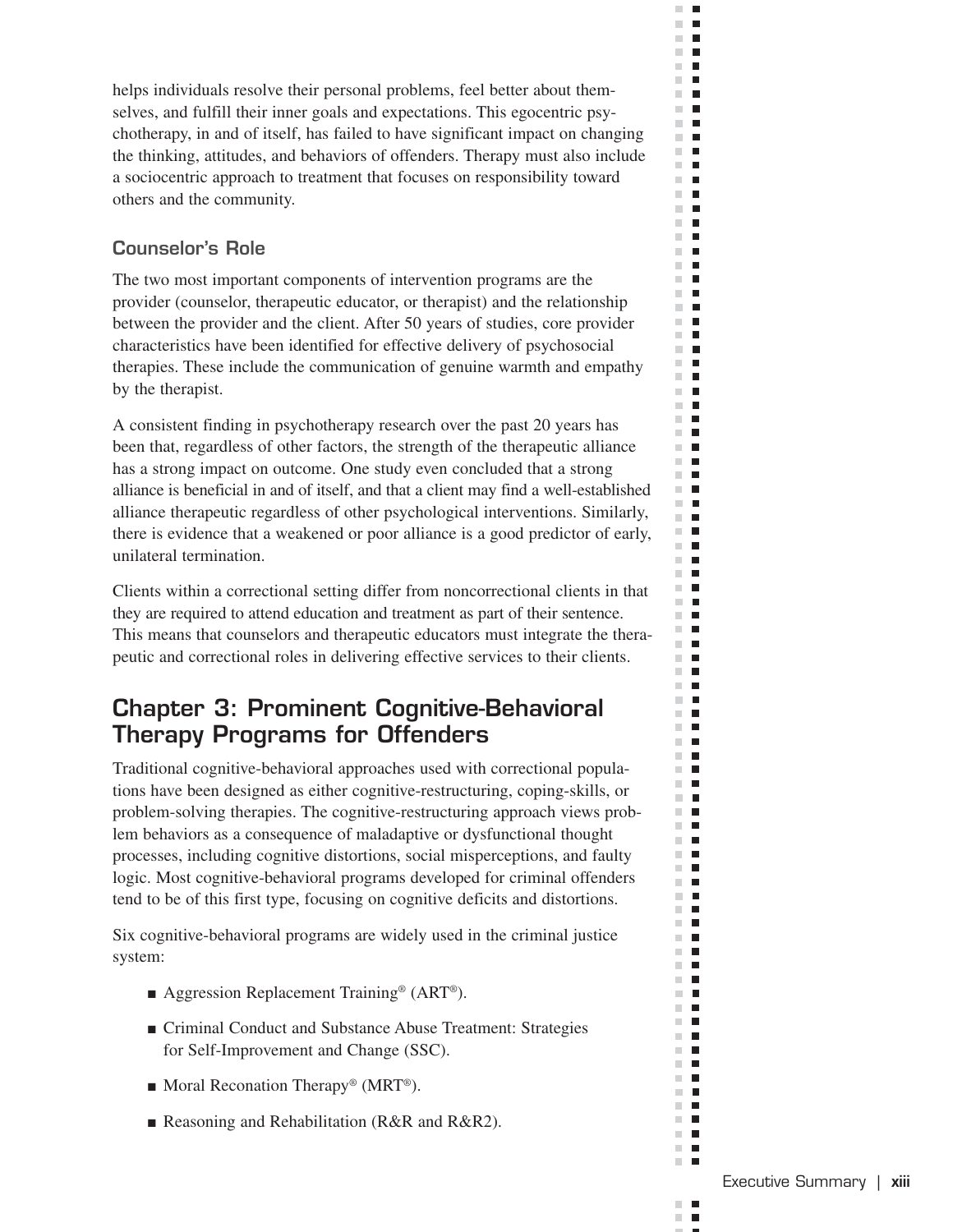■ Relapse Prevention Therapy (RPT).

■ Thinking for a Change (T4C).

 $\blacksquare$  $\mathbb{R}^n$  $\blacksquare$  $\mathbb{R}^n$ n m n m n m **TELEVISION The Co** n m **D** n in n m **C**  $\blacksquare$   $\blacksquare$ **D** D n m m. **TIME**  $\blacksquare$ n m **The Contract of the Contract of the Contract of the Contract of the Contract of the Contract of the Contract o**  $\mathbf{u}$ **COLOR** n E  $\mathbf{u} \in \mathbb{R}$ **COLOR**  $\blacksquare$  . n m **District The Contract** n m  $\blacksquare$ **Contract** n m  $\blacksquare$ **Contract The Contract State District**  $\mathbf{u} \in \mathbb{R}$ n m n m **TELEVISION** n m n m **C College** n m  $\blacksquare$  $\mathbf{H}^{\prime}$  . If  $\mathbf{r}$ n m **COLLEGE**  $\Box$ m.  $\blacksquare$  . **D** D **TIME**  $\blacksquare$ m. n E  $\mathbf{u}$  .  $\blacksquare$  $\blacksquare$ a a  $\blacksquare$  $\blacksquare$ n m  $\blacksquare$ **The Contract of the Contract of the Contract of the Contract of the Contract of the Contract of the Contract o**  $\blacksquare$  .  $\blacksquare$ n m  $\blacksquare$  .  $\blacksquare$ n E **The Co**  $\mathbf{u}$  $\blacksquare$   $\blacksquare$  $\mathcal{L}^{\mathcal{L}}$  . **DOM:**  $\mathbf{r}$  $\mathbf{m} \in \mathbb{R}$ **The Contract State The Contract of the Contract of the Contract of the Contract of the Contract of the Contract of the Contract o**  $\blacksquare$  .  $\blacksquare$ n m

#### **Aggression Replacement Training®**

Aggression Replacement Training® (ART®) is a multimodal intervention originally designed to reduce anger and violence among adolescents involved with juvenile justice systems. More recently, the model has been adapted for use in adult correctional settings.

Based on previous work with at-risk youth, ART seeks to provide youngsters with prosocial skills to use in antisocial situations as well as skills to manage anger impulses that lead to aggressive and violent actions. It has three components:

- **Social skills training** (the behavioral component) teaches interpersonal skills to deal with anger-provoking events.
- **Anger control training** (the affective component) seeks to teach atrisk youth skills to reduce their affective impulses to behave with anger by increasing their self-control competencies.
- **Moral reasoning** (the cognitive component) is a set of procedures designed to raise the young person's level of fairness, justice, and concern with the needs and rights of others.

Youth attend an hour-long class in each of these components (on separate days) each week for 10 weeks. ART is usually part of a differential program, prescriptively chosen to meet the needs of aggressive/violent youth.

#### **Criminal Conduct and Substance Abuse Treatment: Strategies for Self-Improvement and Change**

Strategies for Self-Improvement and Change (SSC) was developed by Kenneth Wanberg and Harvey Milkman (authors of this publication). It provides a standardized, structured, and well-defined approach to the treatment of clients who manifest substance abuse and criminal justice problems. It is a long-term (9 months to 1 year), intensive, cognitive-behavioral-oriented treatment program for adult substance-abusing offenders. The recommended client age is 18 years or older. However, some older adolescents may benefit from portions of the curriculum.

SSC can be presented in either a community or an incarceration setting. The treatment curriculum for SSC consists of 12 treatment modules that are structured around 3 phases of treatment. Each module is taught in a logical sequence with basic topics covered first, serving as the foundation for more difficult concepts covered later.

 $\blacksquare$ ×  $\mathbb{R}^n$ П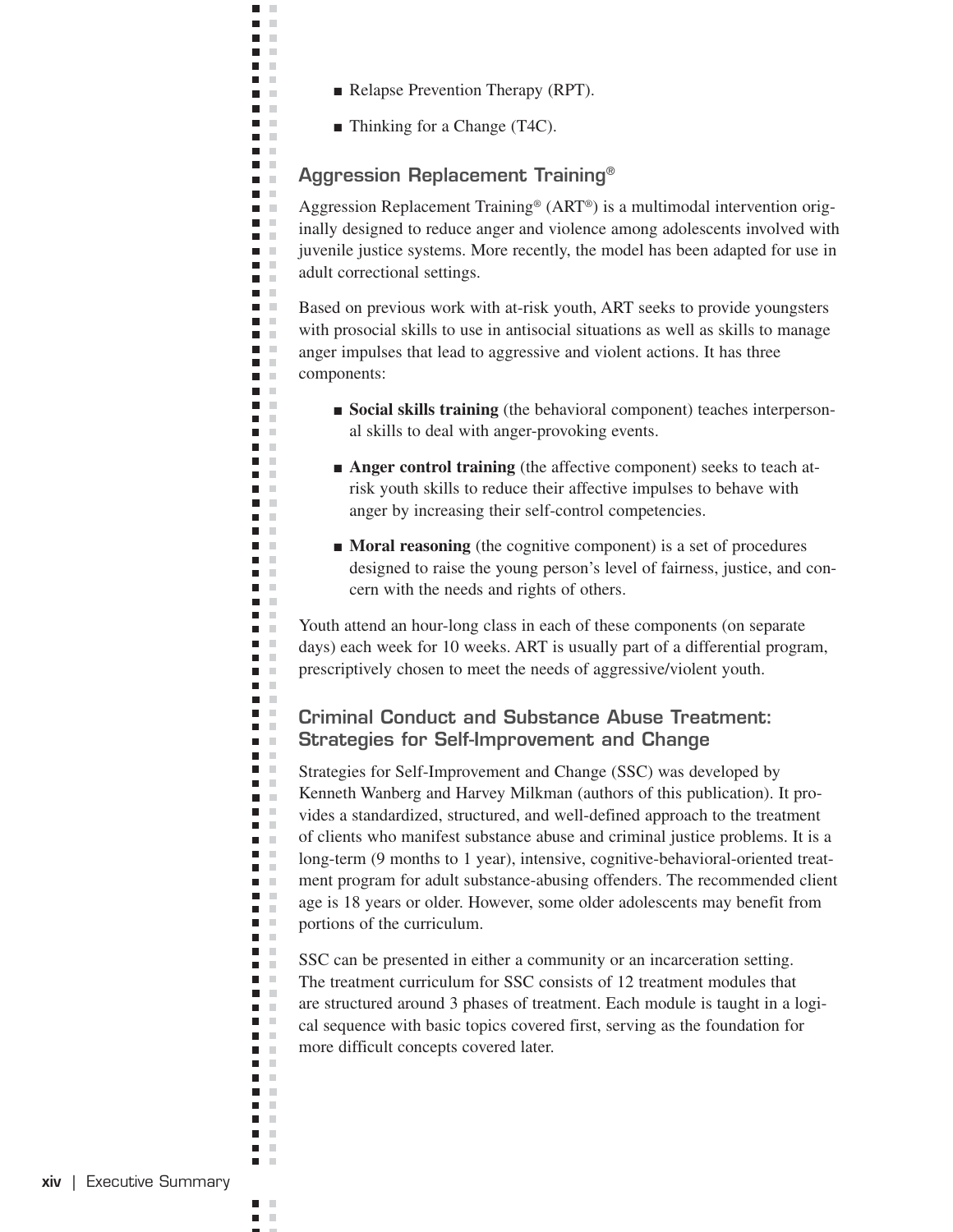The phases of the program are as follows:

■ **Phase I: Challenge to Change.** This phase involves the client in a reflective-contemplative process. A series of lesson experiences is used to build a working relationship with the client and to help the client develop motivation to change.

 $\mathbb{R}^n$  $\mathbf{L}$  $\mathbb{R}^d$  $\blacksquare$  $\mathbf{F}$  $\Box$  .  $\Box$  $\mathcal{C}$  $\blacksquare$  $\mathbf{r}$ **The Co**  $\mathbf{r}$  $\blacksquare$  $\sim$  $\mathbb{R}^n$  $\blacksquare$  $\mathbb{R}^d$  $\blacksquare$  $\mathbb{R}^n$  $\mathcal{L}_{\mathcal{A}}$  $\mathbb{R}^n$  $\blacksquare$  $\mathbb{R}^n$  . In  $\Box$  .  $\Box$  $\mathcal{C}^{\mathcal{C}}$  $\blacksquare$ m.  $\blacksquare$  $\mathbf{H} \cdot \mathbf{H}$ m.  $\mathcal{L}_{\mathcal{A}}$  $\mathbb{R}^n$  $\blacksquare$  $\mathbf{r}$  $\mathbb{R}^n$  $\blacksquare$  $\mathbb{R}^d$  $\blacksquare$  $\mathbf{r}$  $\mathbf{H} \in \mathbf{R}$  $\mathbb{R}^n$  $\blacksquare$ ×.  $\overline{\phantom{a}}$  $\mathbb{R}^n$  . In m.  $\blacksquare$  $\mathbb{R}^d$  $\blacksquare$ m.  $\blacksquare$  $\mathbb{R}^n$  $\overline{\phantom{a}}$  $\mathbb{R}^2$  $\blacksquare$ m.  $\Box$  $\mathbf{r}$  $\blacksquare$ **COL** ш  $\overline{\phantom{a}}$  $\blacksquare$  $\blacksquare$ m.  $\blacksquare$  $\mathbb{R}^n$ m.  $\blacksquare$  $\mathbb{R}^n$  .  $\mathbb{R}^n$  $\blacksquare$ m.  $\blacksquare$ m.  $\mathbb{R}^n$  $\overline{\phantom{a}}$ m.  $\blacksquare$ m.  $\blacksquare$  $\mathbf{u}$  $\mathbb{R}^n$  .  $\mathbb{R}^n$  $\blacksquare$  $\mathbb{R}^n$ m.  $\mathcal{L}_{\mathcal{A}}$ **The Co**  $\blacksquare$   $\blacksquare$ m.  $\blacksquare$  $\blacksquare$  $\blacksquare$  $\mathbb{R}^n$  $\blacksquare$ m.  $\blacksquare$ ш  $\blacksquare$  $\mathbb{R}^n$  .  $\mathbb{R}^n$  $\mathbb{R}^d$  $\blacksquare$  $\blacksquare$  $\blacksquare$  $\blacksquare$  $\mathcal{C}$  $\blacksquare$ m. H  $\blacksquare$ m.  $\mathbb{R}^n$  $\blacksquare$ m.  $\blacksquare$  $\blacksquare$  $\mathbb{R}^n$  $\blacksquare$  $\blacksquare$ ш  $\mathbb{R}^n$  $\blacksquare$  $\mathbb{R}^n$  $\blacksquare$  $\mathbb{R}^n$  $\overline{\phantom{a}}$  $\mathbb{R}^n$  $\blacksquare$  $\blacksquare$  $\mathbb{R}^n$  $\blacksquare$  $\mathbb{R}^n$  $\mathbb{R}^d$  $\blacksquare$ m.  $\blacksquare$  $\blacksquare$ m.  $\blacksquare$  $\mathbb{R}^n$  .  $\mathbb{R}^n$  $\mathbf{r}$ 

- **Phase II: Commitment to Change.** This phase involves the client in an active demonstration of implementing and practicing change. The focus is on strengthening basic skills for change and helping the client to learn key CBT methods for changing thought and behavior that contribute to substance abuse and criminal conduct.
- **Phase III: Ownership of Change.** This phase, the stabilization and maintenance phase, involves the client's demonstration of ownership of change over time. This involves treatment experiences designed to reinforce and strengthen the commitment to established changes.

An important component of SSC is the screening and assessment process. The client is engaged in the assessment process as a partner with the provider, with the understanding that assessment information is just as valuable to the client as to the provider and that change is based on self-awareness.

#### **Moral Reconation Therapy®**

Developed by Greg Little and Ken Robinson between 1979 and 1983 for use in prison-based drug treatment therapeutic communities, Moral Reconation Therapy® (MRT®) is a trademarked and copyrighted cognitive-behavioral treatment program for offenders, juveniles, substance abusers, and others with "resistant personalities." Although initially designed specifically for criminal justice-based drug treatment, MRT has since been expanded for use with offenders convicted of driving while intoxicated (DWI), domestic violence, and sex offenses; parenting skill and job attitude improvement; and to address general antisocial thinking.

The term "moral reconation" was coined in 1972. "Conation" is an archaic term that was used in psychology until the 1930s, when the term "ego" replaced it. It refers to the conscious, decisionmaking portion of one's personality. "Reconation" implies a reevaluation of decisions. "Moral" indicates the process of making correct, prosocial decisions about behaviors.

MRT is based on the experiences of its authors, who noted that offenders were often highly functional during stays in therapeutic communities, but returned to criminal behaviors after release. They felt that the offenders' character and personality traits that led to failure were not being addressed.

Nine personality stages of anticipated growth and recovery are identified in the program:

■ **Disloyalty:** Typified by self-centered behavior and a willingness to be dishonest and blame and victimize others.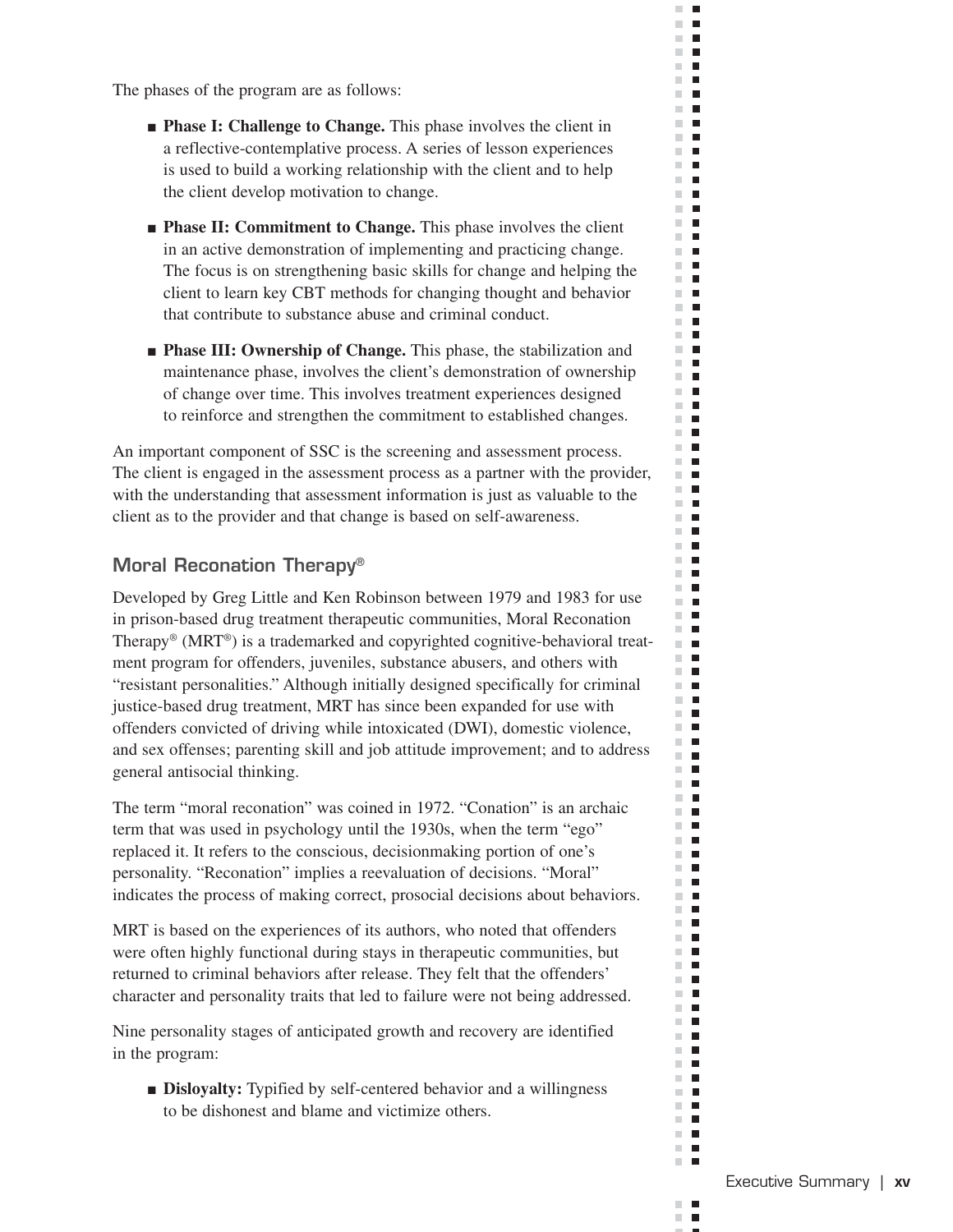■ **Opposition:** Includes the same behaviors as "disloyalty," only occurring less often.

 $\blacksquare$  $\mathbb{R}^n$  $\blacksquare$  $\mathbb{R}^n$ n m n m n m **The Contract The Co** n m  $\mathbf{m} \in \mathbb{R}$ n in m. m **Contract** n m **District** n m n m **The College Contract The Contract State The Contract State**  $\mathbf{u}$ **COLOR** n m **The College COLOR**  $\mathbf{L}$ **The College District** m m n m  $\blacksquare$ **Contract** n m  $\blacksquare$ **Contract The Contract State D** D  $\mathbf{u} \in \mathbb{R}$ n m n m **The Contract** m. **The College C**  $\blacksquare$   $\blacksquare$ **The College**  $\blacksquare$  $\mathcal{C}$  $\mathbf{r}$  $\mathbf{r}$ n m **COLLEGE**  $\Box$ m.  $\blacksquare$  . n m **The Contract State**  $\blacksquare$  . m. n a  $\blacksquare$  $\blacksquare$ ×  $\blacksquare$  .  $\blacksquare$  .  $\blacksquare$  $\blacksquare$ ×  $\mathbf{m} \in \mathbb{R}$ n a  $\blacksquare$  $\mathcal{L}$  $\blacksquare$  $\blacksquare$  .  $\blacksquare$ n m  $\blacksquare$ n a **COLLEGE**  $\blacksquare$  $\mathcal{C}$  $\blacksquare$   $\blacksquare$  $\mathbf{r}$ n m  $\mathcal{L}$  $\mathbf{r}$  $\mathbf{r}$  $\blacksquare$ ×  $\blacksquare$   $\blacksquare$ m. m

- **Uncertainty:** Person is unsure of how he or she stands with or feels about others; these individuals still make decisions based on their own pain or pleasure.
- **Injury:** Destructive behavior still occurs, but recognition of the source of the problem also occurs; some responsibility for behavior is taken and some decisions may be based on consequences for others.
- **Nonexistence:** Person feels alienated from things but has a few satisfying relationships; these individuals sway between making decisions based on formal rules and decisions based on pleasure and pain.
- **Danger:** Person commits to goals and makes decisions primarily on law and societal values; when regression occurs, these individuals experience anguish and loss of self-esteem.
- **Emergency:** Social considerations are made, but "idealized ethical principles" influence decisionmaking.
- **Normal:** These individuals are relatively happy, contented people who have chosen the right goals for themselves and are fulfilling them properly; decisionmaking based on pleasure and pain has been virtually eliminated.
- **Grace:** The majority of decisions are based on ethical principles; supposedly, only a small percentage of adults reach this stage.

MRT is conducted in open-ended groups that may meet once a month or up to five times per week. MRT does not require high reading skills or high mental functioning levels, as participants' homework includes making drawings or writing short answers.

#### **Reasoning and Rehabilitation**

Developed by Robert Ross and Elizabeth Fabiano in 1985 at the University of Ottawa, Reasoning and Rehabilitation (R&R) is a cognitive-behavioral program that, like MRT, is based on the theory that offenders suffer from cognitive and social deficits. Ross and Fabiano's research that stands as the basis for the principles of R&R was published in the text *Time to Think: A Cognitive Model of Delinquency Prevention and Offender Rehabilitation*  (1985). The techniques used in this program were modified from techniques used in previous correctional programs as well as methods that the authors found to be of value when used with offenders. They were field tested in an experimental study with high-risk probationers in Ontario, Canada.

The authors attempted to provide a program that can be used in a broad range of institutional or community corrections settings as well as one that can be used concurrently with other programs in which offenders may participate.

 $\blacksquare$ ×  $\mathbb{R}^n$  $\blacksquare$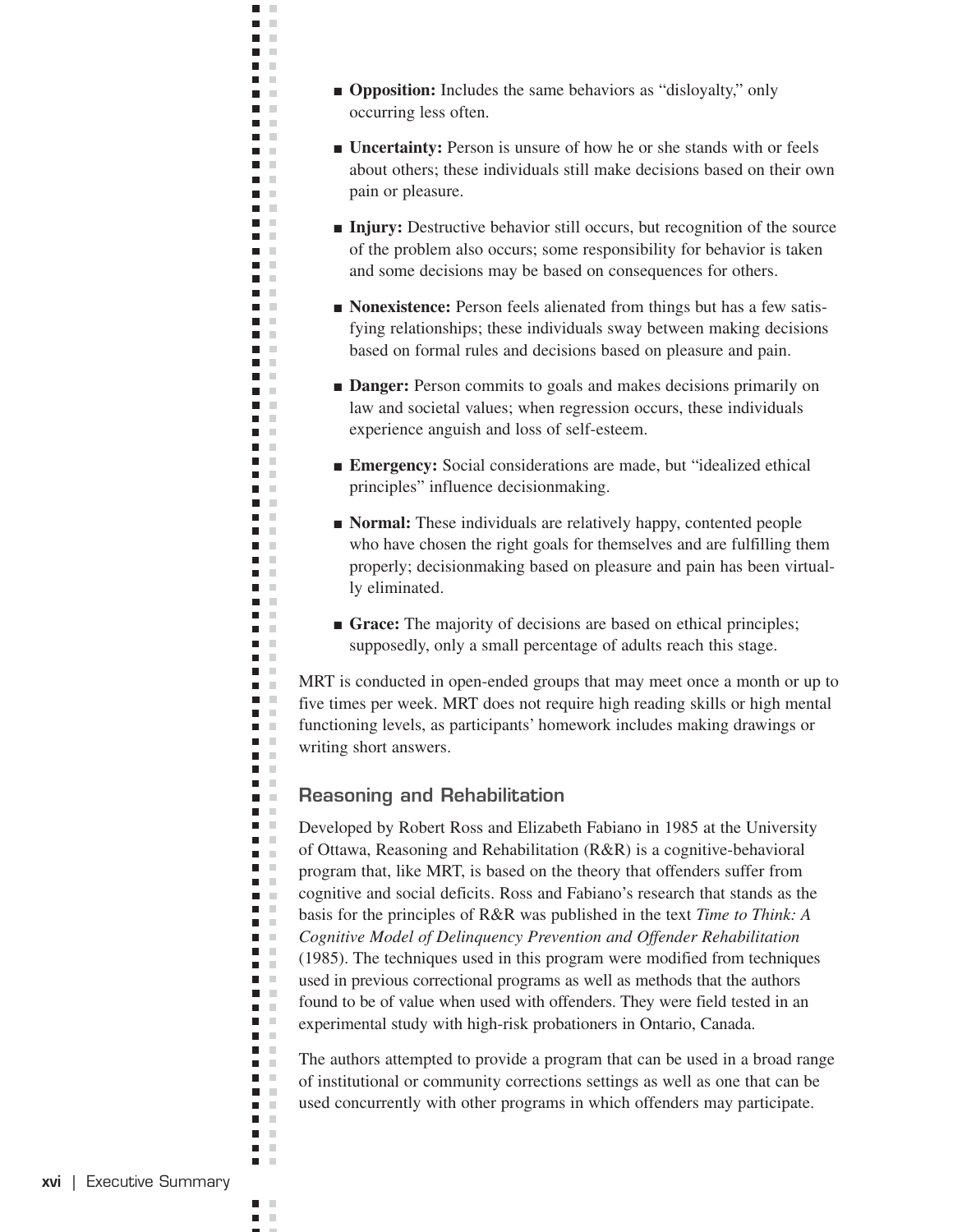The authors encourage significant individuals in the offender's life to be familiar with the program principles so that they can reinforce and encourage the offender in skill acquisition.

 $\Box$  .  $\Box$  $\mathbb{R}^d$  $\blacksquare$  $\mathbb{R}^n$  $\blacksquare$  $\blacksquare$ m.  $\mathcal{C}$  $\blacksquare$  $\mathbf{r}$ **The Contract**  $\mathbb{R}^n$  . In ш  $\blacksquare$  $\Box$  .  $\Box$  $\mathbb{R}^n$  $\blacksquare$  $\mathbb{R}^n$  $\overline{\phantom{a}}$  $\mathbb{R}^n$  $\overline{\phantom{a}}$  $\mathbf{r}$  $\mathcal{L}_{\mathcal{A}}$  $\blacksquare$  $\blacksquare$  $\mathbb{R}^n$ m.  $\blacksquare$  $\mathbf{H} \cdot \mathbf{H}$  $\sim$  $\blacksquare$  $\mathcal{L}_{\mathcal{A}}$  $\blacksquare$  $\Box$  .  $\Box$  $\mathbb{R}^n$  $\blacksquare$  $\mathbb{R}^d$  $\blacksquare$ m.  $\blacksquare$  $\mathbf{H} \in \mathbf{R}$  $\mathbb{R}^n$  $\Box$ ш  $\overline{\phantom{a}}$  $\mathbf{r}$ m.  $\blacksquare$  $\mathbb{R}^d$  $\blacksquare$  $\mathbb{R}^n$  $\blacksquare$  $\mathbb{R}^n$  $\overline{\phantom{a}}$  $\mathbb{R}^2$  $\blacksquare$ m.  $\blacksquare$  $\mathbf{u} \cdot \mathbf{u}$  $\blacksquare$ m. ш  $\blacksquare$ m.  $\blacksquare$  $\blacksquare$ m.  $\blacksquare$ m.  $\mathbb{R}^n$  $\blacksquare$  $\mathbb{R}^n$  .  $\mathbb{R}^n$  $\blacksquare$ m.  $\blacksquare$  $\mathbb{R}^n$  $\Box$  .  $\Box$  $\blacksquare$  $\blacksquare$  $\mathbb{R}^n$  $\blacksquare$  $\blacksquare$  $\mathbb{R}^n$  $\mathbf{L}$  $\blacksquare$ m. m.  $\blacksquare$ **The Co**  $\mathbf{H} \cdot \mathbf{B}$  $\blacksquare$  $\mathbb{R}^n$  $\mathbf{u} \cdot \mathbf{u}$  $\blacksquare$  $\mathbb{R}^n$  $\blacksquare$  $\mathbb{R}^n$  $\blacksquare$ ш  $\overline{\phantom{a}}$ m.  $\blacksquare$  $\mathbb{R}^d$  $\blacksquare$  $\mathbb{R}^n$  .  $\mathbb{R}^n$  $\blacksquare$ **COL**  $\mathcal{C}^{\mathcal{C}}$  $\blacksquare$ m.  $\blacksquare$  $\mathbb{R}^n$  .  $\mathbb{R}^n$  $\mathbb{R}^n$  $\blacksquare$ m.  $\blacksquare$ **The Co**  $\mathbf{r}$  $\mathbb{R}^n$  $\blacksquare$  $\mathbf{r}$  $\mathbb{R}^n$  $\blacksquare$  $\mathbb{R}^n$  $\overline{\phantom{a}}$  $\mathbb{R}^n$  $\mathcal{L}_{\mathcal{A}}$  $\blacksquare$  $\mathbb{R}^n$  $\mathbf{u}$  .  $\mathbf{u}$  $\mathbb{R}^n$  $\blacksquare$ m.  $\blacksquare$ m.  $\blacksquare$  $\mathbb{R}^n$  $\blacksquare$  $\mathbb{R}^n$  .  $\mathbb{R}^n$ **The Co** 

This program focuses on enhancing self-control, interpersonal problem solving, social perspectives, and prosocial attitudes. Participants are taught to think before acting, to consider consequences of actions, and to conceptualize alternate patterns of behavior. The program consists of 35 sessions, running from 8 to 12 weeks, with 6 to 8 participants.

R&R's authors believe that highly trained professionals (e.g., psychiatrists, psychologists, social workers) may not always be the ones implementing rehabilitation programs, and therefore took steps to ensure that line staff would also be adept at implementing the program. Trainers are encouraged to add to or modify the program to best serve specific types of offenders. The authors make note of the importance of trainers presenting the material just above the functioning level of the offenders so as to be challenging, yet not overwhelming or discouraging.

A shorter version of R&R, known as R&R2, is a program specifically for adults that was developed by Robert Ross and Jim Hilborn in 1996. This is a specialized, 15-session edition that seeks to target those over age 18 whose antisocial behavior led them to social services or criminal justice agencies.

The authors of R&R2 believe that long-term intervention can both "tax the motivation of many offenders and [be] associated with high attrition rates"; it can also tax the motivation of trainers and overburden agency budgets. R&R2 is also designed to correct a shortcoming of previous versions that did not allow the program to be tailored to the needs and circumstances of the group recipients. The new program offers specialized versions specific to age, sex, nature of the antisocial behavior, risk of recidivism, and culture.

#### **Relapse Prevention Therapy**

As described by authors George A. Parks and G. Alan Marlatt (2000), Relapse Prevention Therapy (RPT) was originally developed to be a maintenance program to prevent and manage relapse following addiction treatment. Designed to teach individuals how to anticipate and cope with relapse, RPT rejects the use of labels such as "alcoholic" or "drug addict," and encourages clients to think of their addictive behavior as something they *do* rather than something they *are*.

RPT uses techniques from cognitive-behavioral coping-skills training to teach clients self-management and self-control of their thoughts and behavior. This approach views addictive behaviors as acquired habits with biological, psychological, and social determinants and consequences.

RPT proposes that relapse is less likely to occur when an individual possesses effective coping mechanisms to deal with high-risk situations. With this, the individual experiences increased self-efficacy and, as the length of abstinence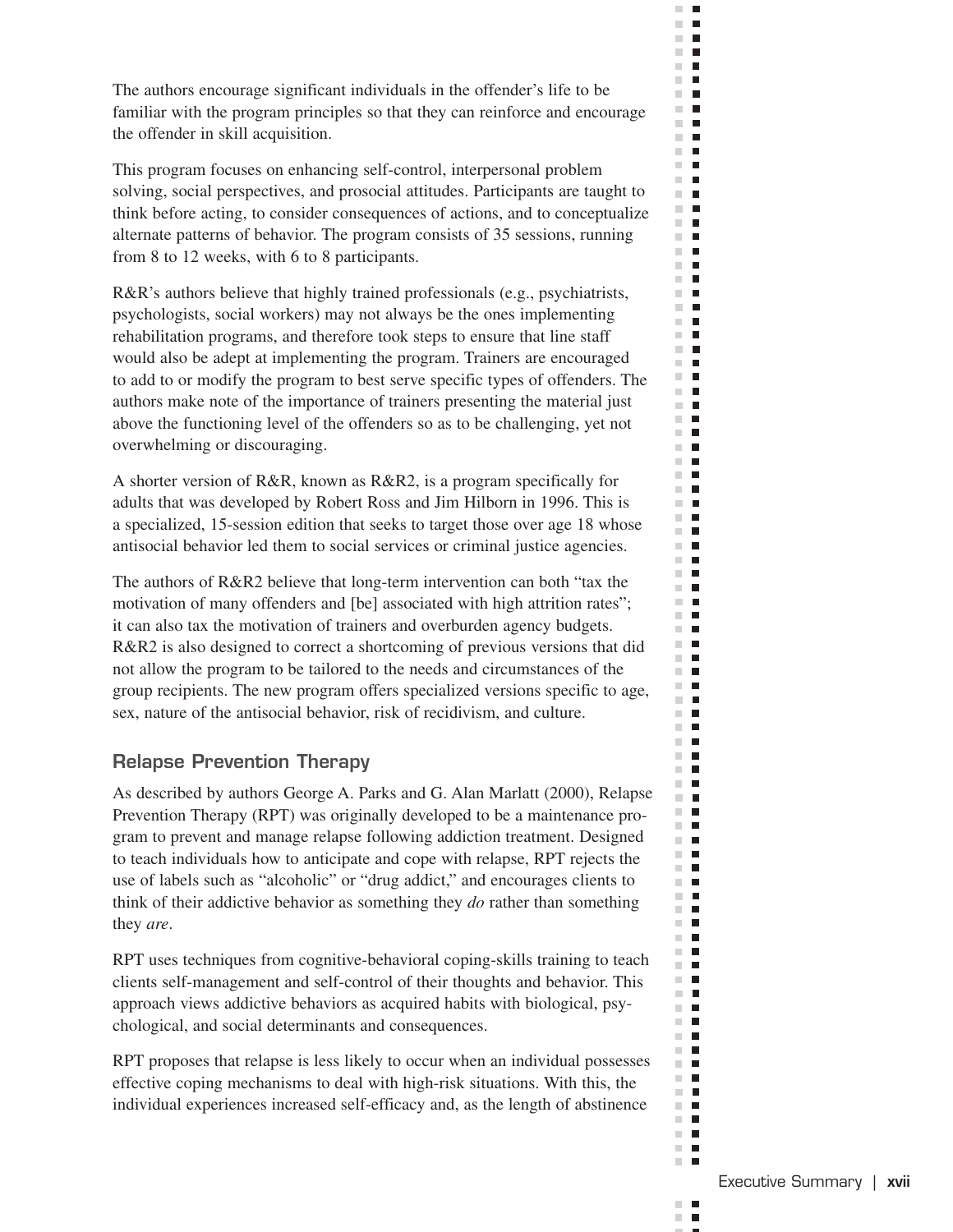from inappropriate behavior increases and effective coping with risk situations multiplies, the likelihood of relapse diminishes.

RPT clients are taught to:

 $\blacksquare$  $\mathbb{R}^2$  $\blacksquare$  $\mathbb{R}^2$ n m m. m  $\blacksquare$  $\mathcal{C}$ n m **COLOR** n a **D** n T n m  $\blacksquare$  . a a **District The Contract of the Contract of the Contract of the Contract of the Contract of the Contract of the Contract o**  $\blacksquare$  $\mathcal{C}$ **TIME C**  $\blacksquare$  $\mathcal{L}$ **The Contract of the Contract of the Contract of the Contract of the Contract of the Contract of the Contract o**  $\mathbf{u}$ **COLOR**  $\blacksquare$  $\mathcal{C}$ n T  $\blacksquare$  $\sim$  $\blacksquare$  $\mathbb{R}^d$  $\mathbf{r}$ **D** D **COLLEGE**  $\blacksquare$  $\mathcal{C}$ n E  $\blacksquare$  $\blacksquare$  $\mathcal{C}$ n a  $\blacksquare$  . **D** D  $\mathbf{r}$  $\blacksquare$  .  $\blacksquare$  $\blacksquare$  .  $\blacksquare$  $\blacksquare$  $\blacksquare$  . n m  $\blacksquare$  $\mathcal{L}$ m.  $\blacksquare$ ×  $\blacksquare$  .  $\blacksquare$ m m **COLLEGE**  $\blacksquare$  .  $\blacksquare$ m.  $\blacksquare$  .  $\blacksquare$ **TIME**  $\blacksquare$  $\mathcal{C}$ m. n a  $\blacksquare$  $\blacksquare$  $\mathbb{R}^2$  $\blacksquare$  $\blacksquare$   $\blacksquare$  $\blacksquare$  $\mathcal{C}$  $\blacksquare$  $\blacksquare$  $\blacksquare$  $\mathcal{L}$  $\blacksquare$  .  $\blacksquare$  $\blacksquare$  .  $\blacksquare$ n a  $\blacksquare$  .  $\blacksquare$ n a  $\blacksquare$  $\mathcal{L}$  $\blacksquare$  $\mathcal{C}$  $\blacksquare$  .  $\blacksquare$  $\blacksquare$  .  $\blacksquare$ n m  $\mathcal{L}$  $\mathbf{r}$ **D** D  $\blacksquare$  $\mathbb{R}^2$  $\blacksquare$  .  $\blacksquare$ n m

- Understand relapse as a process, not an event.
- Identify and cope with high-risk situations.
- Cope effectively with urges and cravings.
- Implement damage control procedures during lapses to minimize their negative consequences and get back on the road to recovery.
- Stay engaged in treatment, particularly after relapses occur.
- Create a more balanced lifestyle.

#### **Thinking for a Change**

In December 1997, the National Institute of Corrections introduced a new integrated cognitive-behavioral change program for offenders and sought a limited number of local, state, or federal correctional agencies to serve as field test sites for the program, Thinking for a Change (T4C). An overwhelming response from the corrections community requesting participation in the project necessitated immediate program expansion and the inclusion of a much broader scope of participation for the field test. Since its introduction, correctional agencies in more than 40 states have implemented T4C with offender populations. These agencies include state correctional systems, local jails, community-based corrections programs, and probation and parole departments. The offender populations included in the project represent both adults and juveniles and males and females. More than 5,000 correctional staff have been trained to facilitate offender groups. Nearly 500 individuals have participated in Thinking for a Change: Advanced Practicum (Training of Trainers), which enables participants to train additional facilitators at their agencies to deliver the program. As research of the effectiveness of the program continues to mount, so does the interest from the correctional community to adopt a quality, evidenced-based cognitive-behavioral change program.

T4C uses a combination of approaches to increase offenders' awareness of self and others. It integrates cognitive restructuring, social skills, and problem solving. The program begins by teaching offenders an introspective process for examining their ways of thinking and their feelings, beliefs, and attitudes. This process is reinforced throughout the program. Social-skills training is provided as an alternative to antisocial behaviors. The program culminates by integrating the skills offenders have learned into steps for problem solving. Problem solving becomes the central approach offenders learn that enables them to work through difficult situations without engaging in criminal behavior.

The broad spectrum of the program's sessions makes T4C meaningful for a variety of offenders, including adults and juveniles, probationers, prison

 $\blacksquare$ × × П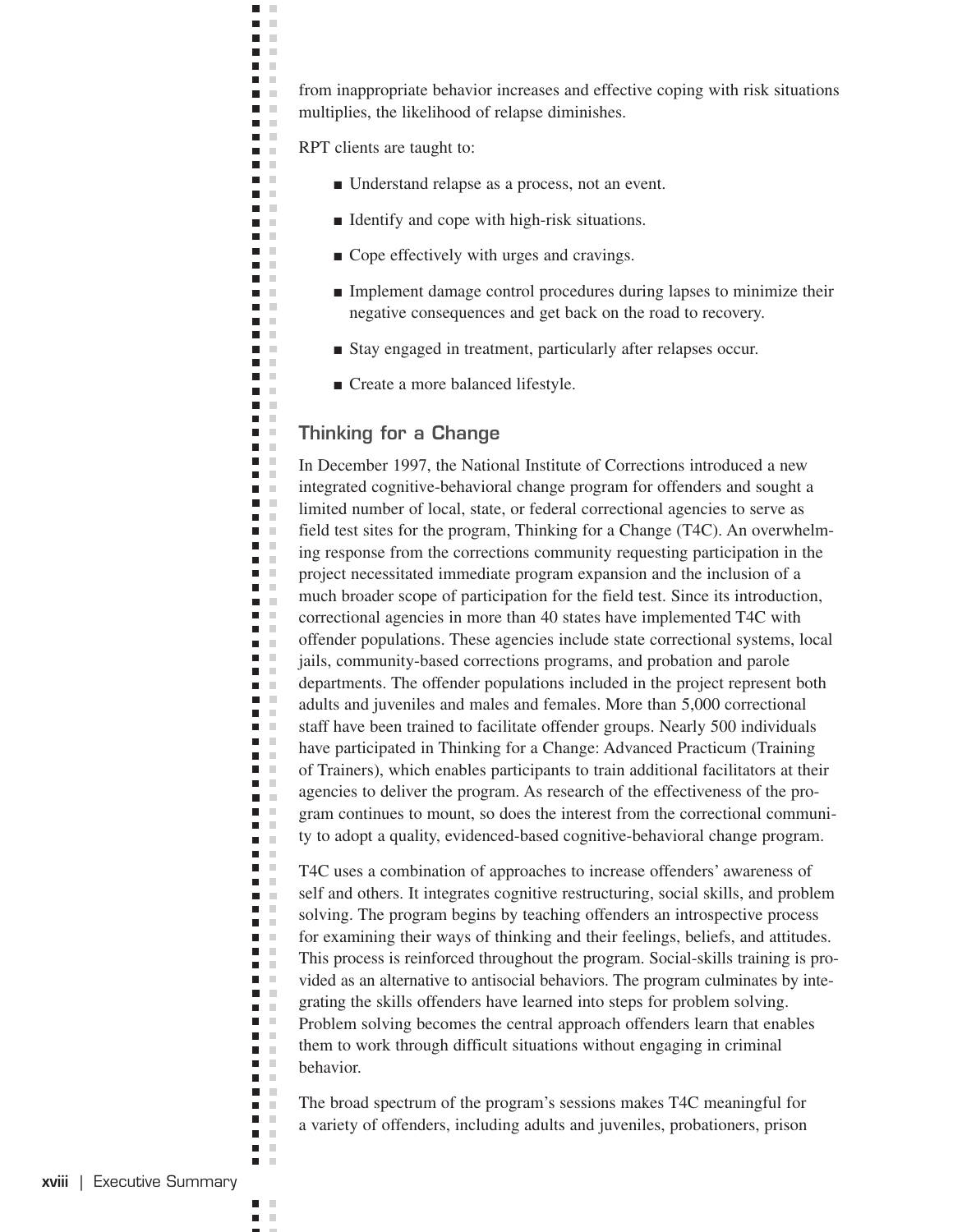and jail inmates, and those in aftercare or on parole. A brief 15-minute prescreening session to reinforce the participant's need for the program and the necessity of positive participation is the first step in T4C. Small groups (8 to 12 individuals) are encouraged in order to facilitate interactive and productive feedback. The program can be used concurrently or consecutively with other treatment programs.

 $\mathbb{R}^n$  $\mathbf{L}$  $\mathbb{R}^d$  $\blacksquare$  $\mathbb{R}^n$  $\Box$  $\Box$  .  $\Box$  $\mathbb{R}^d$  $\blacksquare$  $\mathbf{r}$ m.  $\mathbf{L}$  $\mathbf{r}$ ×.  $\blacksquare$  $\mathbb{R}^n$  $\blacksquare$  $\mathbb{R}^n$  $\blacksquare$  $\mathbb{R}^d$  $\blacksquare$  $\mathbb{R}^n$  $\blacksquare$  $\mathbf{r}$  $\mathbb{R}^n$  . In  $\blacksquare$  $\mathbb{R}^n$ m.  $\blacksquare$  $\mathbf{H} \cdot \mathbf{H}$ m.  $\mathcal{L}_{\mathcal{A}}$  $\mathcal{C}$  $\blacksquare$  $\mathbf{r}$  $\mathbb{R}^2$  $\blacksquare$  $\mathbb{R}^d$  $\blacksquare$ m.  $\blacksquare$  $\mathbb{R}^2$  $\blacksquare$  $\mathbb{R}^n$  $\blacksquare$  $\mathbb{R}^n$  $\overline{\phantom{a}}$  $\mathbf{u}$  . In  $\mathbf{r}$  $\mathbb{R}^d$  $\blacksquare$ m.  $\overline{\phantom{a}}$ m.  $\blacksquare$  $\mathbb{R}^d$  $\blacksquare$ m.  $\Box$  $\blacksquare$  $\sim$  $\blacksquare$  $\mathbb{R}^n$  $\blacksquare$ m.  $\Box$  $\mathbb{R}^d$ П  $\blacksquare$ m. m.  $\mathcal{L}_{\mathcal{A}}$  $\mathbb{R}^n$  $\blacksquare$  $\blacksquare$  $\mathbb{R}^n$  $\blacksquare$  $\mathbb{R}^n$  $\mathbb{R}^n$  $\blacksquare$  $\blacksquare$  $\blacksquare$  $\mathbb{R}^d$  $\blacksquare$  $\mathbb{R}^n$ **I**  $\mathbb{R}^n$  $\blacksquare$  $\blacksquare$ m. m.  $\mathcal{L}_{\mathcal{A}}$ m.  $\mathcal{L}_{\mathcal{A}}$  $\blacksquare$  $\mathbb{R}^n$  $\mathbb{R}^d$  $\blacksquare$  $\mathbb{R}^n$  $\blacksquare$ m.  $\blacksquare$  $\mathcal{C}^{\mathcal{C}}$  $\blacksquare$  $\mathbb{R}^n$  $\overline{\phantom{a}}$ ш  $\blacksquare$  $\mathbb{R}^n$  $\Box$  $\mathbb{R}^d$  $\blacksquare$ m.  $\blacksquare$  $\mathcal{L}_{\mathcal{A}}$  $\blacksquare$  $\mathbb{R}^n$  $\blacksquare$ m. п  $\blacksquare$ m.  $\mathbb{R}^d$  $\blacksquare$ m.  $\overline{\phantom{a}}$ m.  $\blacksquare$ m.  $\blacksquare$  $\blacksquare$  $\mathbb{R}^d$  $\mathbb{R}^n$  $\blacksquare$  $\mathbb{R}^n$  $\blacksquare$  $\mathbb{R}^n$  $\overline{\phantom{a}}$  $\mathbb{R}^n$  $\blacksquare$ ш П  $\mathbb{R}^n$  $\blacksquare$  $\mathbb{R}^d$  $\blacksquare$  $\blacksquare$ m.  $\mathcal{C}^{\mathcal{C}}$  $\blacksquare$  $\mathbb{R}^n$  $\overline{\phantom{a}}$  $\mathbb{R}^n$  .  $\mathbb{R}^n$  $\mathbf{r}$ 

The curriculum is divided into 22 lessons, each lasting 1 to 2 hours. No more than one lesson should be offered per day; two per week is optimal. It is recommended that at least 10 additional sessions be held using a social skills profile developed by the class. Lessons are sequential, and program flow and integrity are important; however, in situations of high turnover or movement to other facilities, some sessions can be used as points to reorganize or combine existing groups, freeing up one facilitator to work with a new set of offenders.

## **Chapter 4: Measuring the Effectiveness of Rehabilitation Programs**

#### **Recidivism and CBT**

Because most outcome evaluations are based on recidivism, there are many positive treatment outcomes that are rarely measured. For example, one of the positive results of a female offender's engagement in treatment is that her children are much less likely to be born drug-addicted. However, from a research standpoint, the broader definitions are too conceptual and allencompassing to be of much use in evaluating program success. A narrower definition of program success (i.e., reduced recidivism) makes the evaluation task manageable, even if it fails to capture the range and diversity of assistance to the offender and benefit to the community.

An abundance of research shows positive effects of cognitive-behavioral approaches with offenders. At the same time that cognitive-behavioral treatments have become dominant in clinical psychology, many studies report that recidivism has been decreased by cognitive-behavioral interventions.

A meta-analysis of 69 studies covering both behavioral and cognitivebehavioral programs determined that the cognitive-behavioral programs were more effective in reducing recidivism than the behavioral programs. The mean reduction in recidivism was about 30 percent for treated offenders (Pearson et al., 2002). Other meta-analyses of correctional treatment concluded that cognitive-behavioral methods are critical aspects of effective correctional treatment. Yet another study similarly determined that the most effective interventions are those that use cognitive-behavioral techniques to improve cognitive functioning.

#### **Factors That Determine Effect Size**

Multiple factors that determine effect size have been identified within program evaluation designs. For example, the definition of recidivism can significantly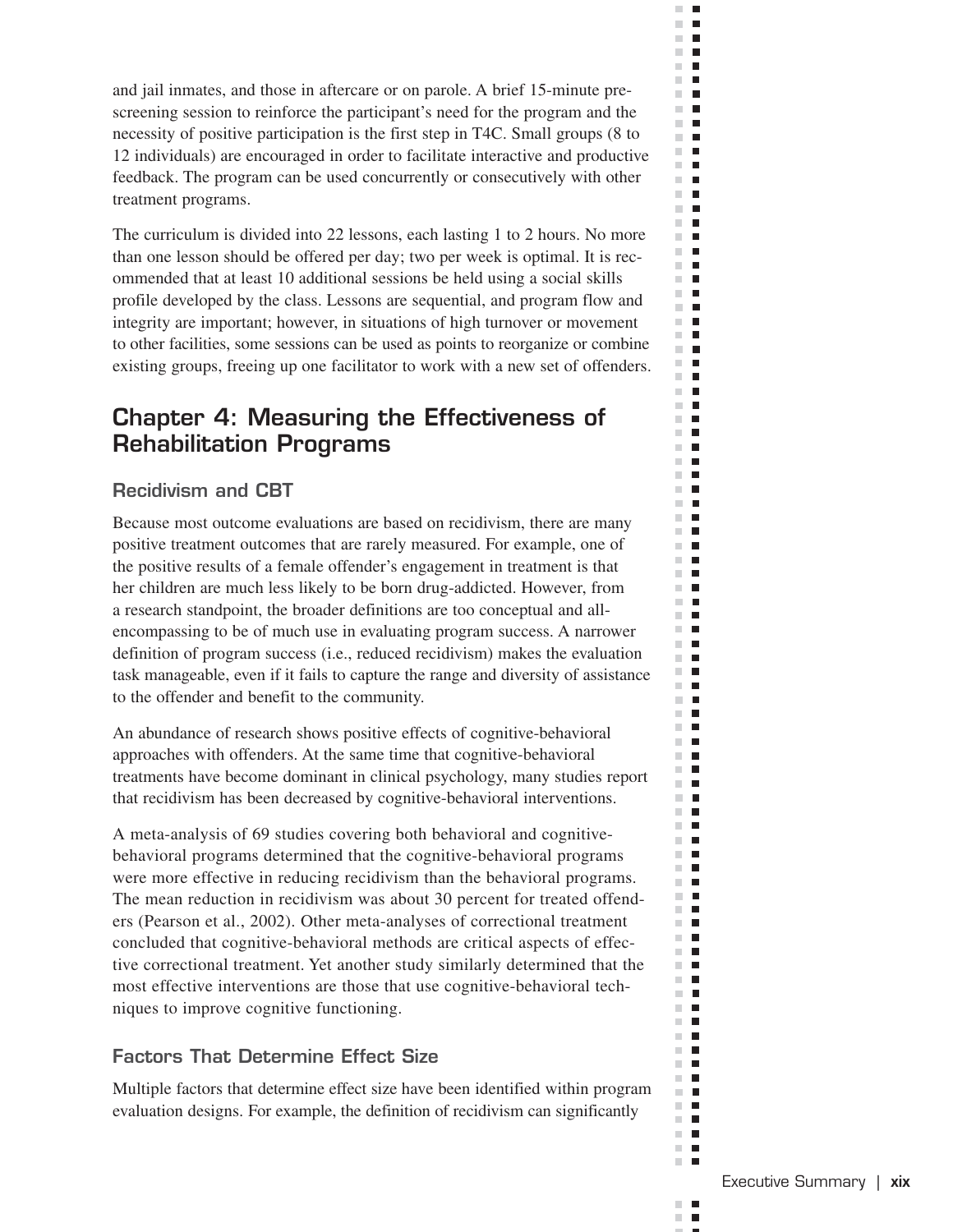determine statistical outcomes. If one defines recidivism as rearrest after intervention, the effect size will be significantly lower (i.e., treatment appears less beneficial) than it would be if recidivism were defined as reconviction or reincarceration.

 $\blacksquare$  $\mathbb{R}^n$  $\blacksquare$  $\mathbb{R}^2$ n m n m  $\blacksquare$  $\mathcal{C}$ **C COLOR** n.  $\mathbb{R}^n$  . n a  $\mathbf{r}$  $\blacksquare$  $\mathcal{C}$  $\blacksquare$  .  $\blacksquare$ **D** D **The Contract of the Contract of the Contract of the Contract of the Contract of the Contract of the Contract o**  $\blacksquare$  $\mathcal{C}$ n a  $\blacksquare$  $\mathbf{L}$ **COLLEGE**  $\blacksquare$  .  $\blacksquare$  $\blacksquare$  .  $\blacksquare$  $\blacksquare$  $\blacksquare$  $\blacksquare$  $\blacksquare$  $\mathcal{C}$  $\blacksquare$  $\blacksquare$ **COLLEGE**  $\blacksquare$  . n a  $\blacksquare$  $\blacksquare$  $\mathcal{C}$ n a  $\blacksquare$ **D** D  $\mathbf{r}$  $\blacksquare$  .  $\blacksquare$  $\mathbf{u}$  .  $\mathbf{u}$  $\blacksquare$  $\blacksquare$  .  $\blacksquare$  .  $\blacksquare$  $\blacksquare$  $\mathcal{L}$  $\blacksquare$  $\blacksquare$  $\mathcal{C}$ **D** D  $\mathbf{r}$ n m  $\Box$  $\blacksquare$  .  $\blacksquare$  $\blacksquare$  $\blacksquare$  .  $\blacksquare$  . **TIME**  $\blacksquare$  $\blacksquare$ n a  $\blacksquare$  $\blacksquare$  $\mathcal{C}$  $\blacksquare$  .  $\blacksquare$  .  $\blacksquare$  $\blacksquare$  $\mathbb{R}^2$  $\blacksquare$  $\blacksquare$  $\blacksquare$  $\mathbb{R}^n$  .  $\mathbb{R}^n$  $\blacksquare$  .  $\blacksquare$ n a  $\blacksquare$ n a  $\blacksquare$  $\blacksquare$  $\blacksquare$   $\blacksquare$  $\blacksquare$  $\blacksquare$  $\mathcal{L}$  $\blacksquare$  $\blacksquare$  $\sim$  $\blacksquare$  $\mathbb{R}^2$  $\blacksquare$  .  $\blacksquare$  $\mathbf{r}$ 

Other factors relate to variation in recidivism effects. When offenders who were defined as being at high risk to reoffend were treated through CBT, they actually reoffended less after treatment than low-risk offenders. The number of sessions and fewer dropouts due to quality control monitoring created more effect size. Further, for treatment of high-risk offenders, treatment providers received greater levels of CBT training, which were associated with larger effects.

CBT programs designed for research or demonstration purposes (in contrast to "real world," routine-practice programs) were also associated with larger effects. Research and demonstration programs included smaller sample sizes, providers with mental health backgrounds, greater monitoring of quality control, and greater monitoring of offender attendance and adherence to treatment. Another critical factor in the evaluation of program efficacy is whether the program includes anger control and interpersonal problem solving.

## **Chapter 5: Evaluating Specific CBT Curricula**

While there are too many moderating variables (e.g., staff training and supervision, length of contact in treatment, aftercare provisions, quality control) to identify a specific CBT program as superior in achieving measurable treatment outcomes, there have been significant efforts to demonstrate the effectiveness of standardized CBT curricula.

#### **Studying the Effectiveness of Aggression Replacement Training®**

Ramsey County Juvenile Probation and Uniting Networks for Youth collaborated to improve outcomes for those in the juvenile justice system, specifically those with a medium to high risk of reoffending. The Wilder Research Center conducted an evaluation summary of Aggression Replacement Training (ART) between the fall of 2002 and the fall of 2004 with 295 youth who received ART (Hosley, 2005). Four agencies provided the services, including a residential program, a school-based program, and two community-based programs. The youth were racially and culturally diverse (39 percent black, 28 percent white, 24 percent Asian, 6 percent Latino, and 3 percent of another or mixed race). Ninety-two percent were male, mostly between the ages of 14 and 17. Two-thirds had received previous interventions.

Hosley (2005) points out that while 77 percent of the youth had an offense in the year prior to entering ART, only 31 percent had an offense in the year after participating. Although this reoffense rate is described as similar to the overall rate of reoffending among all Ramsey County youth, those who participated in ART were described prior to participation as being generally at a higher risk for reoffending. Even though many participants were reported to

 $\blacksquare$ ×  $\mathbb{R}^n$ П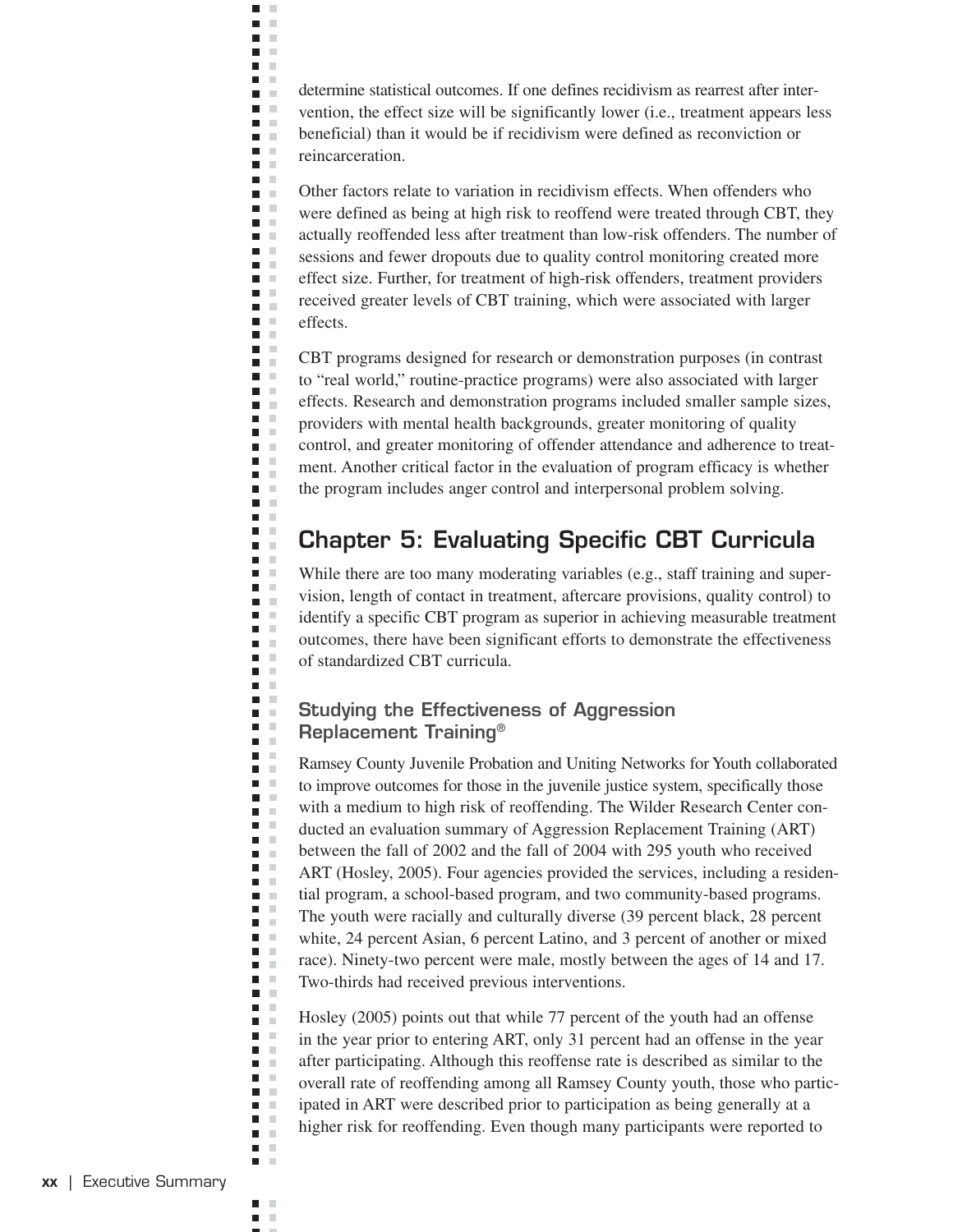have continued problems at school, between 80 and 90 percent were still in school 3 months after the ART program. Eighty percent of the youth also reported at 3 months post-ART that it had made a positive difference in their lives (Hosley, 2005, p. 2).

 $\Box$  .  $\Box$  $\mathbb{R}^d$  $\blacksquare$  $\mathbb{R}^n$  . In  $\Box$  $\mathbb{R}^d$  $\blacksquare$  $\mathbf{r}$ **The Co**  $\mathbf{r}$ m.  $\Box$  $\Box$  .  $\Box$  $\Box$  .  $\Box$  $\Box$  .  $\Box$  $\mathbb{R}^n$  .  $\mathbf{r}$  $\mathbb{R}^n$  . In  $\blacksquare$  $\mathbb{R}^n$  $\mathbf{r}$  $\blacksquare$  <br> If **COL**  $\blacksquare$  $\mathbb{R}^n$  $\blacksquare$  $\mathbf{r}$  $\mathbf{H} \cdot \mathbf{H}$  $\mathbb{R}^n$  .  $\mathbb{R}^n$  $\mathbf{r}$ m. D m.  $\Box$ m.  $\mathbf{L}$  $\mathbf{r}$ **The Contract**  $\mathbb{R}^d$  $\blacksquare$ **THE**  $\mathbb{R}^n$  $\overline{\phantom{a}}$  $\mathbb{R}^n$  $\blacksquare$ **THE R**  $\mathbf{u} \cdot \mathbf{u}$  $\mathbf{r}$  $\mathbb{R}^n$  $\blacksquare$ **The Contract of the Contract of the Contract of the Contract of the Contract of the Contract of the Contract o**  $\mathbb{R}^n$  .  $\mathbb{R}^n$  $\mathbb{R}^n$  .  $\mathbb{R}^n$  $\mathbf{u}$  $\blacksquare$  .  $\blacksquare$  $\mathbf{r}$ m.  $\blacksquare$  $\mathbb{R}^n$  . In m in  $\mathbb{R}^n$  $\blacksquare$ **The Contract of the Contract of the Contract of the Contract of the Contract of the Contract of the Contract of the Contract of the Contract of the Contract of the Contract of the Contract of the Contract of the Contract** m n  $\sim$  10  $\pm$  $\mathbf{u}$ m m  $\mathbf{r}$  .  $\mathbf{r}$  $\mathbb{R}^n$  $\blacksquare$  $\blacksquare$  $\blacksquare$  $\mathbb{R}^n$  .  $\mathbb{R}^n$  $\mathbf{E}$  $\mathbb{R}^n$  $\overline{\phantom{a}}$  $\Box$ m.  $\blacksquare$ **THE R The Co**  $\mathbb{R}^n$  $\blacksquare$  $\Box$  $\mathbb{R}^n$  .  $\mathbb{R}^n$  $\mathbb{R}^n$  $\blacksquare$ **The Contract of the Contract of the Contract of the Contract of the Contract of the Contract of the Contract o**  $\blacksquare$ m.  $\blacksquare$  $\blacksquare$  $\mathbb{R}^n$ m an  $\mathbf{u}$  $\mathbb{R}^n$  $\blacksquare$  $\mathbb{R}^n$  $\mathcal{L}_{\mathcal{A}}$ m n  $\mathbf{r}$  $\mathbb{R}^n$  $\blacksquare$ m n m.  $\blacksquare$ m.  $\blacksquare$  $\Box$  $\mathbf{r}$ 

Hosley (2005) reported positive feedback from youth and their families concerning their satisfaction with the services and staff who provided ART. Twenty-five items showed statistically significant increases, with the largest improvements in the following areas:

- Understanding someone's anger.
- Handling it well when accused.
- Figuring out methods other than fighting.
- Thinking of one's abilities before beginning a new task.
- Apologizing to others.
- Staying out of situations portending trouble.
- Asking permission when appropriate.
- Handling complaints fairly.
- Figuring out what caused a problem.

Hosley (2005) points out that research with comparisons to control groups will be necessary to more strongly correlate the use of ART with a reduction of aggressive behavior; improved emotional, behavioral, and cognitive health; and, ultimately, a decrease in recidivism with juvenile or adult offenders.

#### **Studying the Effectiveness of Criminal Conduct and Substance Abuse Treatment: Strategies for Self-Improvement and Change**

There has been a highly successful initiative to establish a statewide SSC provider base in Colorado. As of December 2001, a total of 483 providers representing 153 sites and 137 agencies have been trained in the delivery of SSC. An SSC program delivery effectiveness study was completed using client and provider self-reported data (Wanberg and Milkman, 2001). Important findings include the following:

- Providers reported that from 50 to 56 percent of outpatient clients maintained substance abstinence during SSC, and 60 percent of outpatients were rated as abstaining from any criminal conduct during SSC.
- Providers rated 80 percent of the SSC clients as having "fair" to "very good" prognosis in the areas of alcohol and other drug use and criminal conduct.
- SSC clients assigned positive ratings of program effects; an average of 75 to 80 percent reported their cognitive and behavioral control over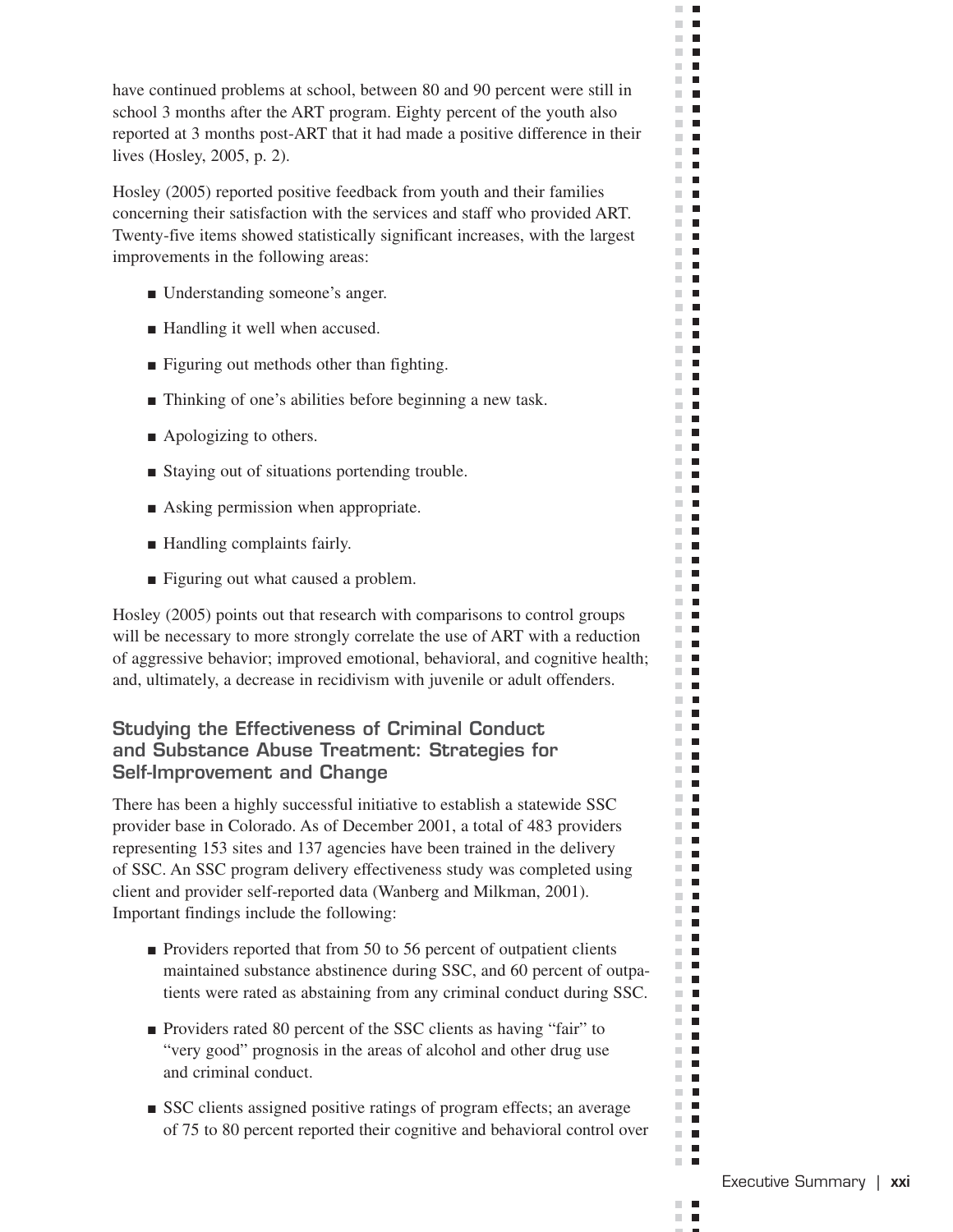alcohol and other drug use as well as criminal thinking and conduct improved during SSC.

#### **Studying the Effectiveness of Moral Reconation Therapy®**

 $\blacksquare$  $\mathbb{R}^2$  $\blacksquare$  $\mathbb{R}^2$ n m n m n E **TELEVISION C** n m  $\mathbf{r}$ n T  $\blacksquare$  $\mathcal{L}$  $\blacksquare$  .  $\blacksquare$  .  $\blacksquare$ **D** D **The Contract of the Contract of the Contract of the Contract of the Contract of the Contract of the Contract o**  $\blacksquare$ n E  $\blacksquare$ n m **COLLEGE**  $\mathbf{u}$ **C**  $\blacksquare$  $\blacksquare$  .  $\blacksquare$ **Contract**  $\blacksquare$  $\mathcal{C}$  $\blacksquare$ **D** D **The Contract of the Contract of the Contract of the Contract of the Contract of the Contract of the Contract o**  $\blacksquare$  . n E **C**  $\blacksquare$  $\mathbb{R}^2$ m. **C D** D  $\mathbf{r}$  $\blacksquare$  .  $\blacksquare$  $\blacksquare$  .  $\blacksquare$  $\blacksquare$  $\blacksquare$  $\blacksquare$  . n m  $\blacksquare$  $\mathbf{r}$ m.  $\blacksquare$  $\mathcal{C}$ **D** D  $\mathbf{r}$ m m **C**  $\Box$ m.  $\blacksquare$  .  $\blacksquare$  . **TIME**  $\blacksquare$ m. n a  $\mathbf{u}$  .  $\blacksquare$  $\blacksquare$  $\blacksquare$  .  $\blacksquare$  $\blacksquare$  $\blacksquare$  .  $\blacksquare$  $\blacksquare$  $\blacksquare$  $\blacksquare$  .  $\blacksquare$  $\blacksquare$  .  $\blacksquare$  $\blacksquare$  $\blacksquare$  .  $\blacksquare$ n a **COLLEGE**  $\blacksquare$  $\blacksquare$   $\blacksquare$  $\blacksquare$  .  $\blacksquare$ n m  $\mathbf{r}$  $\mathbf{r}$ n m  $\blacksquare$  $\mathbb{R}^n$  $\blacksquare$   $\blacksquare$  $\mathbf{r}$ 

Greg Little, a founder of MRT who has been involved in much of the MRT outcome research, has reported that outcome data on MRT include almost 88,000 individuals (14,623 MRT-treated individuals and 72,898 individuals in control and comparison groups) (Little, 2000). He notes that few treatment approaches have been researched as extensively as MRT.

According to Little (2001), studies show that adult offenders who attend MRT treatment during incarceration have significantly reduced recidivism rates for 1 year after release. MRT leads to a 23-percent decline in expected recidivism which, Little explains, is substantial, because the expected rate of recidivism is 48 percent 1 year after release. MRT, therefore, cuts the expected 1-year recidivism rate in half. Little's 1999 research at the Shelby County Correction Center showed an 8.4-percent reincarceration rate for MRT-treated individuals as opposed to 21 percent for nontreated controls.

Little also conducted a 2005 meta-analysis of nine MRT outcome studies (only one of which was associated with the developers of MRT). The conclusion of this meta-analysis was that MRT outcome research has shown to be consistent in findings. As the use of MRT extends beyond incarcerated populations to probation and parole, outcome research continues to show a host of beneficial effects.

#### **Studying the Effectiveness of Reasoning and Rehabilitation**

In their 2005 review, Wilson and colleagues examined seven evaluations of R&R programs, three of which were true experimental studies. They reported that results were mixed, with the scientifically higher quality studies finding that R&R resulted in lower rates of reoffense. Although the three true experimental studies found positive results in recidivism rates, one was not statistically significant, with R&R participants' recidivism rate at 26 percent compared with a rate of 29 percent for non-R&R participants.

John Wilkinson, at the University of Surrey, England, conducted a quasiexperimental design that targeted repeat offenders who were at high risk of reoffending and had the thinking styles and attitudes that R&R was intended to change. His findings showed that 67 percent of the R&R group were reconvicted within 2 years as compared to 56 percent of untreated offenders. "It would seem . . . R&R did not reduce offending" (Wilkinson, 2005, p. 81). However, the author offers the alternative fact that 5 percent fewer R&R participants were reconvicted after release than was predicted on the basis of age and previous convictions, compared with the custody group, which had 14 percent more reconvictions than predicted. This, he states, could be taken as indicating success.

 $\blacksquare$ ×  $\mathbb{R}^n$  $\blacksquare$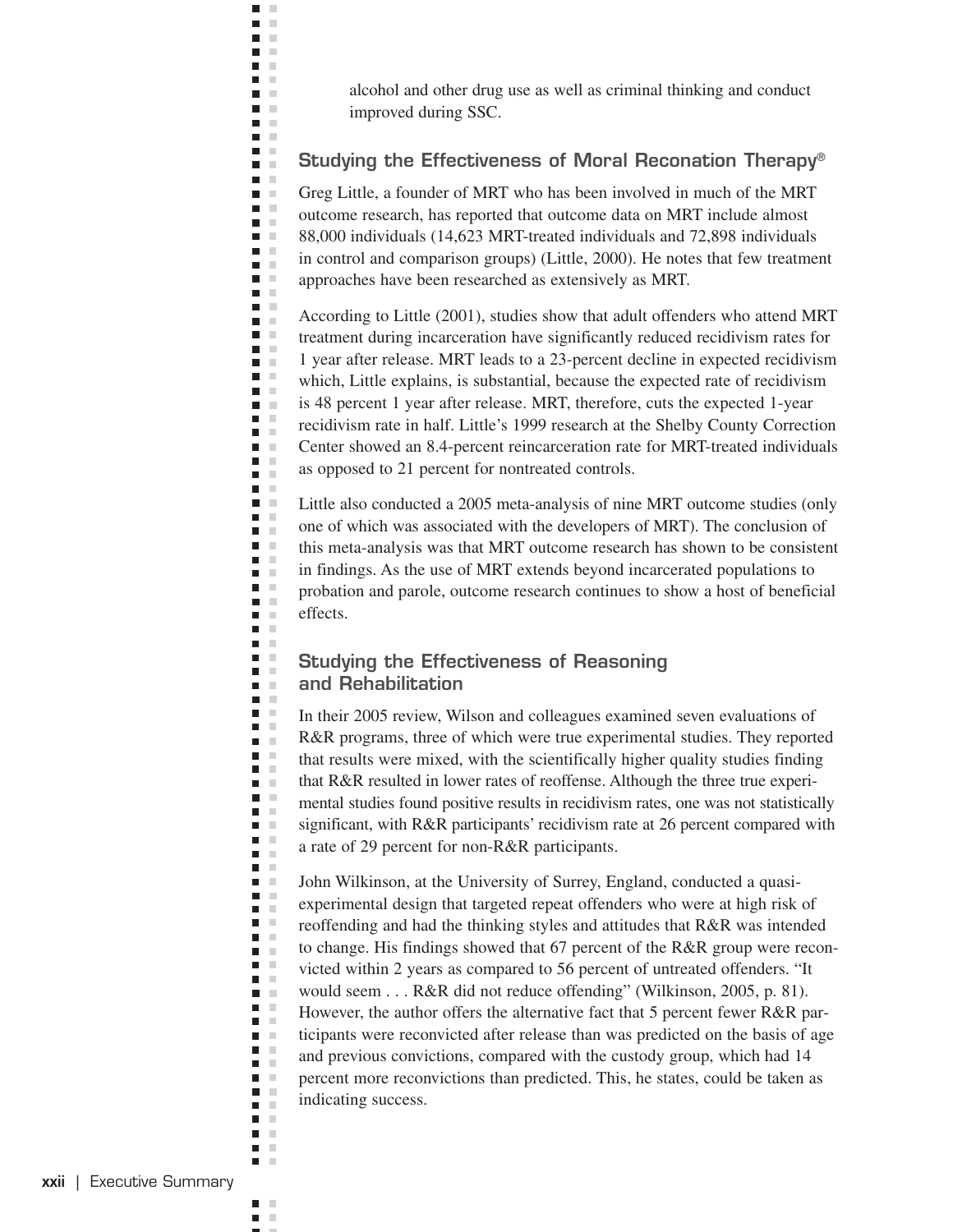Wilkinson concluded that the effectiveness of the R&R program has yet to be demonstrated and that his findings are "broadly in line" with other studies that show R&R did not bring about significant reduction in recidivism.

 $\Box$  .  $\Box$  $\mathbb{R}^d$  $\blacksquare$  $\mathbb{R}^n$  $\Box$  $\mathbb{R}^n$  $\blacksquare$  $\mathbb{R}^d$  $\blacksquare$  $\mathbf{r}$ H.  $\mathbf{L}$  $\sim$  $\Box$  $\mathbb{R}^n$  $\blacksquare$  $\mathbb{R}^2$  $\blacksquare$  $\mathbb{R}^d$  $\blacksquare$  $\mathbb{R}^n$  $\blacksquare$  $\mathbb{R}^n$  $\blacksquare$  $\mathbb{R}^n$  $\blacksquare$  $\mathbb{R}^n$  $\Box$  $\mathcal{C}^{\mathcal{C}}$  $\blacksquare$  $\sim$  $\blacksquare$  $\mathbb{R}^2$  $\mathcal{L}_{\mathcal{A}}$  $\sim$  $\overline{\phantom{a}}$  $\mathcal{C}$  $\blacksquare$ m.  $\blacksquare$  $\sim$  $\overline{\phantom{a}}$  $\mathbb{R}^d$  $\blacksquare$  $\mathbb{R}^n$  $\mathcal{L}_{\mathcal{A}}$  $\mathbb{R}^2$ п  $\mathbb{R}^n$  $\blacksquare$  $\sim$  $\overline{\phantom{a}}$  $\mathbf{u}$  . In m.  $\blacksquare$  $\mathbb{R}^d$  $\blacksquare$ m.  $\overline{\phantom{a}}$  $\mathbb{R}^n$  $\mathcal{L}_{\mathcal{A}}$  $\mathbb{R}^2$  $\blacksquare$ m.  $\blacksquare$  $\mathbf{u} \cdot \mathbf{u}$  $\mathbf{r}$  $\mathbb{R}^n$  $\blacksquare$ m.  $\blacksquare$  $\blacksquare$ m.  $\blacksquare$ m.  $\mathbb{R}^n$  $\blacksquare$  $\mathbb{R}^n$  .  $\mathbb{R}^n$  $\mathbb{R}^n$  .  $\mathbb{R}^n$  $\blacksquare$ m.  $\Box$  .  $\Box$  $\mathbb{R}^n$  .  $\mathbb{R}^n$  $\mathbb{R}^n$  $\blacksquare$  $\mathbf{u}$  $\blacksquare$  $\mathbb{R}^n$  $\blacksquare$  $\mathbb{R}^n$  $\mathbb{R}^n$  $\mathcal{L}_{\mathcal{A}}$ **The Co**  $\blacksquare$ m.  $\blacksquare$ m.  $\mathbf{u} \cdot \mathbf{u}$ m.  $\blacksquare$  $\mathbb{R}^n$  $\blacksquare$ m.  $\blacksquare$ m.  $\blacksquare$  $\blacksquare$ m.  $\mathbb{R}^d$  $\blacksquare$  $\blacksquare$ m.  $\mathcal{L}_{\mathcal{A}}$  $\blacksquare$  $\mathcal{C}$  $\blacksquare$ m. п  $\blacksquare$ m.  $\mathbb{R}^d$  $\blacksquare$ m.  $\overline{\phantom{a}}$ m.  $\blacksquare$ m.  $\blacksquare$  $\blacksquare$ ш  $\mathbb{R}^n$  $\blacksquare$  $\mathbb{R}^n$  $\blacksquare$  $\blacksquare$  $\mathbb{R}^n$  $\mathbb{R}^d$  $\blacksquare$ ш  $\blacksquare$  $\mathbb{R}^n$  $\blacksquare$  $\mathbb{R}^d$  $\blacksquare$  $\mathbb{R}^d$  $\blacksquare$  $\mathbb{R}^d$  $\blacksquare$  $\mathbb{R}^n$  $\blacksquare$  $\mathbb{R}^n$  .  $\mathbb{R}^n$ **The Co** 

#### **Studying the Effectiveness of Relapse Prevention Therapy**

A meta-analytic review of RPT confirms the "overall efficacy of RP[T] in reducing substance use and improving psychosocial adjustment" (Irvin et al., 1999, p. 569). Although treatment outcomes varied among the moderator variables (i.e., treatment modality, theoretical orientation of prior therapy, treatment setting, type of outcome measures used to determining effectiveness, medication used, and type of substance use disorder treated by RPT), the overall results showed that RPT was effective across the board and did not appear to vary with treatment modality or setting. The authors' review of 26 published and unpublished studies concluded that RPT is highly effective for alcohol and polysubstance use disorders when administered along with the use of medication and when evaluated immediately following treatment with the use of uncontrolled pre- and posttests.

A review of 24 randomized controlled trials of the effectiveness of relapse prevention (Carroll, 1996) suggests "that relapse prevention is better than no treatment, equal to or better than 'placebo' control groups, and at least equal to the best available active substance abuse treatments that the field has to offer" (George A. Parks, 2006, personal communication). Carroll's choice of studies included those randomized control trials that were defined as "relapse prevention" and that "explicitly invoked the work of Marlatt" (Carroll, 1996, p. 51).

Carroll (1996) also points out that relapse prevention therapy might not prevent relapse better than other therapies, but suggests that relapse prevention is more effective than alternatives, in that it reduces the intensity of lapses when they occur. As described by Parks (2006, personal communication), the basis of RPT is teaching cognitive and behavioral coping skills. Slip-ups by clients occur more often in the early stages of treatment. With continued RPT, clients learn to anticipate high-risk situations and become better equipped to deal with them as they occur. In summary, relapse prevention is a promising intervention in substance abuse treatment.

#### **Studying the Effectiveness of Thinking for a Change**

Two evaluations of Thinking for a Change were found. The first is a doctoral dissertation from the University of Texas Southwestern Medical Center at Dallas (Golden, 2002). This study centers on 42 adult male and female medium- and high-risk offenders on probation. Completers and dropouts from the T4C program were compared with those not assigned to the program, with procriminal attitudes, social skills, and interpersonal problem-solving skills as the studied factors. Ratings were based on self-report measures, appliedskill tests, and facilitator ratings as well as recidivism during the 3-month and 1-year postprogram completion time periods.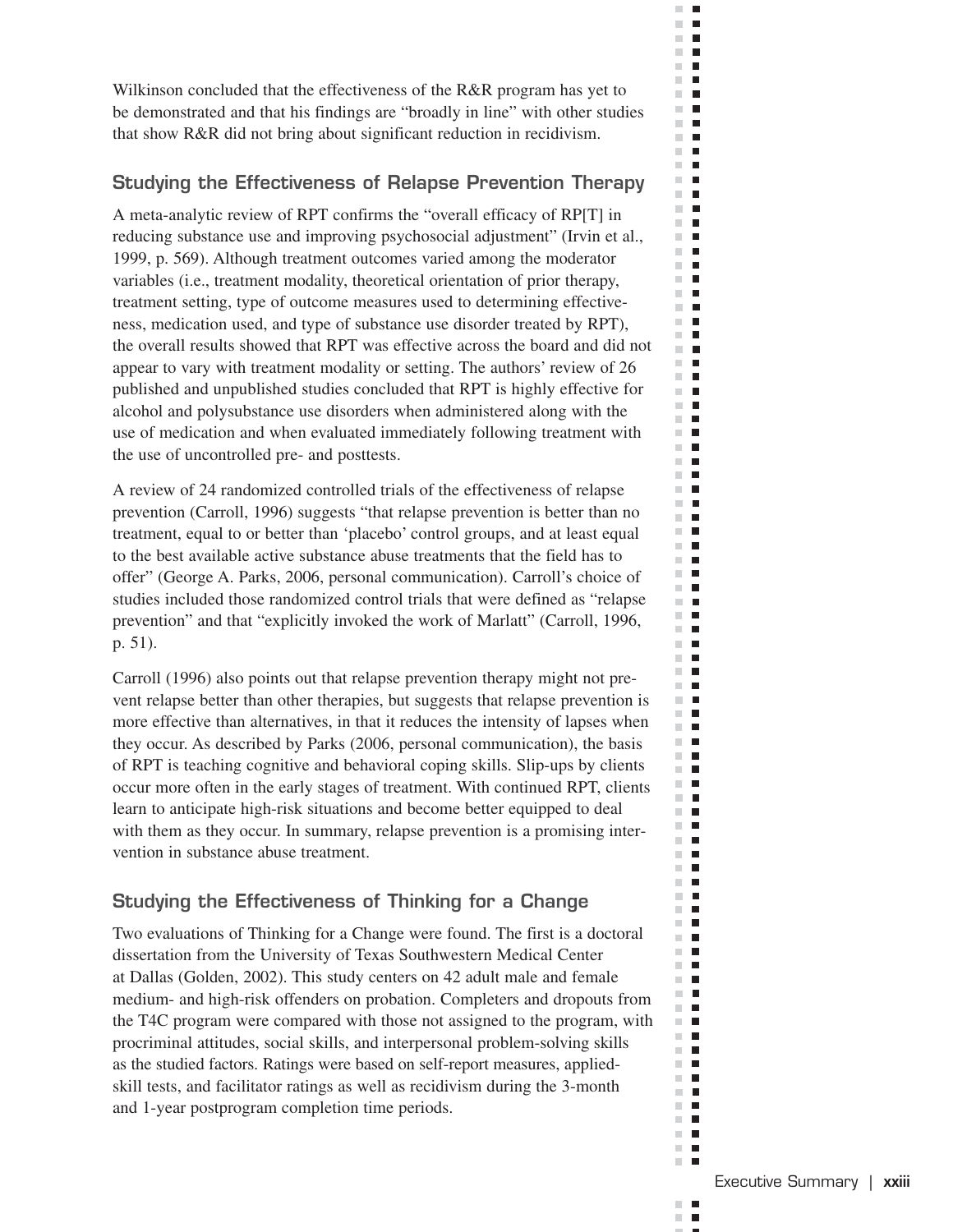The study found that new criminal offense rates for those who completed the T4C program were 33 percent lower than for the comparison group. No differences were found between groups for technical violations of probation. On attitudinal measures of procriminal sentiments, again no differences were shown between the groups. Social skills did improve for completers and dropouts, but remained the same for the comparison group. Completers of the program improved significantly in interpersonal problem-solving skills, while dropouts and comparisons showed no change.

The author points toward the shortcomings of her study, including the small sample size, noting that the trend observed toward reduced offenses would have been statistically significant with a larger sample size. Also, generalization of the results is difficult because the sample consisted mostly of young, unmarried, black males of lower socioeconomic status in a large urban setting.

The author further notes that the study showed that new criminal charges, as well as technical violations, typically had occurred at least 3 months after completion of T4C for program participants, while those for comparisons and dropouts occurred within the first 3 months of the probationary period. Thus, she recommends "booster sessions" or an aftercare group to assist in relapse prevention.

The second study, of 233 probationers, was conducted in Tippecanoe County, Indiana (Lowenkamp and Latessa, 2006). It showed a significant reduction in recidivism (defined as arrest for new criminal behavior) over an average of 26 months (ranging from 6 to 64 months) for those who participated in the T4C program. Of the 136 treatment cases, the 90 who were "successful T4C participants" had a recidivism rate of 18 percent; the recidivism rate of the 121 probationers who participated in T4C was 23 percent. The recidivism rate of the 96 probationers in the control group was 35 percent.

## **Chapter 6: "Real World" Program Applications**

#### **Treatment Dimensions**

 $\blacksquare$  $\mathbb{R}^n$  $\blacksquare$  $\mathbb{R}^2$ n m n m n m **COLLEGE COLOR D** O  $\blacksquare$ n T n m  $\blacksquare$  $\Box$ **D** D **The Contract of the Contract of the Contract of the Contract of the Contract of the Contract of the Contract o**  $\blacksquare$ n E **C** n m **The Co**  $\blacksquare$  .  $\blacksquare$ **COLOR**  $\blacksquare$ a m **Contract**  $\blacksquare$  $\mathbf{r}$ **D** D **The Contract of the Contract of the Contract of the Contract of the Contract of the Contract of the Contract o**  $\blacksquare$  . n E  $\blacksquare$  $\mathbf{L}$ n m **C** n m  $\mathbf{r}$  $\mathbf{u}$  $\blacksquare$  $\blacksquare$  $\blacksquare$  $\blacksquare$  . m.  $\blacksquare$  $\mathcal{L}$ m.  $\blacksquare$ ×  $\blacksquare$  .  $\blacksquare$  $\mathbf{r}$ n m **COLLEGE**  $\Box$ m m  $\blacksquare$  $\mathbb{R}^n$  $\blacksquare$ **TIME**  $\blacksquare$  . m. n E  $\mathbf{u}$  . n m  $\mathbf{L}$ **COLLEGE**  $\mathbf{u}$  $\mathbf{u} \in \mathbb{R}$ n m  $\blacksquare$ **The Contract of the Contract of the Contract of the Contract of the Contract of the Contract of the Contract o**  $\blacksquare$  .  $\blacksquare$ n m  $\mathcal{L}^{\mathcal{L}}$  . n m **The Co**  $\mathbf{u}$ **COLLEGE** n a **DOM: College**  $\blacksquare$  .  $\blacksquare$ **The Contract State**  $\blacksquare$  $\mathbb{R}^n$  $\blacksquare$   $\blacksquare$  $\mathbf{r}$ 

The following are principles for successful CBT treatment:

- Services should be behavioral in nature.
- Interventions should employ cognitive-behavioral and social learning techniques such as modeling, role playing, and cognitive restructuring.
- Reinforcement in the program should be largely positive, not negative.
- Services should be intensive, lasting 3 to 12 months (depending on need) and occupying 40 to 70 percent of the offender's time during the course of the program.
- Treatment interventions should be used primarily with higher risk offenders, targeting their criminogenic (crime-inducing) needs.

 $\blacksquare$ × × П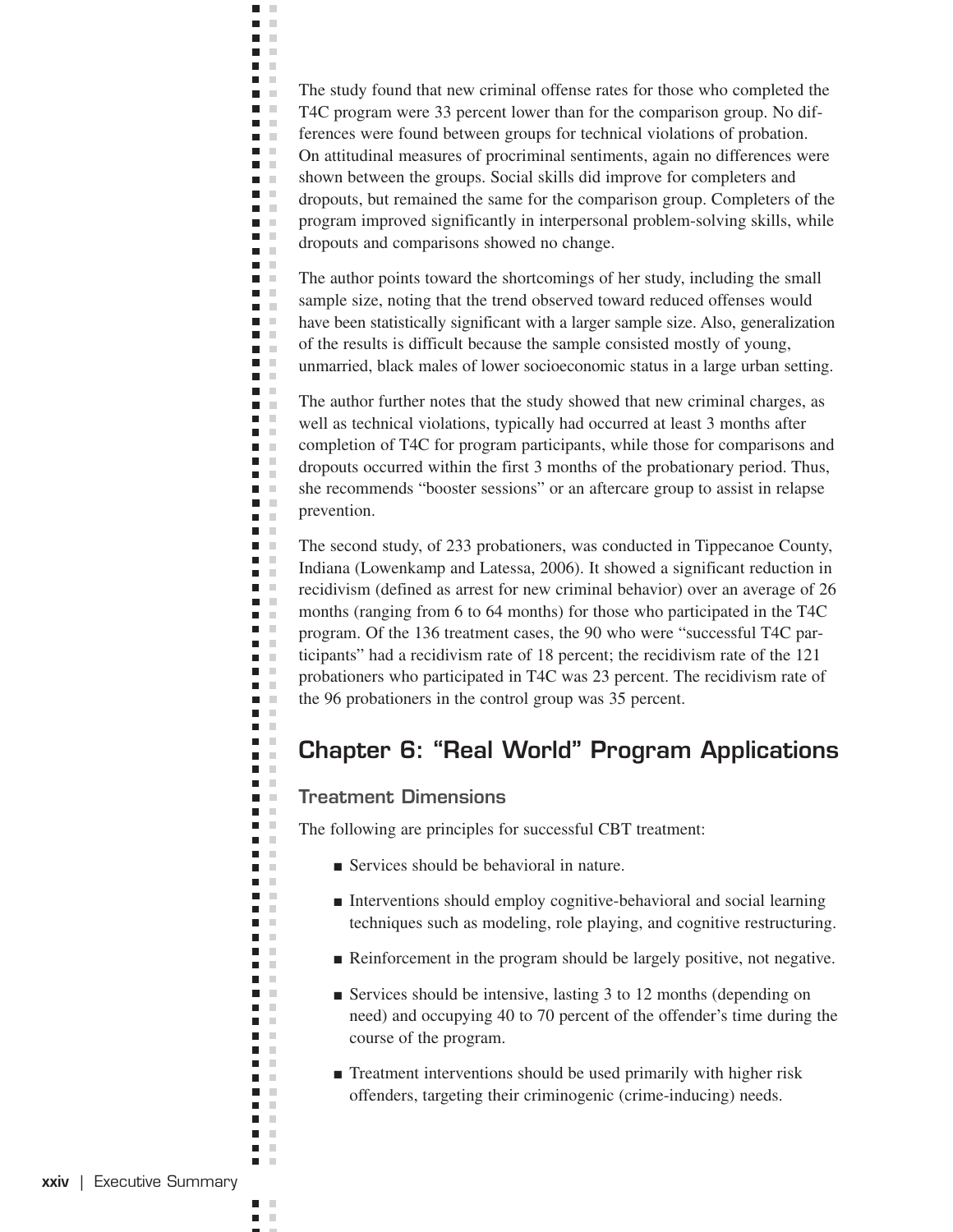■ Less-hardened or lower risk offenders do not require intervention and may be moved toward more criminality by intrusive interventions.

 $\mathbb{R}^n$  $\mathbf{L}$  $\mathbb{R}^d$  $\blacksquare$  $\mathbb{R}^n$  $\mathbf{r}$  $\mathbb{R}^d$  $\blacksquare$  $\mathbf{r}$ **The Co**  $\mathbf{r}$ m.  $\Box$  $\mathbf{r}$  .  $\mathbf{r}$  $\Box$  .  $\Box$  $\mathbb{R}^d$  $\blacksquare$  $\mathbb{R}^n$  $\blacksquare$  $\mathbb{R}^n$  . In  $\blacksquare$  $\mathbb{R}^n$  .  $\mathbb{R}^n$  $\mathbf{r}$  $\mathbf{H} \cdot \mathbf{H}$ **COL**  $\blacksquare$  $\mathbb{R}^n$  $\blacksquare$  $\mathbf{r}$  $\mathbf{H} \cdot \mathbf{H}$  $\mathbb{R}^n$  $\blacksquare$  $\mathbf{r}$  $\mathbf{H} \in \mathbf{R}$ m.  $\blacksquare$ m.  $\blacksquare$  $\mathbb{R}^n$  . In **The Contract of the Contract of the Contract of the Contract of the Contract of the Contract of the Contract of the Contract of the Contract of the Contract of the Contract of the Contract of the Contract of the Contract** m.  $\mathcal{L}_{\mathcal{A}}$ **The Contract of the Contract of the Contract of the Contract of the Contract of the Contract of the Contract o**  $\mathbf{u} \cdot \mathbf{u}$ m.  $\blacksquare$  $\blacksquare$  $\mathbf{r}$  $\mathbf{r}$ m.  $\blacksquare$  $\blacksquare$  $\mathbb{R}^n$  .  $\mathbb{R}^n$  $\blacksquare$ m.  $\mathbf{u}$  $\mathbb{R}^n$  .  $\mathbb{R}^n$  $\Box$  .  $\Box$  $\mathcal{L}_{\mathcal{A}}$ m.  $\mathbb{R}^n$  .  $\mathbb{R}^n$  $\blacksquare$  $\mathbb{R}^n$  $\blacksquare$  $\mathbf{u}$ **The Co**  $\mathbf{r}$  .  $\mathbf{r}$ m.  $\blacksquare$ **The Co**  $\mathbf{r}$  .  $\mathbf{r}$  $\mathbb{R}^d$  $\blacksquare$  $\blacksquare$  $\blacksquare$  $\mathbb{R}^n$  .  $\mathbb{R}^n$  $\blacksquare$  $\mathbb{R}^n$  $\blacksquare$  $\blacksquare$ m.  $\blacksquare$  $\mathbb{R}^n$  .  $\mathbb{R}^n$  $\mathbb{R}^n$  .  $\mathbb{R}^n$  $\sim$  $\overline{\phantom{a}}$ m.  $\Box$  $\blacksquare$ m.  $\mathbb{R}^n$  $\blacksquare$ **The Contract of the Contract of the Contract of the Contract of the Contract of the Contract of the Contract o**  $\blacksquare$  $\mathbf{r}$  $\mathbb{R}^d$  $\overline{\phantom{a}}$  $\mathbf{r}$  $\mathbf{u}$  $\mathbb{R}^n$  $\blacksquare$  $\mathbb{R}^n$  $\blacksquare$ **The Co**  $\mathbf{r}$  .  $\mathbf{r}$  $\mathbb{R}^n$  $\blacksquare$  $\mathbb{R}^n$  $\mathbf{L}$ m.  $\blacksquare$ m.  $\blacksquare$  $\Box$ **The Co** 

■ Conducting interventions in the community as opposed to an institutional setting will increase treatment effectiveness.

#### **Motivation Effects**

Offenders vary greatly in terms of their motivation to participate in treatment programs. Policymakers and practitioners often feel that providing services to those who want them is money well spent, while forcing services on a resistant group of individuals is a waste of resources. Evidence shows that behavioral change is more likely to occur when an individual has the selfmotivation to improve. Feelings of ambivalence that usually accompany change can be explored through "motivational interviewing," a style and method of communication used to help people overcome their ambivalence regarding behavior changes. Research shows that motivational interviewing techniques, rather than persuasion tactics, effectively improve motivation for initiating and maintaining behavior changes.

#### **Risk Factors**

"Static" and "dynamic" risk factors can be differentiated as intervention targets. *Static risk factors,* rooted in the past and therefore unalterable and inappropriate targets for change, include:

- Early involvement in deviance and acting-out behavior.
- Emotional, psychological, and family disruption in childhood and adolescence.
- Involvement with an antisocial peer group as a youth and school problems or failure.
- Alcohol and other drug use in childhood and adolescence.

*Dynamic risk factors* are parts of the offender's daily experience and are more amenable to change. These factors do more than simply forecast criminal events. They actually influence the chances of criminal acts occurring through deliberate intervention. Some dynamic risk factors are more appropriate and promising targets for change than others. Following are ways providers can work with dynamic risk factors:

- Changing antisocial attitudes.
- Changing antisocial feelings.
- Reducing current antisocial peer associations.
- Promoting familial affection and communication.
- Promoting familial monitoring and supervision.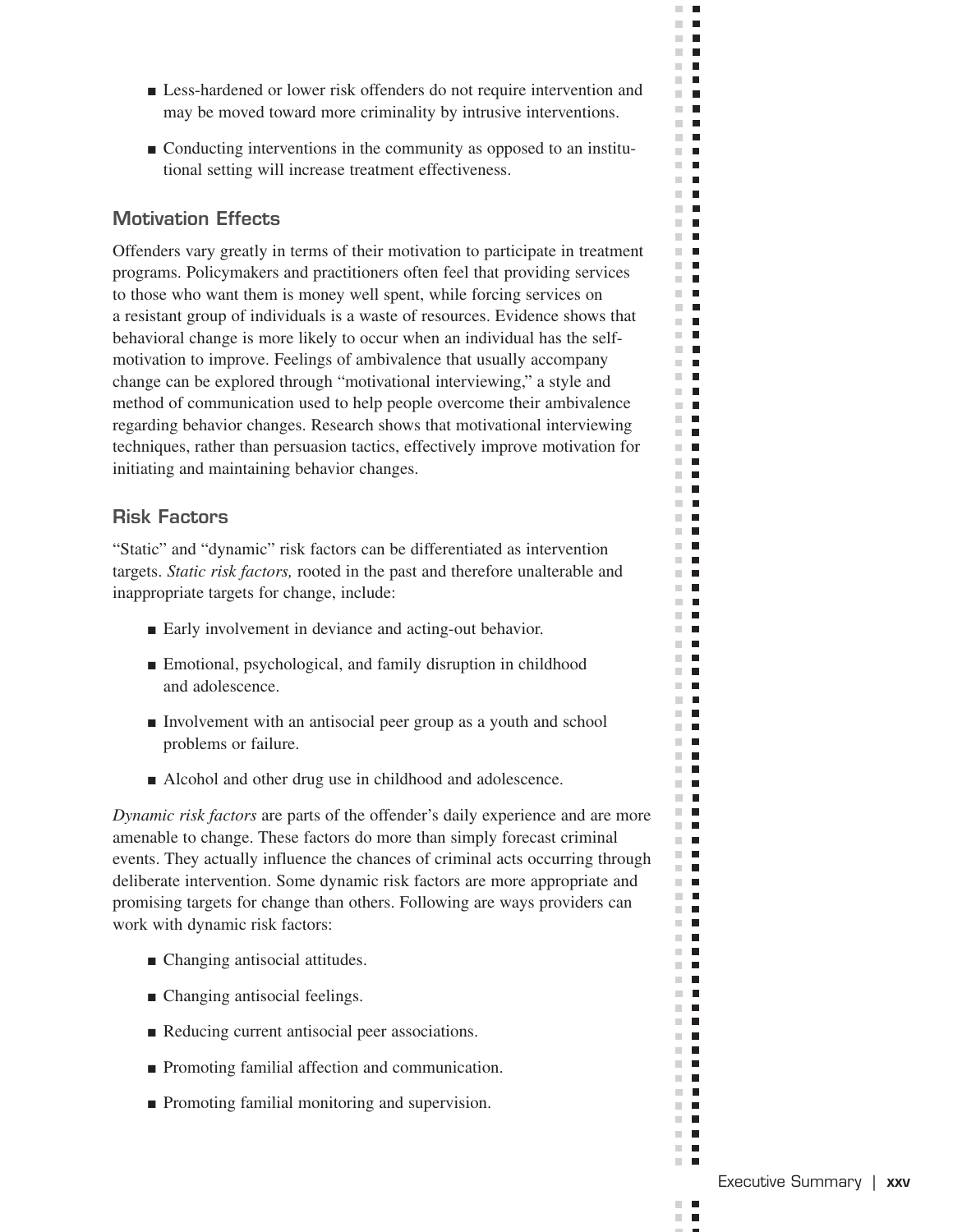- Promoting child protection (preventing neglect and abuse).
- Promoting identification and association with anticriminal role models.
- Increasing self-control, self-management, and problem-solving skills.
- Replacing the skills of lying, stealing, and aggression with more prosocial alternatives.
- Reducing chemical dependencies.

 $\blacksquare$  $\mathbb{R}^n$  $\blacksquare$  $\mathbb{R}^2$ n m n m n m **TELEVISION The Co** n m  $\mathbf{m} \in \mathbb{R}$ n in n m **Contract** n m **District** n m n m **The Contract Contract The Contract State The Contract of the Contract of the Contract of the Contract of the Contract of the Contract of the Contract o**  $\mathbf{u}$ m m n m n m **COLOR** n m **The Contract District The Contract** n m  $\blacksquare$ **Contract** n m  $\blacksquare$ **Contract** m m **D** D  $\mathbf{u} \in \mathbb{R}$ n m n m **The Contract** n m **The College C**  $\blacksquare$   $\blacksquare$ **The Contract State**  $\blacksquare$  $\mathcal{C}$  $\blacksquare$  .  $\blacksquare$  $\blacksquare$  .  $\blacksquare$ m m **COLLEGE**  $\Box$ m.  $\blacksquare$  .  $\blacksquare$  . **The Contract State**  $\blacksquare$  . **COLOR** n a  $\blacksquare$  $\blacksquare$ ×  $\blacksquare$  .  $\blacksquare$   $\blacksquare$  $\blacksquare$  $\blacksquare$ n m n a **The Contract State** a a n m  $\blacksquare$  .  $\blacksquare$ n E **COLLEGE**  $\blacksquare$  $\blacksquare$  .  $\blacksquare$  $\blacksquare$  .  $\blacksquare$ n m  $\mathbf{r}$  $\mathbf{r}$ **The Contract State**  $\blacksquare$ ×  $\blacksquare$  .  $\blacksquare$ m. m

- Shifting the balance of personal, interpersonal, and other rewards and costs for criminal and noncriminal activities so that the noncriminal alternatives are favored.
- Providing the chronically psychiatrically troubled with low-pressure, sheltered living arrangements.
- Ensuring that the client is able to recognize risky situations and has a concrete and well-rehearsed plan for dealing with those situations.
- Confronting the personal and circumstantial barriers to service (e.g., client motivation, background stressors with which clients may be preoccupied).
- Changing other attributes of clients and their circumstances that, through individualized assessments of risk and need, have been linked reasonably with criminal conduct.

#### **Clients With Serious Mental Disorders**

The change in social policy regarding the institutionalization of the severely mentally ill has influenced the populations within the criminal justice system. Ideally, psychiatric patients would be at no higher risk for arrest and incarceration than the rest of the population. This unfortunately is not the case, as individuals with severe mental disorders have a substantially greater risk of being incarcerated. Offenders with a serious mental disorder are poorly compliant with treatment regimens and have a high level of substance abuse.

These offender subpopulations commonly require strategic, extensive, and extended services. However, too often, individuals within this group are neither explicitly identified nor provided a coordinated package of supervision and services. The evidence indicates that incomplete or uncoordinated approaches can have negative effects, often wasting resources.

Some researchers have argued that cognitive-behavioral approaches are not universally applicable to all groups of offenders, including the mentally ill. They stress that the effectiveness of rehabilitation depends on the application of treatment matched to the needs of the person. They determined that the efficacy of cognitive-behavioral approaches when applied outside the mainstream of adult offenders was questionable.

 $\blacksquare$ × × П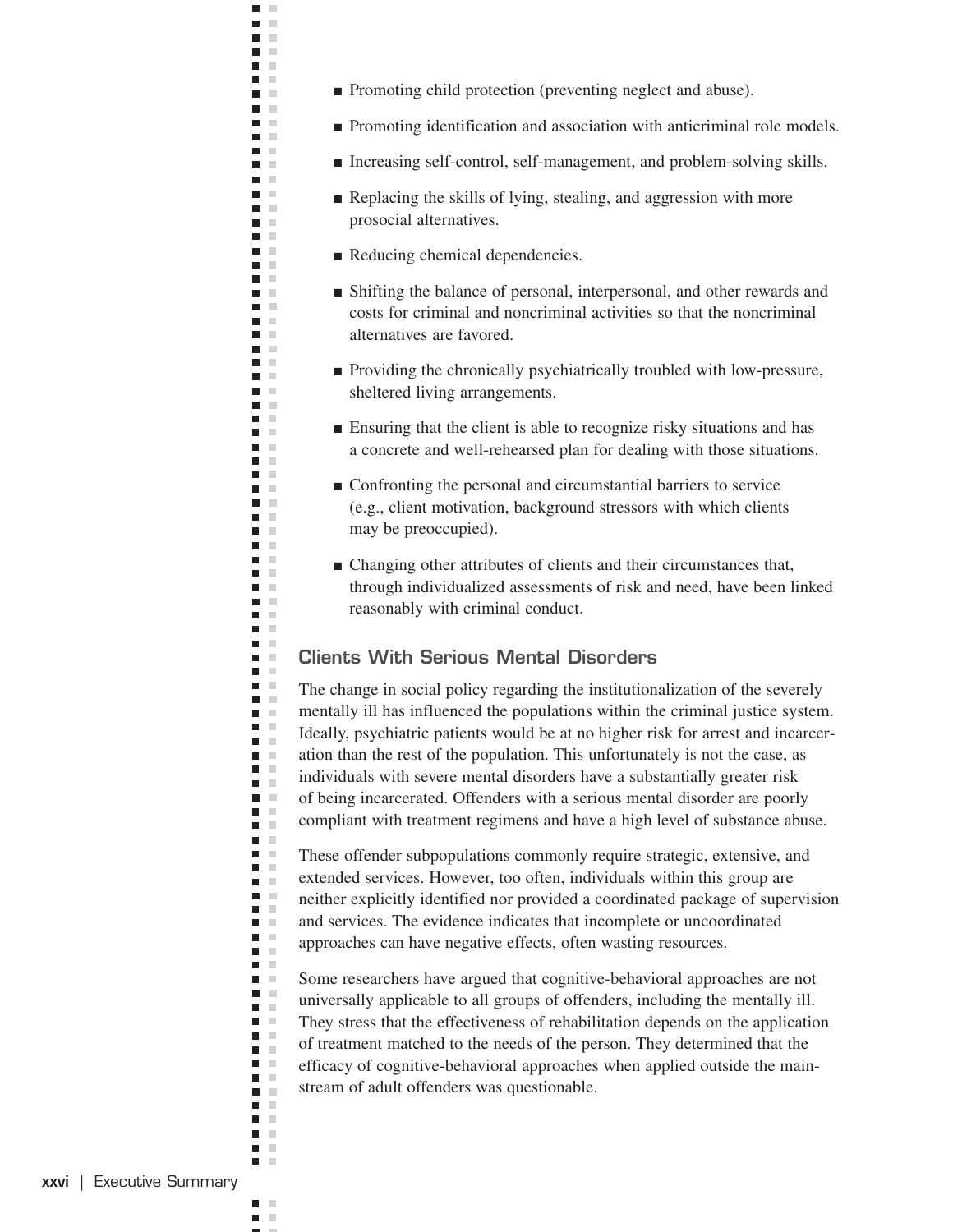Other researchers identified a group of "exceptional offenders" who are psychopaths with mentally disordered thought patterns. Group-based cognitive-behavioral treatment shows promise for these types of offenders, but only if matched to offender need and the responsiveness of the offender to the treatment. This is especially the case when impulsivity is assessed in an antisocial personality disorder with psychopathic features.

 $\mathbb{R}^n$  $\mathbf{L}$  $\mathbb{R}^d$  $\blacksquare$  $\mathbb{R}^2$  $\blacksquare$  $\blacksquare$ m.  $\mathbb{R}^d$  $\blacksquare$  $\mathbf{r}$ m.  $\mathbf{L}$  $\mathbf{r}$  $\mathbb{R}^n$  $\blacksquare$ m.  $\blacksquare$  $\mathbb{R}^d$  $\blacksquare$  $\mathbb{R}^d$  $\blacksquare$  $\mathbb{R}^n$  $\blacksquare$  $\mathbb{R}^n$  $\blacksquare$  $\Box$  $\mathcal{L}_{\mathcal{A}}$  $\blacksquare$  $\mathbb{R}^n$ m.  $\blacksquare$  $\mathbb{R}^2$  $\blacksquare$  $\sim$  $\blacksquare$  $\mathbb{R}^d$ П  $\mathbf{r}$ m.  $\overline{\phantom{a}}$ m.  $\blacksquare$  $\mathbf{r}$ 医下颌  $\mathbb{R}^n$  $\Box$ ×.  $\overline{\phantom{a}}$  $\mathbf{r}$ m.  $\blacksquare$  $\mathbb{R}^d$  $\blacksquare$ m.  $\blacksquare$  $\mathbb{R}^n$  $\blacksquare$  $\mathbb{R}^d$  $\blacksquare$ m.  $\Box$  $\mathbf{u} \cdot \mathbf{u}$ **COL**  $\blacksquare$  $\mathbb{R}^n$  $\blacksquare$ m.  $\blacksquare$ m.  $\blacksquare$  $\blacksquare$ m. m.  $\mathcal{L}_{\mathcal{A}}$  $\blacksquare$  .  $\blacksquare$  $\blacksquare$ m.  $\blacksquare$  $\mathbb{R}^d$ m.  $\blacksquare$  $\blacksquare$  $\blacksquare$  $\mathbb{R}^d$  $\blacksquare$  $\mathbb{R}^n$ **I**  $\mathbb{R}^n$  $\blacksquare$  $\blacksquare$  $\mathbb{R}^n$  $\mathbb{R}^n$  $\blacksquare$ m.  $\Box$ m.  $\blacksquare$  $\blacksquare$  $\blacksquare$ m.  $\Box$ m.  $\blacksquare$  $\mathcal{C}^{\mathcal{C}}$  $\blacksquare$ m.  $\blacksquare$ ш  $\blacksquare$ m.  $\blacksquare$  $\mathbb{R}^d$  $\blacksquare$  $\blacksquare$  $\mathcal{L}_{\mathcal{A}}$  $\blacksquare$  $\mathbb{R}^d$  $\blacksquare$ m. **II**  $\blacksquare$  $\blacksquare$  $\mathbb{R}^n$  $\blacksquare$  $\mathbb{R}^n$  $\blacksquare$ m.  $\blacksquare$ m.  $\blacksquare$  $\blacksquare$  $\sim$  $\mathbb{R}^n$  $\blacksquare$  $\mathbb{R}^n$  $\mathcal{L}_{\mathcal{A}}$  $\overline{\phantom{a}}$  $\mathbb{R}^n$  $\mathbb{R}^n$  $\blacksquare$  $\mathbb{R}^n$  $\mathbf{L}$  $\mathbb{R}^n$  .  $\mathbb{R}^n$  $\mathbb{R}^n$  $\mathcal{L}_{\mathcal{A}}$  $\mathbb{R}^n$  $\blacksquare$  $\blacksquare$ m. m.  $\blacksquare$  $\mathbb{R}^n$  .  $\mathbb{R}^n$ **The Co** 

#### **Diversity Considerations**

"Clinically relevant treatment" holds the best promise for reduced recidivism. It can be defined as those interventions that maintain respect for, and attention to, diversity in both people and programming.

Gender, age, and ethnic origin intersect to produce consistent statistical patterns of offending. According to the U.S. Department of Justice, in 2004, in both jails and prisons, there were 123 female inmates per 100,000 women in the United States, compared with 1,348 male inmates per 100,000 men. An estimated 12.6 percent of black males, 3.6 percent of Hispanic males, and 1.7 percent of white males in their late twenties were in prison or jail. Female populations in state and federal prisons are growing at a rate approximately 45 percent greater than that for male populations (2.9 percent for females versus 2.0 percent for males). At midyear 2004, 34,422 federal inmates were noncitizens, representing more than 20 percent of all prisoners in federal custody. Nearly 6 in 10 persons in local jails were racial or ethnic minorities. Whites made up 44.4 percent of the jail population; blacks, 38.6 percent; Hispanics, 15.2 percent; and other races (Asians, American Indians, Alaska Natives, Native Hawaiians, and other Pacific Islanders), 1.8 percent.

Given these fairly consistent statistics, it is surprising that programs and treatment generally have not taken into consideration ethnicity, race, sex, age, and degree of violence as they relate to the therapist and the treatment program. Most research in these areas is published in specialty journals, and there is a paucity of research in prestigious journals, which makes access to this information more difficult.

#### **Appropriate Offender Selection**

Appropriate offender selection for treatment is predicated upon making the distinction between *offense* criteria versus *offender* criteria for program eligibility. The offense is often used as the selection criterion because it is readily available through official criminal justice documents. The offender perspective, on the other hand, focuses on dynamic factors (traits that are current and subject to change) such as frequency of drug use during the past 30 days, amount of consumption per episode, or adequacy of housing and living conditions. An assessment of dynamic factors allows the system to match offenders to treatment programs that can target crucial psychological and social needs that influence criminal conduct.

One study used dynamic assessment tools to distinguish between two broad categories of alcohol and other drug-involved criminal justice clients: *criminal*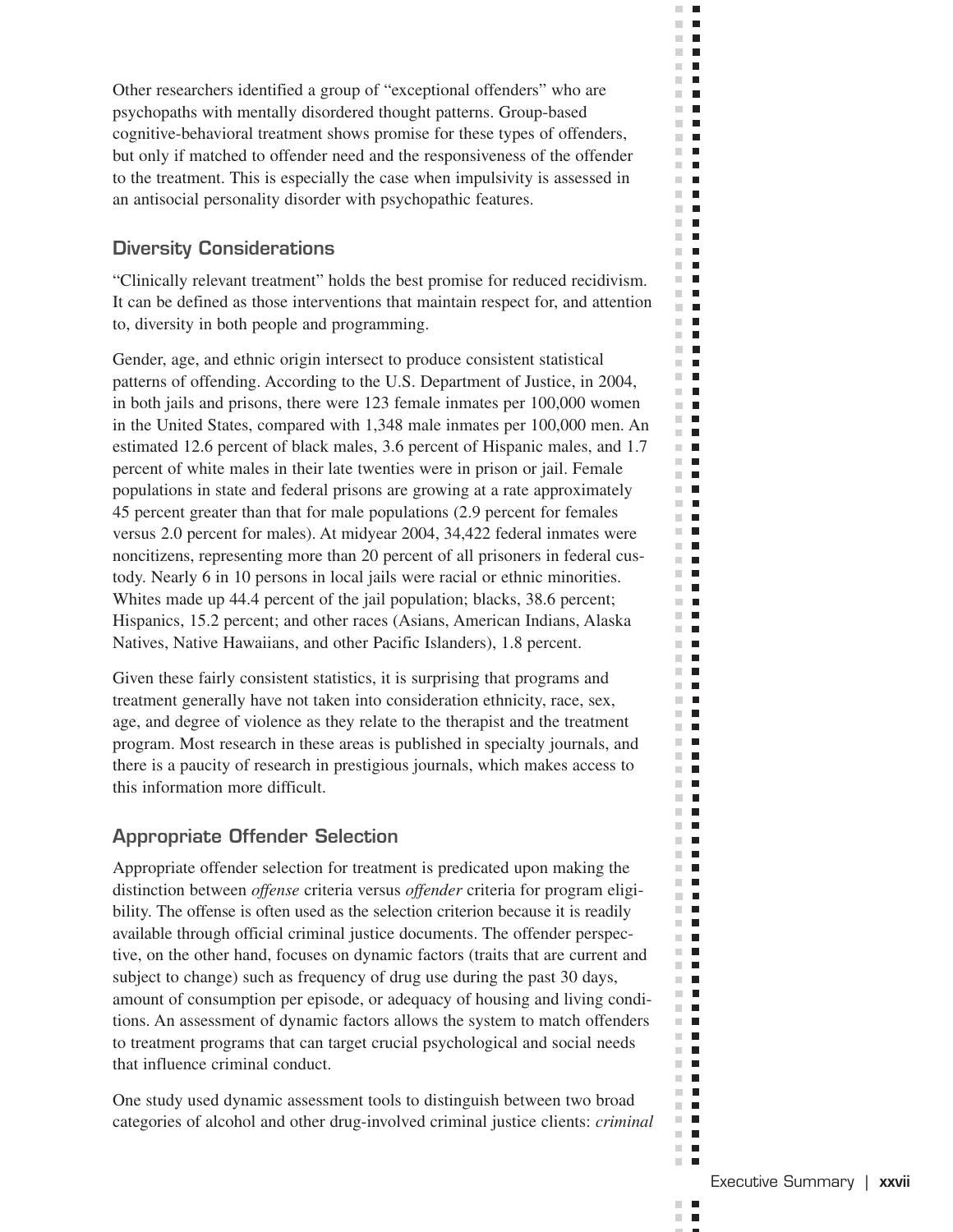(those with an entrepreneurial involvement in the drug trade) and *addict*  (those who compulsively used drugs and used crime as a means to obtain drugs). CBT outcomes for the two populations were markedly different. The addict population showed a reduction in rearrest rates from 41 percent without treatment to 26 percent with treatment. Most striking, however, is the finding that the rearrest rates for the treated criminal group were similar to those of matched samples of criminal offenders who did not attend treatment (approximately 44 percent). Drug treatment programs typically do not address the criminogenic values of an offender, and thus did not target those in the criminal category. Thus, it was shown that assigning appropriate offenders to treatment programs by using dynamic assessment tools (and avoiding offensespecific treatment assignments) can lead to improved treatment outcomes and better utilization of limited treatment resources.

#### **Manualized Treatment Curricula**

 $\blacksquare$  $\mathbb{R}^2$  $\blacksquare$  $\mathbb{R}^2$ n m m. m  $\blacksquare$  $\mathcal{C}$ n m **COLOR** n a  $\mathbb{R}^n$  . **DESCRIPTION**  $\blacksquare$  $\mathcal{L}$  $\blacksquare$  $\mathcal{C}$  $\mathbf{m} \in \mathbb{R}$  $\mathbf{r}$ **The Contract**  $\blacksquare$  $\mathcal{C}$ m. m  $\blacksquare$ n m **The Contract of the Contract of the Contract of the Contract of the Contract of the Contract of the Contract o**  $\blacksquare$  $\mathcal{L}$  $\blacksquare$  $\mathcal{L}$  $\mathbf{m} \in \mathbb{R}$  $\blacksquare$  $\mathbb{R}^2$  $\blacksquare$  $\mathcal{C}$ n m **D** D **The Contract of the Contract of the Contract of the Contract of the Contract of the Contract of the Contract o**  $\blacksquare$  . n a  $\blacksquare$  $\mathbf{L}$ m m  $\blacksquare$ m.  $\mathbf{r}$  $\mathbf{m} \in \mathbb{R}$  $\blacksquare$  $\blacksquare$  $\mathcal{C}$ n m  $\blacksquare$ m. **C**  $\mathbf{r}$ m.  $\blacksquare$  $\mathcal{C}$ **TELEVISION**  $\mathbf{r}$ n m **COLLEGE** a a m.  $\blacksquare$ × **C The Contract State**  $\blacksquare$ m. n a  $\blacksquare$  $\mathbb{R}^2$  $\blacksquare$  $\blacksquare$  .  $\Box$  $\blacksquare$ ×  $\blacksquare$ n a  $\blacksquare$  $\mathcal{L}$  $\blacksquare$  $\blacksquare$  .  $\blacksquare$  $\blacksquare$  $\blacksquare$ n a **COLLEGE**  $\blacksquare$  $\mathcal{C}$  $\blacksquare$  .  $\blacksquare$  $\blacksquare$ n a  $\mathcal{L}$  $\blacksquare$  $\mathcal{C}$  $\blacksquare$  $\mathbb{R}^n$  $\blacksquare$  $\mathbb{R}^2$  $\blacksquare$   $\blacksquare$ n m

The emphasis of cognitive-behavioral treatment for substance abuse and criminal conduct is on acquiring new skills to improve resiliency in three focal areas: intrapersonal (safe regulation of thoughts, feelings, and impulses); interpersonal (adaptive communication, negotiation, and boundary setting); and community responsibility (empathy and adherence to community norms, morals, and ethical standards). Principle issues of misunderstanding and other elements that undermine the delivery of effective CBT treatment for judicial clients have been outlined as follows:

- Purpose of the treatment unclear.
- Goals of the services unclear.
- Whether services can be provided in a correctional setting.
- Appropriateness of the content of the therapy to change offender behaviors.
- Ability of the treatment staff to work with offenders.

Significant progress toward the remediation of the above-listed concerns has been made through the evolution of specialized curriculums that serve as a guide for content and style of treatment delivery. This "manualized" approach to treatment provides an operational design that has been shown to improve offender outcomes. From a management perspective, programs that adopt empirically validated, manualized curriculums have greater confidence in the quality of treatment services. Idiosyncratic treatment methods deployed by counselors with a broad range of personal and professional treatment experiences are controlled through an administrative mandate for standardized treatment services. Manualized curriculums allow program managers to be aware of the nature of treatment sessions so that programs can achieve continuity of services in the wake of staff absences and staff turnover. Additionally, program managers can develop objective means to assess treatment progress by developing indices to measure increments in cognitive restructuring and coping skills development.

 $\blacksquare$ × × П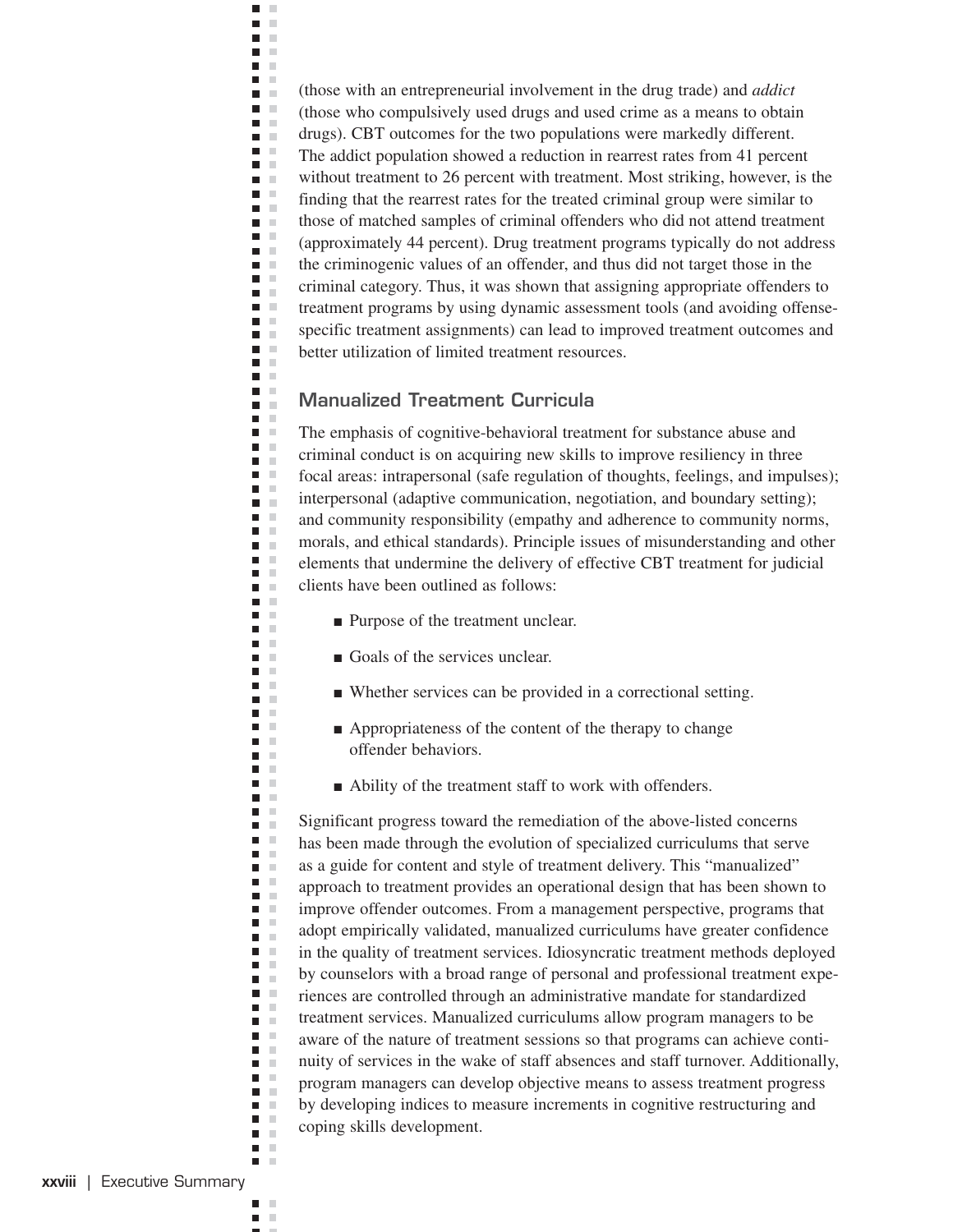# **The Increasing Need for Effective Treatment Services**

### **Incarceration and Release**

The total number of people incarcerated in the United States grew 1.9 percent in 2004 to 2,267,787 (Harrison and Beck, 2005b). This number includes 1,421,911 federal and state prisoners plus 713,990 more assigned to local jails, 15,757 in United States territorial prisons, 9,788 in immigration and customs facilities, 2,177 in military facilities, 1,826 in Indian jails, and 102,338 in juvenile facilities. The state and federal prison population (which excludes federal and state prisoners held in local jails) grew 2.6 percent in 2004, while the number of women incarcerated in state and federal prisons was up 4 percent compared with 2003. Women accounted for 7 percent of inmates in state and federal prisons in 2004 and for nearly 1 in 4 arrests. At the end of 2004, 1 in every 1,563 women and 1 in every 109 men in the United States were incarcerated in state or federal prisons (Harrison and Beck, 2005b).

A continuing philosophical debate centers on the responsibilities of the correctional system. Is the correctional system responsible for rehabilitation or simply for incarceration and punishment? Compounding the philosophical issues are the practical concerns associated with the costs of housing offenders and the costs to society as offenders are released. In 2000, 502,000 offenders were released (Bureau of Justice Statistics, n.d.), and the release estimate for 2004 is more than 600,000 (Petersilia, 2004). Researchers have found that victimizations (including crimes by former inmates) generate \$105 billion annually in property and productivity losses and outlays for medical expenses. This amounts to an annual "crime tax" of approximately \$425 per man, woman, and child in the United States (Miller, Cohen, and Wiersema, 1996).

The increase in the number of releasees has stretched parole services beyond their limits, with increased concern about what assistance can be provided at release. One study concluded that released prisoners need more assistance than in the past, yet available resources have decreased (Petersilia, 2004). Compared with the 1990s, returning prisoners will have served longer prison sentences, be more disconnected from family and friends, have a higher prevalence of untreated substance abuse and mental illness, and be less



 $\blacksquare$  $\overline{\phantom{a}}$  $\bar{\phantom{a}}$  $\overline{\phantom{a}}$  $\bar{\phantom{a}}$  $\blacksquare$ 

i.  $\mathbb{R}^n$  $\blacksquare$  $\blacksquare$  $\mathbb{R}^n$  $\blacksquare$  $\mathcal{C}$  $\mathbb{R}^d$  $\blacksquare$  $\mathbb{R}^d$  $\blacksquare$  $\overline{\phantom{a}}$  $\blacksquare$  $\mathbb{R}^n$  $\blacksquare$  $\mathbb{R}^d$  $\blacksquare$  $\bar{a}$  $\blacksquare$  $\mathbb{R}^d$ п  $\mathbb{R}^n$ П  $\mathcal{C}$  $\blacksquare$  $\overline{\phantom{a}}$  $\blacksquare$  $\blacksquare$  $\blacksquare$  $\mathbb{R}^n$  $\Box$  $\overline{\phantom{a}}$  $\Box$  $\mathbb{R}^d$ п  $\overline{\phantom{a}}$ П  $\overline{\phantom{a}}$  $\Box$  $\mathbb{R}^d$  $\Box$  $\mathbb{R}^n$  $\blacksquare$  $\mathbb{R}^n$  $\blacksquare$  $\mathbb{R}^n$  $\Box$  $\mathbb{R}^n$  $\blacksquare$  $\mathbb{R}^d$ П  $\overline{\phantom{a}}$  $\Box$  $\mathbf{r}$  $\blacksquare$  $\overline{\phantom{a}}$  $\Box$  $\blacksquare$  $\mathbb{R}^n$ m,  $\blacksquare$  $\bar{\phantom{a}}$  $\blacksquare$  $\mathbb{R}^n$ п  $\mathbb{R}^d$  $\mathbb{Z}$  $\blacksquare$  $\blacksquare$  $\mathbb{R}^d$ П  $\mathbb{R}^d$  $\Box$  $\mathcal{H}^{\prime}$  $\blacksquare$  $\overline{\phantom{a}}$  $\mathbb{Z}$  $\mathbb{R}^d$ п  $\overline{\phantom{a}}$ П  $\blacksquare$ г  $\bar{\phantom{a}}$  $\blacksquare$  $\mathbb{R}^n$  $\blacksquare$  $\mathbb{R}^d$  $\blacksquare$  $\mathbb{R}^d$  $\blacksquare$  $\mathbb{R}^n$  $\blacksquare$  $\mathbb{R}^d$  $\blacksquare$  $\overline{\phantom{a}}$  $\Box$  $\mathcal{C}$  $\blacksquare$  $\blacksquare$ ×.  $\mathbb{R}^n$  $\blacksquare$ ш  $\mathbb{Z}$ m,  $\blacksquare$  $\mathbb{R}^n$ п  $\overline{\phantom{a}}$  $\mathbb{Z}$  $\mathbb{R}^n$  .  $\mathbb{R}^n$ m,  $\overline{\phantom{a}}$  $\overline{\phantom{a}}$  $\mathbf{r}$ 

# **CHAPTER 1**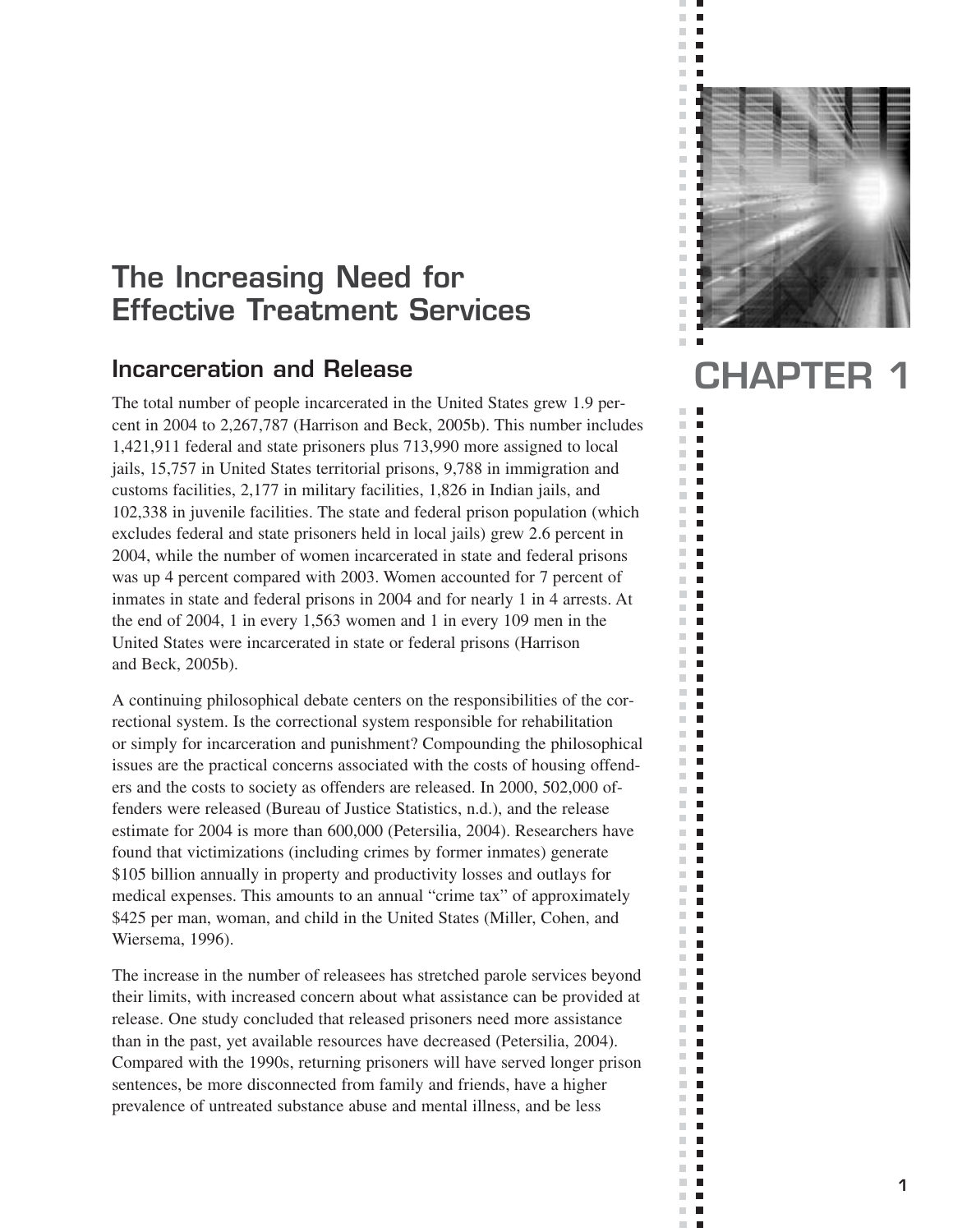educated and employable. Legal and practical barriers facing exoffenders have also increased, affecting their employment, housing, and welfare eligibility. Without help, many released inmates quickly return to crime.

### **The Need for Mental Health Services**

щ J.  $\blacksquare$  $\bar{\mathbf{u}}$  $\blacksquare$  $\mathbb{R}^2$  $\blacksquare$  $\mathbf{L}$  $\Box$ **Contract D** O **D** O  $\blacksquare$ i.  $\blacksquare$ ×  $\blacksquare$  $\mathbb{R}^n$  $\blacksquare$  $\mathbb{R}^2$  $\blacksquare$  $\mathbb{R}^n$  $\blacksquare$ ×  $\blacksquare$  .  $\blacksquare$  $\blacksquare$  .  $\blacksquare$  $\blacksquare$  $\mathcal{C}$  $\blacksquare$ ×  $\blacksquare$  $\mathbb{R}^n$  $\blacksquare$ ×  $\blacksquare$  $\mathbb{R}^2$  $\blacksquare$   $\blacksquare$  $\blacksquare$  $\mathcal{C}$  $\blacksquare$  $\mathcal{L}$  $\blacksquare$  .  $\blacksquare$  $\blacksquare$ × Ē  $\mathbb{R}^2$  $\overline{\phantom{a}}$ ×  $\blacksquare$  $\mathbb{R}^2$  $\overline{\phantom{a}}$  $\sim$  $\Box$  $\mathcal{C}$  $\blacksquare$ ×  $\blacksquare$  $\mathbb{R}^d$  $\blacksquare$  $\mathbb{R}^2$  $\mathbb{R}^d$ П  $\blacksquare$  $\mathbb{R}^2$  $\Box$ ×  $\Box$  $\mathbb{R}^d$  $\blacksquare$  $\mathcal{C}$  $\blacksquare$ л  $\Box$  $\mathbb{R}^d$  $\bar{a}$  $\blacksquare$  $\blacksquare$  $\mathbb{R}^n$  $\Box$ ×  $\Box$  $\mathbb{R}^d$  $\mathcal{C}$  $\blacksquare$  $\blacksquare$  $\mathbb{R}^2$ Ē, ×  $\blacksquare$  $\mathbb{R}^2$  $\Box$  $\mathcal{C}$  $\blacksquare$ л  $\blacksquare$ ×  $\blacksquare$  $\mathcal{C}$  $\blacksquare$  $\mathbb{R}^n$  $\Box$ ×  $\blacksquare$  $\mathcal{L}$  $\blacksquare$  $\mathcal{L}$  $\blacksquare$  $\bar{a}$  $\blacksquare$  $\mathbb{R}^2$ Ē,  $\mathcal{L}$  $\blacksquare$  $\bar{a}$ П п  $\blacksquare$  $\mathcal{L}$  $\mathbb{R}^2$  $\Box$  $\overline{\phantom{a}}$  $\mathcal{L}$ Ē  $\bar{\mathbf{u}}$  $\Box$  $\mathcal{C}$  $\blacksquare$  $\mathbb{R}^2$  $\Box$  $\mathbb{R}^2$  $\overline{\phantom{a}}$ **In**  $\bar{a}$  $\blacksquare$  $\blacksquare$ × × п Ē,  $\mathbb{R}^2$  $\blacksquare$  $\mathbb{R}^2$ ×  $\blacksquare$ Ē,  $\mathbb{R}^d$  $\blacksquare$  $\mathbb{R}^2$  $\blacksquare$  $\mathcal{C}$  $\mathbb{R}^d$  $\overline{\phantom{a}}$  $\blacksquare$  $\mathbb{R}^2$  $\blacksquare$  $\mathbb{R}^2$  $\Box$  $\mathbb{R}^2$  $\blacksquare$  $\mathbb{R}^n$  $\blacksquare$ ×

Public policy regarding mental health services in correctional facilities affects the capability of the facility to offer adequate services. One study that compared mental health services in state adult correctional facilities from 1988 to 2000 (Manderscheid, Gravesande, and Goldstrom, 2004) found that between those years, the number of correctional facilities increased 44.9 percent, from 757 to 1,097. The state prison population grew 114.5 percent from 505,712 to 1,084,625. Mental health services were offered in significantly more facilities in 2000 than in 1988; however, the relative percentage of facilities that offered mental health services decreased overall. At the same time, the percentage of inmates who used the services increased overall. The study authors concluded that growth in prison facilities and prisoner populations has outstripped the slower growth in mental health services, and that service populations are becoming more concentrated in the facilities that do offer such services. These results suggest that mental health services are becoming less available to the prison population in general.

Since the deinstitutionalization of persons with mental illness began, an increasing number of these individuals have been imprisoned, with no indication of a decline in the trend. At the end of 1988, more than 100,000 patients resided in state and county mental hospitals. By the end of 2000, fewer than 56,000 resided in these hospitals, a reduction of almost one-half (Atay, Manderscheid, and Male, 2002). These hospitals were also admitting only half as many patients in 2000 as they were in 1988, which may have played a role in the increasing number of persons with mental illness who appeared in the criminal justice system. In addition, throughout the 1990s, prison populations and prison construction increased (Beck and Maruschak, 2001). This escalation would also lead to an increase in the number of inmates in need of mental health services, because a disproportionate number of inmates are likely to be mentally ill compared with the general population. A report from the Bureau of Justice Statistics estimated that midyear 1998 there were 283,800 mentally ill offenders in the nation's prisons and jails, representing 7 percent of federal inmates, 16 percent of state prison inmates, and 16 percent of those in local jails (Ditton, 1999).

### **Cost-Benefit Analysis**

An economic perspective such as cost-benefit or cost-effectiveness analysis is a tool used to determine policy given alternative uses of resources or alternative distributions of services (Knapp, 1997). The most common unit of measurement in determining benefit is efficiency, or achieving maximum outcomes from minimum inputs. Although there are many important noneconomic benefits by which intervention programs should be judged, measurement of these is difficult if not impossible.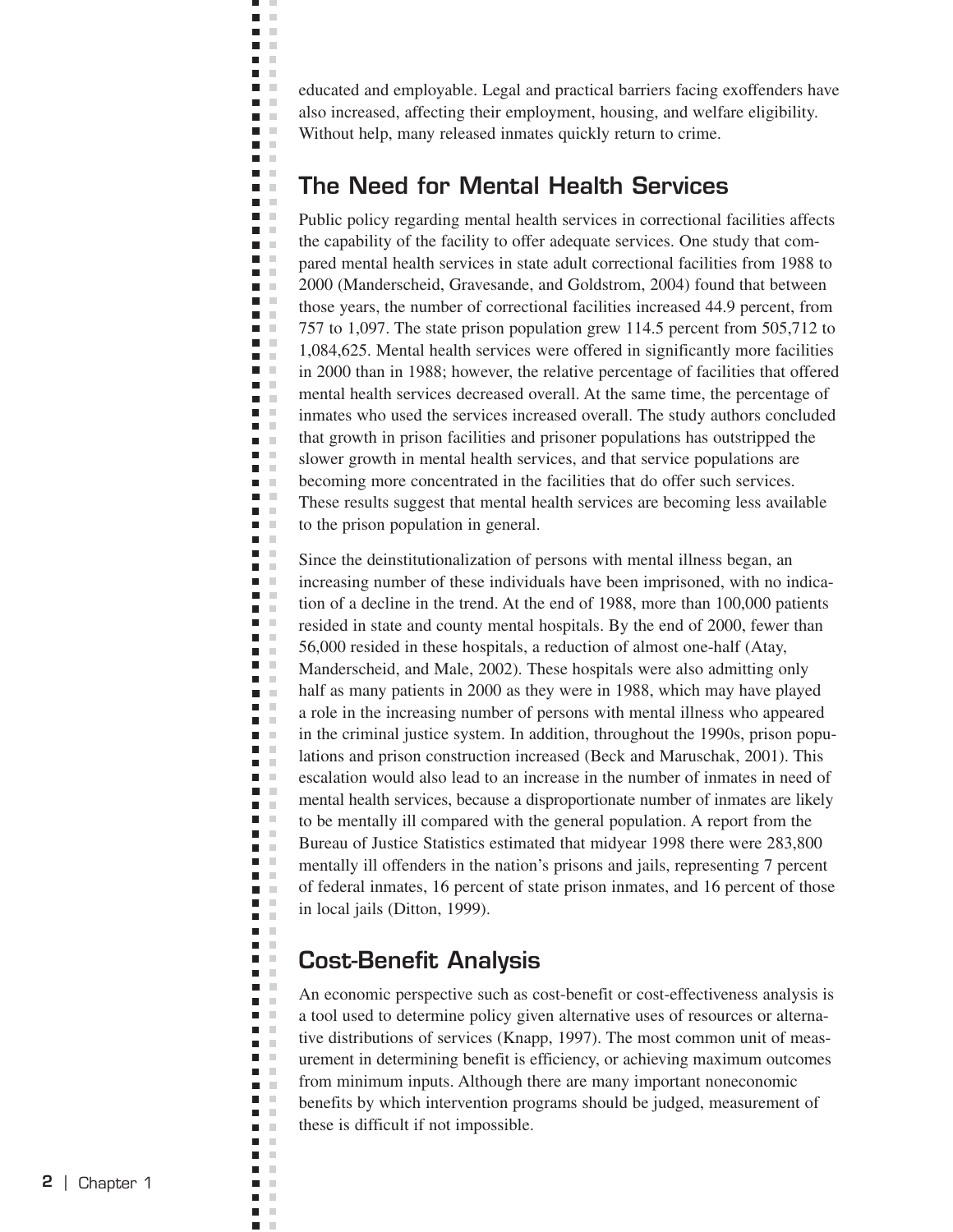Many different criteria can be used in measuring costs and benefits. Some cost-benefit analyses attempt to include a societywide perspective; others narrow their scope to include only one or a few elements, such as effect on taxpayers or effect on program participants. A 2004 research project analyzed 14 studies (12 in the United States and 2 in the United Kingdom) that evaluated the impact of correctional treatment on reoffending in the community and carried out a cost-benefit analysis (Welsh, 2004). Of the 14 studies, 13 had a positive cost-benefit outcome, with ratios ranging from 13:1 to 270:1. This means, for example, that in the study with the best outcome, for every \$1 spent, a benefit of \$270 was realized as a result of the program.

Determination of social policy and decisions regarding allocation of resources to correctional treatment is not as simple as cost-benefit analysis. Even if a cost-benefit analysis shows that additional dollars should be spent on correctional treatment, government priorities and politically based policies can overshadow the benefits shown.

# **Focus on Community Reentry**

A study that tracked two-thirds of the former inmates released in the United States in 1994 for 3 years following their release found that 29.9 percent of the released inmates were rearrested within the first 6 months and 59.2 percent were rearrested within the first year; within 3 years, approximately 67.5 percent of the 272,111 inmates had been rearrested at least once (Langan and Levin, 2002). These data are consistent with more recent numbers from the Bureau of Justice Statistics (n.d.).

In consideration of factors associated with the high number of individuals who are incarcerated and released, rates of recidivism, and costs to society, there has been an increased interest in the concept of prisoner reentry. Reentry programs have been defined as those that (1) specifically focus on the transition from prison to community or (2) initiate treatment in a prison setting and link with a community program to provide continuity of care (Seiter and Kadela, 2003). Between 2001 and 2004, the federal government allocated more than \$100 million to support the development of new reentry programs in all 50 states (Petersilia, 2004). The National Institute of Corrections, the American Probation and Parole Association, the National Governors Association, and various state departments of corrections have all created special task forces to work on the reentry issue.

With budget shortfalls at any level of government, the question soon becomes: Are prisoner reentry programs worth government investment? Sociologist Robert Martinson concluded in 1974 that most rehabilitation programs studied up to that point "had no appreciable effect on recidivism." However, in the 30-plus years since Martinson's scathing critique, the positive effects of offender treatment have been well documented (e.g., Cullen and Gendreau, 1989; Gendreau and Ross, 1987; Husband and Platt, 1993) and multiple studies have concluded that recidivism has significantly decreased (Andrews and Bonta, 1998; Ditton, 1999; Walker et al., 2004). Moreover,

п ×

 $\mathbb{R}^n$ 

ш  $\mathcal{C}$  $\blacksquare$  $\mathbb{R}^d$  $\blacksquare$  $\Box$  .  $\Box$  $\mathbf{r}$  $\mathbb{R}^d$  $\blacksquare$ m.  $\blacksquare$  $\mathbb{R}^n$ П  $\sim$  $\blacksquare$  $\mathcal{L}$  $\overline{\phantom{a}}$ m.  $\blacksquare$  $\blacksquare$ m.  $\mathbb{R}^d$  $\blacksquare$  $\mathcal{C}$  $\blacksquare$  $\mathbb{R}^d$  $\blacksquare$  $\sim$  $\overline{\phantom{a}}$  $\mathbb{R}^d$  $\mathcal{L}_{\mathcal{A}}$  $\mathbb{R}^n$  $\mathcal{L}_{\mathcal{A}}$ m.  $\blacksquare$  $\mathbb{R}^n$  $\blacksquare$  $\mathbb{R}^n$  $\blacksquare$  $\mathbb{R}^n$  .  $\mathbb{R}^n$  $\blacksquare$  $\blacksquare$ ш  $\mathbb{R}^n$  $\blacksquare$ m.  $\blacksquare$  $\mathbb{R}^2$  $\blacksquare$  $\mathbb{R}^n$  $\mathcal{L}_{\mathcal{A}}$ m.  $\blacksquare$  $\blacksquare$ m.  $\mathbb{R}^d$  $\blacksquare$  $\blacksquare$  .  $\blacksquare$ **COL**  $\blacksquare$  $\mathbb{R}^d$  $\blacksquare$  $\blacksquare$ m. m.  $\mathcal{L}_{\mathcal{A}}$  $\mathbb{R}^n$  $\blacksquare$  $\blacksquare$  $\mathcal{L}$  $\mathbb{R}^n$  .  $\mathbb{R}^n$  $\mathbb{R}^n$  $\blacksquare$  $\mathbb{R}^n$  $\mathcal{L}_{\mathcal{A}}$ m.  $\blacksquare$  $\mathbb{R}^n$  $\blacksquare$  $\mathbb{R}^n$  $\blacksquare$  $\mathbb{R}^n$  $\overline{\phantom{a}}$  $\mathbf{u}$  .  $\mathbf{u}$  $\blacksquare$  $\mathbb{R}^d$  $\mathcal{L}_{\mathcal{A}}$  $\mathbf{u}$  .  $\mathbf{u}$ m,  $\blacksquare$  $\mathcal{L}_{\mathcal{A}}$  $\blacksquare$ m.  $\overline{\phantom{a}}$  $\mathbf{r}$  $\blacksquare$ m.  $\blacksquare$  $\overline{\phantom{a}}$  $\mathbb{R}^n$  $\blacksquare$ m.  $\mathcal{L}_{\mathcal{A}}$  $\mathbb{R}^d$  $\mathcal{L}_{\mathcal{A}}$ m.  $\blacksquare$  $\mathbb{R}^n$  .  $\mathbb{R}^n$  $\blacksquare$ m. m.  $\blacksquare$ m.  $\blacksquare$  $\mathbb{R}^n$  $\overline{\phantom{a}}$  $\blacksquare$  $\blacksquare$  $\mathbb{R}^n$  .  $\mathbb{R}^n$  $\mathbb{R}^n$  $\mathcal{L}_{\mathcal{A}}$  $\mathbb{R}^d$  $\overline{\phantom{a}}$ m.  $\Box$ m.  $\mathcal{L}_{\mathcal{A}}$  $\sim$  $\Box$  $\mathbb{R}^n$  $\blacksquare$ m.  $\blacksquare$  $\blacksquare$  $\overline{\phantom{a}}$  $\blacksquare$  $\mathbb{R}^d$ m.  $\Box$  $\mathbb{R}^n$ П  $\mathbb{R}^2$  $\blacksquare$  $\mathcal{L}_{\mathcal{A}}$  $\mathcal{L}_{\mathcal{A}}$  $\blacksquare$  $\blacksquare$  $\mathcal{C}^{\mathcal{C}}$  $\mathbb{R}^d$  $\blacksquare$  $\mathbb{R}^n$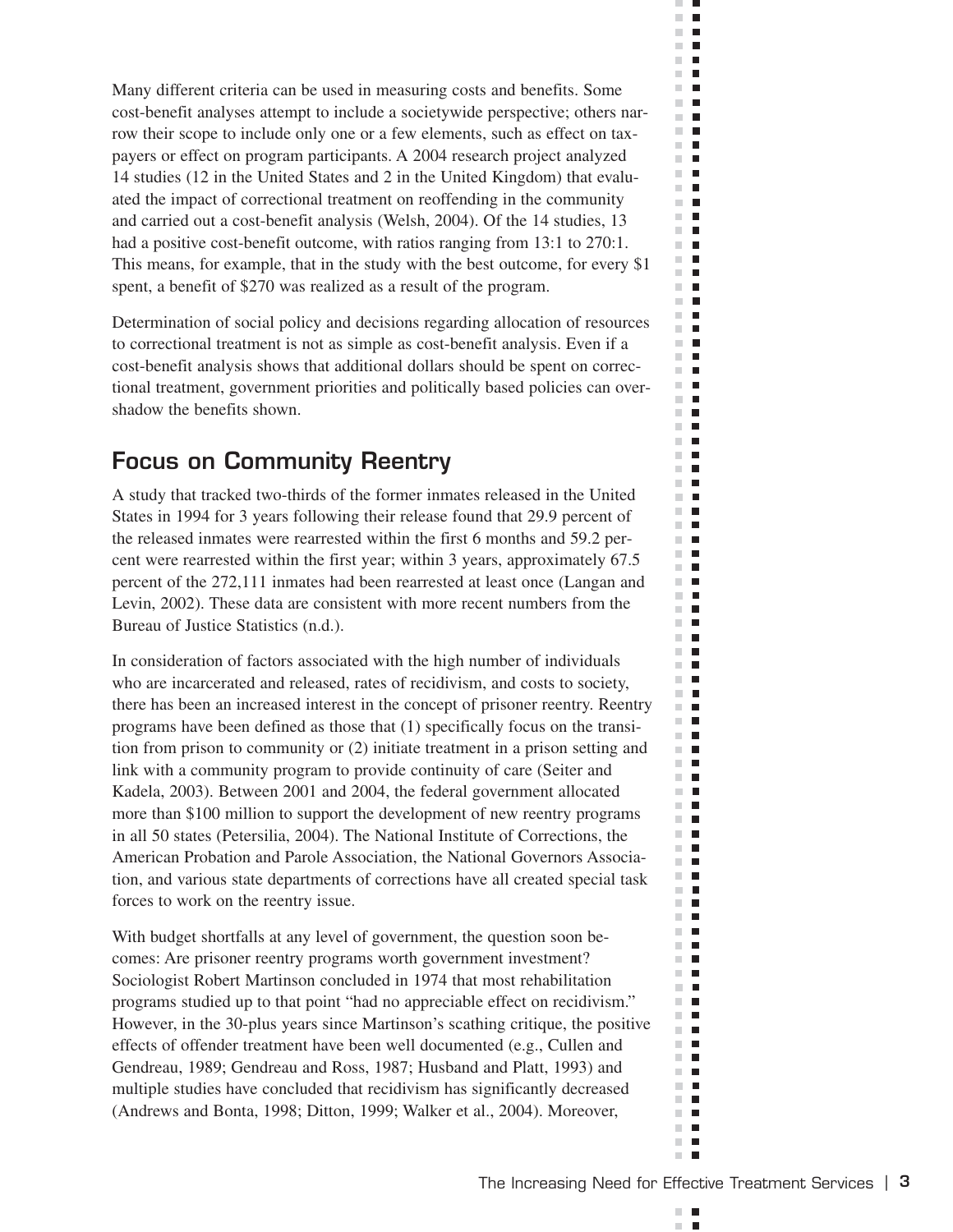several studies have indicated that the most effective interventions are those that use cognitive-behavioral techniques to improve mental functioning (Andrews and Bonta, 2003; Gendreau and Andrews, 1990). Cognitivebehavioral treatments have become a dominant therapy in clinical psychology, and analyses of cognitive-behavioral programs for offenders have come to positive conclusions.

H  $\mathbf{H}^{\prime}$  . If  $\blacksquare$  .  $\blacksquare$  $\blacksquare$  .  $\blacksquare$  $\blacksquare$  .  $\blacksquare$  $\blacksquare$  .  $\blacksquare$  $\blacksquare$  .  $\blacksquare$  $\blacksquare$  .  $\blacksquare$ ĒΕ  $\blacksquare$  .  $\blacksquare$  $\blacksquare$   $\blacksquare$  $\blacksquare$  .  $\blacksquare$  $\blacksquare$  .  $\blacksquare$  $\mathbf{H}^{\prime}$  . If  $\blacksquare$  . Ħ **DOM:**  $\mathbf{B}=\mathbf{B}$  $\blacksquare$   $\blacksquare$  $\mathbf{m} \in \mathbb{R}$  $\blacksquare$  .  $\blacksquare$  $\blacksquare$  .  $\blacksquare$  $\mathbf{H}^{\prime}$  . If  $\blacksquare$   $\blacksquare$ Ħ  $\Box$  .  $\Box$  $\blacksquare$  .  $\blacksquare$  $\blacksquare$   $\blacksquare$  $\blacksquare$  $\mathbb{R}^n$  $\mathbf{B}$  . In  $\blacksquare$  .  $\blacksquare$  $\blacksquare$  .  $\blacksquare$  $\Box$  .  $\Box$  $\blacksquare$  .  $\blacksquare$  $\Box$  .  $\Box$  $\Box$  .  $\Box$  $\blacksquare$  .  $\blacksquare$  $\mathbb{R}^n$  .  $\mathbb{R}^n$  $\mathcal{C}$  $\blacksquare$  $\blacksquare$  .  $\blacksquare$  $\mathbf{u}$  . The  $\mathbf{u}$  $\Box$  .  $\Box$  $\blacksquare$  $\mathbb{R}^n$  $\blacksquare$  .  $\blacksquare$  $\blacksquare$  $\blacksquare$  $\mathbf{r}$  $\mathbb{R}^d$  $\blacksquare$  .  $\blacksquare$  $\mathbf{E} \cdot \mathbf{E}$  $\mathbf{E} \cdot \mathbf{E}$  $\blacksquare$  .  $\blacksquare$  $\blacksquare$  .  $\blacksquare$ **The Co**  $\blacksquare$  $\mathbb{R}^d$  $\blacksquare$   $\blacksquare$  $\Box$  .  $\Box$  $\mathbf{B} \cdot \mathbf{B}$  $\blacksquare$  .  $\blacksquare$  $\mathbf{u} \in \mathbb{R}$  $\Box$  $\mathbb{R}^n$  $\Box$  .  $\Box$  $\blacksquare$  .  $\blacksquare$  $\blacksquare$  .  $\blacksquare$  $\mathbf{E} \cdot \mathbf{E}$  $\blacksquare$  .  $\blacksquare$  $\mathbb{R}^n$  .  $\mathbb{R}^n$  $\mathbf{B}$  . In  $\blacksquare$  $\mathbb{R}^n$  $\blacksquare$   $\blacksquare$  $\Box$  .  $\Box$  $\mathbf{B} \cdot \mathbf{B}$  $\mathbf{B}$  . In  $\mathbb{R}^n$  .  $\mathbb{R}^n$  $\blacksquare$  $\mathbb{R}^2$  $\blacksquare$  .  $\blacksquare$  $\Box$  .  $\Box$  $\blacksquare$  .  $\blacksquare$  $\blacksquare$  .  $\blacksquare$  $\blacksquare$  .  $\blacksquare$  $\blacksquare$  $\mathbb{R}^n$  $\blacksquare$  $\blacksquare$  $\blacksquare$  $\mathbb{H}$  $\blacksquare$  $\mathbb{R}^n$  $\blacksquare$  $\mathbb{R}^2$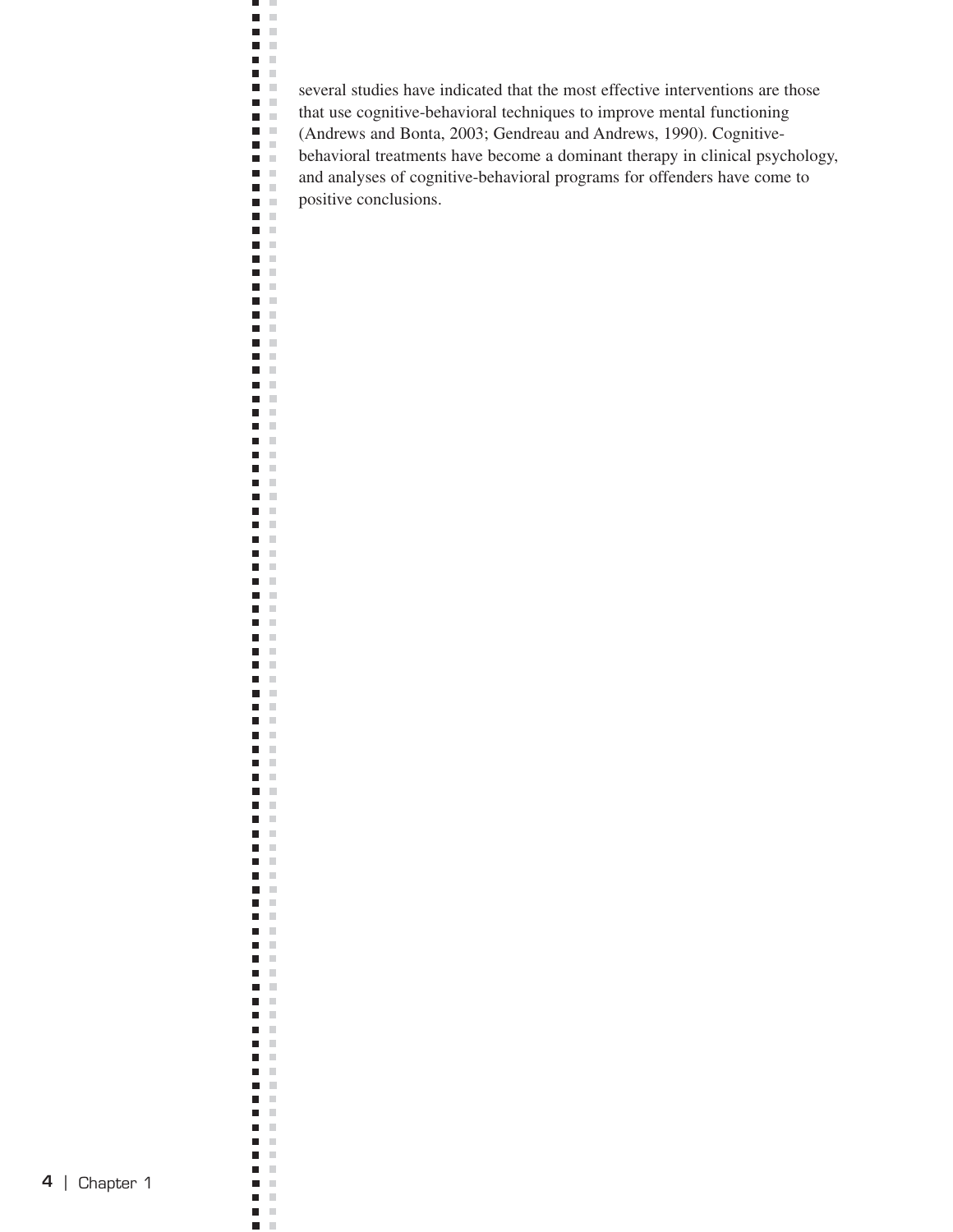# **What is Cognitive-Behavioral Therapy?**

Cognitive-behavioral therapy (CBT) for offenders is based on an assumption that the foundations for criminal activity are dysfunctional patterns of thinking. By altering routine misinterpretations of life events, offenders can modify antisocial aspects of their personality and consequent behaviors.

CBT in offender treatment targets the thoughts, choices, attitudes, and meaning systems that are associated with antisocial behavior and deviant lifestyles. It uses a training approach to teach new skills in areas where offenders show deficits, such as interpersonal problem awareness, generating alternative solutions rather than reacting on first impulse, evaluating consequences, resisting peer pressure, opening up and listening to other perspectives, soliciting feedback, taking other persons' well-being into account, and deciding on the most beneficial course of action.

The CBT therapist acts as a teacher or coach, and lessons are typically taught to groups in classroom settings. The lessons may include group exercises involving role-play, rehearsal, intensive feedback, and homework assignments and generally follow a structured curriculum with detailed lesson plans.

## **History and Background**

Cognitive-behavioral therapy, as the name indicates, comes from two distinct fields. CBT is based in behavioral theory and cognitive theory.

#### **Behavioral Theory**

The development of behavioral theory in the late 1950s and 1960s provided the foundation of the behavior component of cognitive-behavioral therapy, but behaviorism itself has a longer history. It dates back to John B. Watson's groundbreaking 1913 journal article, "Psychology as the Behaviorist Views It" (often referred to as "The Behaviorist Manifesto"), and includes Ivan Pavlov's work in "classical conditioning" (involuntary behavior triggered by a stimulus; Pavlov, 1927) and the "operant conditioning" models of B.F. Skinner (voluntary behavior encouraged or discouraged by consequences; Skinner, 1938). Behaviorism focuses on observable, external behaviors and disregards internal mental processes.



 $\bar{\phantom{a}}$  $\overline{\phantom{a}}$  $\blacksquare$  $\overline{\phantom{a}}$  $\bar{\phantom{a}}$  $\blacksquare$ 

u.  $\mathbb{R}^n$ п  $\mathcal{C}^{\mathcal{C}}$  $\blacksquare$  $\blacksquare$  $\mathcal{C}$  $\mathbb{R}^n$ п Ľ.  $\blacksquare$  $\blacksquare$  $\blacksquare$  $\mathbb{R}^n$  $\blacksquare$  $\mathbb{R}^d$  $\blacksquare$  $\bar{\phantom{a}}$  $\blacksquare$  $\mathbb{R}^2$ п  $\mathbb{R}^n$ П  $\mathcal{C}$  $\blacksquare$  $\overline{\phantom{a}}$  $\blacksquare$  $\blacksquare$ m.  $\Box$  $\mathbb{R}^n$  $\Box$  $\mathbb{R}^2$  $\Box$  $\overline{\phantom{a}}$ П  $\overline{\phantom{a}}$  $\Box$  $\blacksquare$  $\Box$  $\mathbb{R}^n$  $\blacksquare$  $\mathbb{R}^n$  $\blacksquare$  $\mathbb{R}^n$  $\Box$  $\mathbb{R}^n$  $\blacksquare$  $\mathbb{R}^d$ п  $\mathbb{R}^n$  $\blacksquare$  $\blacksquare$  $\mathbb{R}^d$  $\overline{\phantom{a}}$  $\blacksquare$  $\mathbb{R}^n$ П ×.  $\blacksquare$  $\mathbb{R}^d$ п  $\mathbb{R}^n$ п  $\mathbb{R}^d$  $\mathbb{Z}$  $\blacksquare$  $\blacksquare$  $\mathbb{R}^d$ п  $\mathbb{R}^d$  $\Box$  $\mathbb{R}^n$  $\blacksquare$  $\overline{\phantom{a}}$  $\mathbb{Z}$  $\mathbb{R}^d$  $\blacksquare$  $\overline{\phantom{a}}$ П  $\blacksquare$  $\blacksquare$  $\mathbb{R}^n$  $\blacksquare$  $\mathbb{R}^n$  $\blacksquare$  $\mathbb{R}^d$  $\blacksquare$  $\mathbb{R}^d$  $\blacksquare$  $\mathbb{R}^n$  $\Box$  $\mathbb{R}^d$  $\blacksquare$  $\overline{\phantom{a}}$  $\Box$  $\mathcal{C}$  $\blacksquare$  $\blacksquare$ ×.  $\mathbb{R}^n$  $\blacksquare$ m,  $\overline{\phantom{a}}$  $\mathbb{R}^n$ П  $\mathbb{R}^n$ п  $\overline{\phantom{a}}$  $\mathbb{Z}$  $\mathbb{R}^n$  .  $\mathbb{R}^n$ m,  $\overline{\phantom{a}}$  $\overline{\phantom{a}}$  $\mathbf{r}$ 

# **CHAPTER 2**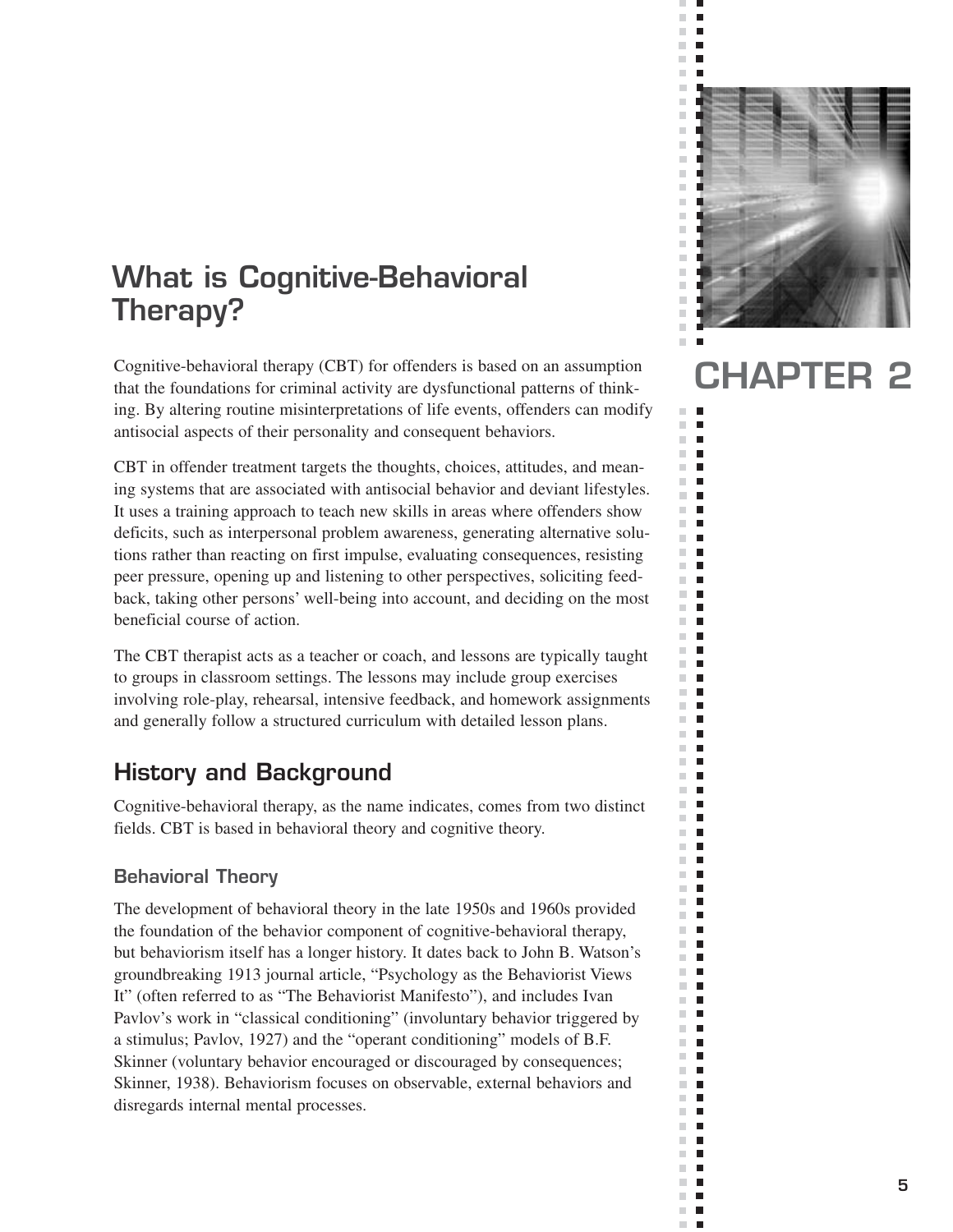As behaviorist theories developed, so did a number of efforts to apply them clinically (Glass and Arnkoff, 1992). Among noteworthy examples are Knight Dunlap's use of "negative practice" (involving the intentional repetition of undesirable behaviors such as tics; Dunlap, 1932) and Andrew Salter's "conditioned reflex therapy" (a method of directly practicing a behavior in a particular situation; Salter, 1949).

Emerging methods such as "systematic desensitization" to manage anxiety (gradual exposure to an anxiety-causing stimulus; Wolpe, 1958) and the application of Skinner's work to behavioral management (Skinner, 1958), spelled the beginning of modern behavioral therapy in the 1950s and 1960s. It soon gained a strong foothold in the field of psychology with the introduction of the concepts and applications of "modeling" (observing and copying the behaviors of others; Bandura, 1969); anxiety management through "flooding" (intensive exposure to an anxiety-causing stimulus); and social skills training (Lange and Jakubowski, 1976), which is an important component of contemporary cognitive-behavioral therapy.

#### **Cognitive Theory**

щ J.  $\blacksquare$  $\bar{\mathbf{u}}$  $\blacksquare$  $\mathbb{R}^2$  $\blacksquare$  . **D** D  $\Box$ **Contract**  $\blacksquare$  $\mathbf{u}$  $\blacksquare$ Ē.  $\Box$  $\blacksquare$  .  $\blacksquare$  $\blacksquare$  $\blacksquare$  $\mathcal{L}$  $\blacksquare$ ×  $\blacksquare$  .  $\blacksquare$ H E  $\blacksquare$  .  $\blacksquare$  $\mathbb{R}^n$  . ×  $\blacksquare$  $\blacksquare$  $\mathcal{L}$  $\blacksquare$  $\blacksquare$  $\blacksquare$  $\mathcal{L}$  $\blacksquare$  .  $\blacksquare$  $\blacksquare$ × Ē  $\mathbb{R}^2$  $\mathbb{R}^2$  $\Box$  $\blacksquare$  $\mathbb{R}^2$  $\Box$  $\Box$  $\mathbb{R}^2$  $\blacksquare$  $\bar{\alpha}$  $\blacksquare$  $\mathbb{R}^2$  $\Box$  $\mathcal{C}$  $\blacksquare$  $\bar{\alpha}$  $\blacksquare$  .  $\blacksquare$  $\blacksquare$  $\mathcal{L}$  $\Box$  $\mathbb{R}^2$  $\mathcal{C}$  $\blacksquare$  $\blacksquare$ л  $\blacksquare$  $\mathbb{R}^2$  $\blacksquare$  $\mathcal{C}$  $\blacksquare$  $\blacksquare$  $\mathcal{C}$  $\Box$  $\mathbb{R}^2$  $\blacksquare$ Ξ  $\mathbb{R}^2$ Ē,  $\mathcal{C}$  $\blacksquare$  .  $\blacksquare$  $\blacksquare$  .  $\overline{\phantom{a}}$  $\mathcal{C}$  $\blacksquare$  $\mathbb{R}^n$  $\blacksquare$  .  $\blacksquare$  $\mathbb{R}^n$  $\Box$ ×  $\blacksquare$  .  $\blacksquare$  $\blacksquare$  $\mathbb{R}^2$  $\blacksquare$  $\mathcal{C}$  $\blacksquare$  .  $\blacksquare$  $\blacksquare$  $\blacksquare$ × ш п  $\blacksquare$  .  $\blacksquare$  $\blacksquare$  .  $\blacksquare$  $\blacksquare$  $\mathcal{L}$  $\blacksquare$  $\mathcal{C}$  $\Box$ ×  $\blacksquare$  $\mathbb{R}^2$  $\Box$  $\mathbb{R}^2$  $\blacksquare$  $\bar{a}$  $\blacksquare$  $\blacksquare$  $\bar{a}$  $\blacksquare$  $\Box$  $\mathcal{L}$  $\blacksquare$  $\mathbb{R}^2$  $\mathbb{R}^2$  $\blacksquare$  $\blacksquare$  $\mathbb{R}^n$  $\blacksquare$  $\mathbb{R}^d$  $\blacksquare$  $\mathcal{L}$  $\mathbb{R}^d$  $\overline{\phantom{a}}$  $\blacksquare$  $\mathbb{R}^2$  $\blacksquare$  $\mathbb{R}^2$  $\Box$  $\mathbb{R}^2$  $\blacksquare$  $\mathbb{R}^n$  $\blacksquare$ ×

The historical roots of the cognitive component of CBT are found in philosophy as well as psychology. The basic concept of cognitive psychology—that one's view of the world shapes the reality that one experiences—is found in ancient Greek thinking such as Plato's concept of "ideal forms" (Leahy, 1996). Plato saw these forms as existing within the mind and representing what is real in the world. Philosophers of the 17th and 18th centuries also built their view of the world around the idea that the mind determines reality. This is particularly found in René Descartes' concept that "I think, therefore I am," and Immanuel Kant's idea that the mind makes nature (Collingwood, 1949).

In modern psychology, the cognitive approach was a reaction to the more narrow view of behavioral psychology, which did not attend to—and even rejected—the importance of internal thought processes. Albert Bandura's classic work *Principles of Behavioral Modification* (1969) challenged the traditional notions of behavioral psychology and stressed the importance of internal mental processes in the regulation and modification of behavior.

Albert Ellis's development of "rational-emotive therapy" (based on the idea that thoughts control feelings; Ellis and Harper, 1961) has been cited as the genesis of modern cognitive theory (Arnkoff and Glass, 1992). The work of Ellis is considered an important precursor to the work of Aaron Beck, who is commonly seen as the founder and developer of cognitive therapy (Arnkoff and Glass, 1992; J. Beck, 1995; Leahy, 1996). Beck's concepts emerged from his work on depression at the University of Pennsylvania (A. Beck, 1963, 1964). George Kelly, developer of the theory of "personal constructs" (mental templates, unique to the individual, that shape perceptions; Kelly, 1955), has also been called an early founder of cognitive therapy. Beck later made it clear that he borrowed from Kelly's work in devising his own theory on the "thinking disorder" of depression (A. Beck, 1996). The work of Jean Piaget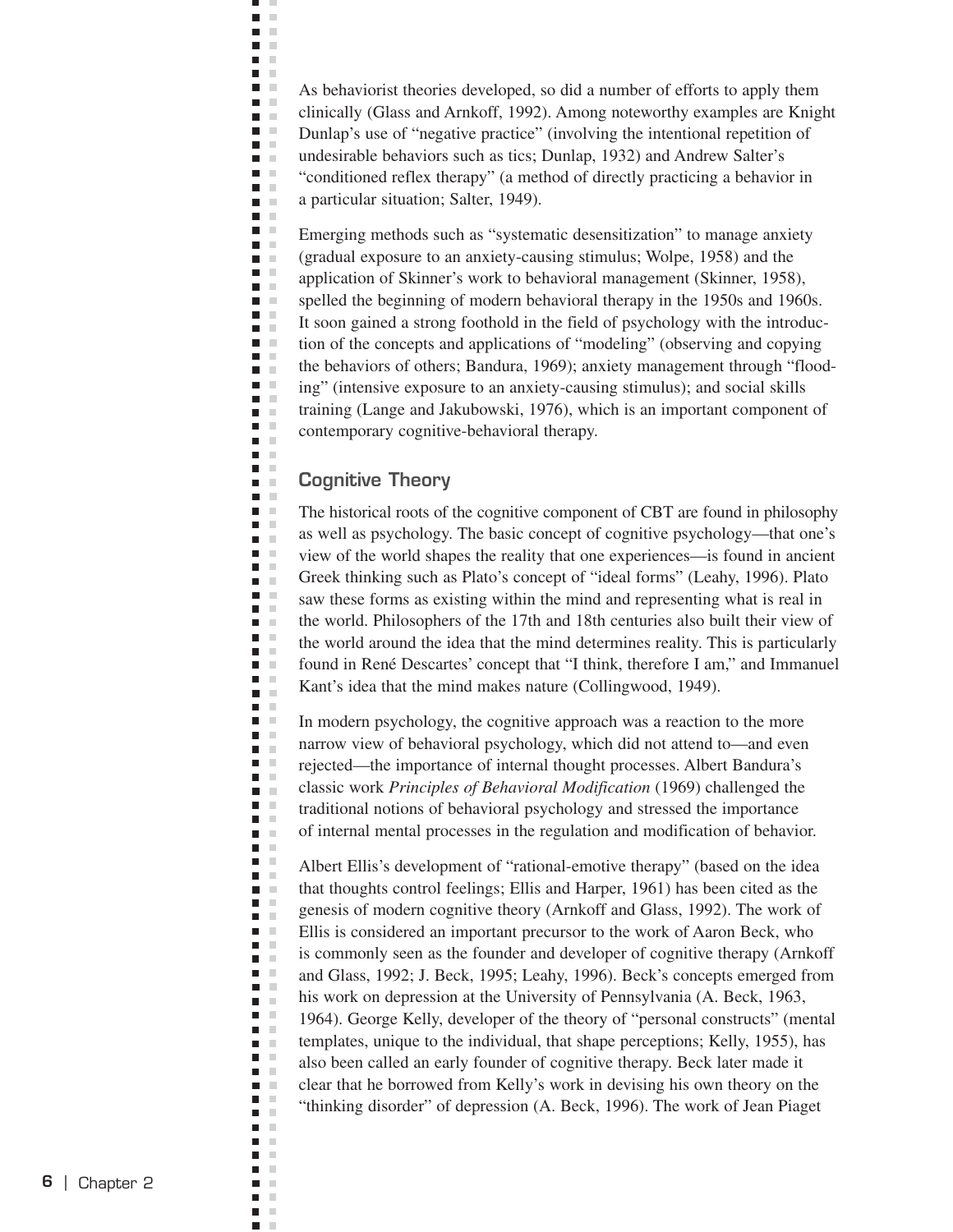on the structure of thinking (Piaget, 1954) also provided a foundation for the development of cognitive therapies.

#### **Blending the Two Theories**

Following the work of Beck in applying the cognitive model to the treatment of depression (A. Beck, 1963, 1970, 1976), other cognitive therapies began to develop that blended the elements of behavioral therapy with cognitive therapy. The earliest of these cognitive-behavioral therapies (as noted in Dobson and Dozois, 2001) emerged in the early 1960s (e.g., Ellis, 1962), and the first major texts on cognitive-behavioral modification appeared in the mid- to late 1970s (e.g., Kendall and Hollon, 1979; Mahoney, 1974; Meichenbaum, 1977).

The "stress inoculation method" (Meichenbaum, 1975) involved teaching the individual mental coping skills and then practicing those skills when deliberately exposed to an external stressful situation. This cognitive approach had a strong behavioral therapy flavor, as does "systematic rational restructuring," which teaches the individual to modify internal sentences (thoughts) and then to practice the rational reanalysis of these thoughts through role playing and behavioral rehearsal (Goldfried, Decenteceo, and Weinberg, 1974). At the same time that behavioral theory was being added to cognitive practices, cognitive problem-solving therapies and training became prominent features of numerous behavioral treatment methods (D'Zurilla and Goldfried, 1971; Shure and Spivack, 1978; Spivack and Shure, 1974).

Thus, although behavioral therapies and cognitive approaches seemed to develop in parallel paths, over time the two approaches merged into what is now called cognitive-behavioral therapy. As Diane B. Arnkoff and Carol R. Glass of The Catholic University of America noted, "the line distinguishing behavior therapy from cognitive therapy has become blurred, to the point that cognitive-behavioral is a widely accepted term" (Arnkoff and Glass, 1992, p. 667). Similarly, G. Alan Marlatt of the University of Washington has remarked that the cognitive therapy of Ellis and Beck has over the years become progressively more behavioral while the behavioral therapy of Bandura and Meichenbaum has over the years become progressively more cognitive—together creating contemporary CBT (Marlatt, 1995, personal communication).

A review of the literature leads to the conclusion that the combining element of cognitive and behavioral approaches is found in the principle of "selfreinforcement." This concept simply states that cognitive and behavioral changes reinforce each other. When cognitive change leads to changes in action and behavior, there occurs a sense of well-being that strengthens the change in thought and in turn further strengthens the behavioral changes. This self-reinforcing feedback process is a key element of the cognitivebehavioral approach and is the basis for helping clients to understand the cognitive-behavioral process (see "The Cognitive-Behavioral Change Map," page 11).

 $\mathbb{R}^2$ П п ×

ш  $\mathbb{R}^d$  $\blacksquare$  $\mathbb{R}^d$  $\blacksquare$  $\Box$  .  $\Box$  $\mathbf{r}$ m.  $\blacksquare$  $\mathbf{r}$ m.  $\mathbf{L}$  $\blacksquare$  $\sim$  $\mathbb{R}^n$  $\mathcal{L}_{\mathcal{A}}$  $\Box$  .  $\Box$  $\blacksquare$  .  $\blacksquare$  $\mathbb{R}^n$  $\blacksquare$  $\mathbb{R}^n$  $\mathcal{L}_{\mathcal{A}}$  $\mathbb{R}^n$  $\blacksquare$ m.  $\blacksquare$  $\mathbb{R}^d$  $\blacksquare$  $\mathbb{R}^n$  $\blacksquare$  $\Box$  .  $\Box$  $\mathbb{R}^n$  $\blacksquare$  $\mathcal{L}_{\mathcal{A}}$  $\blacksquare$  $\mathbf{r}$  $\mathbb{R}^n$  $\blacksquare$  $\blacksquare$ ×.  $\mathbb{R}^n$  .  $\mathbb{R}^n$  $\mathbb{R}^n$  .  $\mathbb{R}^n$  $\mathbb{R}^n$  $\blacksquare$  $\mathbb{R}^n$  $\mathcal{L}_{\mathcal{A}}$ H.  $\mathbb{R}^n$  $\blacksquare$ **The Co**  $\blacksquare$  $\blacksquare$ m.  $\blacksquare$  $\blacksquare$ m.  $\mathbb{R}^n$  $\mathcal{L}_{\mathcal{A}}$  $\mathbb{R}^n$  $\blacksquare$  $\blacksquare$  $\mathcal{L}$  $\mathbb{R}^n$  .  $\mathbb{R}^n$  $\mathbb{R}^n$  $\blacksquare$ m.  $\mathcal{L}_{\mathcal{A}}$ m.  $\blacksquare$ m.  $\blacksquare$  $\mathbb{R}^n$  $\blacksquare$  $\blacksquare$  $\overline{\phantom{a}}$  $\mathbf{u}$ m.  $\blacksquare$  $\mathbb{R}^d$  $\blacksquare$  $\mathbb{R}^n$ **I** m,  $\blacksquare$  $\mathbb{R}^d$  $\blacksquare$  $\mathbb{R}^n$  $\blacksquare$  $\mathbf{r}$ m.  $\blacksquare$ П  $\mathcal{L}$  $\mathbb{R}^n$  $\mathcal{L}_{\mathcal{A}}$ ×.  $\blacksquare$  $\mathbb{R}^d$  $\blacksquare$ m.  $\mathcal{L}_{\mathcal{A}}$  $\mathbb{R}^n$  $\mathbf{L}$  $\blacksquare$ m.  $\mathbb{R}^d$  $\blacksquare$  $\mathbb{R}^n$  $\overline{\phantom{a}}$  $\overline{\phantom{a}}$  $\blacksquare$  $\blacksquare$  $\overline{\phantom{a}}$  $\mathbb{R}^n$  $\blacksquare$  $\mathbb{R}^n$  $\blacksquare$  $\mathbb{R}^n$  $\overline{\phantom{a}}$ m. П m.  $\blacksquare$  $\sim$  $\overline{\phantom{a}}$  $\blacksquare$  $\overline{\phantom{a}}$ m.  $\blacksquare$  $\blacksquare$  $\overline{\phantom{a}}$  $\blacksquare$  $\mathbb{R}^d$ m.  $\mathcal{L}_{\mathcal{A}}$ ш  $\blacksquare$  $\mathbb{R}^d$  $\blacksquare$ **COL**  $\mathcal{L}_{\mathcal{A}}$  $\mathbb{R}^n$  .  $\mathbb{R}^n$  $\mathbf{r}$  .  $\mathbf{r}$  $\mathbb{R}^n$  $\overline{\phantom{a}}$  $\blacksquare$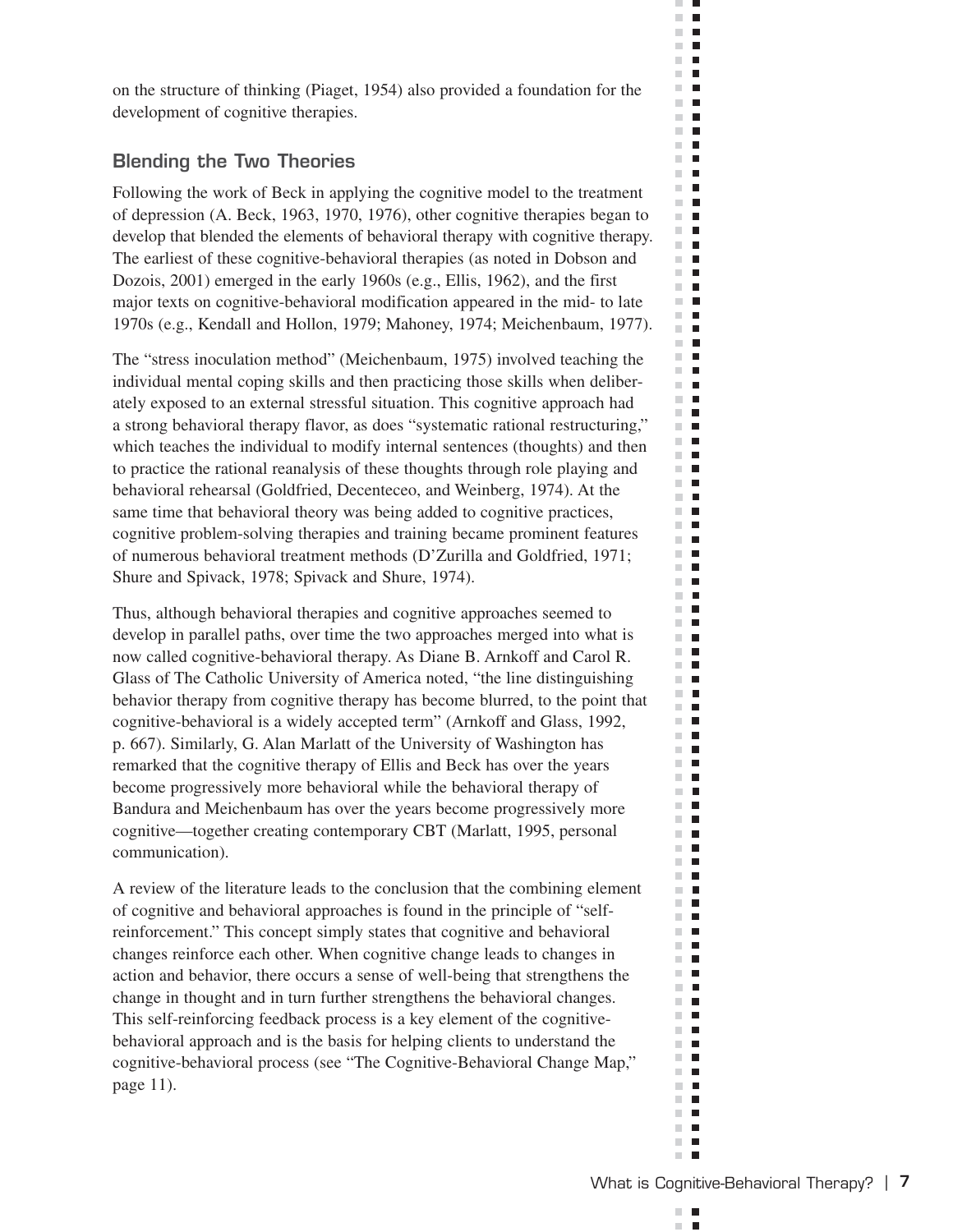### **Principles of CBT**

щ J.  $\blacksquare$  $\bar{\mathbf{u}}$  $\blacksquare$  $\mathbb{R}^2$  $\blacksquare$  . **D** D  $\Box$  $\blacksquare$  $\blacksquare$  $\blacksquare$  .  $\blacksquare$  $\blacksquare$ i.  $\blacksquare$ ×  $\blacksquare$  .  $\blacksquare$  $\blacksquare$ **The Contract of the Contract of the Contract of the Contract of the Contract of the Contract of the Contract o**  $\blacksquare$ ×  $\blacksquare$   $\blacksquare$  $\blacksquare$ n a **The Contract of the Contract of the Contract of the Contract of the Contract of the Contract of the Contract o**  $\blacksquare$  $\Box$  $\blacksquare$  $\blacksquare$  $\blacksquare$  $\blacksquare$  $\blacksquare$  .  $\blacksquare$  $\mathbf{I}$ ×  $\mathbb{R}^2$  $\blacksquare$  $\mathcal{C}$  $\blacksquare$ ×  $\overline{\phantom{a}}$ Ē,  $\mathcal{L}$  $\blacksquare$  .  $\blacksquare$  $\blacksquare$  $\mathbb{R}^2$  $\Box$  $\mathcal{C}$  $\blacksquare$  $\mathbb{R}^n$  $\blacksquare$  .  $\blacksquare$  $\Box$  $\mathcal{C}$  $\Box$  $\mathbb{R}^n$  $\blacksquare$  .  $\blacksquare$  $\mathbb{R}^n$  $\Box$  $\mathbb{R}^2$  $\bar{a}$  $\blacksquare$  $\blacksquare$  $\blacksquare$  $\mathcal{L}$  $\Box$  $\mathbb{R}^n$  $\blacksquare$  .  $\blacksquare$ Ξ  $\mathbb{R}^2$ Ē,  $\mathcal{C}$  $\blacksquare$  .  $\blacksquare$  $\blacksquare$  $\overline{\phantom{a}}$  $\mathcal{C}$  $\blacksquare$  $\mathbb{R}^n$  $\Box$  $\mathbb{R}^2$  $\blacksquare$  $\mathcal{L}$  $\Box$  $\mathbb{R}^2$  $\blacksquare$  .  $\blacksquare$  $\blacksquare$  $\sim$  $\blacksquare$  $\bar{a}$  $\blacksquare$ ×  $\blacksquare$  $\blacksquare$ × **DOM:**  $\blacksquare$  .  $\blacksquare$  $\mathcal{C}$  $\overline{\phantom{a}}$  $\overline{\phantom{a}}$  $\mathcal{L}$  $\blacksquare$  $\mathcal{C}$  $\Box$  $\mathbb{R}$  $\blacksquare$  $\mathbb{R}^2$  $\Box$ ×  $\overline{\phantom{a}}$ **In**  $\mathcal{C}$  $\blacksquare$  $\blacksquare$ ×  $\blacksquare$  $\Box$  $\mathcal{L}$  $\blacksquare$  $\mathbb{R}^2$  $\mathbb{R}^n$  $\blacksquare$  $\blacksquare$  $\mathbb{R}^n$  $\mathbf{r}$  $\blacksquare$  $\mathcal{L}$  $\mathbb{R}^d$  $\overline{\phantom{a}}$  $\blacksquare$  $\mathcal{L}$  $\blacksquare$  $\mathbb{R}^2$  $\Box$  $\mathbb{R}^2$  $\blacksquare$  $\mathbb{R}^n$  $\blacksquare$ ×

CBT uses two basic approaches in bringing about change: (1) restructuring of cognitive events and (2) social and interpersonal skills training. The two approaches are built on two pathways of reinforcement: (1) strengthening the thoughts that lead to positive behaviors and (2) strengthening behavior due to the positive consequence of that behavior. The former has its roots in cognitive therapy, the latter in behavioral therapy. Together, they form the essential platform of CBT.

#### **The Cognitive Focus of CBT: Cognitive Elements and Structures**

Very early cognitive therapy theorists and practitioners focused on certain key cognitive structures and processes (e.g., A. Beck, 1976; A. Beck et al., 1979; Burns, 1989; Ellis and Harper, 1975). These processes are automatic thoughts and underlying assumptions and core beliefs.

**Automatic thoughts.** *Automatic thoughts* are short-term cognitive events. They seem to occur "without thought" or "automatically" as a response to external events (e.g., A. Beck, 1976, 1996; J. Beck, 1995; Freeman et al., 1990). These kinds of thoughts can also called "thought habits" in order to help clients understand that thinking habits are similar to behavioral habits, which can become the focus of change (Wanberg and Milkman, 1998, 2006).

*Expectations, appraisals, and attributions* are types of automatic thoughts. *Expectations* are thoughts that certain behaviors will bring certain outcomes (e.g., pleasure or pain). *Efficacy expectancy* (or *self-efficacy*) refers to an individual's assessment of his or her ability to successfully execute a particular behavior in an impending situation. If a person believes that he or she can perform a particular behavior, then most likely that individual will engage in that behavior. If the behavior is performed successfully, this reinforces the efficacy expectation.

This concept is of particular importance in the treatment of offenders. It is "perceived control." Efficacy expectations have a major effect on whether a person initiates a coping behavior and how much effort will be put toward implementing that coping behavior (Bandura, 1982). Self-efficacy is reinforced if the person copes successfully over time (Dimeff and Marlatt, 1995). Research has demonstrated that there is a strong association between an individual's level of perceived situational self-efficacy and that individual's actual level of performance accomplishments (Bandura, 1982).

*Appraisals* are the cognitive processes that continually evaluate the value and meaning of what an individual is experiencing as well as his or her responses to those experiences (Clark, 2004; Rosenhan and Seligman, 1995; Seligman, Walker, and Rosenhan, 2001). Often, cognitive appraisals become distorted and result in thinking errors. Identifying and changing thinking errors or distortions have become salient components of cognitive therapy. For example, an appraisal of the depressed person who experiences rejection might be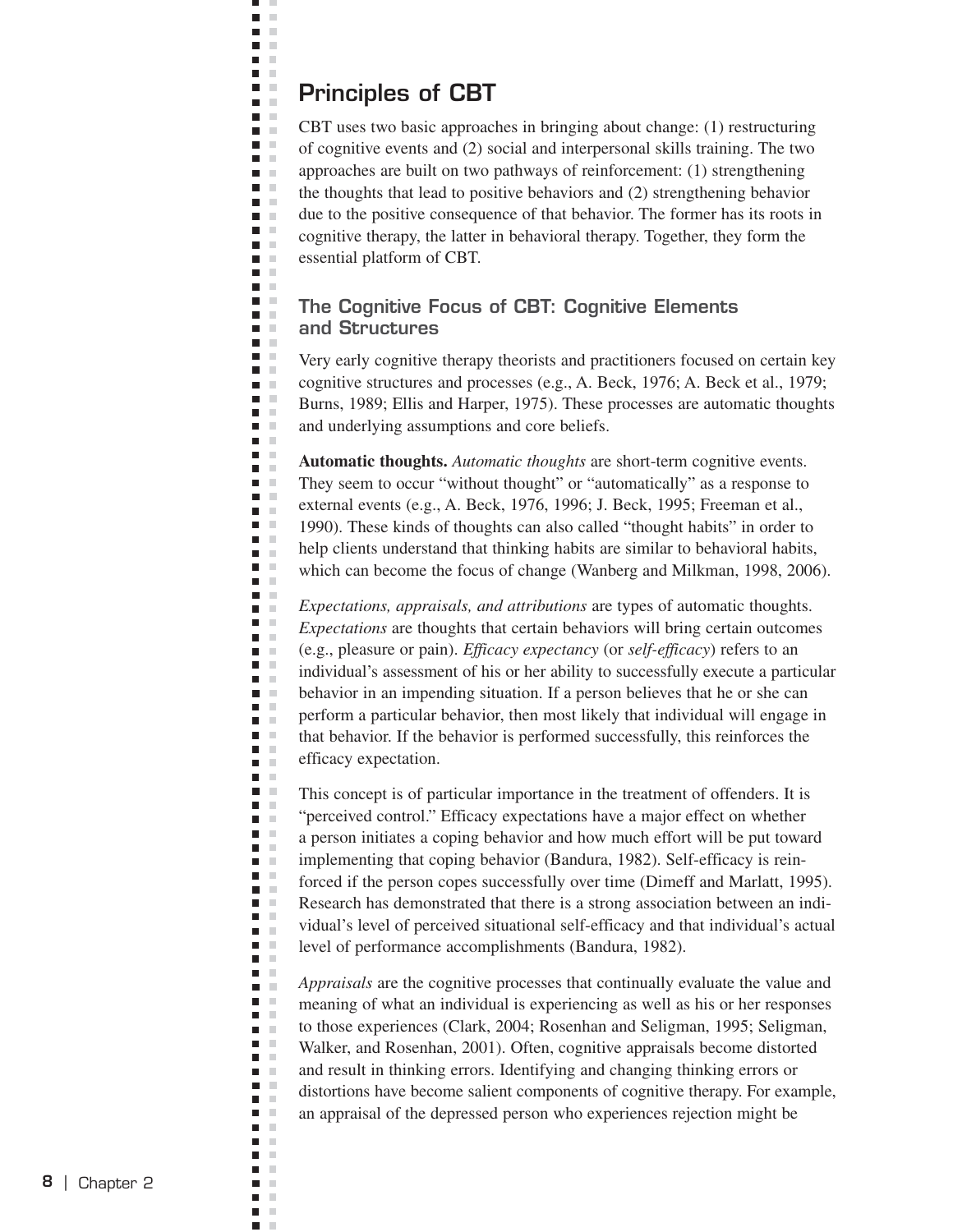"I'm no good." This would also be classified as a thinking error or an error in logic. Appraisals, whether appropriate or distorted, usually precede and cause emotions (A. Beck, 1996). For example, the appraisal that "he's taking advantage of me" usually leads to the emotion of anger.

*Attributions* are the individual's explanation of why things happen or the explanation of outcomes of certain behaviors. An important part of attribution theory is where the individual sees the source of his or her life problems and successes (Rotter, 1966). This locus of control might be internalized ("I'm responsible for the accident") or externalized ("If they would have locked their doors, I wouldn't have ripped off their stereo"). Attributions can also be global or specific (Abramson, Seligman, and Teasdale, 1978). "I stole the car because life is not fair" is a global attribution whereas a specific attribution would be "I hit my wife because she yelled at me."

**Underlying assumptions and core beliefs.** The long-term cognitive processes underlying assumptions and core beliefs—are less available to an individual's consciousness than automatic thoughts (Seligman, Walker, and Rosenhan, 2001). These mental processes are more durable and stable, and they help determine the short-term mental processes that are in the conscious state. Underlying assumptions and core beliefs can be seen as schemas, or organizational systems, that structure a person's automatic thinking (A. Beck, 1996).

One of the long-term cognitive processes is belief (Seligman, Walker, and Rosenhan, 2001). *Beliefs* are ideas that people use to judge or evaluate external situations or events. Changing irrational underlying core beliefs is a primary focus of cognitive therapy.

Most cognitive approaches see the process of treatment as starting with helping the client to identify automatic thoughts and cognitive distortions and then addressing the long-term underlying core beliefs that are associated with them (J. Beck, 1995; Dobson and Dozois, 2001; Freeman et al.,1990; Leahy, 1997). *Cognitive restructuring* (CR) is the main method and technique used to change cognitive processes and structures that have become maladaptive. "Self-talk" is a CR method that includes thought stopping, planting positive thoughts, countering, shifting the view, exaggerating the thought, etc. (see McMullin, 2000, for a resource in CR techniques). Other examples of cognitive restructuring approaches are training in problem-solving skills (D'Zurilla and Goldfried, 1971; D'Zurilla and Nezu, 2001); mood-management training (A. Beck, 1976; Monti et al., 1995); critical reasoning training (Ross, Fabiano, and Ross, 1986); and "rational responding," "scaling emotions," and "de-catastrophisizing" (Reinecke and Freeman, 2003).

#### **The Behavioral Focus of CBT: Interpersonal and Social Skills**

Coping and social skills training evolved over the last two decades of the 20th century to become an essential component of cognitive-behavioral therapy. It emerged out of social learning theory (Bandura, 1977) and has a solid empirical support from outcome research (Monti et al., 1995). Its premise is

 $\mathbb{R}^2$ п  $\overline{\phantom{a}}$ 

ш  $\mathcal{C}$  $\blacksquare$  $\mathbb{R}^d$  $\blacksquare$  $\mathbf{H}$  .  $\mathbf{r}$  $\mathbb{R}^d$  $\blacksquare$  $\mathbb{R}^n$ H  $\mathbb{R}^n$ П  $\mathbb{R}^d$  $\Box$  $\mathcal{L}$  $\blacksquare$  $\mathbb{R}^d$  $\mathcal{L}_{\mathcal{A}}$  $\blacksquare$ m.  $\mathbb{R}^d$  $\blacksquare$  $\mathbb{R}^n$  $\mathcal{L}_{\mathcal{A}}$  $\mathbb{R}^d$  $\blacksquare$ ×.  $\blacksquare$  $\mathbb{R}^d$  $\blacksquare$  $\mathbb{R}^n$  $\blacksquare$  $\mathbb{R}^n$  $\blacksquare$  $\mathbb{R}^d$  $\blacksquare$  $\mathcal{L}_{\mathcal{A}}$  $\blacksquare$ m.  $\blacksquare$  $\mathbb{R}^n$  $\blacksquare$  $\blacksquare$ ш m.  $\blacksquare$ m.  $\blacksquare$  $\mathbb{R}^2$  $\blacksquare$  $\mathbb{R}^n$  $\mathcal{L}_{\mathcal{A}}$  $\mathbb{R}^n$  $\blacksquare$  $\blacksquare$ m.  $\mathcal{L}_{\mathcal{A}}$  $\blacksquare$  $\Box$  .  $\Box$  $\overline{\phantom{a}}$  $\blacksquare$  $\mathbb{R}^d$  $\blacksquare$ m.  $\Box$ m.  $\blacksquare$ m.  $\Box$  $\blacksquare$  $\overline{\phantom{a}}$ **The Contract of the Contract of the Contract of the Contract of the Contract of the Contract of the Contract o** m.  $\blacksquare$ m.  $\mathcal{L}_{\mathcal{A}}$ m.  $\mathcal{L}_{\mathcal{A}}$ m.  $\blacksquare$  $\mathbb{R}^n$  $\blacksquare$ m.  $\blacksquare$  $\mathbf{u}$  .  $\mathbf{u}$ **The Contract of the Contract of the Contract of the Contract of the Contract of the Contract of the Contract o**  $\mathbb{R}^d$  $\blacksquare$ m. **I** m,  $\blacksquare$  $\mathbb{R}^d$  $\blacksquare$ m.  $\Box$  $\mathbf{r}$ m.  $\blacksquare$ П  $\mathcal{L}$  $\mathbb{R}^n$  $\mathcal{L}_{\mathcal{A}}$ m,  $\mathcal{L}_{\mathcal{A}}$  $\mathbb{R}^d$  $\mathcal{L}_{\mathcal{A}}$ **COL**  $\blacksquare$  $\blacksquare$  .  $\blacksquare$  $\blacksquare$ m. m.  $\blacksquare$  $\mathbb{R}^n$  $\blacksquare$  $\mathbb{R}^d$  $\blacksquare$  $\blacksquare$  $\overline{\phantom{a}}$  $\mathbb{R}^n$  $\blacksquare$  $\mathbb{R}^n$  $\blacksquare$  $\mathbb{R}^d$  $\overline{\phantom{a}}$ П m.  $\mathbb{R}^d$  $\blacksquare$  $\mathcal{C}$  $\overline{\phantom{a}}$  $\mathcal{C}^{\mathcal{C}}$  $\blacksquare$  $\blacksquare$  $\blacksquare$   $\blacksquare$  $\blacksquare$  $\mathbb{R}^n$ m.  $\Box$ ш  $\blacksquare$  $\mathbb{R}^d$  $\blacksquare$  $\mathcal{L}_{\mathcal{A}}$  $\mathcal{L}_{\mathcal{A}}$  $\mathbb{R}^n$  .  $\mathbb{R}^n$  $\blacksquare$  $\mathcal{C}^{\mathcal{C}}$  $\mathbb{R}^n$  $\blacksquare$  $\mathbb{R}^n$  $\blacksquare$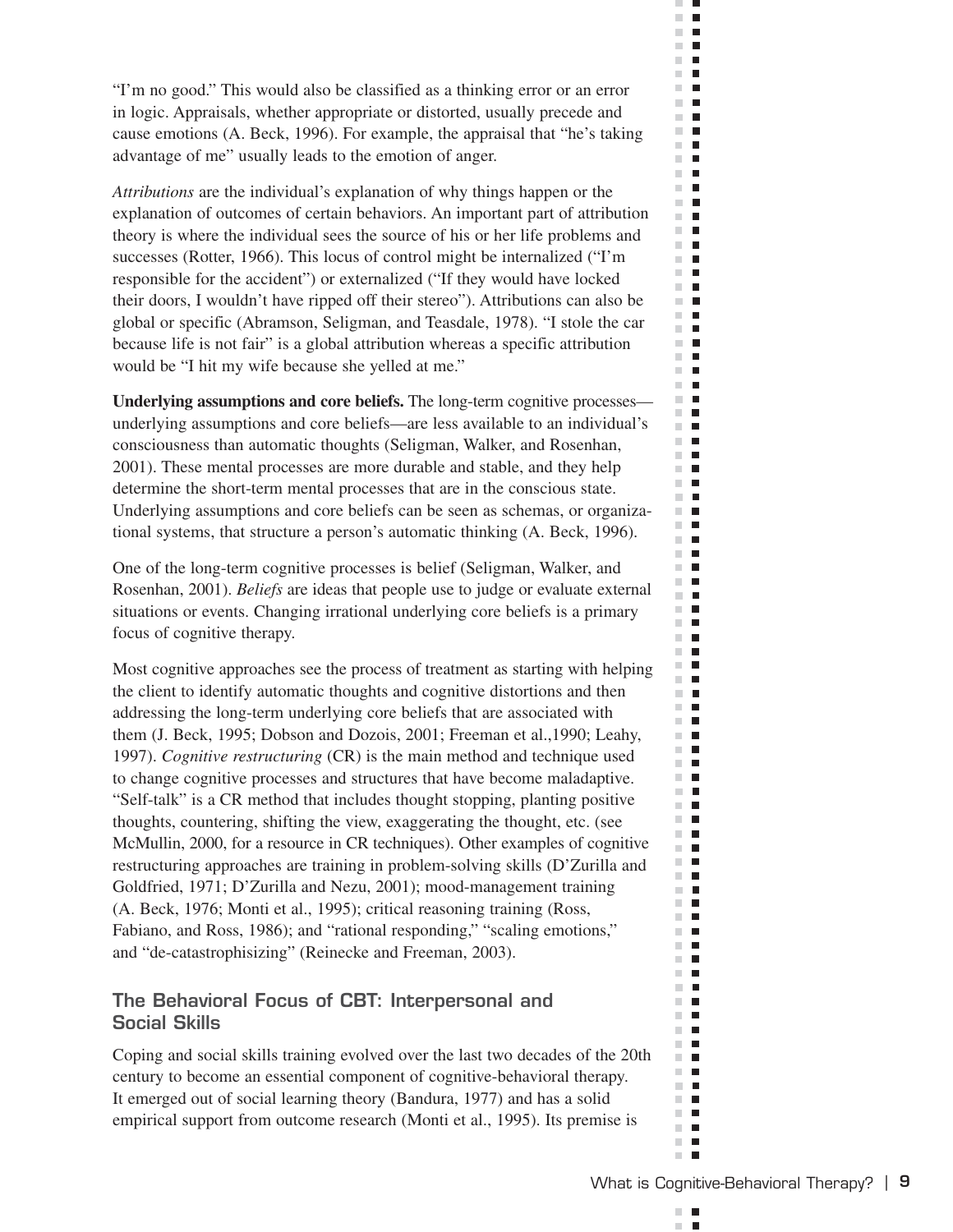that clients with maladaptive thinking and behavioral patterns lack adequate skills for facing daily issues and problems. There are a number of specific focal areas for interpersonal and social skill building (see Wanberg and Milkman, 1998, 2006, 2007 in press, for a comprehensive summary of these approaches). These include learning communication skills, assertiveness training, improving relationship skills, conflict resolution training, and aggression management.

## **The Community Responsibility Focus of CBT: Prosocial Skills Building**

щ J.  $\blacksquare$  $\bar{\mathbf{u}}$  $\blacksquare$  $\mathbb{R}^2$  $\blacksquare$  .  $\mathbf{L}$  $\Box$  $\blacksquare$  $\blacksquare$  $\mathbf{u}$  $\blacksquare$ i.  $\Box$  $\blacksquare$  .  $\blacksquare$  $\blacksquare$  $\blacksquare$  $\mathcal{L}$  $\blacksquare$ ×  $\blacksquare$  .  $\blacksquare$  $\blacksquare$  .  $\blacksquare$  $\blacksquare$ **COLLEGE**  $\mathbb{R}^n$  .  $\blacksquare$  .  $\blacksquare$  $\blacksquare$  $\mathcal{L}$  $\blacksquare$  $\blacksquare$  $\blacksquare$  $\blacksquare$  .  $\blacksquare$  $\Box$ Ē  $\mathbb{R}^2$  $\blacksquare$ ×  $\blacksquare$  $\mathcal{C}$  $\overline{\phantom{a}}$  $\Box$ × m. m  $\blacksquare$  $\mathbb{R}^2$  $\overline{\phantom{a}}$  $\mathbb{R}^2$  $\mathbb{R}^n$  $\blacksquare$  $\blacksquare$  .  $\blacksquare$  $\blacksquare$ ×  $\Box$  $\mathbb{R}^2$  $\blacksquare$  .  $\blacksquare$ л  $\overline{\phantom{a}}$  $\mathbb{R}^2$  $\bar{a}$  $\blacksquare$  $\blacksquare$  $\mathcal{L}_{\mathcal{A}}$  $\blacksquare$  $\mathcal{C}$  $\overline{\phantom{a}}$  $\mathbb{R}^n$  $\blacksquare$  .  $\blacksquare$ Ξ  $\mathbb{R}^2$ Ē,  $\mathcal{C}$  $\blacksquare$  .  $\blacksquare$  $\blacksquare$  $\mathbb{R}^2$  $\blacksquare$  $\mathcal{C}$  $\Box$ ×  $\blacksquare$  .  $\blacksquare$  $\mathcal{L}$  $\Box$ ×  $\blacksquare$  .  $\blacksquare$ n m  $\blacksquare$  $\mathcal{C}$  $\blacksquare$  $\mathcal{L}$  $\blacksquare$  .  $\blacksquare$  $\blacksquare$  $\mathcal{C}$ п  $\mathcal{L}$  $\blacksquare$  .  $\blacksquare$  $\bar{\phantom{a}}$  $\blacksquare$  $\overline{\phantom{a}}$  $\mathcal{L}$ Ē  $\mathbb{R}^2$  $\Box$  $\sim$  $\blacksquare$  $\mathbb{R}^2$  $\blacksquare$ ×  $\overline{\phantom{a}}$ **In**  $\mathcal{C}$  $\blacksquare$  $\blacksquare$ ×  $\blacksquare$ Ē,  $\mathbb{R}^2$  $\blacksquare$  $\mathbb{R}^2$  $\mathcal{C}$  $\blacksquare$  $\blacksquare$  $\blacksquare$  $\mathbb{R}^d$  $\blacksquare$  $\mathcal{L}$  $\mathbb{R}^2$  $\overline{\phantom{a}}$  $\blacksquare$  $\mathcal{L}$  $\blacksquare$  $\mathbb{R}^2$  $\Box$  $\mathbb{R}^2$  $\blacksquare$  $\mathbb{R}^n$  $\blacksquare$ ×

In the treatment of judicial clients, a third focus is added to the traditional CBT focus on cognitive restructuring and interpersonal skill building: developing skills for living in harmony with the community and engaging in behaviors that contribute to positive outcomes in society. This involves building attitudes and skills needed to be morally responsible and to develop empathy and concern for the welfare and safety of others (Little, 2000, 2001; Ross and Fabiano, 1985; Wanberg and Milkman, 1998). Traditional psychotherapy is egocentric; it helps individuals resolve their personal problems, feel better about themselves, and fulfill their inner goals and expectations. That certainly is an important component of the treatment of the judicial client. However, this egocentric psychotherapy, in and of itself, has failed to have significant impact on changing the thinking, attitudes, and behaviors of offenders (Wanberg and Milkman, 2006, 2007 in press). Therapy must also include a sociocentric approach to treatment that focuses on responsibility toward others and the community. This encompasses an emphasis on empathy building, victim awareness, and developing attitudes that show concern for the safety and welfare of others. It also includes helping offenders inculcate the belief that when a person engages in behavior that is harmful to others and society, they are violating their own sense of morality (Wanberg and Milkman, 2006).

Exhibit 1 (taken from the program Strategies for Self-Improvement and Change (SSC)) shows the composite of skills (relationship, cognitive selfcontrol, and community responsibility) that form the basis for improved treatment outcomes in the areas of recidivism and relapse prevention and the attainment of more meaningful and responsible patterns of living (Wanberg and Milkman, 2006, 2007 in press).

### **The Cognitive-Behavioral Change Map**

Exhibit 2 illustrates how clients learn to restructure previous patterns of antisocial thought and behaviors (Wanberg and Milkman, 2006, 2007 in press). This cognitive-behavioral map is the centerpiece of the CBT rationale, providing a visual anchor for cognitive-behavioral restructuring. Clients use this model in individual or group settings to recognize high-risk situations, consider and rehearse lifestyle modifications, and learn a variety of strategies for identifying and changing distorted thinking processes through role plays and social skills rehearsal exercises.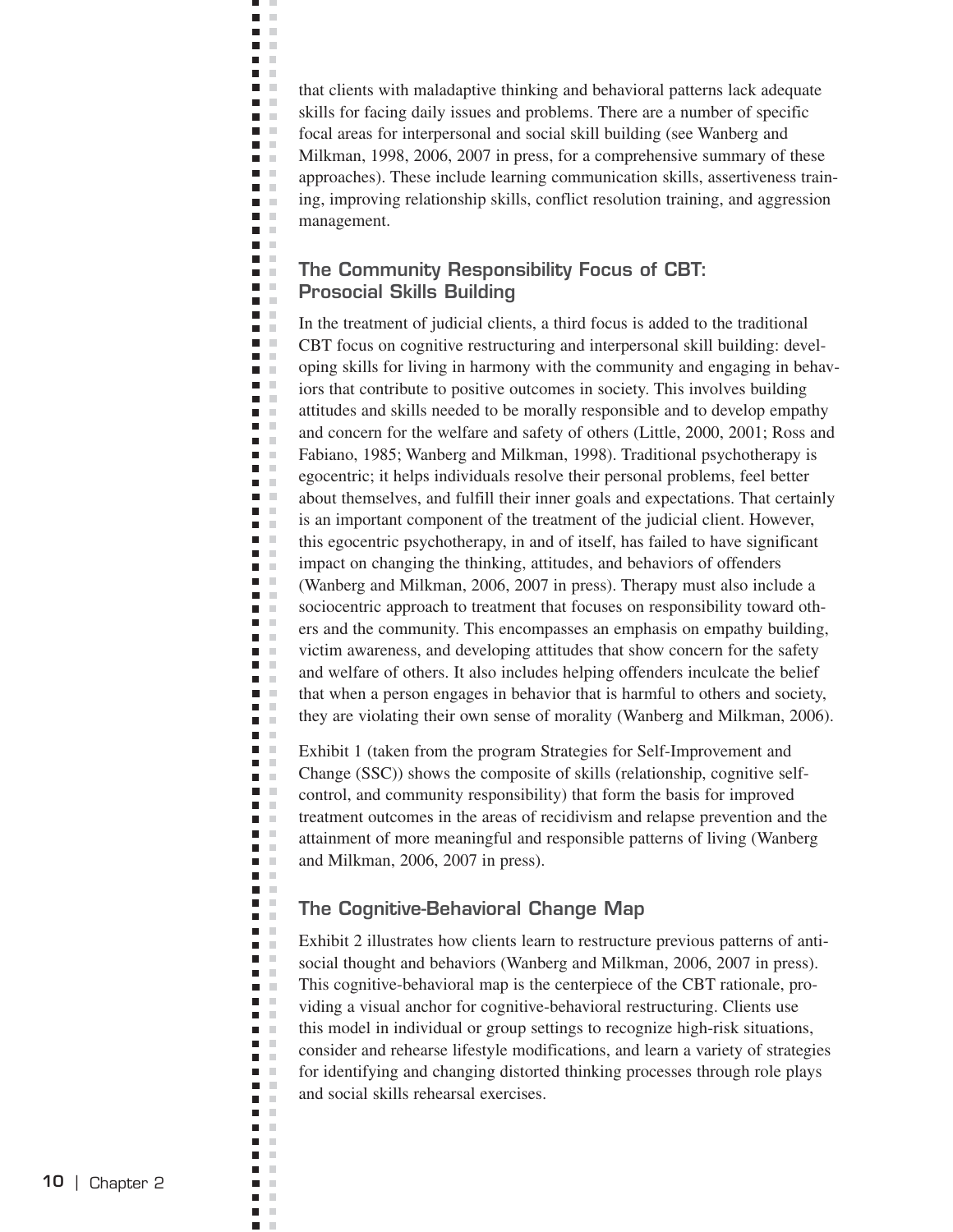



ш

 $\blacksquare$ 

 $\blacksquare$ 

 $\blacksquare$ 

 $\blacksquare$ 

 $\Box$ 

П  $\blacksquare$ 

 $\blacksquare$ 

 $\blacksquare$  $\blacksquare$ 

 $\blacksquare$ 

 $\blacksquare$ 

 $\blacksquare$ 

 $\blacksquare$ 

 $\mathcal{L}_{\mathcal{A}}$ 

 $\mathcal{L}_{\mathcal{A}}$ 

 $\blacksquare$ 

 $\overline{\phantom{a}}$ 

 $\overline{\phantom{a}}$ 

 $\blacksquare$ 

 $\blacksquare$ 

 $\overline{\phantom{a}}$ 

 $\blacksquare$ 

 $\blacksquare$ 

 $\blacksquare$ 

F

 $\blacksquare$ 

 $\blacksquare$ 

 $\blacksquare$ 

 $\blacksquare$ 

 $\blacksquare$ 

 $\blacksquare$ 

П

 $\blacksquare$ 

 $\blacksquare$ 

 $\mathcal{L}_{\mathcal{A}}$ 

 $\mathcal{L}_{\mathcal{A}}$ 

 $\blacksquare$ 

 $\blacksquare$ 

 $\blacksquare$ 

 $\blacksquare$ 

 $\blacksquare$ 

 $\blacksquare$ 

 $\blacksquare$ 

E

 $\blacksquare$ 

 $\blacksquare$ 

П

 $\blacksquare$ 

 $\mathcal{L}_{\mathcal{A}}$ 

 $\mathcal{L}_{\mathcal{A}}$ 

 $\blacksquare$ 

 $\blacksquare$ 

 $\blacksquare$ 

 $\blacksquare$ 

 $\blacksquare$ 

 $\blacksquare$ 

П

 $\blacksquare$ 

 $\blacksquare$ 

 $\mathcal{L}_{\mathcal{A}}$ 

 $\blacksquare$ 

 $\blacksquare$ 

 $\mathcal{L}_{\mathcal{A}}$ 

 $\blacksquare$ 

 $\overline{\phantom{a}}$ 

 $\blacksquare$ 

 $\blacksquare$ 

 $\blacksquare$ 

 $\blacksquare$ 

 $\blacksquare$  $\blacksquare$  $\blacksquare$  $\blacksquare$  .  $\blacksquare$  $\mathbb{R}^2$  $\blacksquare$  $\mathcal{L}_{\mathcal{A}}$  $\blacksquare$  $\mathbb{R}^n$  $\blacksquare$ 

m m п L.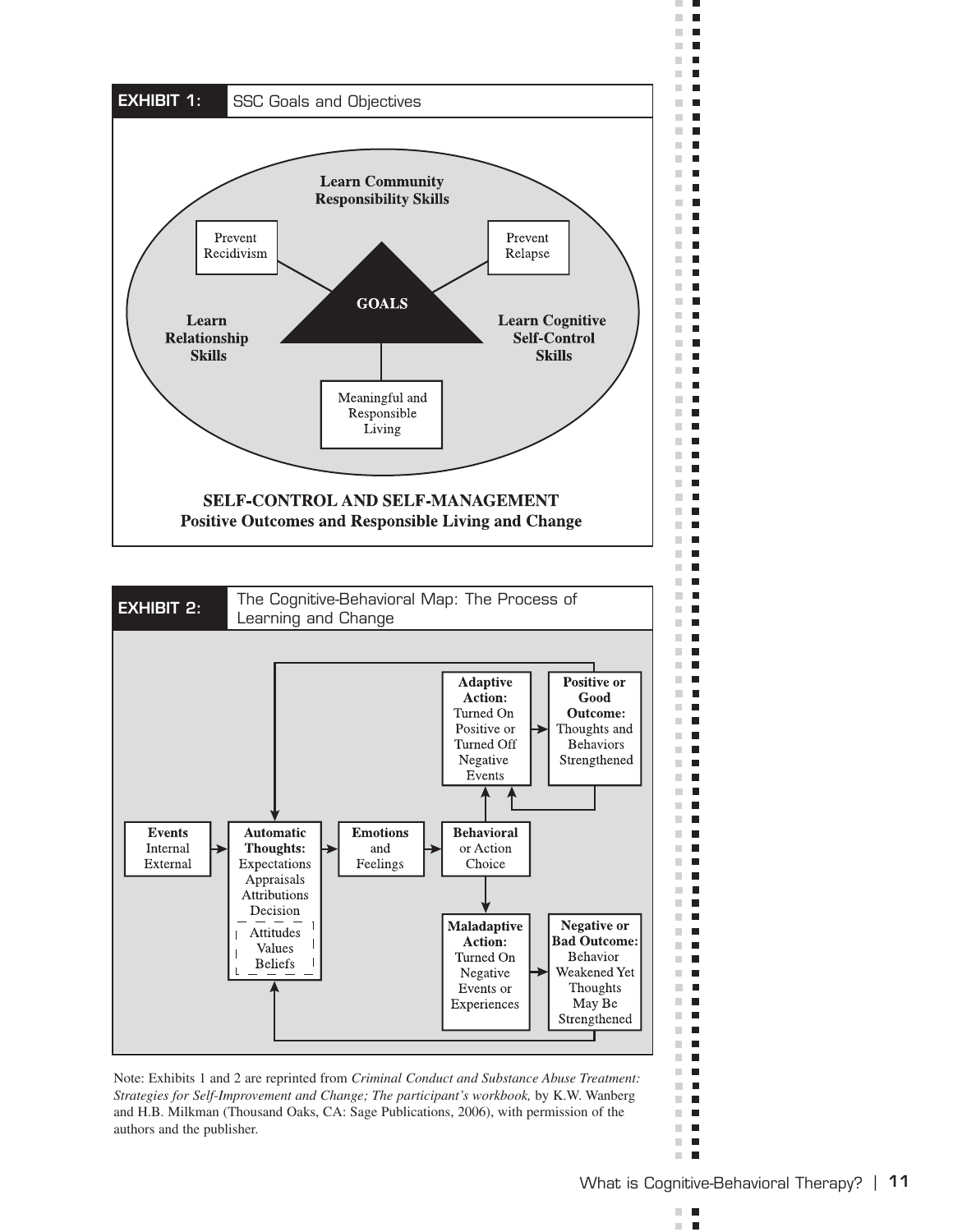The exhibit shows how events experienced by an individual trigger automatic thoughts (shaped by underlying beliefs), which are then translated into emotions that lead to behaviors. If an individual chooses a positive (adaptive) course of action (through rational thought and emotional control), or opts against a negative one (distorted thought and emotional dysregulation), the outcome will likely be good, which strengthens the recurrence of positive behavior and encourages positive thought processes. Conversely, if the individual chooses a negative (maladaptive) course of action, the outcome will likely be bad, strengthening more negative thought processes.

## **The Counselor's Role**

щ J.  $\blacksquare$  $\bar{\mathbf{u}}$  $\blacksquare$  $\mathbb{R}^2$ **C D** D  $\Box$ **Contract**  $\blacksquare$  $\mathbf{u}$  $\blacksquare$ i.  $\Box$  $\blacksquare$  .  $\blacksquare$  $\blacksquare$  $\blacksquare$  $\mathcal{L}$  $\blacksquare$ ×  $\blacksquare$  .  $\blacksquare$  $\blacksquare$  .  $\blacksquare$  $\blacksquare$  $\mathcal{C}$ n a  $\blacksquare$  $\blacksquare$  .  $\blacksquare$  $\blacksquare$  $\mathcal{L}$  $\blacksquare$  $\blacksquare$  $\blacksquare$  $\blacksquare$  .  $\blacksquare$  $\Box$ Ē  $\mathbb{R}^2$  $\blacksquare$ ×  $\blacksquare$  $\mathbb{R}^2$  $\mathcal{C}$  $\overline{\phantom{a}}$  $\Box$  $\mathcal{C}$  $\blacksquare$  $\sim$  $\blacksquare$  $\mathbb{R}^2$  $\blacksquare$  $\mathbb{R}^2$  $\mathbb{R}^n$ П  $\blacksquare$  .  $\blacksquare$  $\blacksquare$  $\mathcal{L}$  $\Box$  $\mathbb{R}^2$  $\blacksquare$  .  $\blacksquare$ л  $\blacksquare$  $\mathbb{R}^2$  $\blacksquare$  $\mathcal{C}$  $\blacksquare$  $\blacksquare$  $\mathcal{C}$  $\overline{\phantom{a}}$ ×  $\overline{\phantom{a}}$  $\mathcal{L}$ Ξ  $\mathbb{R}^2$ Ē,  $\mathcal{C}$  $\blacksquare$  $\mathcal{C}$  $\Box$  $\mathbb{R}^2$  $\blacksquare$  $\mathbb{R}^n$  $\blacksquare$  $\mathbb{R}^2$  $\blacksquare$  .  $\blacksquare$  $\mathcal{L}$  $\Box$ ×  $\blacksquare$  .  $\blacksquare$ n m  $\blacksquare$  $\mathbb{R}^2$  $\blacksquare$ ×  $\blacksquare$  $\mathcal{L}$  $\blacksquare$ × п ×  $\blacksquare$  .  $\blacksquare$  $\mathcal{C}$  $\blacksquare$  $\blacksquare$  $\mathcal{C}$  $\blacksquare$  $\mathcal{C}$  $\Box$  $\sim$  $\blacksquare$  $\mathbb{R}^2$  $\Box$  $\mathbb{R}^2$  $\blacksquare$ ×  $\mathcal{C}$  $\blacksquare$  $\blacksquare$ ×  $\blacksquare$  .  $\blacksquare$  $\mathcal{L}$  $\blacksquare$  $\mathbb{R}^2$ **In**  $\blacksquare$  $\Box$  $\mathbb{R}^n$  $\blacksquare$  $\mathbb{R}^2$  $\blacksquare$  $\mathcal{C}$  $\mathbb{R}^d$  $\overline{\phantom{a}}$  $\Box$  $\mathcal{C}$  $\blacksquare$  $\mathbb{R}^2$  $\overline{\phantom{a}}$  $\mathbb{R}^2$  $\blacksquare$  $\mathbb{R}^n$  $\blacksquare$ ×

The two most important components of intervention programs are the provider (counselor, therapeutic educator, or therapist) and the relationship between the provider and the client. Consequently, the two factors that seem to account for much of the success or failure of psychosocial therapies are the provider's personal characteristics and the strength of the therapeutic alliance (counselor-client relationship).

## **Personal Characteristics of the Counselor**

After 50 years of studies, core provider characteristics have been identified for effective delivery of psychosocial therapies (Berenson and Carkhuff, 1967; Bohart, 2003; Carkhuff, 1969, 1971; Carkhuff and Berenson, 1977; Miller and Rollnick, 2002; Rogers et al., 1967; Truax and Mitchell, 1971; Wanberg and Milkman, 2006). Much of this research, and the description of the core characteristics, is based on the work of Carl Rogers and his associates (Rogers et al., 1967). They concluded that the communication of genuine warmth and empathy by the therapist alone is sufficient to produce constructive changes in clients. Other research determined that the most desirable characteristics that clients found in counselors were sensitivity, honesty, and gentleness (Lazarus, 1971).

### **Counselor-Client Relationship**

A consistent finding in psychotherapy research over the past 20 years has been that, regardless of other factors, the strength of the therapeutic alliance has a strong impact on outcome. (Horvath and Symonds, 1991; Martin, Garske, and Davis, 2000). One study even concluded that a strong alliance is beneficial in and of itself and that a client may find a well-established alliance therapeutic regardless of other psychological interventions (Martin, Garske, and Davis, 2000). Similarly, there is evidence that a weakened or poor alliance is a good predictor of early, unilateral termination (Ford, 1978; Shick-Tyron and Kane, 1995).

The elements of the therapist-client relationship are central to verbal therapies, which are premised on acceptance, tolerance, and support (Bohart, 2003; Gurman and Messer, 2003; Lambert and Bergin, 1992; Wampold 2001). These are also seen as important elements in cognitive and behavioral therapies "as essential means for establishing the rapport necessary to motivate clients to complete treatment" (Lambert and Bergin, 1992). Clients who successfully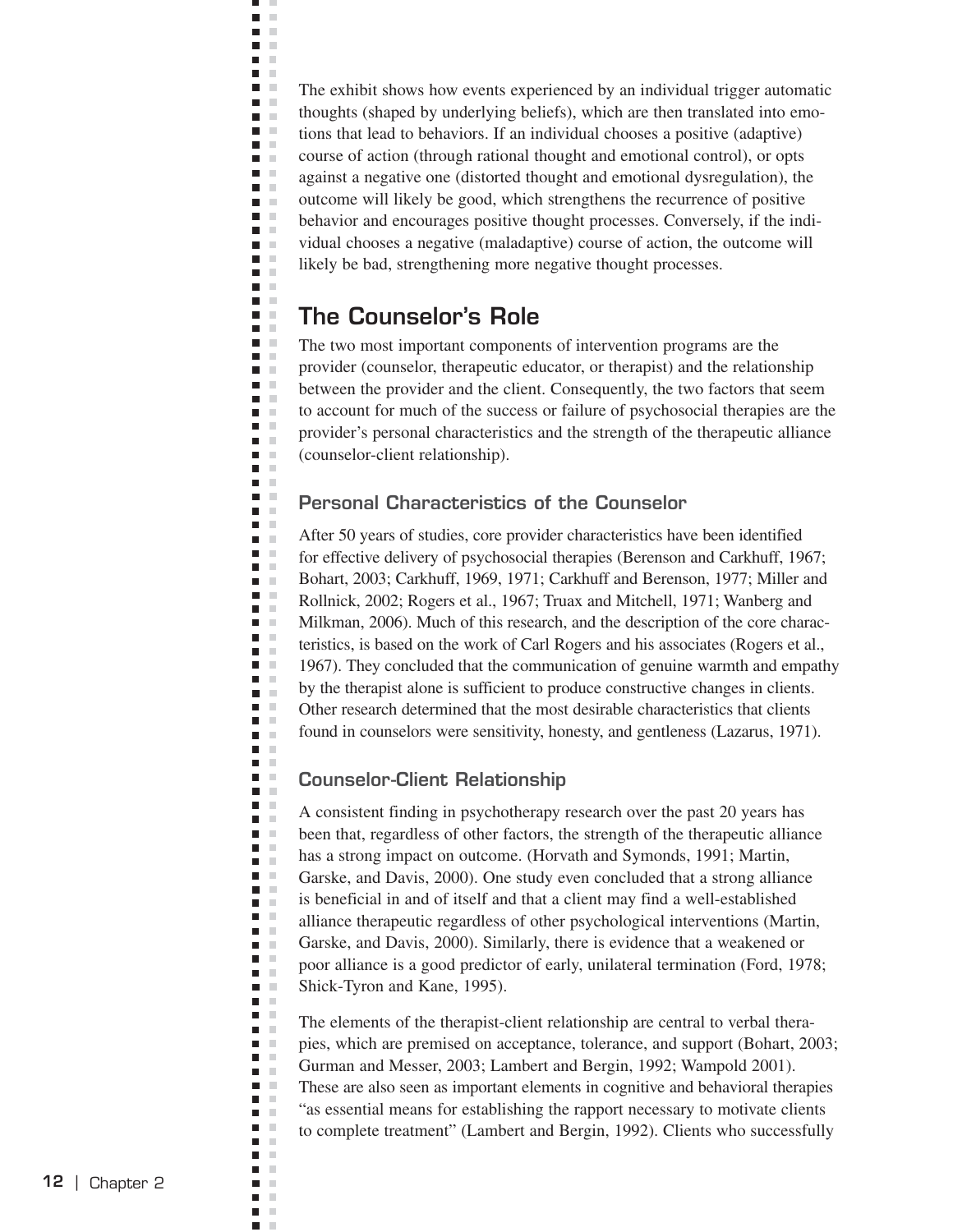complete treatment have pointed to a number of relationship factors that are important to their change and improvement (Sloane et al., 1975). These involve being helped by the therapist to understand their problems, receiving encouragement from the therapist to practice facing the issues that bother them, being able to talk to an understanding person, and developing greater understanding from the therapeutic relationship.

## **Correctional Counseling Relationship**

Clients within a correctional setting differ from noncorrectional clients in that they are required to attend education and treatment as part of their sentence. This means that counselors and therapeutic educators must integrate the therapeutic and correctional roles in delivering effective services to their clients. In fact, these professionals assume the role of "correctional practitioners."

There are some unique characteristics of the correctional counseling relationship that serve to enhance effectiveness in working with correctional clients. One research team has maintained that the provider should act as a model and demonstrate anticriminal expressions of behavior (Andrews and Bonta, 1994, 1998, 2003). Offenders look for antisocial characteristics and behaviors in others in order to justify their own antisocial and deviant behaviors. The effective correctional practitioner must be consistent and unerring in communicating prosocial and high moral values. Similarly, the provider must approve (reinforce) the client's anticriminal expressions and disapprove (punish) the client's procriminal expressions. Often, the latter requires going beyond disapproval to reporting violations of corrections policies and probation conditions.

 $\blacksquare$  $\sim$  $\mathbb{R}^n$  $\mathcal{L}_{\mathcal{A}}$  $\mathbf{r}$  $\blacksquare$  .  $\blacksquare$  $\mathbb{R}^n$  $\blacksquare$  $\mathbb{R}^n$  $\blacksquare$  $\mathbb{R}^2$  $\blacksquare$  $\Box$  .  $\Box$  $\mathbb{R}^n$  $\mathcal{L}_{\mathcal{A}}$  $\mathbb{R}^n$  .  $\mathbb{R}^n$  .  $\mathbb{R}^d$  $\blacksquare$  $\mathbf{r}$  $\blacksquare$  $\mathbb{R}^n$  $\overline{\phantom{a}}$  $\blacksquare$ m.  $\mathbb{R}^n$  .  $\mathbf{r}$  .  $\mathbf{r}$  $\Box$  .  $\Box$  $\mathbb{R}^n$  $\blacksquare$  $\mathbb{R}^n$  .  $\blacksquare$  $\mathbb{R}^n$  $\mathbb{R}^n$  $\mathcal{L}_{\mathcal{A}}$ **The Contract of the Contract of the Contract of the Contract of the Contract of the Contract of the Contract o**  $\Box$ m.  $\blacksquare$  $\blacksquare$  $\mathbb{R}^n$  .  $\mathbb{R}^n$  $\mathbb{R}^n$  $\blacksquare$  $\mathbb{R}^n$  $\blacksquare$  $\mathbb{R}^n$  .  $\mathbb{R}^n$  $\mathbb{R}^n$  .  $\mathbb{R}^n$ m.  $\blacksquare$  $\mathbf{u}$ m.  $\blacksquare$  $\mathbb{R}^n$  $\blacksquare$ m.  $\blacksquare$  $\mathbf{u}$  .  $\mathbf{u}$  $\mathbf{r}$ m.  $\blacksquare$  $\blacksquare$  $\Box$  .  $\Box$  $\mathbb{R}^n$  $\mathcal{L}_{\mathcal{A}}$  $\mathbb{R}^n$  .  $\mathbb{R}^n$  $\mathbf{u} \cdot \mathbf{u}$  $\mathbf{r}$ m.  $\Box$  $\mathbf{u}$  .  $\mathbf{u}$ **The Co**  $\mathbb{R}^n$  $\blacksquare$  $\blacksquare$  $\mathbb{R}^n$  .  $\mathbb{R}^n$  $\sim 10$  $\mathbb{R}^d$  $\mathcal{L}_{\mathcal{A}}$  $\mathbb{R}^n$  .  $\mathbb{R}^n$  $\blacksquare$  $\mathbb{R}^n$  $\mathbb{R}^n$  $\blacksquare$  $\mathbb{R}^n$  .  $\mathbb{R}^n$  $\mathbf{u} \cdot \mathbf{u}$  $\mathbb{R}^n$  $\mathcal{L}_{\mathcal{A}}$  $\blacksquare$ m. m.  $\mathcal{L}_{\mathcal{A}}$  $\mathbb{R}^n$  $\blacksquare$  $\mathbb{R}^n$  $\blacksquare$  $\Box$  .  $\Box$  $\mathbb{R}^n$  .  $\mathbb{R}^n$  $\mathbb{R}^n$  $\blacksquare$  $\blacksquare$  $\mathbb{R}^n$  $\blacksquare$  $\mathbb{R}^d$  $\blacksquare$ **The Co**  $\blacksquare$  $\mathbf{r}$  .  $\mathbf{r}$  $\mathbb{R}^n$  $\blacksquare$  $\mathbb{R}^n$  .  $\mathbb{R}^n$ m.  $\blacksquare$ п ×

 $\mathcal{C}^{\mathcal{C}}$  $\blacksquare$  $\mathbb{R}^n$  $\blacksquare$  $\Box$  .  $\Box$  $\mathbf{H}$  $\mathbb{R}^n$  $\blacksquare$ **The Contract of the Contract of the Contract of the Contract of the Contract of the Contract of the Contract o** m.  $\blacksquare$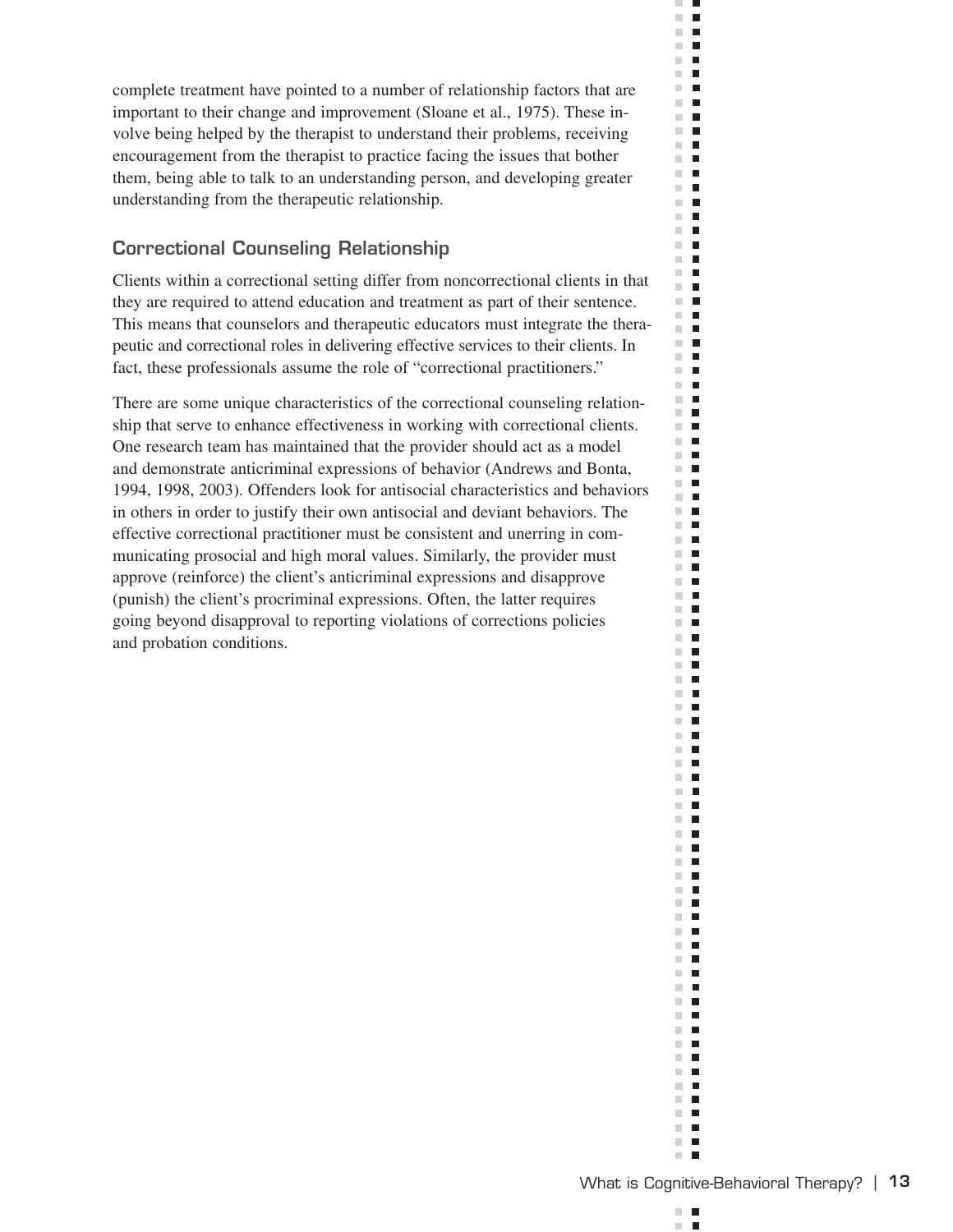# **Prominent Cognitive-Behavioral Therapy Programs for Offenders**

CBT programs, in general, are directed toward changing distorted or dysfunctional cognitions or teaching new cognitive skills and involve structured learning experiences designed to affect such cognitive processes. These processes include interpreting social cues, identifying and compensating for distortions and errors in thinking, generating alternative solutions, and making decisions about appropriate behavior.

Traditional cognitive-behavioral approaches used with correctional populations have been designed as either cognitive-restructuring, coping-skills, or problemsolving therapies. The cognitive-restructuring approach views problem behaviors as a consequence of maladaptive or dysfunctional thought processes, including cognitive distortions, social misperceptions, and faulty logic (e.g., Ross and Fabiano, 1985). The coping-skills approaches focus on improving deficits in an offender's ability to adapt to stressful situations. Problem-solving therapies focus on offenders' behaviors and skills (rather than their thought processes) as the element that is ineffective and maladaptive (Mahoney and Arnkoff, 1978). One study observed that most cognitive-behavioral programs developed for criminal offenders tend to be of the first type, focusing on cognitive deficits and distortions (Henning and Frueh, 1996).

Effective cognitive-behavioral programs of all types attempt to assist offenders in four primary tasks: (1) define the problems that led them into conflict with authorities, (2) select goals, (3) generate new alternative prosocial solutions, and (4) implement these solutions (Cullen and Gendreau, 2000).

Generally, cognitive-behavioral therapies in correctional settings consist of highly structured treatments that are detailed in manuals (Dobson and Khatri, 2000) and typically delivered to groups of 8 to 12 individuals in a classroomlike setting. Highly individualized, one-on-one cognitive-behavioral therapy provided by mental health professionals is not practical on a large scale within the prison system (Wilson, Bouffard, and Mackenzie, 2005).

There are six cognitive-behavioral programs that are widely used in the criminal justice system:

■ Aggression Replacement Training<sup>®</sup> (ART<sup>®</sup>) (Goldstein and Glick, 1987).



 $\bar{\phantom{a}}$  $\blacksquare$ Ē.  $\overline{\phantom{a}}$  $\bar{\phantom{a}}$  $\blacksquare$ 

Ì.  $\mathbb{R}^n$ п  $\mathcal{C}^{\mathcal{C}}$  $\blacksquare$  $\blacksquare$  $\blacksquare$  $\mathbb{R}^n$  $\blacksquare$  $\mathbb{R}^d$  $\blacksquare$  $\blacksquare$  $\blacksquare$  $\blacksquare$  $\mathbb{R}^n$  $\mathbb{R}^d$  $\blacksquare$  $\mathbb{R}^2$  $\blacksquare$  $\mathbb{R}^2$  $\Box$  $\mathbb{R}^n$ П  $\mathcal{C}$  $\blacksquare$  $\overline{\phantom{a}}$  $\blacksquare$  $\blacksquare$  $\overline{\phantom{a}}$  $\mathbb{R}^n$  $\Box$  $\overline{\phantom{a}}$  $\Box$  $\bar{a}$  $\Box$  $\overline{\phantom{a}}$ П  $\Box$  $\blacksquare$  $\Box$  $\mathbb{R}^n$  $\Box$  $\mathbb{R}^d$  $\blacksquare$  $\bar{\phantom{a}}$  $\Box$  $\mathbb{R}^n$  $\blacksquare$  $\mathbb{R}^d$  $\blacksquare$  $\mathbb{R}^n$  $\Box$  $\blacksquare$  $\blacksquare$  $\overline{\phantom{a}}$  $\Box$  $\blacksquare$  $\mathbb{R}^n$  $\mathbb{R}^d$  $\blacksquare$  $\bar{\phantom{a}}$  $\blacksquare$  $\mathbb{R}^n$ п  $\mathbb{R}^d$  $\Box$  $\blacksquare$  $\blacksquare$  $\mathbb{R}^d$  $\blacksquare$  $\mathbb{R}^d$  $\Box$  $\mathbb{R}^n$  $\blacksquare$  $\overline{\phantom{a}}$  $\Box$  $\mathbb{R}^d$  $\blacksquare$  $\blacksquare$  $\overline{\phantom{a}}$  $\blacksquare$  $\blacksquare$  $\bar{\phantom{a}}$  $\blacksquare$  $\mathbb{R}^n$  $\blacksquare$  $\mathbb{R}^2$  $\blacksquare$  $\mathbb{R}^d$  $\blacksquare$  $\mathbb{R}^n$  $\Box$  $\mathbb{R}^d$  $\Box$  $\mathbb{R}^d$  $\Box$  $\mathcal{C}$  $\blacksquare$  $\blacksquare$ ш  $\mathbb{R}^n$  $\blacksquare$ m,  $\blacksquare$  $\mathbb{R}^n$  $\blacksquare$  $\mathbb{R}^n$  $\Box$  $\overline{\phantom{a}}$  $\overline{\phantom{a}}$  $\mathbb{R}^n$  .  $\mathbb{R}^n$ m,  $\overline{\phantom{a}}$  $\overline{\phantom{a}}$  $\mathbf{r}$ 

# **CHAPTER 3**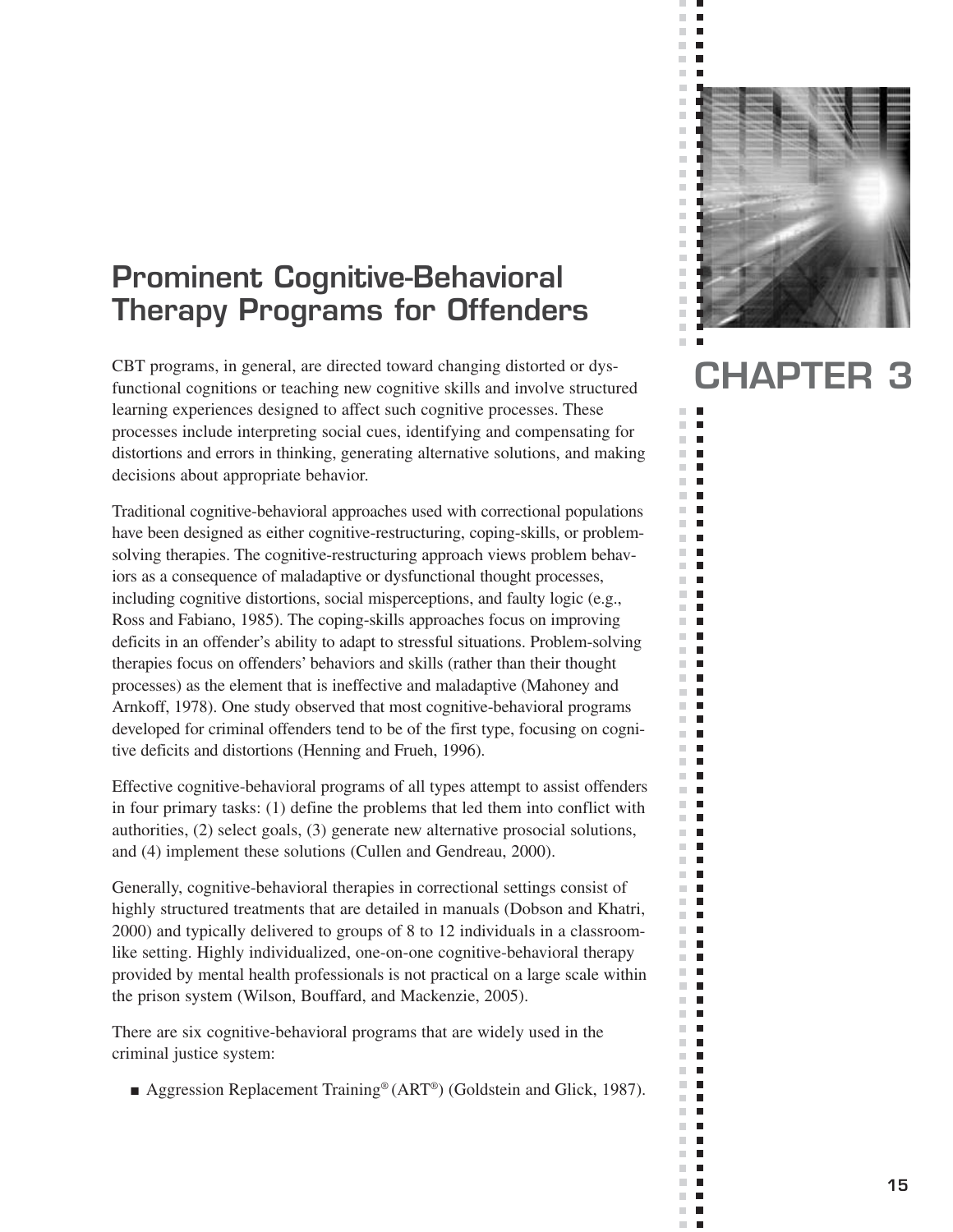- Criminal Conduct and Substance Abuse Treatment: Strategies for Self-Improvement and Change (SSC) (Wanberg and Milkman, 1998, 2007 in press).
- Moral Reconation Therapy<sup>®</sup> (MRT<sup>®</sup>) (Little and Robinson, 1986).
- Reasoning and Rehabilitation (R&R and R&R2) (Ross and Fabiano, 1985).
- Relapse Prevention Therapy (RPT) (Parks and Marlatt, 1999).
- Thinking for a Change (T4C) (Bush, Glick, and Taymans, 1997).

To date, MRT and R&R, have been more prevalently examined with respect to outcome evaluation (Wilson, Bouffard, and Mackenzie, 2005).

A description of each of the primary CBT programs for offenders is provided below along with summaries of published studies of program evaluation (when available).

# **Aggression Replacement Training**®

Aggression Replacement Training<sup>®</sup> (ART<sup>®</sup>)<sup>\*</sup> is a multimodal intervention originally designed to reduce anger and violence among adolescents involved with juvenile justice systems (Goldstein and Glick, 1987). More recently, the model has been adapted for use in adult correctional settings.

Based on previous work with at-risk youth, ART seeks to provide youngsters with prosocial skills to use in antisocial situations as well as skills to manage anger impulses that lead to aggressive and violent actions. It also seeks to increase their ability to view their world in a more fair and equitable manner by taking others' perspectives into account. Thus, ART is designed to train youngsters in what to do in anger-producing situations, using social skills training (Bandura, 1973; Goldstein et al., 1978); what not to do in angerproducing situations, using anger control training (Feindler, Marriott, and Iwata, 1984); and to consider others' perspectives using moral reasoning (Kohlberg, 1969; Gibbs and Potter, 1995). ART takes methods from each of these models and synthesizes them into a cognitive-behavioral intervention.

## **Social Skills Training**

щ J.  $\blacksquare$  $\mathbb{R}^d$  $\blacksquare$  $\mathbb{R}^2$ **C** m m  $\mathbf{r}$ m m  $\mathbf{L}$  $\blacksquare$  . a a  $\mathbf{H}^{\prime}$  . If n m  $\mathbf{r}$ m in **College** n a **C**  $\blacksquare$  .  $\blacksquare$ a a n a **The Contract of the Contract of the Contract of the Contract of the Contract of the Contract of the Contract o D** O  $\blacksquare$  .  $\blacksquare$  $\blacksquare$  $\blacksquare$  $\mathbf{r}$ **C**  $\Box$  $\Box$ Ē  $\mathbb{R}^2$  $\overline{\phantom{a}}$  $\mathcal{L}$  $\blacksquare$  $\overline{\phantom{a}}$  $\sim$ Ē,  $\mathcal{C}$  $\mathbb{R}^2$  $\blacksquare$  $\blacksquare$  $\mathbb{R}^n$  $\Box$  $\mathcal{C}$  $\blacksquare$  .  $\blacksquare$  $\blacksquare$  .  $\blacksquare$  $\blacksquare$  .  $\blacksquare$  $\blacksquare$  .  $\blacksquare$  $\blacksquare$  . **TALL**  $\blacksquare$  $\blacksquare$  .  $\blacksquare$  $\blacksquare$  .  $\blacksquare$  $\blacksquare$  $\mathbb{R}^n$ n m  $\blacksquare$  $\mathbb{R}^2$ Ē, ×  $\blacksquare$  .  $\blacksquare$  $\blacksquare$ n m  $\blacksquare$  .  $\blacksquare$  $\blacksquare$  .  $\blacksquare$  $\mathcal{L}$  $\overline{\phantom{a}}$ ×  $\blacksquare$  .  $\blacksquare$ m in m. m m m  $\blacksquare$  $\blacksquare$  $\bar{\mathbf{u}}$ **District**  $\blacksquare$  .  $\blacksquare$  $\blacksquare$  .  $\overline{\phantom{a}}$  $\mathbb{R}^n$ m. m  $\blacksquare$ **D** D  $\overline{\phantom{a}}$  $\mathcal{L}$  $\blacksquare$  $\mathbf{u} \in \mathbb{R}$ Ē,  $\mathbb{R}^n$  $\blacksquare$  $\Box$  $\mathcal{L}$  $\blacksquare$  $\mathcal{C}$  $\sim$  $\mathcal{L}_{\mathcal{A}}$  $\Box$  $\mathbb{R}^n$ n m  $\blacksquare$  $\mathcal{L}$  $\mathbb{R}^n$  $\blacksquare$  $\Box$  $\mathcal{L}$  $\blacksquare$  $\mathbb{R}^2$  $\overline{\phantom{a}}$  $\mathcal{C}$  $\blacksquare$  $\mathbb{R}^n$  $\blacksquare$ ×

Social skills training (the behavioral component) teaches interpersonal skills to deal with anger-provoking events. It is based on the assumption that aggressive and violent youth have skill deficits and that this is related to their offending behaviors. The 10 social skills (5 cognitive and 5 affective) are:

- Making a compliment.
- Understanding the feelings of others.

<sup>\*</sup> Aggression Replacement Training® (ART®) was awarded trademarks in 2004 by the U.S. Patent and Trademark Office protecting printed matter and training seminars, training programs, and their variants.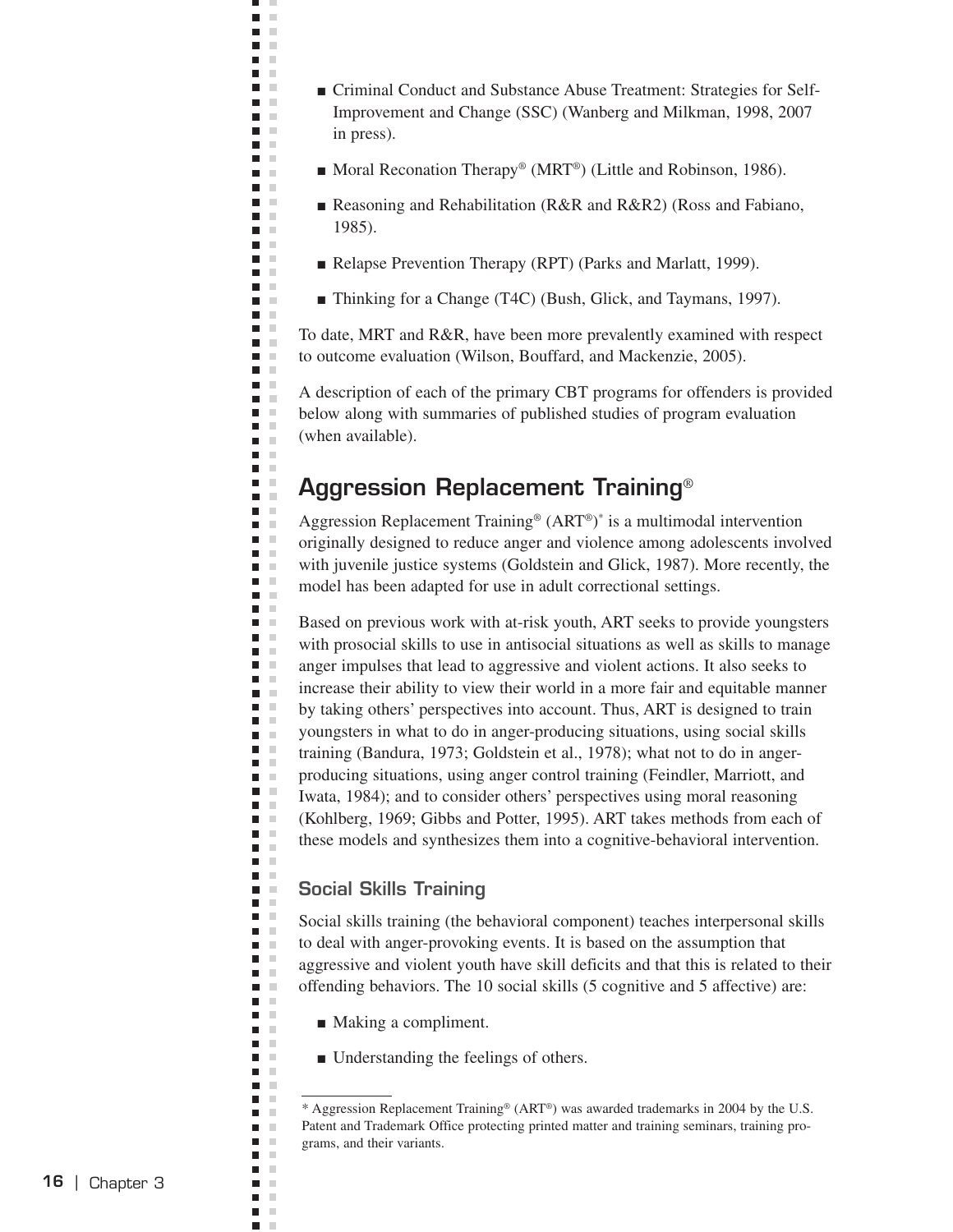- Getting ready for difficult conversations.
- Dealing with someone else's anger.
- Keeping out of fights.
- Helping others.
- Dealing with accusations.
- Dealing with group pressure.
- Expressing affections.
- Responding to failure.

## **Anger Control Training**

Anger control training (the affective component) seeks to teach at-risk youth skills to reduce their affective impulses to behave with anger by increasing their self-control competencies (Feindler, 1981; Novaco, 1975; Meichenbaum, 1977). Youth learn to identify those factors that create their anger and roleplay ways to competently use self-control techniques. Topics include:

- Triggers (external events that cause emotions and the internal statements that increase angry responses).
- Cues (physical reactions that indicate anger arousal).
- Anger reducers (counting backwards, deep breathing, pleasant imagery).
- Reminders (self-statements that instruct youth in ways to reduce, reinterpret, or diffuse angry emotions and/or aggression).
- Self-evaluation (self-rewarding and self-coaching techniques to improve performance).
- Thinking ahead ("if-then" statements to identify consequences for one's actions).

Once youth have reduced their anger arousal by using these techniques, they decide upon an appropriate social skill (that they have already learned in social skills training) to use in an anger-provoking situation.

#### **Moral Reasoning**

Moral reasoning (the cognitive component) is a set of procedures designed to raise the young person's level of fairness, justice, and concern with the needs and rights of others.

Youth attend an hour-long class in each of these components (on separate days) each week for 10 weeks. ART is usually part of a differential program, prescriptively chosen to meet the needs of aggressive/violent youth (Glick, 2006, Goldstein and Stein, 1976).

 $\mathbb{R}^n$  $\blacksquare$  $\mathcal{L}$ п

ш  $\mathcal{C}$  $\blacksquare$  $\mathbb{R}^d$  $\blacksquare$  $\mathbf{H}$  .  $\mathbf{r}$  $\mathbb{R}^n$  $\blacksquare$ **The Contract of the Contract of the Contract of the Contract of the Contract of the Contract of the Contract o** m.  $\mathbf{L}$  $\mathbb{R}^n$  . In  $\mathbb{R}^n$  $\blacksquare$  $\mathbf{r}$  $\mathbf{r}$  .  $\mathbf{r}$  $\mathbf{r}$  .  $\mathbf{r}$  $\mathbb{R}^n$  $\blacksquare$  $\mathbf{r}$  .  $\mathbf{r}$ **The Contract of the Contract of the Contract of the Contract of the Contract of the Contract of the Contract of the Contract of the Contract of the Contract of the Contract of the Contract of the Contract of the Contract**  $\mathbb{R}^n$  $\blacksquare$  $\mathbb{R}^n$  .  $\blacksquare$  .  $\mathbf{r}$  .  $\mathbf{r}$  $\mathbb{R}^n$  $\blacksquare$  $\blacksquare$ m.  $\blacksquare$ m.  $\blacksquare$  $\mathbb{R}^n$  .  $\mathbf{r}$  .  $\mathbf{r}$  $\Box$  .  $\Box$  $\mathbb{R}^n$  .  $\mathbb{R}^n$  .  $\mathbb{R}^n$  $\blacksquare$  $\mathbb{R}^n$  $\mathbb{R}^d$  $\mathcal{L}_{\mathcal{A}}$  $\Box$  .  $\Box$  $\blacksquare$  $\blacksquare$ m.  $\blacksquare$  $\blacksquare$  $\mathbb{R}^n$  .  $\mathbb{R}^n$  $\mathbb{R}^n$  $\blacksquare$  $\blacksquare$ **COL**  $\mathbb{R}^n$  .  $\mathbb{R}^n$  $\mathbf{r}$ m.  $\blacksquare$  $\blacksquare$ **The Contract of the Contract of the Contract of the Contract of the Contract of the Contract of the Contract of the Contract of the Contract of the Contract of the Contract of the Contract of the Contract of the Contract** m.  $\blacksquare$ m.  $\blacksquare$  $\mathbf{u}$  .  $\mathbf{u}$  $\blacksquare$  $\mathbb{R}^n$  $\blacksquare$  $\blacksquare$  $\Box$  .  $\Box$  $\mathbb{R}^n$  $\mathcal{L}_{\mathcal{A}}$ **The Contract of the Contract of the Contract of the Contract of the Contract of the Contract of the Contract o**  $\mathbf{r}$  $\blacksquare$  $\mathbb{R}^n$  .  $\mathbb{R}^n$  $\mathbf{u}$  .  $\mathbf{u}$ **The Co** m.  $\blacksquare$  $\Box$  .  $\Box$  $\blacksquare$  $\mathbf{u}$  .  $\mathbf{u}$ m.  $\mathcal{L}_{\mathcal{A}}$  $\mathbb{R}^n$  .  $\mathbb{R}^n$  $\mathbb{R}^n$  .  $\mathbb{R}^n$  $\blacksquare$  $\mathbb{R}^n$  $\mathbf{r}$  $\mathbf{u} \cdot \mathbf{u}$ m.  $\blacksquare$  $\blacksquare$  $\mathbb{R}^n$ **The Co**  $\mathcal{L}_{\mathcal{A}}$ m. m.  $\mathcal{L}_{\mathcal{A}}$  $\Box$  .  $\Box$  $\mathbb{R}^n$  .  $\mathbb{R}^n$  $\mathbb{R}^n$  .  $\mathbb{R}^n$  $\blacksquare$  $\mathbb{R}^n$  $\Box$  $\blacksquare$  $\mathbb{R}^d$ **COL**  $\blacksquare$  $\blacksquare$  $\mathbf{r}$  .  $\mathbf{r}$  $\mathbb{R}^n$  $\blacksquare$  $\mathbb{R}^n$  .  $\mathbb{R}^n$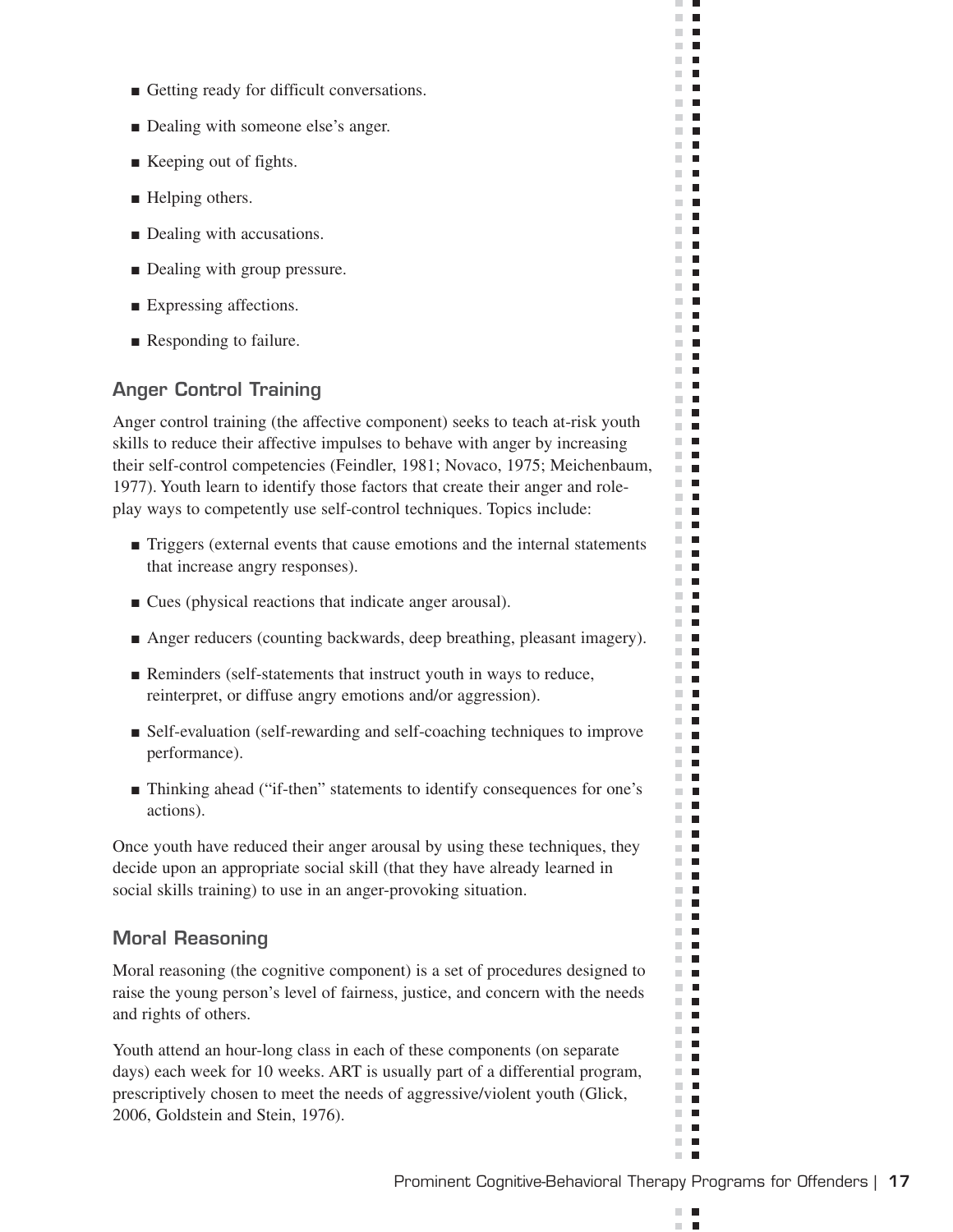#### **Facilitator Training**

ц J.  $\blacksquare$  $\bar{\alpha}$  $\blacksquare$  $\mathcal{L}$ **C D** D  $\mathbf{r}$ **COLOR D** O **D** O  $\blacksquare$ Ē.  $\Box$  $\blacksquare$  .  $\blacksquare$ **College** n m  $\blacksquare$  $\blacksquare$   $\blacksquare$  $\blacksquare$  .  $\blacksquare$ n a n m **D** O  $\blacksquare$  .  $\blacksquare$  $\mathbf{r}$  $\mathbf{u}=\mathbf{0}$ n m **Contract** a a  $\mathbf{r}$  $\blacksquare$  $\mathbb{R}^2$  $\blacksquare$  $\mathcal{L}$ n m  $\blacksquare$  $\sim$  $\blacksquare$  $\mathbb{R}^n$ m. m  $\blacksquare$  $\mathbb{R}^n$  $\overline{\phantom{a}}$  $\mathbb{R}^2$  $\blacksquare$  .  $\blacksquare$  $\blacksquare$  .  $\blacksquare$  $\blacksquare$  $\mathcal{L}$  $\mathbb{R}^d$  $\blacksquare$  $\mathcal{C}$  $\blacksquare$  $\blacksquare$  $\mathbb{R}^2$  $\bar{\mathbf{u}}$  $\Box$  $\blacksquare$  $\mathbb{R}^2$  $\blacksquare$  $\blacksquare$  .  $\blacksquare$  $\blacksquare$ ×  $\blacksquare$  $\blacksquare$  $\mathbb{R}^2$ Ē,  $\mathbb{R}^2$  $\blacksquare$  .  $\blacksquare$  $\blacksquare$  $\blacksquare$  $\mathcal{L}$  $\blacksquare$  $\Box$  $\mathbf{u}$  .  $\mathbf{u}$  $\blacksquare$  $\mathcal{L}$  $\Box$ ×  $\blacksquare$  .  $\blacksquare$  $\blacksquare$  $\pm 0$  $\blacksquare$  $\mathcal{C}$  $\blacksquare$  $\sim$  $\blacksquare$  .  $\blacksquare$  $\blacksquare$  $\bar{a}$  $\blacksquare$ **In**  $\blacksquare$  $\blacksquare$  .  $\blacksquare$  $\overline{\phantom{a}}$  $\mathcal{L}$  $\blacksquare$  .  $\blacksquare$  $\Box$  $\mathcal{C}$  $\blacksquare$  $\mathbb{R}^2$  $\Box$  $\mathcal{C}$  $\blacksquare$  $\blacksquare$  .  $\blacksquare$  $\blacksquare$  $\mathcal{C}$  $\blacksquare$  $\Box$  $\mathbb{R}^n$  $\blacksquare$  $\mathbb{R}^2$  $\blacksquare$  .  $\blacksquare$ n in  $\mathbf{r}$  $\blacksquare$  $\mathbb{R}^n$  $\mathbb{R}^n$  $\blacksquare$  $\Box$  $\mathcal{C}$  $\blacksquare$  $\mathbb{R}^2$  $\overline{\phantom{a}}$  $\mathcal{C}$  $\blacksquare$  $\mathbb{R}^n$  $\blacksquare$ ×

The authors of the ART intervention place a strong emphasis on maintaining the integrity of its original design and have developed an accreditation process for those delivering the program. A detailed list of standards and practices, the criteria used to deliver ART, and specific training information is available from G & G Consultants, LLC at *www.g-gconsultants.org.* 

Three levels of training are offered including:

- Group Facilitator (Trainer), a 36- to 40-hour didactic seminar.
- Trainer of Group Facilitator (Trainer), a minimum 4- or 5-day, 32- to 40hour seminar that may include up to 280 hours of additional study once the group facilitators have implemented the program three times with their clients under supervision.
- Master Trainer, an individualized program for those with at least 5 years' experience delivering the program and at least 3 years as a trainer of group trainers.

Training materials used include *Aggression Replacement Training* (Goldstein, Glick, and Gibbs, 1998) and *Aggression Replacement Training: A Comprehensive Intervention for Aggressive Youth* (Goldstein and Glick, 1987).

## **Criminal Conduct and Substance Abuse Treatment: Strategies for Self-Improvement and Change**

Strategies for Self-Improvement and Change (SSC) was developed by Kenneth Wanberg and Harvey Milkman (authors of this publication). It provides a standardized, structured, and well-defined approach to the treatment of clients who manifest substance abuse and criminal justice problems. It is a long-term (9 months to 1 year), intensive, cognitive-behavioral-oriented treatment program for adult substance-abusing offenders. The recommended client age is 18 years or older. However, some older adolescents may benefit from portions of the curriculum.

SSC can be presented in either a community or an incarceration setting. Phase I, which culminates in a comprehensive relapse and recidivism prevention plan, can serve as a stand-alone program that may be followed by Phases II and III either in aftercare settings or while monitored by correctional supervisory personnel.

SSC is behavioral oriented, skill based, and multimodal. It attends to both extrapersonal circumstances (events) and intrapersonal processes (thoughts, emotions, beliefs, attitudes) that lead to criminal conduct and substance abuse. The treatment curriculum for SSC consists of 12 treatment modules that are structured around the 3 phases of treatment. Each module is taught in a logical sequence with basic topics covered first, serving as the foundation for more difficult concepts covered later. Sessions are divided into three parts: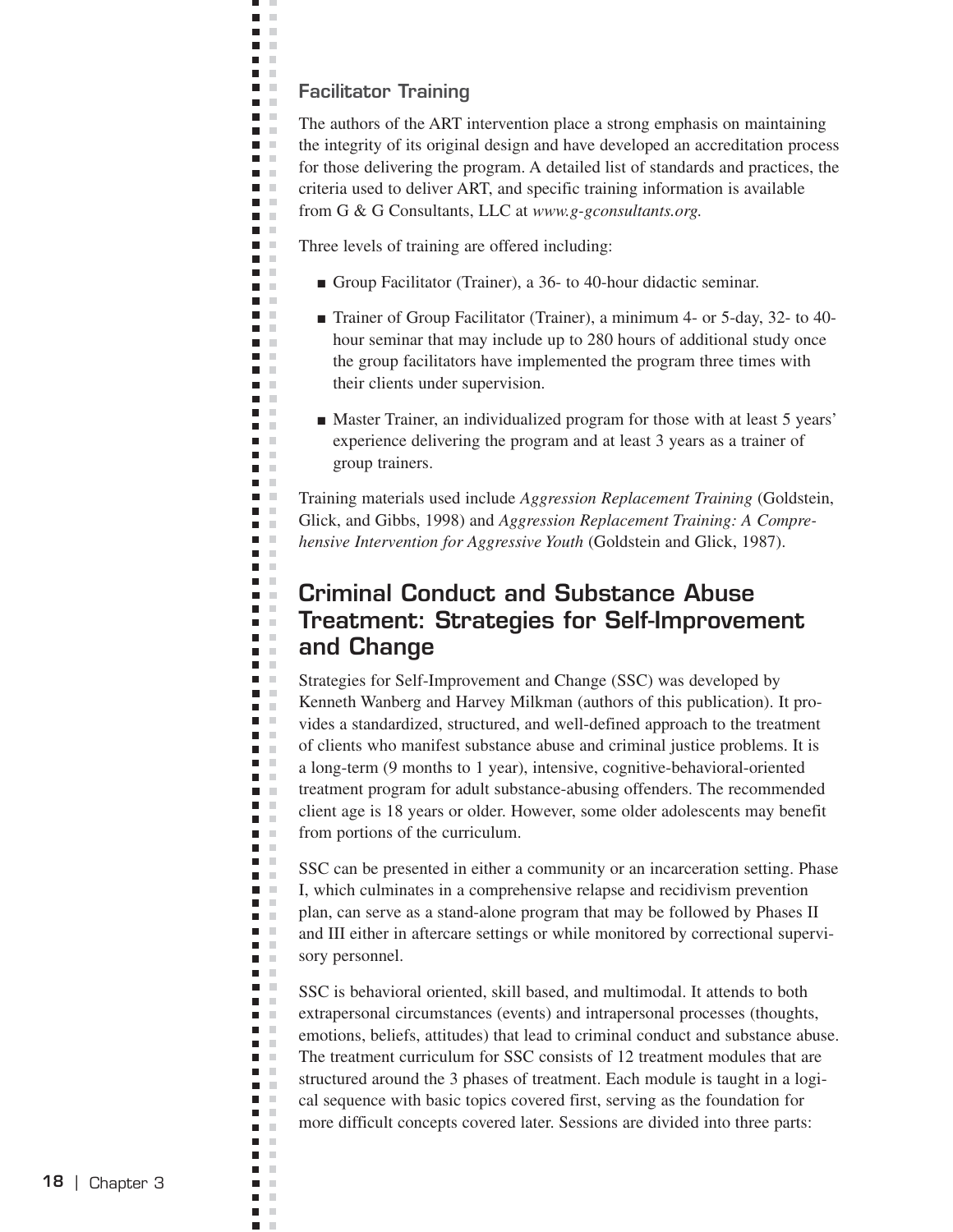- Session introduction and rationale, which includes session objectives and key words.
- Session content and focus, which includes all of the exercises and worksheets.
- Summary of session activities and process group, which includes a scale that clients use to rate their level of knowledge and skills learned in the session and suggested topics for the group.

## **Overview of the Treatment Program**

**Phase I: Challenge to Change.** This phase involves the client in a reflectivecontemplative process. A series of lesson experiences is used to build a working relationship with the client and to help the client develop motivation to change. Sessions are also directed at providing basic information on how people change, the role of thought and behavior in change, and basic information about substance abuse and criminal conduct. A major focus of Phase I is to help the client develop self-awareness through self-disclosure and receiving feedback. The assumption underlying this approach is that self-disclosure leads to self-awareness, which in turn leads to self-improvement and change. The client is confronted with his or her own past and then challenged to bring that past into a present change focus. The goal is to get the client to define the specific areas of change and to commit to that change. This phase includes a review of the client's current alcohol/other drug use and criminal conduct, with the results of this review becoming a focus of the reflective-contemplative process. Each client undergoes an indepth assessment of his or her life situation and problems and looks carefully at the critical areas that need change and improvement. The individual identifies targets of change and, through ongoing process group feedback and counselor/client collaboration, develops a comprehensive relapse and recidivism prevention plan.

**Phase II: Commitment to Change.** This phase involves an active demonstration of implementing and practicing change. The focus is on strengthening basic skills for change and learning key CBT methods for changing thought and behavior that contribute to substance abuse and criminal conduct. Themes of these sessions include coping and social skills training with an emphasis on communication skills; managing and changing negative thoughts and thinking errors; recognizing and managing high-risk situations; managing cravings and urges that lead to alcohol and other drug use and criminal conduct; developing self-control through problem solving and assertiveness training; managing thoughts and feelings related to anger, aggression, guilt and depression; understanding and developing close relationships; and understanding and practicing empathy and prosocial values and moral development. Social responsibility therapy (SRT) is a strong part of Phase II.

**Phase III: Ownership of Change.** This phase, the stabilization and maintenance phase, involves the client's demonstration of ownership of change over time. This involves treatment experiences designed to reinforce and strengthen the commitment to established changes. This phase includes a review of

 $\mathbb{R}^n$  $\blacksquare$  $\mathcal{L}$ п

ш  $\bar{a}$  $\blacksquare$  $\mathbb{R}^d$  $\blacksquare$  $\mathbf{H} \in \mathbf{R}$  $\mathbf{H}$  $\mathbb{R}^n$  $\mathcal{L}_{\mathcal{A}}$ **The Contract of the Contract of the Contract of the Contract of the Contract of the Contract of the Contract o**  $\blacksquare$  $\blacksquare$  $\sim$  $\mathbb{R}^n$  $\blacksquare$  $\mathbb{R}^d$  $\blacksquare$  $\blacksquare$ m.  $\blacksquare$  $\mathbb{R}^d$  $\mathbb{R}^n$  $\mathcal{L}_{\mathcal{A}}$  $\mathbb{R}^2$  $\blacksquare$ m.  $\overline{\phantom{a}}$  $\mathbb{R}^d$  $\blacksquare$  $\mathbb{R}^n$  $\mathcal{L}_{\mathcal{A}}$ m.  $\blacksquare$  $\mathbb{R}^d$  $\blacksquare$  $\mathbb{R}^n$  $\blacksquare$  $\blacksquare$  .  $\mathbb{R}^n$  $\blacksquare$  $\blacksquare$ ш  $\Box$  .  $\Box$  $\blacksquare$ m.  $\mathbb{R}^2$  $\blacksquare$  $\mathbb{R}^n$  $\mathcal{L}_{\mathcal{A}}$  $\mathbb{R}^n$  $\blacksquare$ Ē  $\mathbb{R}^d$  $\mathbb{R}^d$  $\blacksquare$  $\blacksquare$  .  $\blacksquare$  $\mathcal{L}_{\mathcal{A}}$  $\blacksquare$  $\mathbb{R}^d$  $\blacksquare$  $\blacksquare$ m. m.  $\blacksquare$  $\mathbb{R}^n$  $\blacksquare$  $\blacksquare$  $\overline{\phantom{a}}$  $\blacksquare$ m.  $\mathbb{R}^n$  $\blacksquare$ m.  $\mathcal{L}_{\mathcal{A}}$ m.  $\blacksquare$ m.  $\blacksquare$  $\mathbb{R}^n$  $\blacksquare$ m.  $\overline{\phantom{a}}$  $\mathbf{r}$  $\blacksquare$  $\mathbb{R}^d$  $\blacksquare$  $\mathbf{u}$  $\blacksquare$ m,  $\mathbb{R}^n$  $\overline{\phantom{a}}$  $\mathbf{r}$  $\mathbf{r}$  $\blacksquare$ m.  $\mathbb{R}^n$ П  $\mathbb{R}^n$  $\blacksquare$ m.  $\mathcal{L}_{\mathcal{A}}$  $\mathbb{R}^d$  $\blacksquare$ **COL**  $\blacksquare$  $\mathbf{H} \cdot \mathbf{B}$  $\blacksquare$ m. m.  $\mathcal{L}_{\mathcal{A}}$  $\mathbb{R}^n$  $\blacksquare$  $\blacksquare$  $\mathbb{R}^n$  $\blacksquare$  $\blacksquare$  $\mathbb{R}^n$  $\blacksquare$  $\mathbb{R}^d$  $\blacksquare$  $\mathbb{R}^d$  $\overline{\phantom{a}}$  $\blacksquare$ m.  $\mathbb{R}^d$  $\blacksquare$  $\mathcal{C}$  $\overline{\phantom{a}}$  $\blacksquare$  $\blacksquare$  $\blacksquare$  $\mathbb{R}^n$  $\blacksquare$  $\mathbb{R}^n$  $\blacksquare$ m.  $\blacksquare$  $\mathbb{R}^n$  $\overline{\phantom{a}}$  $\mathbb{R}^d$  $\blacksquare$ **COL**  $\blacksquare$  $\mathbb{R}^n$  .  $\mathbb{R}^n$  $\mathbf{r}$  .  $\mathbf{r}$  $\mathbb{R}^n$  $\blacksquare$  $\mathbb{R}^n$  .  $\mathbb{R}^n$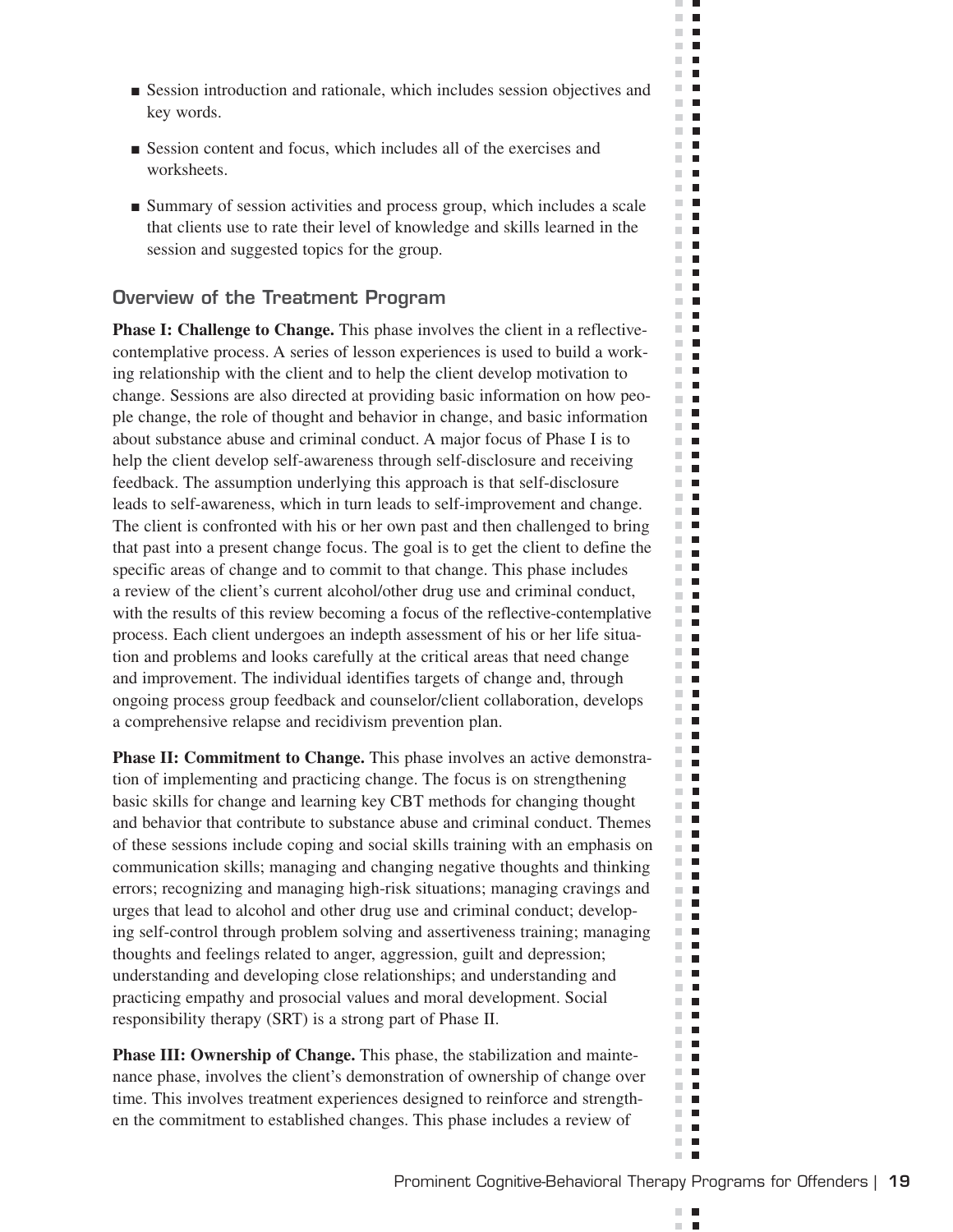the concepts of relapse and recidivism prevention and sessions on critical reasoning, conflict resolution, and establishing and maintaining a healthy lifestyle. Change is strengthened though helping the client become involved in a variety of auxiliary methods, including mentoring, role modeling, selfhelp groups, and other community-based recovery maintenance resources. This phase also provides skills training in managing work and leisure time activities.

### **Screening and Assessment**

H J.  $\bar{\mathbf{u}}$  $\blacksquare$  $\mathbb{R}^2$  $\blacksquare$  . **D** D  $\mathcal{L}$ **Contract**  $\mathbf{L}$ n a  $\blacksquare$ Ē.  $\blacksquare$  $\mathcal{L}$  $\blacksquare$  $\blacksquare$  $\blacksquare$  $\mathcal{L}$  $\blacksquare$  $\mathcal{C}$  $\blacksquare$  .  $\blacksquare$  $\blacksquare$  .  $\blacksquare$  $\blacksquare$  $\mathcal{C}$ **The Contract of the Contract of the Contract of the Contract of the Contract of the Contract of the Contract o**  $\blacksquare$  $\blacksquare$  .  $\blacksquare$  $\blacksquare$  .  $\blacksquare$  $\blacksquare$ n m  $\blacksquare$  $\blacksquare$  .  $\blacksquare$  $\blacksquare$ **In** Ē.  $\mathbb{R}^2$  $\blacksquare$  $\sim$ m. m  $\sim$  $\blacksquare$  $\blacksquare$  $\mathbb{R}^n$ m. m  $\blacksquare$  $\overline{\phantom{a}}$  $\mathbb{R}^2$ ō u  $\blacksquare$  .  $\blacksquare$  $\blacksquare$  $\mathcal{L}$  $\overline{\phantom{a}}$  $\mathbb{R}^n$  $\blacksquare$  .  $\blacksquare$ л  $\blacksquare$  $\mathbb{R}^2$  $\blacksquare$  $\mathcal{C}$  $\blacksquare$  $\blacksquare$  .  $\blacksquare$  $\overline{\phantom{a}}$ ×  $\blacksquare$  .  $\blacksquare$  $\blacksquare$  $\mathbb{R}^2$ Ē,  $\mathbb{R}^2$  $\blacksquare$  .  $\blacksquare$  $\blacksquare$  .  $\blacksquare$  $\mathcal{L}$  $\blacksquare$  $\sim$  $\blacksquare$  .  $\blacksquare$  $\blacksquare$  $\mathbb{R}^n$  $\Box$  $\mathcal{C}$  $\blacksquare$  .  $\blacksquare$  $\blacksquare$  $\blacksquare$  $\mathbb{R}^2$  $\blacksquare$  $\mathcal{L}$  $\blacksquare$  .  $\blacksquare$  $\blacksquare$  $\mathcal{C}$  $\blacksquare$ ×  $\blacksquare$  .  $\blacksquare$  $\blacksquare$  $\sim$  $\blacksquare$  $\mathbb{R}^n$  $\blacksquare$  $\sim$  $\blacksquare$  $\mathbb{R}^n$  $\blacksquare$  $\mathcal{C}$  $\blacksquare$  $\mathcal{C}$  $\blacksquare$  $\mathbf{u} \in \mathbb{R}$  $\blacksquare$  $\mathcal{C}$ **The Contract State**  $\blacksquare$  $\mathbb{R}^n$  $\blacksquare$  $\mathcal{C}$  $\blacksquare$   $\blacksquare$  $\blacksquare$  $\mathbf{r}$  $\blacksquare$  $\mathcal{L}$  $\mathcal{C}$  $\blacksquare$  $\Box$  $\mathcal{C}$  $\blacksquare$  $\mathbb{R}^2$  $\overline{\phantom{a}}$  $\mathcal{C}$  $\blacksquare$ л  $\blacksquare$ ×

An important component of SSC is the screening and assessment process. The client is engaged in the assessment process as a partner with the provider, with the understanding that assessment information is just as valuable to the client as to the provider and that change is based on self-awareness. One module is devoted to engaging the client in an indepth, differential assessment process, having the client investigate areas of change that are needed, and then constructing a master profile and a master assessment plan that the client can use as a guide for change. A variety of instruments and procedures are recommended to enhance this partnership assessment approach.

An effective assessment approach recognizes that there is a general influence of certain problems on a person's life and within that problem area there occurs a wide variety of differences among people (Wanberg and Horn, 1987). For example, alcohol has a general influence on the life of the alcoholdependent individual. Yet, individuals who have alcohol problems differ greatly. Some are solo drinkers and others drink at bars; some have physical problems from drinking and others do not; some drink continuously, some periodically.

Assessment, then, should consider these two levels of evaluation. Assessment of the general influence is the basis of screening. Looking at the more specific influences and problem areas involves the application of a differential or multidimensional assessment.

SSC structures the differential assessment around five broad areas:

■ **Assessment of alcohol and other drug (AOD) use and abuse.** Inclusion guidelines for AOD services are provided with both minimum symptom criteria and descriptions of psychometric tests. The framework includes identifying the types of drugs used and the perceived benefits and real consequences and concerns of use. The assessment process employs a variety of tools, including self-report questionnaires and participation in reflection groups.

■ **Assessment of criminal conduct.** A key focus in this assessment area is the extent of antisocial patterns, including criminal associations and criminal attitudes. Risk factor assessment focuses on the modifiable, crime-inducing needs of the offender. Another area of assessment is the identification of patterns of criminal thinking and thinking errors. The "thought report" is a foundational assessment tool used throughout this process.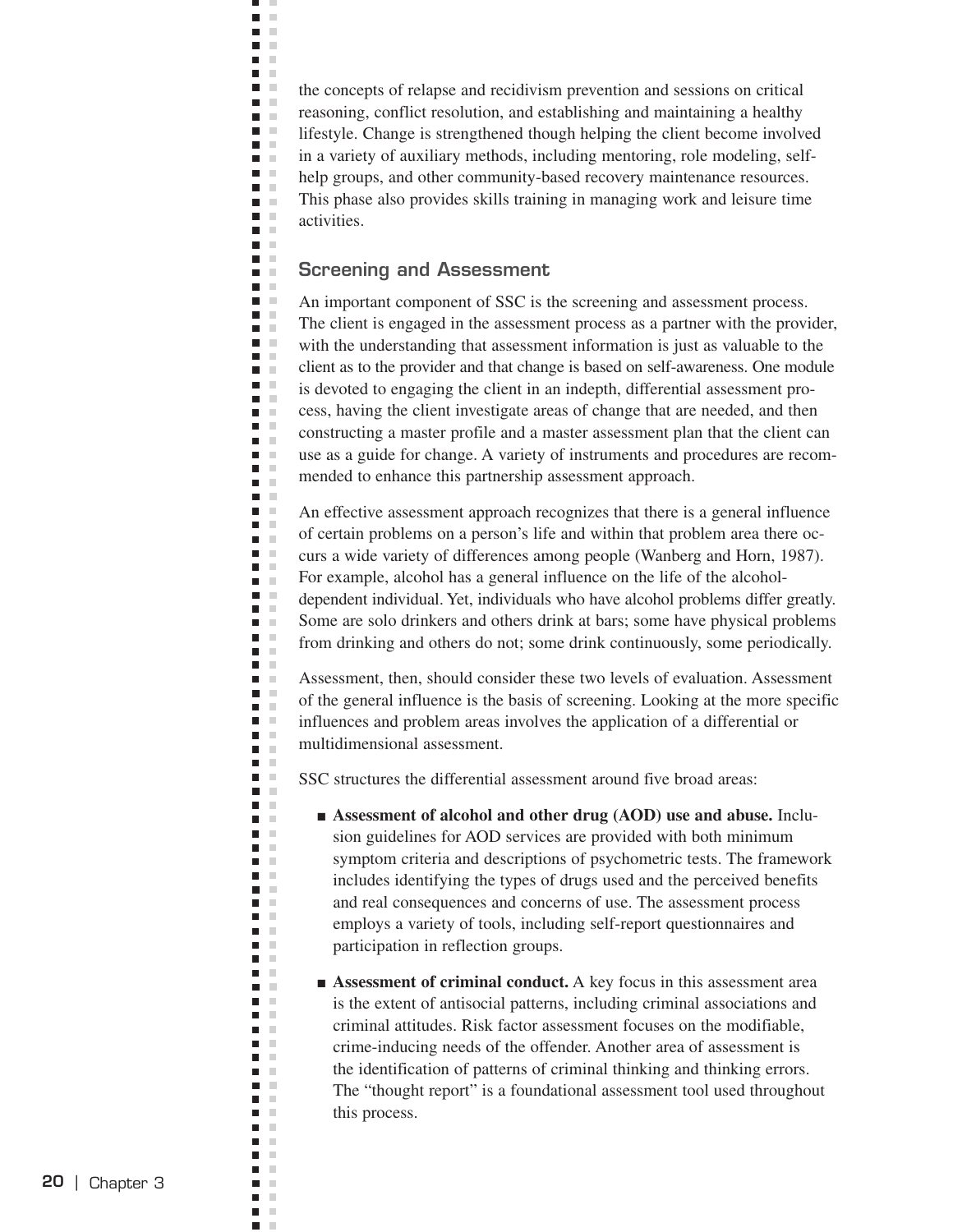- **Assessment of cognitive and affective (emotional) processing.**  Through assessment, understanding, conceptualizing, and intervening, treatment helps the client to understand and control emotions and actions, which in turn will influence his or her thought processes.
- **Assessment of life-situation problems.** There are several areas of assessment other than AOD and criminal conduct that SSC addresses at both the screening and more indepth levels of evaluation. These areas are social-interpersonal adjustment; psychological-emotional adjustment; work and finances; marriage, family, and relationships; and health.
- **Assessment of motivation and readiness for treatment.** Work on stages of change (Prochaska and DiClemente, 1992; Prochaska, DiClemente, and Norcross, 1992) has made it clear that an essential component of assessment is that of determining the client's readiness and motivation for treatment. The area of treatment motivation and readiness should be assessed during the clinical intake interview. A number of questions and issues can be addressed to evaluate this area: willingness to be involved in treatment; whether the person feels a need for help at the present time; whether the client has thought about making changes in particular areas; whether the client has actually made deliberate changes; the degree of problem awareness; and whether others feel that the client should make changes or needs help.

## **Facilitator Training**

Facilitator training sessions in SSC methods run for a total of 26 hours and are held frequently across the United States. They are presented twice annually through the Center for Interdisciplinary Services in Denver, Colorado.

# **Moral Reconation Therapy®**

Developed by Greg Little and Ken Robinson between 1979 and 1983 for use in prison-based drug treatment therapeutic communities, Moral Reconation Therapy<sup>®</sup> ( $MRT^@$ )<sup>\*</sup> is a trademarked and copyrighted cognitive-behavioral treatment program for offenders, juveniles, substance abusers, and others with "resistant personalities." Although initially designed specifically for criminal justice-based drug treatment, MRT has since been expanded for use with offenders convicted of driving while intoxicated (DWI), domestic violence, and sex offenses; parenting skill and job attitude improvement; and to address general antisocial thinking.

The term "moral reconation" was coined in 1972. "Conation" is an archaic term that was used in psychology until the 1930s, when the term "ego" replaced it. It refers to the conscious, decisionmaking portion of one's personality. "Reconation" implies a reevaluation of decisions. "Moral" indicates the process of making correct, prosocial decisions about behaviors.

 $\mathbb{R}^n$  $\blacksquare$  $\mathcal{L}$ п

ш  $\mathcal{C}$  $\blacksquare$  $\mathbb{R}^d$  $\blacksquare$  $\mathbf{H} \in \mathbf{R}$  $\mathbf{r}$  $\mathbb{R}^n$  $\blacksquare$ **The Contract of the Contract of the Contract of the Contract of the Contract of the Contract of the Contract o** m.  $\blacksquare$  $\sim$  $\blacksquare$  $\mathcal{L}$  $\overline{\phantom{a}}$  $\mathbb{R}^n$  $\blacksquare$  $\blacksquare$  $\mathbb{R}^n$  $\mathbb{R}^d$  $\blacksquare$  $\mathbb{R}^n$  $\mathcal{L}_{\mathcal{A}}$  $\mathbb{R}^d$  $\blacksquare$  $\sim$  $\blacksquare$  $\mathbb{R}^d$  $\blacksquare$  $\mathbb{R}^n$  $\blacksquare$ m.  $\blacksquare$  $\mathbb{R}^d$  $\blacksquare$  $\mathcal{L}_{\mathcal{A}}$  $\blacksquare$  $\mathbb{R}^n$  $\mathcal{L}_{\mathcal{A}}$  $\mathbb{R}^d$  $\blacksquare$  $\blacksquare$ ш  $\mathbb{R}^n$  $\blacksquare$  $\blacksquare$ m.  $\mathbb{R}^n$  $\mathcal{L}_{\mathcal{A}}$  $\mathbb{R}^n$  $\blacksquare$ m.  $\blacksquare$ m.  $\blacksquare$  $\mathbb{R}^n$  $\blacksquare$ **The Contract of the Contract of the Contract of the Contract of the Contract of the Contract of the Contract o**  $\blacksquare$  $\blacksquare$ m.  $\blacksquare$ **THE R** m.  $\mathcal{L}_{\mathcal{A}}$  $\mathbb{R}^n$  $\blacksquare$  $\blacksquare$  $\overline{\phantom{a}}$  $\mathbb{R}^n$  .  $\mathbb{R}^n$  $\mathbf{r}$ m.  $\mathcal{L}_{\mathcal{A}}$ m.  $\blacksquare$  $\mathbb{R}^n$  $\blacksquare$  $\mathbb{R}^n$  $\blacksquare$ m.  $\overline{\phantom{a}}$  $\mathbf{r}$ m.  $\blacksquare$  $\mathbb{R}^d$  $\blacksquare$ m.  $\blacksquare$  $\mathbb{R}^2$  $\mathcal{L}_{\mathcal{A}}$  $\mathbb{R}^d$  $\overline{\phantom{a}}$ m.  $\blacksquare$  $\blacksquare$ m.  $\blacksquare$  $\overline{\phantom{a}}$ m. m.  $\blacksquare$ m.  $\mathcal{L}_{\mathcal{A}}$ m.  $\blacksquare$ m.  $\blacksquare$ m in  $\blacksquare$ m.  $\mathbb{R}^d$  $\blacksquare$ m.  $\overline{\phantom{a}}$  $\mathbb{R}^n$  $\overline{\phantom{a}}$  $\blacksquare$  $\blacksquare$ m.  $\blacksquare$ m.  $\mathcal{L}_{\mathcal{A}}$ m.  $\overline{\phantom{a}}$  $\overline{\phantom{a}}$  $\mathbb{R}^n$ m.  $\blacksquare$  $\overline{\phantom{a}}$  $\mathbb{R}^n$  $\mathcal{L}_{\mathcal{A}}$  $\blacksquare$  $\blacksquare$  $\blacksquare$  $\blacksquare$  $\blacksquare$  $\mathbb{R}^d$ m.  $\blacksquare$  $\mathbb{R}^n$  $\overline{\phantom{a}}$  $\mathbb{R}^d$  $\blacksquare$ **The Co**  $\blacksquare$  $\mathbf{r}$  .  $\mathbf{r}$  $\mathbb{R}^n$  $\blacksquare$  $\mathbb{R}^n$  .  $\mathbb{R}^n$ 

<sup>\*</sup> Moral Reconation Therapy® (MRT®) was awarded its first federal trademark in 1995.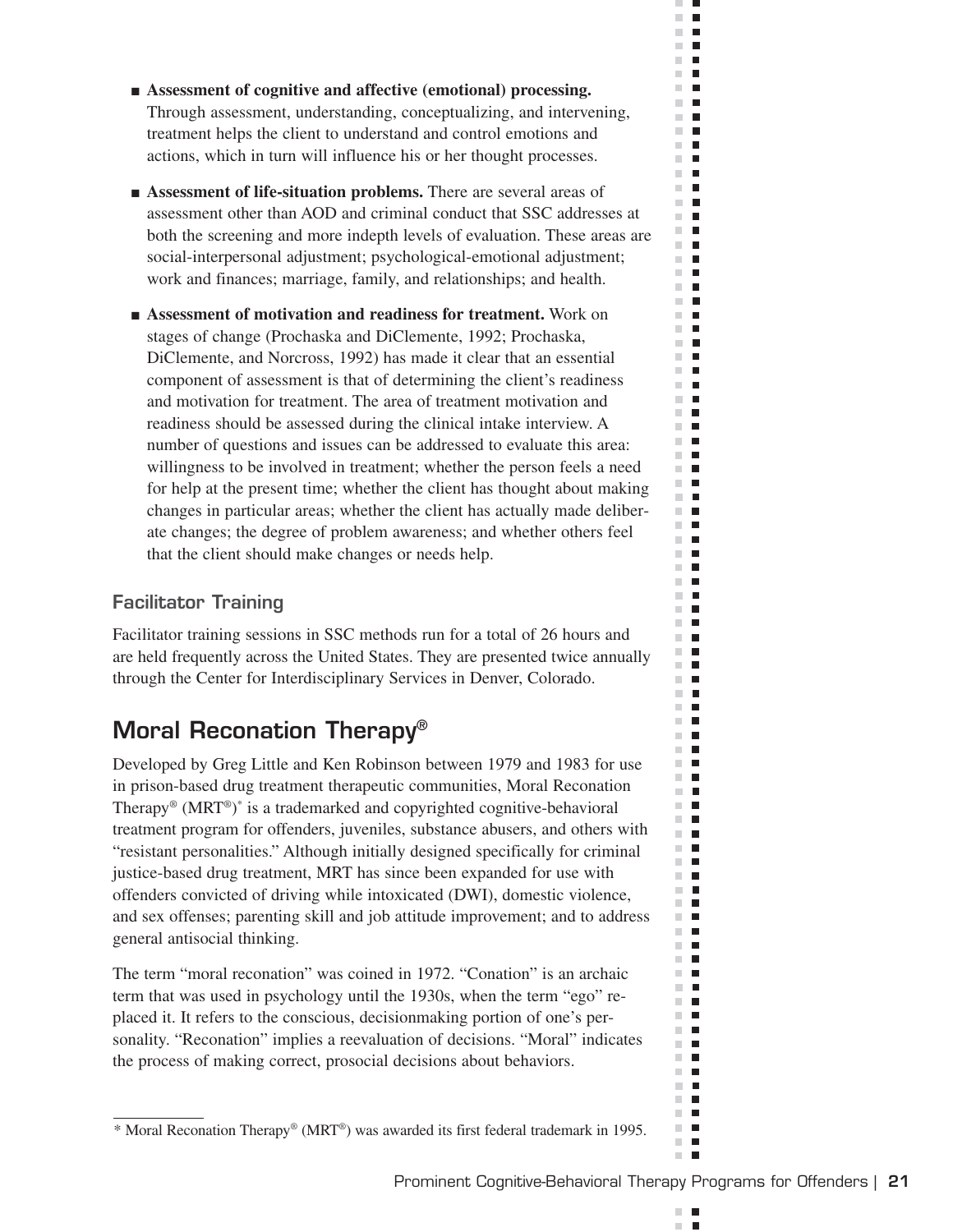MRT is based on the experiences of its authors, who noted that offenders were often highly functional during stays in therapeutic communities but returned to criminal behaviors after release. They felt that the offenders' character and personality traits that led to failure were not being addressed.

ц J.  $\blacksquare$  $\mathbb{R}^n$  $\blacksquare$  $\mathcal{L}$ **C** n m  $\mathbf{r}$ **C**  $\mathbf{L}$ n.  $\blacksquare$ Ē.  $\Box$  $\blacksquare$  .  $\blacksquare$ **College TIME**  $\blacksquare$  $\blacksquare$   $\blacksquare$  $\blacksquare$ n a **The Contract of the Contract of the Contract of the Contract of the Contract of the Contract of the Contract o**  $\blacksquare$  $\blacksquare$  .  $\blacksquare$  $\blacksquare$  .  $\blacksquare$  $\blacksquare$  $\blacksquare$  .  $\blacksquare$  $\blacksquare$  $\blacksquare$  .  $\blacksquare$  $\mathcal{L}$  $\blacksquare$  $\mathcal{C}$  $\blacksquare$  .  $\blacksquare$  $\blacksquare$  $\blacksquare$  .  $\blacksquare$  $\blacksquare$  $\mathcal{L}$ m. m  $\blacksquare$  .  $\blacksquare$  $\mathbb{R}^2$  $\blacksquare$  $\blacksquare$  .  $\blacksquare$  $\blacksquare$  .  $\blacksquare$  $\blacksquare$  .  $\blacksquare$  $\blacksquare$  .  $\blacksquare$  $\blacksquare$  .  $\blacksquare$  $\blacksquare$  $\mathcal{L}$  $\blacksquare$  $\mathbb{R}^n$  $\blacksquare$  .  $\blacksquare$  $\mathbf{u}$  .  $\mathbf{u}$  $\blacksquare$  .  $\blacksquare$  $\blacksquare$  $\mathcal{C}$  $\blacksquare$  $\blacksquare$  $\mathbb{R}^2$  $\blacksquare$  $\mathbb{R}^2$  $\blacksquare$  .  $\blacksquare$  $\blacksquare$  .  $\blacksquare$ **TELEVISION** n m  $\mathbf{B}$  . In **COLLEGE**  $\overline{\phantom{a}}$  $\mathbb{R}^n$  $\blacksquare$  .  $\blacksquare$  $\blacksquare$ m. m n m  $\mathbb{R}^n$  .  $\mathbb{R}^n$  $\blacksquare$  $\mathbb{R}^n$  $\blacksquare$ ×  $\mathbb{R}^n$  .  $\mathbb{R}^n$  $\mathbf{u}$  .  $\blacksquare$  $\mathbb{R}^n$ m. m  $\blacksquare$  $\mathbb{R}^2$  $\blacksquare$  $\blacksquare$  $\mathcal{L}$  $\blacksquare$  $\mathbf{u} \in \mathbb{R}^n$  $\blacksquare$  $\sim$ **The Contract State D** D  $\blacksquare$  $\mathcal{C}$  $\blacksquare$   $\blacksquare$  $\Box$  $\pm$  $\mathbf{r}$  $\blacksquare$  $\mathcal{L}$  $\mathcal{C}$  $\blacksquare$  $\Box$  $\mathcal{C}$  $\blacksquare$  $\mathbb{R}^2$  $\overline{\phantom{a}}$  $\mathcal{C}$  $\blacksquare$  $\mathbb{R}^n$  $\blacksquare$ ×

The underlying theory of MRT is that offenders and drug abusers have low moral reasoning. It is based on Lawrence Kohlberg's (1976) theory that moral development progresses through six stages and only a few members of the adult population attain the highest level (see Wilson, Bouffard, and MacKenzie, 2005). MRT's authors state that "clients enter treatment with low levels of moral development, strong narcissism, low ego/identity strength, poor self-concept, low self-esteem, inability to delay gratification, relatively high defensiveness, and relatively strong resistance to change and treatment" (Little and Robinson, 1986, p. 135). These traits lead to criminal activity, whereas those who have attained high levels of moral development are not likely to behave in a way that is harmful to others or violates laws. MRT is designed to improve clients' reasoning levels from self-centered ones to those that involve concern for the welfare of others and for societal rules. It draws a clear connection between thought processes and behavior (Wilson, Bouffard, and MacKenzie, 2005).

The program was initially used at the Federal Correctional Institute in Memphis and continued to be refined until Little and Robinson's workbook for adult offenders entitled *How to Escape Your Prison* was published in 1986. It has been revised numerous times since. In 1987, MRT was implemented at Memphis's Shelby County Jail for use with female offenders. The program continued to expand, and today MRT is used in more than 40 states as well as Canada and Puerto Rico.

Nine personality stages of anticipated growth and recovery are identified in the program:

- **Disloyalty:** Typified by self-centered behavior and a willingness to be dishonest and blame and victimize others.
- **Opposition:** Includes the same behaviors as "disloyalty," only occurring less often.
- **Uncertainty:** Person is unsure of how he or she stands with or feels about others; these individuals still make decisions based on their own pain or pleasure.
- **Injury:** Destructive behavior still occurs, but recognition of the source of the problem also occurs; some responsibility for behavior is taken and some decisions may be based on consequences for others.
- **Nonexistence:** Person feels alienated from things but has a few satisfying relationships; these individuals sway between making decisions based on formal rules and decisions based on pleasure and pain.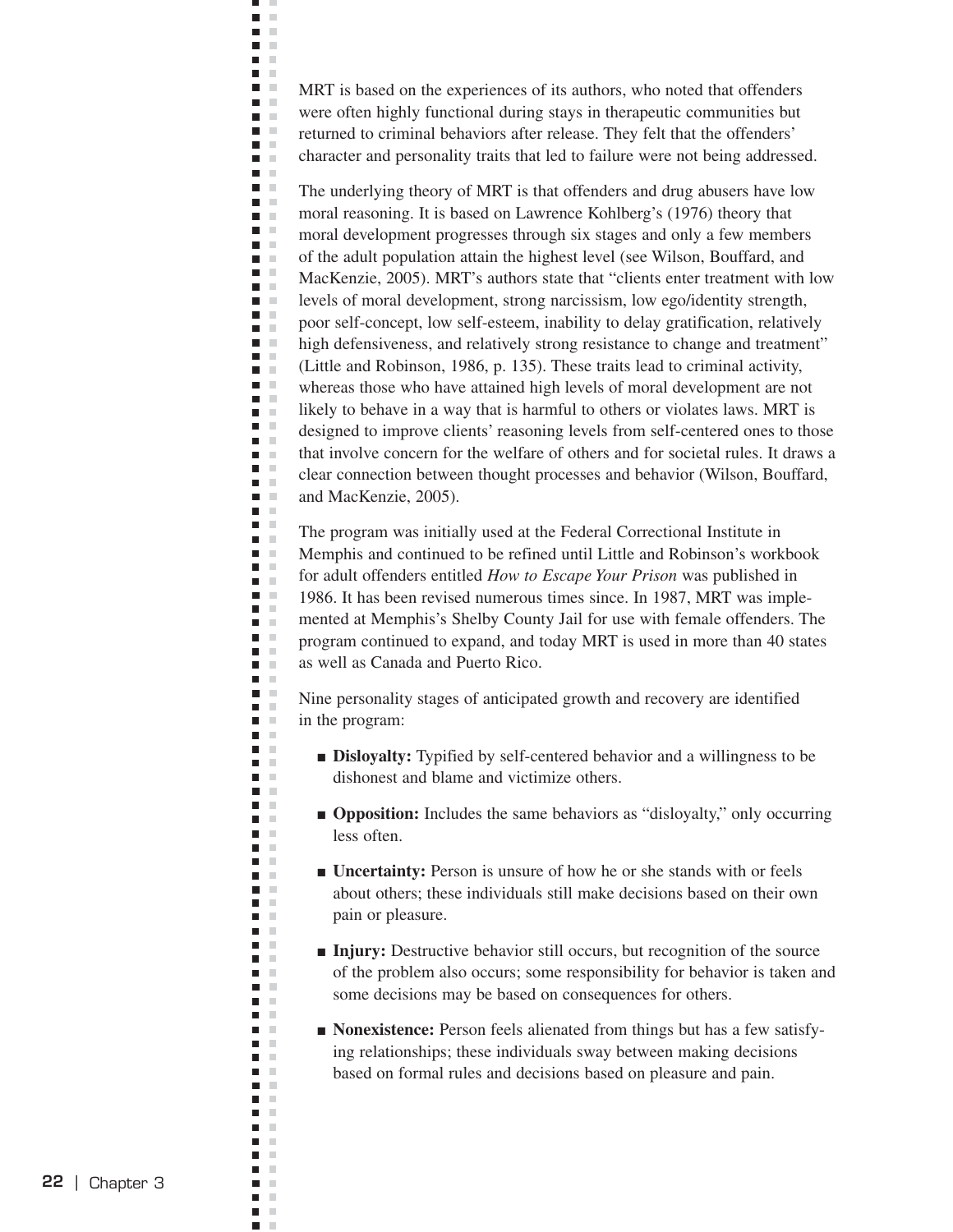- **Danger:** Person commits to goals and makes decisions primarily on law and societal values; when regression occurs, these individuals experience anguish and loss of self-esteem.
- **Emergency:** Social considerations are made, but "idealized ethical principles" influence decisionmaking.
- **Normal:** These individuals are relatively happy, contented people, who have chosen the right goals for themselves and are fulfilling them properly; decisionmaking based on pleasure and pain has been virtually eliminated.
- **Grace:** The majority of decisions are based on ethical principles; supposedly, only a small percentage of adults reach this stage.

## **Curriculum**

MRT is conducted in open-ended groups that may meet once a month or up to five times per week. Group size can vary from 5 to more than 20. Groups are structured and address issues such as:

- Confronting personal beliefs.
- Assessing relationships.
- Facilitating identity development.
- Enhancing self-esteem.
- Decreasing hedonism.
- Developing tolerance for the delay of gratification.

Homework tasks and exercises are completed outside of the group and then presented to group members during meetings. MRT does not require high reading skills or high mental functioning levels, as participants' homework includes making drawings or writing short answers. The most important aspect of the treatment is when the participant shares work with the group. The facilitator is trained to ask appropriate questions concerning the exercises and to maintain focus on the participants' completion of MRT's 16 steps, which are:

- **Steps 1 and 2:** Client must demonstrate honesty and trust.
- **Step 3:** Client must accept rules, procedures, treatment requirements, and other people.
- **Step 4:** Client builds genuine self-awareness.
- **Step 5:** Client creates a written summary to deal with relationships that have been damaged because of substance abuse or other antisocial behavior.

 $\mathbb{R}^n$  $\blacksquare$  $\mathcal{L}$ п

 $\mathbb{R}^n$  $\blacksquare$  $\mathbb{R}^n$  $\blacksquare$  $\mathbb{R}^n$  .  $\mathbb{R}^n$  $\mathbf{r}$  $\mathbb{R}^n$  $\blacksquare$ **The Contract of the Contract of the Contract of the Contract of the Contract of the Contract of the Contract o**  $\blacksquare$  $\sim 10$  $\blacksquare$ m.  $\mathbf{r}$  $\mathbf{H}$  .  $\blacksquare$  <br> If  $\mathbb{R}^n$  .  $\mathbb{R}^n$  .  $\mathbb{R}^n$ **The Contract of the Contract of the Contract of the Contract of the Contract of the Contract of the Contract of the Contract of the Contract of the Contract of the Contract of the Contract of the Contract of the Contract**  $\mathbb{R}^n$  $\blacksquare$  $\mathbb{R}^n$  .  $\blacksquare$  .  $\blacksquare$  $\blacksquare$  $\mathbb{R}^2$ m.  $\blacksquare$  $\mathbb{R}^n$  .  $\mathbb{R}^n$  $\blacksquare$  $\blacksquare$ m,  $\mathbb{R}^n$  .  $\mathbf{r}$  .  $\mathbf{r}$  $\mathbf{H} \cdot \mathbf{H}$  $\mathbb{R}^n$  .  $\mathbb{R}^n$  .  $\blacksquare$ m.  $\mathbb{R}^d$  $\mathcal{L}_{\mathcal{A}}$ **The Contract of the Contract of the Contract of the Contract of the Contract of the Contract of the Contract o**  $\Box$ m.  $\blacksquare$  $\blacksquare$  $\mathbb{R}^n$  .  $\mathbb{R}^n$  $\blacksquare$  $\blacksquare$ **COL**  $\mathbf{r}$ **The Co**  $\blacksquare$  $\blacksquare$ **The Contract of the Contract of the Contract of the Contract of the Contract of the Contract of the Contract of the Contract of the Contract of the Contract of the Contract of the Contract of the Contract of the Contract** m.  $\blacksquare$  $\mathbb{R}^n$  .  $\mathbb{R}^n$  $\mathbf{H}$  .  $\mathbf{H}$  $\blacksquare$ m.  $\blacksquare$  $\blacksquare$ **THE**  $\mathbb{R}^n$  $\blacksquare$  $\blacksquare$  $\mathbf{u} \cdot \mathbf{u}$  $\blacksquare$  $\blacksquare$  $\blacksquare$  $\mathbf{u}$  .  $\mathbf{u}$ **The Co** m.  $\blacksquare$  $\blacksquare$  $\mathbb{R}^n$  .  $\mathbb{R}^n$  $\mathbb{R}^n$  .  $\mathbb{R}^n$ m.  $\mathcal{L}_{\mathcal{A}}$  $\mathbb{R}^n$  .  $\mathbb{R}^n$  $\mathbb{R}^n$  $\blacksquare$  $\blacksquare$  $\mathbb{R}^n$ **The Co**  $\mathbf{u} \cdot \mathbf{u}$ m.  $\mathcal{L}_{\mathcal{A}}$  $\blacksquare$  $\mathbb{R}^n$ m.  $\blacksquare$  $\mathbb{R}^n$  $\blacksquare$  $\mathbb{R}^n$  $\overline{\phantom{a}}$  $\blacksquare$  $\mathbf{H} \cdot \mathbf{B}$  $\blacksquare$  $\mathbb{R}^n$  $\blacksquare$  $\mathbb{R}^n$  $\mathbf{L}$  $\mathbb{R}^d$  $\blacksquare$ **The Co**  $\blacksquare$  $\mathbf{r}$  .  $\mathbf{r}$  $\mathbb{R}^n$  $\blacksquare$  $\blacksquare$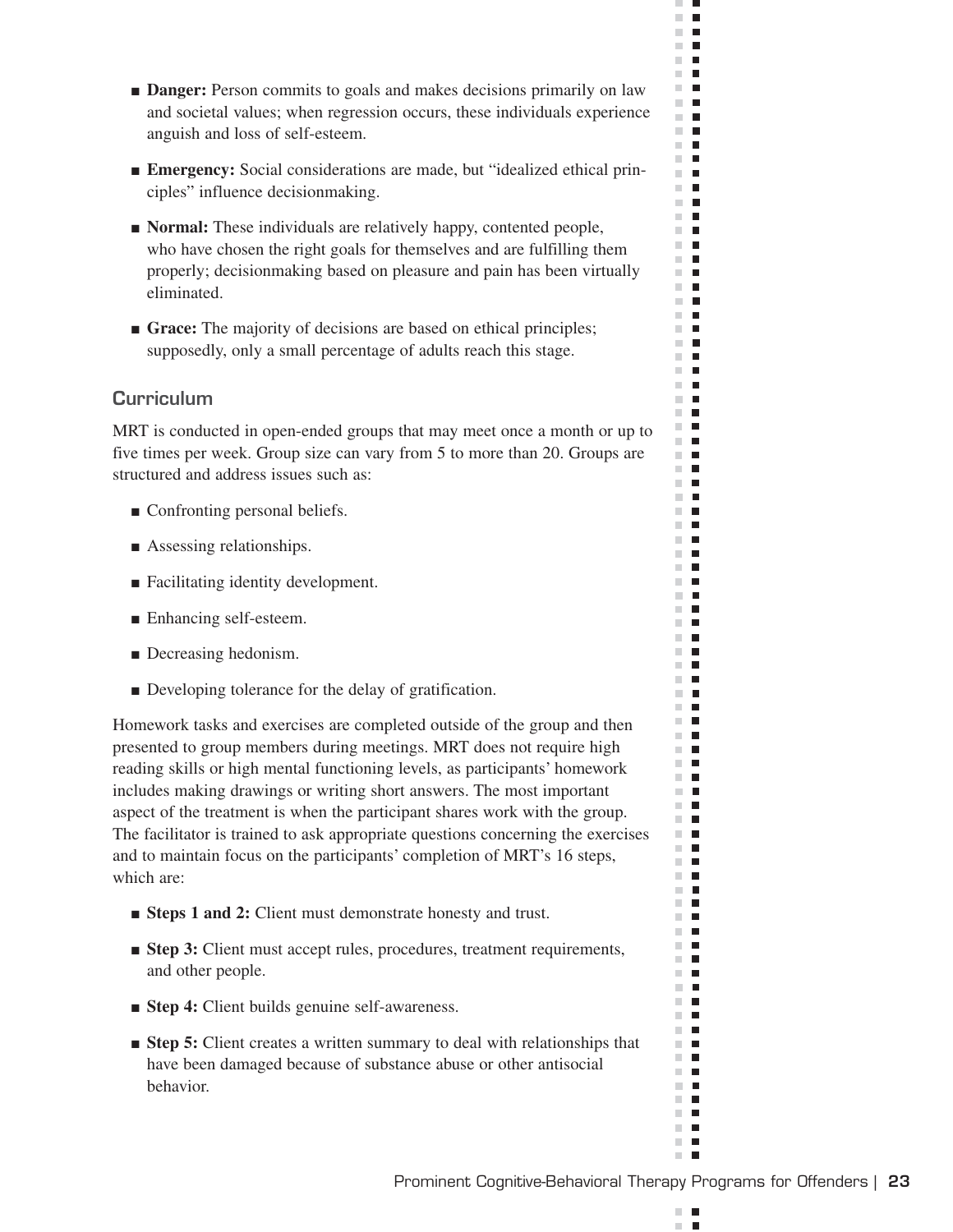- **Step 6:** Client begins to uncover the right things to do to address the causes of unhappiness.
- **Step 7:** Client sets goals.

ц J.  $\blacksquare$  .  $\blacksquare$  $\blacksquare$ **C** n m  $\mathbf{r}$ m m **D** O n m a a n m **The College**  $\mathcal{L}^{\mathcal{L}}$  . n m **College** n a n m n m **COLLEGE The Co The Contract State D** O n m  $\mathbf{r}$  $\blacksquare$  .  $\blacksquare$ n m **Contract** n T  $\blacksquare$  .  $\blacksquare$ m. m  $\mathbf{r}$  $\blacksquare$  .  $\blacksquare$  $\blacksquare$   $\blacksquare$  $\blacksquare$  $\mathcal{C}$  $\blacksquare$ n T  $\mathbb{R}^d$  $\blacksquare$  $\blacksquare$  .  $\blacksquare$  $\blacksquare$  .  $\blacksquare$  $\blacksquare$  .  $\blacksquare$  $\blacksquare$ n m **The Contract**  $\blacksquare$  $\mathbb{R}^n$  .  $\mathbb{R}^n$  $\mathbb{R}^n$  .  $\mathbb{R}^n$ m m  $\mathbb{R}^n$  $\blacksquare$  $\blacksquare$  $\blacksquare$  $\mathcal{L}$  $\blacksquare$  $\mathbb{R}^n$ m. m  $\mathbf{u}$  . **The Contract State**  $\blacksquare$ ×  $\blacksquare$ **The Co**  $\overline{\phantom{a}}$  $\mathcal{C}$  $\blacksquare$  .  $\blacksquare$ n m m. m n m  $\blacksquare$  .  $\blacksquare$  $\blacksquare$  $\mathbb{R}^n$ n m  $\blacksquare$  .  $\blacksquare$  $\mathbf{r}$  $\overline{\phantom{a}}$  $\mathbb{R}^n$  $\blacksquare$  $\blacksquare$  $\blacksquare$  $\mathcal{C}$  $\blacksquare$  $\mathcal{C}$  $\blacksquare$  $\blacksquare$  .  $\blacksquare$  $\blacksquare$  $\mathcal{C}$  $\blacksquare$ n H  $\blacksquare$  $\mathcal{C}$  $\blacksquare$  .  $\blacksquare$ n a  $\mathbf{r}$  $\blacksquare$  $\mathbb{R}^n$  $\blacksquare$ ×  $\Box$  $\blacksquare$  $\mathbb{R}^2$  $\mathcal{C}$  $\blacksquare$  $\blacksquare$  $\mathbb{R}^n$  $\blacksquare$ ×

- **Step 8:** Client refines goals into a plan of action.
- **Step 9:** Client must continue to meet timetables he or she set up.
- **Step 10:** Client conducts a moral assessment of all elements of his or her life.
- **Step 11:** Client reassesses relationships and forms a plan to heal damage to them.
- **Step 12:** Client sets new goals, for 1 year, 5 years, and 10 years, with a focus on how accomplishment of the goals will relate to happiness.
- **Steps 13–16 (optional):** Involves client's confrontation of the self with a focus on an awareness of self. Goals continue to be defined and expanded to include the welfare of others.

#### **Activities**

These activities are mandatory for clients in Moral Reconation Therapy:

- Client must become honest at the beginning of the treatment.
- Client must display trust in the treatment program, other clients, and staff.
- Client must become honest in relationships with others and actively work on improving relationships.
- Client must begin actively to help others in need of help and accept nothing in return; he or she must perform a major amount of public service work for those in need (again, accepting nothing in return).
- Client must perform an ongoing self-assessment in conjunction with receiving assessments from other clients and staff; these assessments require that clients be morally accountable on all levels of functioning: their beliefs, their attitudes, and virtually all their behavior.

### **Facilitator Training**

Facilitator training sessions in MRT methods run for 32 hours and are held frequently across the United States. Sessions are offered monthly in Memphis, Tennessee, and frequently in other locations throughout the United States. For further information on training schedules, contact the *Cognitive-Behavioral Treatment Review & Moral Reconation Therapy News* at 3155 Hickory Hill Suite 104, Memphis, TN 38115, 901–360–1564; e-mail: CCIMRT@aol.com; Web sites: *www.ccimrt.com* and *www.moral-reconation-therapy.com.*  Louisiana State University at Shreveport issues continuing education units for accredited trainers.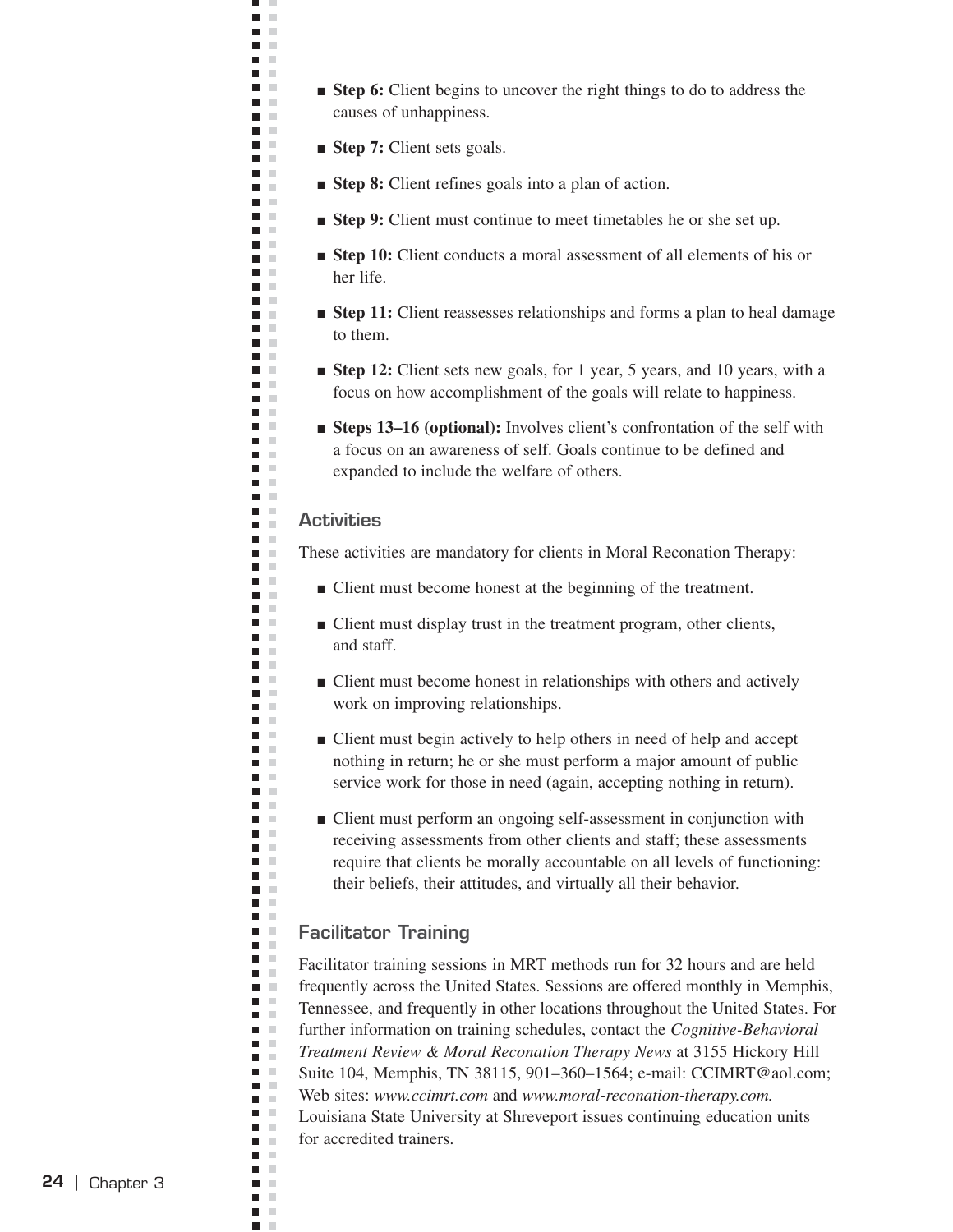# **Reasoning and Rehabilitation**

Developed by Robert Ross and Elizabeth Fabiano in 1985 at the University of Ottawa, Reasoning and Rehabilitation (R&R) is a cognitive-behavioral program that, like MRT, is based on the theory that offenders suffer from cognitive and social deficits (see Ross, Fabiano, and Ross, 1986). Ross and Fabiano's research that stands as the basis for the principles of R&R was published in the text *Time to Think: A Cognitive Model of Delinquency Prevention and Offender Rehabilitation* (1985). The techniques used in this program were modified from techniques used in previous correctional programs as well as methods that the authors found to be of value when used with offenders. They were field tested in an experimental study with high-risk probationers in Ontario, Canada.

The authors attempted to provide a program that could be used in a broad range of institutional or community corrections settings as well as one that could be used concurrently with other programs in which offenders may participate. They encourage significant individuals in the offender's life to be familiar with the program principles so that they can reinforce and encourage the offender in skill acquisition.

## **Approach**

This program focuses on enhancing self-control, interpersonal problem solving, social perspectives, and prosocial attitudes (see Wilson, Bouffard, and MacKenzie, 2005). Participants are taught to think before acting, to consider consequences of actions, and to conceptualize alternate patterns of behavior. The program consists of 35 sessions, running from 8 to 12 weeks, with 6 to 8 participants. The sessions include audiovisual presentations, games, puzzles, reasoning exercises, role playing, modeling, and group discussions. The program developers sought to ensure value and appeal of the materials to offenders, thereby providing a program that is both enjoyable yet demanding. Session topics include problem-solving techniques (e.g., information gathering, conceptualizing, alternative thinking, assertive communication), creative thinking, social skills, managing emotions, negotiation, critical reasoning, and values. Also important are learning to respond to complaints, being openminded, and responding to the feelings of others.

R&R's authors believe that highly trained professionals (e.g., psychiatrists, psychologists, social workers) may not always be the ones implementing rehabilitation programs, and therefore took steps to ensure that line staff would also be adept at implementing the program, as long as they possess the following characteristics:

- Above-average verbal skills.
- Ability to relate empathetically to offenders while maintaining rules, regulations, and the mission of the correctional agency.
- Sensitivity to group dynamics.
- Ability to confront offenders but not demean them.

 $\mathbb{R}^n$  $\blacksquare$  $\mathcal{L}$ п

ш  $\mathcal{C}$  $\blacksquare$  $\mathbb{R}^d$  $\blacksquare$  $\Box$  .  $\Box$  $\mathbf{r}$  $\mathbb{R}^n$  $\blacksquare$ **The Contract of the Contract of the Contract of the Contract of the Contract of the Contract of the Contract o**  $\blacksquare$  $\sim 10$  $\overline{\phantom{a}}$  $\mathbb{R}^n$  $\mathbf{r}$  $\mathbf{r}$  .  $\mathbf{r}$  $\mathbb{R}^d$  $\blacksquare$  $\mathbb{R}^n$  $\blacksquare$  $\mathbf{r}$  .  $\mathbf{r}$ m.  $\blacksquare$  $\mathbb{R}^d$  $\mathcal{L}_{\mathcal{A}}$  $\mathbb{R}^n$  $\blacksquare$  $\mathbb{R}^n$  .  $\mathbb{R}^d$  $\blacksquare$  $\mathcal{L}_{\mathcal{A}}$  $\blacksquare$  $\mathbf{r}$  $\mathbb{R}^n$ П  $\blacksquare$ m,  $\mathbb{R}^n$  . m m  $\mathbb{R}^n$  $\blacksquare$  $\mathbb{R}^n$  $\mathcal{L}_{\mathcal{A}}$  $\mathbb{R}^n$  $\blacksquare$  $\blacksquare$ m.  $\mathbb{R}^n$  $\blacksquare$ **The Contract of the Contract of the Contract of the Contract of the Contract of the Contract of the Contract o**  $\blacksquare$  $\blacksquare$  $\blacksquare$  $\blacksquare$  $\mathbb{R}^n$  .  $\mathbb{R}^n$  $\mathbb{R}^n$  $\blacksquare$  $\mathbb{R}^n$  $\blacksquare$  $\mathbb{R}^n$  .  $\mathbb{R}^n$  $\mathbb{R}^n$  .  $\mathbb{R}^n$ m.  $\blacksquare$  $\mathbf{u}$  $\mathbb{R}^n$  .  $\mathbb{R}^n$ m.  $\Box$ m.  $\Box$  $\mathbf{u}$  .  $\mathbf{u}$ **The Contract of the Contract of the Contract of the Contract of the Contract of the Contract of the Contract o**  $\mathbb{R}^n$  $\mathcal{L}_{\mathcal{A}}$  $\mathbf{u}$  $\mathbb{R}^n$  .  $\mathbb{R}^n$  $\mathbb{R}^n$  $\blacksquare$ **The Contract of the Contract of the Contract of the Contract of the Contract of the Contract of the Contract o**  $\mathbf{r}$  $\blacksquare$  $\Box$ m.  $\mathbf{u}$  .  $\mathbf{u}$ m.  $\blacksquare$ m.  $\mathcal{L}_{\mathcal{A}}$ m.  $\blacksquare$  $\mathbb{R}^n$  .  $\mathbb{R}^n$  $\blacksquare$ m.  $\mathbb{R}^d$  $\mathcal{L}_{\mathcal{A}}$  $\mathbb{R}^n$  $\blacksquare$  $\mathbb{R}^d$  $\blacksquare$  $\blacksquare$  $\blacksquare$  $\mathbb{R}^n$  .  $\mathbb{R}^n$  $\mathbb{R}^n$  $\mathcal{L}_{\mathcal{A}}$  $\mathbb{R}^n$  $\overline{\phantom{a}}$ П m. m.  $\blacksquare$  $\mathbb{R}^d$  $\mathcal{L}_{\mathcal{A}}$  $\mathcal{L}_{\mathcal{A}}$  $\blacksquare$  $\blacksquare$  $\mathbf{H} \cdot \mathbf{B}$  $\blacksquare$  $\mathbb{R}^d$ m.  $\Box$ ш П  $\mathbb{R}^d$  $\blacksquare$ **COL**  $\mathcal{L}_{\mathcal{A}}$  $\blacksquare$  $\mathbf{r}$  .  $\mathbf{r}$  $\mathbb{R}^n$  $\blacksquare$  $\blacksquare$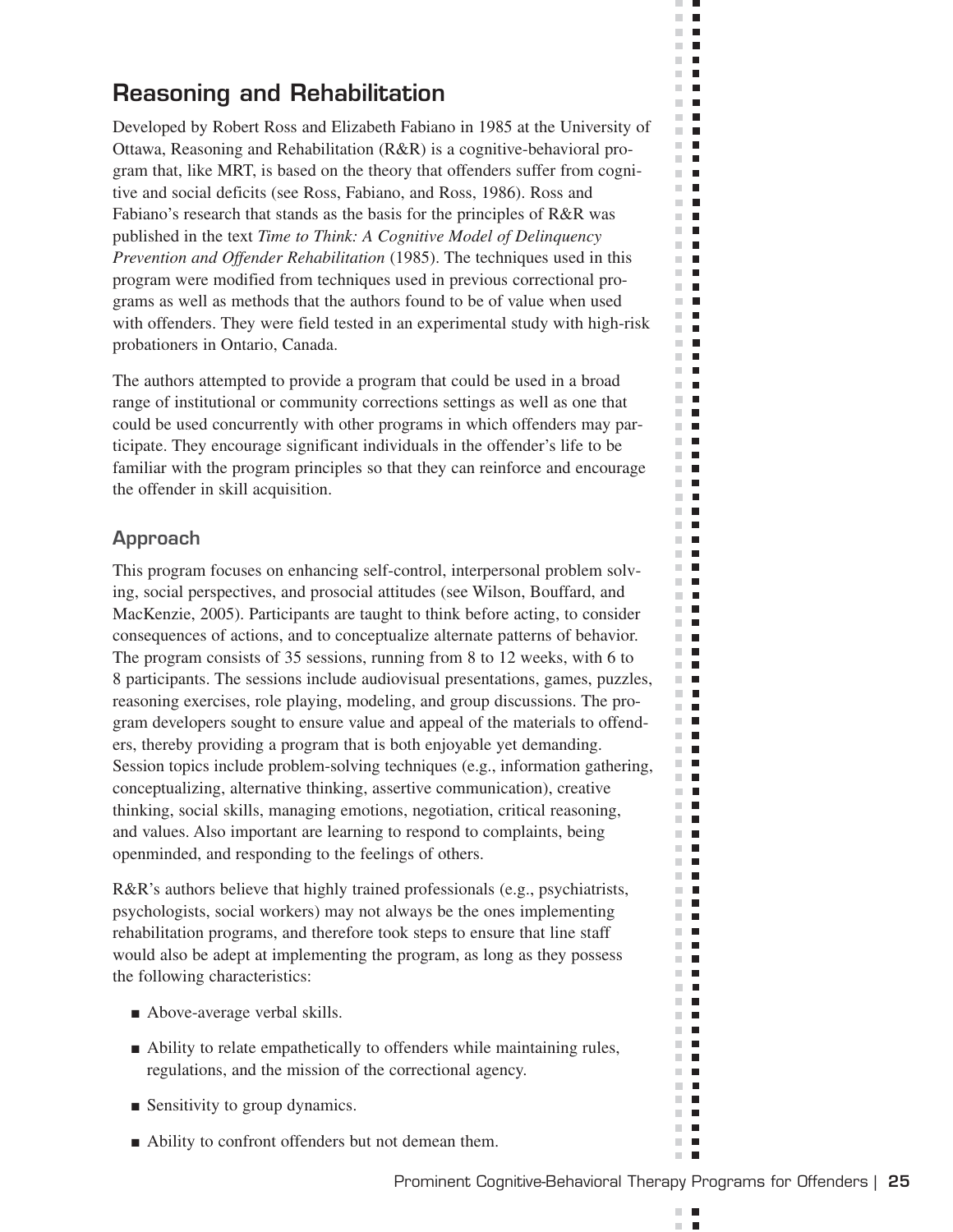- Above-average interpersonal skills.
- Successful experience managing unmotivated, hostile, or critical individuals.
- Humility and the consideration of others' views.
- Enthusiasm.
- Understanding of the cognitive model.

Trainers are encouraged to add to or modify the program to best serve specific types of offenders. The authors make note of the importance of trainers presenting the material just above the functioning level of the offenders so as to be challenging, yet not overwhelming or discouraging.

#### **R&R2**

ц J.  $\blacksquare$  $\mathbb{R}^n$  $\blacksquare$  $\mathcal{L}$ **C** n m  $\mathbf{r}$ m m  $\mathbf{L}$ n m a a **D** D n m n m n m **College** n a n m  $\blacksquare$  .  $\blacksquare$ a a n a **The Contract of the Contract of the Contract of the Contract of the Contract of the Contract of the Contract o**  $\blacksquare$  $\Box$  $\blacksquare$  $\mathcal{L}$  $\blacksquare$  .  $\blacksquare$ n m  $\blacksquare$  $\Box$ a a Ē.  $\mathbb{R}^d$  $\blacksquare$  .  $\blacksquare$  $\blacksquare$  $\blacksquare$  .  $\blacksquare$  $\blacksquare$ × m. m  $\blacksquare$  $\mathcal{C}$  $\blacksquare$  $\blacksquare$  .  $\mathbf{r}$  $\blacksquare$  .  $\blacksquare$  $\blacksquare$  .  $\blacksquare$  $\blacksquare$ n a  $\mathbb{R}^n$  $\blacksquare$  $\blacksquare$  .  $\blacksquare$ m. m  $\blacksquare$  $\Box$ n m  $\blacksquare$  $\mathbb{R}^n$ Ē,  $\mathcal{C}$  $\blacksquare$  .  $\blacksquare$  $\blacksquare$ n m n m  $\blacksquare$  $\blacksquare$  $\mathcal{L}$  $\Box$ ×  $\blacksquare$  .  $\blacksquare$ n m m. m n m  $\blacksquare$  .  $\blacksquare$  $\blacksquare$  $\mathbb{R}^n$ n m  $\blacksquare$  .  $\blacksquare$  $\mathbf{r}$  $\overline{\phantom{a}}$  $\mathbb{R}^n$ m. m  $\blacksquare$  $\blacksquare$  $\mathcal{C}$  $\overline{\phantom{a}}$  $\mathcal{L}$  $\blacksquare$  $\blacksquare$  .  $\blacksquare$  $\blacksquare$  $\sim$  $\blacksquare$  $\blacksquare$  .  $\blacksquare$  $\blacksquare$  $\mathcal{C}$  $\blacksquare$   $\blacksquare$  $\blacksquare$  $\mathbf{u}$  $\blacksquare$  $\mathcal{L}$  $\mathcal{C}$  $\blacksquare$  $\Box$ ×  $\blacksquare$  $\mathbb{R}^2$  $\Box$  $\mathcal{C}$  $\blacksquare$  $\mathbb{R}^n$  $\blacksquare$ ×

A shorter version of R&R, known as R&R2, is a program specifically for adults that was developed by Robert Ross and Jim Hilborn in 1996. This is a specialized, 15-session edition that seeks to target those over age 18 whose antisocial behavior led them to social services or criminal justice agencies.

The authors of R&R2 believe that long-term intervention can both "tax the motivation of many offenders and [be] associated with high attrition rates"; it can also tax the motivation of trainers and overburden agency budgets (Ross and Hilborn, 2007 in press, p. 16). The authors also note that evaluation reviews have concluded that the largest effects, proportionally, occur when cognitive programs are small and that shorter cognitive skills programs can be as effective as longer ones.

R&R2 is also designed to correct a shortcoming of previous versions that did not allow the program to be tailored to the needs and circumstances of the group recipients (Ross and Hilborn, 2007 in press). The new program offers specialized versions specific to age, sex, nature of the antisocial behavior, risk of recidivism, and culture.

R&R2 principles include:

- Motivational interviewing.
- Prosocial modeling.
- Relapse prevention.
- Desistance (encouragement to acquire a long-term prosocial lifestyle).

R&R2 program objectives, as with the original, are designed to increase prosocial competence among the participants. Additional objectives include:

■ **Provider assessment.** This program can be used as an assessment device, with the participant's performance providing a more complete measure of cognitive functioning than testing alone. It can also direct the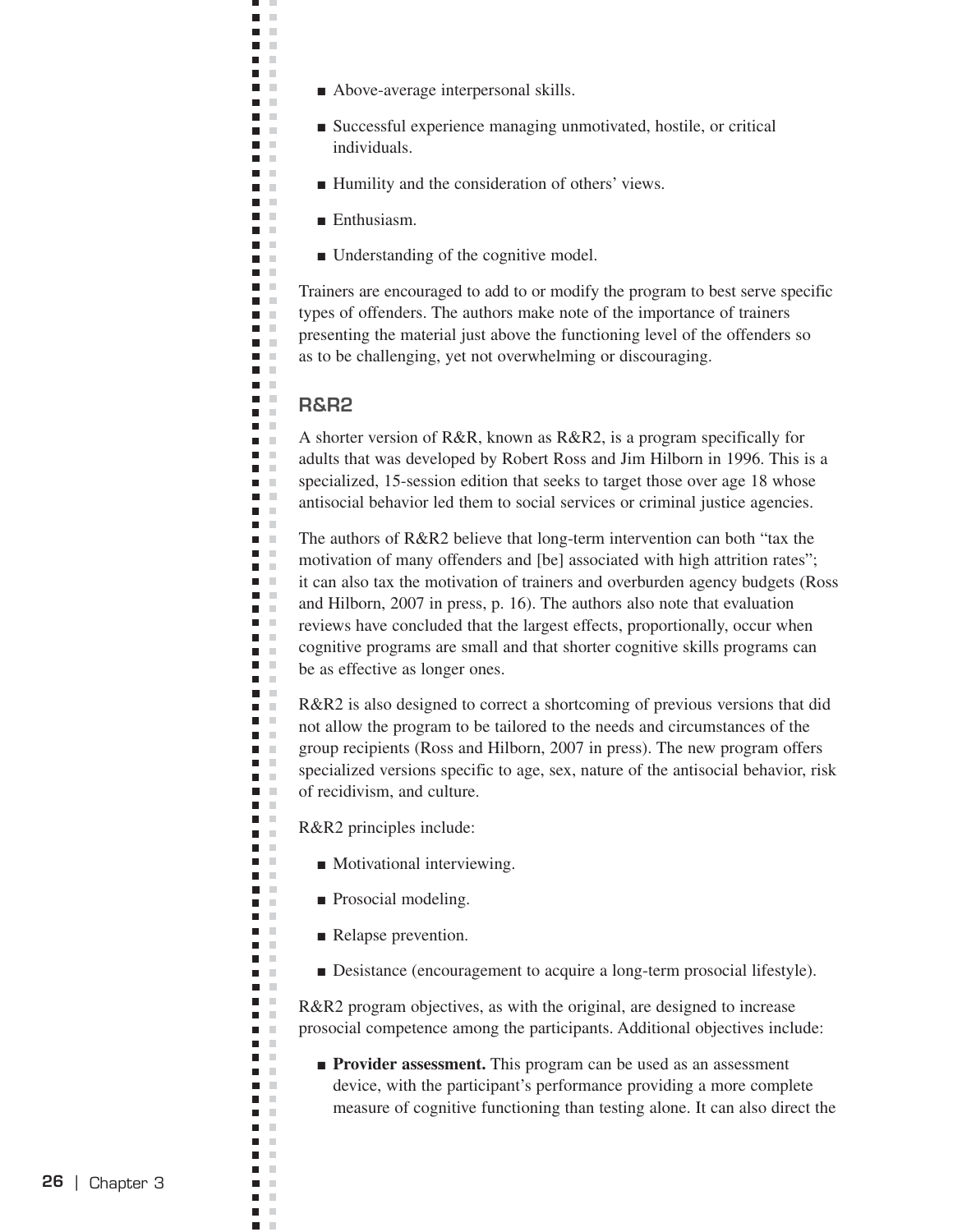provider toward needs for other programs, including the more specialized versions of R&R2.

- **Participant assessment.** R&R2 allows participants to experience CBT and assess whether they may be open to further program treatments.
- **Motivation.** Participants may become engaged in the process and more motivated to get involved in longer treatment programs.
- **Preparation.** Often, programs require a higher level of cognitive skills than many participants possess. R&R2 allows them to learn the skills required to continue with cognitive behavioral programs.

An IQ of approximately 70 or higher, as shown by prescreening, is necessary for participants to benefit from this training. Any severe psychopathology should be predetermined as well, so that one participant's disruptiveness will not interfere with the other participants' progress.

The authors emphasize their consideration of the "Risk Principle"; that is, they concede that high-risk offenders' engagement with low-risk offenders within the program may provide modeling of delinquent behaviors. Separate groups for low-risk offenders are therefore important. (On the other hand, individuals who have learned more prosocial behaviors could be included with high-risk offenders to serve as role models.)

The ideal implementation of R&R2 is to teach low-risk offenders the skills to function prosocially and avoid being involved in longer programs with high-risk offenders. According to the authors, the trainer's observations of the participants' performance in the shorter program may also help them identify those who are most likely to be harmed by their enrollment in programs alongside high-risk offenders.

The R&R2 program does not require participants to discuss their illegal behavior. Trainers are encouraged to redirect antisocial talk or behavior when it occurs within the group toward more acceptable and positive discussions.

The program provides just over 1,000 minutes of actual training. Lessons require the transfer of cognitive skills to real-life events, and every one of the 16 sessions has homework assignments. Each session includes time for feedback from participants on their observations and experiences that occurred between sessions. R&R2 manuals include the "Handbook," which is a detailed instruction manual for trainers that has all materials required for each session, and the "Participant's Workbook," which contains handouts, exercises, and worksheets that should be available for each participant. The ideal group size is 8 participants or, depending on the characteristics of the group, no less than 4 and no more than 10. R&R2 requires no special facilities, although an overhead projector and flip chart are needed. The manual suggests a preferred room setup. Sessions are flexible, but two to three 90-minute sessions per week are suggested. Staggering entry into the program is possible and trainers can provide new entrants with "catchup" sessions.

 $\mathbb{R}^n$  $\blacksquare$  $\mathcal{L}$ п

ш  $\blacksquare$  $\blacksquare$  $\mathbb{R}^d$  $\blacksquare$  $\Box$  .  $\Box$  $\mathbf{r}$  $\mathbb{R}^n$  $\overline{\phantom{a}}$ **The Co** m.  $\blacksquare$  $\blacksquare$  $\sim$  $\mathbb{R}^n$  $\blacksquare$  $\Box$  .  $\Box$  $\blacksquare$ m.  $\mathbb{R}^d$  $\blacksquare$  $\mathbb{R}^n$  $\mathcal{L}_{\mathcal{A}}$  $\mathbb{R}^2$  $\blacksquare$  $\mathbb{R}^n$  $\blacksquare$  $\mathbb{R}^d$  $\blacksquare$  $\mathbb{R}^n$  $\blacksquare$  $\mathbb{R}^n$  .  $\mathbb{R}^d$  $\blacksquare$  $\mathcal{L}_{\mathcal{A}}$  $\blacksquare$  $\mathbb{R}^n$  .  $\mathbb{R}^n$  $\blacksquare$  $\blacksquare$ m,  $\Box$  .  $\Box$  $\blacksquare$ m.  $\mathbb{R}^n$  $\blacksquare$  $\mathbb{R}^n$  $\mathcal{L}_{\mathcal{A}}$ m.  $\blacksquare$ Ē m.  $\mathbb{R}^n$  $\blacksquare$  $\blacksquare$  .  $\blacksquare$  $\blacksquare$  $\blacksquare$  $\mathbb{R}^d$  $\blacksquare$ m.  $\blacksquare$ m.  $\mathcal{L}_{\mathcal{A}}$ m.  $\blacksquare$  $\blacksquare$  $\overline{\phantom{a}}$  $\mathbb{R}^n$  .  $\mathbb{R}^n$  $\mathbb{R}^n$  .  $\mathbb{R}^n$ m.  $\blacksquare$  $\mathbf{u}$ m.  $\blacksquare$  $\mathbb{R}^n$  $\Box$ m.  $\blacksquare$  $\mathbf{r}$ **The Contract of the Contract of the Contract of the Contract of the Contract of the Contract of the Contract o**  $\mathbb{R}^d$  $\blacksquare$ m.  $\blacksquare$  $\mathbb{R}^d$  $\blacksquare$  $\mathcal{L}_{\mathcal{A}}$  $\overline{\phantom{a}}$ m.  $\blacksquare$  $\mathbf{r}$  $\blacksquare$ m.  $\overline{\phantom{a}}$ m.  $\blacksquare$ m. m.  $\mathcal{L}_{\mathcal{A}}$ m.  $\blacksquare$ m.  $\blacksquare$  $\mathbb{R}^n$  .  $\mathbb{R}^n$  $\blacksquare$ m. m.  $\mathcal{L}_{\mathcal{A}}$  $\mathbb{R}^n$  $\blacksquare$  $\mathbb{R}^n$  $\blacksquare$  $\blacksquare$  $\blacksquare$  $\mathbb{R}^n$  .  $\mathbb{R}^n$  $\mathbf{u} \cdot \mathbf{u}$  $\mathbb{R}^n$  $\mathcal{L}_{\mathcal{A}}$  $\blacksquare$  $\mathbb{R}^n$ m.  $\overline{\phantom{a}}$  $\overline{\phantom{a}}$  $\sim$ ш  $\blacksquare$ m.  $\blacksquare$  $\mathbb{R}^n$  $\blacksquare$  $\blacksquare$ m.  $\blacksquare$  $\mathbb{R}^n$  $\blacksquare$  $\blacksquare$  $\mathbb{R}^d$ **COL**  $\blacksquare$  $\blacksquare$  $\mathbf{r}$  .  $\mathbf{r}$  $\mathbb{R}^n$  $\blacksquare$  $\mathbb{R}^n$  .  $\mathbb{R}^n$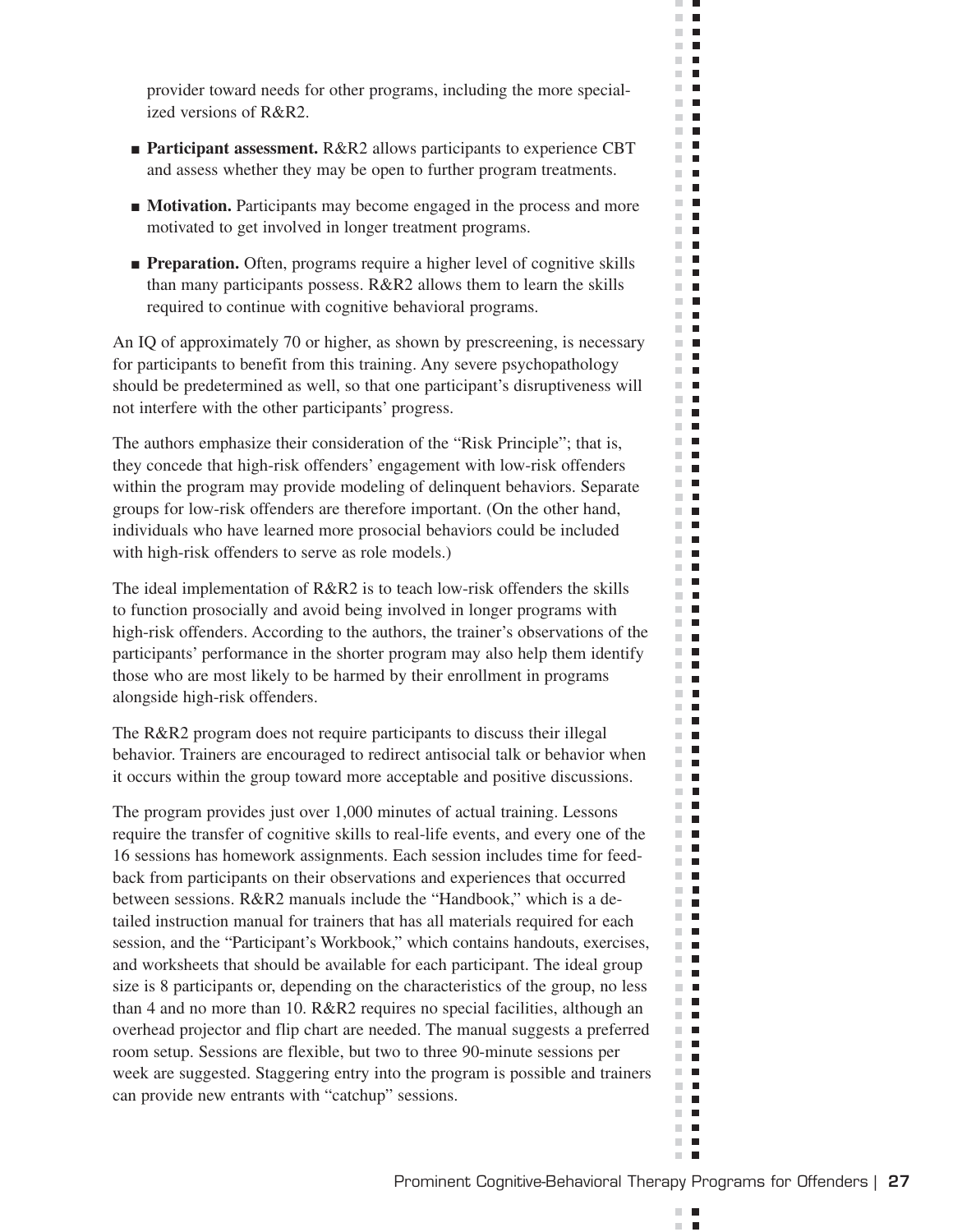The authors caution that R&R2 should not be considered only an "offending behavior" or "therapeutic" program. They assert that it is an "approach to the treatment not only of criminal behavior but of a variety of antisocial behaviors" (Ross and Hilborn, 2007 in press, p. 21). It is a way of equipping antisocial individuals with the skills and attitudes necessary to help them avoid future problems or to cope with problems more effectively.

## **Facilitator Training**

ц J.  $\blacksquare$  $\bar{\mathbf{u}}$  $\blacksquare$  $\mathbb{R}^2$ **C D** D  $\Box$  $\mathcal{L}$  $\blacksquare$  $\mathbf{u}$  .  $\blacksquare$ i.  $\Box$  $\blacksquare$  .  $\blacksquare$  $\blacksquare$  $\blacksquare$  $\blacksquare$  $\mathcal{C}$  $\blacksquare$  .  $\blacksquare$  $\blacksquare$  .  $\blacksquare$  $\blacksquare$  $\blacksquare$  .  $\blacksquare$  $\blacksquare$  $\blacksquare$  .  $\blacksquare$  $\blacksquare$  $\blacksquare$  $\blacksquare$  $\blacksquare$  $\mathcal{L}$  $\blacksquare$  $\mathcal{L}$  $\blacksquare$ ē  $\mathcal{C}$  $\blacksquare$ ×  $\blacksquare$ ×  $\blacksquare$  $\Box$ × m. m  $\blacksquare$  $\mathbb{R}^2$  $\Box$  $\mathcal{C}$  $\mathbb{R}^n$ П  $\blacksquare$  .  $\blacksquare$  $\blacksquare$  $\mathcal{L}$  $\Box$  $\mathbb{R}^n$  $\blacksquare$  .  $\blacksquare$  $\blacksquare$  $\mathcal{L}$  $\Box$  $\mathbb{R}^2$  $\mathcal{C}$  $\blacksquare$  $\blacksquare$  $\blacksquare$ ×  $\Box$  $\mathbb{R}^2$  $\blacksquare$ Ξ  $\mathbb{R}^2$ Ē,  $\mathcal{C}$  $\blacksquare$  .  $\blacksquare$  $\Box$  $\bar{\phantom{a}}$  $\blacksquare$ ×  $\blacksquare$  $\mathbb{R}^n$  $\blacksquare$  .  $\blacksquare$  $\mathcal{L}$  $\Box$  $\mathbb{R}^2$ ōΞ  $\blacksquare$  .  $\blacksquare$  $\blacksquare$  $\mathcal{C}$  $\blacksquare$  .  $\blacksquare$  $\blacksquare$  .  $\blacksquare$  $\blacksquare$ × п ×  $\blacksquare$  .  $\blacksquare$  $\blacksquare$  .  $\blacksquare$  $\overline{\phantom{a}}$  $\mathcal{L}$  $\blacksquare$  $\mathcal{C}$  $\Box$  $\mathbb{R}^n$  $\blacksquare$  $\mathbb{R}^2$  $\blacksquare$  $\mathbb{R}^2$  $\overline{\phantom{a}}$ **In**  $\mathcal{C}$  $\blacksquare$  $\blacksquare$ ×  $\blacksquare$ Ē,  $\mathbb{R}^2$  $\blacksquare$  $\mathbb{R}^2$  $\mathbb{R}^d$  $\blacksquare$ n in  $\mathbf{r}$  $\blacksquare$  $\mathcal{C}$  $\mathbb{R}^d$  $\overline{\phantom{a}}$  $\Box$ ×  $\blacksquare$  $\mathbb{R}^2$  $\overline{\phantom{a}}$  $\mathbb{R}^2$  $\blacksquare$  $\mathbb{R}^n$  $\blacksquare$ ×

Those interested in learning to facilitate Ross and Fabiano's Reasoning and Rehabilitation program are directed to their *Reasoning and Rehabilitation: A Handbook for Teaching Cognitive Skills,* T3 Associates, Ottawa, Ontario.

## **Relapse Prevention Therapy**

As described by authors George A. Parks and G. Alan Marlatt (2000), Relapse Prevention Therapy (RPT) was originally developed to be a maintenance program to prevent and manage relapse following addiction treatment. Designed to teach individuals how to anticipate and cope with relapse, RPT rejects the use of labels such as "alcoholic" or "drug addict," and encourages clients to think of their addictive behavior as something they *do* rather than something they *are*.

RPT uses techniques from cognitive-behavioral coping-skills training to teach clients self-management and self-control of their thoughts and behavior. This approach views addictive behaviors as acquired habits with "biological, psychological, and social determinants and consequences" (Marlatt, Parks, and Witkiewitz, 2002, p. 2). Since impaired judgment and loss of impulse control are often associated with alcohol and drug abuse, the program has also been used as a component in treating aggression and violent behavior (Cullen and Freeman-Longo, 2001) as well as sex offending (Laws, Hudson, and Ward, 2000). Most recently, RPT has been extended as a case management tool applicable to any type of criminal conduct (Parks et al., 2004).

### **Approach**

Parks and Marlatt (2000) indicate that 75 percent of relapses, as reported by Marlatt and Donovan (2005), were due to three categories of high-risk situations: negative emotional states, interpersonal conflict, and social pressure. More recently, relapse determinants have been categorized into a total of eight types (Marlatt, Parks, and Witkiewitz, 2002). One is "Intrapersonal-Environmental Determinants," which are associated with factors within the individual and reactions to nonpersonal events. This includes coping with negative emotions, dysphoric states, and reactions to stress (exams, public speaking, financial difficulties, etc.). Another category is "Interpersonal Determinants," which includes factors surrounding the presence or influence of others, such as interpersonal conflict, frustration and anger, and social pressure (either direct or indirect).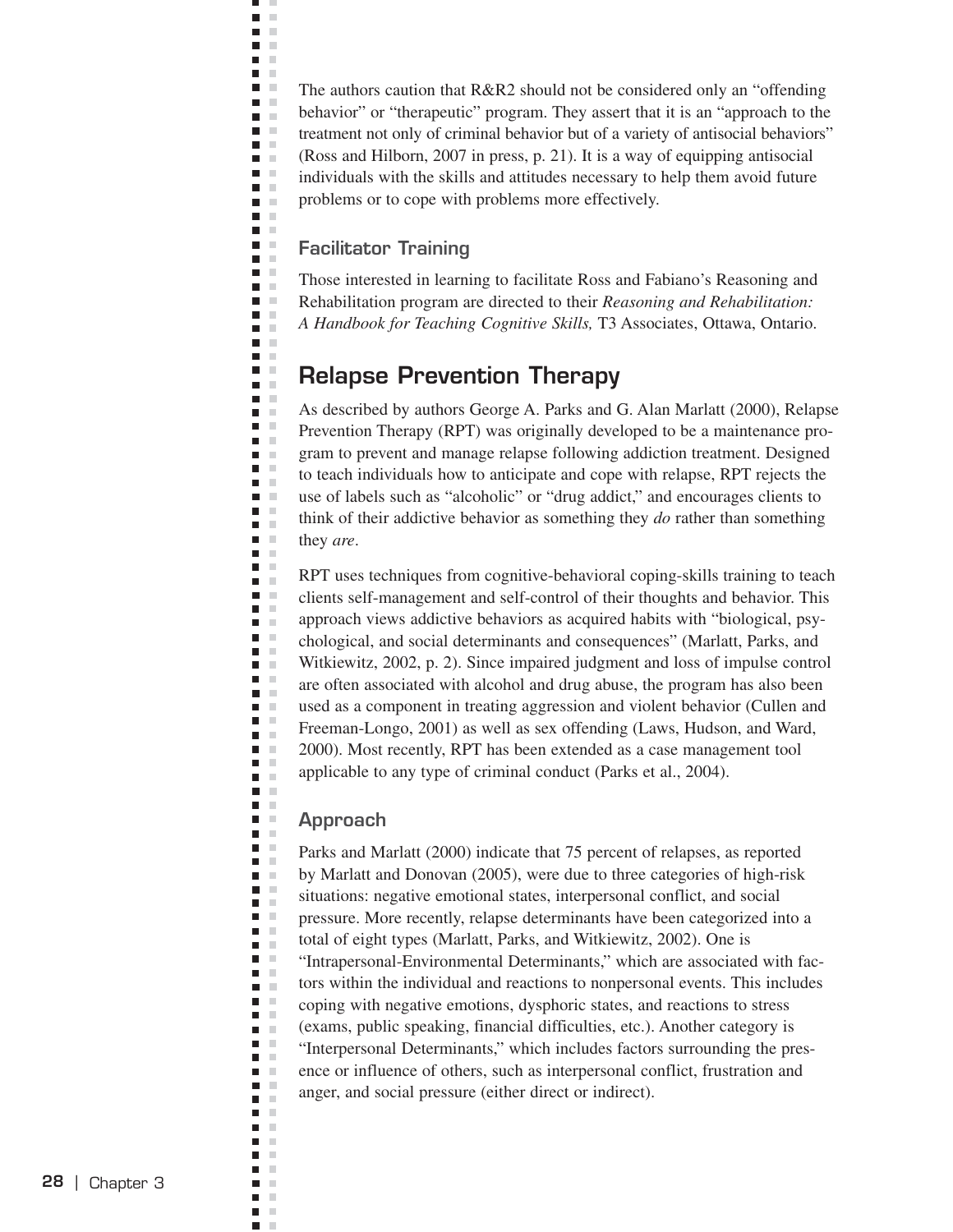RPT proposes that relapse is less likely to occur when an individual possesses effective coping mechanisms to deal with such high-risk situations. With this, the individual experiences increased self-efficacy and, as the length of abstinence from inappropriate behavior increases and effective coping with risk situations multiplies, the likelihood of relapse diminishes.

RPT involves five therapeutic strategies:

- Coping-skills training, which teaches ways to handle urges and cravings that occur in early stages of the habit change journey.
- "Relapse Road Maps," which are used to identify tempting and dangerous situations, with "detours" presented for avoiding these situations and successfully coping without having a lapse or relapse.
- Strategies to identify and cope with cognitive distortions, such as denial and rationalization, that can increase the possibility of relapse with little conscious awareness.
- Lifestyle modification techniques, so that alcohol or drug use is replaced with constructive and health-promoting activities and habits.
- Learning to anticipate possible relapses, with unrealistic expectations of perfection replaced with encouragement to be prepared for mistakes or breakdowns and skills taught on how to learn from those mistakes and continue on.

RPT begins with the identification of an individual's high risk for situations where relapse could occur and with an evaluation of his or her ability to cope with those situations. Indepth programs of change are necessary because it is impossible to identify all the possibilities for high-risk situations for any one client. Marlatt, Parks, and Witkiewitz (2002) identified two additional required aspects: helping clients create a balanced lifestyle to increase their capacity to deal with stress and, therefore, increase self-efficacy; and teaching an identification process toward early warning signs of high-risk situations and ways to evoke self-control strategies to prevent relapse.

In summary, RPT clients are taught to:

- Understand relapse as a process, not an event.
- Identify and cope with high-risk situations.
- Cope effectively with urges and cravings.
- Implement damage control procedures during lapses to minimize their negative consequences and get back on the road to recovery.
- Stay engaged in treatment, particularly after relapses occur.
- Create a more balanced lifestyle.

 $\mathbb{R}^n$  $\blacksquare$  $\mathcal{L}$ п

 $\mathbb{R}^n$  $\blacksquare$  $\mathbb{R}^n$  $\blacksquare$  $\Box$  .  $\Box$  $\mathbf{r}$  $\mathbb{R}^n$  $\mathcal{L}_{\mathcal{A}}$  $\mathbf{r}$  $\blacksquare$  $\mathbb{R}^n$  . In  $\mathbb{R}^n$  $\mathcal{L}_{\mathcal{A}}$  $\Box$  .  $\Box$  $\blacksquare$  .  $\blacksquare$  $\mathbb{R}^n$  .  $\mathbb{R}^n$  $\mathbb{R}^n$  .  $\mathbb{R}^n$  .  $\mathbb{R}^n$ **The Contract of the Contract of the Contract of the Contract of the Contract of the Contract of the Contract of the Contract of the Contract of the Contract of the Contract of the Contract of the Contract of the Contract**  $\mathbb{R}^n$  $\blacksquare$  $\mathbb{R}^n$  .  $\blacksquare$  .  $\blacksquare$  $\mathbb{R}^2$  $\Box$  .  $\Box$  $\mathbb{R}^n$  .  $\mathbb{R}^n$  $\blacksquare$  $\blacksquare$ m.  $\Box$  .  $\Box$ m m  $\Box$  .  $\Box$  $\mathbb{R}^n$  . H.  $\mathbb{R}^n$  $\mathcal{L}_{\mathcal{A}}$ **The Contract of the Contract of the Contract of the Contract of the Contract of the Contract of the Contract o** m in m.  $\blacksquare$  $\blacksquare$  $\mathbb{R}^n$  .  $\mathbb{R}^n$  .  $\mathbb{R}^n$  $\mathbb{R}^n$  $\blacksquare$  $\mathbb{R}^n$  .  $\mathbb{R}^n$  $\mathbb{R}^n$  .  $\mathbb{R}^n$ **The Co**  $\mathbf{u}$  $\mathbb{R}^n$  .  $\mathbb{R}^n$  $\mathbb{R}^n$  .  $\mathbb{R}^n$  $\mathbb{R}^n$  .  $\mathbb{R}^n$  $\mathbf{u}$  $\mathbb{R}^n$  .  $\mathbb{R}^n$ m.  $\blacksquare$  $\mathbf{u}$  $\blacksquare$ H.  $\mathbb{R}^n$  $\mathcal{L}_{\mathcal{A}}$ **The Contract of the Contract of the Contract of the Contract of the Contract of the Contract of the Contract o**  $\mathbf{r}$ **THE** m.  $\Box$  $\mathbf{H}$  .  $\mathbf{H}$ m.  $\blacksquare$ m.  $\mathcal{L}_{\mathcal{A}}$  $\mathbb{R}^n$  .  $\mathbb{R}^n$  $\mathbb{R}^n$  .  $\mathbb{R}^n$  $\mathbf{u}$  .  $\mathbf{u}$  $\mathbb{R}^d$  $\mathcal{L}_{\mathcal{A}}$  $\mathbb{R}^n$  .  $\mathbb{R}^n$  $\mathbb{R}^n$  $\blacksquare$  $\blacksquare$ m.  $\mathbb{R}^n$  .  $\mathbb{R}^n$  $\mathbf{u} \cdot \mathbf{u}$  $\mathbb{R}^n$  $\blacksquare$  $\blacksquare$ **The Co**  $\blacksquare$ m.  $\mathbb{R}^d$  $\blacksquare$  $\blacksquare$  $\mathbb{R}^n$  .  $\mathbb{R}^n$  $\mathbb{R}^n$  $\blacksquare$  $\blacksquare$  $\mathbb{R}^n$  $\mathbf{L}$  $\mathbb{R}^d$  $\blacksquare$ **COL**  $\blacksquare$  $\mathbb{R}^n$  .  $\mathbb{R}^n$  $\mathbf{r}$  .  $\mathbf{r}$  $\mathbb{R}^n$  $\overline{\phantom{a}}$  $\blacksquare$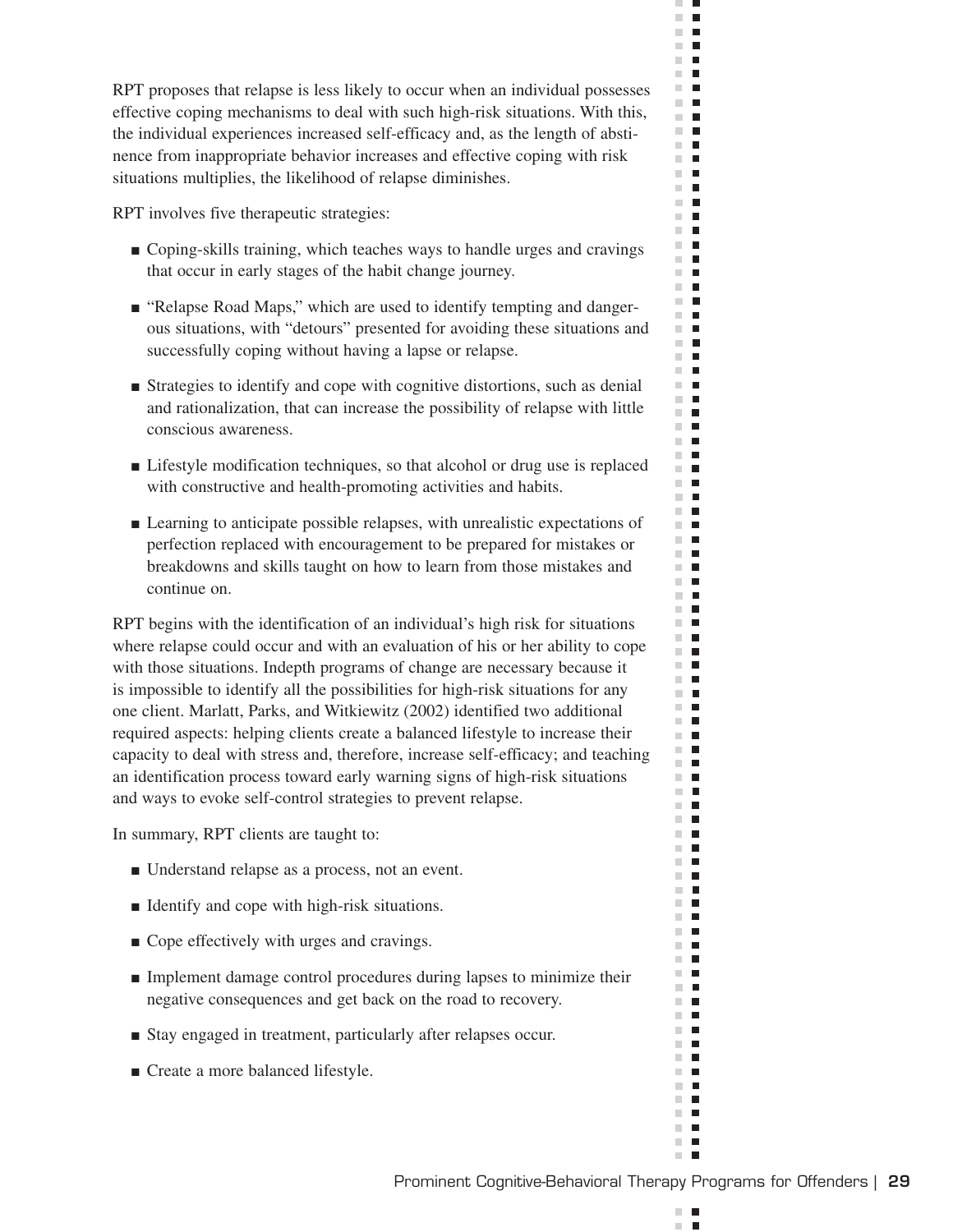#### **Facilitator Training**

Ë J.  $\bar{\mathbf{u}}$  $\blacksquare$  $\mathbb{R}^2$  $\blacksquare$  . **D** D  $\Box$  $\blacksquare$ **D** O  $\mathbf{u}$  $\blacksquare$ i.  $\blacksquare$  $\mathcal{L}$  $\blacksquare$  .  $\blacksquare$  $\blacksquare$  $\blacksquare$  $\blacksquare$ ×  $\blacksquare$  .  $\blacksquare$  $\mathbb{R}^n$  $\blacksquare$ n a **The Contract of the Contract of the Contract of the Contract of the Contract of the Contract of the Contract o**  $\blacksquare$  $\blacksquare$  $\mathcal{C}$  $\blacksquare$  $\mathcal{C}$  $\blacksquare$  .  $\blacksquare$  $\blacksquare$  $\blacksquare$  $\blacksquare$  .  $\blacksquare$  $\mathcal{C}$  $\blacksquare$ Ē  $\mathbb{R}^2$  $\bar{\mathbb{R}}$  $\Box$  $\blacksquare$  .  $\blacksquare$  $\bar{\mathbf{u}}$  $\Box$  $\Box$  $\mathcal{L}$  $\blacksquare$  .  $\blacksquare$  $\mathbb{R}^n$  $\Box$  $\mathcal{C}$  $\blacksquare$  .  $\blacksquare$  $\blacksquare$  .  $\blacksquare$  $\blacksquare$  $\mathcal{C}$  $\Box$  $\mathbb{R}^n$  $\blacksquare$  .  $\blacksquare$  $\mathcal{L}$  $\Box$  $\mathbb{R}^2$  $\mathcal{C}$  $\blacksquare$  $\blacksquare$  $\blacksquare$ ×  $\Box$  $\mathbb{R}^d$  $\blacksquare$  .  $\blacksquare$ Ξ  $\mathbb{R}^2$ Ē,  $\mathbb{R}^2$  $\blacksquare$  .  $\blacksquare$  $\blacksquare$  $\pm$  $\overline{\phantom{a}}$  $\mathcal{C}$  $\blacksquare$  $\mathbb{R}^n$  $\blacksquare$  .  $\blacksquare$  $\mathcal{C}$  $\Box$ ×  $\blacksquare$  .  $\blacksquare$  $\blacksquare$  $\mathbb{R}^2$  $\blacksquare$  $\mathcal{C}$  $\blacksquare$  $\mathcal{L}$  $\blacksquare$  $\mathcal{L}$  $\blacksquare$  $\bar{\alpha}$ п ×  $\blacksquare$  .  $\blacksquare$  $\blacksquare$  .  $\blacksquare$  $\overline{\phantom{a}}$  $\mathcal{C}$  $\blacksquare$  $\mathcal{C}$  $\Box$ ×  $\blacksquare$  $\mathbb{R}^2$  $\blacksquare$  $\mathbb{R}^2$  $\blacksquare$  $\mathcal{C}$  $\blacksquare$  $\blacksquare$ × n m  $\Box$  $\mathbb{R}^n$  $\blacksquare$  $\mathbb{R}^2$  $\mathcal{C}$  $\mathcal{L}_{\mathcal{A}}$  $\Box$  $\pm$  $\mathbf{r}$  $\blacksquare$  $\mathbb{R}^n$  $\mathbb{R}^d$  $\overline{\phantom{a}}$  $\blacksquare$  $\mathcal{C}$  $\blacksquare$  $\mathbb{R}^2$  $\overline{\phantom{a}}$  $\mathbb{R}^2$  $\blacksquare$  $\mathbb{R}^n$  $\blacksquare$  $\mathbb{R}^d$ 

Workshops of 1 to 5 days are offered by the Addictive Behaviors Research Center at the University of Washington in Seattle. Programs focus on several key themes and are flexible to meet the needs of different organizations and trainees. Topics include Cognitive-Behavioral Therapy for Offenders 101, Cognitive-Behavioral Offender Substance Abuse Treatment, Relapse Prevention with Offenders, Integrated Treatment of Co-Occurring Disorders, Offender Re-Entry Planning, and Relapse Prevention as an Offender Case Management Tool.

Consultation and technical assistance on implementing Cognitive-Behavioral Programs is also available. Contact George A. Parks, Ph.D., Department of Psychology, Box 351629, University of Washington, Seattle, WA 98195–1629, 206–685–7504.

## **Thinking for a Change**

In December 1997, the National Institute of Corrections (NIC) introduced a new integrated cognitive-behavioral change program for offenders and sought a limited number of local, state, or federal correctional agencies to serve as field test sites for the program, Thinking for a Change (T4C). An overwhelming response from the corrections community requesting participation in the project necessitated immediate program expansion and the inclusion of a much broader scope of participation for the field test. Since its introduction, correctional agencies in more than 40 states have implemented T4C with offender populations. These agencies include state correctional systems, local jails, community-based corrections programs, and probation and parole departments. The offender populations included in the project represent both adults and juveniles and males and females. More than 5,000 correctional staff have been trained to facilitate offender groups. Nearly 500 individuals have participated in Thinking for a Change: Advanced Practicum (Training of Trainers), which enables participants to train additional facilitators at their agencies to deliver the program. As research of the effectiveness of the program continues to mount, so does the interest from the correctional community to adopt a quality, evidenced-based cognitive-behavioral change program.

#### **Approach**

T4C (Bush, Glick, and Taymans, 1997) uses a combination of approaches to increase offenders' awareness of self and others. It integrates cognitive restructuring, social skills, and problem solving. The program begins by teaching offenders an introspective process for examining their ways of thinking and their feelings, beliefs, and attitudes. This process is reinforced throughout the program. Social-skills training is provided as an alternative to antisocial behaviors. The program culminates by integrating the skills offenders have learned into steps for problem solving. Problem solving becomes the central approach offenders learn that enables them to work through difficult situations without engaging in criminal behavior.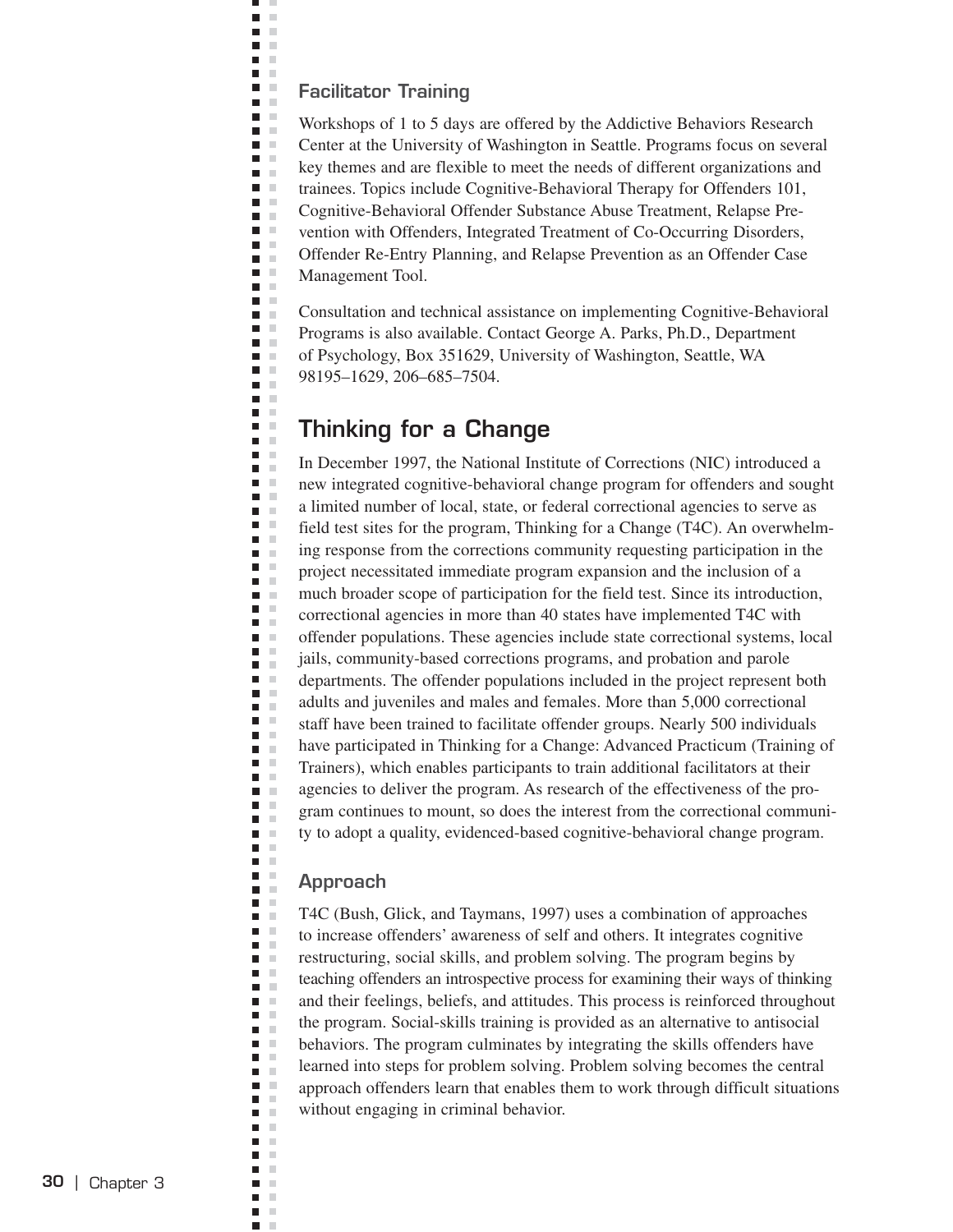Offenders learn how to report on situations that could lead to criminal behavior and to identify the cognitive processes that might lead them to offending. They learn how to write and use a "thinking report" as a means of determining their awareness of the risky thinking that leads them into trouble. Within the social skills component of the program, offenders try using their newly developed social skills in role-playing situations. After each role-play, the group discusses and assesses how well the participant did in following the steps of the social skill being learned. Offenders also apply problem-solving steps to problems in their own lives. Written homework assignments, a social skills checklist, and input from a person who knows the participant well are all used by the class to create a profile of necessary social skills, which becomes the basis for additional lessons. Through a variety of approaches, including cognitive restructuring, social-skills training, and problem solving, T4C seeks to provide offenders with the skills as well as the internal motivation necessary to avoid criminal behavior.

The broad spectrum of the program's sessions makes T4C meaningful for a variety of offenders, including adults and juveniles, probationers, prison and jail inmates, and those in aftercare or on parole. A brief 15-minute prescreening session to reinforce the participant's need for the program and the necessity of positive participation is the first step in T4C. Small groups of 8 to 12 individuals are encouraged in order to facilitate interactive and productive feedback. The program can be used concurrently or consecutively with other treatment programs.

The curriculum is divided into 22 lessons, each lasting 1 to 2 hours. No more than one lesson should be offered per day; two per week is optimal. It is recommended that at least 10 additional sessions be held using the social skills profile developed by the class (as noted above). Lessons are sequential, and program flow and integrity are important; however, in situations of high turnover or movement to other facilities, some sessions can be used as points to reorganize or combine existing groups, freeing up one facilitator to work with a new set of offenders.

The program is available online, on CD–ROM, or via a "distance learning" program of tapes. A Spanish translation is also available online or on CD–ROM. Exhibit 3 (page32) presents an overview of the T4C program.

## **Facilitator Training**

Training for facilitators of T4C is readily available on the NIC Web site, *www.nicic.org*. Included are:

■ A 2-day curriculum entitled "What Are They Thinking?" (created by the Dallas County Community Supervision and Corrections Department, Dallas, Texas, 2004) is available at *www.nicic.org/Library/020100*. This program covers the Thinking Reports and Problem Solving processes that are used in T4C. Theoretical foundations and evidence justifying the use

 $\mathbb{R}^n$  $\blacksquare$  $\mathcal{L}$ п

 $\mathbb{R}^n$  $\blacksquare$  $\mathbb{R}^n$  $\blacksquare$  $\Box$  .  $\Box$  $\mathbf{r}$  $\mathbb{R}^n$  $\blacksquare$ **The Contract of the Contract of the Contract of the Contract of the Contract of the Contract of the Contract o** m.  $\blacksquare$  $\blacksquare$  $\sim$  $\mathbb{R}^n$  $\blacksquare$  $\Box$  .  $\Box$  $\blacksquare$ m.  $\mathbb{R}^d$  $\blacksquare$  $\mathbb{R}^n$  $\blacksquare$  $\mathbb{R}^d$  $\blacksquare$  $\sim$  $\overline{\phantom{a}}$  $\mathbb{R}^d$  $\blacksquare$  $\mathbb{R}^n$  $\mathcal{L}_{\mathcal{A}}$  $\mathcal{L}$  $\blacksquare$  $\mathbb{R}^d$  $\blacksquare$  $\mathcal{L}_{\mathcal{A}}$  $\blacksquare$  $\mathbb{R}^n$  $\blacksquare$  $\mathbb{R}^n$  $\blacksquare$  $\blacksquare$ ш  $\mathbb{R}^n$  .  $\mathbb{R}^n$  .  $\mathbb{R}^n$  $\mathbb{R}^2$  $\mathcal{L}_{\mathcal{A}}$  $\mathbb{R}^n$  $\mathcal{L}_{\mathcal{A}}$  $\mathbb{R}^n$  .  $\mathbb{R}^n$  $\blacksquare$ m.  $\mathbb{R}^n$  $\blacksquare$ **The Contract of the Contract of the Contract of the Contract of the Contract of the Contract of the Contract o**  $\blacksquare$  $\blacksquare$ m.  $\blacksquare$  $\blacksquare$ m.  $\blacksquare$  $\mathbb{R}^n$  $\blacksquare$  $\mathbb{R}^n$  $\blacksquare$  $\mathbb{R}^n$  .  $\mathbb{R}^n$  $\mathbb{R}^n$  .  $\mathbb{R}^n$ m.  $\mathcal{L}_{\mathcal{A}}$  $\mathbf{u}$  $\mathbb{R}^n$  .  $\mathbb{R}^n$ m.  $\blacksquare$ m.  $\blacksquare$  $\mathbf{u}$  .  $\mathbf{u}$  $\blacksquare$  $\mathbb{R}^n$  $\mathcal{L}_{\mathcal{A}}$  $\mathbf{u}$  .  $\mathbf{u}$ m.  $\mathbb{R}^n$  $\blacksquare$ m.  $\blacksquare$  $\mathbf{r}$ m.  $\blacksquare$  $\blacksquare$  $\overline{\phantom{a}}$  $\mathbb{R}^n$  $\blacksquare$ m.  $\mathcal{L}_{\mathcal{A}}$  $\mathbb{R}^d$  $\overline{\phantom{a}}$ m.  $\blacksquare$  $\mathbb{R}^n$  $\blacksquare$  $\blacksquare$ m.  $\mathbb{R}^d$  $\blacksquare$ m.  $\blacksquare$  $\blacksquare$  $\mathbb{R}^n$  $\blacksquare$  $\blacksquare$  $\mathbb{R}^n$  .  $\mathbb{R}^n$  $\mathbf{u} \cdot \mathbf{u}$  $\mathbb{R}^n$  $\overline{\phantom{a}}$  $\blacksquare$ m.  $\blacksquare$  $\blacksquare$ m.  $\mathbb{R}^n$  $\blacksquare$  $\blacksquare$  $\mathbb{R}^n$  $\blacksquare$  $\blacksquare$  $\mathbb{R}^n$ m.  $\blacksquare$  $\mathbb{R}^n$  $\Box$  $\blacksquare$  $\mathbb{R}^d$ **The Co**  $\blacksquare$  $\mathbf{r}$  .  $\mathbf{r}$  $\mathbb{R}^n$  $\blacksquare$  $\mathbb{R}^n$  .  $\mathbb{R}^n$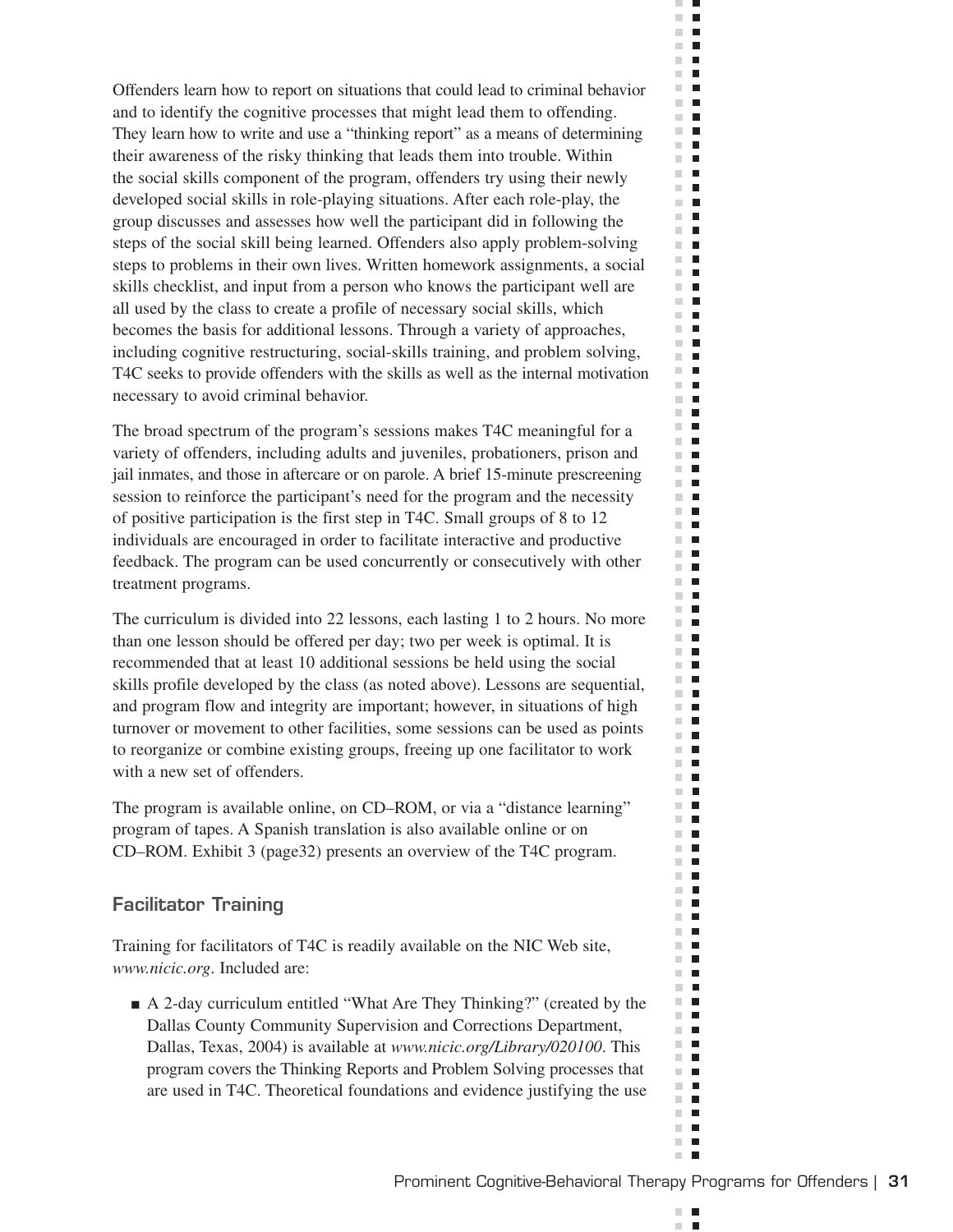# **EXHIBIT 3:** Overview of Thinking for a Change

- Twenty-two lessons with capacity to extend program indefinitely.
- Additional 10 lessons recommended for participants to explore self-evaluations done in the 22nd lesson.
- One to two hours weekly.
- Facilitators need not have any specific credential or level of education, but must:
	- Be caring.

щ J.  $\blacksquare$  $\mathbb{R}^d$ Ξ  $\mathbb{R}^2$ **C** n m  $\blacksquare$  $\mathcal{L}$  $\blacksquare$  .  $\blacksquare$  $\blacksquare$  $\mathbb{R}^n$ **D** O  $\blacksquare$  $\mathbb{R}$  $\mathbf{H}^{\prime}$  . If Ē.  $\blacksquare$  $\mathbb{R}^n$  $\blacksquare$ ×. **College**  $\blacksquare$  $\mathcal{L}$  $\blacksquare$  $\mathbb{R}^n$  $\blacksquare$  .  $\blacksquare$  $\blacksquare$  .  $\blacksquare$  $\blacksquare$  $\mathbb{R}^2$ **The Contract of the Contract of the Contract of the Contract of the Contract of the Contract of the Contract o**  $\mathbf{L}$  $\blacksquare$  $\mathbb{R}^n$  $\blacksquare$  $\mathbb{R}^n$  $\blacksquare$  .  $\blacksquare$  $\blacksquare$  $\mathbb{R}^n$  $\blacksquare$  $\mathbb{R}^n$  $\blacksquare$  $\sim$  $\blacksquare$  $\mathbb{R}^n$  $\blacksquare$  $\mathcal{C}$  $\overline{\phantom{a}}$  $\mathbb{R}^n$  $\blacksquare$  .  $\blacksquare$  $\overline{\phantom{a}}$  $\mathcal{L}$  $\Box$  $\mathcal{C}$ m. m  $\mathbb{R}^n$  $\blacksquare$  $\mathbb{R}^2$ п П  $\mathbb{R}^n$  $\blacksquare$  $\mathbb{R}^2$  $\blacksquare$  $\mathbb{R}^n$  $\overline{\phantom{a}}$  $\mathbb{R}^n$  $\overline{\phantom{a}}$  $\mathcal{L}$  $\blacksquare$  $\mathbb{R}^n$  $\mathbb{R}^d$ п  $\blacksquare$  $\mathcal{C}$  $\blacksquare$  $\blacksquare$  $\mathcal{L}$  $\overline{\phantom{a}}$  $\mathbb{R}^2$  $\blacksquare$  .  $\blacksquare$  $\blacksquare$  $\mathcal{L}$  $\Box$  $\mathcal{C}$  $\blacksquare$  $\mathcal{L}$  $\blacksquare$  $\sim$ п  $\mathbb{R}^n$ П  $\mathbb{R}^n$  $\mathbf{r}$  $\blacksquare$  $\mathbb{R}^n$  $\blacksquare$  $\mathcal{C}$  $\blacksquare$  .  $\blacksquare$  $\blacksquare$  .  $\blacksquare$  $\blacksquare$  $\mathcal{C}$  $\overline{\phantom{a}}$  $\mathbb{R}^n$  $\blacksquare$  $\mathbb{R}^n$  $\blacksquare$  $\mathbb{R}^n$ П  $\mathbb{R}^n$  $\blacksquare$  .  $\blacksquare$  $\overline{\phantom{a}}$  $\mathbb{R}^n$  $\blacksquare$  $\mathbb{R}^n$  $\mathcal{C}$  $\blacksquare$  $\Box$  $\mathbb{R}^n$  $\blacksquare$  $\mathcal{C}$  $\Box$  $\mathbb{R}^2$  $\blacksquare$   $\blacksquare$  $\blacksquare$  $\mathcal{L}$  $\Box$  $\mathbb{R}^d$  $\blacksquare$ П  $\mathcal{L}$  $\blacksquare$  $\mathcal{C}$  $\mathbb{R}^n$  $\blacksquare$ п  $\mathbb{R}^n$  $\blacksquare$  $\mathcal{C}$  $\blacksquare$  $\mathcal{L}$  $\mathcal{C}$ П ×  $\Box$  $\blacksquare$  $\mathbb{R}^2$  $\Box$  $\mathbb{R}^2$  $\blacksquare$ л  $\blacksquare$ ×

- Like to teach.
- Understand group processes and interpersonal interactions.
- Be able to control an offender group.
- Be trained in a 3- to 5-day T4C implementation plan with two master trainers.
- Lesson format: Understand, learn, perform.
	- Homework review.
	- Summary and rationale for the specific lesson.
	- Definition of words and concepts.
	- Activities:
		- □ Skits.
		- □ Modeling.
		- □ Feedback.
	- □ Overheads.
	- □ Handouts.
	- □ Pocket cards.

of CBT are highlighted as well as ways to use T4C in offender supervision and demonstration and observation of the techniques involved. A PowerPoint presentation for use with the curriculum can be found at *www.nicic.org/downloads/ppt/020100-ppt.ppt*.

■ *A Manual for Delivery of Cognitive Self Change* (written by Jack Bush of the Vermont Department of Corrections, 2002) is available in PDF format at *www.nicic.org/Library/021558*. The manual is an indepth guide to utilization of the T4C program and includes an overview of Cognitive Self Change, the Thinking Report, Cognitive Check-ins; delivery of the program, case management, program standards, and administrative procedures; admission, discharge, and transfer procedures; group delivery,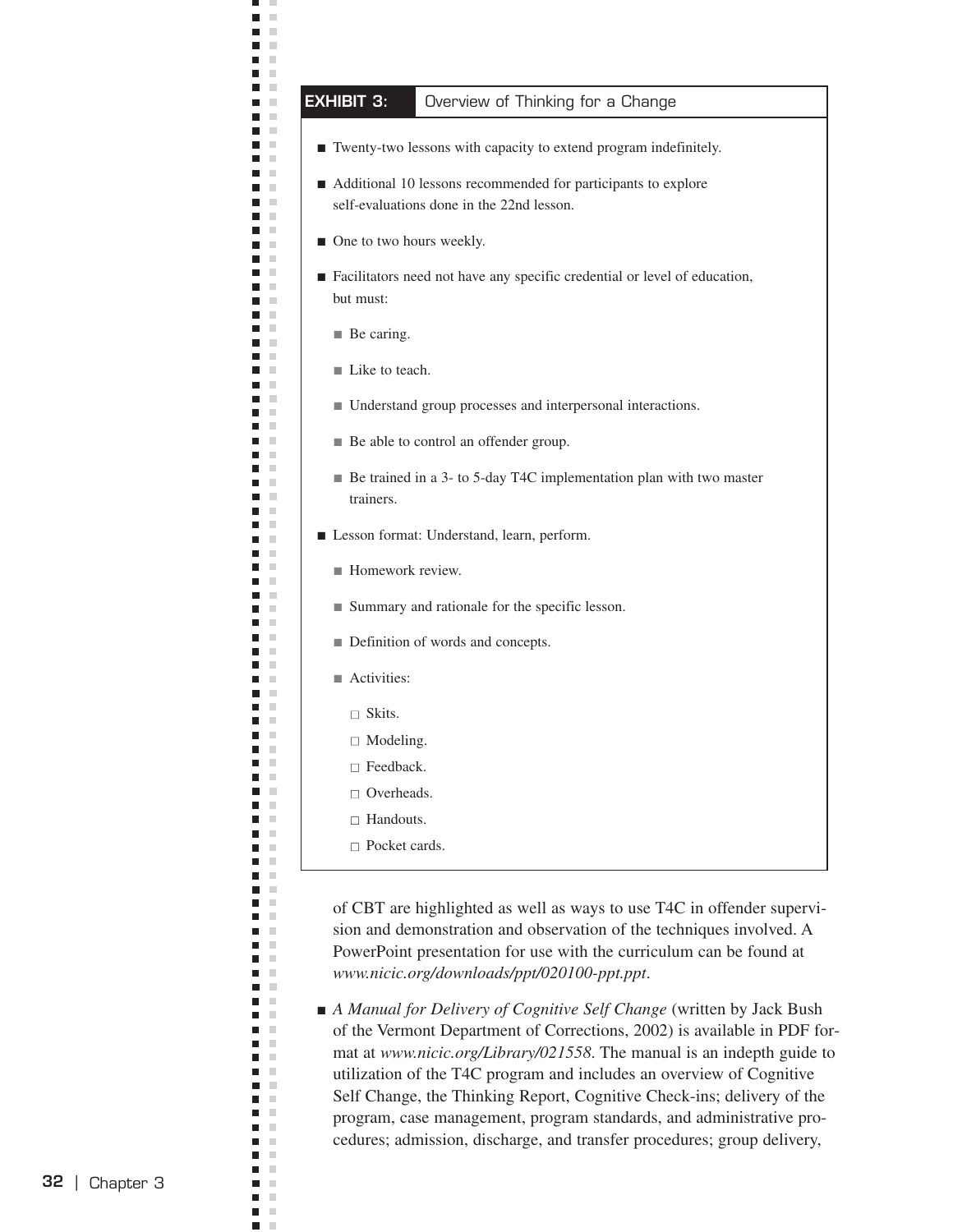program management, and supervision; and helpful forms and program memoranda.

■ Thinking for a Change: Facilitator Training: Lesson Plans (developed by T4C creators Jack Bush, Barry Glick, and Juliana Taymans, 2001) is a 32-hour training program designed to teach the theoretical foundations of CBT and specifically the basic components of T4C, including cognitive self-change, social skills, problem solving, and implementation of the program. This file is available in ZIP format at *www.nicic.org/ Library/017124*.

ЗĎ,  $\Box$  .  $\Box$  $\mathbf{H}$  .  $\mathbf{u}$  .  $\mathbf{u}$  $\mathbb{R}^n$  .  $\mathbb{R}^n$  .  $\mathbb{R}^n$  $\blacksquare$  .  $\mathbf{u} \in \mathbf{R}$  $\mathbb{R}^n$  . H  $\mathbb{R}^n$  .  $\mathbb{R}^n$  $\blacksquare$  .  $\blacksquare$  $\Box$  .  $\Box$  $\Box$  .  $\Box$  $\mathbb{R}^n$  .  $\mathbb{R}^n$  $\mathbb{R}^n$  .  $\mathbb{R}^n$  $\blacksquare$  .  $\mathbb{R}^n$  .  $\mathbb{R}^n$  $\Box$  .  $\Box$  $\blacksquare$  .  $\blacksquare$  $\Box$  .  $\Box$  $\mathbb{R}^n$  $\blacksquare$  $\blacksquare$  .  $\blacksquare$  $\Box$  .  $\Box$  $\mathbb{R}^n$  .  $\mathbb{R}^n$  $\Box$  .  $\Box$ H.  $\blacksquare$  .  $\blacksquare$  $\mathbb{R}^n$  .  $\mathbb{R}^n$  $\Box$  .  $\Box$  $\mathbb{R}^n$  .  $\mathbb{R}^n$  $\mathbb{R}^n$  .  $\mathbb{R}^n$  $\blacksquare$  .  $\blacksquare$  .  $\blacksquare$  $\mathbb{R}^n$  .  $\mathbb{R}^n$  $\mathbf{u} \cdot \mathbf{u}$  $\mathbb{R}^n$  .  $\mathbb{R}^n$  $\blacksquare$  .  $\blacksquare$  $\Box$  .  $\Box$  $\Box$  .  $\Box$  $\mathbb{R}^n$  .  $\mathbb{R}^n$  $\blacksquare$  .  $\blacksquare$  $\mathbf{H} \cdot \mathbf{H}$  $\mathbb{R}^n$  .  $\mathbb{R}^n$  $\blacksquare$  .  $\blacksquare$  $\mathbb{R}^n$  .  $\mathbb{R}^n$  $\Box$  .  $\blacksquare$  .  $\blacksquare$ n B  $\mathbf{H}$  .  $\mathbf{H}$  $\mathbf{H}$  $\mathbb{R}^n$  .  $\mathbb{R}^n$  $\mathbb{R}^n$  .  $\mathbb{R}^n$ **The Co**  $\mathbf{H}$  .  $\mathbf{H}$  $\mathbb{R}^n$  .  $\mathbb{R}^n$  $\mathbb{R}^n$  .  $\mathbb{R}^n$ ii a  $\blacksquare$  .  $\blacksquare$  $\mathbb{R}^n$  .  $\mathbb{R}^n$  $\blacksquare$  <br> If  $\mathbb{R}^n$  $\Box$  $\mathbb{R}^d$  .  $\blacksquare$  .  $\blacksquare$  $\mathbf{H}$  .  $\mathbf{H}$  $\mathbf{H}$  .  $\blacksquare$  .  $\blacksquare$  $\mathbf{H}^{\prime}$  .  $\mathbb{R}^n$  $\blacksquare$  $\Box$  $\mathbb{R}^n$  .  $\mathbb{R}^n$  $\mathbf{u}$  .  $\mathbf{u}$  $\mathbb{R}^n$  .  $\mathbb{R}^n$  $\blacksquare$  .  $\blacksquare$  $\mathbb{R}^n$  .  $\mathbb{R}^n$  $\mathbb{R}^n$  .  $\mathbb{R}^n$  $\blacksquare$  .  $\blacksquare$  $\mathbb{R}^n$  .  $\mathbb{R}^n$  $\mathbb{R}^n$  .  $\mathbb{R}^n$  $\mathbf{H}^{\dagger}$  .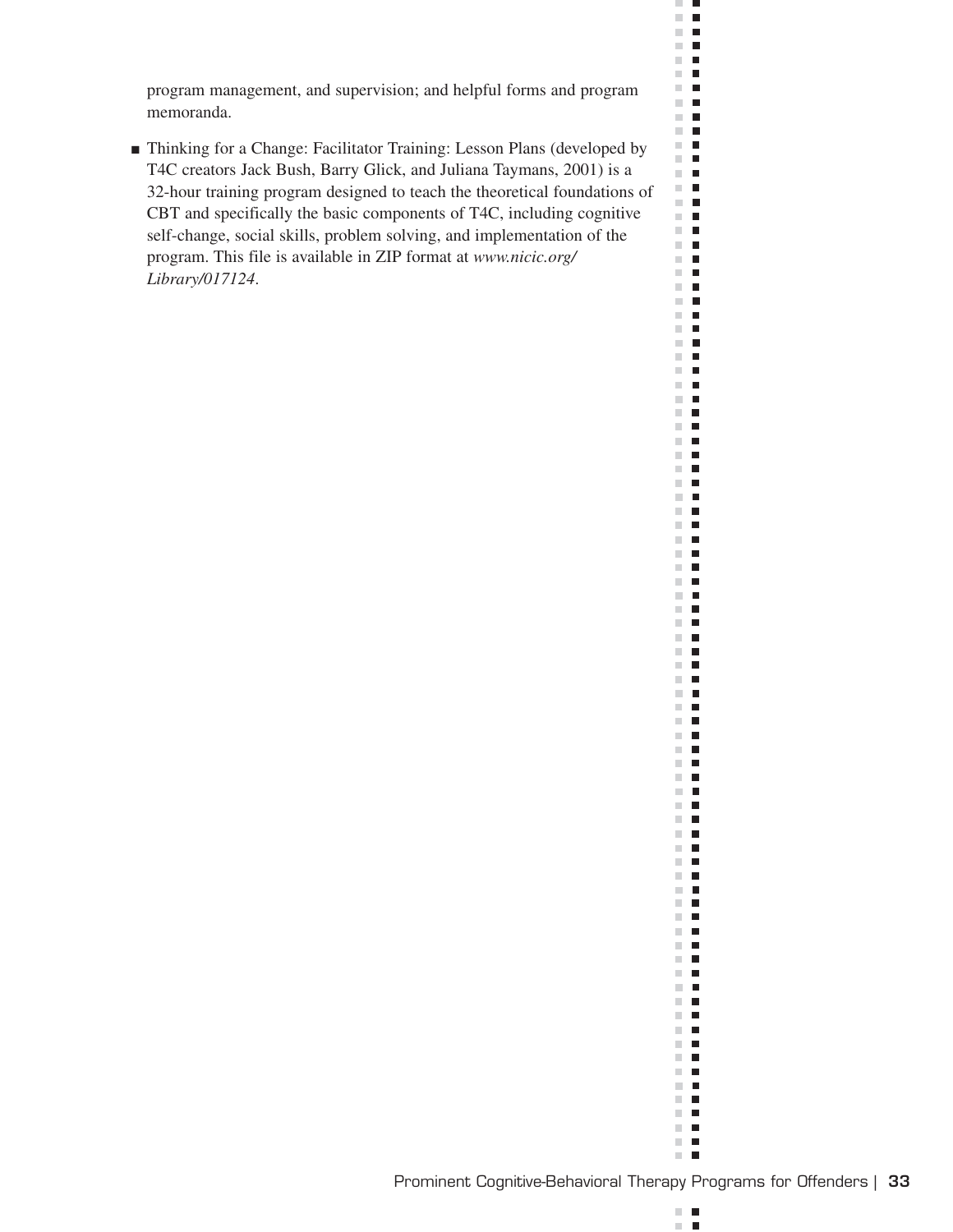# **Measuring the Effectiveness of Rehabilitation Programs**

There are several potent obstacles in measuring the effectiveness of rehabilitation programs. First, tracking the offender over time is difficult because of offenders' geographic instability and the difficulty in accessing accurate judicial records. Second, it is possible a reduction in the number of reoffenses might be attributed to treatment; however, conclusive evidence from metaanalysis simply does not exist. One study identified just 19 reentry program evaluations that contained a comparison group (Seiter and Kadela, 2003). Only two of these evaluations were randomized experiments. Further, determining if an offender has been slowed in reoffending cannot be tracked and there is no consideration of types of offenses; a more violent offense is often included or categorized with less violent infractions. In addition, there are no objective criteria for determining the relative seriousness of the reoffense. Finally, omission of unpublished studies can upwardly bias the findings of a review (Hedges, 1990; Lipsey and Wilson, 2001).

Because most outcome evaluations are based on recidivism, there are many positive treatment outcomes that are rarely measured. For example, one of the positive results of a female offender's engagement in treatment is that her children are much less likely to be born drug-addicted (Travis, 2003). When recidivism is used as the sole criterion for judging a program's viability, the longer term impact of program participation may be missed.

However, from a research standpoint, the broader definitions are too conceptual and all-encompassing to be of much use in evaluating program success. A narrower definition of program success (i.e., reduced recidivism) makes the evaluation task manageable, even if it fails to capture the range and diversity of assistance to the offender and benefit to the community. Therefore, from a research perspective, most studies focus on recidivism as the unit of measure in determining a program's effectiveness.

## **Recidivism and CBT**

As previously noted, Robert Martinson concluded that rehabilitation programs in the prison system "have had no appreciable effect on recidivism" (Martinson, 1974). Since that time, however, an abundance of research has shown positive effects of cognitive-behavioral approaches with offenders. At the same time that cognitive-behavioral treatments have become dominant in



ш  $\blacksquare$  $\overline{\phantom{a}}$  $\bar{\phantom{a}}$  $\blacksquare$  $\overline{\phantom{a}}$  $\blacksquare$  $\mathbb{R}^d$  $\blacksquare$ 

Ì.  $\mathbb{R}^n$ п  $\blacksquare$  $\mathbb{R}^n$  $\mathbb{R}^n$  $\mathbf{r}$  $\sim$ п  $\mathbb{R}^d$  $\blacksquare$  $\mathbb{R}^d$  $\blacksquare$  $\mathbb{R}^n$  $\blacksquare$ m,  $\blacksquare$  $\mathbb{R}^d$  $\blacksquare$  $\mathbb{R}^d$ п  $\overline{\phantom{a}}$ П  $\mathcal{C}$  $\blacksquare$  $\overline{\phantom{a}}$  $\blacksquare$  $\bar{\phantom{a}}$  $\blacksquare$  $\mathbb{R}^n$  $\Box$  $\overline{\phantom{a}}$  $\Box$  $\mathbb{R}^d$ п  $\mathbb{R}^n$ П  $\overline{\phantom{a}}$  $\blacksquare$  $\mathbb{R}^d$  $\Box$  $\mathbb{R}^n$  $\blacksquare$  $\mathbb{R}^d$  $\blacksquare$  $\mathbb{R}^n$  $\Box$  $\mathbb{R}^n$  $\blacksquare$  $\mathbb{R}^d$ п  $\mathbb{R}^n$  $\blacksquare$  $\blacksquare$  $\mathbb{R}^d$  $\overline{\phantom{a}}$  $\Box$  $\blacksquare$  $\mathbb{R}^n$  $\mathbb{R}^d$  $\blacksquare$  $\mathbb{R}^d$  $\blacksquare$  $\mathbb{R}^n$ п  $\mathbb{R}^d$  $\mathbb{Z}$  $\blacksquare$  $\blacksquare$  $\mathbb{R}^d$ П  $\mathbb{R}^d$  $\blacksquare$  $\mathbb{R}^n$  $\Box$  $\overline{\phantom{a}}$  $\Box$ u.  $\blacksquare$  $\mathbb{R}^n$ П  $\blacksquare$  $\blacksquare$  $\mathbb{R}^n$  $\blacksquare$  $\mathbb{R}^n$  $\blacksquare$  $\mathbb{R}^d$  $\blacksquare$  $\mathbb{R}^d$  $\blacksquare$  $\mathbb{R}^n$  $\overline{\phantom{a}}$ m,  $\mathbb{Z}$  $\blacksquare$  $\Box$  $\blacksquare$  $\mathbb{R}^n$  $\blacksquare$ m,  $\mathbb{R}^n$  $\blacksquare$ m,  $\overline{\phantom{a}}$  $\mathbb{R}^n$  $\blacksquare$  $\mathbb{R}^n$  $\Box$  $\blacksquare$  $\blacksquare$  $\mathbb{R}^n$  .  $\mathbb{R}^n$ ×.  $\overline{\phantom{a}}$  $\overline{\phantom{a}}$  $\mathbf{r}$ 

# **CHAPTER 4**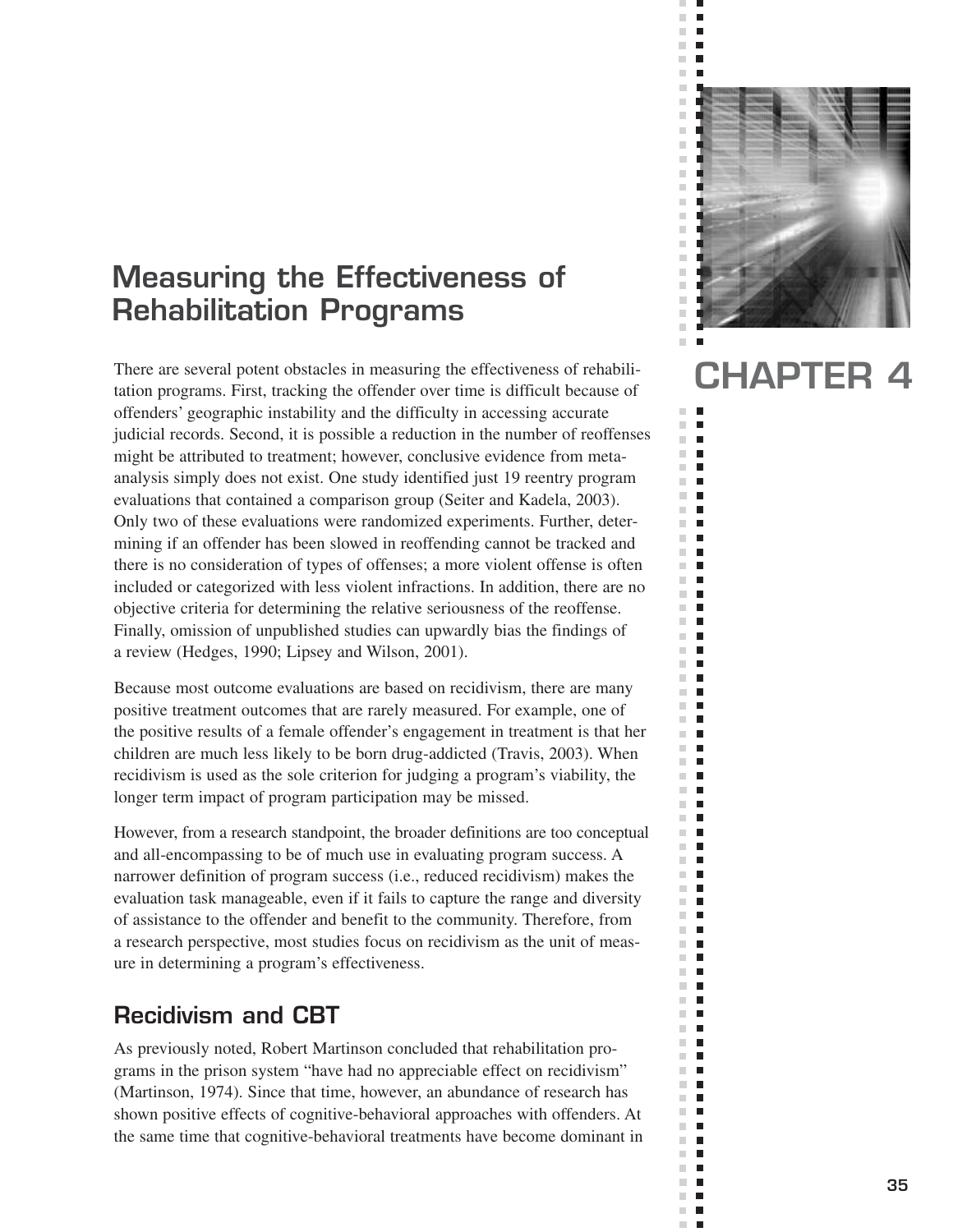clinical psychology (Dobson and Khatri, 2000), many studies report that recidivism has been decreased by cognitive-behavioral interventions (e.g., Allen, MacKenzie, and Hickman, 2001; Andrews et al., 1990; Cullen and Gendreau, 1989; Ditton, 1999; Gendreau and Ross, 1987; Husband and Platt, 1993; MacKenzie and Hickman, 1998; Walker et al., 2004).

ц J.  $\blacksquare$  $\bar{\mathbf{u}}$  $\blacksquare$  $\mathcal{L}$  $\blacksquare$  . **D** D  $\mathcal{L}$ **Contract D** O n a  $\blacksquare$  $\blacksquare$  . n n  $\Box$ m in  $\blacksquare$ **The Contract State**  $\blacksquare$  $\blacksquare$  .  $\blacksquare$  $\blacksquare$  .  $\blacksquare$  $\blacksquare$ **The Contract of the Contract of the Contract of the Contract of the Contract of the Contract of the Contract o**  $\blacksquare$  $\blacksquare$  .  $\blacksquare$  $\blacksquare$  .  $\blacksquare$  $\blacksquare$  $\mathbf{r}$  $\blacksquare$  $\blacksquare$  .  $\blacksquare$  $\Box$ Ē.  $\mathcal{C}$  $\blacksquare$  .  $\blacksquare$  $\blacksquare$  .  $\blacksquare$  $\mathbb{R}^n$  $\Box$  $\Box$  $\mathcal{C}$  $\blacksquare$  $\mathcal{C}$  $\blacksquare$  $\mathbb{R}^n$  $\blacksquare$  $\mathbb{R}^2$  $\blacksquare$  .  $\blacksquare$  $\blacksquare$  .  $\blacksquare$  $\blacksquare$  .  $\blacksquare$  $\Box$  $\mathbb{R}^n$  $\blacksquare$  .  $\blacksquare$ л  $\blacksquare$  $\mathbb{R}^2$  $\mathcal{C}$  $\blacksquare$  $\blacksquare$  $\blacksquare$  $\mathcal{C}$  $\Box$  $\mathbb{R}^2$  $\blacksquare$ Ξ  $\mathbb{R}^2$ Ē,  $\mathbb{R}^2$  $\blacksquare$  .  $\blacksquare$  $\blacksquare$  $\mathbb{R}^2$  $\blacksquare$  $\mathcal{C}$  $\blacksquare$  $\sim$  $\blacksquare$  .  $\blacksquare$  $\mathcal{L}$  $\Box$ ×  $\blacksquare$  .  $\blacksquare$  $\blacksquare$  $\sim$ m. m m m  $\blacksquare$  .  $\blacksquare$  $\blacksquare$  $\bar{a}$ n m  $\blacksquare$  .  $\blacksquare$  $\blacksquare$  .  $\blacksquare$  $\blacksquare$  $\mathcal{L}$  $\blacksquare$  .  $\blacksquare$  $\blacksquare$  .  $\blacksquare$  $\blacksquare$  $\mathcal{C}$  $\blacksquare$ ×  $\blacksquare$  $\blacksquare$  .  $\blacksquare$  $\blacksquare$  $\bar{a}$  $\blacksquare$  $\blacksquare$  .  $\blacksquare$  $\blacksquare$  $\mathbb{R}^2$  $\blacksquare$  .  $\blacksquare$  $\blacksquare$  $\mathbf{r}$  $\blacksquare$  $\mathcal{L}$  $\mathbb{R}^n$  $\blacksquare$  $\Box$  $\mathcal{C}$  $\blacksquare$  $\mathbb{R}^2$  $\overline{\phantom{a}}$  $\mathcal{C}$  $\blacksquare$  $\mathbb{R}^n$  $\blacksquare$ ×

A meta-analysis of 69 studies covering both behavioral and cognitivebehavioral programs determined that the cognitive-behavioral programs were more effective in reducing recidivism than the behavioral programs (Pearson et al., 2002). The mean reduction in recidivism was about 30 percent for treated offenders. Other meta-analyses of correctional treatment concluded that cognitive-behavioral methods are critical aspects of effective correctional treatment (Andrews et al., 1990; Losel, 1995). Yet another study similarly determined that the most effective interventions are those that use cognitivebehavioral techniques to improve cognitive functioning (Gendreau and Andrews, 1990).

## **Factors That Determine Effect Size**

Multiple factors can determine effect size. For example, the definition of recidivism can significantly determine statistical outcomes. If one defines recidivism as rearrest after intervention, the effect size will be significantly lower (i.e., treatment appears less beneficial) than it would be if recidivism were defined as reconviction or reincarceration.

Other factors relate to variation in recidivism effects. When offenders who were defined as being at high risk to reoffend were treated through CBT, they actually reoffended less after treatment than low-risk offenders. The number of sessions and fewer dropouts due to quality control monitoring created more effect size. Further, for treatment of high-risk offenders, treatment providers received greater levels of CBT training, which were associated with larger effects.

CBT programs designed for research or demonstration purposes (in contrast to "real world," routine-practice programs) were also associated with larger effects. Research and demonstration programs included smaller sample sizes, providers with mental health backgrounds, greater monitoring of quality control, and greater monitoring of offender attendance and adherence to treatment. The quality of the CBT was thus a major factor in determining the treatment effectiveness.

Another critical factor in the evaluation of program efficacy is whether the program includes anger control and interpersonal problem solving. Additionally, successful CBT programs include multiple sessions per week and/or added individual meetings to increase the frequency of offender contact; a low number of treatment dropouts; quality control review of treatment application; and attendance monitoring. According to one metaanalysis, none of the major CBT "brand name" programs (i.e., the ones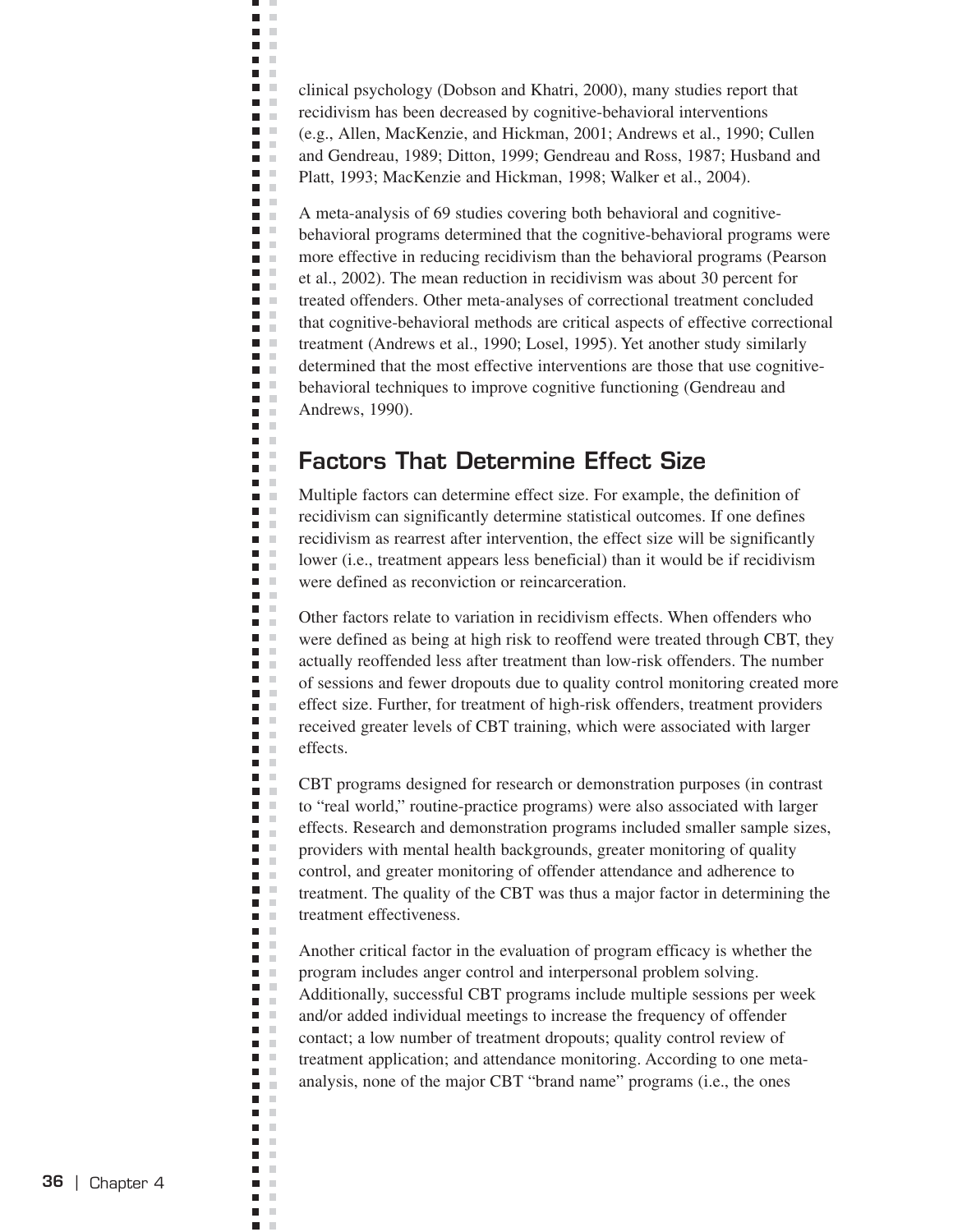discussed in this publication) produced effects on recidivism that were significantly larger than the average effects of the other programs (Lipsey and Landenberger, 2006).



 $\mathbb{R}^n$  .  $\mathbb{R}^n$  $\blacksquare$  $\mathbb{R}^n$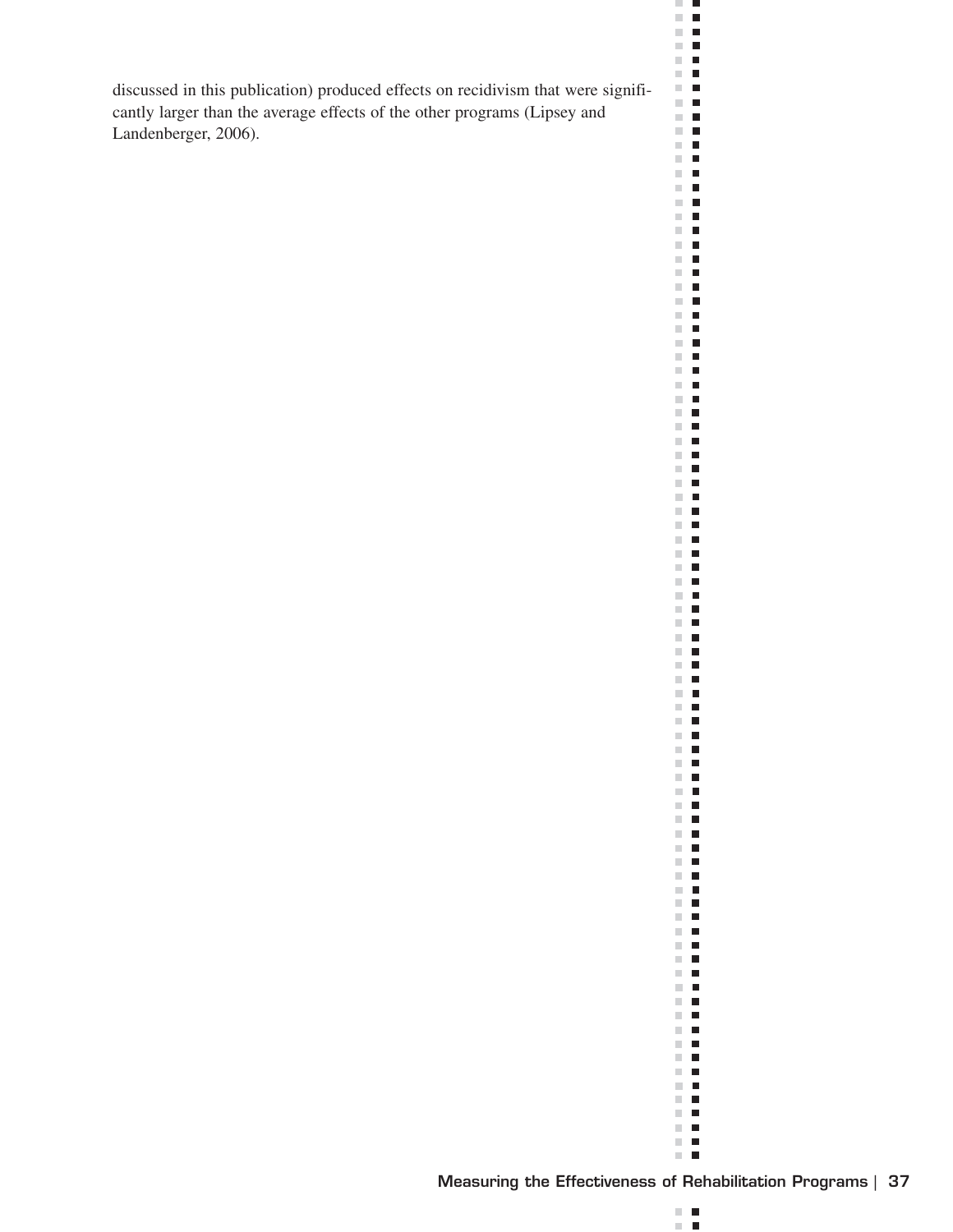# **Evaluating Specific CBT Curricula**

While there are too many moderating variables (e.g., staff training and supervision, length of contact in treatment, aftercare provisions, quality control) to identify a specific CBT program as superior in achieving measurable treatment outcomes, there have been significant efforts to demonstrate the effectiveness of standardized CBT curricula.

# **Studying the Effectiveness of Aggression Replacement Training®**

Ramsey County Juvenile Probation and Uniting Networks for Youth collaborated to improve outcomes for those in the juvenile justice system, specifically, those with a medium-to-high risk of reoffending. The Wilder Research Center conducted an evaluation summary of Aggression Replacement Training (ART) between the fall of 2002 and the fall of 2004 with 295 youth who received ART (Hosley, 2005). Four agencies provided the services, including a residential program, a school-based program, and two community-based programs. The youth were racially and culturally diverse (39 percent black, 28 percent white, 24 percent Asian, 6 percent Latino, and 3 percent of another or mixed race). Ninety-two percent were male, mostly between the ages of 14 and 17. Two-thirds had received previous interventions.

Hosley (2005) points out that while 77 percent of the youth had an offense in the year prior to entering ART, only 31 percent had an offense in the year after participating. Although this reoffense rate is described as similar to the overall rate of reoffending among all Ramsey County youth, those who participated in ART were described prior to participation as being generally at a higher risk for reoffending. Even though many participants were reported to have continued problems at school, between 80 and 90 percent were still in school 3 months after the ART program. Eighty percent of the youth also reported at 3 months post-ART that it had made a positive difference in their lives (Hosley, 2005, p. 2).

Hosley (2005) reported positive feedback from youth and their families concerning their satisfaction with the services and staff who provided ART. Twenty-five items showed statistically significant increases, with the largest improvements in the following areas:



 $\bar{\phantom{a}}$  $\blacksquare$  $\blacksquare$  $\overline{\phantom{a}}$  $\bar{\phantom{a}}$  $\blacksquare$  $\mathbb{R}^d$  $\blacksquare$ 

×  $\mathbb{R}^n$ п  $\blacksquare$  $\mathbb{R}^n$  $\blacksquare$  $\overline{\phantom{a}}$  $\mathbb{R}^n$  $\blacksquare$  $\mathbb{R}^d$  $\blacksquare$  $\overline{\phantom{a}}$  $\blacksquare$  $\mathbb{R}^n$  $\blacksquare$  $\mathbb{R}^d$  $\blacksquare$  $\mathbb{R}^d$  $\blacksquare$  $\mathbb{R}^d$ п  $\overline{\phantom{a}}$ П  $\blacksquare$  $\mathbb{R}^n$  $\overline{\phantom{a}}$  $\blacksquare$  $\blacksquare$  $\mathbb{R}^2$  $\mathbb{R}^n$  $\Box$  $\overline{\phantom{a}}$  $\Box$  $\mathbb{R}^d$  $\blacksquare$  $\mathbb{R}^n$  $\blacksquare$  $\overline{\phantom{a}}$  $\Box$  $\blacksquare$  $\Box$  $\mathbb{R}^n$  $\blacksquare$  $\mathbb{R}^d$  $\blacksquare$  $\overline{\phantom{a}}$  $\Box$  $\mathbb{R}^n$  $\blacksquare$  $\mathbb{R}^d$  $\blacksquare$  $\mathbb{R}^n$  $\Box$  $\bar{\phantom{a}}$  $\blacksquare$  $\mathbb{R}^n$  $\Box$  $\blacksquare$  $\mathbb{R}^n$ ×.  $\mathbf{r}$  $\mathbb{R}^d$  $\blacksquare$  $\mathbb{R}^n$ п  $\mathbb{R}^d$  $\blacksquare$  $\blacksquare$  $\blacksquare$  $\mathbb{R}^d$ П  $\mathbb{R}^d$  $\Box$  $\mathcal{C}$  $\Box$  $\overline{\phantom{a}}$  $\Box$  $\mathbb{R}^d$  $\blacksquare$  $\overline{\phantom{a}}$ П  $\blacksquare$  $\blacksquare$  $\overline{\phantom{a}}$  $\blacksquare$  $\mathbb{R}^n$  $\blacksquare$  $\mathbb{R}^d$  $\blacksquare$  $\mathbb{R}^d$  $\blacksquare$  $\mathbb{R}^n$  $\Box$  $\mathbb{R}^d$  $\blacksquare$  $\overline{\phantom{a}}$  $\Box$  $\mathcal{C}$  $\blacksquare$  $\blacksquare$ ×.  $\mathbb{R}^n$  $\blacksquare$  $\mathbb{R}^n$  $\blacksquare$  $\mathbb{R}^n$  $\blacksquare$  $\mathbb{R}^n$  $\blacksquare$  $\overline{\phantom{a}}$  $\mathbb{Z}$  $\mathbb{R}^n$  .  $\mathbb{R}^n$ m,  $\overline{\phantom{a}}$  $\overline{\phantom{a}}$  $\mathbf{r}$ 

# **CHAPTER 5**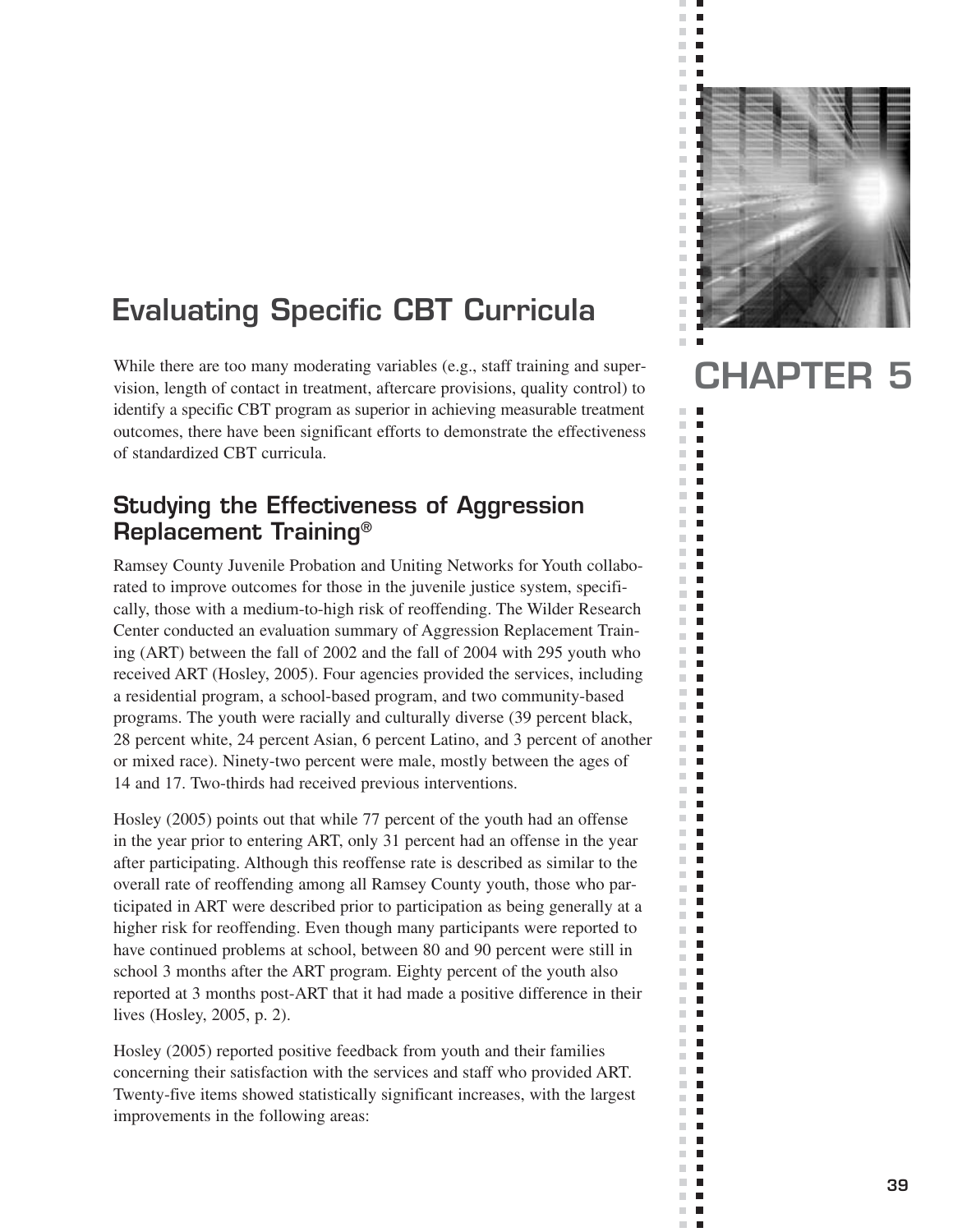- Understanding someone's anger.
- Handling it well when accused.
- Figuring out methods other than fighting.
- Thinking of one's abilities before beginning a new task.
- Apologizing to others.

щ J.  $\blacksquare$  $\mathbb{R}^2$  $\blacksquare$  $\mathbb{R}^2$ **C** n m  $\mathbf{r}$ n m **D** O  $\blacksquare$  . a a n m m.  $\mathbf{r}$ n T **College The Contract of the Contract of the Contract of the Contract of the Contract of the Contract of the Contract o**  $\blacksquare$  $\mathcal{C}$  $\blacksquare$   $\blacksquare$  $\Box$  $\blacksquare$  $\mathbb{R}^2$ **The Contract of the Contract of the Contract of the Contract of the Contract of the Contract of the Contract o D** O n T  $\blacksquare$  $\mathcal{L}$  $\blacksquare$  .  $\blacksquare$ n m **C** a a  $\blacksquare$  $\mathbb{R}^n$  $\blacksquare$  $\mathbb{R}^2$  $\Box$ ×  $\blacksquare$  .  $\blacksquare$  $\overline{\phantom{a}}$  $\sim$  $\Box$ ×  $\blacksquare$  $\mathcal{C}$  $\mathbb{R}^2$  $\blacksquare$  $\mathcal{C}$  $\blacksquare$  $\mathbb{R}^2$ П  $\blacksquare$  $\mathcal{C}$  $\Box$ ×  $\mathbb{R}^2$  $\overline{\phantom{a}}$  $\bar{\phantom{a}}$  $\blacksquare$  $\blacksquare$ ×  $\mathbb{R}^2$  $\blacksquare$  $\blacksquare$  $\mathcal{C}$  $\blacksquare$  $\blacksquare$ **In**  $\Box$  $\mathbb{R}^2$  $\overline{\phantom{a}}$ ×  $\blacksquare$  $\mathbb{R}^n$ Ē,  $\mathcal{C}$  $\blacksquare$  $\mathcal{L}$  $\blacksquare$  $\sim$ п  $\mathbb{R}^n$  $\blacksquare$  $\mathbb{R}^n$  $\mathbf{u}$  .  $\mathbf{u}$  $\blacksquare$  $\mathcal{L}$  $\Box$  $\mathcal{C}$  $\blacksquare$   $\blacksquare$  $\blacksquare$  $\mathbb{R}^2$  $\blacksquare$  $\sim$  $\blacksquare$  $\mathcal{L}$  $\blacksquare$  .  $\blacksquare$ п  $\mathbb{R}^n$ п  $\mathbb{R}^n$  $\blacksquare$  .  $\blacksquare$  $\Box$  $\mathcal{L}$  $\overline{\phantom{a}}$  $\mathbb{R}^n$  $\blacksquare$  $\blacksquare$  $\pm$  $\mathcal{L}$  $\blacksquare$  $\overline{\phantom{a}}$  $\mathcal{C}$  $\blacksquare$  .  $\blacksquare$ n H  $\blacksquare$  $\mathcal{C}$ **The Contract State** п  $\sim$  $\blacksquare$  $\mathcal{C}$  $\blacksquare$   $\blacksquare$  $\blacksquare$ m. m  $\blacksquare$  $\mathcal{L}$  $\mathcal{C}$  $\blacksquare$  $\blacksquare$ ×  $\blacksquare$  $\mathbb{R}^2$  $\overline{\phantom{a}}$  $\mathcal{C}$  $\blacksquare$ л  $\blacksquare$ ×

- Staying out of situations portending trouble.
- Asking permission when appropriate.
- Handling complaints fairly.
- Figuring out what caused a problem.

Hosley (2005) points out that research with comparisons to control groups will be necessary to more strongly correlate the use of ART in reduction of aggressive behavior; improved emotional, behavioral, and cognitive health; and, ultimately, a decrease in recidivism with juvenile or adult offenders.

## **Studying the Effectiveness of Criminal Conduct and Substance Abuse Treatment: Strategies for Self-Improvement and Change**

There has been a highly successful initiative to establish a statewide provider base for Strategies for Self-Improvement and Change (SSC) in Colorado. As of December 2001, a total of 483 providers representing 153 sites and 137 agencies have been trained in the delivery of SSC. An SSC program delivery effectiveness study was completed using client and provider self-reported data (Wanberg and Milkman, 2001). Important findings include the following:

- As of December 2001, 72 different agencies in Colorado were documented as presenting SSC, with a cumulative client enrollment in excess of 3,000.
- Clients in the SSC sample were clearly more involved with alcohol and other drug abuse and criminal conduct than a sample taken from the statewide offender population; more than 75 percent of the SSC clients fit the moderate-to-severe range of substance abuse patterns.
- SSC treatment has been successfully presented in a variety of settings, including jail, prison, residential treatment, therapeutic community, and outpatient settings with positive provider ratings of program effectiveness across all settings; 70 percent rated SSC as being of great benefit to clients who achieved a high completion rate for the programs to which they were assigned.
- Providers reported that from 50 to 56 percent of outpatient clients maintained substance abstinence during SSC, and 60 percent of outpatients were rated as abstaining from any criminal conduct during SSC.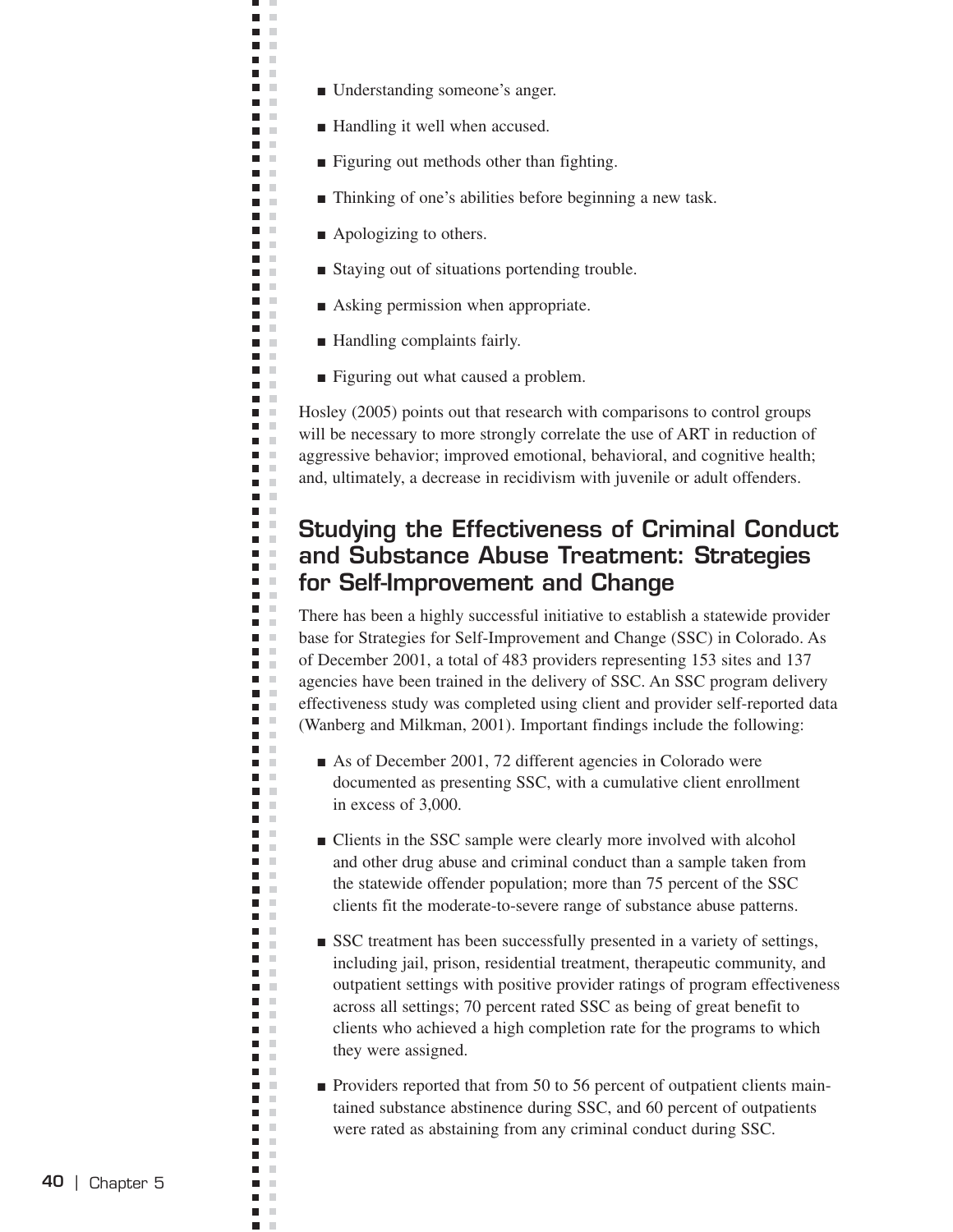■ Providers rated 80 percent of the SSC clients as having "fair" to "very good" prognosis in the areas of alcohol and other drug use and criminal conduct.

ш  $\mathcal{C}$  $\blacksquare$  $\mathbb{R}^d$  $\blacksquare$  $\blacksquare$  .  $\blacksquare$  $\mathbf{r}$  $\mathbb{R}^d$  $\blacksquare$ m.  $\blacksquare$  $\mathbb{R}^n$ П  $\sim$  $\blacksquare$  $\mathbb{R}^n$  $\overline{\phantom{a}}$  $\Box$  .  $\Box$  $\blacksquare$ m.  $\mathbb{R}^d$  $\blacksquare$  $\mathbb{R}^n$  $\blacksquare$  $\mathbb{R}^d$  $\blacksquare$  $\mathbb{R}^n$  $\blacksquare$  $\mathbb{R}^d$  $\blacksquare$  $\mathcal{C}$  $\blacksquare$ m.  $\blacksquare$  $\mathbb{R}^d$  $\blacksquare$  $\mathbb{R}^n$  $\blacksquare$  $\mathbb{R}^n$  $\blacksquare$  $\mathbb{R}^d$  $\blacksquare$  $\blacksquare$ ш m.  $\blacksquare$ m.  $\blacksquare$  $\mathbb{R}^n$  $\mathcal{L}_{\mathcal{A}}$  $\blacksquare$  $\mathbb{R}^n$ m.  $\blacksquare$ m.  $\blacksquare$  $\blacksquare$ ш **The Contract of the Contract of the Contract of the Contract of the Contract of the Contract of the Contract o COL**  $\blacksquare$  $\mathbb{R}^n$  $\blacksquare$  $\blacksquare$ m.  $\blacksquare$ m.  $\blacksquare$  $\blacksquare$  $\overline{\phantom{a}}$  $\mathbb{R}^n$  .  $\mathbb{R}^n$  $\mathbb{R}^n$  $\blacksquare$ m.  $\mathcal{L}_{\mathcal{A}}$ m.  $\blacksquare$ m.  $\blacksquare$ m.  $\blacksquare$  $\blacksquare$  $\blacksquare$  $\mathbf{u}$ m.  $\blacksquare$  $\mathbb{R}^d$  $\blacksquare$ m. **I** m,  $\blacksquare$  $\mathbb{R}^d$  $\blacksquare$  $\mathbb{R}^n$  $\blacksquare$  $\mathbf{r}$ m.  $\blacksquare$ П  $\blacksquare$  $\blacksquare$ m. H.  $\blacksquare$ m.  $\blacksquare$ m.  $\blacksquare$  $\mathbb{R}^n$  .  $\mathbb{R}^n$  $\blacksquare$ m.  $\mathbb{R}^d$  $\blacksquare$ m.  $\overline{\phantom{a}}$  $\mathbb{R}^d$  $\blacksquare$  $\blacksquare$  $\overline{\phantom{a}}$  $\mathbb{R}^n$  .  $\mathbb{R}^n$  $\mathbb{R}^n$  $\blacksquare$  $\mathbb{R}^d$  $\overline{\phantom{a}}$  $\overline{\phantom{a}}$ m. m.  $\blacksquare$  $\blacksquare$  $\mathbb{R}^d$  $\mathbb{R}^n$  $\overline{\phantom{a}}$ m.  $\Box$  $\blacksquare$  $\overline{\phantom{a}}$  $\blacksquare$  $\mathbb{R}^d$ m.  $\blacksquare$ ш  $\blacksquare$  $\mathbb{R}^2$  $\blacksquare$  $\mathcal{L}_{\mathcal{A}}$  $\mathcal{L}_{\mathcal{A}}$  $\blacksquare$  $\mathbf{r}$  .  $\mathbf{r}$  $\mathbb{R}^n$  $\overline{\phantom{a}}$  $\blacksquare$ 

■ SSC clients assigned positive ratings of program effects; an average of 75 to 80 percent reported that their cognitive and behavioral control over alcohol and other drug use as well as criminal thinking and conduct improved during SSC.

# **Studying the Effectiveness of Moral Reconation Therapy®**

Greg Little, a founder of Moral Reconation Therapy (MRT) who has been involved in much of the MRT outcome research, has reported that outcome data on MRT include almost 88,000 individuals (14,623 MRT-treated individuals and 72,898 individuals in control and comparison groups) (Little, 2000). He notes that few treatment approaches have been researched as extensively as MRT.

According to Little (2001), studies show that adult offenders who attend MRT treatment during incarceration have significantly reduced recidivism rates for 1 year after release. MRT leads to a 23-percent decline in expected recidivism which, Little explains, is substantial, because the expected rate of recidivism is 48 percent 1 year after release (Little, 2005). MRT, therefore, cuts the expected 1-year recidivism rate in half. Little's 1999 research at the Shelby County Correction Center showed an 8.4-percent reincarceration rate for MRT-treated individuals as opposed to 21 percent for nontreated controls.

Little conducted a 2005 meta-analysis of nine MRT outcome studies (only one of which was associated with the developers of MRT). He concluded that treatment of probationers and parolees with MRT cut recidivism by nearly two-thirds for 6 months to more than 2 years (Little, 2005). This conclusion, he states, is consistent with a prior analysis on MRT treatment and recidivism with incarcerated felons. The previous report of 65 outcome studies on MRT use with felony offenders (Little, 2001) included 13,498 MRT-treated individuals and 72,384 nontreated individuals in a control group. Seven of these studies reported 1-year rearrest and reincarceration rates for those who had been treated during incarceration. These 7 studies included 21,225 subjects. With an expected recidivism rate of 48 percent, the results of the metaanalysis showed that MRT treatment cut recidivism by nearly one-half (Little, 2005).

The 2005 analysis reflects studies of 2,460 MRT-treated individuals and 7,679 individuals in control groups. Little describes the nine studies as coming from master's theses, government program reports, and university evaluations, in addition to the one associated with the developers of MRT, which was performed by staff of the University of Maryland under the auspices of the National Institute of Justice. The studied programs included an implementation

m. п ×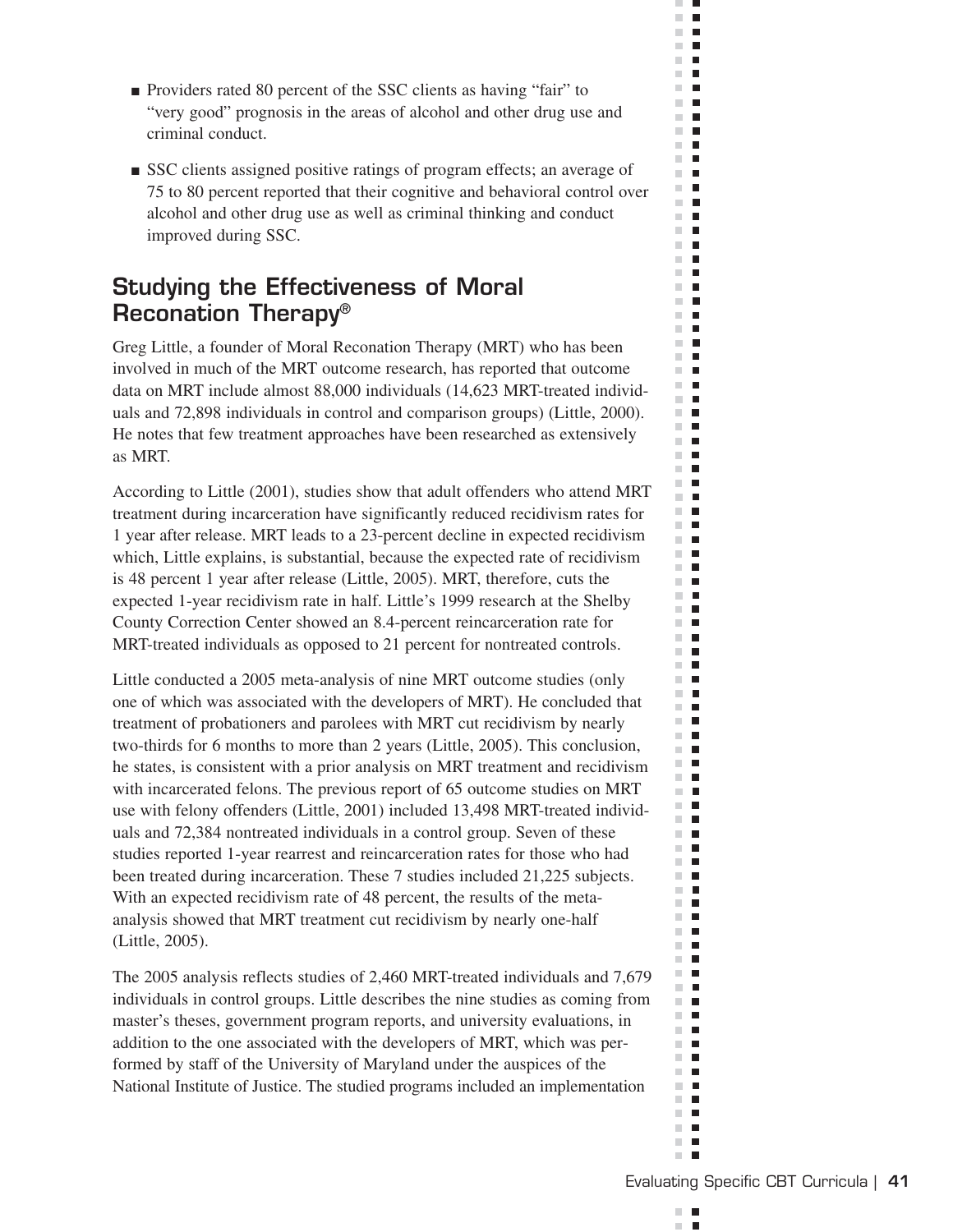of MRT at the Anchorage (Alaska) Wellness Court; a community-based program in Portland, Oregon; the High-Risk Parolee Re-Entry Program in Illinois; the Las Cruces (New Mexico) Juvenile Drug Court; an independent study of rearrest rates of 30 offenders; the Albuquerque (New Mexico) Juvenile Court; the Payne County (Oklahoma) Drug Court; the 16th Judicial District of Tennessee's drug court implementation; and the Oklahoma Department of Corrections Parole and Probation Division.

щ J.  $\blacksquare$  $\bar{\mathbf{u}}$  $\blacksquare$  $\mathbb{R}^2$ **C D** D  $\Box$ **Contract D** O **D** O  $\blacksquare$ Ē.  $\Box$  $\blacksquare$  .  $\blacksquare$  $\blacksquare$  $\blacksquare$  .  $\blacksquare$  $\blacksquare$  $\mathcal{C}$  $\blacksquare$   $\blacksquare$  $\blacksquare$  $\blacksquare$ m m  $\blacksquare$  $\Box$  $\blacksquare$  .  $\blacksquare$  $\blacksquare$  .  $\blacksquare$  $\mathbf{r}$  $\blacksquare$  .  $\blacksquare$  .  $\blacksquare$  $\Box$ Ē  $\mathcal{C}$  $\blacksquare$  $\mathcal{C}$  $\blacksquare$  $\sim$  $\overline{\phantom{a}}$  $\Box$  $\mathcal{L}$ a m  $\blacksquare$  .  $\blacksquare$  $\Box$  $\mathcal{C}$  $\bar{\alpha}$  $\blacksquare$  $\blacksquare$  .  $\blacksquare$  $\blacksquare$  $\mathcal{C}$  $\Box$  $\mathbb{R}$  $\blacksquare$  $\blacksquare$  $\mathcal{L}$  $\overline{\phantom{a}}$  $\mathbb{R}^d$  $\mathcal{C}$  $\blacksquare$  $\mathbf{u}$  .  $\mathbf{u}$  $\blacksquare$  .  $\blacksquare$  $\Box$  $\mathbb{R}^n$  $\blacksquare$ Ξ  $\mathbb{R}^2$ Ē,  $\mathbb{R}^2$  $\blacksquare$  .  $\blacksquare$  $\blacksquare$  $\blacksquare$  $\mathcal{L}$  $\blacksquare$  $\mathcal{C}$  $\blacksquare$  .  $\blacksquare$  $\mathcal{L}$  $\Box$  $\mathbb{R}^2$  $\blacksquare$  .  $\blacksquare$ n a Ē.  $\bar{a}$  $\blacksquare$  $\mathbb{R}^2$  $\blacksquare$  $\blacksquare$  $\mathcal{C}$ **DOM:**  $\blacksquare$  .  $\blacksquare$  $\blacksquare$  .  $\overline{\phantom{a}}$  $\mathcal{C}$  $\blacksquare$  $\mathbb{R}^2$  $\blacksquare$  $\blacksquare$  $\mathbb{R}^2$  $\overline{\phantom{a}}$ ×  $\blacksquare$  $\blacksquare$  .  $\blacksquare$  $\blacksquare$  $\mathcal{C}$  $\blacksquare$  $\blacksquare$  $\mathcal{L}$  $\blacksquare$  $\mathbb{R}^2$  $\mathbb{R}^n$  $\mathcal{L}_{\mathcal{A}}$  $\blacksquare$  $\pm$  $\mathbf{r}$  $\blacksquare$  $\mathbb{R}^n$  $\mathbb{R}^d$  $\overline{\phantom{a}}$  $\blacksquare$  $\mathbb{R}^2$  $\blacksquare$  $\mathbb{R}^2$  $\overline{\phantom{a}}$  $\mathbb{R}^2$  $\blacksquare$  $\mathbb{R}^n$  $\blacksquare$  $\mathbb{R}^d$ 

The conclusion of this meta-analysis was that MRT outcome research has shown to be consistent in findings. As the use of MRT extends beyond incarcerated populations to probation and parole, outcome research continues to show "a host of beneficial effects" (Little, 2005, p. 16). In summary, "shortterm recidivism is cut by at least 50 percent in MRT-treated offenders" (Little, 2005, p. 16).

Additional investigations reported by Little determined that 37.1 percent of treated subjects and 54.9 percent of controls were reincarcerated within 5 years. At 7 years, 44 percent of treated subjects and 60 percent of controls were reincarcerated. (Although rearrest rates were 19.9 percent lower for MRT participants than for nonparticipants, this was not statistically significant.)

Other studies by Little and MRT codeveloper Ken Robinson indicate that there is a positive correlation between the MRT step progression and moral reasoning among drug offenders. Pre- and posttests also showed a statistically significant difference in moral reasoning among impaired driving offenders. Additional research found that recidivism and moral reasoning were negatively correlated among impaired driving offenders (Brame et al., 1996).

Little's review of published reports on MRT outcome research showed that virtually all of the studies that evaluated changes in moral reasoning, selfesteem, and various other personality variables resulted in expected outcomes, with the majority indicating significant changes (Little, 2001). MRT was also shown to significantly lower recidivism for periods of up to 10 years after treatment. Little reports that inmate enthusiasm for and completion rates of MRT are high. He notes that of the 65 studies he reviewed, 34 were conducted independently from the developers of MRT.

Little pointed out in his 2001 research review that several cost-savings studies of MRT have been done. The Washington State Institute for Public Policy conducted a large, independent evaluation of 18 programs, typically for adult offenders. Reported findings concluded that for each \$1 spent on MRT treatment, \$11.48 was saved in eventual criminal justice-related costs. Little concluded that MRT is cited as the most cost-effective program when compared with other cognitive programs, including Reasoning and Rehabilitation (R&R). He asserted that other programs, employing the teaching of life skills and cognitive skills actually lost money (Little, 2000).

Another study not conducted by MRT's developers compared recidivism rates for MRT, R&R, and other CBT programs (Wilson, Bouffard, and MacKenzie, 2005). It found that R&R showed somewhat smaller effectiveness than MRT.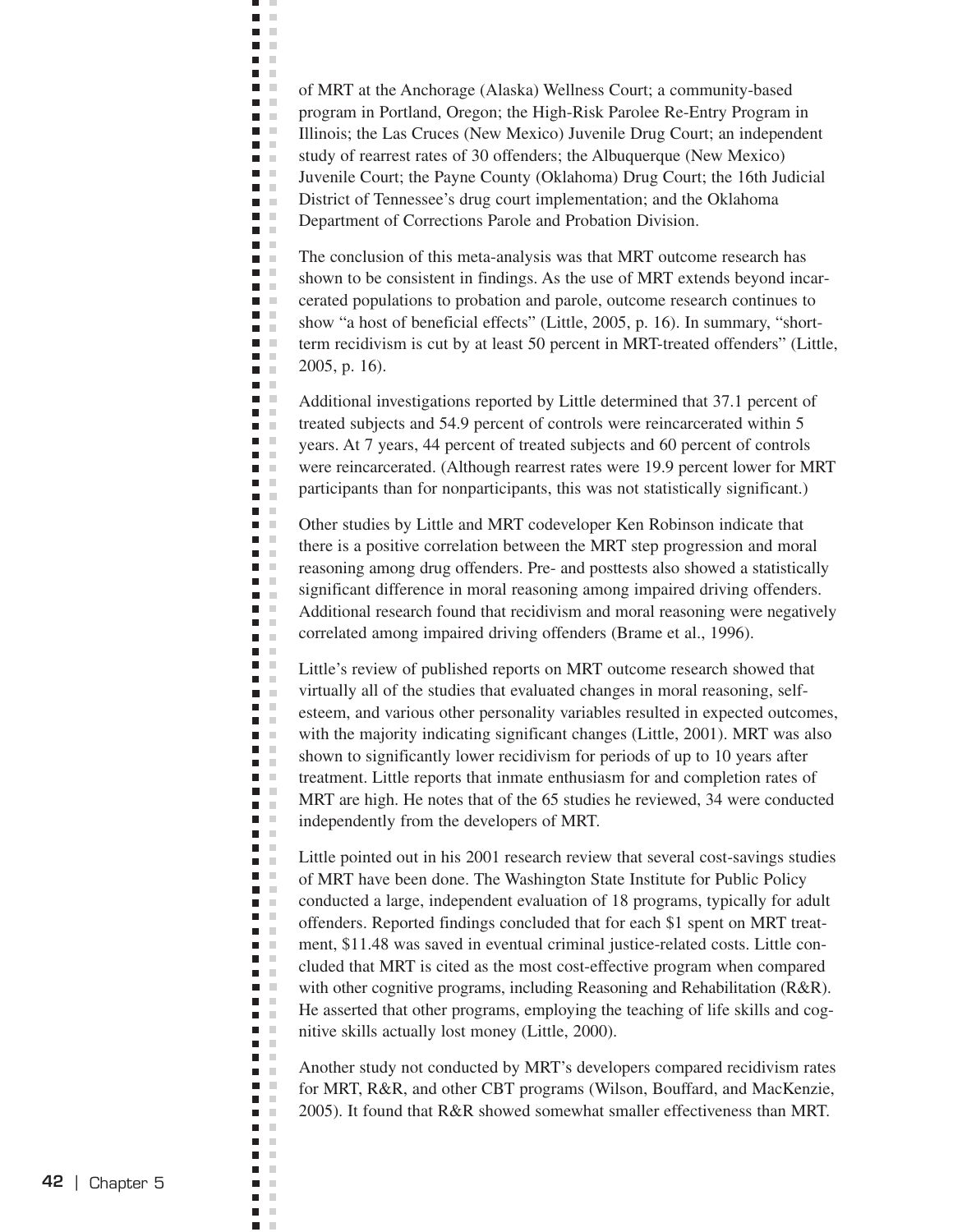A study of the Portland Better People program, which utilizes MRT, examined 68 former offenders who participated in MRT and 68 who did not (Boston, Meier, and Jolin, 2001). Results showed that 9 percent of those in the treatment group were rearrested while 21 percent of nonparticipants were rearrested. This study points out the importance of not only reducing recidivism but also increasing public safety and improving the community, which can be done by assisting clients in becoming responsible caring people with strong character who are able to take care of their families and themselves. Toward that end, the study authors planned future research to focus on the use of MRT and its effects on employment.

A well-constructed study of MRT and problem behavior was conducted at the Oklahoma Department of Corrections (Brame et al., 1996). This longitudinal study followed 65,390 individuals from 1993, when MRT was implemented throughout Oklahoma's correctional system, through early 1995. The study asked whether or not participation in MRT was associated with reduced levels of problem behavior, specifically, official misconduct within prison facilities and/or recidivism incidents within the community.

Study results indicated that MRT participation appeared to be associated with a lower risk of misconduct and recidivism. The study notes, however, the importance of how program participation was determined. Since participation was not randomized, the study authors believe it "premature to reach closure on…whether individuals…were apt to have done better or worse than individuals who did not participate in MRT." The authors refrain from concluding a cause-and-effect relationship between MRT and lower rates of misconduct and recidivism and state they were "unable to report an unconditional beneficial effect of MRT programming."

The study ultimately concluded only that among prison inmates who had participated in MRT, there was a reduction in problem behavior when they were participating as compared with when they were not participating. This was clearly an important correlation, which would be expected if the MRT program did indeed have beneficial effects. Nevertheless, it was not sufficient to demonstrate that the program actually had a beneficial effect. There was no way of knowing whether the program itself caused improved behavior or whether it merely signaled individuals' willingness and desire to have changed for the better.

A 2005 evaluation of a number of cognitive-behavioral programs for offenders noted three high-quality, quasi-experimental studies showing positive effects of MRT (Wilson, Bouffard, and MacKenzie, 2005). However, none of the findings of these studies were statistically significant because small sample sizes resulted in large confidence intervals (that is, a high degree of uncertainty). One study of 60 offenders that was not conducted by the developers of MRT (and which Wilson and colleagues considered to be of high quality) showed what these authors termed "a clinical significance," with a reduction in the reoffense rate from 20 percent to 10 percent and a reduction in the reincarceration rate from 10 percent to 0 percent.

m. п ×

ш  $\mathcal{C}$  $\blacksquare$  $\mathbb{R}^d$  $\blacksquare$  $\Box$  .  $\Box$  $\mathbf{r}$  $\mathbb{R}^n$  $\mathcal{L}_{\mathcal{A}}$  $\mathbf{r}$ m.  $\blacksquare$  $\sim$  $\blacksquare$  $\mathcal{L}$  $\overline{\phantom{a}}$  $\Box$  .  $\Box$  $\blacksquare$ m.  $\mathbb{R}^d$  $\blacksquare$  $\mathbb{R}^n$  $\blacksquare$  $\mathbb{R}^n$  $\blacksquare$ m.  $\overline{\phantom{a}}$  $\mathbb{R}^d$  $\mathcal{L}_{\mathcal{A}}$  $\mathbb{R}^n$  $\mathcal{L}_{\mathcal{A}}$  $\mathbb{R}^n$  .  $\mathbb{R}^n$  $\blacksquare$  $\mathcal{L}$  $\blacksquare$  $\mathbf{r}$  $\mathbb{R}^n$  $\blacksquare$  $\blacksquare$  $\mathbb{R}^n$  $\mathbb{R}^n$  $\blacksquare$  $\blacksquare$ m.  $\mathbb{R}^d$  $\mathcal{L}_{\mathcal{A}}$  $\mathbb{R}^n$  $\mathcal{L}_{\mathcal{A}}$ H.  $\mathbb{R}^n$  $\blacksquare$ **The Contract of the Contract of the Contract of the Contract of the Contract of the Contract of the Contract o COL**  $\blacksquare$  $\mathbb{R}^n$  $\blacksquare$  $\blacksquare$  $\mathbb{R}^n$  .  $\mathbb{R}^n$  $\blacksquare$  $\blacksquare$  $\blacksquare$  $\mathbb{R}^n$  .  $\mathbb{R}^n$  $\mathbb{R}^n$  .  $\mathbb{R}^n$ m.  $\mathcal{L}_{\mathcal{A}}$  $\mathbf{u}$  $\mathbb{R}^n$  .  $\mathbb{R}^n$  $\blacksquare$ m. m.  $\Box$  $\mathbf{u}$  .  $\mathbf{u}$ **The Contract of the Contract of the Contract of the Contract of the Contract of the Contract of the Contract o** m.  $\blacksquare$  $\mathbf{u}$ H.  $\mathbb{R}^n$  $\overline{\phantom{a}}$ m.  $\blacksquare$  $\mathbf{u} \cdot \mathbf{u}$ m.  $\blacksquare$  $\overline{\phantom{a}}$  $\mathcal{L}_{\mathcal{A}}$  $\mathbb{R}^n$  $\mathcal{L}_{\mathcal{A}}$ ×.  $\mathcal{L}_{\mathcal{A}}$  $\mathbb{R}^d$  $\blacksquare$ m.  $\Box$  $\mathbb{R}^n$  .  $\mathbb{R}^n$  $\blacksquare$ m.  $\mathbb{R}^d$  $\mathcal{L}_{\mathcal{A}}$  $\mathbb{R}^n$  .  $\mathbb{R}^n$  $\mathbb{R}^n$  $\blacksquare$  $\blacksquare$  $\blacksquare$  $\mathbb{R}^n$  .  $\mathbb{R}^n$  $\mathbb{R}^n$  $\blacksquare$  $\mathbb{R}^d$  $\mathcal{L}_{\mathcal{A}}$ m.  $\Box$ m.  $\mathcal{L}_{\mathcal{A}}$  $\sim$  $\mathcal{L}_{\mathcal{A}}$  $\mathbb{R}^n$  $\blacksquare$  $\blacksquare$  $\mathcal{L}$  $\blacksquare$  $\blacksquare$  $\mathbb{R}^n$ m.  $\blacksquare$  $\mathbb{R}^n$  $\Box$  $\blacksquare$  $\mathbb{R}^n$  $\mathcal{L}$  $\blacksquare$  $\blacksquare$  $\mathbf{r}$  .  $\mathbf{r}$  $\mathbb{R}^n$  $\overline{\phantom{a}}$  $\blacksquare$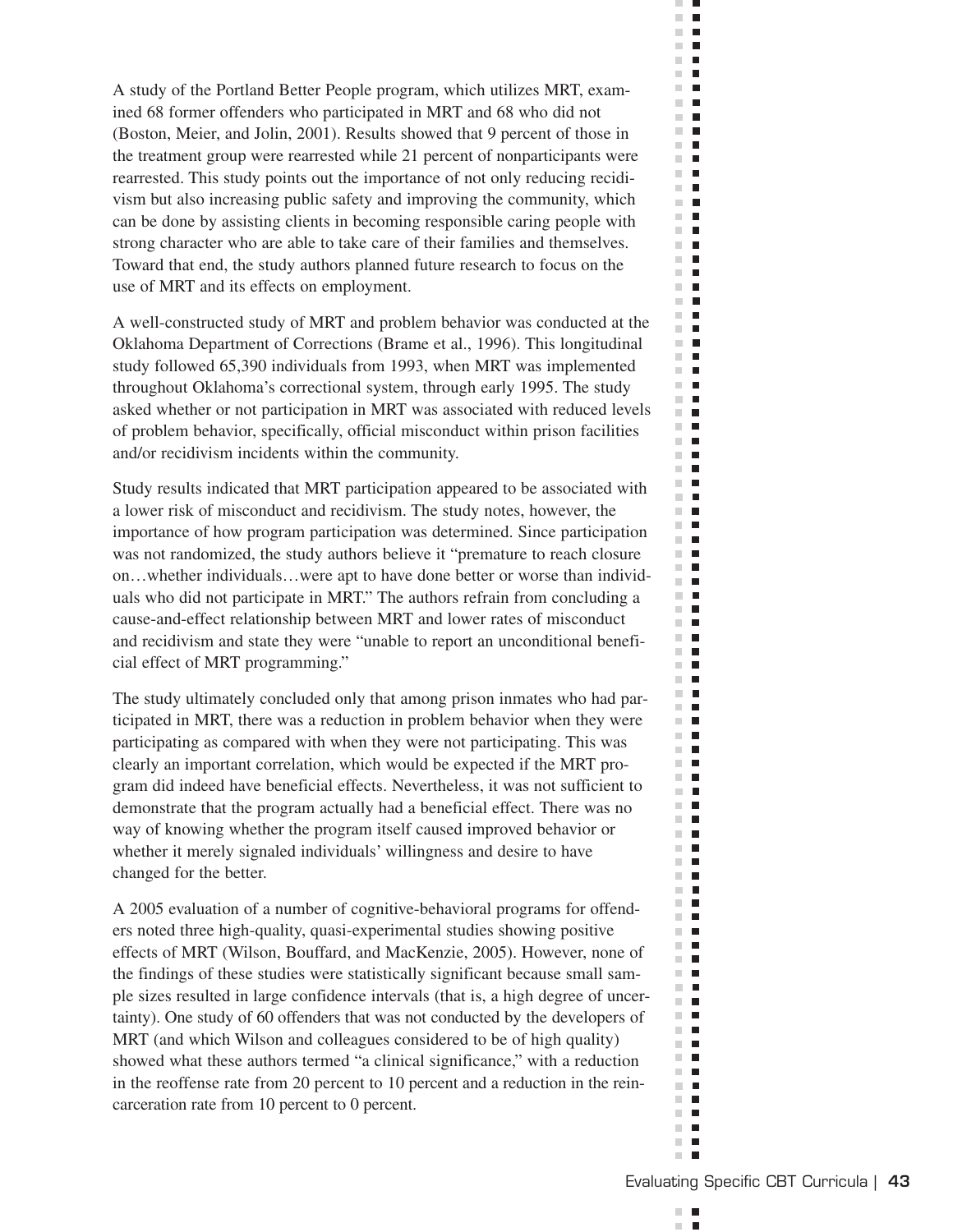Yet another evaluation, which Wilson and colleagues considered methodologically weak, found a positive overall effect among 98 male offenders who were volunteers in an MRT program. The study compared these offenders with all other offenders released from a short-term detention center in Florida. There were no controls for offender differences between those who chose the MRT program and those who did not. Another study (also unrelated to the MRT program developers) found substantially reduced rates of rearrest (45 percent versus 67 percent at 48 months and 62 percent versus 95 percent at 60 months), but again, there were no controls for selection bias, hence providing little basis for MRT's effectiveness.

щ J.  $\blacksquare$  $\bar{\mathbf{u}}$  $\blacksquare$  $\mathbb{R}^2$ **C D** D  $\Box$ **Contract D** O **D** O  $\blacksquare$ Ē.  $\Box$  $\blacksquare$  .  $\blacksquare$  $\blacksquare$  $\blacksquare$  $\mathcal{L}$  $\blacksquare$ ×  $\blacksquare$  .  $\blacksquare$  $\blacksquare$  .  $\blacksquare$  $\blacksquare$ **COLLEGE**  $\blacksquare$  $\blacksquare$   $\blacksquare$  $\blacksquare$  $\mathcal{L}$  $\blacksquare$  $\blacksquare$  $\blacksquare$  $\blacksquare$  .  $\blacksquare$  $\blacksquare$ **In**  $\blacksquare$  $\mathbb{R}^2$  $\blacksquare$ ×  $\blacksquare$  $\sim$  $\mathcal{C}$  $\overline{\phantom{a}}$  $\blacksquare$ ×  $\mathbb{R}^2$  $\blacksquare$  $\blacksquare$  $\mathbb{R}^n$  $\blacksquare$  $\mathcal{C}$  $\mathcal{C}$  $\blacksquare$  $\blacksquare$  .  $\blacksquare$  $\blacksquare$  $\mathcal{C}$  $\Box$  $\mathbb{R}^n$  $\blacksquare$  .  $\blacksquare$  $\mathcal{L}$  $\blacksquare$  $\mathbb{R}^2$  $\Box$  $\mathcal{C}$  $\blacksquare$  $\blacksquare$ ×  $\Box$ ×  $\mathbb{R}^2$  $\overline{\phantom{a}}$ Ξ  $\mathbb{R}^2$ Ē,  $\mathcal{C}$  $\blacksquare$  .  $\blacksquare$  $\Box$  $\mathbb{R}^2$  $\overline{\phantom{a}}$  $\mathcal{C}$ П  $\mathbb{R}^2$  $\blacksquare$  $\mathcal{C}$  $\bar{\mathbb{R}}$  $\blacksquare$  $\Box$  $\bar{\mathbb{R}}$  $\blacksquare$  .  $\blacksquare$  $\blacksquare$  $\mathbb{R}^2$  $\blacksquare$  $\bar{a}$  $\overline{\phantom{a}}$ ×  $\blacksquare$  $\mathcal{L}$  $\blacksquare$  $\mathcal{C}$ п ×  $\blacksquare$  $\sim$  $\mathcal{C}$  $\overline{\phantom{a}}$  $\overline{\phantom{a}}$  $\mathcal{C}$  $\blacksquare$  $\mathcal{C}$  $\Box$  $\mathbb{R}$  $\blacksquare$  $\mathbb{R}^2$  $\Box$ ×  $\overline{\phantom{a}}$  $\sim$  $\blacksquare$  .  $\blacksquare$  $\blacksquare$ ×  $\blacksquare$  . Ē,  $\mathbb{R}^2$  $\blacksquare$  $\mathbb{R}^2$  $\mathcal{C}$  $\blacksquare$  $\blacksquare$  $\blacksquare$  $\pm$  $\blacksquare$  $\mathcal{C}$  $\mathbb{R}^d$  $\overline{\phantom{a}}$  $\blacksquare$  $\mathcal{C}$  $\blacksquare$  $\mathbb{R}^2$  $\overline{\phantom{a}}$  $\mathcal{C}$  $\blacksquare$  $\mathbb{R}^n$  $\blacksquare$ ×

The mean recidivism rate across the six evaluations reviewed by Wilson and colleagues shows a statistically significant positive result. Thus, they state that "there is reasonably strong evidence for the effectiveness of MRT at reducing long-term recidivism rates among offenders" (Wilson, Bouffard, and MacKenzie, 2005, p. 189). They caution readers to remember that three of the four strong studies were conducted by the developers of MRT. They do conclude, however, that the structured nature of the program and the "manualization" (precise curriculum manual) of the program increases program integrity and therefore increases the program's usefulness when implemented by criminal justice personnel.

Another group of researchers have reiterated the weakness of studies performed by researchers other than MRT's developers and asserted that "solid conclusions are difficult to draw" (Allen, MacKenzie, and Hickmann, 2001, p. 506). In addition, the summary of a study of 256 youth offenders in a Maryland county jail noted that "this trial casts doubt on the wisdom of this program's [MRT's] wide-spread implementation" (Armstrong, 2003). The randomized experiment found that the risk of recidivism for the MRT treatment group was not statistically significantly different from that of the control group.

## **Studying the Effectiveness of Reasoning and Rehabilitation**

In their 2005 review, Wilson and colleagues. examined seven evaluations of R&R programs, three of which were true experimental studies. They reported that results were mixed, with the scientifically higher quality studies finding that R&R resulted in lower rates of reoffense. Although the three true experimental studies found positive results in recidivism rates, one was not statistically significant, with R&R participants' recidivism rate at 26 percent compared with a rate of 29 percent for non-R&R participants.

A second group of researchers reported that while R&R evaluation studies tend to support the effectiveness of the program in reducing recidivism, a definitive conclusion is still difficult to confirm due to methodological weaknesses as well as the inconsistency of findings (Allen, MacKenzie, and Hickman, 2001).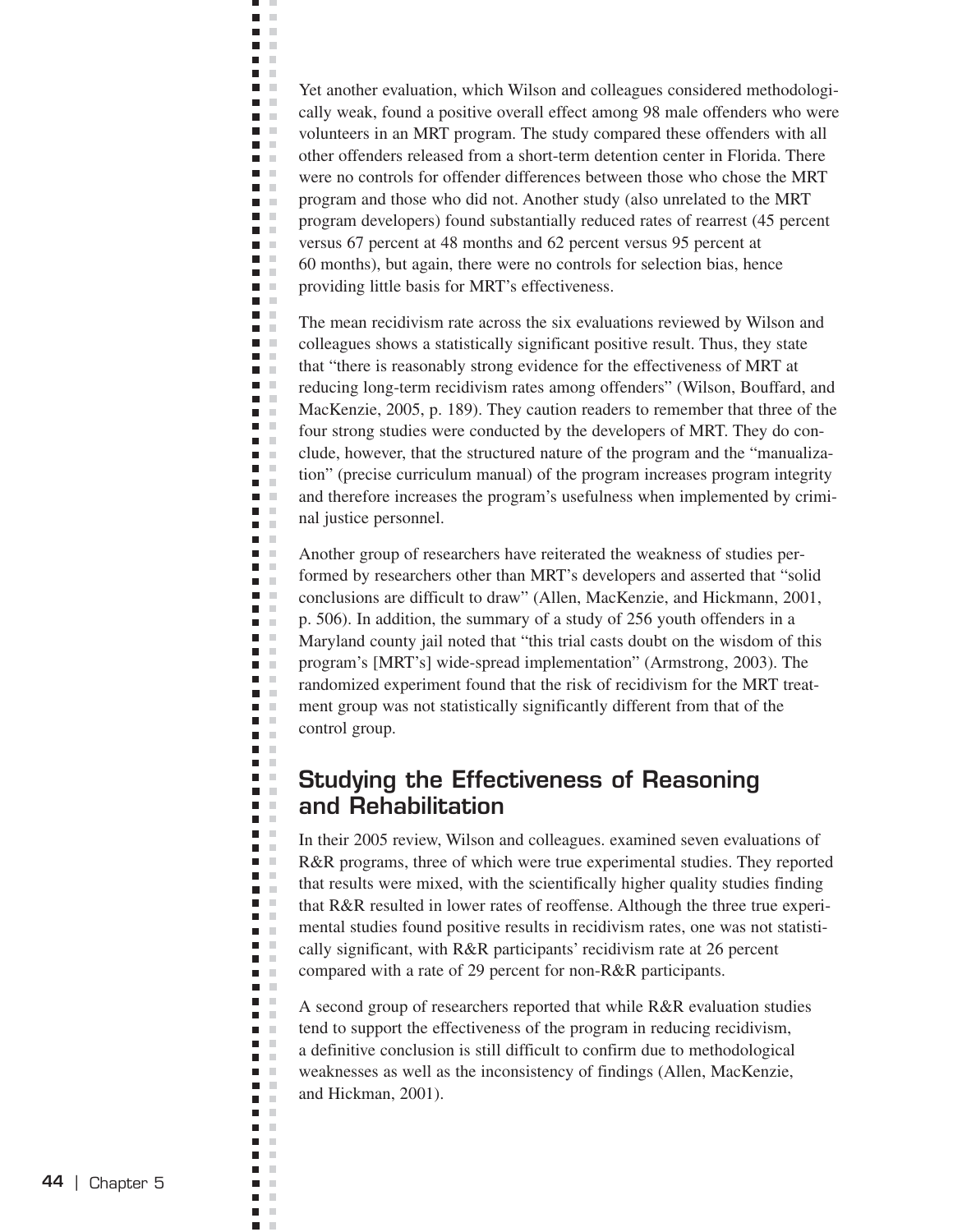John Wilkinson, at the University of Surrey, England, conducted a quasiexperimental design that targeted repeat offenders who were at high risk of reoffending and had the thinking styles and attitudes that R&R was intended to change (Wilkinson, 2005). With a sample size of 185, statistical significance would be an important indicator; however, findings for reduction in reconviction were not statistically significant enough for the author to generalize the effectiveness of R&R. His findings showed that 67 percent of the R&R group were reconvicted within 2 years as compared with 56 percent of untreated offenders (sentenced to custody from time of sentence). "It would seem... R&R did not reduce offending" (Wilkinson, 2005, p. 81). The author offers the alternative fact that 5 percent fewer R&R participants were reconvicted after release than was predicted on the basis of age and previous convictions as compared with the custody group, which had 14 percent more reconvictions than predicted. This, he states, could be taken as indicating success. Wilkinson also reported that the R&R group showed lower rates of reconviction; however, offenders who completed the program and were not reconvicted had either no change or a negative change in attitudes toward crime, impulsiveness, and self-control (which is contrary to the hypotheses on which R&R is based).

Wilkinson concluded that the effectiveness of the R&R program has yet to be demonstrated and that his findings are "broadly in line" with other studies that show R&R did not bring about significant reduction in recidivism (Wilkinson, 2005, p. 81).

## **Studying the Effectiveness of Relapse Prevention Therapy**

A meta-analytic review of Relapse Prevention Therapy (RPT) confirms the "overall efficacy of RP[T] in reducing substance use and improving psychosocial adjustment" (Irvin et al., 1999, p. 569). Although treatment outcomes varied among the moderator variables (i.e., treatment modality, theoretical orientation of prior therapy, treatment setting, type of outcome measures used to determining effectiveness, medication used, and type of substance use disorder treated by RPT), the overall results showed that RPT was effective across the board and did not appear to vary with treatment modality or setting. The authors' review of 26 published and unpublished studies concluded that RPT is highly effective for alcohol and polysubstance use disorders when administered along with the use of medication and when evaluated immediately following treatment with the use of uncontrolled pre- and posttests.

A review of 24 randomized controlled trials of the effectiveness of relapse prevention (Carroll, 1996) suggests "that relapse prevention is better than no treatment, equal to or better than 'placebo' control groups, and at least equal to the best available active substance abuse treatments that the field has to offer" (George A. Parks, 2006, personal communication). Carroll's choice of studies included those randomized control trials that were defined as "relapse prevention" and that "explicitly invoked the work of Marlatt" (Carroll, 1996, p. 51).

m. п ×

ш  $\mathcal{C}$  $\blacksquare$  $\mathbb{R}^d$  $\blacksquare$  $\Box$  .  $\Box$  $\mathbf{r}$  $\mathbb{R}^d$  $\blacksquare$ m.  $\blacksquare$  $\mathbb{R}^n$ П  $\sim$  $\blacksquare$  $\mathcal{L}$  $\overline{\phantom{a}}$ m.  $\mathcal{L}_{\mathcal{A}}$  $\blacksquare$ m.  $\mathbb{R}^d$  $\blacksquare$  $\mathbb{R}^n$  $\blacksquare$  $\mathbb{R}^d$  $\blacksquare$ ×.  $\overline{\phantom{a}}$  $\mathbb{R}^d$  $\blacksquare$  $\mathbb{R}^n$  $\mathcal{L}_{\mathcal{A}}$  $\mathbb{R}^n$  $\blacksquare$  $\mathbb{R}^d$  $\blacksquare$  $\mathcal{L}_{\mathcal{A}}$  $\blacksquare$ m.  $\mathcal{L}_{\mathcal{A}}$  $\mathbb{R}^n$  $\blacksquare$  $\blacksquare$  $\mathbb{R}^n$ m.  $\blacksquare$ m.  $\mathbb{R}^n$  $\mathcal{L}_{\mathcal{A}}$  $\mathbb{R}^n$  $\blacksquare$  $\mathbb{R}^n$  $\blacksquare$  $\blacksquare$ m.  $\mathcal{L}_{\mathcal{A}}$  $\blacksquare$ **The Contract of the Contract of the Contract of the Contract of the Contract of the Contract of the Contract o**  $\overline{\phantom{a}}$  $\blacksquare$  $\mathbb{R}^d$  $\blacksquare$ m.  $\Box$  $\mathbb{R}^n$  $\mathcal{L}_{\mathcal{A}}$  $\mathbb{R}^n$  $\blacksquare$  $\blacksquare$  $\overline{\phantom{a}}$  $\mathbb{R}^n$  $\blacksquare$ m.  $\blacksquare$ m.  $\mathcal{L}_{\mathcal{A}}$  $\mathbb{R}^n$  $\mathcal{L}_{\mathcal{A}}$  $\mathbb{R}^n$  $\blacksquare$  $\mathbb{R}^d$  $\blacksquare$  $\mathbb{R}^d$  $\blacksquare$  $\mathbf{u}$ m.  $\blacksquare$  $\mathbb{R}^d$  $\blacksquare$ m.  $\blacksquare$ m,  $\blacksquare$  $\mathbb{R}^d$  $\blacksquare$  $\mathbb{R}^n$  $\overline{\phantom{a}}$  $\mathbf{r}$ m.  $\blacksquare$  $\overline{\phantom{a}}$  $\mathcal{L}_{\mathcal{A}}$  $\mathbf{u} \cdot \mathbf{u}$ H.  $\blacksquare$  $\mathbb{R}^d$  $\blacksquare$ m.  $\blacksquare$  $\mathbb{R}^n$  .  $\mathbb{R}^n$  $\blacksquare$ m.  $\mathbb{R}^d$  $\blacksquare$  $\mathbb{R}^n$  $\overline{\phantom{a}}$  $\mathbb{R}^n$  $\blacksquare$  $\blacksquare$  $\blacksquare$  $\mathbb{R}^n$  $\blacksquare$  $\mathbb{R}^n$  $\overline{\phantom{a}}$  $\mathbb{R}^d$  $\overline{\phantom{a}}$  $\overline{\phantom{a}}$ m. m.  $\blacksquare$  $\sim$  $\overline{\phantom{a}}$ ш  $\overline{\phantom{a}}$ m.  $\blacksquare$  $\blacksquare$  $\overline{\phantom{a}}$  $\blacksquare$  $\mathbb{R}^d$ m.  $\Box$ ш  $\blacksquare$  $\mathbb{R}^2$  $\blacksquare$ **COL**  $\mathcal{L}_{\mathcal{A}}$  $\blacksquare$  $\mathbf{r}$  $\mathbb{R}^n$  $\overline{\phantom{a}}$  $\blacksquare$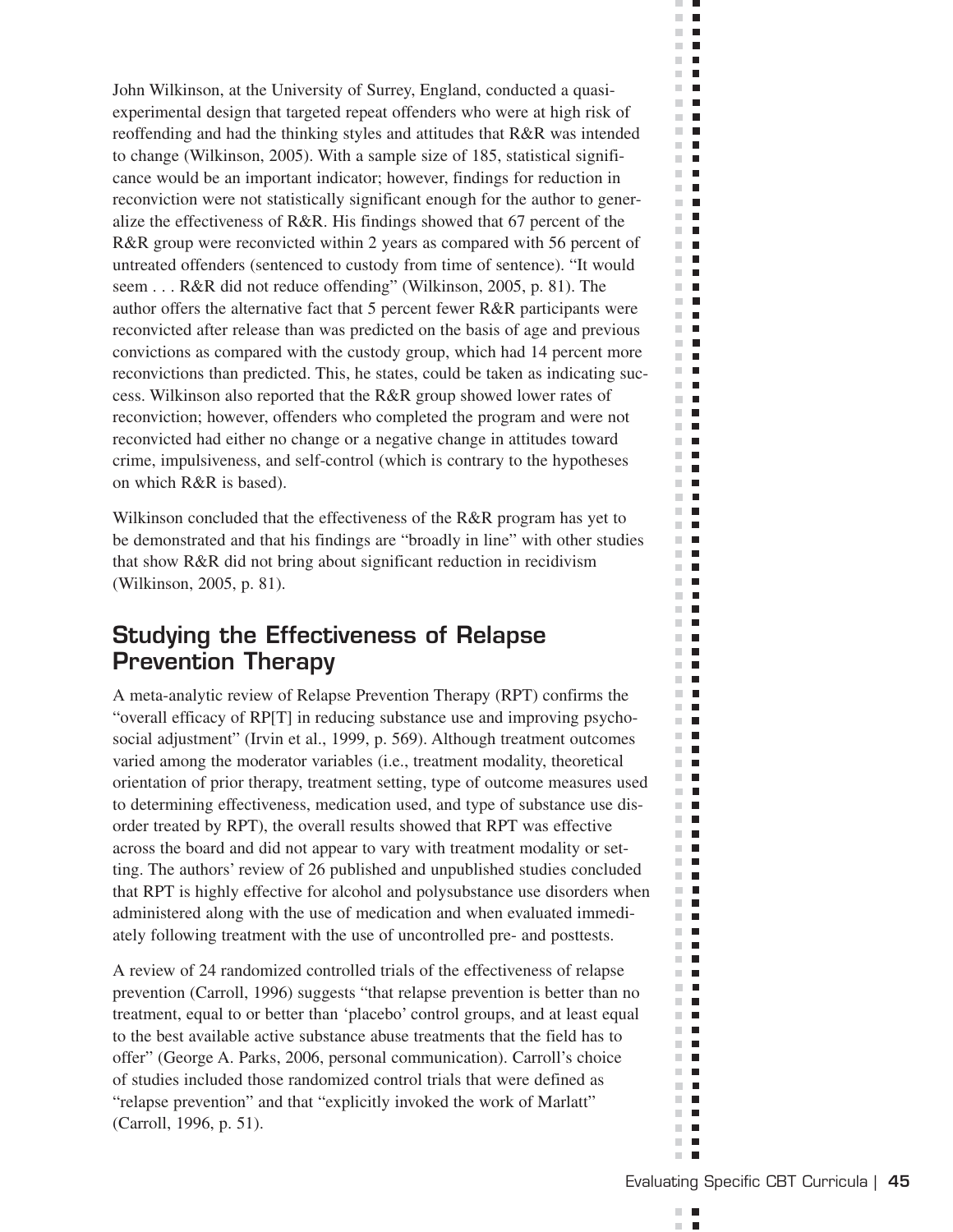Carroll (1996) also points out that relapse prevention therapy might not prevent relapse better than other therapies, but suggests that relapse prevention is more effective than alternatives, in that it reduces the intensity of lapses when they occur. As described by Parks (2006, personal communication), the basis of RPT is teaching cognitive and behavioral coping skills. Slip-ups by clients occur more often in the early stages of treatment. With continued RPT, clients learn to anticipate high-risk situations and become better equipped to deal with them as they occur. In summary, relapse prevention is a promising intervention in substance abuse treatment.

Ë, J.  $\bar{\mathbf{u}}$  $\blacksquare$  $\mathbb{R}^2$  $\blacksquare$  . **D** D  $\Box$  $\blacksquare$ **D** O **D** O  $\blacksquare$ Ē.  $\Box$  $\blacksquare$  .  $\blacksquare$  $\blacksquare$  $\blacksquare$  $\mathcal{L}$  $\blacksquare$ ×  $\blacksquare$  .  $\blacksquare$  $\blacksquare$  .  $\blacksquare$  $\blacksquare$ **The Contract of the Contract of the Contract of the Contract of the Contract of the Contract of the Contract o**  $\blacksquare$  $\overline{\phantom{a}}$  $\mathcal{L}$  $\mathbb{R}^2$  $\blacksquare$  .  $\blacksquare$  $\blacksquare$  $\blacksquare$  $\blacksquare$  $\overline{\phantom{a}}$  $\mathbb{R}^2$  $\mathbb{R}^2$  $\blacksquare$ ×  $\blacksquare$  $\mathbb{R}^n$  $\Box$  $\Box$  $\mathcal{C}$  $\blacksquare$ ×  $\blacksquare$  $\mathbb{R}^2$  $\Box$  $\mathbb{R}^2$  $\blacksquare$  $\bar{\alpha}$  $\blacksquare$  .  $\blacksquare$  $\blacksquare$  $\mathcal{C}$  $\Box$  $\mathbb{R}^d$  $\blacksquare$  .  $\blacksquare$  $\mathbb{R}^n$  $\Box$  $\mathbb{R}^d$  $\bar{a}$  $\Box$  $\blacksquare$  $\mathcal{L}_{\mathcal{A}}$  $\blacksquare$  $\mathcal{C}$  $\overline{\phantom{a}}$  $\mathcal{C}$  $\blacksquare$  .  $\blacksquare$ Ξ  $\mathbb{R}^2$ Ē,  $\mathbb{R}^2$  $\blacksquare$  .  $\blacksquare$  $\blacksquare$  $\blacksquare$  $\mathcal{C}$  $\blacksquare$  $\mathbb{R}^2$  $\blacksquare$  .  $\blacksquare$  $\mathcal{L}$  $\Box$  $\mathbb{R}^2$  $\blacksquare$  .  $\blacksquare$  $\blacksquare$  $\sim$  $\blacksquare$  $\bar{a}$  $\blacksquare$ ×  $\Box$  $\mathbb{R}^n$  $\blacksquare$ ×  $\blacksquare$ ×  $\blacksquare$  .  $\blacksquare$  $\bar{\phantom{a}}$  $\overline{\phantom{a}}$  $\blacksquare$  $\mathcal{L}$ Ē  $\mathcal{C}$  $\Box$  $\sim$  $\blacksquare$  $\mathbb{R}^2$  $\Box$ ×  $\overline{\phantom{a}}$ **In**  $\mathcal{C}$  $\blacksquare$  $\blacksquare$ ×  $\blacksquare$  . Ē,  $\mathbb{R}^2$  $\blacksquare$  $\mathbb{R}^2$  $\mathcal{C}$  $\blacksquare$ n in  $\blacksquare$  $\mathbb{R}^2$  $\blacksquare$  $\mathcal{C}$  $\mathbb{R}^d$  $\overline{\phantom{a}}$  $\blacksquare$ ×  $\blacksquare$  $\mathbb{R}^2$  $\Box$  $\mathbb{R}^2$  $\blacksquare$  $\mathbb{R}^n$  $\blacksquare$ ×

# **Studying the Effectiveness of Thinking for a Change**

Two evaluations of Thinking for a Change (T4C) were found. The first is a doctoral dissertation from the University of Texas Southwestern Medical Center at Dallas (Golden, 2002). This study centers on 42 adult male and female medium- and high-risk offenders on probation. Completers and dropouts from the T4C program were compared with those not assigned to the program, with procriminal attitudes, social skills, and interpersonal problem-solving skills as the studied factors. Ratings were based on selfreport measures, applied-skill tests, and facilitator ratings as well as recidivism during the 3-month and 1-year postprogram completion time periods.

The study found that new criminal offense rates for those who completed the T4C program were 33 percent lower than for the comparison group. No differences were found between groups for technical violations of probation. On attitudinal measures of procriminal sentiments, again no differences were shown between the groups. Social skills did improve for completers and dropouts, but remained the same for the comparison group. Completers of the program improved significantly in interpersonal problem-solving skills, while dropouts and comparisons showed no change.

As this study reports, positive changes in thought processes that correlate with criminal and delinquent behavior do not necessarily reduce the behavior. Nonetheless, the author supports the use of T4C based on the realization that even a 33-percent reduction in new criminal offenses has a practical implication in terms of keeping thousands out of jail and thereby saving millions of dollars. The author also believes that the improvement of interpersonal and problem-solving skills of offenders is a worthwhile goal itself.

The author points toward the shortcomings of her study, including the small sample size, noting that the trend observed toward reduced offenses would have been statistically significant with a larger sample size. Also, generalization of the results is difficult because the sample consisted mostly of young, unmarried, black males of lower socioeconomic status in a large urban setting. The author also cites the limitation of the self-report measurements, in that they rely on respondents' insight and honesty. In an attempt to overcome this shortcoming, she also used facilitator evaluations, applied-skills measures,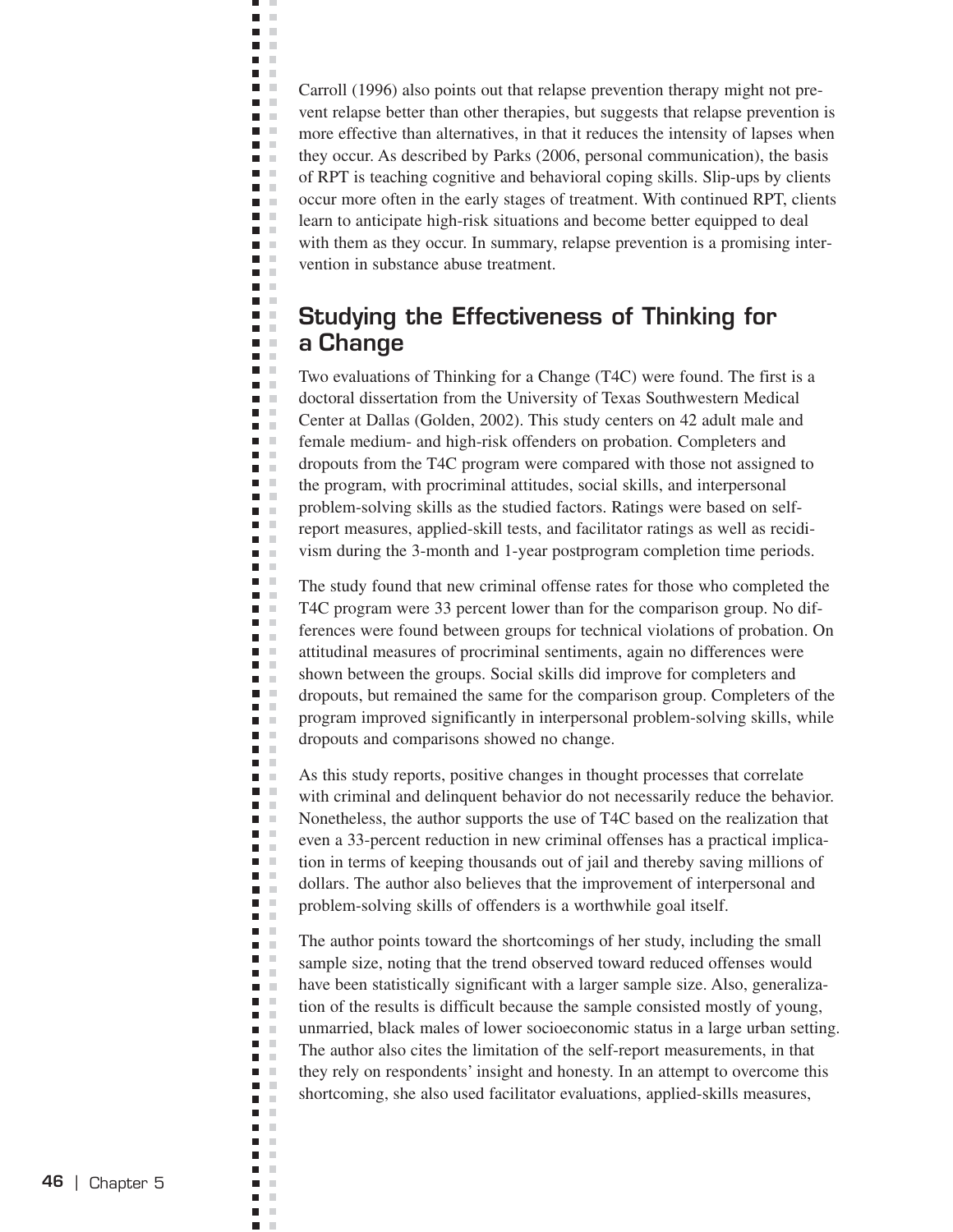several different self-report measures, an official information database to verify the self-reports, and a short version of the Marlowe-Crowne Social Desirability Scale (which measures defensiveness).

The author further notes that the study showed that new criminal charges, as well as technical violations, typically had occurred at least 3 months after completion of T4C for program participants, while those for the comparison group and dropouts occurred within the first 3 months of the probationary period. Thus, she recommends "booster sessions" or an aftercare group to assist in relapse prevention.

The second study, of 233 probationers, was conducted in Tippecanoe County, Indiana (Lowenkamp and Latessa, 2006). It showed a significant reduction in recidivism (defined as arrest for new criminal behavior) over an average of 26 months (ranging from 6 to 64 months) for those who participated in the T4C program. Of the 136 treatment cases, the 90 who were "successful T4C participants" had a recidivism rate of 18 percent; the recidivism rate of the 121 probationers who participated in T4C was 23 percent. The recidivism rate of the 96 probationers in the control group was 35 percent.



u.  $\mathcal{C}^{\mathcal{C}}$ 

 $\mathbb{R}^n$ 

 $\mathcal{L}_{\mathcal{A}}$ 

 $\mathbb{R}^n$ 

 $\mathbb{R}^n$ 

 $\mathbb{R}^n$ 

m.  $\mathbb{R}^n$ 

m.

 $\mathbb{R}^n$ 

 $\mathbb{R}^n$ 

 $\mathbb{R}^n$ 

 $\mathbb{R}^n$ 

 $\mathbb{R}^n$ 

 $\mathbb{R}^n$ 

 $\mathbb{R}^n$ 

 $\mathbb{R}^n$ 

m.

 $\mathbb{R}^n$ 

 $\mathbb{R}^n$ 

 $\mathbb{R}^n$ 

 $\mathbb{R}^n$ 

 $\mathcal{L}$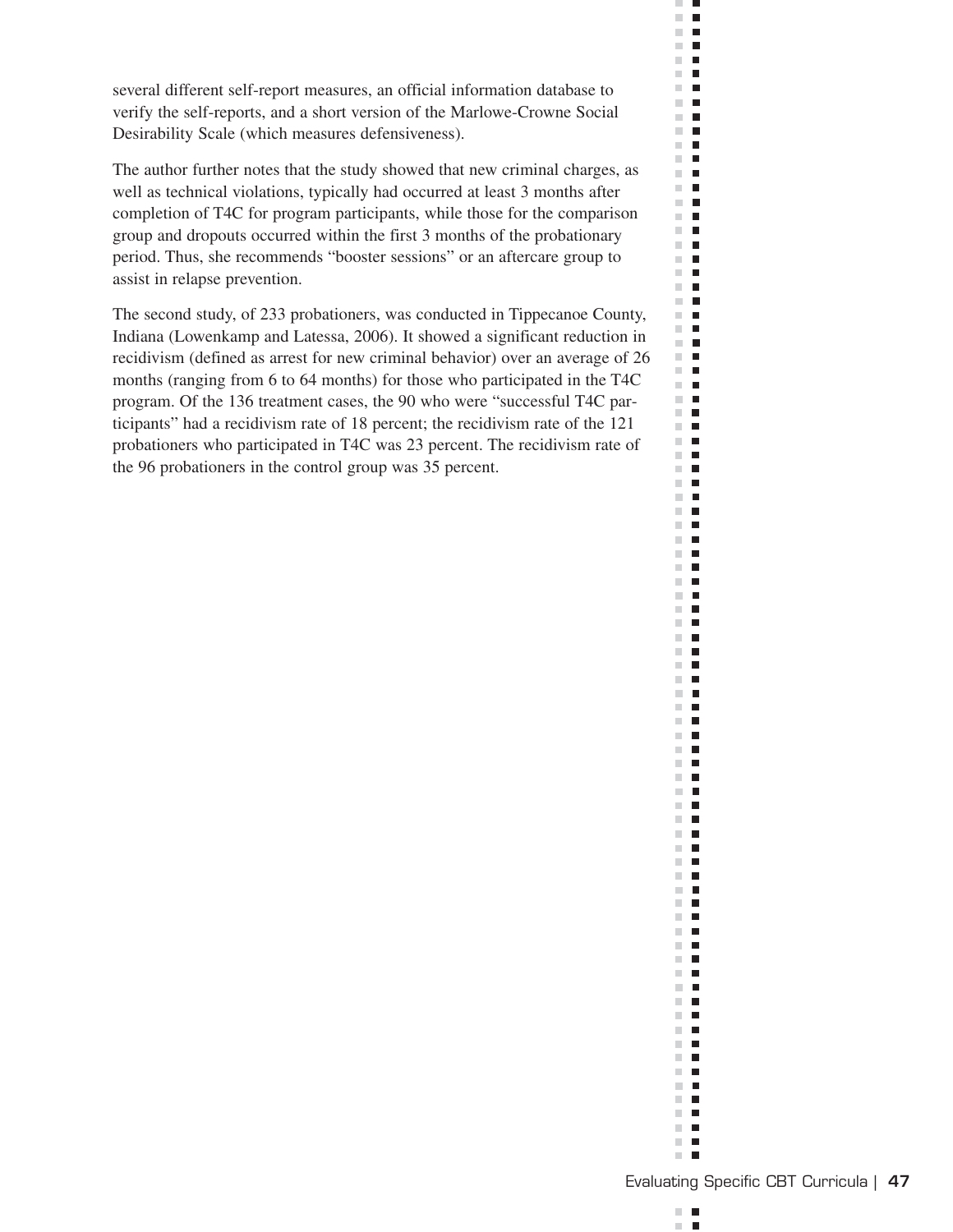

 $\bar{\phantom{a}}$  $\overline{\phantom{a}}$  $\mathbb{R}^2$  $\blacksquare$  $\mathbb{R}^n$  $\blacksquare$  $\mathcal{C}$  $\blacksquare$ 

 $\blacksquare$  $\mathbb{R}^n$ п  $\blacksquare$  $\mathcal{L}_{\mathcal{A}}$  $\blacksquare$  $\mathbb{R}^n$  $\mathbb{R}^n$ п m.  $\mathbf{r}$  $\mathbb{R}^d$ п  $\overline{\phantom{a}}$ П  $\mathbb{R}^n$ п m. п  $\mathbb{R}^d$ п  $\overline{\phantom{a}}$ П  $\mathcal{C}^{\mathcal{C}}$  $\blacksquare$  $\overline{\phantom{a}}$  $\blacksquare$  $\blacksquare$ m, m.  $\Box$  $\mathbb{R}^n$  $\Box$  $\bar{a}$ п  $\overline{\phantom{a}}$ П  $\Box$  $\mathbb{R}^d$  $\Box$ ш  $\blacksquare$  $\mathbb{R}^d$  $\Box$  $\overline{\phantom{a}}$  $\Box$  $\mathbb{R}^n$  $\blacksquare$  $\mathbb{R}^d$ п  $\overline{\phantom{a}}$  $\Box$  $\mathbb{R}^d$ п  $\blacksquare$  $\mathbb{R}^n$ П  $\mathbb{R}^n$  $\mathbf{r}$  $\mathbb{R}^d$ п  $\mathbb{R}^n$ п Ľ. Ē  $\blacksquare$ п  $\mathbb{R}^n$ п  $\mathbb{R}^d$  $\Box$  $\mathbb{R}^n$ п  $\overline{\phantom{a}}$  $\mathbb{Z}$ m.  $\mathbf{r}$  $\mathbb{R}^n$ П  $\blacksquare$ П  $\blacksquare$  $\blacksquare$  $\mathcal{L}_{\mathcal{A}}$  $\blacksquare$  $\mathbb{R}^2$  $\blacksquare$  $\mathbb{R}^d$  $\blacksquare$  $\mathbb{R}^n$  $\Box$  $\mathbb{R}^d$  $\mathbb{Z}$  $\mathbb{R}^2$ п  $\blacksquare$  $\mathbb{R}^n$  $\blacksquare$ m,  $\mathbb{R}^n$  $\blacksquare$ m,  $\mathbb{Z}$  $\mathbb{R}^n$ П п  $\mathbb{R}^n$  $\overline{\phantom{a}}$  $\mathbb{Z}$  $\mathbb{R}^n \times \mathbb{R}^n$ m,  $\overline{\phantom{a}}$  $\bar{\phantom{a}}$ п

# **"Real World" Program Applications**

# Treatment Dimensions **CHAPTER**

Five dimensions of effective correctional supervision and counseling have been delineated, as follows (Andrews and Bonta, 2003):

- **Relationship:** Relating in open, enthusiastic ways.
- **Authority:** Being firm but fair; distinguishing between rules and requests; monitoring; reinforcing compliance; refraining from inter personal domination or abuse.
- **Anticriminal modeling and reinforcement:** Demonstrating and rein forcing vivid alternatives to procriminal styles of thinking, feeling, and acting.
- **Concrete problem solving:** Using skill-building and removal of obstacles toward increased reward levels for anticriminal behavior in settings such as home, school, and work.
- **Advocacy:** Obtaining the most appropriate correctional services for the client.

The following principles of treatment have also been suggested (Cullen and Gendreau, 2000):

- Services should be behavioral in nature.
- Interventions should employ cognitive-behavioral and social learning techniques such as modeling, role playing, and cognitive restructuring.
- Reinforcement in the program should be largely positive, not negative.
- Services should be intensive, lasting 3 to 12 months (depending on need) and occupying 40 to 70 percent of the offender's time during the course of the program.
- Treatment interventions should be used primarily with higher risk offenders, targeting their criminogenic (crime-inducing) needs.
- Less-hardened or lower risk offenders do not require intervention and may be moved toward more criminality by intrusive interventions.

**49**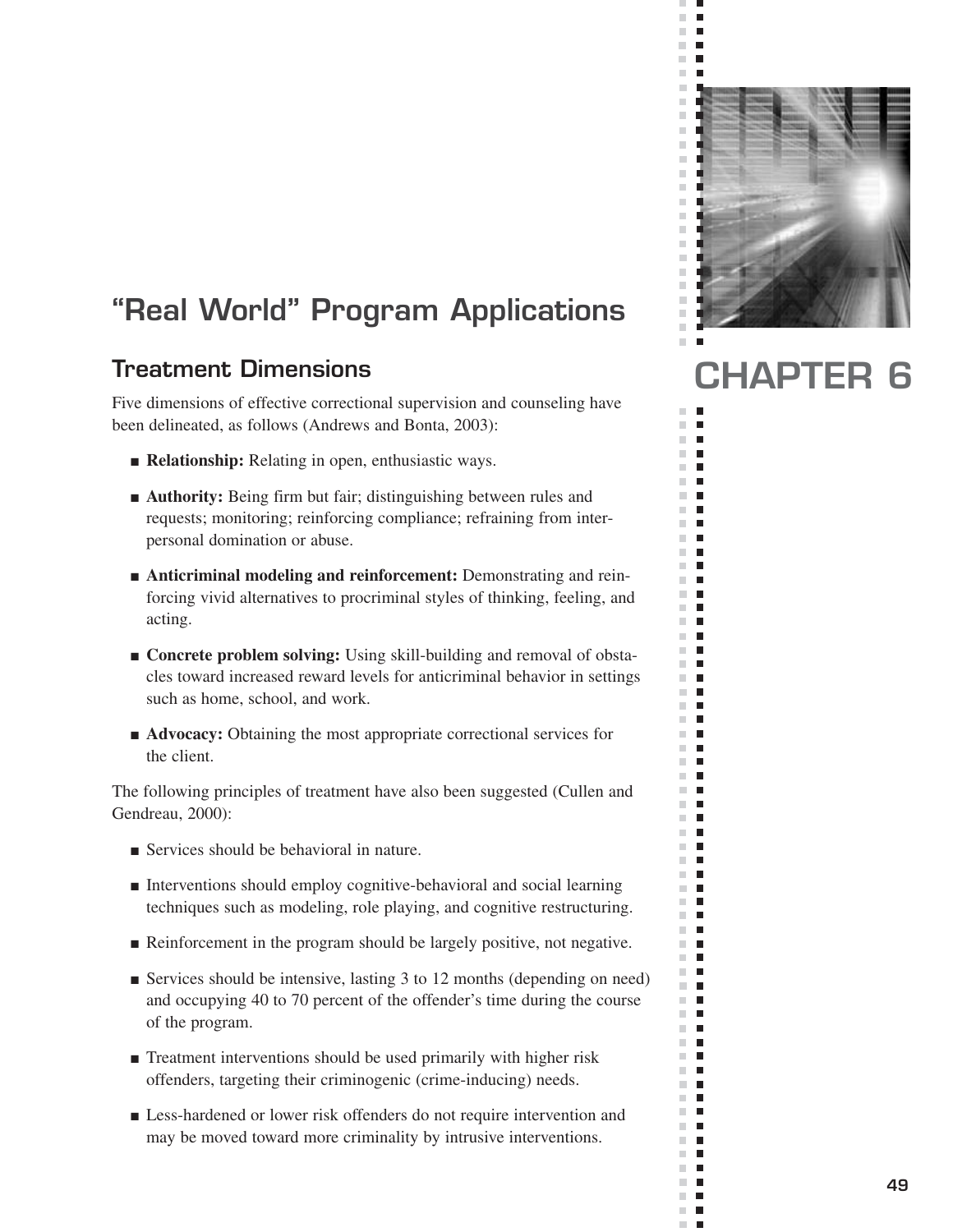■ Conducting interventions in the community as opposed to an institutional setting will increase treatment effectiveness.

Another researcher similarly argues that effective rehabilitation programs should take place mostly in the community and not in institutional settings (Petersilia, 2004). This same researcher suggests that programs should include at least 6 months of intensive therapy, focus on high-risk individuals, use cognitive-behavioral treatment techniques, and match the therapist and program to the specific learning styles and characteristics of the individual offender. As the individual progresses, vocational training and other jobenhancing opportunities should be provided. Programs that begin in a jail or prison need to have an intensive and mandatory aftercare component.

Others have found that the treatment setting had no effect on recidivism (Lipsey and Landenberger, 2006). These researchers noted that offenders treated in prison close to the end of their sentences showed recidivism decreases comparable to offenders treated in the community. This discrepancy with research findings requires further study to determine if indeed there is a difference in recidivism based on the treatment setting.

The effectiveness of treatment programs can vary substantially to the extent that an offender's individual differences (e.g., age, prior record, and intellectual development) are measured and taken into account in the delivery of services (Gendreau and Ross, 1979). In terms of staffing, again, there is a need to match styles and modes of treatment service to the learning style of the offender. Depending on the offender's characteristics (e.g., intelligence, levels of anxiety) he or she may respond more readily to some techniques than others.

#### **Motivation Effects**

щ J.  $\blacksquare$  $\bar{\mathbf{u}}$  $\blacksquare$  $\mathbb{R}^2$ **C** n m  $\mathcal{L}$ n m  $\mathbf{L}$ n a  $\blacksquare$  $\blacksquare$  $\mathcal{C}$ Ē. ×  $\blacksquare$ ×  $\blacksquare$  .  $\blacksquare$  $\blacksquare$  $\blacksquare$ л  $\blacksquare$ ×  $\blacksquare$  .  $\blacksquare$  $\mathbb{R}^d$  $\blacksquare$  $\blacksquare$ m m  $\mathbb{R}^n$  . ×  $\blacksquare$  $\blacksquare$ ×  $\blacksquare$   $\blacksquare$  $\blacksquare$  .  $\blacksquare$  $\blacksquare$ ×  $\blacksquare$ ×  $\blacksquare$ × Ē  $\mathbb{R}^2$  $\blacksquare$ ×  $\blacksquare$ ×  $\overline{\phantom{a}}$  $\Box$  $\mathcal{C}$ m. m  $\blacksquare$  $\mathbb{R}^n$  $\overline{\phantom{a}}$  $\mathbb{R}^2$  $\mathbb{R}^d$ П  $\blacksquare$  .  $\blacksquare$  $\Box$ ×  $\Box$  $\mathbb{R}^d$  $\blacksquare$  $\blacksquare$ л  $\blacksquare$  $\mathbb{R}^d$  $\mathcal{C}$  $\Box$  $\blacksquare$  $\mathcal{L}_{\mathcal{A}}$  $\blacksquare$  $\mathcal{L}$  $\overline{\phantom{a}}$ ×  $\mathcal{C}$  $\overline{\phantom{a}}$ Ξ  $\mathbb{R}^2$ Ē, ×  $\blacksquare$  $\mathcal{C}$  $\blacksquare$  $\mathbb{R}^2$  $\blacksquare$ ×  $\blacksquare$  $\mathbb{R}^n$  $\blacksquare$  .  $\blacksquare$  $\mathbb{R}^n$  $\Box$ ×  $\blacksquare$  $\mathcal{C}$  $\blacksquare$  $\mathcal{C}$  $\blacksquare$  $\bar{a}$  $\blacksquare$ ×  $\blacksquare$  $\mathcal{L}$  $\blacksquare$  $\bar{a}$  $\blacksquare$ п  $\blacksquare$ ×  $\blacksquare$ ×  $\blacksquare$  $\mathcal{L}$  $\blacksquare$  $\bar{a}$  $\blacksquare$ ×  $\blacksquare$  $\mathbb{R}^2$  $\Box$  $\mathbb{R}^2$  $\mathcal{C}$  $\blacksquare$ ×  $\blacksquare$  $\blacksquare$ ×  $\mathbb{R}^2$ п  $\Box$  $\mathbb{R}^2$  $\blacksquare$  $\mathbb{R}^2$  $\mathcal{C}$  $\mathcal{L}_{\mathcal{A}}$  $\blacksquare$  $\mathbf{r}$  $\blacksquare$  $\mathcal{L}$  $\mathbb{R}^d$  $\overline{\phantom{a}}$  $\blacksquare$ ×  $\blacksquare$  $\mathbb{R}^2$  $\overline{\phantom{a}}$  $\mathbb{R}^2$  $\blacksquare$ л  $\blacksquare$ ×

Offenders vary greatly in terms of their motivation to participate in treatment programs. Policymakers and practitioners often feel that providing services to those who want them is money well spent, while forcing services on a resistant group of individuals is a waste of resources (Re-Entry Policy Council, 2002). Evidence shows that behavioral change is more likely to occur when an individual has the self-motivation to improve (Bogue, Clawson, and Joplin, 2005). Feelings of ambivalence that usually accompany change can be explored through "motivational interviewing," a style and method of communication used to help people overcome their ambivalence regarding behavior changes. Research shows that motivational interviewing techniques, rather than persuasion tactics, effectively improve motivation for initiating and maintaining behavior changes (Miller and Rollnick, 2002).

#### **Risk Factors**

"Static" and "dynamic" risk factors can be differentiated as intervention targets (Andrews and Bonta, 1994, 1998). *Static risk factors,* rooted in the past and therefore unalterable and inappropriate targets for change, include:

■ Early involvement in deviance and acting-out behavior.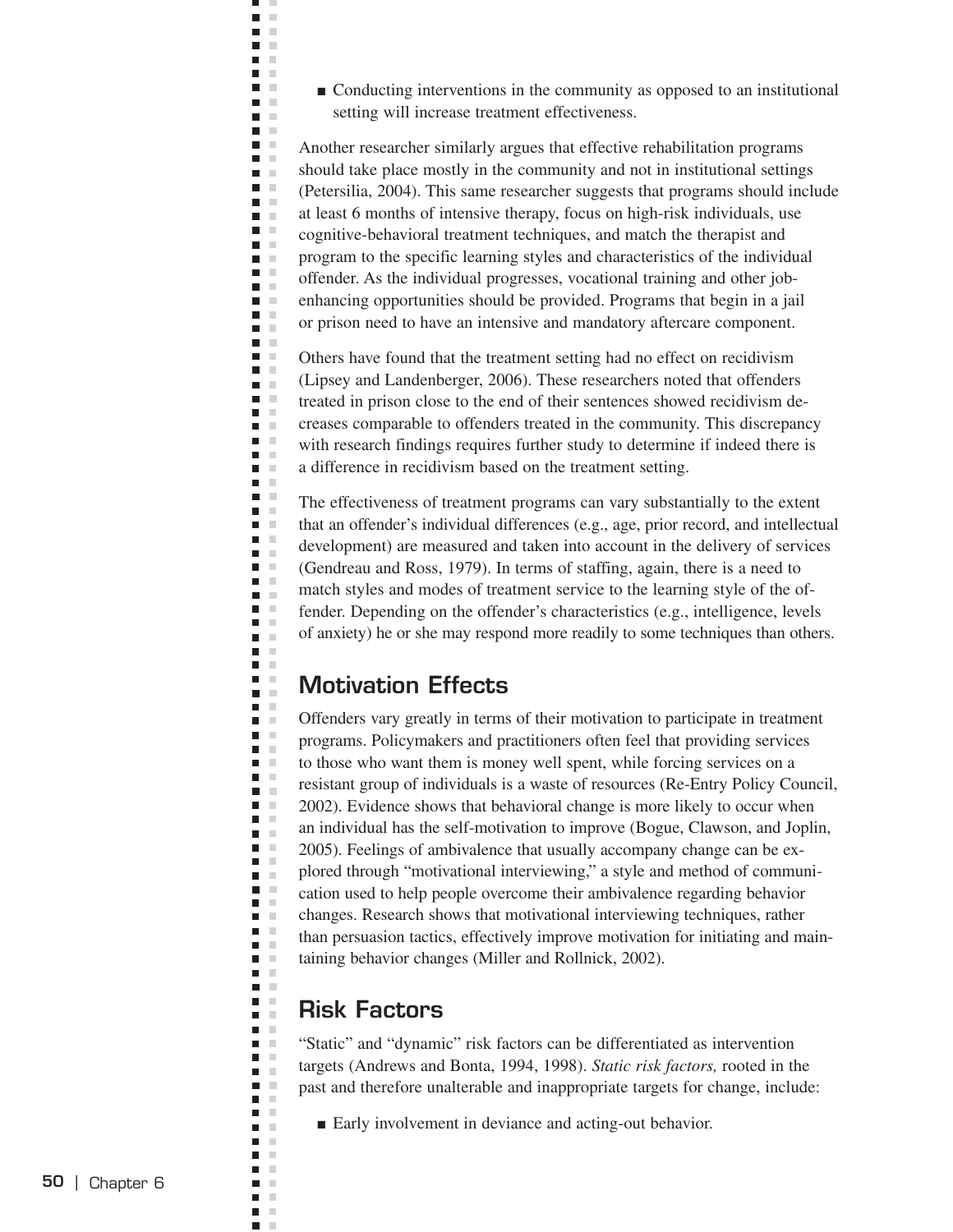- Emotional, psychological, and family disruption in childhood and adolescence.
- Involvement with an antisocial peer group as a youth and school problems or failure.
- Alcohol and other drug use in childhood and adolescence.

*Dynamic risk factors* are parts of the offender's daily experience and are more amenable to change. They have also been referred to as "criminogenic needs." These factors do more than "simply forecast criminal events. They actually influence the chances of criminal acts occurring through deliberate intervention" (Andrews and Bonta, 1994).

Some dynamic risk factors are more appropriate and promising targets for change than others. Andrews and Bonta (2003, p. 432) list the following ways providers can work with dynamic risk factors:

- Changing antisocial attitudes.
- Changing antisocial feelings.
- Reducing current antisocial peer associations.
- Promoting familial affection and communication.
- Promoting familial monitoring and supervision.
- Promoting child protection (preventing neglect and abuse).
- Promoting identification and association with anticriminal role models.
- Increasing self-control, self-management, and problem-solving skills.
- Replacing the skills of lying, stealing, and aggression with more pro social alternatives.
- Reducing chemical dependencies.
- Shifting the balance of personal, interpersonal, and other rewards and costs for criminal and noncriminal activities so that the noncriminal alternatives are favored.
- Providing the chronically psychiatrically troubled with low-pressure, sheltered living arrangements.
- Ensuring that the client is able to recognize risky situations and has a concrete and well-rehearsed plan for dealing with those situations.
- Confronting the personal and circumstantial barriers to service (e.g., client motivation, background stressors with which clients may be preoccupied).
- Changing other attributes of clients and their circumstances that, through individualized assessments of risk and need, have been linked reasonably with criminal conduct.

m.  $\blacksquare$ п ×

 $\mathcal{C}^{\mathcal{C}}$  $\Box$  $\mathbb{R}^d$  $\blacksquare$ **The Contract**  $\mathbf{r}$  $\mathbb{R}^n$  $\blacksquare$ **The Contract of the Contract of the Contract of the Contract of the Contract of the Contract of the Contract o**  $\blacksquare$  $\mathbf{r}$  $\mathcal{L}$  $\blacksquare$  $\mathbf{H}$  $\mathbf{r}$  .  $\mathbf{r}$ m an  $\mathbb{R}^n$  .  $\mathbf{r}$  .  $\mathbf{r}$ **The Contract of the Contract of the Contract of the Contract of the Contract of the Contract of the Contract of the Contract of the Contract of the Contract of the Contract of the Contract of the Contract of the Contract**  $\mathbb{R}^2$  $\blacksquare$  $\Box$  $\Box$  .  $\Box$  $\mathbb{R}^2$  $\blacksquare$  $\Box$  .  $\Box$  $\mathbb{R}^n$  . m.  $\blacksquare$  $\blacksquare$ m,  $\mathbb{R}^n$  .  $\mathbf{r}$  .  $\mathbf{r}$  $\Box$  .  $\Box$  $\mathbb{R}^n$  $\blacksquare$  $\mathbb{R}^n$  .  $\mathbb{R}^n$  $\blacksquare$ m.  $\mathbb{R}^d$  $\mathcal{L}_{\mathcal{A}}$  $\blacksquare$  .  $\blacksquare$ **The Co**  $\mathbb{R}^d$  $\blacksquare$ **The Contract of the Contract of the Contract of the Contract of the Contract of the Contract of the Contract of the Contract of the Contract of the Contract of the Contract of the Contract of the Contract of the Contract**  $\mathbb{R}^n$  .  $\mathbb{R}^n$  $\mathbf{L}$  $\blacksquare$ **COL**  $\mathbf{r}$ **The Co**  $\mathbb{R}^n$  .  $\mathbb{R}^n$  $\blacksquare$ **The Contract of the Contract of the Contract of the Contract of the Contract of the Contract of the Contract of the Contract of the Contract of the Contract of the Contract of the Contract of the Contract of the Contract** m.  $\blacksquare$  $\sim$  10  $\pm$  $\mathbf{u}$  $\blacksquare$ m.  $\blacksquare$  $\blacksquare$ m.  $\overline{\phantom{a}}$ m.  $\blacksquare$ **The Contract of the Contract of the Contract of the Contract of the Contract of the Contract of the Contract o**  $\mathbf{r}$  $\blacksquare$ m.  $\Box$  $\blacksquare$  $\mathbf{r}$ m.  $\mathcal{L}_{\mathcal{A}}$ **The Contract of the Contract of the Contract of the Contract of the Contract of the Contract of the Contract o**  $\mathbb{R}^n$  .  $\mathbb{R}^n$  $\mathbf{r}$  .  $\mathbf{r}$  $\mathbb{R}^n$  $\mathcal{L}_{\mathcal{A}}$  $\blacksquare$  <br> If m.  $\blacksquare$  $\blacksquare$  $\blacksquare$  $\mathbf{r}$  $\mathbf{u} \cdot \mathbf{u}$  $\mathbb{R}^n$  $\mathcal{L}_{\mathcal{A}}$ **THE R** m.  $\blacksquare$  $\mathbb{R}^n$  $\blacksquare$  $\mathbb{R}^d$  $\blacksquare$  $\blacksquare$  $\blacksquare$   $\blacksquare$  $\mathbb{R}^n$  .  $\mathbb{R}^n$  $\blacksquare$ m n  $\mathbb{R}^n$  $\blacksquare$ **The Co**  $\blacksquare$  $\sim 10$  $\mathbb{R}^n$  $\blacksquare$  $\mathbb{R}^n$  .  $\mathbb{R}^n$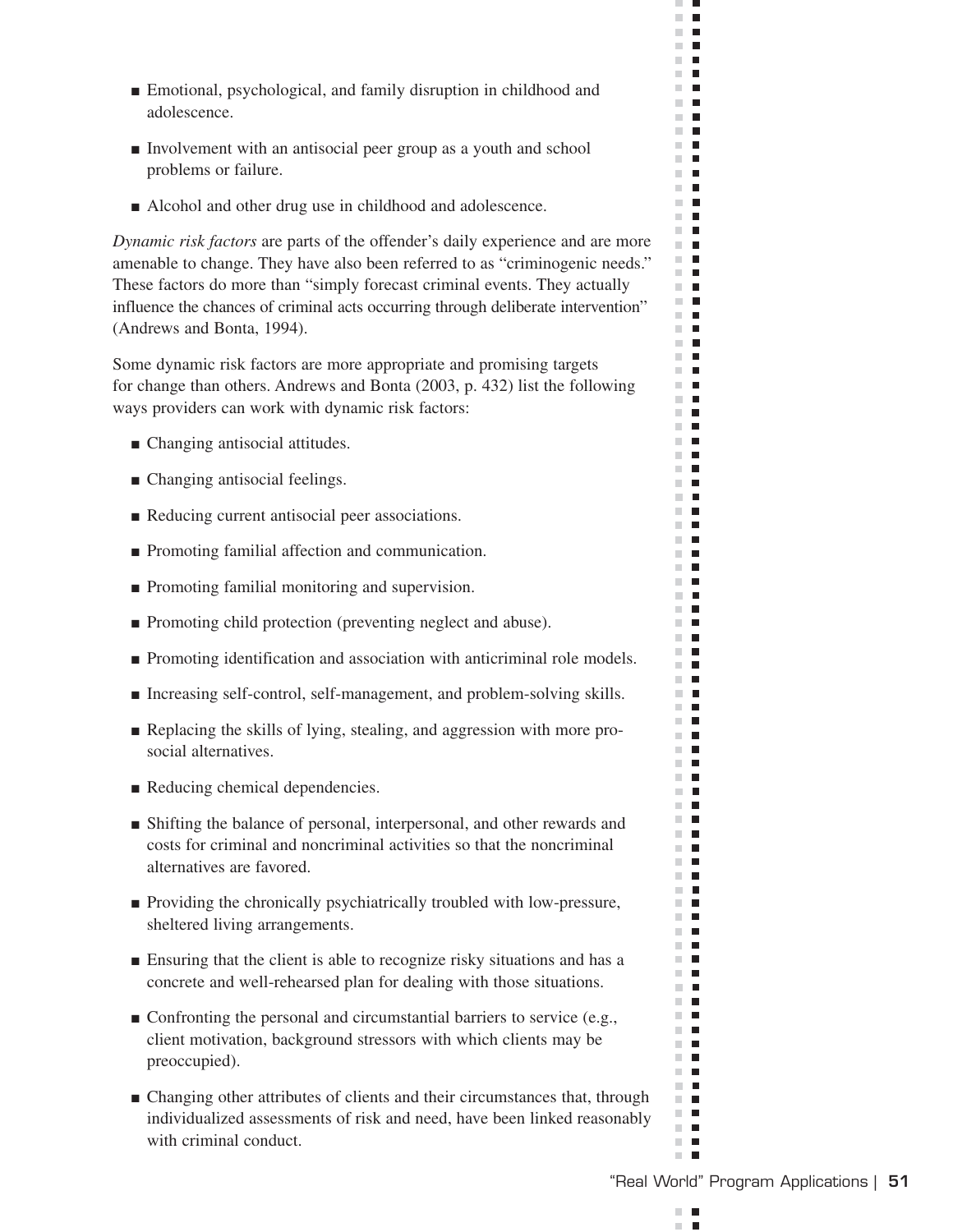Efforts to work with dynamic risk factors in the following ways may be less successful (Andrews and Bonta, 2003, p. 432):

- Increasing self-esteem (without simultaneous reductions in antisocial thinking, feeling, and peer associations).
- Focusing on vague emotional or personal complaints that have not been linked with criminal conduct.
- Increasing the cohesiveness of antisocial peer groups.

ц J.  $\Box$  $\blacksquare$  $\mathcal{L}$ **C** n m  $\mathcal{L}$ **The Co D** O m m a a n m **The College** m. m m in **College The Contract of the Contract of the Contract of the Contract of the Contract of the Contract of the Contract o** n m  $\blacksquare$   $\blacksquare$  $\blacksquare$  .  $\blacksquare$ n a **The Contract of the Contract of the Contract of the Contract of the Contract of the Contract of the Contract o D** O **COLLEGE**  $\mathbf{r}$  $\blacksquare$  .  $\blacksquare$ n m **C** m in  $\blacksquare$   $\blacksquare$ m. m  $\mathbf{r}$ a m  $\blacksquare$  .  $\blacksquare$  $\blacksquare$  $\mathcal{C}$  $\blacksquare$  $\Box$  $\mathbb{R}^d$ п  $\blacksquare$  $\mathbb{R}^n$  $\blacksquare$  .  $\blacksquare$  $\blacksquare$ ×  $\blacksquare$ п  $\blacksquare$  .  $\blacksquare$  $\blacksquare$ л  $\mathbb{R}^2$  $\blacksquare$  $\blacksquare$  $\mathcal{C}$  $\blacksquare$  $\blacksquare$  .  $\blacksquare$ ×  $\blacksquare$  $\blacksquare$  $\blacksquare$  $\mathcal{L}$  $\blacksquare$  $\mathbb{R}^n$ m. m n m  $\blacksquare$  $\mathcal{L}$  $\blacksquare$ ×  $\blacksquare$  $\blacksquare$  $\mathcal{L}$  $\overline{\phantom{a}}$  $\mathcal{C}$  $\blacksquare$  .  $\blacksquare$ n m m. m  $\mathbf{r}$  $\blacksquare$  .  $\blacksquare$  $\blacksquare$  $\mathbb{R}^n$  $\blacksquare$ ×  $\blacksquare$  .  $\blacksquare$  $\mathbf{r}$  $\overline{\phantom{a}}$  $\mathcal{C}$  $\blacksquare$  $\blacksquare$  $\mathcal{C}$  $\blacksquare$  $\overline{\phantom{a}}$  $\mathcal{L}$  $\blacksquare$   $\blacksquare$ n H  $\blacksquare$  $\sim$ **TELEVISION** n a  $\blacksquare$  $\mathcal{C}$  $\blacksquare$ n in m. m  $\blacksquare$  $\mathcal{L}$  $\blacksquare$ ×  $\Box$  $\blacksquare$  $\mathbb{R}^2$  $\overline{\phantom{a}}$  $\mathcal{C}$  $\blacksquare$ л  $\blacksquare$ ×

- Improving neighborhoodwide living conditions without touching the criminogenic needs of high-risk individuals and families.
- Showing respect for antisocial thinking on the grounds that the values of one culture are equally as valid as the values of another culture.
- Increasing conventional ambition in the areas of school and work without concrete assistance in realizing these ambitions.
- Attempting to turn the client into a "better person," when the standards for being a better person do not link with recidivism.

### **Role Models and Reinforcers**

The lists below characterize effective role models and reinforcers for judicial clients as well as effective means of disapproval (Andrews and Bonta, 1994, pp. 204–205). Effective CBT providers and support staff regularly model these skills as they interact with correctional clients.

*What makes an effective role model for judicial clients?* 

- Demonstrates behavior in concrete and vivid ways.
- Takes care to illustrate the behavior in some concrete detail when only a verbal description is being offered.
- Is rewarded himself/herself for exhibiting the behavior and makes specific reference to the rewards.
- Rewards the person for exhibiting the modeled behavior or some approximation of it.
- Is generally a source of reinforcement rather than only of punishing or neutral events.
- Makes evident the general similarities between himself/herself and the other person (e.g., "I had a similar problem at your age").
- Recognizes that the other person may have good reason to fear or distrust the modeled behavior and hence will model a "coping" as opposed to a "master" style (e.g., "I too was afraid to approach the teacher about my grades, but, scared as anything, I went up and asked her about it," vs. "I just walked up to her and…").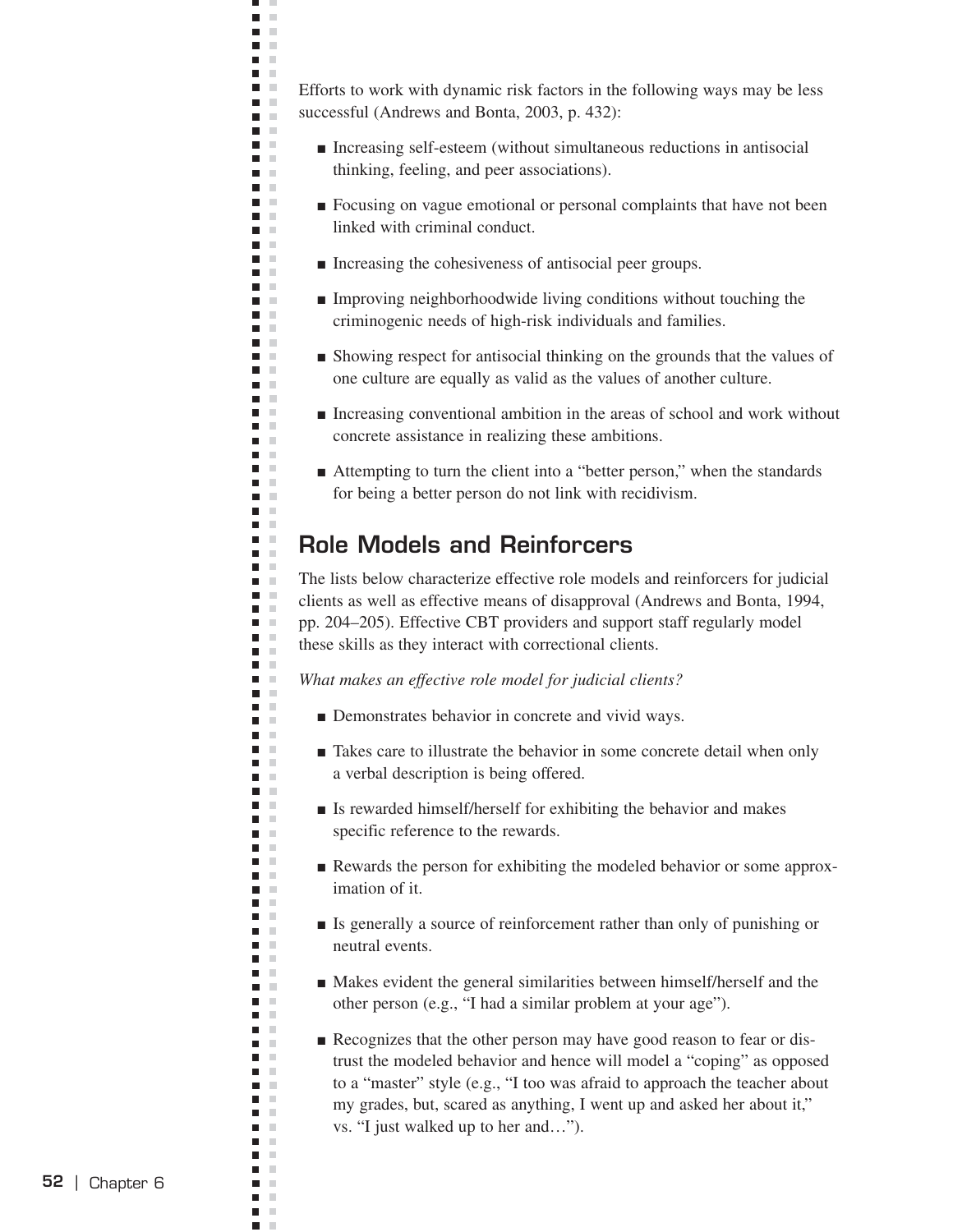#### *What are effective reinforcers for judicial clients?*

- Strong and immediate statements of approval, support, and agreement with regard to what the client has said or done (includes nonverbal expression, eye contact, smiles, shared experiences, etc.).
- Elaboration of the reason why agreement and approval are being offered (e.g., exactly what it is the provider agrees with or approves of).
- Expression of support that is sufficiently intense to distinguish it from the background levels of support, concern, and interest that one normally offers.
- While less important than the items above, the provider's feedback should at least match the client's statement in emotional intensity (i.e., be empathic), and his or her elaboration of the reason for support should involve some self-disclosure (i.e., openness).

#### *What is effective disapproval of procriminal expressions?*

- Strong and immediate statements of disapproval, nonsupport, and disagreement with what the client has said or done (includes nonverbal expressions, frowns, or even an increase in the physical distance between the provider and the client).
- Elaboration of the reason for disagreement and disapproval.
- Expression of disapproval stands in stark contrast to the levels of interest, concern, and warmth previously offered.
- Levels of disapproval should be immediately reduced and approval reintroduced when the client begins to express or approximate anticriminal behavior.

# **Clients With Serious Mental Disorders**

As noted in Chapter 1, the change in social policy regarding the institutionalization of the severely mentally ill has influenced the populations within the criminal justice system. Ideally, psychiatric patients would be at no higher risk for arrest and incarceration than the rest of the population. This unfortunately is not the case, as individuals with severe mental disorders have a substantially greater risk of being incarcerated (Munetz, Grande, and Chambers, 2001). As previously described, estimates of mentally ill prisoners in state facilities are in the range of 15–20 percent. Offenders with a serious mental disorder are poorly compliant with treatment regimens and have a high level of substance abuse.

These offender subpopulations commonly require strategic, extensive, and extended services. However, too often, individuals within this group are neither explicitly identified nor provided a coordinated package of supervision and services (Bogue, Clawson, and Joplin, 2005). The evidence indicates that incomplete or uncoordinated approaches can have negative effects, often wasting resources (Gendreau and Goggin, 1995).

m. п ×

 $\mathcal{C}$  $\blacksquare$  $\mathcal{C}$  $\blacksquare$  $\mathbf{H} \in \mathbf{R}$  $\mathbf{r}$  $\mathbb{R}^n$  $\blacksquare$ **The Contract of the Contract of the Contract of the Contract of the Contract of the Contract of the Contract o** m.  $\mathbf{L}$  $\mathbb{R}^n$  . In  $\mathbb{R}^n$  $\blacksquare$  $\mathbf{r}$  $\blacksquare$  .  $\mathbb{R}^d$  $\blacksquare$  $\mathbb{R}^n$  $\blacksquare$  $\mathbb{R}^d$  $\blacksquare$ m.  $\blacksquare$  $\mathbb{R}^d$  $\blacksquare$  $\mathbb{R}^n$  $\blacksquare$  $\blacksquare$  .  $\mathbb{R}^n$  $\blacksquare$  $\mathcal{L}_{\mathcal{A}}$  $\blacksquare$ m.  $\blacksquare$  $\mathbb{R}^n$  $\blacksquare$  $\blacksquare$ ш  $\mathbb{R}^n$  . m an  $\mathbb{R}^n$  $\blacksquare$  $\mathbb{R}^n$  $\blacksquare$ m.  $\mathcal{L}_{\mathcal{A}}$ m.  $\blacksquare$  $\mathbb{R}^d$  $\blacksquare$  $\blacksquare$  .  $\blacksquare$ **COL**  $\overline{\phantom{a}}$ m.  $\blacksquare$ m m m.  $\blacksquare$ m.  $\blacksquare$  $\blacksquare$  $\overline{\phantom{a}}$ **The Contract of the Contract of the Contract of the Contract of the Contract of the Contract of the Contract o** m.  $\blacksquare$ m.  $\blacksquare$  $\mathbf{u}$ **The Contract**  $\mathbb{R}^n$  $\Box$ m.  $\blacksquare$ **The Co**  $\blacksquare$ m.  $\mathcal{L}_{\mathcal{A}}$  $\mathbf{u}$ m.  $\blacksquare$ m.  $\blacksquare$  $\blacksquare$  $\blacksquare$  $\blacksquare$ m.  $\blacksquare$  $\blacksquare$ m.  $\blacksquare$  $\mathbb{R}^d$  $\mathcal{L}_{\mathcal{A}}$ **The Contract of the Contract of the Contract of the Contract of the Contract of the Contract of the Contract o**  $\blacksquare$  $\mathbb{R}^n$  .  $\mathbb{R}^n$  $\mathbb{R}^d$  $\mathcal{L}_{\mathcal{A}}$  $\mathbb{R}^n$  .  $\mathbb{R}^n$ m.  $\blacksquare$  $\blacksquare$  $\blacksquare$  $\mathbb{R}^n$  .  $\mathbb{R}^n$  $\mathbf{u} \cdot \mathbf{u}$  $\mathbb{R}^d$  $\mathcal{L}_{\mathcal{A}}$  $\Box$ m. m.  $\blacksquare$  $\mathcal{L}_{\mathcal{A}}$ m.  $\mathbb{R}^n$  $\blacksquare$  $\blacksquare$  $\mathbb{R}^n$  .  $\mathbb{R}^n$  $\mathbb{R}^n$  $\blacksquare$  $\blacksquare$ m in  $\blacksquare$  $\mathbb{R}^d$  $\blacksquare$  $\mathcal{L}_{\mathcal{A}}$ m in  $\blacksquare$  $\mathcal{C}^{\mathcal{C}}$  $\mathbb{R}^n$  $\blacksquare$  $\mathbb{R}^n$  $\blacksquare$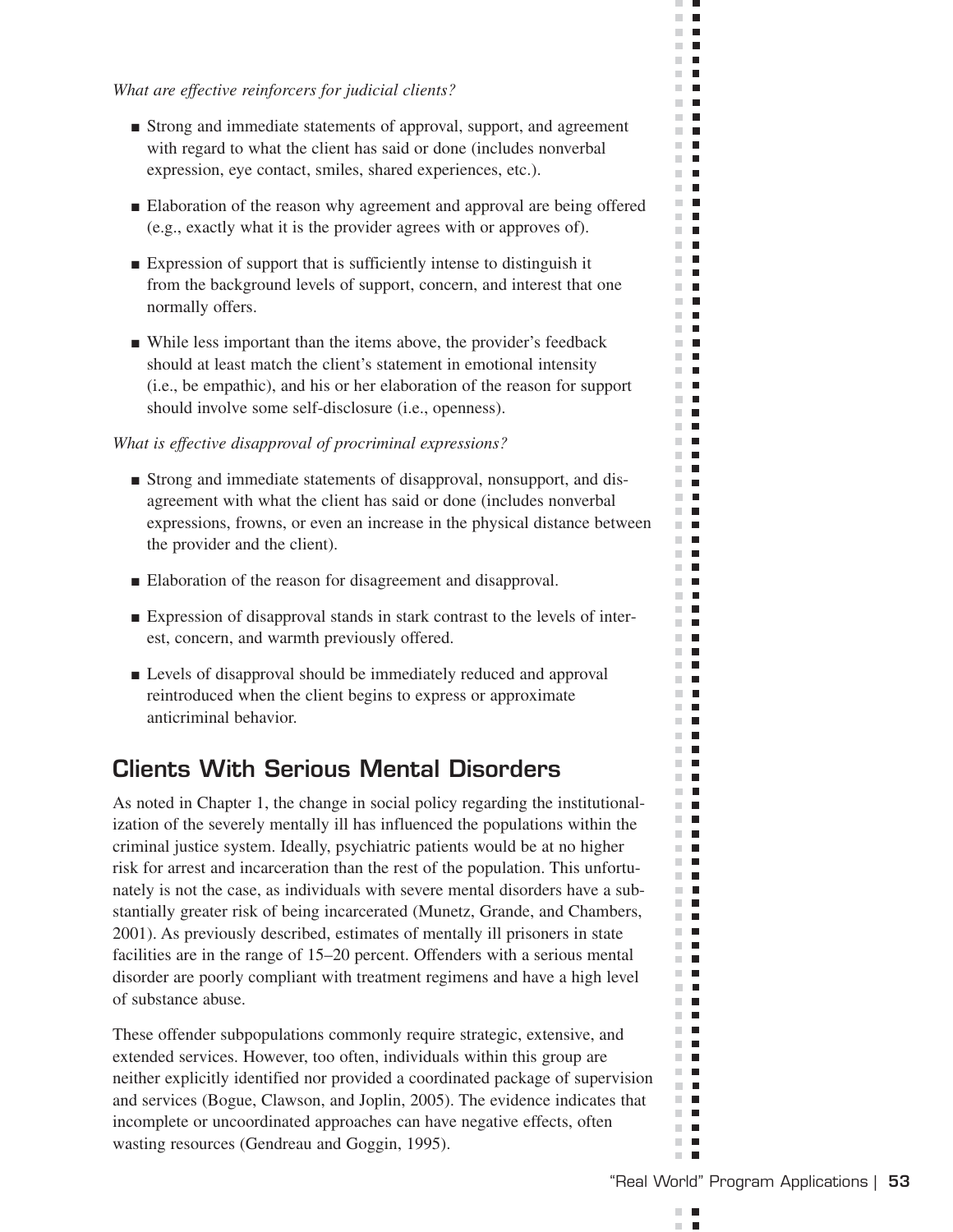The increased number of people with mental illness has alerted many to the need for alternative policy responses (Council of State Governments, 2002). To varying degrees, these alternative programs move individuals with mental illness out of the criminal justice system and into the mental health system for treatment (Draine and Solomon, 1999). Promotions of these interventions usually contain some variant of the argument that treatment in the mental health system is more appropriate for a person with mental illness than accountability in the criminal justice system. Treatment within a jail diversion program is considered an alternative to criminal justice processing.

щ J.  $\blacksquare$  $\bar{\mathbf{u}}$  $\blacksquare$  $\mathbb{R}^2$ **C D** D  $\blacksquare$ × **Contract**  $\blacksquare$  $\mathbf{u}$  $\blacksquare$ Ē.  $\Box$  $\blacksquare$  .  $\blacksquare$  $\blacksquare$  $\blacksquare$ л  $\blacksquare$ ×  $\blacksquare$  .  $\blacksquare$  $\blacksquare$  .  $\blacksquare$  $\blacksquare$  $\mathbb{R}^2$  $\blacksquare$ ×  $\blacksquare$ ×  $\blacksquare$  $\blacksquare$ ×  $\blacksquare$  $\blacksquare$  $\blacksquare$  $\blacksquare$  .  $\blacksquare$  $\blacksquare$ ×  $\blacksquare$  $\mathbb{R}^2$  $\blacksquare$ ×  $\blacksquare$  $\mathcal{C}$  $\overline{\phantom{a}}$  $\Box$ × m. m  $\blacksquare$  $\mathbb{R}^d$  $\blacksquare$  $\mathbb{R}^2$  $\mathbb{R}^d$  $\blacksquare$  $\blacksquare$  .  $\blacksquare$  $\blacksquare$ ×  $\Box$  $\mathbb{R}^d$  $\mathbb{R}^2$  $\blacksquare$  $\blacksquare$ л  $\blacksquare$  $\mathbb{R}^d$  $\blacksquare$  $\mathcal{L}$  $\blacksquare$  $\blacksquare$ ×  $\Box$  $\mathbb{R}^d$  $\mathcal{C}$  $\overline{\phantom{a}}$ Ξ  $\mathbb{R}^2$ Ē,  $\mathbb{R}^2$  $\blacksquare$  $\mathcal{C}$  $\Box$  $\bar{a}$  $\blacksquare$  $\mathcal{C}$  $\blacksquare$  $\mathbb{R}^2$  $\blacksquare$  $\mathbb{R}^2$  $\blacksquare$  $\mathbb{R}^n$  $\Box$ ×  $\blacksquare$  $\mathcal{L}$  $\blacksquare$  $\mathcal{L}$  $\blacksquare$  $\mathcal{C}$  $\blacksquare$ ×  $\Box$  $\mathcal{L}$  $\blacksquare$  $\bar{\alpha}$  $\blacksquare$  $\mathbb{R}^n$  $\blacksquare$  .  $\blacksquare$  $\bar{a}$  $\blacksquare$  $\overline{\phantom{a}}$  $\mathcal{L}$  $\blacksquare$  $\bar{a}$  $\Box$  $\mathbb{R}^n$  $\blacksquare$  $\mathbb{R}^2$  $\Box$  $\mathbb{R}^2$  $\overline{\phantom{a}}$  $\sim$  $\mathbb{R}^2$  $\blacksquare$  $\blacksquare$  $\bar{a}$  $\overline{\phantom{a}}$  $\mathbb{R}^n$ Ē,  $\mathbb{R}^2$  $\blacksquare$  $\mathbb{R}^2$  $\mathcal{C}$  $\blacksquare$  $\blacksquare$  $\mathbb{R}^n$  $\blacksquare$  $\mathcal{C}$  $\blacksquare$  $\mathcal{L}$  $\mathbb{R}^d$  $\overline{\phantom{a}}$  $\blacksquare$  $\mathbb{R}^2$  $\blacksquare$  $\mathbb{R}^2$  $\Box$  $\mathbb{R}^2$  $\blacksquare$  $\mathbb{R}^n$  $\blacksquare$ ×

Jail diversion programs are broadly categorized as "prebooking" and "postbooking" programs (Lattimore et al., 2003). Postbooking programs screen individuals with mental illness in jails and provide processes for them to be directed into psychiatric treatment as an alternative to prosecution or continued incarceration within the criminal system. Prebooking programs provide mechanisms for police to refer individuals directly into treatment as an immediate alternative to arrest. Prebooking programs include training police how to respond to mental and emotional disturbance. In police encounters, officers are more likely to see psychotic behaviors as indicative of a need for psychiatric treatment rather than arrest (Watson, Corrigan, and Ottati, 2004). In the specific instance of domestic violence, victims will be more likely to report offenses if the response of the criminal justice system is centered on a rehabilitative approach (Walsh, 2001).

Some researchers have argued that cognitive-behavioral approaches are not universally applicable to all groups of offenders, including the mentally ill (Cameron and Telfer, 2004). They stress that the effectiveness of rehabilitation depends on the application of treatment matched to the needs of the person. They determined that the efficacy of cognitive-behavioral approaches when applied outside the mainstream of adult offenders was questionable.

Other researchers identified a group of "exceptional offenders" who are psychopaths with mentally disordered thought patterns (Andrews and Bonta, 2003). Group-based cognitive-behavioral treatment shows promise for these types of offenders, but only if matched to offender need and the responsiveness of the offender to the treatment. This is especially the case when impulsivity is assessed in an antisocial personality disorder with psychopathic features.

#### **Diversity Considerations**

"Clinically relevant treatment" holds the best promise for reduced recidivism (Andrews, Bonta, and Hogue, 1990). It can be defined as those interventions that "maintain respect for, and attention to[,] diversity in both people and programming" (Andrews, Bonta, and Hogue, 1990, p. 20).

Gender, age, and ethnic origin intersect to produce consistent statistical patterns of offending. According to the U.S. Department of Justice, in 2004, in both jails and prisons, there were 123 female inmates per 100,000 women in the United States, compared with 1,348 male inmates per 100,000 men (Bureau of Justice Statistics, n.d.; Harrison and Beck, 2005a). An estimated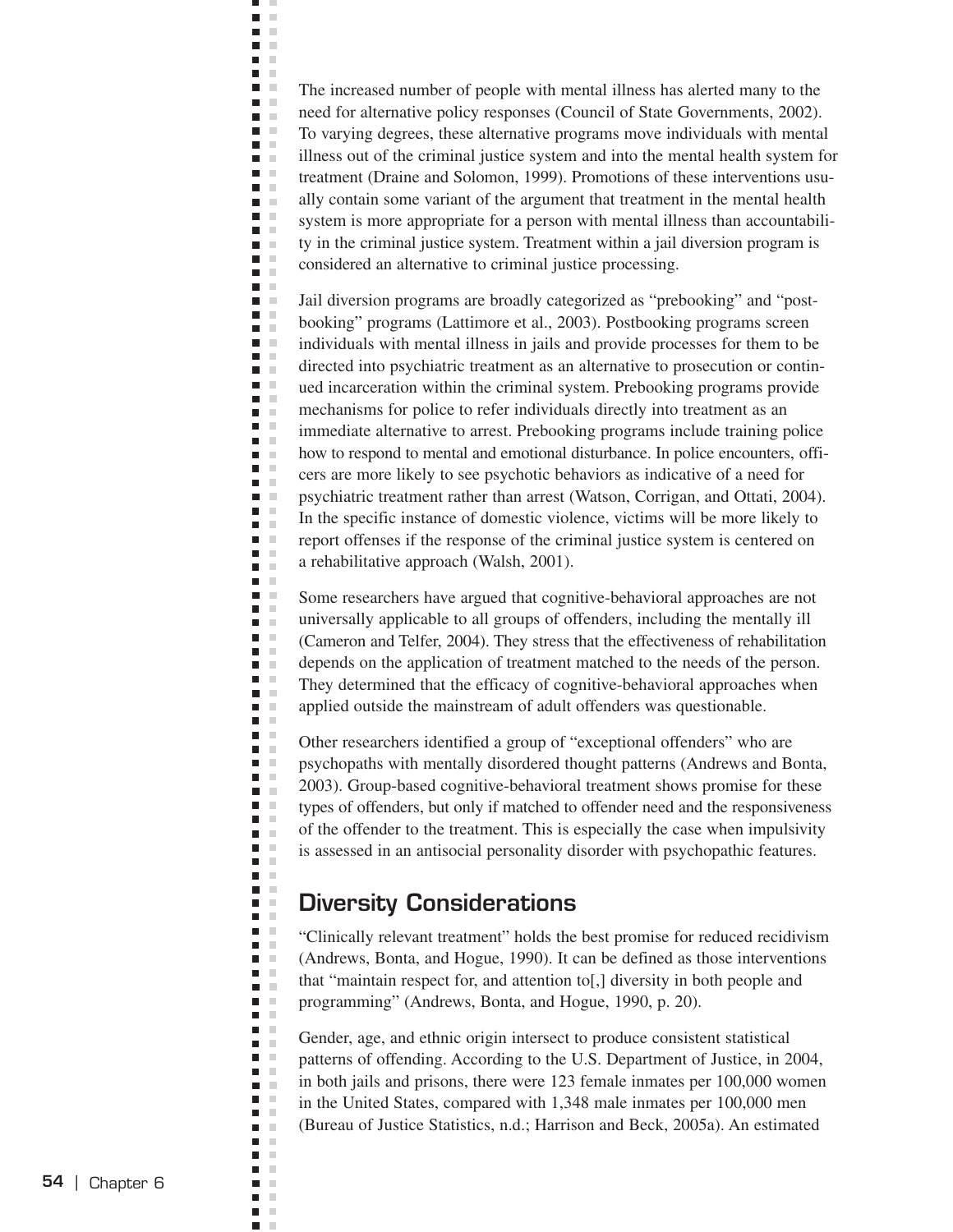12.6 percent of black males, 3.6 percent of Hispanic males, and 1.7 percent of white males in their late twenties were in prison or jail. Female populations in state and federal prisons are growing at a rate approximately 45 percent greater than that for male populations (2.9 percent for females versus 2.0 percent for males). At midyear 2004, 34,422 federal inmates were noncitizens, representing more than 20 percent of all prisoners in federal custody. Nearly 6 in 10 persons in local jails were racial or ethnic minorities. Whites made up 44.4 percent of the jail population; blacks, 38.6 percent; Hispanics, 15.2 percent; and other races (Asians, American Indians, Alaska Natives, Native Hawaiians, and other Pacific Islanders), 1.8 percent.

On a per capita basis, men were more than seven times more likely than women to have been held in a local jail. African Americans were nearly five times more likely than whites, nearly three times more likely than Hispanics, and more than eight times more likely than persons of other races to have been in jail. When total incarceration rates are estimated separately by age group, black males in their twenties and thirties are found to have high rates relative to other groups. Among the more than 2.1 million offenders incarcerated on June 30, 2004, an estimated 576,600 were black males between ages 20 and 39. Female incarceration rates, though significantly lower than male rates at every age, reveal similar racial and ethnic differences. Among black females, the rate was highest among those ages 35 to 39.

Similar ethnic and racial statistics also apply to offenders who have severe mental disorders (Munetz, Grande, and Chambers, 2001). It does not appear that the interaction of race with a severe mental disorder substantially raises the already high risk of incarceration incurred by both individual African-Americans and persons with a severe mental disorder.

The United States is now one of the leading countries in incarceration (Simon, 2000). Half of the prison population (more than 1 million) consists of nonviolent prisoners (Irwin and Schiraldi, 2000).

Given these fairly consistent statistics, it is surprising that programs and treatment generally have not taken into consideration ethnicity, race, sex, age, and degree of violence as they relate to the therapist and the treatment program (Nagayama Hall, 2001). Most research in these areas is published in specialty journals, and there is a paucity of research in prestigious journals, which makes access to this information more difficult.

At a minimum, counselors should be aware of their own cultural identifications and biases, always showing respect and understanding for client diversity and differences in social learning experiences.

# **Strategies To Improve Treatment Outcomes**

The two principal ingredients of successful treatment are (1) selecting an appropriate population of criminal justice clients who will benefit from the service and (2) using a manualized treatment curriculum (Taxman, 1999).

m.  $\blacksquare$ п ×

 $\mathcal{C}^{\mathcal{C}}$  $\blacksquare$  $\mathbb{R}^d$  $\blacksquare$  $\Box$  .  $\Box$  $\mathbf{r}$  $\mathbb{R}^n$  $\mathcal{L}_{\mathcal{A}}$ **The Co** m.  $\overline{\phantom{a}}$  $\blacksquare$  $\sim$  $\mathbb{R}^n$  $\overline{\phantom{a}}$  $\Box$  .  $\Box$  $\blacksquare$  .  $\blacksquare$  $\mathbb{R}^2$  $\blacksquare$  $\mathbb{R}^n$  $\mathcal{L}_{\mathcal{A}}$  $\mathbb{R}^n$  $\blacksquare$ m.  $\overline{\phantom{a}}$  $\mathbb{R}^d$  $\blacksquare$  $\mathbb{R}^n$  $\mathcal{L}_{\mathcal{A}}$ m. **I**  $\mathbb{R}^d$  $\blacksquare$  $\mathcal{L}_{\mathcal{A}}$  $\blacksquare$ m.  $\blacksquare$  $\mathbb{R}^n$  $\blacksquare$  $\blacksquare$ ш  $\mathbf{r}$ m.  $\blacksquare$  $\mathbb{R}^n$  $\mathcal{L}_{\mathcal{A}}$  $\mathbb{R}^n$  $\mathcal{L}_{\mathcal{A}}$  $\mathbb{R}^n$  $\blacksquare$ m.  $\blacksquare$  $\mathcal{L}_{\mathcal{A}}$  $\blacksquare$ **The Contract of the Contract of the Contract of the Contract of the Contract of the Contract of the Contract o**  $\blacksquare$  $\blacksquare$ m.  $\blacksquare$ m.  $\blacksquare$ m.  $\blacksquare$ m.  $\overline{\phantom{a}}$  $\blacksquare$  $\mathcal{L}_{\mathcal{A}}$  $\mathbb{R}^n$  .  $\mathbb{R}^n$  $\mathbb{R}^n$  .  $\mathbb{R}^n$ m.  $\blacksquare$ m.  $\blacksquare$  $\mathbb{R}^n$  $\blacksquare$  $\mathbb{R}^n$  $\blacksquare$  $\mathbb{R}^n$  $\overline{\phantom{a}}$  $\mathbf{u}$ **The Contract of the Contract of the Contract of the Contract of the Contract of the Contract of the Contract o**  $\mathbb{R}^d$  $\overline{\phantom{a}}$  $\mathbf{u}$  .  $\mathbf{u}$ m.  $\overline{\phantom{a}}$  $\mathbb{R}^n$  $\blacksquare$ m.  $\blacksquare$  $\mathbf{r}$ m.  $\blacksquare$  $\blacksquare$  $\overline{\phantom{a}}$  $\mathbb{R}^n$  $\blacksquare$ m,  $\mathcal{L}_{\mathcal{A}}$ m.  $\blacksquare$ m.  $\blacksquare$  $\mathbf{H} \cdot \mathbf{B}$  $\blacksquare$ m. m.  $\blacksquare$ m.  $\blacksquare$  $\mathbb{R}^n$  $\overline{\phantom{a}}$  $\blacksquare$  $\blacksquare$  $\mathbb{R}^n$  $\blacksquare$ m.  $\overline{\phantom{a}}$  $\mathbb{R}^d$  $\overline{\phantom{a}}$  $\blacksquare$ m.  $\mathbb{R}^d$  $\blacksquare$  $\mathcal{C}$  $\overline{\phantom{a}}$  $\blacksquare$  $\blacksquare$ m.  $\blacksquare$  $\blacksquare$  $\blacksquare$  $\blacksquare$  $\mathbb{R}^d$ m.  $\Box$ ш П  $\blacksquare$  $\mathbb{R}^d$  $\mathcal{L}_{\mathcal{A}}$  $\mathcal{L}_{\mathcal{A}}$  $\blacksquare$  $\blacksquare$  $\mathcal{C}^{\mathcal{C}}$  $\mathbb{R}^n$  $\blacksquare$ m.  $\blacksquare$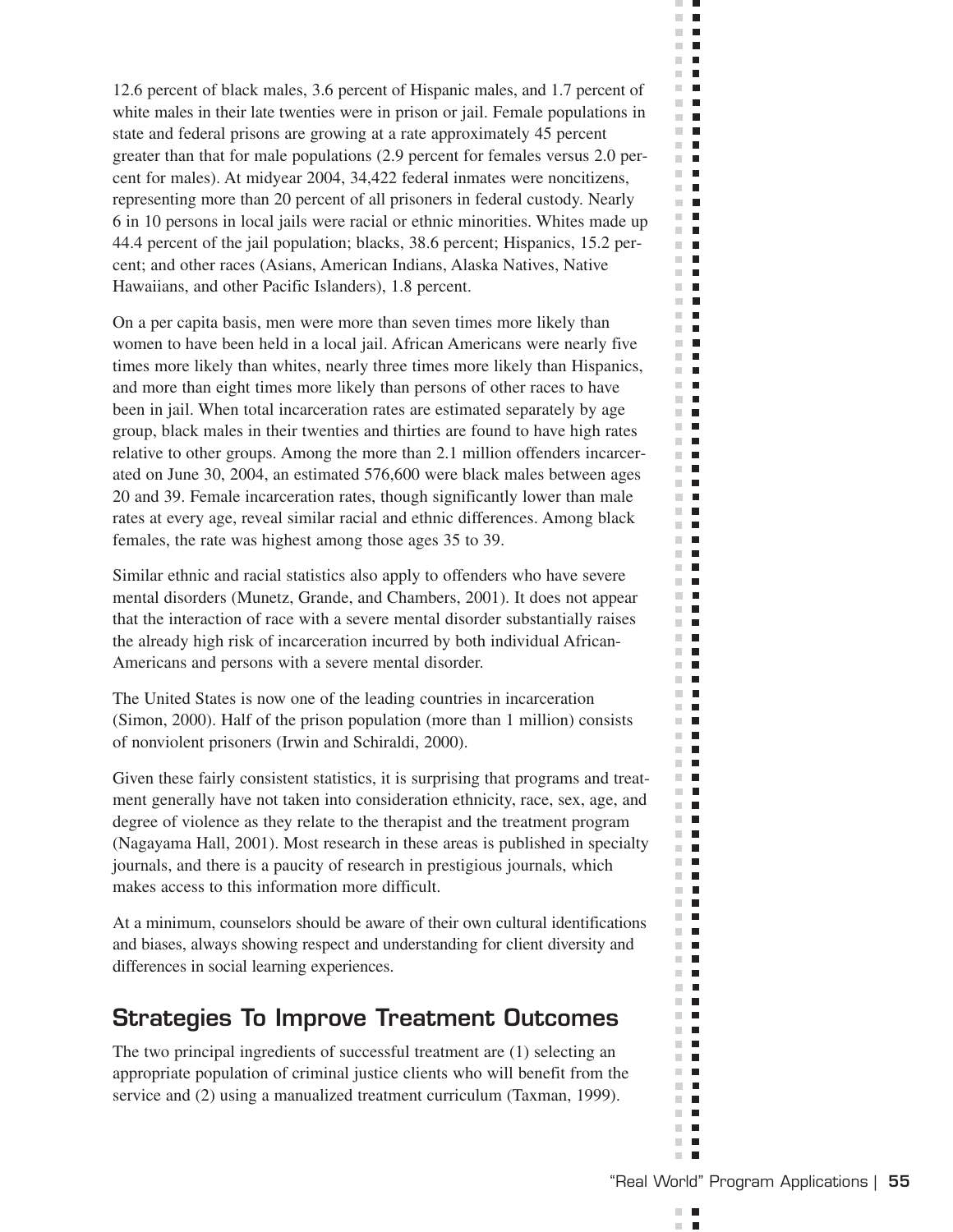#### **Appropriate Offender Selection**

ц J.  $\blacksquare$  $\bar{\mathbf{u}}$  $\blacksquare$  $\mathbb{R}^2$ **C D** D a a  $\blacksquare$  .  $\mathbf{L}$ **D** O  $\blacksquare$ i.  $\Box$  $\blacksquare$  .  $\blacksquare$  $\blacksquare$ n m  $\blacksquare$  $\mathcal{C}$  $\blacksquare$  .  $\blacksquare$  $\blacksquare$  $\blacksquare$ **The Contract of the Contract of the Contract of the Contract of the Contract of the Contract of the Contract o**  $\blacksquare$  $\blacksquare$  .  $\blacksquare$  $\blacksquare$  .  $\blacksquare$  $\blacksquare$   $\blacksquare$ n m  $\blacksquare$  $\blacksquare$  .  $\blacksquare$  $\blacksquare$ Ē.  $\mathbb{R}^2$  $\blacksquare$  .  $\blacksquare$  $\blacksquare$ ×  $\blacksquare$  $\Box$  $\mathcal{C}^{\mathcal{C}}$ m. m  $\blacksquare$  $\blacksquare$  $\mathbb{R}^2$  $\blacksquare$  . m. m m. m  $\blacksquare$  $\mathbb{R}$  $\blacksquare$  $\blacksquare$  $\mathbb{R}^n$  $\overline{\phantom{a}}$  $\mathbb{R}^d$ n m  $\blacksquare$  $\blacksquare$  $\mathcal{L}$  $\overline{\phantom{a}}$  $\mathcal{C}$  $\mathbf{u}$  .  $\mathbf{u}$  $\blacksquare$  $\mathcal{C}$  $\blacksquare$  $\mathbb{R}^2$  $\blacksquare$  .  $\blacksquare$  $\Box$  $\mathbb{R}^2$  $\blacksquare$  $\mathcal{L}$  $\blacksquare$  .  $\blacksquare$  $\blacksquare$ **COLLEGE**  $\Box$ ×  $\blacksquare$  .  $\blacksquare$  $\blacksquare$  $\pm$ m. m n m  $\blacksquare$  .  $\blacksquare$  $\blacksquare$  $\sim$  $\blacksquare$  $\sim$  $\blacksquare$  .  $\blacksquare$  $\mathbf{r}$  $\overline{\phantom{a}}$  $\mathcal{C}$ n m  $\overline{\phantom{a}}$  $\pm$  $\mathcal{C}$  $\blacksquare$  $\blacksquare$  $\mathbb{R}^2$  $\blacksquare$  $\blacksquare$  .  $\blacksquare$  $\blacksquare$  $\mathcal{C}$  $\blacksquare$  $\Box$  $\mathbb{R}^n$  $\blacksquare$  $\mathcal{C}$  $\sim$  $\blacksquare$  $\Box$  $\mathbb{R}^n$  $\mathbf{r}$  $\blacksquare$  $\mathcal{L}$  $\mathbb{R}^d$  $\blacksquare$  $\blacksquare$ ×  $\blacksquare$  $\mathbb{R}^2$  $\overline{\phantom{a}}$  $\mathcal{C}$  $\blacksquare$  $\mathbb{R}^n$  $\blacksquare$ ×

Appropriate offender selection for treatment is predicated on making the distinction between offense criteria versus offender criteria for program eligibility (Taxman, 2004). The offense is often used as the selection criterion because it is readily available through official criminal justice documents. The offender perspective, on the other hand, focuses on dynamic factors (traits that are current and subject to change) such as frequency of drug use during the past 30 days, amount of consumption per episode, or adequacy of housing and living conditions. An assessment of dynamic factors allows the system to match offenders to treatment programs that can target crucial psychological and social needs that influence criminal conduct.

One study used dynamic assessment tools to distinguish between two broad categories of alcohol and other drug-involved criminal justice clients: criminal (those with an entrepreneurial involvement in the drug trade) and addict (those who compulsively used drugs and used crime as a means to obtain drugs) (Taxman, Reedy, and Ormond, 2003). CBT outcomes for the two populations were markedly different. The addict population showed a reduction in rearrest rates from 41 percent without treatment to 26 percent with treatment. Most striking, however, is the finding that the rearrest rates for the treated criminal group were similar to those of matched samples of criminal offenders who did not attend treatment (approximately 44 percent). Drug treatment programs typically do not address the criminogenic values of an offender and thus did not target those in the criminal category. Thus, it was shown that assigning appropriate offenders to treatment programs by using dynamic assessment tools (and avoiding offense-specific treatment assignments) can lead to improved treatment outcomes and better utilization of limited treatment resources.

#### **Manualized Treatment Curricula**

The emphasis of cognitive-behavioral treatment for substance abuse and criminal conduct is on acquiring new skills to improve resiliency in three focal areas: intrapersonal (safe regulation of thoughts, feelings, and impulses); interpersonal (adaptive communication, negotiation, and boundary setting); and community responsibility (empathy and adherence to community norms, morals, and ethical standards). Principle issues of misunderstanding and other elements that undermine the delivery of effective CBT treatment for judicial clients have been outlined as follows (Taxman and Bouffard, 2003):

- Purpose of the treatment unclear.
- Goals of the services unclear.
- Whether services can be provided in a correctional setting.
- Appropriateness of the content of the therapy to change offender behaviors.
- Ability of the treatment staff to work with offenders.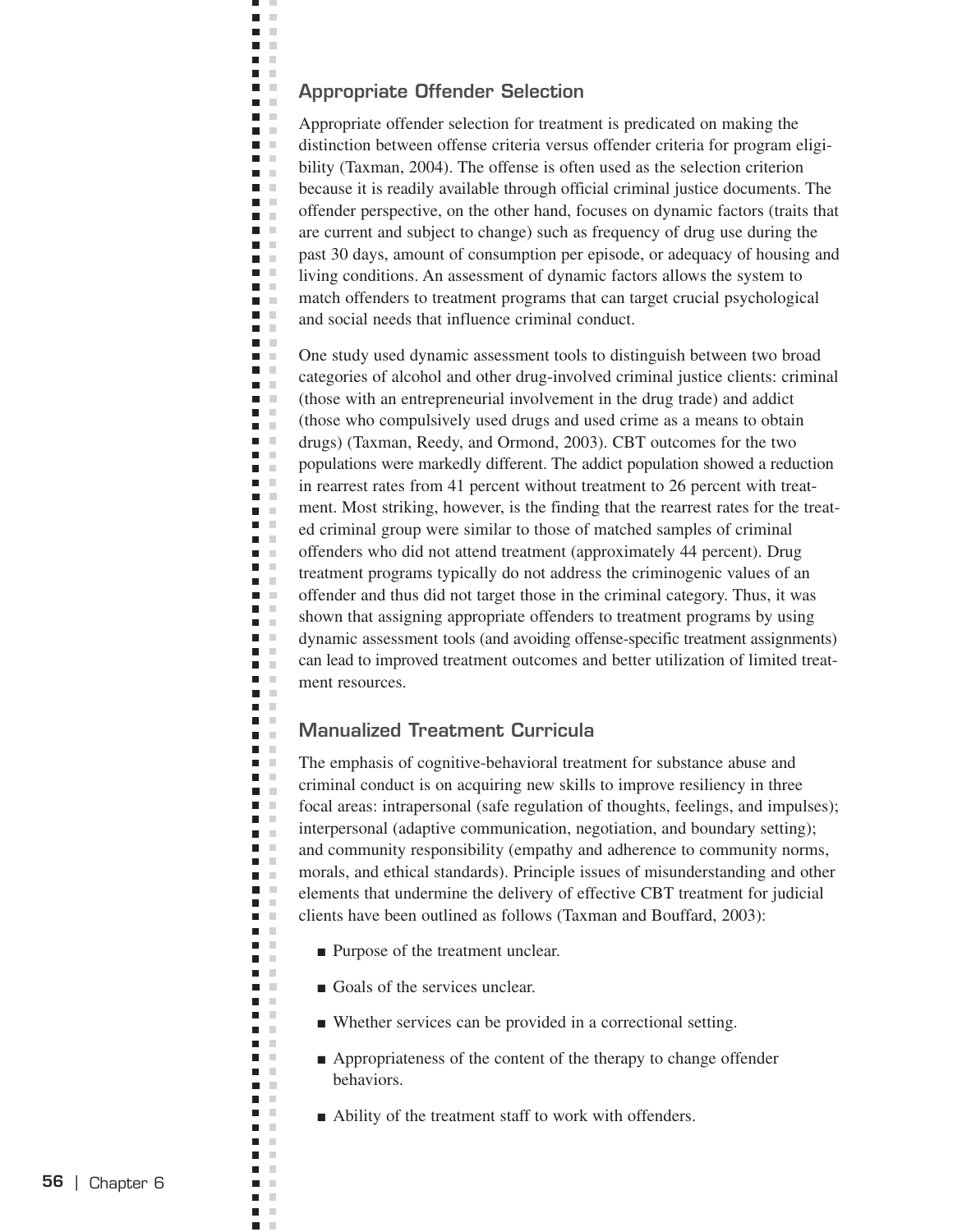Significant progress toward the remediation of the above-listed concerns has been made through the evolution of specialized curriculums that serve as a guide for content and style of treatment delivery. This "manualized" approach to treatment provides an operational design that has been shown to improve offender outcomes (Taxman, 2004). From a management perspective, programs that adopt empirically validated, manualized curriculums have greater confidence in the quality of treatment services. Idiosyncratic treatment methods deployed by counselors with a broad range of personal and professional treatment experiences are controlled through an administrative mandate for standardized treatment services. Manualized curriculums allow program managers to be aware of the nature of treatment sessions so that programs can achieve continuity of services in the wake of staff absences and staff turnover. Additionally, program managers can develop objective means to assess treatment progress by developing indices to measure increments in cognitive restructuring and coping skills development.

Effective use of manualized curriculums requires adherence to several quality assurance practices. These include thorough training of staff in the delivery of treatment sessions and clinical oversight and feedback to treatment staff.

The advantages of adopting manualized treatment curricula are that it (Taxman, 2004; Wanberg and Milkman, 2006):

- Defines the treatment philosophy, providing conceptual information on the nature of the treatment experience.
- Provides goals and objectives for each session that can be measured to ascertain client progress throughout the continuum of treatment services.
- Provides skill development exercises that clients can practice within treatment sessions or as homework to augment the treatment experience.
- Provides the basis for defining productive and meaningful "learning experiences" that can be assigned as sanctions for rule violations.
- Capitalizes on interactive learning styles, facilitating skills for selfassessment and self-regulation.
- Provides the basis for incremental skill development in intrapersonal, interpersonal, and community domains.

m.  $\blacksquare$ п ×

 $\mathcal{C}$  $\blacksquare$  $\mathbb{R}^d$  $\blacksquare$  $\mathbf{H} \in \mathbf{R}$  $\mathbf{H}$  $\mathbb{R}^n$  $\blacksquare$ **The Contract of the Contract of the Contract of the Contract of the Contract of the Contract of the Contract o** m.  $\blacksquare$  $\blacksquare$  $\sim$  $\mathbb{R}^n$  $\overline{\phantom{a}}$  $\mathbf{H}$  $\blacksquare$  .  $\blacksquare$  $\mathbb{R}^d$  $\blacksquare$  $\mathbb{R}^n$  $\overline{\phantom{a}}$  $\mathbf{r}$  .  $\mathbf{r}$ **The Contract of the Contract of the Contract of the Contract of the Contract of the Contract of the Contract of the Contract of the Contract of the Contract of the Contract of the Contract of the Contract of the Contract**  $\mathbb{R}^2$  $\mathcal{L}_{\mathcal{A}}$  $\mathbb{R}^n$  $\blacksquare$ **The Co**  $\sim$  $\blacksquare$  $\mathbb{R}^n$  $\blacksquare$  $\mathbb{R}^n$  .  $\mathbb{R}^n$  $\blacksquare$  $\blacksquare$ m,  $\mathbb{R}^n$  .  $\mathbb{R}^n$ m m  $\mathbb{R}^2$  $\blacksquare$  $\mathbb{R}^n$  $\blacksquare$  $\mathbb{R}^n$  .  $\mathbb{R}^n$ Ē m.  $\mathbb{R}^n$  $\blacksquare$ **The Contract of the Contract of the Contract of the Contract of the Contract of the Contract of the Contract o**  $\mathbb{R}^n$  $\overline{\phantom{a}}$  $\mathbb{R}^d$  $\blacksquare$ m.  $\blacksquare$ m.  $\mathcal{L}_{\mathcal{A}}$  $\overline{\phantom{a}}$ m. m.  $\blacksquare$  $\mathbf{r}$  .  $\mathbf{r}$ m.  $\blacksquare$ m.  $\mathcal{L}_{\mathcal{A}}$  $\mathbf{u}$ m.  $\blacksquare$ m.  $\blacksquare$ m.  $\blacksquare$  $\mathbf{u}$  $\mathbf{r}$ m.  $\mathcal{L}_{\mathcal{A}}$  $\mathbf{u}$  $\blacksquare$ m.  $\mathbb{R}^n$  $\overline{\phantom{a}}$ m.  $\blacksquare$  $\blacksquare$ m.  $\blacksquare$  $\mathbb{R}^n$ П  $\mathbb{R}^n$  $\blacksquare$ m,  $\mathcal{L}_{\mathcal{A}}$ m.  $\blacksquare$ m.  $\blacksquare$  $\mathbb{R}^n$  .  $\mathbb{R}^n$  $\blacksquare$  $\mathbb{R}^n$ m.  $\blacksquare$ m.  $\blacksquare$  $\blacksquare$ m.  $\blacksquare$  $\blacksquare$ m an  $\mathbf{u} \cdot \mathbf{u}$  $\mathbb{R}^n$  $\mathcal{L}_{\mathcal{A}}$  $\blacksquare$ m.  $\overline{\phantom{a}}$  $\mathbb{R}^n$  $\blacksquare$  $\mathbb{R}^d$  $\blacksquare$  $\Box$  .  $\Box$  $\mathbb{R}^n$  .  $\mathbb{R}^n$  $\mathbb{R}^n$  $\blacksquare$  $\blacksquare$ **The Contract of the Contract of the Contract of the Contract of the Contract of the Contract of the Contract o**  $\mathbb{R}^d$  $\blacksquare$ **The Co**  $\blacksquare$  $\mathbf{r}$  .  $\mathbf{r}$  $\mathbb{R}^n$  $\overline{\phantom{a}}$  $\mathbb{R}^n$  $\blacksquare$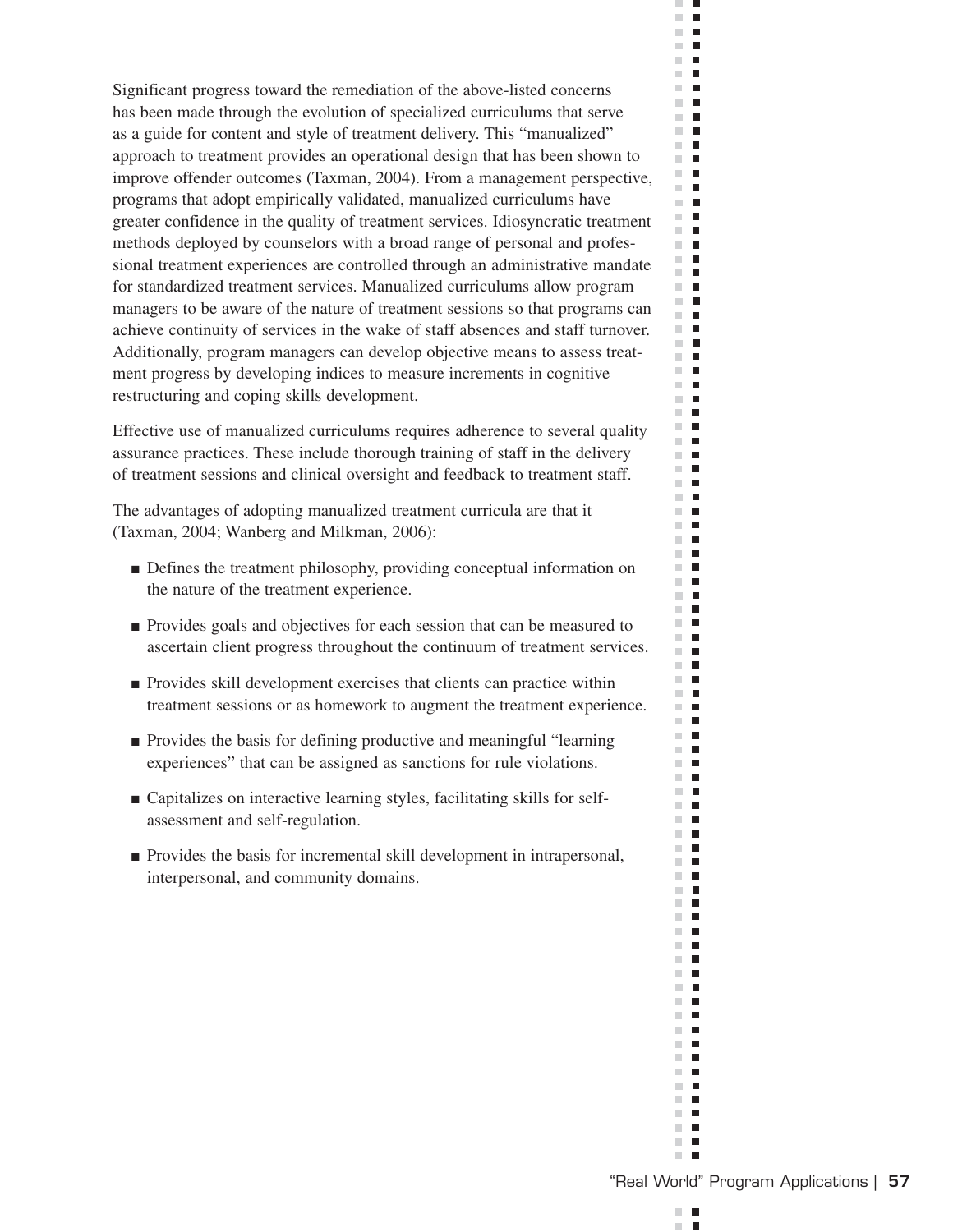

 $\bar{\phantom{a}}$  $\blacksquare$ Ē.  $\overline{\phantom{a}}$  $\bar{\phantom{a}}$  $\blacksquare$ 

 $\mathcal{C}$ п  $\bar{\phantom{a}}$  $\Box$  $\bar{\mathbf{r}}$ г  $\mathbb{R}^2$  $\Box$  $\bar{\phantom{a}}$  $\Box$  $\mathbb{R}^n$  $\Box$  $\blacksquare$  $\mathbb{R}^n$  $\equiv$  $\blacksquare$  $\mathbb{R}^n$  $\blacksquare$  $\mathbb{R}^d$  $\blacksquare$  $\bar{\phantom{a}}$  $\blacksquare$  $\mathcal{C}$  $\blacksquare$  $\mathbb{R}^d$  $\blacksquare$  $\bar{\phantom{a}}$  $\blacksquare$  $\mathbb{R}^d$ п  $\mathbb{R}^n$  $\Box$  $\mathcal{C}$  $\overline{\phantom{a}}$  $\overline{\phantom{a}}$  $\blacksquare$  $\bar{\phantom{a}}$  $\blacksquare$ m.  $\Box$  $\mathbb{R}^n$  $\blacksquare$  $\mathbb{R}^d$  $\blacksquare$  $\mathbb{R}^n$ П  $\overline{\phantom{a}}$  $\blacksquare$  $\blacksquare$  $\blacksquare$  $\mathbb{R}^n$  $\blacksquare$  $\mathbb{R}^n$  $\blacksquare$  $\mathbb{R}^n$  $\blacksquare$  $\mathbb{R}^n$  $\blacksquare$  $\mathbb{R}^d$  $\blacksquare$  $\mathbb{R}^n$  $\blacksquare$  $\blacksquare$  $\overline{\phantom{a}}$  $\overline{\phantom{a}}$  $\Box$  $\blacksquare$  $\mathbb{R}^n$  $\mathbb{R}^n$  $\blacksquare$  $\bar{\phantom{a}}$  $\blacksquare$  $\mathbb{R}^n$ п  $\mathbb{R}^d$  $\Box$  $\blacksquare$  $\blacksquare$  $\blacksquare$  $\mathbb{R}^d$  $\mathbb{R}^d$  $\blacksquare$  $\mathbb{R}^n$  $\Box$  $\overline{\phantom{a}}$  $\blacksquare$  $\mathbb{R}^d$  $\blacksquare$  $\blacksquare$  $\overline{\phantom{a}}$  $\blacksquare$  $\blacksquare$  $\blacksquare$  $\blacksquare$  $\mathbb{R}^n$  $\blacksquare$  $\mathbb{R}^2$  $\overline{\phantom{a}}$  $\mathbb{R}^d$  $\blacksquare$  $\mathcal{L}_{\mathcal{A}}$  $\Box$  $\mathbb{R}^n$  $\blacksquare$  $\overline{\phantom{a}}$  $\Box$  $\mathcal{C}^{\mathcal{C}}$  $\blacksquare$  $\mathbb{R}^n$  $\blacksquare$  $\mathbb{R}^2$  $\blacksquare$  $\mathbb{R}^n$  $\blacksquare$  $\blacksquare$  $\mathbb{R}^n$  $\Box$  $\overline{\phantom{a}}$  $\Box$  $\mathcal{C}^{\mathcal{C}}$  $\mathbf{r}$  $\mathbb{R}^n$  $\overline{\phantom{a}}$  $\overline{\phantom{a}}$ п

# **Conclusions**

During the past decade, the number of people in the United States who are incarcerated has swelled to well over 2 million, approximately 7 percent of whom are women. The expanded correctional population has encountered a decline in mental health services. With annual releases exceeding half a million, parole services appear to be stretched beyond their normal limits. Compared with the 1990s, released prisoners have a higher prevalence of untreated substance abuse and mental illness with fewer opportunities for employment and housing and less eligibility for welfare. Along with the deinstitutionalization of people with mental illness, there has been a corresponding need for mental health services within the prison population. In consideration of the fact that more than 50 percent of those who are released from custody are rearrested with the first year, from a cost-benefit perspective, additional dollars should be spent on correctional treatment.

In fact, multiple studies using meta-analytic techniques have concluded that recidivism is significantly decreased among correctional clients who receive cognitive-behavioral treatment (CBT) under the auspices of judicial supervision. In essence, CBT uses two basic approaches to bring about change: (1) restructuring of thoughts that trigger negative emotions and problem behaviors; and (2) interpersonal skills training. Effective CBT for the offender population also includes a sociocentric perspective, whereby a critical treatment focus is on responsibility toward others and the community. Positive outcomes associated with increased cognitive-behavioral proficiency strengthen prosocial thoughts and actions.

CBT lessons are typically taught in group settings with the therapist acting as teacher and coach, guiding participants through structured lesson plans that feature skills modeling, role play, rehearsal, intensive feedback, written exercises, and homework assignments. Some unique characteristics of effective "correctional practitioners" include relating in open, enthusiastic ways; acting as role models who demonstrate anticriminal expressions of attitude and behavior; manifesting authority in a firm but fair manner; communicating prosocial and high moral values; explicitly approving (reinforcing) the client's anticriminal expressions and disapproving (punishing) procriminal expressions (which involves reporting violations of corrections policies); and advocating for the most appropriate services for criminal justice clients.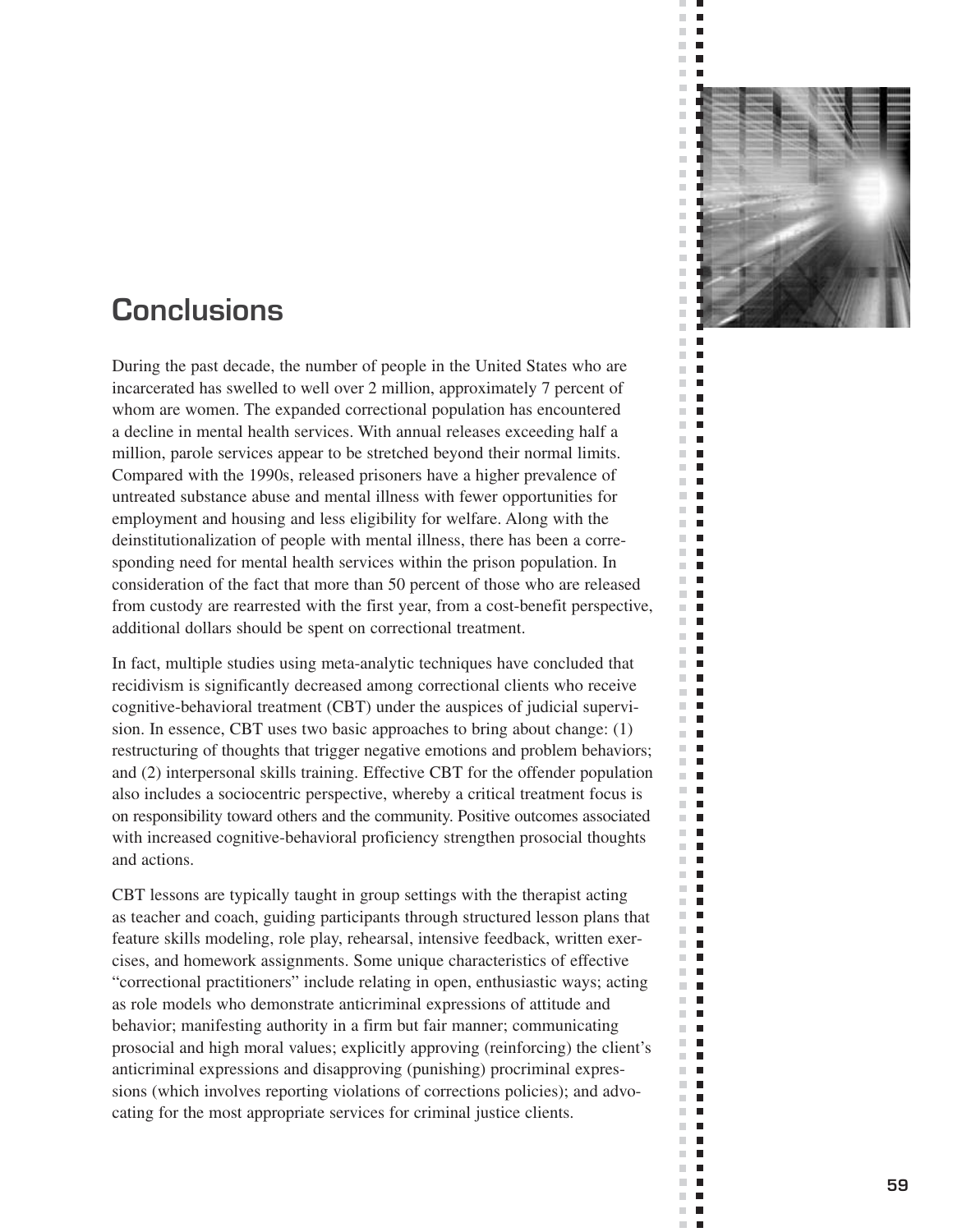Six widely used CBT programs have been reviewed in this publication. Although all the programs reviewed are "evidence-based" from the perspective of providing highly structured manuals for the delivery of cogent CBT role plays and exercises designed to facilitate prosocial adjustment, to date it is not possible to conclude that any one "brand name" program is superior to others. Although meta-analytic studies have conclusively shown that CBT significantly reduces recidivism, effect size (i.e., the amount of reduction in recidivism) is affected by multiple variables, such as whether recidivism is defined as rearrest or reconviction, the number of sessions taken, and the level of training for CBT providers. Research programs that included smaller sample sizes and treatment providers with mental health backgrounds also showed larger treatment effects (i.e., less recidivism).

Ë, J.  $\bar{\mathbf{u}}$  $\blacksquare$  $\mathbb{R}^2$  $\blacksquare$  . n.  $\Box$  $\blacksquare$  . **D** O n.  $\blacksquare$ i.  $\Box$  $\mathbf{m} \in \mathbb{R}$  $\blacksquare$ n m  $\blacksquare$ ×  $\blacksquare$  $\blacksquare$  $\blacksquare$ **The Contract of the Contract of the Contract of the Contract of the Contract of the Contract of the Contract o**  $\blacksquare$  $\blacksquare$  .  $\blacksquare$  $\blacksquare$  $\mathcal{L}$  $\blacksquare$  .  $\blacksquare$  $\blacksquare$  .  $\blacksquare$  $\blacksquare$  $\blacksquare$  .  $\blacksquare$  $\blacksquare$  $\blacksquare$  $\mathbb{R}^2$  $\blacksquare$  $\mathcal{L}$  $\blacksquare$  $\sim$  $\blacksquare$  $\blacksquare$  $\mathbb{R}^n$ m. m  $\blacksquare$  .  $\blacksquare$  $\mathcal{C}$  $\blacksquare$  $\blacksquare$  .  $\blacksquare$  $\blacksquare$  .  $\blacksquare$  $\blacksquare$  .  $\blacksquare$  $\blacksquare$  $\mathbb{R}^n$  $\blacksquare$  .  $\blacksquare$  $\blacksquare$  $\mathbb{R}^n$  $\overline{\phantom{a}}$  $\mathbb{R}^d$  $\Box$  $\mathbb{R}^2$  $\overline{\phantom{a}}$  $\pm$  $\blacksquare$  $\mathbb{R}^n$  $\overline{\phantom{a}}$  $\mathbb{R}^d$  $\mathcal{L}$  $\blacksquare$ Ξ  $\mathbb{R}^2$  $\Box$  $\mathbb{R}^2$  $\blacksquare$  $\mathcal{L}$  $\Box$  $\mathcal{L}$  $\blacksquare$  $\mathbb{R}^n$  $\blacksquare$  $\mathbb{R}^n$  $\blacksquare$  $\mathbb{R}^2$  $\blacksquare$  $\mathcal{L}$  $\overline{\phantom{a}}$  $\mathcal{C}$  $\blacksquare$  $\mathbb{R}^2$  $\blacksquare$  $\mathbb{R}^2$  $\blacksquare$  $\mathcal{C}$  $\overline{\phantom{a}}$  $\mathcal{C}$  $\Box$  $\mathbb{R}^n$  $\blacksquare$  $\mathcal{C}$ П  $\mathbb{R}^n$  $\blacksquare$  $\sim$  $\overline{\phantom{a}}$  $\mathcal{L}$  $\blacksquare$  $\mathbb{R}^n$  $\Box$  $\mathcal{C}$  $\Box$  $\mathcal{C}$  $\blacksquare$  $\mathcal{C}$  $\overline{\phantom{a}}$  $\mathcal{C}$  $\overline{\phantom{a}}$  $\sim$  $\mathcal{C}$  $\blacksquare$  $\blacksquare$  $\mathcal{C}$ п  $\mathcal{L}$  $\Box$  $\mathbb{R}^n$  $\blacksquare$  $\mathcal{C}$  $\sim$  $\blacksquare$  $\blacksquare$  $\mathbb{R}^n$  $\blacksquare$  $\pm$  $\blacksquare$  $\mathcal{L}$  $\mathcal{C}$  $\overline{\phantom{a}}$  $\Box$  $\mathcal{C}$  $\blacksquare$  $\mathbb{R}^2$  $\Box$  $\mathcal{C}$  $\blacksquare$  $\mathbb{R}^n$  $\blacksquare$ ×

Adoption of a high-quality, manualized CBT curriculum has many advantages over unproven treatment models and less standardized approaches. It provides conceptual information on the nature of the treatment experience; measurable goals and objectives for each session; skill development exercises that clients can practice during each session; productive and meaningful learning experiences that can be assigned as sanctions for rule violations; means to address different learning styles within the criminal justice population; tools for selfassessment and self-regulation; and incremental skill development in the areas of interpersonal, intrapersonal, and community functioning.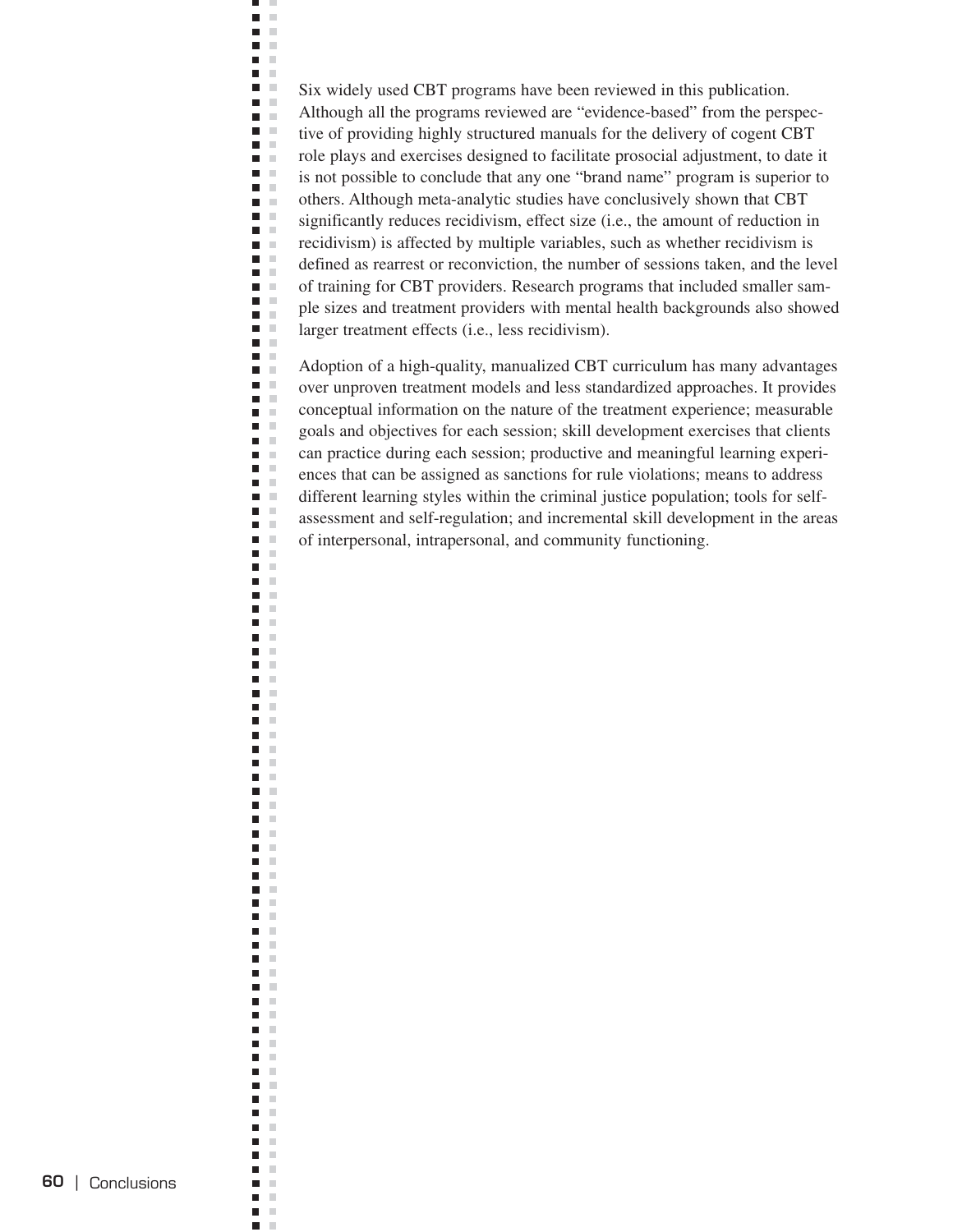

ш  $\bar{\phantom{a}}$  $\blacksquare$  $\blacksquare$  $\blacksquare$  $\overline{\phantom{a}}$  $\blacksquare$ 

 $\mathcal{L}$ п  $\bar{\phantom{a}}$  $\Box$  $\mathbb{R}^d$ г  $\blacksquare$  $\blacksquare$  $\bar{\phantom{a}}$  $\Box$  $\mathbb{R}^n$  $\Box$  $\blacksquare$  $\mathbb{R}^n$  $\blacksquare$  $\overline{\phantom{a}}$  $\mathbb{R}^n$  $\blacksquare$ Ľ.  $\blacksquare$  $\overline{\phantom{a}}$  $\blacksquare$  $\mathbb{R}^n$  $\blacksquare$  $\mathbb{R}^d$  $\blacksquare$  $\bar{\phantom{a}}$  $\blacksquare$  $\mathbb{R}^d$ п  $\overline{\phantom{a}}$ г  $\mathbb{R}^d$ п  $\overline{\phantom{a}}$  $\blacksquare$  $\blacksquare$  $\blacksquare$  $\mathbb{R}^n$ п  $\overline{\phantom{a}}$  $\Box$  $\bar{a}$ п  $\overline{\phantom{a}}$ г  $\overline{\phantom{a}}$  $\Box$  $\blacksquare$  $\Box$ ш  $\blacksquare$  $\mathbb{R}^d$  $\blacksquare$  $\overline{\phantom{a}}$  $\Box$  $\mathbb{R}^n$  $\blacksquare$  $\mathbb{R}^d$ п  $\overline{\phantom{a}}$  $\blacksquare$  $\blacksquare$  $\mathbb{R}^d$  $\overline{\phantom{a}}$  $\Box$  $\blacksquare$  $\mathbb{R}^n$  $\mathbb{R}^d$  $\blacksquare$  $\mathbb{R}^d$  $\blacksquare$  $\mathbb{R}^n$ п Ľ.  $\mathbb{Z}$  $\blacksquare$  $\blacksquare$  $\mathbb{R}^d$ П  $\mathbb{R}^d$  $\overline{\phantom{a}}$  $\mathbb{R}^n$  $\Box$  $\overline{\phantom{a}}$  $\mathbb{Z}$ Ľ.  $\blacksquare$  $\mathbb{R}^n$ П  $\blacksquare$ П  $\mathbb{R}^d$  $\blacksquare$  $\mathbb{R}^n$  $\blacksquare$  $\blacksquare$  $\mathbb{R}^d$  $\mathbb{R}^d$  $\blacksquare$  $\mathbb{R}^n$  $\overline{\phantom{a}}$ m,  $\mathbb{Z}$  $\overline{\phantom{a}}$  $\Box$  $\mathcal{C}^{\mathcal{C}}$  $\blacksquare$  $\blacksquare$ ×.  $\mathbb{R}^n$  $\blacksquare$ m,  $\mathbb{Z}$  $\mathbb{R}^n$ П  $\mathbb{R}^n$ п  $\overline{\phantom{a}}$  $\mathbb{Z}$  $\mathcal{C}^{\mathcal{C}}$  $\mathbf{r}$ m,  $\overline{\phantom{a}}$  $\bar{\phantom{a}}$ п

# **References**

Abramson, L.Y., M.E. Seligman, and J. Teasdale. 1978. Learned helplessness in humans: Critique and reformulation. *Journal of Abnormal Psychology* 87: 32–48.

Allen, L.C., D.L. MacKenzie, and L.J. Hickman. 2001. The effectiveness of cognitive behavioral treatment for adult offenders: A methodological qualitybased review. *International Journal of Offender Therapy and Comparative Criminology* 45(4): 498–514.

Andrews, D.A., and J. Bonta. 1994. *The psychology of criminal conduct.*  Cincinnati: Anderson Publishing.

Andrews, D.A., and J. Bonta. 1998. *The psychology of criminal conduct*. 2d ed. Cincinnati: Anderson Publishing.

Andrews, D.A., and J. Bonta. 2003. *The psychology of criminal conduct.*  3d ed. Cincinnati: Anderson Publishing.

Andrews, D.A., J. Bonta, and R.D. Hoge. 1990. Classification for effective rehabilitation: Rediscovering psychology. *Criminal Justice and Behavior* 17: 19–52.

Andrews, D., I. Zinger, R. Hoge, J. Bonta, P. Gendreau, and F. Cullen. 1990. Does correctional treatment work? A clinically relevant and psychologically informed meta-analysis. *Criminology* 28: 369–404.

Armstrong, T. 2003. The effect of Moral Reconation Therapy on the recidivism of youthful offenders: A randomized experiment. *Criminal Justice and Behavior* 30(6): 668–687.

Arnkoff, D.B., and C.R. Glass. 1992. Cognitive therapy and psychotherapy integration. In *History of psychotherapy: A century of change,* ed. D.K. Freedheim, 657–694. Washington, DC: American Psychological Association.

Atay, J., R. Manderscheid, and A. Male. 2002. *Additions and resident patients at end of year, state and county mental hospitals, by age and diagnosis, by state, United States, 2000.* Rockville, MD: Center for Mental Health Services.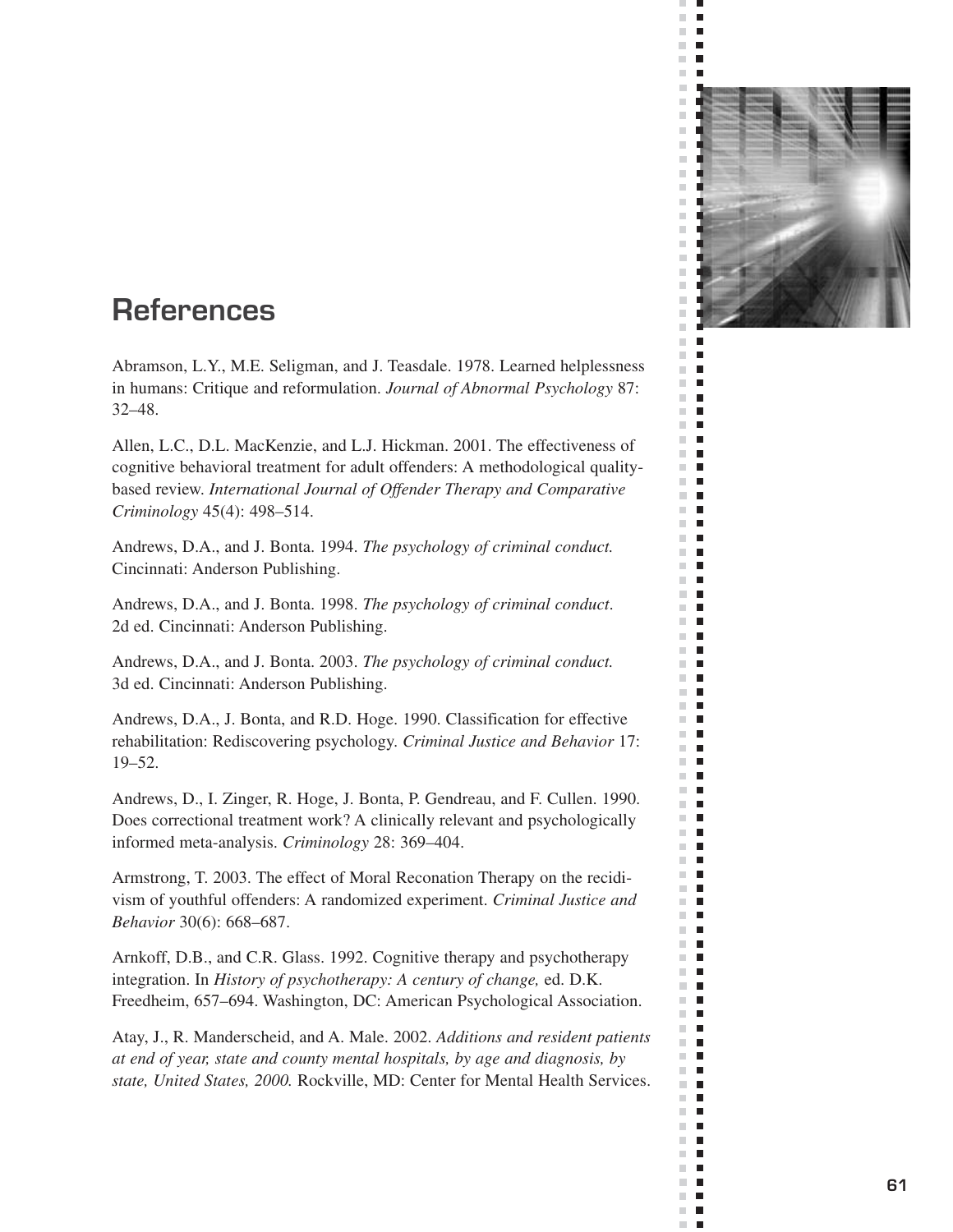Bandura, A. 1969. *Principles of behavior modification.* New York: Holt, Rinehart and Winston.

 $\overline{\phantom{0}}$ a s  $\blacksquare$  .  $\blacksquare$  $\blacksquare$ n m n m  $\mathcal{L}$ **COLOR D** O n a a a **Contract DOM:**  $\blacksquare$  .  $\blacksquare$ n T **District The Contract of the Contract of the Contract of the Contract of the Contract of the Contract of the Contract o**  $\blacksquare$  .  $\blacksquare$   $\blacksquare$ a a n a **The Co**  $\blacksquare$  $\blacksquare$  .  $\mathbf{r}$  $\blacksquare$  .  $\blacksquare$  $\mathbf{r}$  $\blacksquare$  .  $\Box$ a a ā u  $\mathbf{r}$  $\blacksquare$  .  $\blacksquare$  $\blacksquare$  .  $\blacksquare$  $\Box$  $\mathcal{L}$  $\blacksquare$  $\blacksquare$  .  $\blacksquare$  $\blacksquare$  .  $\blacksquare$  $\blacksquare$  .  $\blacksquare$  $\blacksquare$  .  $\blacksquare$  $\blacksquare$  .  $\blacksquare$  $\blacksquare$  .  $\blacksquare$  $\blacksquare$  .  $\blacksquare$ **C**  $\blacksquare$  $\blacksquare$  .  $\blacksquare$  $\blacksquare$  $\blacksquare$  .  $\blacksquare$  $\blacksquare$  $\mathbb{R}$  $\blacksquare$  .  $\blacksquare$  $\blacksquare$  $\mathcal{L}$ Ē,  $\mathcal{C}$  $\mathbf{u} \in \mathbb{R}$  $\blacksquare$  .  $\blacksquare$  $\blacksquare$  $\blacksquare$  $\mathbf{B}$  . In **E** F  $\blacksquare$  .  $\blacksquare$  $\blacksquare$  .  $\blacksquare$  $\blacksquare$ a m n m  $\blacksquare$  .  $\blacksquare$ m. **DOM:**  $\blacksquare$  .  $\blacksquare$  $\blacksquare$  .  $\blacksquare$  $\blacksquare$ m. m  $\blacksquare$   $\blacksquare$ n m  $\blacksquare$  $\blacksquare$  $\mathbf{u} \in \mathbb{R}$ m. **TELEVISION D** D  $\blacksquare$  $\mathcal{C}$  $\blacksquare$   $\blacksquare$  $\blacksquare$ n m  $\blacksquare$  $\sim$  $\blacksquare$  $\mathcal{C}$  $\Box$  $\blacksquare$  $\mathcal{L}$  $\blacksquare$  $\mathbb{R}^n$  $\blacksquare$  $\mathbb{R}^n$  $\blacksquare$ ×

Bandura, A. 1973. *Aggression: A social learning analysis.* Englewood Cliffs, NJ: Prentice Hall.

Bandura, A. 1977. *Social learning theory.* Englewood Cliffs, NJ: Prentice-Hall.

Bandura, A. 1982. Self-efficacy mechanisms in human agency. *American Psychologist* 37: 122–147.

Beck, A.J., and L.M. Maruschak. 2001. Mental health treatment in state prisons, 2000. Washington, DC: U.S. Department of Justice, Office of Justice Programs, Bureau of Justice Statistics. NCJ 188215.

Beck, A.T. 1963. Thinking and depression. *Archives of General Psychiatry* 9: 324–333.

Beck, A.T. 1964. Thinking and depression II: Theory and therapy. *Archives of General Psychiatry* 10: 561–571.

Beck, A.T. 1970. The role of fantasies in psychotherapy and psychopathology. *Journal of Nervous and Mental Disease* 150: 3–17.

Beck, A.T. 1976. *Cognitive therapy and the emotional disorders.* New York: International Universities Press.

Beck, A.T. 1996. Beyond belief: A theory of modes, personality, and psychopathology. In *Frontiers of cognitive therapy,* ed. P.M. Salkovskis, 1–25. New York: Guilford Press.

Beck, A.T., A.J. Rush, B.F. Shaw, and G. Emery. 1979. *Cognitive therapy of depression.* New York: Guilford Press.

Beck, J.S. 1995. *Cognitive therapy: Basics and beyond.* New York: Guilford Press.

Berenson, B.G., and R.R. Carkhuff. 1967. *Sources of gain in counseling and psychotherapy.* New York: Holt, Rinehart and Winston.

Bogue, B., E. Clawson, and L. Joplin. 2005. *Implementing evidence-based practice in community corrections: The principles of effective intervention.*  Washington DC: U.S. Department of Justice, National Institute of Corrections. NIC Accession Number 019342.

Bohart, A.C. 2003. Person-centered psychotherapy and related experiential approaches. In *Essential psychotherapies: Theory and practice,* 2d ed., 107–148. New York: Guilford Press.

Boston, C.M., A.L. Meier, and A. Jolin. 2001. *Changing offenders' behavior: Evaluating Moral Reconation Therapy (MRT) in the Better People program.*  Portland, OR: Better People.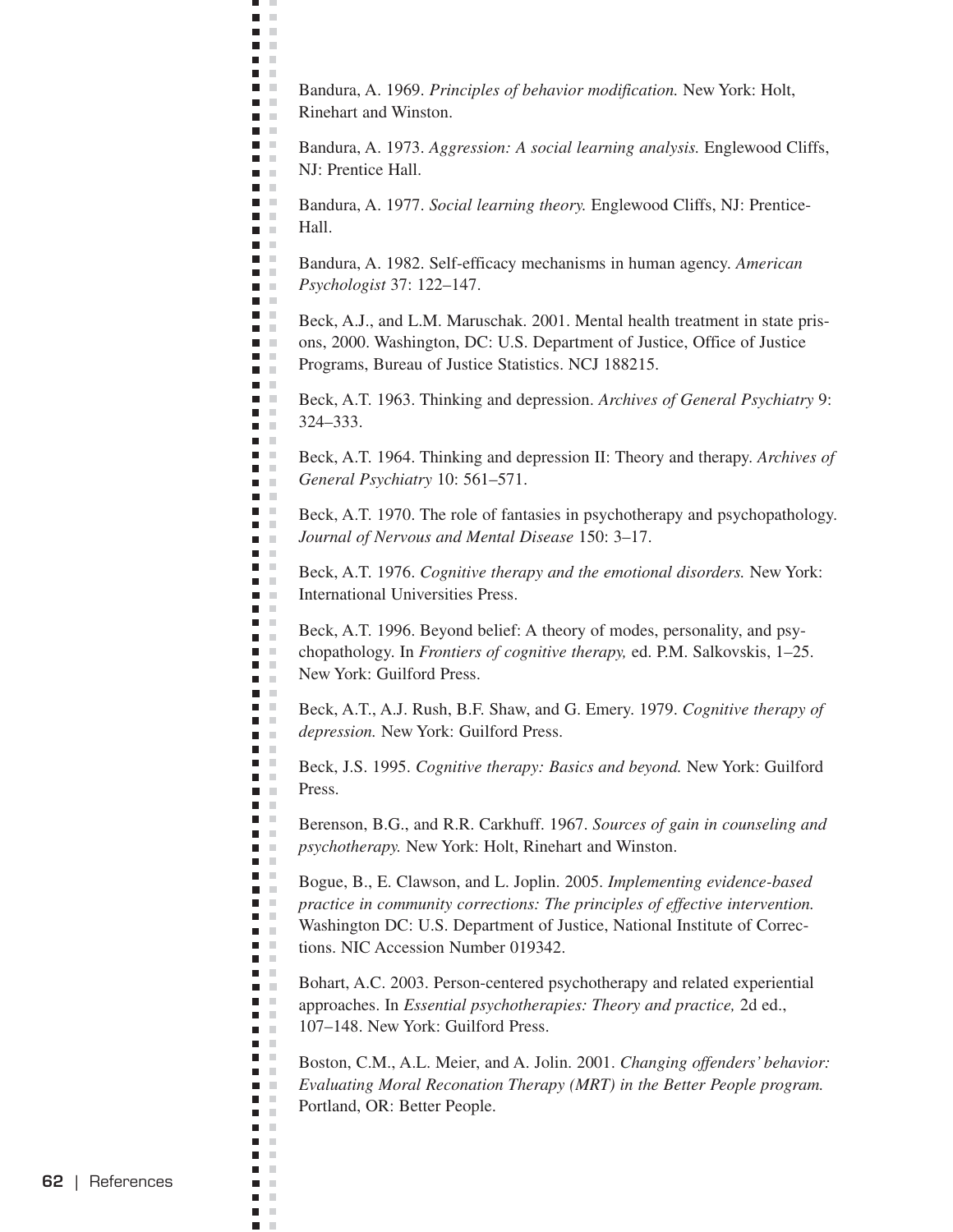Brame, R., D. MacKenzie, A.R. Waggoner, and K.D. Robinson. 1996. *Moral Reconation Therapy and problem behavior in the Oklahoma Department of Corrections. www.doc.state.ok.us/offenders/ocjrc/96/Moral%20 Reconation%20Therapy%20and%20Problem%20Behavior.pdf* (accessed March 30, 2007).

 $\mathcal{C}$  $\blacksquare$  $\mathbb{R}^d$  $\blacksquare$ 医肾 **THE R**  $\blacksquare$ m.  $\Box$  $\mathbb{R}^n$ П  $\blacksquare$  $\mathbb{R}^n$  $\mathcal{L}$  $\overline{\phantom{a}}$  $\mathbf{r}$  $\blacksquare$ m.  $\mathbb{R}^d$  $\blacksquare$  $\mathbb{R}^d$  $\blacksquare$  $\mathbb{R}^d$  $\blacksquare$  $\mathbb{R}^n$  $\overline{\phantom{a}}$  $\mathbb{R}^d$  $\blacksquare$  $\mathbb{R}^d$  $\blacksquare$ m.  $\blacksquare$  $\mathbb{R}^d$  $\blacksquare$  $\mathbb{R}^n$  $\blacksquare$ m.  $\blacksquare$  $\mathbb{R}^n$  $\blacksquare$  $\blacksquare$ ш m.  $\blacksquare$ m.  $\blacksquare$  $\mathbb{R}^n$  .  $\mathbb{R}^n$  $\mathbb{R}^n$  $\mathcal{L}_{\mathcal{A}}$ m.  $\blacksquare$ m.  $\blacksquare$  $\blacksquare$  $\blacksquare$ **The Contract of the Contract of the Contract of the Contract of the Contract of the Contract of the Contract o**  $\blacksquare$  $\blacksquare$  $\mathbb{R}^d$  $\blacksquare$ m.  $\blacksquare$ m.  $\blacksquare$  $\mathbb{R}^n$  $\blacksquare$  $\blacksquare$  $\overline{\phantom{a}}$ m an m.  $\blacksquare$ m.  $\blacksquare$ m.  $\blacksquare$  $\blacksquare$  $\blacksquare$  $\mathbb{R}^d$  $\blacksquare$  $\mathbb{R}^d$  $\overline{\phantom{a}}$  $\mathbf{r}$ **The Contract of the Contract of the Contract of the Contract of the Contract of the Contract of the Contract of the Contract of the Contract of the Contract of the Contract of the Contract of the Contract of the Contract**  $\mathbb{R}^d$  $\blacksquare$ m.  $\blacksquare$ m,  $\blacksquare$  $\mathcal{L}_{\mathcal{A}}$  $\blacksquare$ m.  $\blacksquare$  $\blacksquare$ m.  $\blacksquare$  $\overline{\phantom{a}}$  $\mathbb{R}^n$  $\blacksquare$ m.  $\mathbb{R}^n$  $\mathcal{L}_{\mathcal{A}}$  $\mathbb{R}^d$  $\blacksquare$  $\mathbb{R}^n$  $\blacksquare$  $\mathbb{R}^n$  $\blacksquare$ m. m.  $\blacksquare$ m.  $\blacksquare$  $\mathbb{R}^n$ П  $\blacksquare$ П m.  $\blacksquare$ m.  $\blacksquare$  $\mathbb{R}^d$  $\overline{\phantom{a}}$  $\blacksquare$ П m,  $\blacksquare$  $\mathbb{R}^n$  $\blacksquare$  $\mathbb{R}^d$  $\blacksquare$  $\blacksquare$  $\blacksquare$  $\blacksquare$  $\blacksquare$ m. m.  $\blacksquare$ ш  $\blacksquare$  $\blacksquare$ m.  $\mathbb{R}^n$  $\blacksquare$ m.  $\blacksquare$  $\blacksquare$ m.  $\mathbb{R}^d$  $\blacksquare$ m.  $\blacksquare$ m.  $\blacksquare$ m.  $\mathcal{L}_{\mathcal{A}}$  $\mathcal{C}$  $\overline{\phantom{a}}$  $\mathbb{R}^d$ п п

Bureau of Justice Statistics. n.d. National Corrections Reporting Program, 2000: Prison releases data. *www.ojp.usdoj.gov/bjs/dtdata.htm#time* (accessed March 30, 2007).

Bureau of Justice Statistics. n.d. *Prison statistics.* Washington, DC: U.S. Department of Justice, Office of Justice Programs, Bureau of Justice Statistics. *www.ojp.usdoj.gov/bjs/prisons.htm#publications* (accessed March 19, 2007).

Burns, D.D. 1989. *The feeling good handbook.* New York: William Morrow.

Bush, J., B. Glick, and J. Taymans. 1997. *Thinking for a Change: Integrated cognitive behavior change program.* Washington, DC: U.S. Department of Justice, National Institute of Corrections. NIC Accession Number 016672.

Cameron, H., and J. Telfer. 2004. Cognitive-behavioural group work: Its application to specific offender groups. *Howard Journal of Criminal Justice*  43: 47–64.

Carkhuff, R.R. 1969. *Helping in human relations,* vols. 1 and 2. New York: Holt, Rinehart and Winston.

Carkhuff, R.R. 1971. *The development of human resources: Education, psychology and social change.* New York: Holt, Rinehart and Winston.

Carkhuff, R.R., and B.G. Berenson. 1977. *Beyond counseling and therapy.*  2d ed. New York: Holt, Rinehart and Winston.

Carroll, K.M. 1996. Relapse prevention as a psychosocial treatment: A review of controlled clinical trials. *Experimental Clinical Psychopharmacology* 4(1): 46–54.

Clark, D.A. 2004. *Cognitive-behavioral therapy for OCD.* New York: Guilford Press.

Collingwood, R.G. 1949. *The idea of nature.* London: Oxford University Press.

Council of State Governments. 2002. Criminal Justice/Mental Health Consensus Project. *http://consensusproject.org/downloads* (accessed October 2005).

Cullen, M., and R.E. Freeman-Longo. 2001. *Men & anger: Understanding and managing your anger.* Holyoke, MA: NEARI Press.

Cullen, F., and P. Gendreau. 1989. The effectiveness of correctional rehabilitation. In *The American prison: Issues in research policy,* ed. L. Goodstein and D.L. MacKenzie, 23–44. New York: Guilford Press.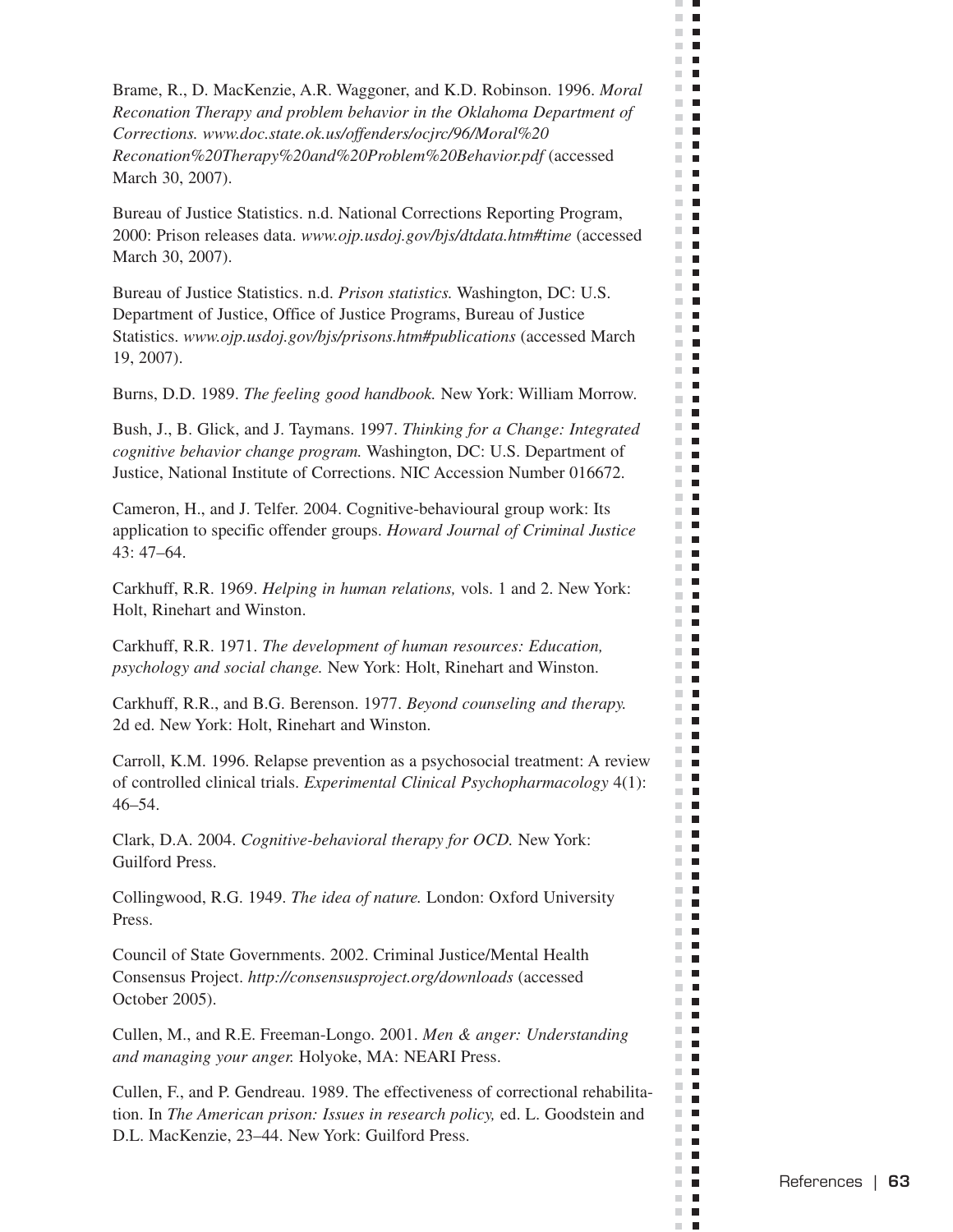Cullen, F., and P. Gendreau. 2000. Assessing correctional rehabilitation:

Policy, practice, and prospects. In *Criminal Justice 2000,* vol. 3., ed.

ш J.  $\blacksquare$  .  $\blacksquare$  $\blacksquare$ **C** n m  $\mathcal{L}$  $\blacksquare$  .  $\blacksquare$ **D** O **D** O  $\blacksquare$ H  $\blacksquare$  .  $\blacksquare$ a a **College TIME**  $\blacksquare$  $\blacksquare$   $\blacksquare$  $\Box$ n a **The Contract of the Contract of the Contract of the Contract of the Contract of the Contract of the Contract o D** O  $\blacksquare$   $\blacksquare$  $\blacksquare$  .  $\blacksquare$  $\blacksquare$  .  $\blacksquare$  $\mathbf{r}$ **C**  $\blacksquare$   $\blacksquare$  $\Box$ ē.  $\mathcal{C}$  $\blacksquare$  .  $\blacksquare$  $\blacksquare$  $\blacksquare$   $\blacksquare$  $\Box$  $\mathcal{L}$  $\blacksquare$  $\blacksquare$  .  $\blacksquare$  $\mathbb{R}^2$  $\blacksquare$  $\blacksquare$  .  $\blacksquare$  $\mathbf{u} \in \mathbb{R}$  $\blacksquare$  $\mathcal{L}$  $\blacksquare$   $\blacksquare$  $\blacksquare$ **C**  $\blacksquare$  $\blacksquare$  .  $\blacksquare$  $\blacksquare$  $\blacksquare$  .  $\blacksquare$  $\blacksquare$  $\mathbb{R}$  $\blacksquare$  $\blacksquare$  $\mathbb{R}^2$ Ē,  $\mathcal{C}$  $\blacksquare$  .  $\blacksquare$  $\mathbf{r}$  $\blacksquare$ n m  $\mathbf{u}$  . **E** F  $\overline{\phantom{a}}$  $\mathcal{L}$  $\blacksquare$   $\blacksquare$  $\blacksquare$  $\blacksquare$  .  $\blacksquare$  $\mathbf{r}$  $\blacksquare$  .  $\blacksquare$  $\blacksquare$  $\mathcal{C}$ **DOM:**  $\blacksquare$  .  $\blacksquare$  $\blacksquare$  .  $\blacksquare$  $\blacksquare$  $\blacksquare$  .  $\blacksquare$  $\blacksquare$ **D** D  $\overline{\phantom{a}}$  $\mathcal{L}$  $\blacksquare$  $\blacksquare$  .  $\blacksquare$  $\blacksquare$  .  $\blacksquare$  $\blacksquare$  $\blacksquare$  $\blacksquare$  $\mathcal{C}$  $\blacksquare$  .  $\blacksquare$  $\blacksquare$  $\mathbf{r}$  $\blacksquare$  $\mathcal{L}$  $\blacksquare$   $\blacksquare$  $\Box$  $\mathcal{C}$  $\blacksquare$  $\mathbb{R}^2$  $\blacksquare$  $\mathcal{L}$  $\blacksquare$  $\mathbb{R}^n$  $\blacksquare$ ×

J. Horney, 109–175. Washington, DC: U.S. Department of Justice, Office of Justice Programs, National Institute of Justice. NCJ 182410.

Dimeff, L.A., and G.A. Marlatt. 1995. Relapse prevention. In *Handbook of alcoholism treatment approaches: Effective alternatives,* 2d ed., ed. R.K. Hester and W.R. Miller, 176–194. Boston: Allyn & Bacon.

Ditton, P. 1999. *Mental health and treatment of inmates and probationers.*  Washington, DC: U.S. Department of Justice, Office of Justice Programs, Bureau of Justice Statistics. NCJ 174463.

Dobson, K.S., and D.J. Dozois. 2001. Historical and philosophical bases of cognitive-behavioral therapies. In *Handbook of cognitive-behavioral therapies,* 2d ed., ed. K.S. Dobson, 3–40. New York: Guilford Press.

Dobson, K.S., and N. Khatri. 2000. Cognitive therapy: Looking backward, looking forward. *Journal of Clinical Psychology* 56: 907–923.

Draine, J., and P. Solomon. 1999. Describing and evaluating jail diversion services for persons with serious mental illness. *Psychiatric Services* 50: 56–61.

Dunlap, K. 1932. *Habits: Their making and unmaking.* New York: Liveright.

D'Zurilla, T.J., and M.R. Goldfried. 1971. Problem solving and behavior modification. *Journal of Abnormal Psychology* 78: 107–126.

D'Zurilla, T.J., and A.M. Nezu. 2001. Problem-solving therapies. In *Handbook of cognitive-behavioral therapies,* 2d ed., ed. K.S. Dobson, 211–245. New York: Guilford Press.

Ellis, A. 1962. *Reason and emotion in psychotherapy.* New York: Stuart.

Ellis A., and R.A. Harper. 1961. *A guide to rational living.* Englewood Cliffs, NJ: Prentice-Hall.

Ellis A., and R.A. Harper. 1975. *A new guide to rational living.* Englewood Cliffs, NJ: Prentice-Hall.

Feindler, E.L. 1981. The art of self-control. Unpublished manuscript. Garden City, NY: Adelphi University.

Feindler, E.L., S.A. Marriott, and M. Iwata. 1984. Group anger control training for junior high school delinquents. *Cognitive Therapy and Research*  8: 299–311.

Ford, J.D. 1978. Therapeutic relationship in behavior therapy: An empirical analysis. *Journal of Consulting and Clinical Psychology* 46: 1302–1314.

Freeman, A., J. Pretzer, B. Fleming, and K.M. Simon. 1990. *Clinical applications of cognitive therapy.* New York: Plenum.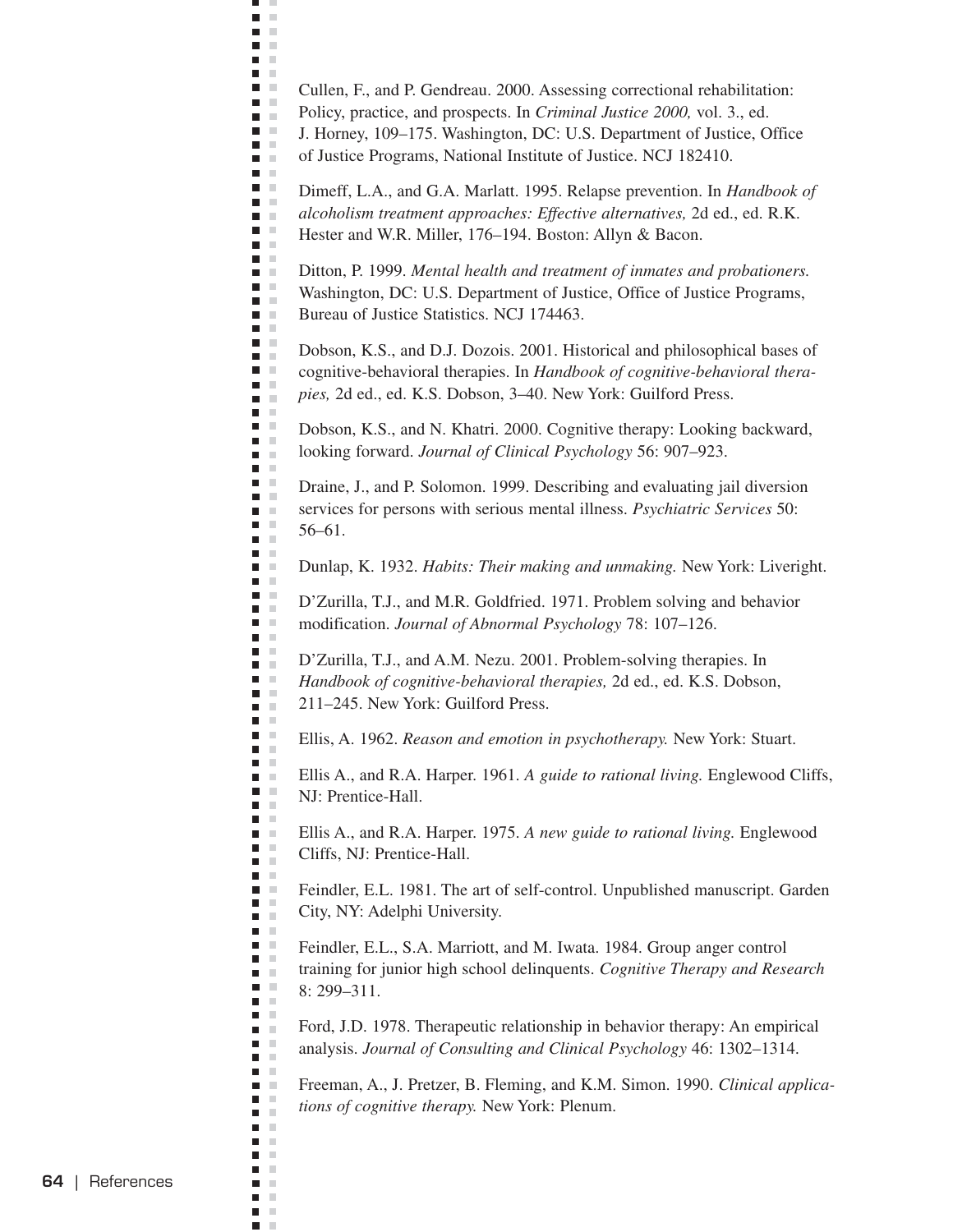Gendreau, P., and D.A. Andrews. 1990. Tertiary prevention: What the metaanalysis of the offender treatment literature tells us about "what works." *Canadian Journal of Criminology* 32: 173–184.

 $\bar{\mathbf{r}}$  $\Box$  $\mathbb{R}^d$  $\blacksquare$ 医肾 **THE R**  $\mathbb{R}^d$  $\blacksquare$ **The State** H  $\mathbb{R}^n$ П  $\Box$ m.  $\mathcal{L}$  $\blacksquare$  $\mathbb{R}^n$  $\blacksquare$  $\blacksquare$  $\mathbb{R}^n$  $\mathbb{R}^d$  $\blacksquare$  $\mathcal{C}$  $\blacksquare$  $\mathbb{R}^d$  $\blacksquare$  $\mathbb{R}^n$  $\blacksquare$  $\mathbb{R}^d$  $\blacksquare$  $\mathbb{R}^n$  $\blacksquare$ m.  $\overline{\phantom{a}}$  $\mathbb{R}^d$  $\blacksquare$  $\mathbb{R}^n$  $\blacksquare$ m.  $\mathcal{L}_{\mathcal{A}}$  $\mathbb{R}^n$  $\blacksquare$  $\blacksquare$ ш  $\mathbb{R}^n$  .  $\blacksquare$ m.  $\mathbb{R}^d$  $\blacksquare$  $\mathbb{R}^n$  $\mathcal{L}_{\mathcal{A}}$ m.  $\blacksquare$ m.  $\blacksquare$  $\blacksquare$  $\blacksquare$ **The Contract of the Contract of the Contract of the Contract of the Contract of the Contract of the Contract o**  $\overline{\phantom{a}}$  $\blacksquare$  $\blacksquare$  $\blacksquare$ П  $\mathbb{R}^n$  $\blacksquare$ m.  $\blacksquare$  $\blacksquare$  $\overline{\phantom{a}}$  $\mathbf{r}$  $\blacksquare$ m. m.  $\mathcal{L}_{\mathcal{A}}$ m.  $\mathcal{L}_{\mathcal{A}}$  $\blacksquare$  $\blacksquare$  $\blacksquare$  $\blacksquare$ m.  $\overline{\phantom{a}}$  $\mathbf{u}$ m.  $\overline{\phantom{a}}$  $\mathbb{R}^d$  $\blacksquare$ m. **II** ш  $\blacksquare$  $\mathbb{R}^d$  $\blacksquare$ m.  $\overline{\phantom{a}}$  $\mathbf{r}$ m.  $\blacksquare$ П  $\mathbb{R}^n$ m.  $\blacksquare$  $\mathbb{R}^n$  $\blacksquare$  $\blacksquare$ m. **The Contract of the Contract of the Contract of the Contract of the Contract of the Contract of the Contract o**  $\mathbb{R}^n$  .  $\mathbb{R}^n$  $\blacksquare$ m.  $\mathbb{R}^d$  $\overline{\phantom{a}}$ m.  $\blacksquare$  $\mathbb{R}^n$  $\blacksquare$  $\blacksquare$  $\blacksquare$  $\mathbb{R}^n$  .  $\mathbb{R}^n$ m.  $\overline{\phantom{a}}$ m.  $\overline{\phantom{a}}$  $\overline{\phantom{a}}$ m. m.  $\blacksquare$  $\mathbb{R}^n$  $\overline{\phantom{a}}$  $\blacksquare$  $\blacksquare$  $\blacksquare$  $\mathbb{R}^n$  $\blacksquare$  $\blacksquare$  $\mathbb{R}^n$ m.  $\Box$ ш П  $\mathbb{R}^d$  $\blacksquare$  $\mathcal{L}$  $\blacksquare$ m.  $\mathbf{L}$  $\mathcal{C}^{\mathcal{C}}$  $\blacksquare$ ш  $\blacksquare$ m.  $\blacksquare$ m.  $\blacksquare$ m.  $\mathcal{L}_{\mathcal{A}}$  $\mathcal{C}$  $\overline{\phantom{a}}$  $\mathbb{R}^d$  $\blacksquare$ п

Gendreau, P., and C. Goggin. 1995. *Principles of effective correctional programming with offenders.* New Brunswick, NJ: Center for Criminal Justice Studies and Department of Psychology, University of New Brunswick.

Gendreau, P., and R. Ross. 1979. Effective correctional treatment: Bibliotherapy for cynics. *Crime & Delinquency* 25: 463–489.

Gendreau, P., and R. Ross. 1987. Revivification of rehabilitation: Evidence from the 1980s. *Justice Quarterly* 4: 349–408.

Gibbs, J., and B. Potter. 1995. *The EQUIP Program: Teaching youth to think and act responsibly through a peer-helping approach.* Champaign, IL: Research Press, Inc.

Glass, C.R., and D.B. Arnkoff. 1992. Behavior therapy. In *History of psychotherapy: A century of change,* ed. D.K. Freedheim, 587–628. Washington, DC: American Psychological Association.

Glick, B. 2006. *Cognitive Behavioral Interventions for At-Risk Youth.*  Kingston, NJ: Civic Research Institute, Inc.

Golden, L. 2002. Evaluation of the efficacy of a cognitive behavioral program for offenders on probation: Thinking for a Change. Doctoral dissertation, University of Texas Southwestern Medical Center at Dallas.

Goldfried, M.R., E.T. Decenteceo, and L. Weinberg. 1974. Systematic rational restructuring as a self-control technique. *Behavior Therapy* 5: 247–254.

Goldstein, A.P., B. Glick, and J.C. Gibbs. 1998. *Aggression Replacement Training.* Rev. ed., Champaign, IL: Research Press.

Goldstein, A.P., M.N. Sherman, N.J. Gershaw, R.P. Sprafkin, and B. Glick. 1978. Training aggressive adolescents in prosocial behavior. *Journal of Youth and Adolescence* 7(1): 73–92.

Goldstein, A.P., and N. Stein. 1976. *Prescriptive Psychotherapies.* New York: Pergamon Press.

Gurman, A.S., and S.B. Messer. 2003. Contemporary issues in the theory and practice of psychotherapy. In *Essential psychotherapies: Theory and practice,*  2d ed., 1–24. New York: Guilford Press.

Harrison, P.M., and A.J. Beck. 2005a. *Prison and Jail Inmates at Midyear 2004.* Washington, DC: U.S. Department of Justice, Office of Justice Programs, Bureau of Justice Statistics. NCJ 208810.

Harrison, P.M., and A.J. Beck. 2005b. *Prisoners in 2004.* Washington, DC: U.S. Department of Justice, Office of Justice Programs, Bureau of Justice Statistics. NCJ 210677.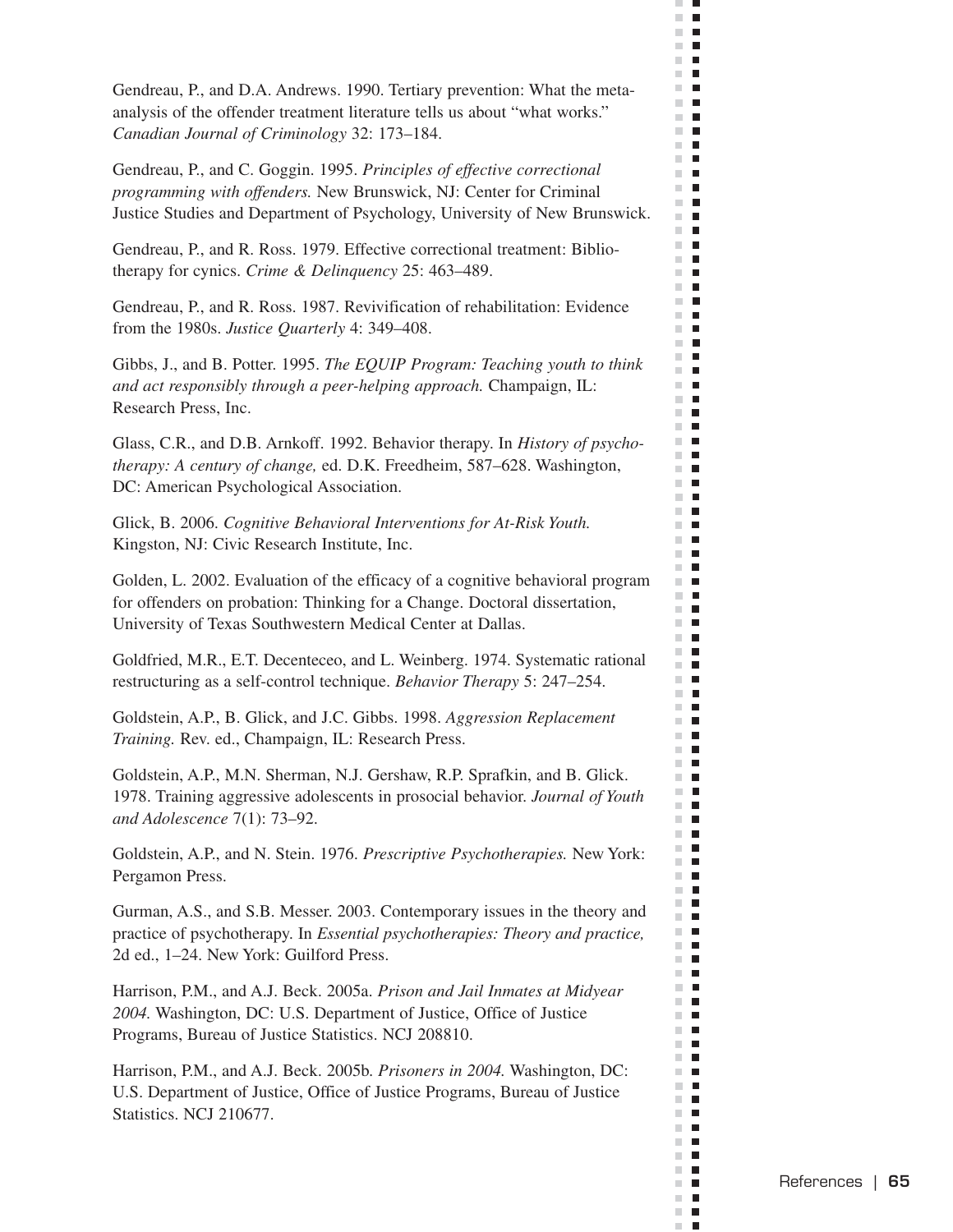Hedges, L.V. 1990. Directions for future methodology. In *The future of metaanalysis,* ed. K.W. Wachter and M.L. Straf, 11–26. New York: Russell Sage Foundation.

щ J.  $\blacksquare$  $\mathbb{R}^n$  $\blacksquare$  $\mathcal{L}$ **C** n m  $\mathcal{L}$ **C**  $\mathbf{L}$ **D** O a a  $\blacksquare$  . n n  $\blacksquare$  .  $\blacksquare$ a a **College The Contract of the Contract of the Contract of the Contract of the Contract of the Contract of the Contract o**  $\blacksquare$  .  $\blacksquare$   $\blacksquare$  $\blacksquare$  .  $\blacksquare$ n a **The Contract of the Contract of the Contract of the Contract of the Contract of the Contract of the Contract o**  $\blacksquare$  $\blacksquare$  .  $\blacksquare$  $\blacksquare$  .  $\blacksquare$  $\blacksquare$  $\mathbf{r}$  $\blacksquare$  . a a a a  $\blacksquare$  $\mathbf{r}$  $\blacksquare$  $\blacksquare$   $\blacksquare$ Ē,  $\mathcal{C}$  $\blacksquare$  $\blacksquare$  .  $\blacksquare$  $\blacksquare$  $\mathbb{R}^d$ ō u  $\blacksquare$  .  $\blacksquare$  $\blacksquare$  .  $\blacksquare$  $\blacksquare$   $\blacksquare$  $\blacksquare$  .  $\blacksquare$  $\blacksquare$  .  $\blacksquare$  $\blacksquare$  $\mathbb{R}^n$  $\blacksquare$  .  $\blacksquare$  $\blacksquare$  $\blacksquare$  .  $\blacksquare$  $\blacksquare$  $\sim$  $\blacksquare$  $\blacksquare$  $\mathcal{L}$  $\Box$  $\mathcal{L}$  $\blacksquare$  .  $\blacksquare$  $\blacksquare$  .  $\blacksquare$ n m n m  $\blacksquare$  .  $\blacksquare$ **COLLEGE**  $\overline{\phantom{a}}$  $\mathcal{C}$  $\blacksquare$  .  $\blacksquare$ n m a m  $\mathbf{r}$  $\blacksquare$  .  $\blacksquare$ m. **DOM:**  $\blacksquare$  .  $\blacksquare$  $\blacksquare$  .  $\blacksquare$  $\blacksquare$  $\blacksquare$  .  $\blacksquare$  $\blacksquare$ **D** D  $\blacksquare$  $\blacksquare$  $\mathbf{u}$  .  $\mathbf{u}$  $\blacksquare$  $\Box$  $\blacksquare$ m in  $\blacksquare$  $\mathcal{C}$  $\blacksquare$   $\blacksquare$ n in  $\mathbf{r}$  $\blacksquare$  $\mathcal{L}$  $\mathbb{R}^n$  $\blacksquare$  $\Box$  $\mathcal{C}$  $\blacksquare$  $\mathbb{R}^2$  $\overline{\phantom{a}}$  $\mathbb{R}^2$  $\blacksquare$  $\mathbb{R}^n$  $\blacksquare$ ×

Henning, K., and B. Frueh. 1996. Cognitive-behavioral treatment of incarcerated offenders: An evaluation of the Vermont Department of Corrections Cognitive Self-Change Program. *Criminal Justice and Behavior* 23: 523–541.

Horvath, A.O., and D. Symonds. 1991. Relation between working alliance and outcome in psychotherapy: A meta-analysis. *Journal of Counseling Psychology* 38(2): 139–149.

Hosley, C. 2005. Aggression Replacement Training: Uniting Networks for Youth evaluation highlights 2003–04. Wilder Research. *www.wilder.org/ download.0.html?report=1848&summary=1* (accessed January 3, 2007).

Husband, S.D., and J.J. Platt. 1993. The cognitive skills component in substance abuse treatment in correctional settings: A brief review. *Journal of Drug Issues* 23: 31–42.

Irvin, J.E., C.A. Bowers, M.E. Dunn, and M.C. Wang. 1999. Efficacy of relapse prevention: A meta-analytic review. *Journal of Counseling & Clinical Psychology* 67(4): 563–579.

Irwin, J., and V. Schiraldi. 2000. America's one million nonviolent prisoners. *Social Justice* 27: 135–147.

Kelly, G.A. 1955. *The psychology of personal constructs,* 2 vols. New York: Norton.

Kendall, P.C., and S.D. Hollon. 1979. Cognitive-behavioral interventions: Overview and current status. In *Cognitive-behavioral interventions: Theory, research and procedures,* ed. P.C. Kendall and S.D. Hollon, 445–454. New York: Academic Press.

Knapp, M. 1997. Economic evaluations and interventions for children and adolescents with mental health problems. *Journal of Child Psychology and Psychiatry* 38(1): 3–25.

Kohlberg, L. 1969. Stage and sequence: The cognitive-development approach to socialization. In *Handbook of Socialization Theory and Research,* ed. D.A. Goslin, 347–480. Chicago: Rand McNally.

Kohlberg, L. 1976. Moral stages and moralization: The cognitive-developmental approach. In *Moral development and behavior,* ed. T. Lickona, 31–55. New York: Holt, Rinehart and Winston.

Lambert, M.J., and A.E. Bergin. 1992. Achievements and limitations of psychotherapy research. In *History of psychotherapy: A century of change,* ed. D.K. Freddheim, 360–390. Washington, DC: American Psychological Association.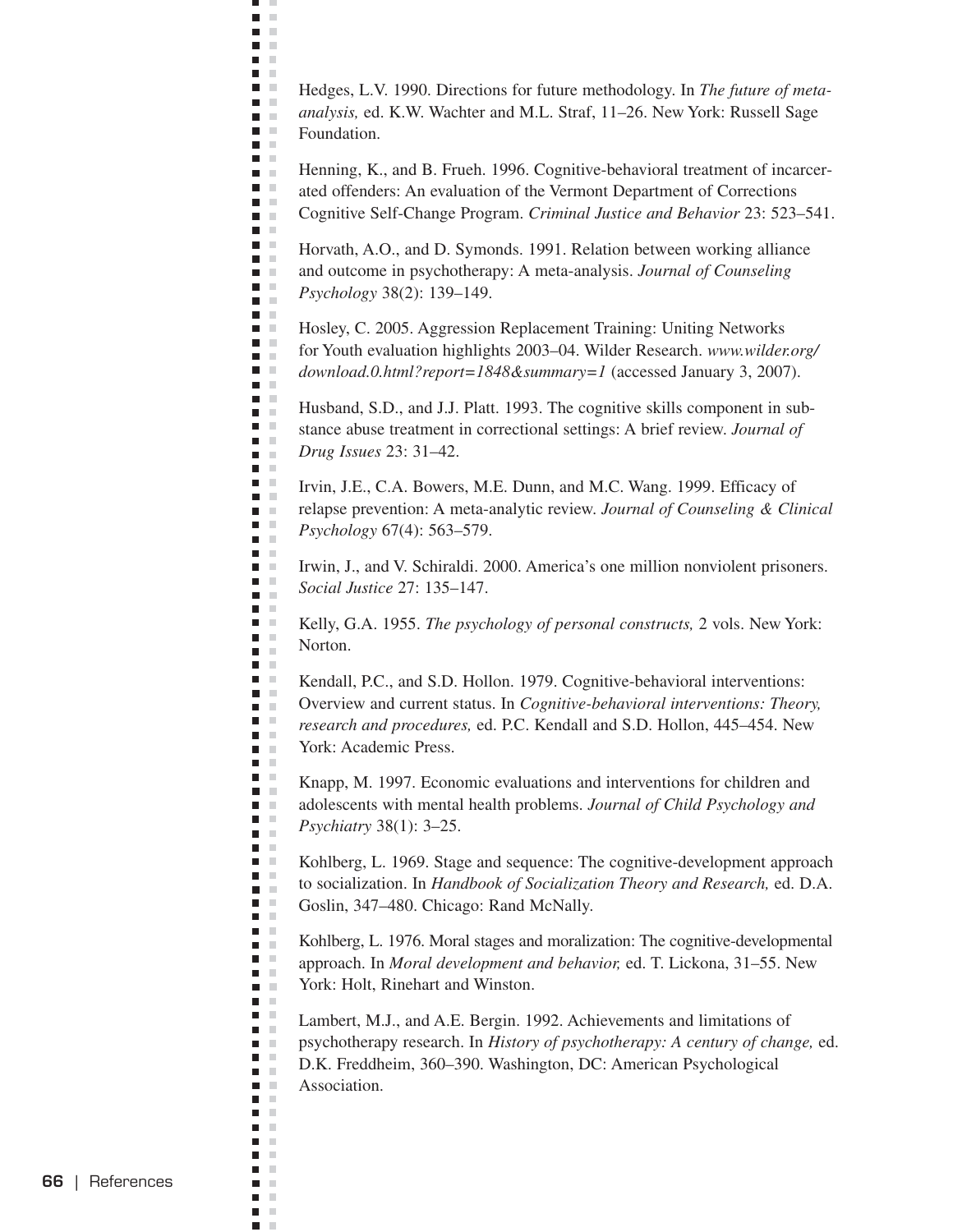Langan, P.A., and D.J. Levin. 2002. *Recidivism of Prisoners Released in 1994.* Washington, DC: U.S. Department of Justice, Office of Justice Programs, Bureau of Justice Statistics. NCJ 193427.

 $\mathcal{C}$  $\blacksquare$  $\mathbb{R}^d$  $\blacksquare$  $\mathbf{H}$  .  $\mathbf{r}$  $\mathbb{R}^d$  $\blacksquare$ **The Co** m.  $\blacksquare$  $\sim$  $\blacksquare$  $\mathcal{L}$  $\blacksquare$  $\mathbf{H}$  $\blacksquare$ m.  $\mathbb{R}^d$  $\blacksquare$  $\mathbb{R}^n$  $\blacksquare$  $\mathbb{R}^n$  $\blacksquare$ m.  $\overline{\phantom{a}}$  $\mathbb{R}^d$  $\blacksquare$  $\mathbb{R}^n$  $\blacksquare$ m.  $\blacksquare$  $\mathbb{R}^d$  $\blacksquare$  $\blacksquare$  $\mathbb{R}^n$ m.  $\Box$  $\mathbb{R}^n$  $\blacksquare$ ш П m.  $\mathcal{L}_{\mathcal{A}}$ m.  $\blacksquare$  $\mathbb{R}^d$  $\blacksquare$  $\mathbb{R}^n$  $\blacksquare$ m.  $\Box$ m.  $\blacksquare$  $\mathbb{R}^d$  $\overline{\phantom{a}}$ **The Contract of the Contract of the Contract of the Contract of the Contract of the Contract of the Contract o**  $\blacksquare$  $\blacksquare$  $\mathbb{R}^d$  $\blacksquare$  $\blacksquare$ m. m.  $\blacksquare$ m.  $\blacksquare$  $\blacksquare$  $\blacksquare$  $\mathbf{r}$ m an m.  $\blacksquare$  $\mathbf{u}$  $\mathbb{R}^n$  $\blacksquare$  $\mathbb{R}^n$  $\blacksquare$  $\mathbb{R}^n$  $\overline{\phantom{a}}$  $\mathbf{u}$  .  $\mathbf{u}$ **The Contract of the Contract of the Contract of the Contract of the Contract of the Contract of the Contract o** m.  $\mathcal{L}_{\mathcal{A}}$  $\mathbf{u}$ m,  $\blacksquare$ m.  $\blacksquare$ m.  $\blacksquare$  $\mathbf{r}$ m.  $\blacksquare$ П  $\mathbb{R}^n$  $\mathbb{R}^n$  $\blacksquare$ m.  $\mathcal{L}_{\mathcal{A}}$ m.  $\mathcal{L}_{\mathcal{A}}$ m.  $\blacksquare$  $\blacksquare$  .  $\blacksquare$  $\blacksquare$ m.  $\mathbb{R}^d$  $\blacksquare$ m.  $\overline{\phantom{a}}$  $\mathbb{R}^d$  $\blacksquare$  $\blacksquare$  $\blacksquare$  $\mathbb{R}^n$  .  $\mathbb{R}^n$ m.  $\blacksquare$  $\mathbb{R}^d$  $\mathcal{L}_{\mathcal{A}}$  $\blacksquare$ m. m.  $\blacksquare$  $\mathbb{R}^n$  $\blacksquare$  $\mathbb{R}^n$  $\blacksquare$  $\blacksquare$  $\blacksquare$   $\blacksquare$  $\blacksquare$  $\mathbb{R}^n$ m.  $\Box$ ш  $\overline{\phantom{a}}$  $\blacksquare$  $\mathbb{R}^d$ **COL**  $\mathcal{L}_{\mathcal{A}}$  $\mathbb{R}^n$  .  $\mathbb{R}^n$  $\mathbf{r}$  $\mathbb{R}^n$  $\overline{\phantom{a}}$  $\blacksquare$ m.  $\mathbf{L}$ m.  $\blacksquare$  $\mathbb{R}^n$  $\overline{\phantom{a}}$ m.  $\blacksquare$ п

Lange A.J., and P. Jakubowski. 1976. *Responsible assertive behavior.*  Champaign, IL: Research Press.

Lattimore, P., N. Broner, R. Sherman, L. Frisman, and J. Shafer. 2003. A comparison of prebooking and postbooking diversion programs for mentally ill substance using individuals with justice involvement. *Journal of Contemporary Criminal Justice* 19: 30–64.

Laws, D.R., S.M. Hudson, and T. Ward, eds. 2000. *Remaking relapse prevention with sex offenders: A sourcebook.* Newbury Park, Calif.: Sage Publications.

Lazarus, A.A. 1971. *Behavior therapy and beyond.* New York: McGraw-Hill.

Leahy, R.L. 1996. *Cognitive therapy: Basic principles and applications.*  Northvale, NJ: Jason Aronson, Inc.

Leahy, R.L. 1997. Cognitive therapy interventions. In *Practicing cognitive therapy: A guide to interventions,* ed. R.L. Leahy, 3–20. Northvale, NJ: Jason Aronson, Inc.

Lipsey, M.W., and Landenberger, N.A. 2006. Cognitive behavioral interventions. In *Preventing crime: What works for children, offenders, victims, and places,* ed. B.C. Welsh and D.P. Farrington, 57–71. Dordrecht, The Netherlands: Springer.

Lipsey, M.W., and D.B. Wilson. 2001. *Practical meta-analysis.* Thousand Oaks, CA: Sage Publications.

Little, G. 2000. Cognitive-behavioral treatment of offenders: A comprehensive review of MRT outcome research. *Addictive Behaviors Treatment Review*  2(1): 12–21.

Little, G. 2001. Meta-analysis of MRT recidivism research on post incarceration adult felony offenders. *Cognitive-Behavioral Treatment Review*  10(3/4): 4–6.

Little, G. 2005. Meta-analysis of Moral Reconation Therapy: Recidivism results from probation and parole implementations. *Cognitive-Behavioral Treatment Review* 14(1/2): 14–16.

Little, G., and K. Robinson. 1986. *How to escape your prison: A Moral Reconation Therapy workbook*. Memphis: Eagle Wing Books.

Losel, F. 1995. The efficacy of correctional treatment: A review and synthesis of meta-evaluations. In *What works: Reducing reoffending—Guidelines from research and practice,* ed. J. McGuire, 79–111. New York: John Wiley & Sons.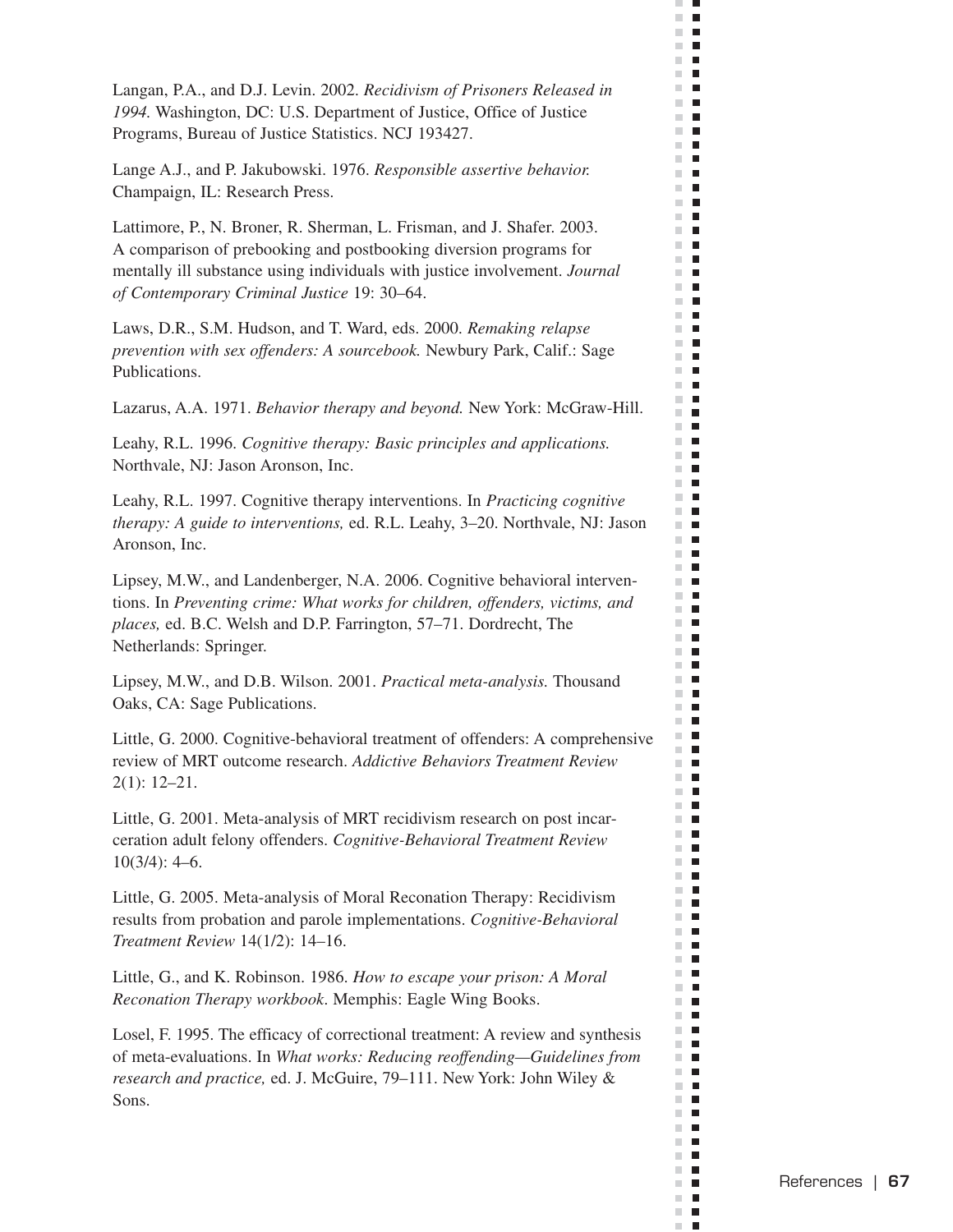Lowenkamp, C.T., and E.J. Latessa. 2006. Evaluation of Thinking for a Change: Tippecanoe County, Indiana. Unpublished data, University of Cincinnati.

ш J.  $\blacksquare$  $\mathbb{R}^n$  $\blacksquare$  $\mathcal{L}$ **C** n m  $\mathcal{L}$ **COLOR D** O n a a a  $\blacksquare$  .  $\blacksquare$ n m  $\blacksquare$  .  $\blacksquare$ a a **College The Contract State**  $\blacksquare$  $\blacksquare$  .  $\blacksquare$  $\Box$ **The Co The Contract of the Contract of the Contract of the Contract of the Contract of the Contract of the Contract o D** O  $\blacksquare$   $\blacksquare$  $\mathbf{r}$  $\blacksquare$  .  $\blacksquare$  $\mathbf{r}$  $\blacksquare$  .  $\Box$  $\mathbf{r}$  $\mathbf{r}$  $\blacksquare$  .  $\blacksquare$  $\blacksquare$  .  $\blacksquare$  $\blacksquare$   $\blacksquare$ Ē,  $\mathcal{C}$  $\blacksquare$  $\blacksquare$  .  $\blacksquare$  $\overline{\phantom{a}}$  $\mathcal{L}$ ō u  $\blacksquare$  .  $\blacksquare$  $\blacksquare$  .  $\blacksquare$  $\blacksquare$  .  $\blacksquare$  $\blacksquare$  .  $\blacksquare$  $\mathbf{r}$  $\mathbb{R}^n$ п  $\blacksquare$  .  $\blacksquare$  $\mathbf{B}$  . In  $\blacksquare$  .  $\blacksquare$  $\blacksquare$  $\blacksquare$  .  $\blacksquare$ **C** Ē,  $\mathbb{R}^2$  $\mathbf{u} \in \mathbb{R}$  $\blacksquare$  .  $\blacksquare$ n m m m  $\mathbf{B}$  . In **COLLEGE**  $\overline{\phantom{a}}$  $\mathcal{C}$  $\blacksquare$  .  $\blacksquare$  $\blacksquare$ a m n m  $\blacksquare$  .  $\blacksquare$  $\blacksquare$  $\mathcal{C}$ **DOM:**  $\blacksquare$  .  $\blacksquare$  $\blacksquare$  .  $\blacksquare$  $\blacksquare$  $\blacksquare$  .  $\blacksquare$  $\blacksquare$ **D** D  $\blacksquare$  .  $\blacksquare$  $\blacksquare$  .  $\blacksquare$  $\blacksquare$  $\sim$  $\blacksquare$ **D** D  $\blacksquare$  $\mathcal{C}$  $\blacksquare$   $\blacksquare$ n in  $\mathbf{r}$  $\blacksquare$  $\mathcal{L}$  $\mathcal{C}$  $\blacksquare$  $\Box$  $\mathcal{C}$  $\blacksquare$  $\mathbb{R}^2$  $\mathcal{C}$  $\blacksquare$  $\blacksquare$  $\mathbb{R}^n$  $\blacksquare$ ×

MacKenzie, D.L., and L.J. Hickman 1998. *What works in corrections? An examination of the effectiveness of the type of rehabilitation programs offered by Washington State Department of Corrections.* College Park: University of Maryland, Department of Criminology and Criminal Justice.

Mahoney, M.J. 1974. *Cognition and behavioral modification.* Cambridge, MA: Ballinger.

Mahoney, M., and D. Arnkoff. 1978. Cognitive and self-control therapies. In *Handbook of psychotherapy and behavior change: An empirical analysis,*  ed. S.L. Garfield and A.E. Bergin, 689–722. New York: John Wiley & Sons

Manderscheid, R., A. Gravesande, and I. Goldstrom. 2004. Growth of mental health services in state adult correctional facilities, 1988 to 2000. *Psychiatric Services* 55: 869–872.

Marlatt, G.A., G.A. Parks, and K. Witkiewitz. 2002. Clinical guidelines for implementing Relapse Prevention Therapy: A guideline developed for the Behavioral Health Recovery Management Project. Fayette Companies, Peoria, IL; Chestnut Health Systems, Bloomington, IL; and The University of Chicago Center for Psychiatric Rehabilitation. *www.bhrm.org/guidelines/ RPT%20guideline.pdf* (accessed January 2, 2007).

Martin, D., J. Garske, and K. Davis. 2000. Relation of the therapeutic alliance with outcome and other variables: A meta-analytic review. *Journal of Counseling and Clinical Psychology* 68(3): 438–450.

Martinson, R. 1974. What works? Questions and answers about prison reform. *The Public Interest* 35(Spr): 22–54.

McMullin, R.E. 2000. *The new handbook of cognitive therapy techniques.*  New York: W.W. Norton.

Meichenbaum, D. 1975. A self-instructional approach to stress management: A proposal for Stress Inoculation Training. In *Stress and anxiety,* vol. 2, ed. I. Sarason and C.D. Spielberger, 237–264. New York: John Wiley & Sons.

Meichenbaum, D. 1977. *Cognitive-behavior modification: An integrative approach.* New York: Plenum.

Miller T., M. Cohen, and B. Wiersema. 1996. *Extent and costs of crime victimization: A new look.* Washington, DC: U.S. Department of Justice, Office of Justice Programs, National Institute of Justice. NCJ 184372.

Miller, W., and S. Rollnick. 2002. *Motivational interviewing: Preparing people for change.* New York: Guilford Press.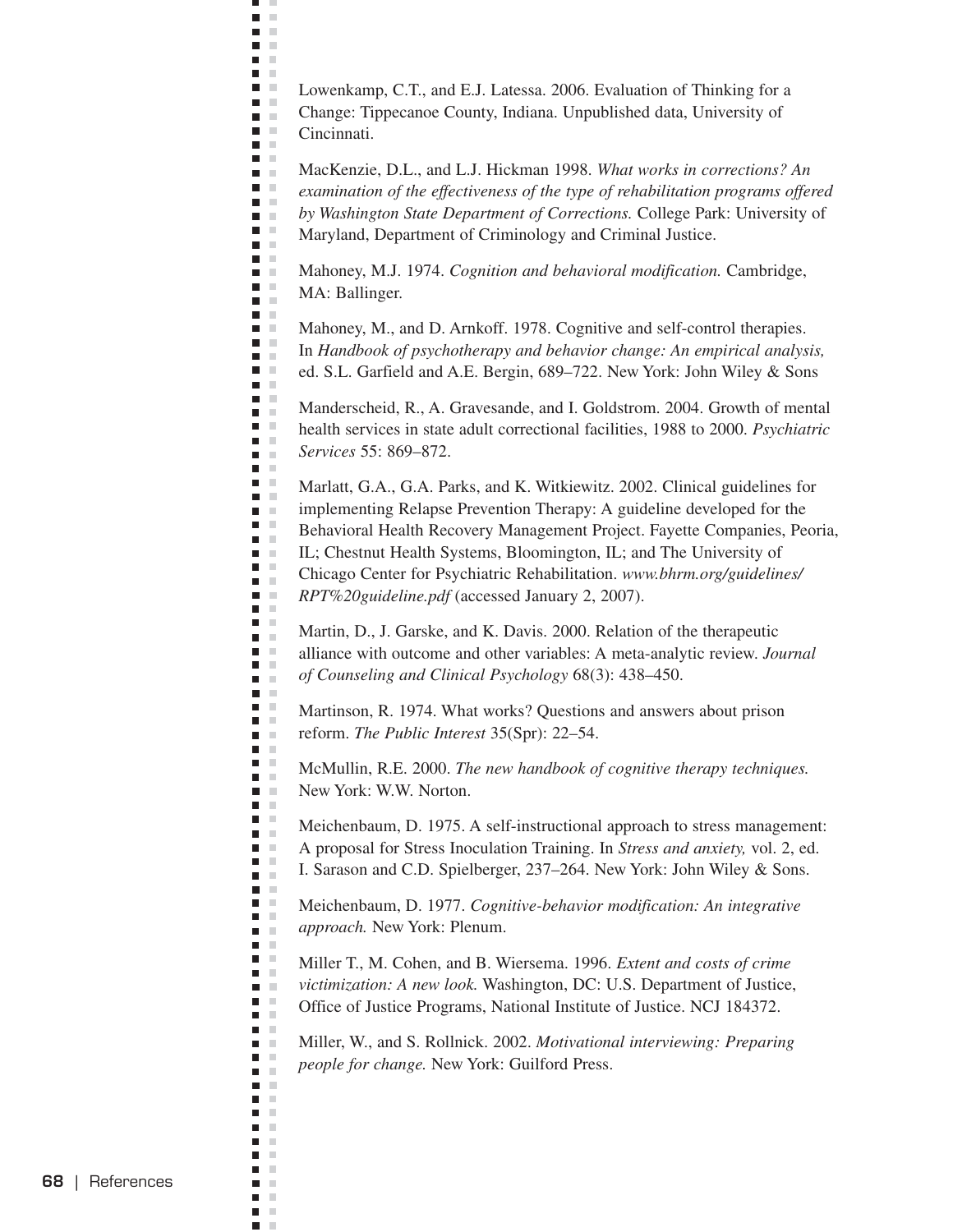Monti, P.M., D.J. Rohsenow, S.M. Colby, and D.B. Abrams. 1995. Coping and social skills training. In *Handbook of alcoholism treatment approaches: Effective alternatives,* ed. R.K. Hester and W.R. Miller, 221–241. Boston: Allyn & Bacon.

 $\mathcal{C}$  $\Box$  $\mathbb{R}^d$  $\blacksquare$ 医肾 **THE R**  $\mathbb{R}^d$  $\blacksquare$ m.  $\Box$  $\mathbb{R}^n$ П  $\sim$  $\blacksquare$  $\mathcal{L}$  $\overline{\phantom{a}}$  $\mathbf{r}$  $\blacksquare$ m.  $\mathbb{R}^2$  $\blacksquare$ m.  $\mathcal{L}_{\mathcal{A}}$  $\mathbb{R}^2$  $\blacksquare$ m.  $\overline{\phantom{a}}$  $\mathbb{R}^d$  $\blacksquare$  $\mathbb{R}^n$  $\blacksquare$  $\blacksquare$  .  $\mathbb{R}^n$  $\blacksquare$  $\mathbb{R}^n$  $\blacksquare$ m.  $\Box$  $\mathbb{R}^n$  $\blacksquare$  $\blacksquare$ ш  $\mathbb{R}^n$  .  $\blacksquare$ m.  $\mathbb{R}^2$  $\mathcal{L}_{\mathcal{A}}$  $\mathbb{R}^n$  $\overline{\phantom{a}}$  $\mathbb{R}^n$  $\blacksquare$ m.  $\blacksquare$  $\mathcal{C}^{\mathcal{C}}$  $\blacksquare$  $\Box$  .  $\Box$ m.  $\blacksquare$ m.  $\blacksquare$ m.  $\blacksquare$ m.  $\overline{\phantom{a}}$  $\mathbb{R}^n$  $\blacksquare$  $\blacksquare$  $\mathcal{L}$  $\mathbb{R}^n$  .  $\mathbb{R}^n$  $\mathbb{R}^n$  $\blacksquare$ m.  $\overline{\phantom{a}}$ m.  $\blacksquare$ m.  $\blacksquare$  $\mathbb{R}^n$  $\Box$ m.  $\overline{\phantom{a}}$ **The Co**  $\blacksquare$  $\mathbb{R}^n$  $\overline{\phantom{a}}$  $\mathbf{u}$ m. m.  $\blacksquare$ **The Contract of the Contract of the Contract of the Contract of the Contract of the Contract of the Contract o**  $\mathbf{r}$  $\blacksquare$ m.  $\Box$  $\mathbf{u}$  .  $\mathbf{u}$ m.  $\mathcal{L}_{\mathcal{A}}$ m.  $\blacksquare$ **The Contract of the Contract of the Contract of the Contract of the Contract of the Contract of the Contract o**  $\mathbb{R}^n$  .  $\mathbb{R}^n$  $\blacksquare$  $\mathbb{R}^n$ m.  $\overline{\phantom{a}}$  $\blacksquare$  <br> If m.  $\blacksquare$  $\blacksquare$  $\blacksquare$  $\mathbb{R}^n$  .  $\mathbb{R}^n$  $\mathbf{r}$ m.  $\mathcal{L}_{\mathcal{A}}$ m.  $\Box$ m.  $\mathcal{L}_{\mathcal{A}}$  $\mathbb{R}^n$  $\blacksquare$  $\blacksquare$  $\blacksquare$  $\blacksquare$  $\blacksquare$   $\blacksquare$  $\blacksquare$  $\mathbb{R}^n$ m.  $\blacksquare$ ш  $\blacksquare$  $\blacksquare$  $\mathbb{R}^d$  $\blacksquare$  $\mathcal{L}_{\mathcal{A}}$ m in  $\mathbf{r}$  .  $\mathbf{r}$  $\mathbb{R}^n$  $\overline{\phantom{a}}$  $\blacksquare$ m.  $\mathbf{L}$ m.  $\blacksquare$  $\mathbb{R}^n$  $\blacksquare$ m.  $\blacksquare$ п

Munetz, M., T. Grande, and M. Chambers. 2001. The incarceration of individuals with severe mental disorders. *Community Mental Health Journal* 37(4): 361–372.

Nagayama Hall, G. 2001. Psychotherapy research with ethnic minorities: Empirical, ethical, and conceptual issues. *Journal of Consulting & Clinical Psychology* 69(3): 502–510.

Novaco, R.W. 1975. *Anger control: The development and evaluation of an experimental treatment.* Lexington, MA: Lexington Books.

Parks, G.A., and G.A. Marlatt. 1999. Relapse Prevention Therapy for substance-abusing offenders: A cognitive-behavioral approach. In *What works: Strategic solutions,* ed. E. Latessa, 161–233. Lanham, MD: American Correctional Association.

Parks, G.A., and G.A. Marlatt. 2000. Relapse prevention therapy: A cognitive-behavioral approach. *The National Psychologist* 9(5), *http:// nationalpsychologist.com/articles/art\_v9n5\_3.htm* (accessed November 9, 2006).

Parks, G.A., G.A. Marlatt, C. Young, and B. Johnson. 2004. Relapse prevention as an offender case management tool: A cognitive-behavioral approach. *Offender Programs Report* 7(5): 53–54.

Pavlov, I.P. 1927. *Conditioned reflexes: An investigation of the physiological activity of the cerebral cortex.* Trans. G.V. Anrep. London: Oxford University Press.

Pearson, F., D. Lipton, C. Cleland, and D. Yee. 2002. The effects of behavioral/ cognitive-behavioral programs on recidivism. *Crime and Delinquency* 48(3): 476–496.

Petersilia, J. 2004. What works in prisoner reentry? Reviewing and questioning the evidence. *Federal Probation* 68(2): 4–8.

Piaget, J. 1954. *The construction of reality in the child.* New York: Basic Books.

Prochaska, J.O., and C.C. DiClemente. 1992. Stages of change in the modification of problem behavior. In *Progress in behavior modification,* ed. M. Hersen, R. Eisler, and P.M. Miller, 184–214. Sycamore, IL: Sycamore Publishing.

Prochaska, J.O., C.C. DiClemente, and J.C. Norcross. 1992. In search of how people change: Applications to addictive behaviors. *American Psychologist*  47: 1102–1114.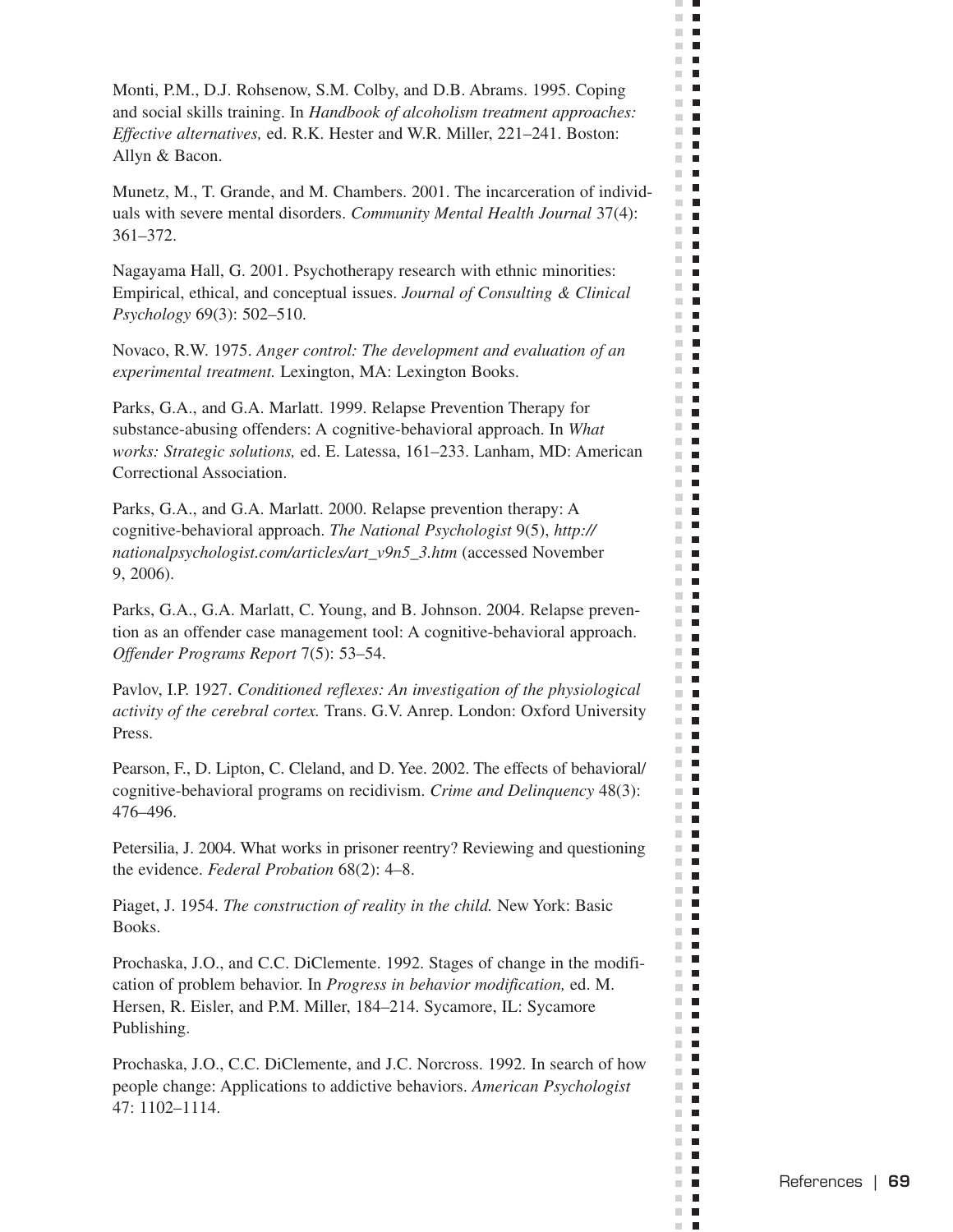Re-Entry Policy Council. 2002. *Report of the Re-entry Policy Council.*  Lexington, KY: Council of State Governments.

ц J.  $\blacksquare$  .  $\blacksquare$  $\blacksquare$ **C** n m  $\mathbf{r}$ **COLOR D** O **D** O a a **Contract** n m  $\blacksquare$  .  $\blacksquare$ a a **College The Contract State C**  $\blacksquare$   $\blacksquare$  $\blacksquare$  .  $\blacksquare$ **The Co The Contract of the Contract of the Contract of the Contract of the Contract of the Contract of the Contract o D** O  $\blacksquare$  .  $\blacksquare$  $\mathbf{r}$  $\blacksquare$  .  $\blacksquare$ n m **C** a a  $\mathbf{r}$ n a  $\blacksquare$  .  $\blacksquare$  $\blacksquare$  .  $\blacksquare$  $\blacksquare$  .  $\blacksquare$  $\blacksquare$  .  $\blacksquare$ m. m  $\Box$  $\blacksquare$  .  $\blacksquare$  $\blacksquare$  .  $\blacksquare$  $\blacksquare$  .  $\blacksquare$  $\blacksquare$  .  $\blacksquare$  $\blacksquare$  .  $\blacksquare$  $\blacksquare$  .  $\blacksquare$ **COLLEGE**  $\blacksquare$  $\blacksquare$  .  $\blacksquare$  $\blacksquare$ n H  $\blacksquare$   $\blacksquare$  $\blacksquare$  $\blacksquare$ n a  $\mathbf{u} \in \mathbb{R}$  $\mathbf{r}$  $\blacksquare$ n m  $\mathbf{u}$  .  $\mathbf{u}$ **COLLEGE**  $\blacksquare$  $\blacksquare$  .  $\blacksquare$  $\blacksquare$ a m  $\mathbf{r}$  $\blacksquare$  .  $\blacksquare$  $\blacksquare$ n m  $\blacksquare$  .  $\blacksquare$  $\mathbf{u}$  .  $\blacksquare$ m. m  $\blacksquare$   $\blacksquare$ n m  $\mathbf{r}$  $\blacksquare$  $\blacksquare$  .  $\blacksquare$  $\blacksquare$  .  $\blacksquare$  $\blacksquare$  $\blacksquare$  $\blacksquare$  $\mathcal{C}$  $\blacksquare$   $\blacksquare$ n in  $\mathbf{r}$  $\blacksquare$  $\mathcal{L}$  $\blacksquare$  .  $\blacksquare$  $\mathcal{C}$  $\Box$  $\blacksquare$  $\mathcal{L}$  $\blacksquare$  $\mathbb{R}^n$  $\blacksquare$  $\mathbb{R}^n$  $\blacksquare$ ×

Reinecke, M.A., and A. Freeman. 2003. Cognitive therapy. In *Essential psychotherapies: Theory and practice,* 2d ed., ed. A.S. Gurman and S.B. Messer, 224–271. New York: Guilford Press.

Rogers, C.R., E.T. Gendlin, D. Kiesler, and C.B. Truax. 1967. *The therapeutic relationship and its impact: A study of psychotherapy with schizophrenics.*  Madison: University of Wisconsin Press.

Rosenhan, D.L., and M.E.P. Seligman. 1995. *Abnormal psychology,* 3d ed. New York: W.W. Norton.

Ross, R.R., and E.A. Fabiano. 1985. *Time to think: A cognitive model of delinquency prevention and offender rehabilitation.* Johnson City, TN: Institute of Social Sciences and Arts, Inc.

Ross, R.R., E.A. Fabiano, and R.D. Ross. 1986. *Reasoning and rehabilitation: A handbook for teaching cognitive skills.* Ottawa, Ontario: T3 Associates.

Ross, R.R., and J. Hilborn. 1996. *R&R2 short version for adults: A handbook for training prosocial competence.* Ottawa, Ontario: Cognitive Centre of Canada.

Ross, R.R., and J. Hilborn. 2007 in press. *Neurocriminology: A "neu" model for prevention and rehabilitation of antisocial behavior.* Ottawa, Ontario: Cognitive Centre of Canada.

Rotter, J. 1966. Generalized expectancies for internal versus external control of reinforcement. *Psychological Monographs* 80: 1–28.

Salter, A. 1949. *Conditioned reflex therapy.* New York: Farrar, Straus.

Seiter, R., and K. Kadela. 2003. Prisoner reentry: What works, what doesn't, and what's promising. *Crime and Delinquency* 49(3): 360–388.

Seligman, M.E.P., E.F. Walker, and D.L. Rosenhan. 2001. *Abnormal psychology,*  4th ed. New York: W.W. Norton.

Shick-Tyron, G., and A. Kane. 1995. Client involvement, working alliance, and type of therapy termination. *Psychotherapy Research* 5: 189–198.

Shure, M., and G. Spivack. 1978. *Problem solving techniques in childrearing.*  San Francisco: Jossey-Bass.

Simon, J. 2000. The "society of captives" in the era of hyper-incarceration. *Theoretical Criminology* 4: 285–309.

Skinner, B.F. 1938. *The behavior of organisms: An experimental analysis.*  New York: Appleton-Century-Crofts.

Skinner, B.F. 1958. *Science and human behavior*. New York: Macmillan.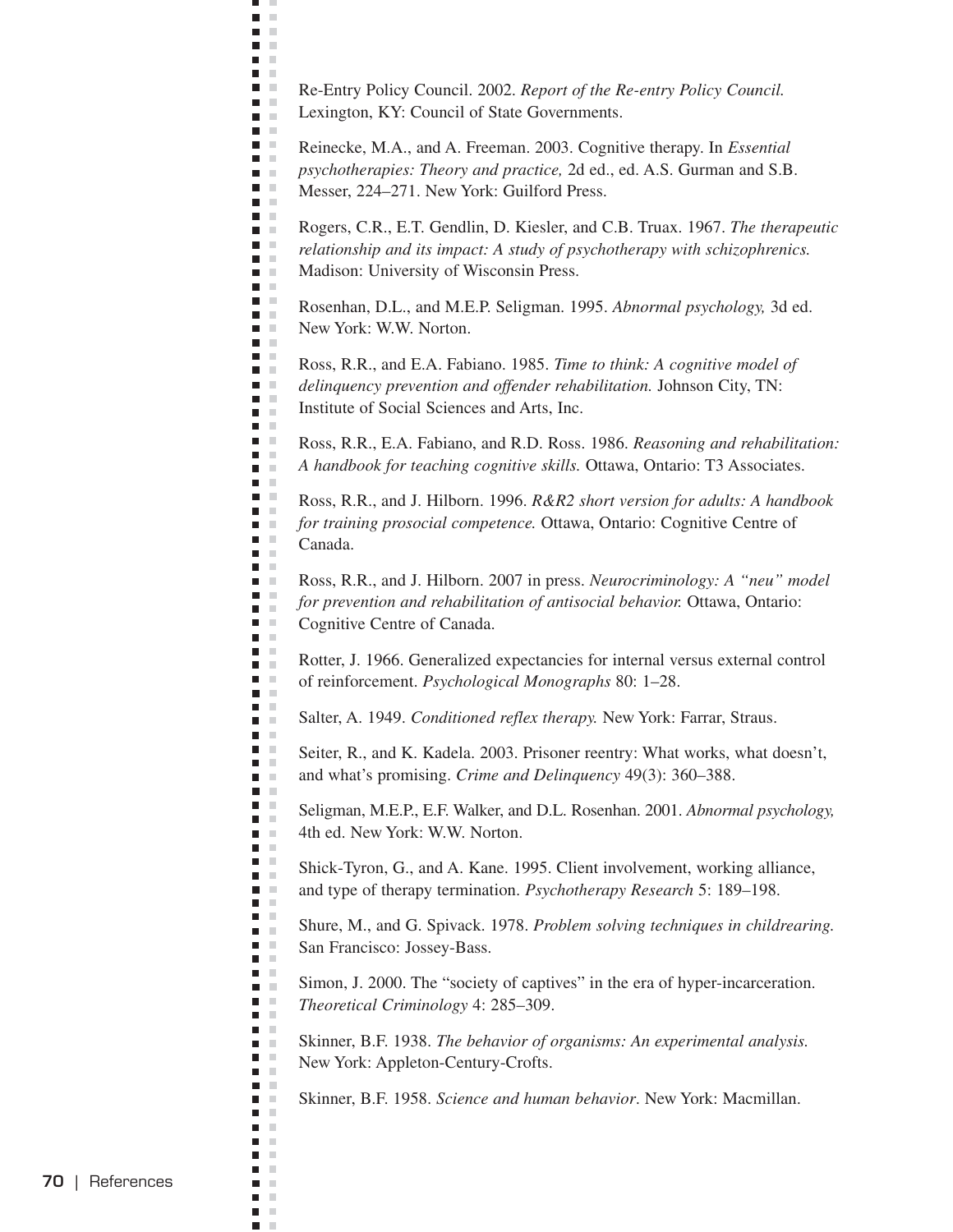Sloane B., F. Staples, A. Cristol, N.J. Yorkston, and K. Whipple. 1975. *Psychotherapy versus behavior therapy.* Cambridge: Harvard University Press.

Spivack, G., and M.B. Shure. 1974. *Social adjustment of young children: A cognitive approach to solving real-life problems.* San Francisco: Jossey-Bass.  $\mathcal{C}$  $\Box$  $\bar{\phantom{a}}$  $\blacksquare$  $\Box$ **THE R**  $\mathbb{R}^d$  $\blacksquare$  $\mathbb{R}^n$ H  $\mathbb{R}^n$ П  $\blacksquare$  $\mathcal{H}$  $\mathcal{L}$  $\blacksquare$  $\mathbb{R}^n$  $\blacksquare$  $\blacksquare$  $\mathbb{R}^n$  $\mathbb{R}^d$  $\blacksquare$  $\blacksquare$  $\mathbb{R}^n$  $\mathbb{R}^d$  $\blacksquare$ m.  $\overline{\phantom{a}}$  $\mathbb{R}^d$  $\blacksquare$  $\mathbb{R}^n$  $\overline{\phantom{a}}$  $\blacksquare$  .  $\mathbb{R}^d$  $\blacksquare$  $\mathcal{L}_{\mathcal{A}}$  $\blacksquare$ m.  $\blacksquare$  $\mathbb{R}^n$  $\blacksquare$  $\blacksquare$ ш  $\mathbb{R}^n$  . m.  $\blacksquare$  $\mathbb{R}^d$  $\blacksquare$  $\mathbb{R}^d$  $\blacksquare$ m.  $\mathcal{L}_{\mathcal{A}}$  $\blacksquare$ m. ш  $\blacksquare$ **The Contract of the Contract of the Contract of the Contract of the Contract of the Contract of the Contract o**  $\blacksquare$  $\blacksquare$  $\mathbb{R}^d$  $\blacksquare$  $\blacksquare$ m. m.  $\mathcal{L}_{\mathcal{A}}$  $\mathbb{R}^n$  $\blacksquare$  $\blacksquare$  $\blacksquare$  $\mathbb{R}^n$  .  $\mathbb{R}^n$  $\blacksquare$ m. m.  $\blacksquare$ m.  $\blacksquare$ m.  $\blacksquare$  $\blacksquare$  $\mathbb{R}^n$  $\mathbb{R}^n$  $\overline{\phantom{a}}$  $\mathbf{u}$  .  $\mathbf{u}$ **The Contract of the Contract of the Contract of the Contract of the Contract of the Contract of the Contract of the Contract of the Contract of the Contract of the Contract of the Contract of the Contract of the Contract** m.  $\blacksquare$ **The Co** m.  $\mathcal{L}_{\mathcal{A}}$ m.  $\blacksquare$ m.  $\blacksquare$  $\mathbf{r}$ m.  $\blacksquare$ П  $\blacksquare$ m m **The Co** m.  $\mathcal{L}_{\mathcal{A}}$  $\mathbb{R}^n$  .  $\mathbb{R}^n$  $\blacksquare$  $\blacksquare$ m. m.  $\mathcal{L}_{\mathcal{A}}$ m.  $\overline{\phantom{a}}$  $\mathbb{R}^n$ П  $\blacksquare$  $\blacksquare$  $\mathbb{R}^n$  .  $\mathbb{R}^n$  $\mathbb{R}^n$  $\blacksquare$  $\mathbb{R}^d$  $\overline{\phantom{a}}$  $\overline{\phantom{a}}$ m. m.  $\blacksquare$  $\blacksquare$  $\sim$  $\mathbb{R}^n$  $\blacksquare$  $\blacksquare$  $\blacksquare$  $\blacksquare$  $\blacksquare$ m. m.  $\blacksquare$  $\mathbb{R}^n$  $\Box$  $\mathbb{R}^d$  $\blacksquare$ **COL**  $\mathcal{L}_{\mathcal{A}}$  $\blacksquare$  $\mathbf{r}$  .  $\mathbf{r}$  $\mathbb{R}^n$  $\blacksquare$  $\blacksquare$ m.  $\blacksquare$ m.  $\mathcal{L}_{\mathcal{A}}$  $\mathbb{R}^d$  $\blacksquare$  $\mathbb{R}^d$  $\blacksquare$ п

Taxman, F.S. 1999. Unraveling "what works" for offenders in substance abuse treatment services. *National Drug Court Institute Review* 2(2): 92–134.

Taxman, F.S. 2004. Strategies to improve offender outcomes in treatment. *Corrections Today* 4: 100–104.

Taxman, F.S., and J. Bouffard. 2003. Substance abuse treatment counselors' treatment philosophy and the content of treatment services provided to offenders in drug court programs. *Journal of Substance Abuse Treatment*  25: 75–84.

Taxman, F.S., D. Reedy, and M. Ormond. 2003. *Break the cycle: Fourth year implementation.* College Park: University of Maryland.

Travis, J. 2003. *In thinking about "what works," what works best?*  Washington, DC: Urban Institute.

Truax, C.B., and K.M. Mitchell. 1971. Research on certain therapist interpersonal skills in relation to process and outcome. In *Handbook of psychotherapy and behavioral change: An empirical analysis,* ed. A.E. Bergin and S.L. Garfield, 299–344. New York: John Wiley & Sons.

Walker, D., S. McGovern, E. Poey, and K. Otis. 2004. Treatment effectiveness for male adolescent sexual offenders: A meta-analysis and review. *Journal of Child Sexual Abuse* 13(3/4): 281–293.

Walsh, C. 2001. The trend toward specialisation: West Yorkshire innovations in drugs and domestic violence courts. *Howard Journal of Criminal Justice*  40: 26–38.

Wampold, B.E. 2001. *The great psychotherapy debate: Models, methods and findings.* Mahway, NJ: Erlbaum.

Wanberg K.W., and J.L. Horn. 1987. The assessment of multiple conditions in persons with alcohol problems. In *Treatment and prevention of alcohol problems,* ed. W.M. Cox, 27–56. New York: Academic Press.

Wanberg, K.W., and H.B. Milkman. 1998. *Criminal Conduct and Substance Abuse Treatment: Strategies for Self-Improvement and Change; The provider's guide.* Thousand Oaks, CA: Sage Publications.

Wanberg, K., and H. Milkman. 2001. *Criminal Conduct and Substance Abuse Treatment: Strategies for Self-Improvement and Change (SSC); A report on provider training, staff development and client involvement in SSC treatment.*  Denver: Center for Interdisciplinary Studies.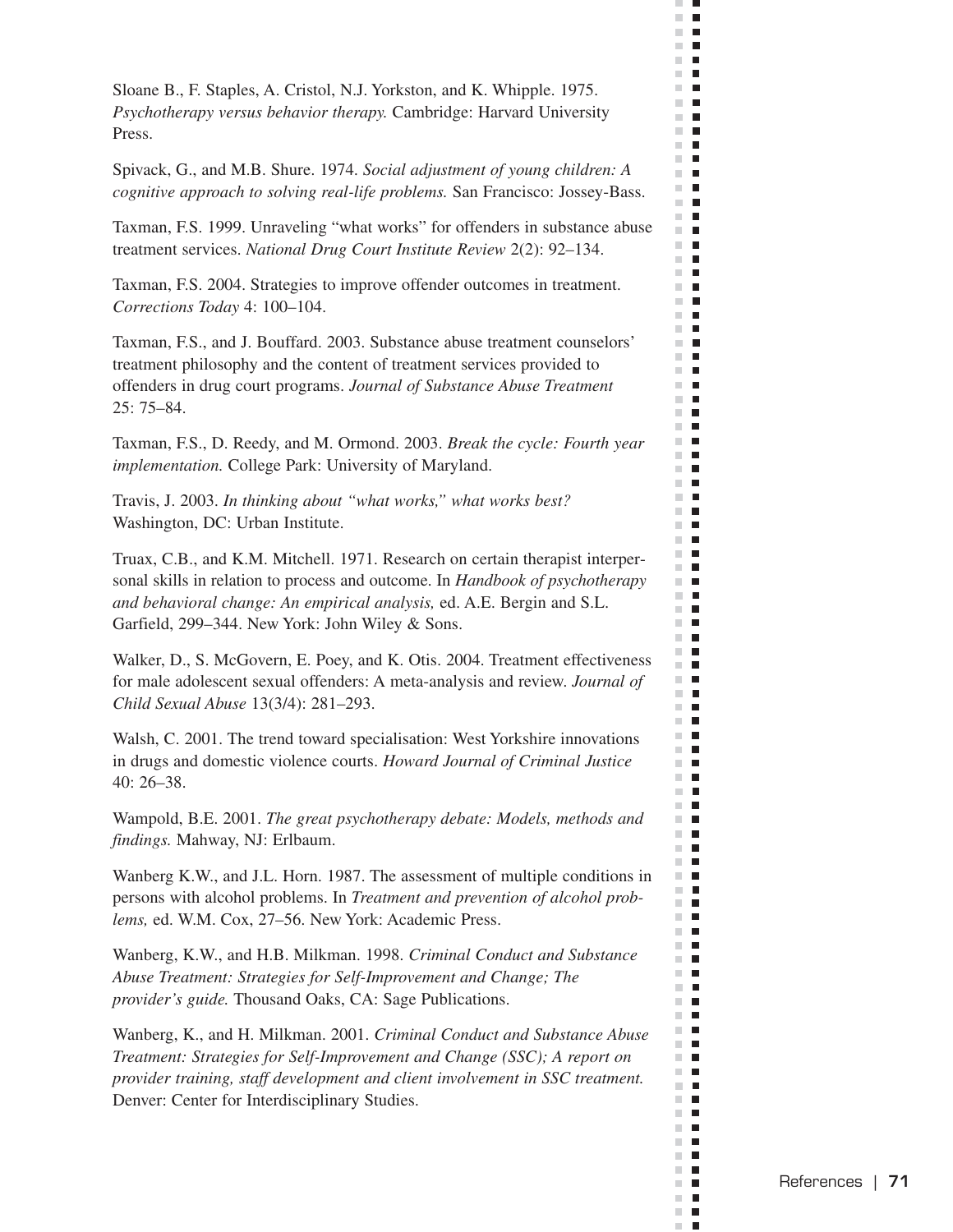Wanberg, K.W., and H.B. Milkman. 2006. *Criminal Conduct and Substance Abuse Treatment: Strategies for Self-Improvement and Change; The participant's workbook.* Thousand Oaks, CA: Sage Publications.

ш u.  $\blacksquare$  .  $\blacksquare$  $\blacksquare$  $\mathcal{L}$ **C** n m  $\Box$ **C**  $\mathbf{L}$ **College**  $\blacksquare$  $\blacksquare$  .  $\blacksquare$ n m  $\blacksquare$  .  $\blacksquare$ a a  $\blacksquare$ **The Contract of the Contract of the Contract of the Contract of the Contract of the Contract of the Contract o**  $\blacksquare$  $\blacksquare$   $\blacksquare$  $\blacksquare$  .  $\blacksquare$ n a **The Contract of the Contract of the Contract of the Contract of the Contract of the Contract of the Contract o**  $\mathbf{L}$  $\blacksquare$  .  $\blacksquare$  $\blacksquare$  .  $\blacksquare$  $\mathbf{u}$  .  $\mathbf{u}$  $\blacksquare$  .  $\blacksquare$ **C**  $\blacksquare$  .  $\blacksquare$  $\mathcal{L}$  $\mathcal{C}$  $\blacksquare$  $\blacksquare$  .  $\blacksquare$  $\blacksquare$  .  $\blacksquare$  $\blacksquare$  .  $\blacksquare$  $\Box$  $\mathcal{C}$ m. m  $\blacksquare$  .  $\blacksquare$  $\mathbb{R}^2$  $\blacksquare$  $\blacksquare$  .  $\blacksquare$  $\blacksquare$  .  $\blacksquare$  $\blacksquare$  $\mathcal{L}$  $\blacksquare$ ×  $\blacksquare$  .  $\blacksquare$  $\blacksquare$  $\mathcal{L}$  $\mathbb{R}^n$  $\blacksquare$  $\blacksquare$  .  $\blacksquare$  $\blacksquare$  $\blacksquare$  $\mathcal{L}$  $\mathbb{R}^d$  $\overline{\phantom{a}}$  $\blacksquare$  .  $\blacksquare$  $\blacksquare$  $\mathcal{L}$ Ē,  $\mathbb{R}^n$  $\blacksquare$  .  $\blacksquare$  $\mathbf{r}$  $\blacksquare$  $\mathcal{L}$  $\blacksquare$ × n m  $\blacksquare$  $\mathcal{L}$  $\Box$  $\mathcal{C}$  $\blacksquare$   $\blacksquare$  $\blacksquare$  $\pm$  $\blacksquare$  $\mathcal{C}$  $\blacksquare$  $\mathbb{R}^n$  $\blacksquare$  .  $\blacksquare$ п  $\mathbb{R}^n$ П  $\mathbb{R}^n$  $\blacksquare$  .  $\blacksquare$  $\blacksquare$  $\mathbb{R}^n$  $\overline{\phantom{a}}$  $\mathbb{R}^n$  $\blacksquare$  $\sim$  $\blacksquare$  .  $\blacksquare$  $\mathcal{C}$  $\blacksquare$  $\Box$  $\mathbb{R}^2$  $\blacksquare$   $\blacksquare$ n H  $\Box$  $\mathcal{C}$  $\blacksquare$  $\blacksquare$  $\sim$  $\blacksquare$  $\mathcal{C}$  $\blacksquare$ **III**  $\blacksquare$  $\mathbb{R}^n$ m. m  $\blacksquare$  $\mathcal{L}$  $\mathbb{R}^n$  $\blacksquare$  $\Box$  $\mathcal{C}$  $\blacksquare$  $\mathbb{R}^2$  $\overline{\phantom{a}}$  $\mathbb{R}^2$ П  $\mathbb{R}^n$  $\blacksquare$ ×

Wanberg, K.W., and H.B. Milkman. 2007 in press. *Criminal Conduct and Substance Abuse Treatment: Strategies for Self-Improvement and Change; The provider's guide*. 2d ed. Thousand Oaks, CA: Sage Publications.

Watson, A., P. Corrigan, and F. Ottati. 2004. Police officers' attitudes toward and decisions about persons with mental illness. *Psychiatric Services* 55: 49–53.

Watson, J.B. 1913. Psychology as the behaviorist views it. *Psychological Review* 20: 158–177.

Welsh, B. 2004. Monetary costs and benefits of correctional treatment programs: Implications for offender re-entry. *Federal Probation* 68(2): 9–13.

Wilkinson, J. 2005. Evaluating evidence for the effectiveness of the Reasoning and Rehabilitation Programme. *Howard Journal of Criminal Justice* 44(1): 70–85.

Wilson, D., L. Bouffard, and D. MacKenzie. 2005. A quantitative review of structured, group-oriented, cognitive-behavioral programs for offenders. *Criminal Justice and Behavior* 32(2): 172–204.

Wolpe, J. 1958. *Psychotherapy by reciprocal inhibition.* Stanford, CA: Stanford University Press.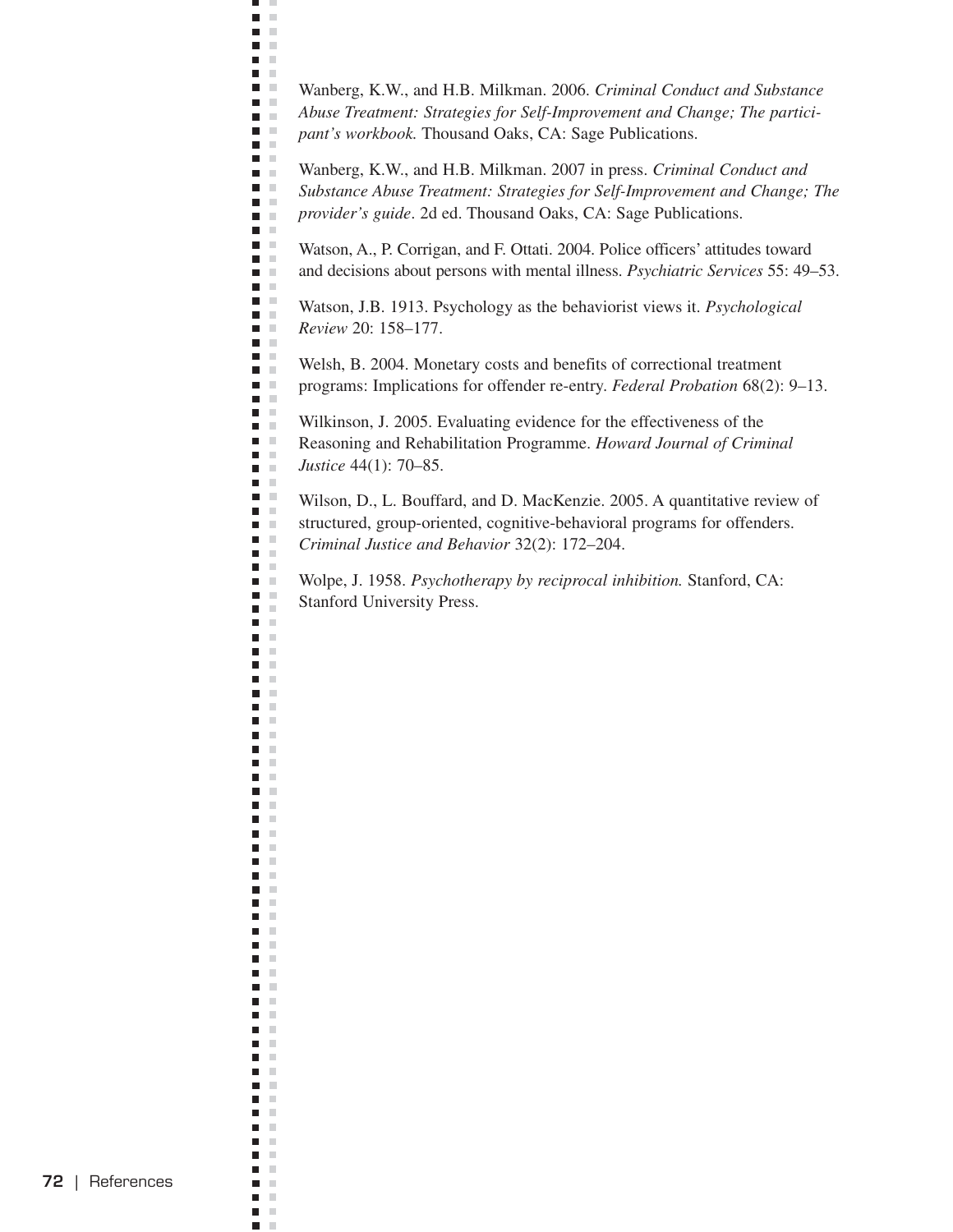

 $\bar{\phantom{a}}$  $\blacksquare$  $\blacksquare$  $\blacksquare$  $\mathbb{R}^n$  $\blacksquare$ 

 $\mathcal{L}$ п  $\overline{\phantom{a}}$ Г × г  $\mathbb{R}^n$  $\blacksquare$  $\bar{\phantom{a}}$  $\Box$  $\overline{\phantom{a}}$  $\Box$  $\mathbb{R}^n$ П  $\mathbb{R}^n$ п  $\mathbb{R}^n$  $\blacksquare$ m.  $\blacksquare$  $\mathbb{R}^d$  $\blacksquare$  $\mathbb{R}^n$  $\blacksquare$  $\mathbb{R}^d$  $\blacksquare$  $\bar{\phantom{a}}$  $\blacksquare$  $\mathbb{R}^2$ п  $\overline{\phantom{a}}$ П  $\blacksquare$  $\mathbb{R}^d$  $\overline{\phantom{a}}$  $\blacksquare$  $\blacksquare$  $\blacksquare$  $\mathbb{R}^n$  $\Box$  $\overline{\phantom{a}}$  $\Box$  $\mathbb{R}^d$ п  $\overline{\phantom{a}}$ П  $\overline{\phantom{a}}$  $\blacksquare$  $\mathbb{R}^d$  $\Box$  $\mathbb{R}^n$  $\blacksquare$  $\mathbb{R}^d$  $\blacksquare$  $\overline{\phantom{a}}$  $\Box$  $\mathbb{R}^n$  $\Box$  $\mathbb{R}^d$ п  $\mathbb{R}^n$  $\blacksquare$  $\blacksquare$  $\mathbb{R}^d$  $\overline{\phantom{a}}$  $\Box$  $\blacksquare$  $\mathbb{R}^n$ ×.  $\blacksquare$  $\mathbb{R}^d$  $\blacksquare$  $\mathbb{R}^n$ п  $\mathbb{R}^d$  $\mathbb{Z}$  $\blacksquare$  $\blacksquare$  $\mathbb{R}^n$ П  $\mathbb{R}^d$  $\blacksquare$  $\mathbb{R}^n$  $\Box$  $\overline{\phantom{a}}$  $\Box$ u.  $\blacksquare$  $\mathbb{R}^n$ П  $\blacksquare$ П  $\overline{\phantom{a}}$  $\blacksquare$  $\blacksquare$  $\mathbb{R}^n$  $\blacksquare$  $\mathbb{R}^d$  $\mathbb{R}^d$ г  $\mathbb{R}^n$  $\Box$  $\mathbb{R}^d$  $\blacksquare$  $\overline{\phantom{a}}$  $\Box$  $\blacksquare$  $\mathbb{R}^n$  $\blacksquare$ ×.  $\mathbb{R}^2$  $\Box$  $\mathbb{R}^n$  $\overline{\phantom{a}}$  $\mathbb{R}^n$ П  $\mathbb{R}^n$ п  $\overline{\phantom{a}}$  $\mathbb{Z}$  $\mathcal{C}^{\mathcal{C}}$  $\mathbf{r}$  $\mathbb{R}^n$  $\overline{\phantom{a}}$  $\overline{\phantom{a}}$ п

# **Additional Reading**

American Psychiatric Association. 1989. *Psychiatric services in jails and prisons.* Washington, DC.

Bandura, A. 1977. Self efficacy: Towards a unifying theory of behavioral change. *Psychological Review* 84: 191–215.

Beall, L.S. 1997. Post-traumatic stress disorder: A bibliographic essay. *Choice*  34: 917–930.

Bush, J.M., and B.D. Bilodeau. 1993. *Options: A cognitive change program.*  Washington, DC: U.S. Department of the Navy and U.S. Department of Justice, National Institute of Corrections.

Cautela, J. 1966. Treatment of compulsive behavior by covert sensitization. *Psychological Record* 16: 33–41.

Cautela, J. 1990. The shaping of behavior therapy: An historical perspective. *The Behavior Therapist* 13: 211–212.

Collins, J.J., and M. Allison. 1983. Legal coercion and retention in drug abuse treatment. *Hospital and Community Psychiatry* 34: 1145–1149.

Collins, J.J., R.L. Hubbard, J.V. Rachal, and E. Cavanaugh. 1988. Effects of legal coercion on drug abuse treatment. In *Compulsory treatment of opiate dependence,* ed. M.D. Anglin. New York: Haworth.

Connors, G.J., D.M. Donovan, and C.C. DiClemente. 2001. *Substance abuse treatment and the stages of change.* New York: Guilford.

Edwards, M. 2005. Promising sentencing practice no. 8: Cognitive behavioral therapy. *http://nhtsa.gov/people/injury/enforce/PromisingSentence/pages/ PSP8.htm* (accessed September 2005).

Ellis, A. 1984. Rational-emotive therapy. In *Current psychotherapies,* 3d ed., ed. R.J. Corsini, 196–238. Itasca, IL: Peacock.

Fabiano, E., F. Porporino, and D. Robinson. 1991. Effectiveness of cognitive behavior therapy corrects offenders' faulty thinking. *Corrections Today* 53(5): 102–108.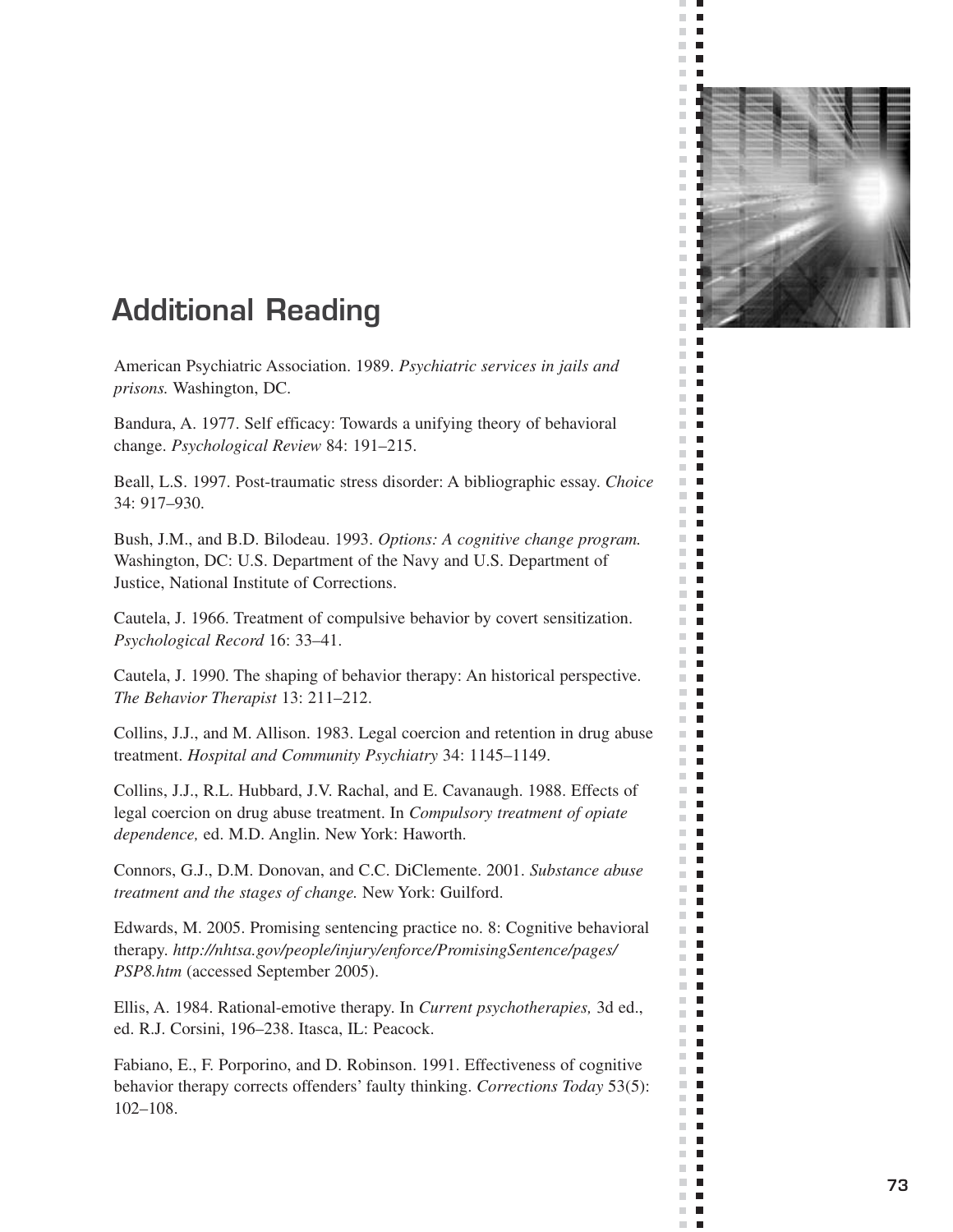Field, G. 1989. A study of the effects of intensive treatment on reducing the criminal recidivism of addicted offenders. *Federal Probation* 53: 51–56.

ц,  $\blacksquare$  $\mathbb{R}^2$ n in  $\mathbf{r}$ **DOM: The Contract of the Contract of the Contract of the Contract of the Contract of the Contract of the Contract o D** O **COLOR** n a **D** O  $\mathbf{r}$ n m  $\blacksquare$  .  $\blacksquare$ **The Co** n m  $\mathbf{m} \in \mathbb{R}$  $\blacksquare$ **D** D  $\blacksquare$  .  $\blacksquare$  $\mathbf{u}$ **D** D **COLOR** n E a a  $\blacksquare$  .  $\blacksquare$ a a  $\blacksquare$ n a  $\blacksquare$  .  $\blacksquare$  $\blacksquare$ n m n E  $\blacksquare$  .  $\blacksquare$  $\Box$ n m  $\blacksquare$ n a **C**  $\blacksquare$  .  $\blacksquare$  $\blacksquare$   $\blacksquare$  $\blacksquare$  .  $\blacksquare$ n m **The Contract of the Contract of the Contract of the Contract of the Contract of the Contract of the Contract o**  $\Box$  $\blacksquare$  .  $\blacksquare$  $\blacksquare$  $\mathbf{u}$  .  $\blacksquare$  .  $\blacksquare$  $\blacksquare$ m.  $\mathbf{r}$  $\blacksquare$  .  $\blacksquare$  $\blacksquare$ n m  $\mathbf{u}$  .  $\mathbf{r}$ n m  $\blacksquare$ n E **D** D **D** D **The Contract State**  $\blacksquare$  .  $\blacksquare$ n m **COLLEGE** a a n m  $\blacksquare$ **D** D  $\mathbf{r}$  $\mathbf{r}$ m. n E m in **C** n m a a  $\blacksquare$  $\blacksquare$  .  $\blacksquare$ **C**  $\blacksquare$  .  $\blacksquare$  $\mathbf{r}$  $\mathbf{r}$  $\blacksquare$  .  $\blacksquare$  $\blacksquare$  $\mathbb{R}^2$  $\mathbb{R}^d$  $\blacksquare$ П  $\mathbb{R}^n$  $\blacksquare$ ×

Goldstein, A.P., and B. Glick. 1987. *Aggression Replacement Training: A comprehensive intervention for aggressive youth.* Champaign, IL: Research Press.

Goldstein, A.P., and B. Glick. 1994. Aggression replacement training: Curriculum and evaluation. *Simulation & Gaming* 25(1): 9–26.

Goldstein, A.P., and B.K. Martens. 2000. *Lasting change.* Champaign, IL: Research Press.

Hardyman, P., J. Austin, and Peyton, J. 2004. *Prisoner intake systems: Assessing needs and classifying prisoners.* Washington, DC: U.S. Department of Justice, National Institute of Corrections. NIC Accession Number 019033.

Hart, S., R. Hare, and A. Forth. 1994. Psychopathy as a risk marker for violence: Development and validation of a screening version of the revised Psychopathy Checklist. In *Violence and mental disorder: Developments in risk assessment,* ed. J. Monahan and H. Steadman, 81–98. Chicago: University of Chicago Press.

Hart, S., R. Hare, and T. Harpur. 1992. The Psychopathy Checklist-Revised (PCL-R): An overview for researchers and clinicians. In *Advances in psycho logical assessment,* ed. P. McReynolds and J.C. Rosen, 103–130. New York: Plenum Press.

Herbert, J.D., and M. Sageman. 2004. "First do no harm": Emerging guide lines for the treatment of posttraumatic reactions. In *Posttraumatic stress disorder: Issues and controversies,* ed. G.M. Rosen, 213–232. Hoboken, NJ: John Wiley & Sons.

Hill, C., and R. Rogers. 2004. Confirmatory factor analysis of the Psycho pathy Checklist: Screening Version in offenders with Axis I disorders. *Psychological Assessment* 16(1): 90–95.

Hollin, C.R. 2004. Aggression Replacement Training: The cognitive behavioral context. In *New perspectives on Aggression Replacement Training: Practice, research, and application,* ed. A.P. Goldstein, R. Nensen, B. Daleflod, and M. Kalt. New York: John Wiley & Sons.

Hubbard, R.L., J.J. Collins, J.V. Rachal, and E.R. Cavanaugh. 1988. The criminal justice client in drug abuse treatment. In *Compulsory treatment of drug abuse: Research and clinical practice* (DHHS Publication No. ADM 88–1578), ed. C.G. Leukefeld and F.M. Tims, 57–80. Rockville, MD: National Institute on Drug Abuse.

Kadden, R., K. Carroll, D. Donovan, N. Cooney, P. Monti, D. Abrams, M. Litt, and R. Hester. 1992. *Cognitive-behavioral coping skills therapy manual: A clinical research guide for therapists treating individuals with alcohol abuse and dependence.* Project MATCH Monograph Series, vol. 3. Rockville, MD: National Institute on Alcohol Abuse and Alcoholism.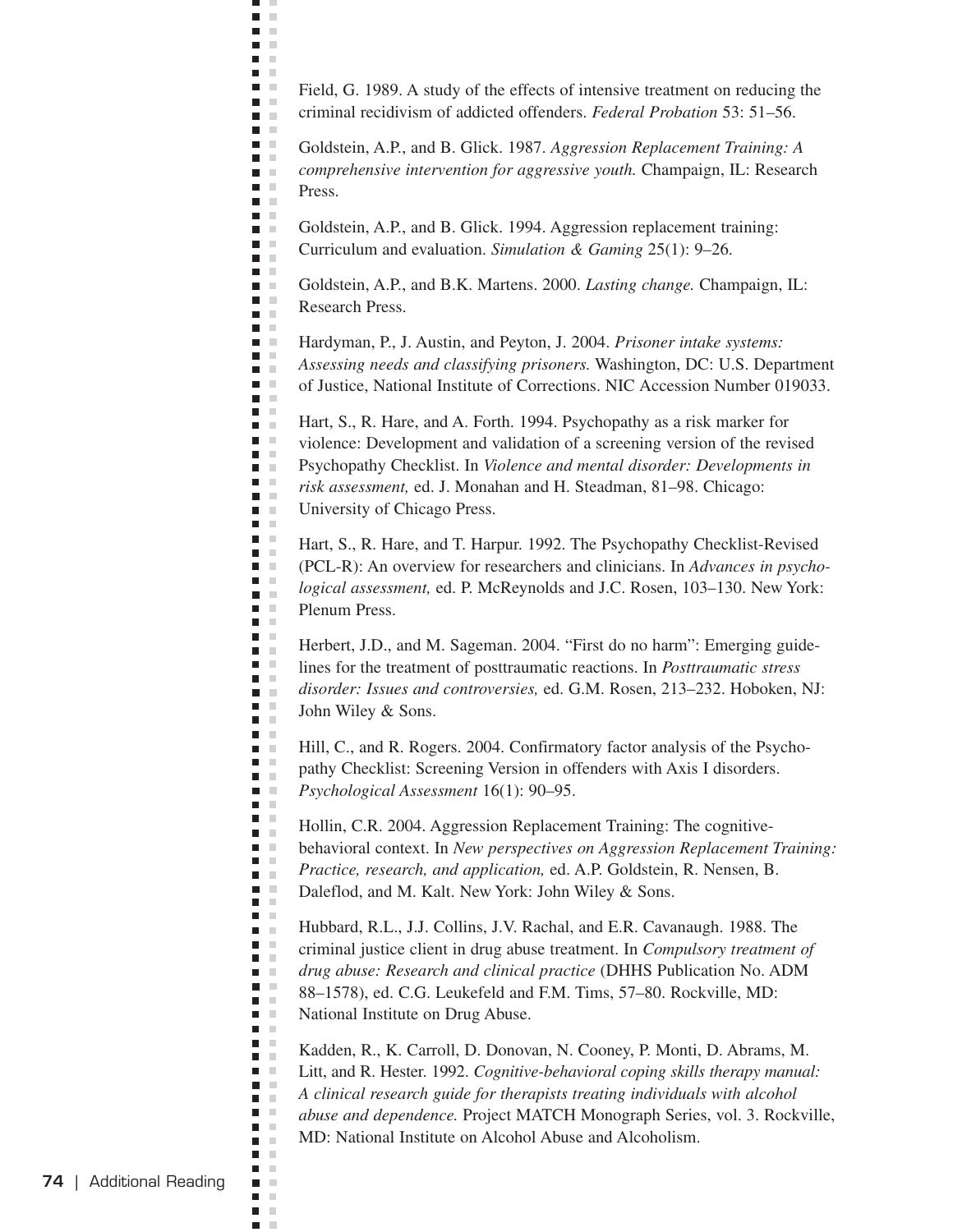Karp, C., and L. Karp. 2001. *MMPI: Questions to ask. www.falseallegations.com/ mmpi-bw.htm* (accessed January 5, 2007).

 $\bar{\phantom{a}}$  $\blacksquare$  $\mathbb{R}^n$  $\Box$ m T  $\sim$  10  $\pm$ **The Co** m m  $\mathbf{H} \in \mathbf{R}$  $\mathbb{R}^n$  $\blacksquare$ m.  $\blacksquare$  $\mathbb{R}^n$  .  $\mathbb{R}^n$  $\blacksquare$ m.  $\mathbb{R}^n$  $\mathcal{L}_{\mathcal{A}}$ m.  $\blacksquare$ m.  $\Box$ m.  $\blacksquare$  $\mathbb{R}^d$  $\blacksquare$  $\mathbf{r}$ H.  $\blacksquare$  $\blacksquare$  $\mathbb{R}^n$  $\mathbb{R}^n$  $\mathcal{L}_{\mathcal{A}}$  $\mathbf{H} \in \mathbf{R}$  $\sim$  $\blacksquare$  $\mathcal{L}$  $\blacksquare$ **The Contract**  $\mathbb{R}^n$  $\blacksquare$  $\mathbb{R}^n$  $\overline{\phantom{a}}$  $\Box$  .  $\Box$  $\mathbb{R}^n$  $\blacksquare$  $\mathbb{R}^d$  $\blacksquare$  $\mathbb{R}^n$  $\overline{\phantom{a}}$ **The Contract of the Contract of the Contract of the Contract of the Contract of the Contract of the Contract o** m.  $\blacksquare$  $\mathbb{R}^d$  $\blacksquare$ m. **I** m,  $\overline{\phantom{a}}$  $\mathbb{R}^n$  $\blacksquare$  $\mathbb{R}^n$  $\blacksquare$  $\mathbb{R}^n$  .  $\mathbb{R}^n$ m.  $\overline{\phantom{a}}$ ш  $\blacksquare$  $\mathbb{R}^n$  $\blacksquare$ m.  $\mathcal{L}_{\mathcal{A}}$  $\mathbb{R}^d$  $\blacksquare$ m.  $\blacksquare$  $\blacksquare$ m.  $\blacksquare$  $\blacksquare$  $\mathbb{R}^d$  $\blacksquare$ m.  $\blacksquare$ m.  $\mathbb{R}^d$  $\blacksquare$ m.  $\blacksquare$ m.  $\blacksquare$  $\blacksquare$ m. m.  $\blacksquare$  $\mathbb{R}^n$  .  $\mathbb{R}^n$  $\mathcal{L}_{\mathcal{A}}$  $\overline{\phantom{a}}$  $\mathbb{R}^d$ П  $\mathbf{r}$  $\mathbf{r}$  $\mathbb{R}^n$  $\blacksquare$ m.  $\blacksquare$ m.  $\blacksquare$  $\mathcal{H}$  $\blacksquare$ ш  $\blacksquare$ m m  $\blacksquare$  $\mathbb{R}^d$  $\blacksquare$  $\mathbb{R}^d$  $\mathcal{L}_{\mathcal{A}}$ m.  $\blacksquare$  $\mathbb{R}^d$  $\blacksquare$  $\mathbb{R}^n$  $\blacksquare$ m.  $\blacksquare$ **The Contract of the Contract of the Contract of the Contract of the Contract of the Contract of the Contract o**  $\mathbb{R}^d$  $\blacksquare$  $\blacksquare$ m.  $\blacksquare$  $\blacksquare$  $\mathcal{C}$  $\blacksquare$ m.  $\overline{\phantom{a}}$  $\mathbf{r}$  $\mathbb{R}^n$  .  $\mathbb{R}^n$  $\mathcal{L}$  $\mathcal{L}_{\mathcal{A}}$  $\Box$  .  $\Box$ m.  $\overline{\phantom{a}}$  $\mathbb{R}^n$  $\Box$  .  $\Box$ **The Contract** m. п

Lipsey, M.W. 1992. Juvenile delinquency treatment: A meta-analytic inquiry into the variability of effects. In *Meta-analysis for explanation,* ed. T.D. Cook, H. Cooper, D.S. Cordray, H. Hartmann, L.V. Hedges, R.J. Light, T.A. Louis, and F. Mosteller, 83–127. New York: Russell Sage Foundation.

Lipsey, M.W., and D.B. Wilson. 1993. The efficacy of psychological, educational and behavioral treatment: Confirmation from meta-analysis. *American Psychologist* 48: 1181–1209.

Lipton, D.W. 1994. The correctional opportunity: Pathways to drug treatment for offenders. *Journal of Drug Issues* 24: 331–348.

Little, G., and Wilson, D. 1988. Moral Reconation Therapy: A systematic step-by-step treatment system for treatment-resistant clients. *Psychological Reports* 62: 135–151.

Marlatt, G.A. 1985. Cognitive factors in the relapse process. In *Relapse prevention: Maintenance strategies in the treatment of addictive behaviors,* ed. G.A. Marlatt and J.R. Gordon, 128–200. New York: Guilford Press.

Marlatt, G.A. 1985. Situational determinants of relapse and skill training intervention. In *Relapse prevention: Maintenance strategies in the treatment of addictive behaviors,* ed. G.A. Marlatt and J.R. Gordon, 71–124. New York: Guilford Press.

Marlatt, G.A., and D.M. Donovan. 2005. *Relapse prevention: Maintenance strategies in the treatment of addictive behaviors.* New York: Guilford Press.

McDermott, S.P., and F.D. Wright. 1992. Cognitive therapy: Long-term outlook for a short-term psychotherapy. In *Psychotherapy for the 1990s,* ed. J.S. Ruttan, 61–99. New York: Guilford Press.

McGuire, J., and P. Priestly. 1995. Reviewing "What works": Past, present and future. In *What works: Reducing reoffending,* ed. J.S. Ruttan, 3–34, New York: John Wiley & Sons

McGinn, L.K., and J.E. Young. 1996. Schema-Focused Therapy. In *Frontiers of cognitive therapy,* ed. P.M. Salkovskis, 182–207. New York: Guilford Press.

Meichenbaum, D. 1985. *Stress Inoculation Training: A clinical guidebook.*  Old Tappan, NJ: Allyn & Bacon.

Meichenbaum, D. 1993. Stress Inoculation Training: A 20-year update. In *Principles and practice of stress management,* 2d ed., ed. P.M. Lehrer and R.L. Woolfolk, 373–406. New York: Guilford Press.

Meichenbaum, D. 1993. Changing conceptions of cognitive behavior modification: Retrospect and prospect. *Journal of Consulting and Clinical Psychology* 61: 292–304.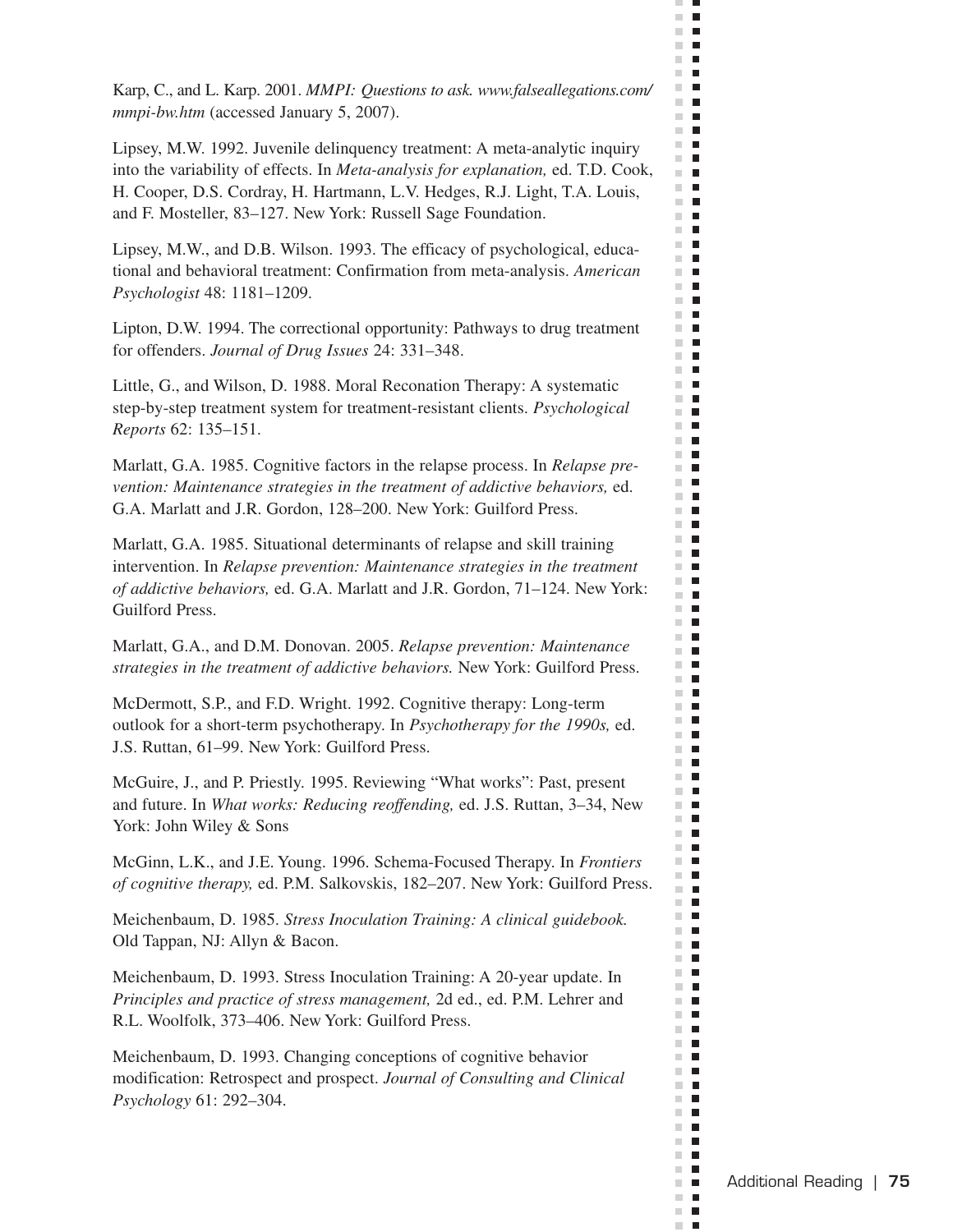Miller, W.R., A.C. Zweben, C.C. DiClemente, and R.G. Rychtarick. 1994. *Motivational enhancement therapy manual: A clinical research guide for therapists treating individuals with alcohol abuse and dependence.* Project MATCH Monograph Series, vol. 2. Rockville, MD: National Institute on Alcohol Abuse and Alcoholism.

ц,  $\blacksquare$  $\mathbb{R}^2$ a a  $\mathbf{r}$ **DOM: The Contract of the Contract of the Contract of the Contract of the Contract of the Contract of the Contract o**  $\mathbf{L}$ **C** n m **The Co**  $\mathcal{L}^{\mathcal{L}}$  . n m  $\mathbf{u}$ n m n m  $\mathbf{u}$  .  $\blacksquare$ **D** D  $\mathbf{r}$  $\mathbf{u}$ **COLLEGE COLOR** n E a a  $\blacksquare$  .  $\blacksquare$ a a  $\blacksquare$ n a  $\mathbf{r}$  $\mathbf{u}$ n m  $\blacksquare$ n m  $\mathcal{L}$ n m **C** n E **COLLEGE**  $\blacksquare$  .  $\blacksquare$  $\blacksquare$   $\blacksquare$  $\blacksquare$ n m **The Contract of the Contract of the Contract of the Contract of the Contract of the Contract of the Contract o**  $\blacksquare$  $\blacksquare$   $\blacksquare$  $\blacksquare$  $\mathbf{u}$  .  $\blacksquare$  $\blacksquare$ m.  $\mathbf{r}$  $\blacksquare$  .  $\blacksquare$  $\blacksquare$  .  $\blacksquare$ n m **TELEVISION**  $\mathbf{r}$ n m  $\blacksquare$ n E  $\mathbf{r}$ **D** D n m  $\Box$ n m **COLLEGE** a a n m  $\blacksquare$  . **D** D  $\mathbf{r}$  $\blacksquare$ m. **The Contract State**  $\blacksquare$  .  $\blacksquare$ n m n m a a  $\blacksquare$   $\blacksquare$ n a **Contract** m m  $\mathbf{r}$ n m  $\blacksquare$  $\mathbb{R}^n$  $\blacksquare$  $\mathbb{R}^n$  $\blacksquare$  $\mathcal{C}$ П  $\mathbb{R}^n$  $\blacksquare$ ×

Millon, T., C. Millon, and R. Davis. n.d. *MCMI-III™ Corrections Report. www.pearsonassessments.com/tests/mcmi\_correct.htm* (accessed October 16, 2005).

Mitchell, J., and E.J. Palmer. 2004. Evaluating the "Reasoning and Rehabilitation" program for young offenders. *Journal of Offender Rehabilitation* 39(4): 31–45.

Monti, P.M., D.B. Abrams, R.M. Kadden, and N.L. Cooney. 1989. *Treating alcohol dependence: A coping skills training guide.* New York: Guilford Press.

Morris, A., and L. Gelsthorpe. 2000. Re-visioning men's violence against female partners. *Howard Journal of Criminal Justice* 39: 412–428.

Neenan, M., and W. Dryden. 2001. *Essential cognitive therapy.* London: Whurr Publishers.

Nugent, W.R., C. Bruley, and P. Allen. 1999. The effects of Aggression Replacement Training on male and female antisocial behavior in a runaway shelter. *Research on Social Work Practice* 9(4): 466–482.

Porporino, F.J., and D. Robinson. 1995. An evaluation of the Reasoning and Rehabilitation program with Canadian federal offenders. In *Thinking straight,*  ed. R.R. Ross and B. Ross, 155–191. Ottawa, Ontario: Cognitive Centre of Canada.

Ross, R.R., and L.O. Lightfoot. 1985. *Treatment of the alcohol abusing offender.* Springfield, IL: Charles C. Thomas.

Taxman, F.S., and J. Bouffard. 2003. Drug treatment in the community: A case study of integration. *Federal Probation* 676(2): 4–15.

Wanberg, K.W., and J.L. Horn. 1983. Assessment of alcohol use with multidimensional concepts and measures. *American Psychologist* 38: 1055–1069.

Weekes, J.R. 1997. Substance abuse treatment for offenders. *Corrections Today* 59: 12–14.

Weekes, J.R., A.E. Moser, and C.M. Langevin. 1997. Assessing substance abusing offenders for treatment. Paper presented at the International Community Corrections Association Conference, October 5–8, in Cleveland, OH.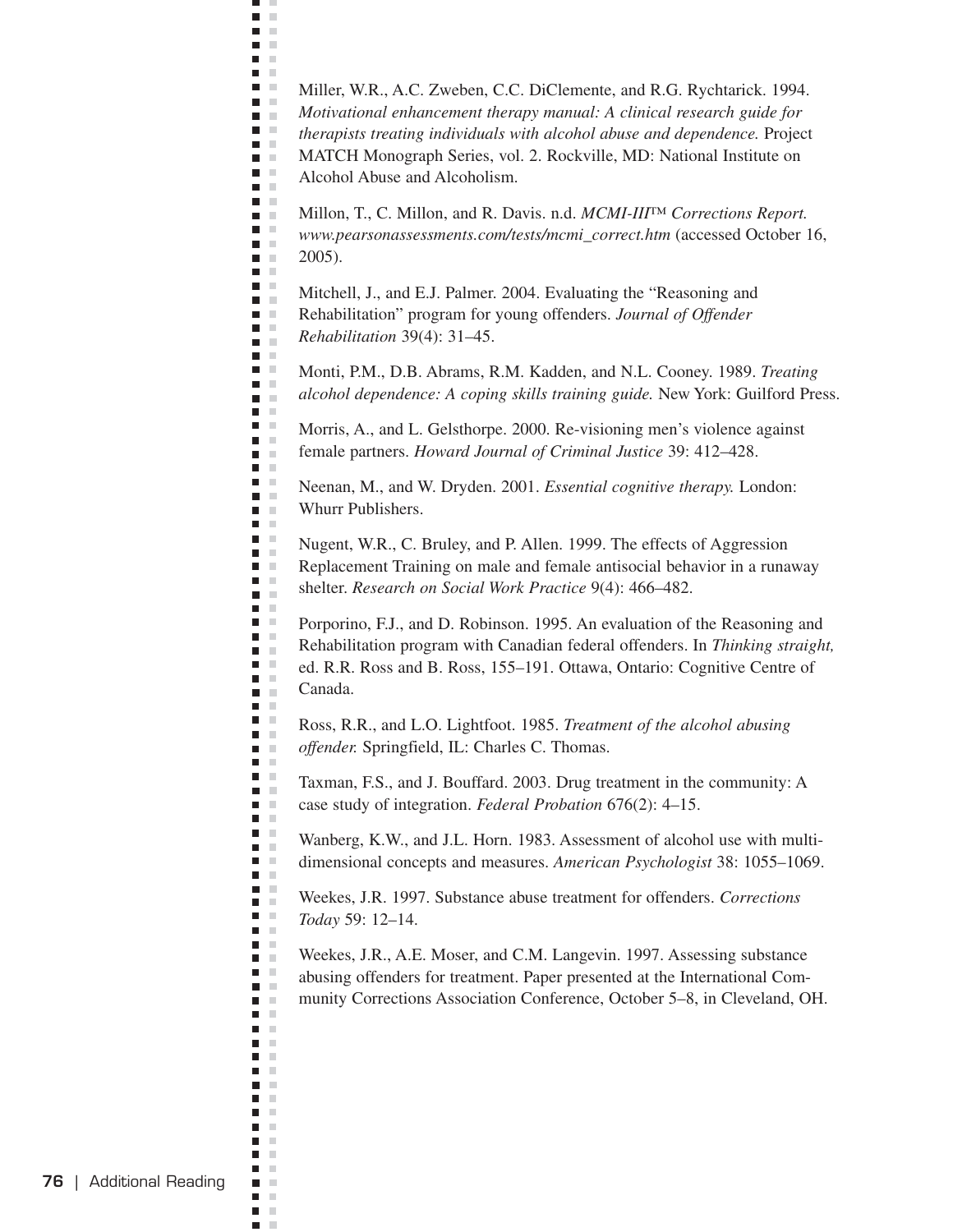Wright, J., and D. Davis. 1994. The therapeutic relationship in cognitivebehavioral therapy: Patient perceptions and therapist responses. *Cognitive and Behavioral Practice* 1: 25–45.

Young, J.E. 1994. *Cognitive therapy for personality disorders: A schemafocused approach.* Rev. ed. Sarasota, FL: Professional Resource Press.

 $\mathbb{R}^n$  .  $\mathbb{R}^n$  $\mathbb{R}^n$  .  $\mathbb{R}^n$ 

. .  $\blacksquare$  <br> If  $\mathbb{R}^n$  . In  $\blacksquare$  <br> If  $\Box$  .  $\Box$ **The Co**  $\Box$  .  $\Box$  $\Box$  .  $\mathbb{R}^n$  . In  $\Box$  .  $\Box$  $\mathbf{H}$  .  $\mathbf{H}^{\prime}$  .  $\Box$  .  $\Box$  $\blacksquare$  .  $\blacksquare$  $\mathbb{R}^n$  .  $\mathbb{R}^n$  $\Box$  .  $\Box$  $\mathbb{R}^n$  $\blacksquare$  $\mathbf{H}^{\dagger}$  .  $\blacksquare$   $\blacksquare$  $\Box$  .  $\Box$  $\mathbb{R}^n$  .  $\mathbb{R}^n$  $\mathbb{R}^n$  .  $\mathbb{R}^n$  $\mathbb{R}^n$  .  $\mathbb{R}^n$  $\mathbb{R}^n$  .  $\mathbb{R}^n$  $\mathbb{R}^n$  . In  $\Box$  .  $\Box$  $\blacksquare$  .  $\blacksquare$  $\blacksquare$  .  $\blacksquare$  $\Box$  .  $\Box$  $\mathbb{R}^n$  .  $\mathbb{R}^n$  $\mathbf{H} \cdot \mathbf{B}$  $\mathbf{H}$  $\mathbb{R}^n$  .  $\mathbb{R}^n$  $\mathbb{R}^n$  .  $\mathbb{R}^n$  $\mathbb{R}^n$  .  $\mathbb{R}^n$  $\Box$  .  $\Box$  $\mathbb{R}^n$  .  $\mathbb{R}^n$  $\Box$  .  $\Box$  $\mathbb{R}^n$  .  $\mathbb{R}^n$  $\blacksquare$  .  $\blacksquare$  $\Box$  .  $\Box$  $\mathbb{R}^n$  .  $\mathbb{R}^n$  $\mathbb{R}^n$  .  $\mathbb{R}^n$  $\mathbb{R}^n$  .  $\mathbb{R}^n$  $\mathbb{R}^n$  .  $\mathbb{R}^n$  $\mathbb{R}^n$  .  $\mathbb{R}^n$  $\mathbb{R}^n$  .  $\mathbb{R}^n$  $\Box$  .  $\Box$  $\mathbb{R}^n$  .  $\mathbb{R}^n$  $\blacksquare$  <br> If  $\mathbf{u} \cdot \mathbf{u}$  $\mathbb{R}^n$  .  $\mathbb{R}^n$  $\blacksquare$  .  $\blacksquare$  $\mathbf{H} \cdot \mathbf{H}$  $\Box$  .  $\Box$  $\mathbb{R}^n$  .  $\mathbb{R}^n$  $\mathbf{r}$  $\equiv$  $\blacksquare$  $\mathbb{R}^n$  .  $\mathbb{R}^n$  $\mathbb{R}^n$  .  $\mathbb{R}^n$  $\mathbf{u} \cdot \mathbf{u}$  $\mathbf{H}$  .  $\mathbb{R}^n$  .  $\mathbb{R}^n$  $\blacksquare$  .  $\blacksquare$  $\mathbb{R}^n$  .  $\mathbb{R}^n$  $\mathbb{R}^n$  .  $\mathbb{R}^n$  $\pm$  10  $\mathbb{R}^n$  .  $\mathbb{R}^n$  $\blacksquare$  .  $\blacksquare$  $\Box$  .  $\Box$  $\mathbb{R}^n$  .  $\mathbb{R}^n$  $\mathbf{H} \cdot \mathbf{B}$  $\mathbb{R}^n$  .  $\mathbb{R}^n$  $\mathbb{R}^n$  .  $\mathbb{R}^n$  $\mathbf{H}$  .  $\mathbf{H}$  $\mathbb{R}^n$  .  $\mathbb{R}^n$  $\blacksquare$  .  $\blacksquare$ H  $\blacksquare$  .  $\blacksquare$  $\mathbb{R}^n$  .  $\mathbb{R}^n$  $\mathbb{R}^n$  .  $\mathbb{R}^n$  $\mathbf{H}^{\dagger}$  .  $\Box$  .  $\Box$  $\Box$  .  $\Box$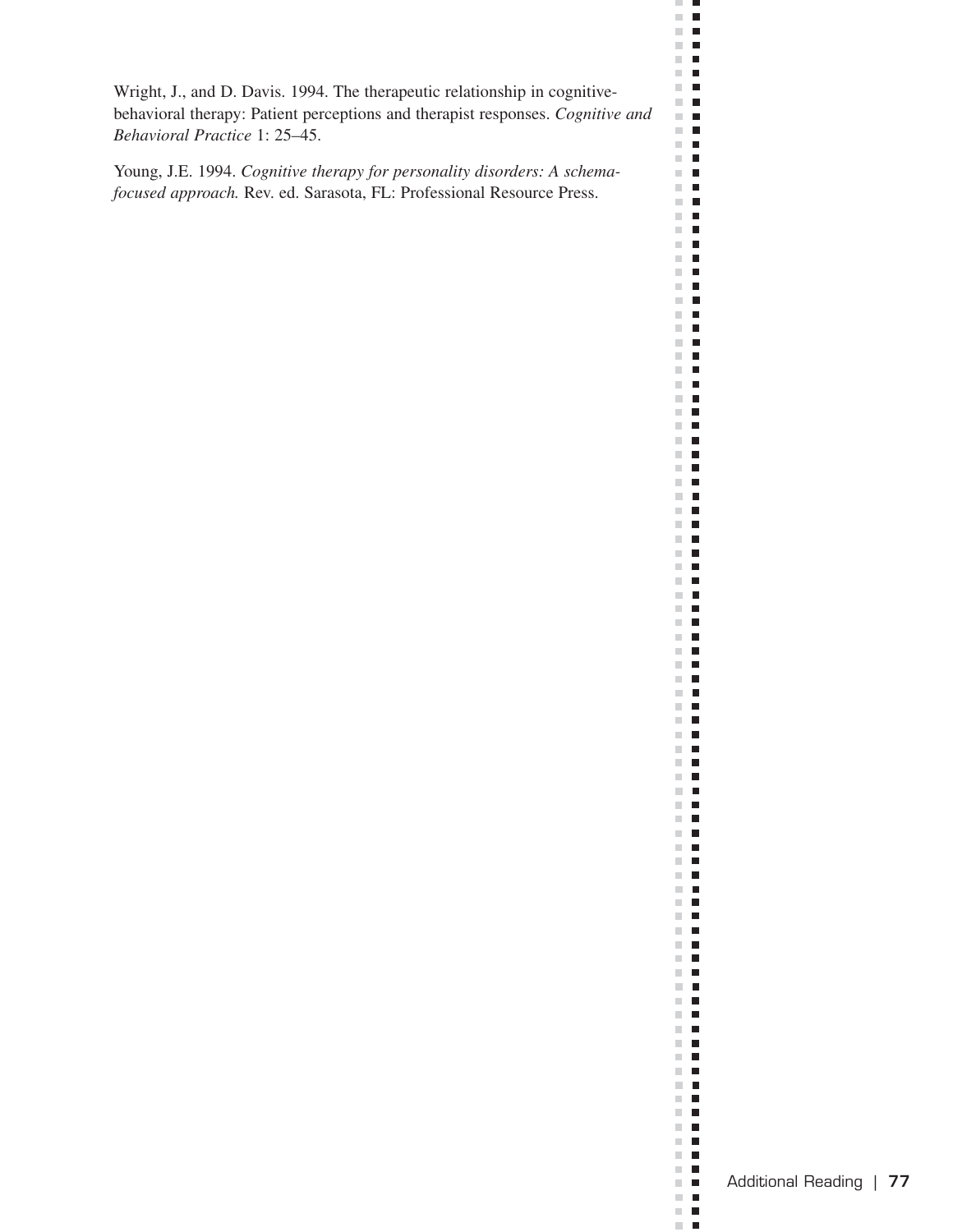# **User Feedback Form**

✄

Please complete and return this form to assist the National Institute of Corrections in assessing the value and utility of its publications. Detach from the document and mail to:

Publications Feedback National Institute of Corrections 320 First Street, NW Washington, DC 20534

1. What is your general reaction to this document?

\_\_\_\_\_\_Excellent \_\_\_\_\_\_Good \_\_\_\_\_\_Average \_\_\_\_\_\_Poor \_\_\_\_\_\_Useless

2. To what extent do you see the document as being useful in terms of:

|                                         | Useful | Of some use | Not useful |
|-----------------------------------------|--------|-------------|------------|
| Providing new or important information  |        |             |            |
| Developing or implementing new programs |        |             |            |
| Modifying existing programs             |        |             |            |
| Administering ongoing programs          |        |             |            |
| Providing appropriate liaisons          |        |             |            |

3. Do you believe that more should be done in this subject area? If so, please specify the types of assistance needed.

4. In what ways could this document be improved?

| 5. How did this document come to your attention? |  |
|--------------------------------------------------|--|
|--------------------------------------------------|--|

6. How are you planning to use the information contained in this document?\_\_\_\_\_\_\_\_\_\_\_\_\_\_\_\_\_\_\_\_\_\_\_\_\_\_

7. Please check one item that best describes your affiliation with corrections or criminal justice. If a governmental program, please also indicate the level of government.

| Citizen group                                   | Legislative body          |  |
|-------------------------------------------------|---------------------------|--|
| College/university                              | Parole                    |  |
| Community corrections                           | Police                    |  |
| Court                                           | Probation                 |  |
| Department of corrections or prison             | Professional organization |  |
| Jail                                            | Other government agency   |  |
| Juvenile justice                                | Other (please specify)    |  |
| 8. Optional:<br>Name:<br>Address:<br>Telephone: |                           |  |
|                                                 |                           |  |

**Cognitive-Behavioral Treatment: A Review and Discussion for Corrections Professionals**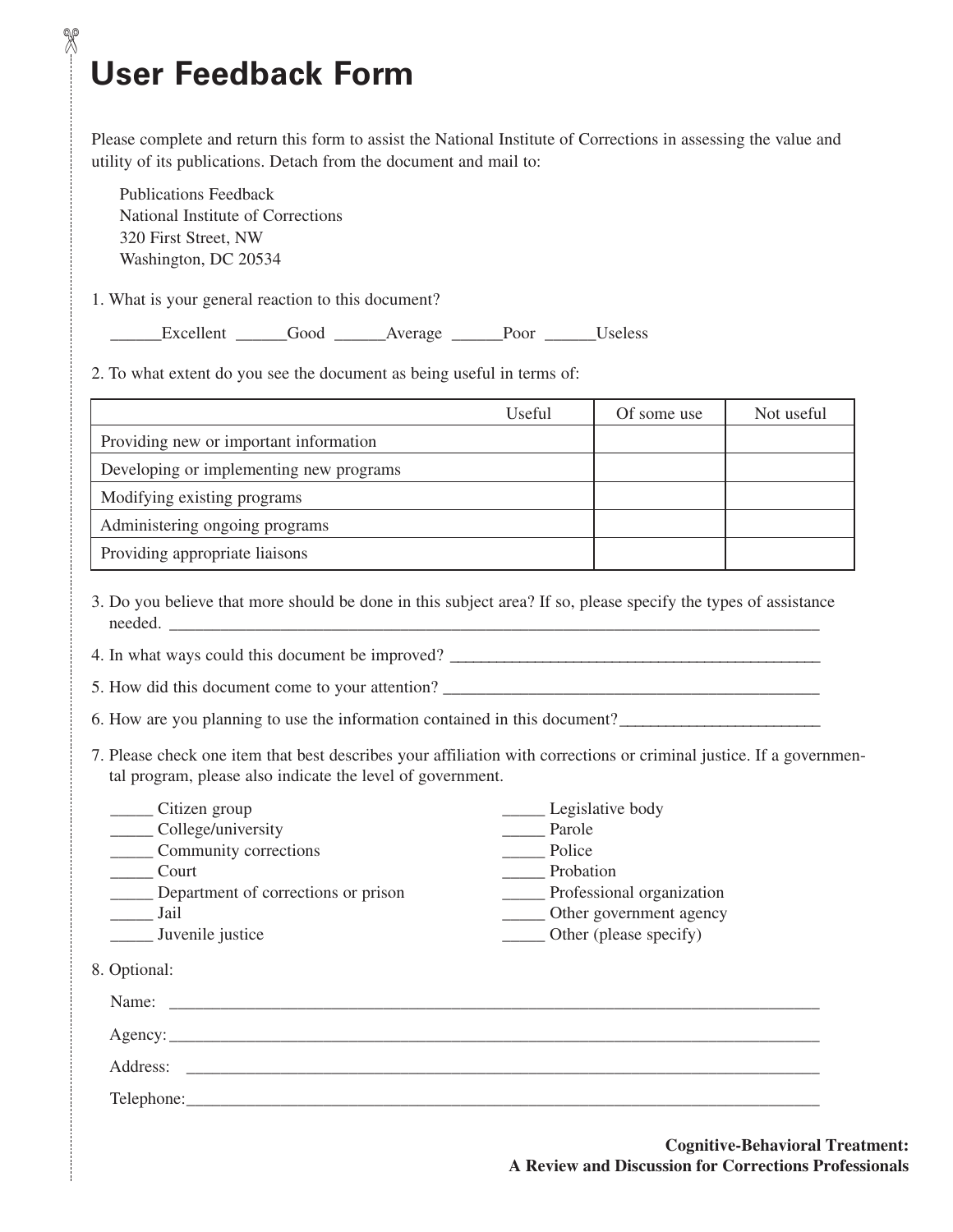

OFFICIAL BUSINESS<br>PENALTY FOR PRIVATE USE \$300



ATTN: PUBLICATIONS FEEDBACK NATIONAL INSTITUTE OF CORRECTIONS 320 FIRST ST NW WASHINGTON DC 20078-8037

انتابا بشابا استنبا انابيا استانت البيانيا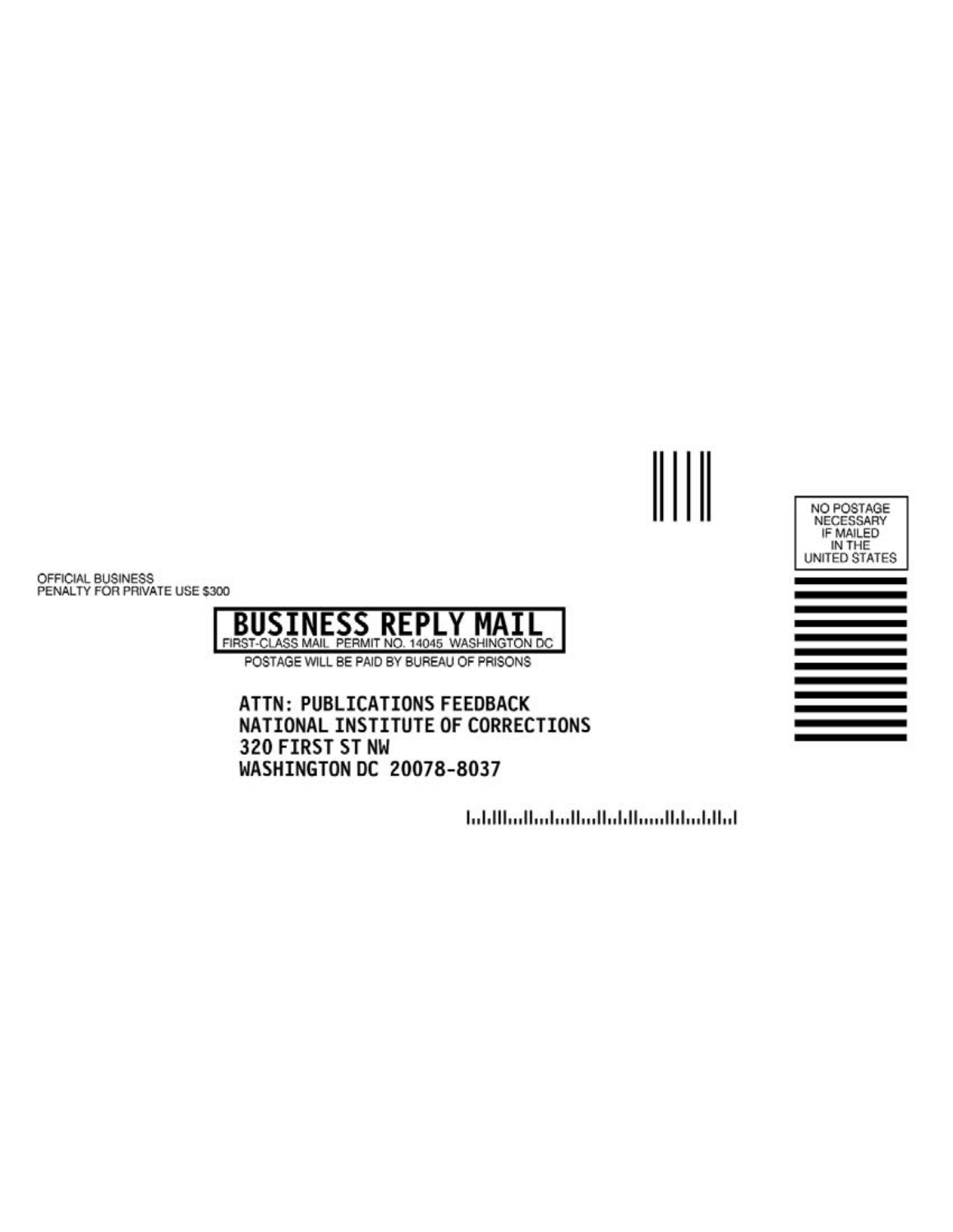#### **National Institute of Corrections Advisory Board**

**Collene Thompson Campbell**  San Juan Capistrano, CA

**Norman A. Carlson**  Chisago City, MN

**Michael S. Carona**  *Sheriff,* Orange County Santa Ana, CA

**Jack Cowley**  Alpha for Prison and Reentry Tulsa, OK

**J. Robert Flores**  *Administrator*  Office of Juvenile Justice and Delinquency Prevention U.S. Department of Justice Washington, DC

**Stanley Glanz**  *Sheriff,* Tulsa County Tulsa, OK

**Wade F. Horn, Ph.D.**  *Assistant Secretary for Children and Families*  U.S. Department of Health and Human Services Washington, DC

**Byron Johnson, Ph.D.**  Department of Sociology and Anthropology Baylor University Waco, TX

**Harley G. Lappin**  *Director*  Federal Bureau of Prisons U.S. Department of Justice Washington, DC

**Colonel David M. Parrish**  Hillsborough County Sheriff's Office Tampa, FL

**Judge Sheryl A. Ramstad**  Minnesota Tax Court St. Paul, MN

**Edward F. Reilly, Jr.**  *Chairman*  U.S. Parole Commission Chevy Chase, MD

**Judge Barbara J. Rothstein**  *Director*  Federal Judicial Center Washington, DC

**Regina B. Schofield**  *Assistant Attorney General*  Office of Justice Programs U.S. Department of Justice Washington, DC

**Reginald A. Wilkinson, Ed.D.**  *Executive Director*  Ohio Business Alliance Columbus, OH

**B. Diane Williams**  *President*  The Safer Foundation Chicago, IL